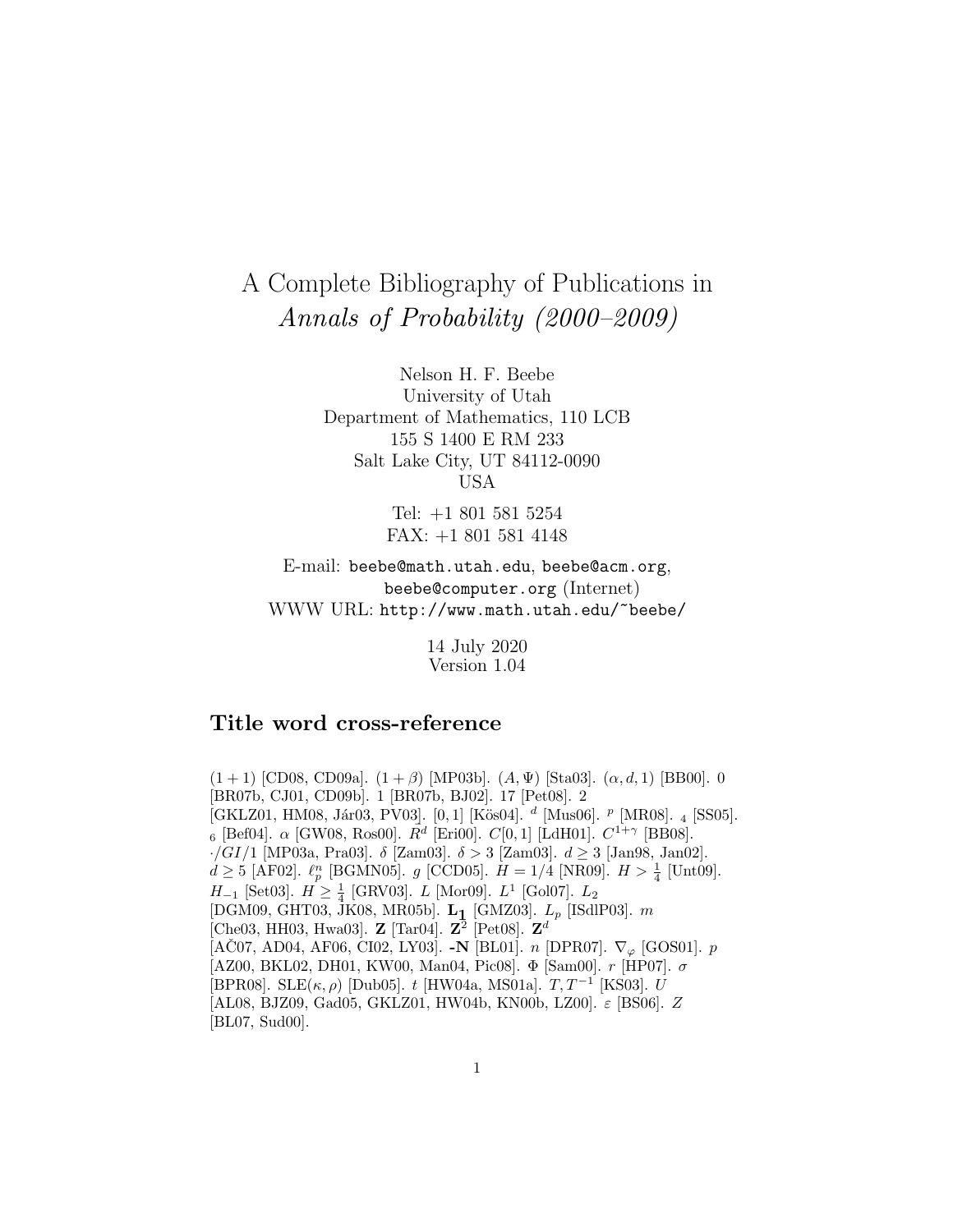**-adics** [AZ00]. **-ary** [Hwa03]. **-ball** [BGMN05]. **-Bessel** [Zam03]. **-bounded** [DGM09]. **-bounds** [ISdlP03]. **-dependent** [HH03]. **-dimensional** [CD08, CD09a]. **-expectation** [CCD05]. **-fields** [BPR08]. **-fold** [Che03]. **-harmonic** [KW00]. **-mixing** [Sam00]. **-movability** [BS06]. **-norm** [GMZ03]. **-point** [HP07]. **-reversal** [Mor09]. **-SLE** [GW08]. **-small** [GHT03]. **-solutions** [MR05b]. **-spin** [BKL02]. **-stable** [Ros00, MP03b]. **-Statistic** [MS01a]. **-statistics** [AL08, BJZ09, Gad05, GKLZ01, HW04b, KN00b, LZ00]. **-superprocess** [BB00]. **-superprocesses** [Sta03]. **-valued** [K¨os04]. **-variation** [DH01, Man04, Pic08].

**1A** [Ano04e, Ano04k]. **1B** [Ano04f, Ano04l].

**Abelian** [MRS02]. **Absolute** [CFT<sup>+</sup>04, DS01, Mat03, NS06, Tol00]. **absorbing** [Ber07]. **across** [BDM08a, Sep05]. **Addenda** [Tol03]. **additional** [ADI06]. **Additive** [KX02, Ber01, Che07a, Che07b, KXZ03, MW00, Mei06, O'C00, SS03, Set00, Set06, Yan07]. **Additivity** [Chi01]. **adhesion** [LS05]. **adics** [AZ00]. **affine** [DL06]. **Aggregation** [LS05, KS08a]. **aging** [FIN02, FM08]. **Airy** [AvM05, H¨ag08, Joh05]. **al´eatoires** [Fer03]. **Algebraic** [Ric04]. **allelic** [Ber09]. **allocations** [HP05]. **almost** [BR05a, CC06b, MN09]. **Along** [DM02a, AT03]. **amenability** [HSS00]. **American** [EM08]. **analysis** [BF08, DPRZ00, Lia04, Bel02]. **Analytic** [FGP05, Kri09, Unt09, dJ03]. **Anchored** [CPP04]. **Anderson** [BK01, GKM07, KLMS09]. **animals** [DGK01, Ham06, Har08]. **Ann.** [Ano03b, Ano03c, Ano03d, Ano03f, Ano03g, Ano03h, Ano04e, Ano04f, Ano04k, Ano04l]. **Annals** [Ano02b, Ano02c, Ano03e, Ano03i]. **Annealed** [Tal07, AMR05]. **annihilating** [BQ06, Ste01]. **Anomalous** [Owh03]. **ANOVA** [Pec04]. **Anticipated** [PY09]. **anticipating** [CFV07]. **Appell** [Sur00]. **application** [Wan04, EM08, Fou02]. **Applications** [Pen01, BE04, Bro07, CC06b, CFV07, DE00, DGW04, Fuh02, HMPW08, HH03, Hoc09, Pen05, Pia04, RS06b, SY08, Wan07]. **Approach** [Ay02, Chi01, BGMN05, BDLP09, CHS03, Fuh02, KZ08, MZZ08, Pan03, Pic08]. **Approximate** [vdB08, CP07a]. **approximated** [Jia06]. **Approximation** [PV01, BM02a, BR02, Cha08, CS04, CX04, Cri03, Deh00, FS03, Gol07, Jar06, KN00b, LOV02, PV03, PV05, Pel08, RR09, Roo03]. **approximations** [AL05a, BN04, BJP00, BJZ09, BC08, CL06, HMY04, Kal08, WW04]. **arbitrary** [KN00b, Vol01]. **arcs** [Cro09]. **Arctic** [Joh05]. **area** [LLQ02]. **areas** [Ken07]. **arguments** [Tol00]. **ary** [Hwa03]. **assignment** [Tal03a]. **associated** [AZ00, Bal05, BDT09a, DFT02, KSdH09, ST03a, SU08]. **association** [KW07]. **asymmetric** [Ber04, BLM09, FM07, Sep01, SS03]. **Asymptotic** [AL05a, AR00, BHM08, GPY06, KvdB00, Lee01, Li04, MR07, Nou08, NR09, Ste01, GK06, JJM03]. **asymptotically** [CL06]. **Asymptotics** [KL05, Tol00, AMR05, BMP07, BC02, CG06, Che04, DNW04, Eck05, GMS07, GS00, HMPW08, Jan06, KM02, LP04b, NP09b, SY08, Szn08, Zha00]. **Attracting** [Lim03, LT07]. **attraction** [Gau08]. **attractive** [BGRS06].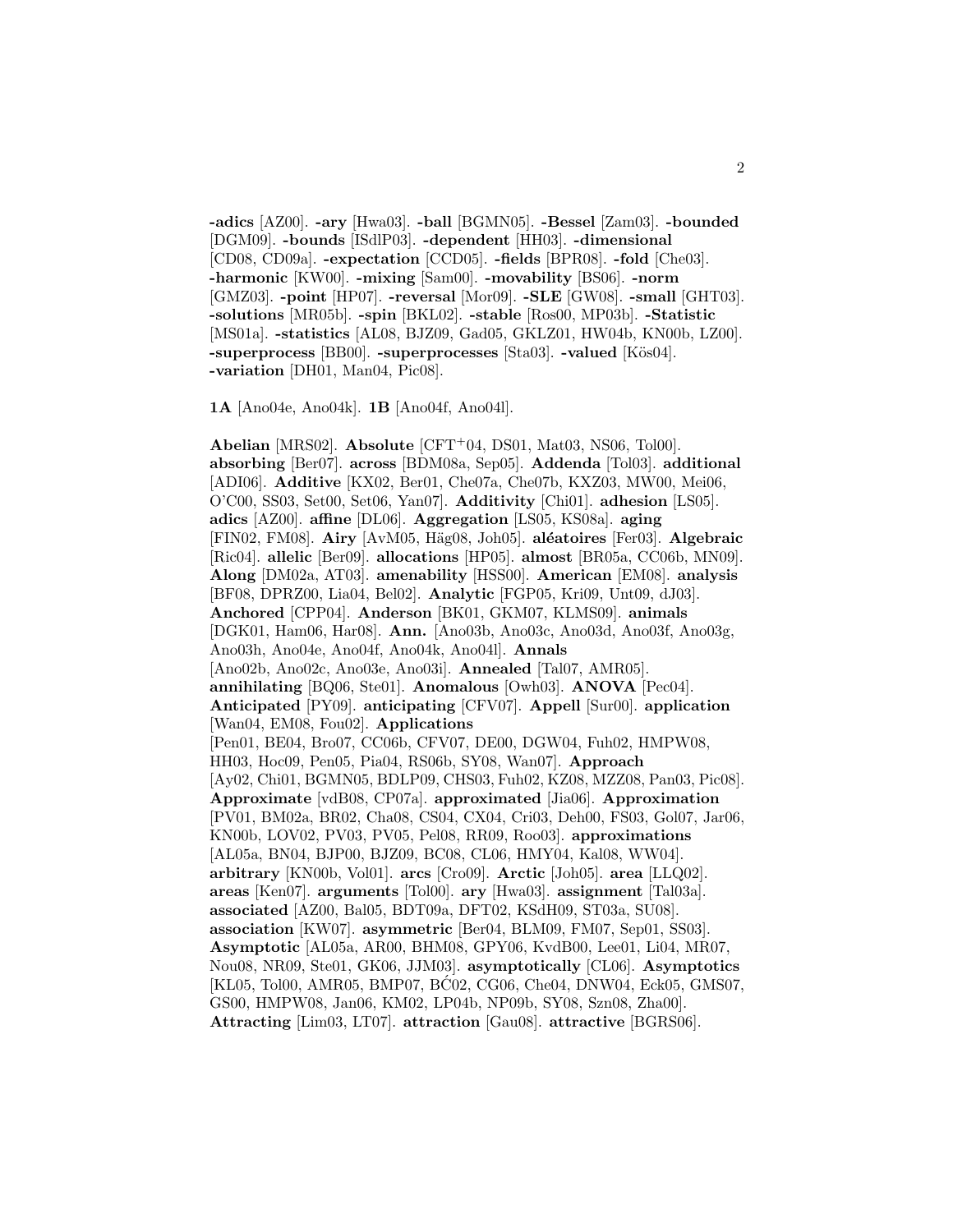**attractiveness** [Pra03]. **aux** [Fer03]. **Auxiliary** [Del04]. **avalanche** [BF09]. **average** [BQ06]. **averages** [Eri00, PT02]. **Averaging** [DK08, Gui03, Pia04, Maa01]. **avoiding** [Har08]. **away** [FS05].

**Backward** [Kob00, Pop07, BDLP09, Fuh02, FT04, MZZ08, PY09]. **Bak** [MZ03]. **ball** [BGMN05, Che03]. **Ballistic** [Sab04, Goe08, RAS07, Szn03]. **balls** [DL05, GHT03, SS02]. **Banach** [AL05a, DL05, EK01, LLQ02, vNVW07]. **barriers** [FS05]. **Barycenters** [AL05b]. **based** [NRT03]. **basin** [Gau08]. **be** [Jia06]. **bead** [Bou09b]. **Behavior** [Kos01, BL01, EK04a, EL05, GdH07, HR03, HL07, Kue00, Li04, MZ03, MR07, Nou08, NR09, Tan06]. **Behaviors** [DM02a, Bou09b]. **beliefs** [Mei06]. **Bellman** [KS06]. **Belyi** [Gam06]. **Bernoulli** [CI02, GM07, HL01, Tim06b]. **Berry** [JWZ00, NP09b]. **Berry-Esséen** [JWZ00]. **Bessel** [PR03, Zam03]. **Beta** [BBS07]. **Beta-coalescents** [BBS07]. **Between** [GMdB99, DSV09, GMdB03, Sam04]. **bi** [BMW08]. **bi-Poisson** [BMW08]. **biasing** [GX06]. **Bibliography** [Ano09a]. **big** [DDS08]. **big-jump** [DDS08]. **bijective** [HL05]. **Binary** [PW09, Puh00]. **binomials** [Mat03]. **bipartite** [MM07]. **Birkhoff** [CHS03]. **Birth** [BX01]. **Birth-Death** [BX01]. **block** [Bro05]. **Blockage** [Bah04]. **blocking** [BM02b]. **Blow** [DdB05, Mue00]. **Blow-up** [DdB05]. **Board** [Ano09c, Ano09d, Ano09e, Ano09f, Ano09g]. **body** [Fun04a]. **Boltzmann** [Jan01]. **bond** [CI02, H¨ag01]. **Boolean** [Gou08, Pen01]. **Bootstrap** [BBM09]. **Bootstrapping** [MS01a]. **Borel** [CS08, Dav01, EK07]. **bound** [JWZ00, Szn09]. **boundaries** [BDM08a]. **Boundary** [KW02, Mar01, AF03, BLM09, Ber07, CL06, CZ09, DeB04, Joh05, PS07, Sam04, Tan06, Wat07]. **Bounded** [BK01, BJ02, DeB04, DGM09, MNV09]. **Bounds** [BJP00, DG01, Bal06, Bru03, CSS00, DL08, Don04, Gol07, GM06, ISdlP03, Mat06, Mor09, SS03, dlPKL04]. **Branching** [Dyn01, PS01, ABR09, AGKV05, AZ00, BZ07, BGT07, BQ06, CP07b, Cri03, DEF<sup>+</sup>02, EK04b, Gan00, GK03a, HS09, Pia04, Pia05, Roi07]. **breaking** [Tal00c]. **Bridge** [Tol02, CJ01, PY01, Sim02, Tol00, Tol03]. **bridges** [AT03, Ber01, Zam03]. **Brownian** [ABK06, Aid04, AZ01, AT03, BDS01, BC03, BB08, BN06, BSC03, BTV08, BCL01, BC01, BCS04, BK04, BC08, CJ01, Che03, CDP00, CP05, Cro09, DM02a, DFM02, DD01, DPRZ00, Duq09, DvZ05, FS05, FX01, FINR04, Fun04a, Fun04b, GHT03, GRV03, Hai05, HW09, Hsu03, HS04, HN05, HNS09, JS08, Ken07, KM05a, KM02, LM05, LR02, Lee01, Li03, LS04b, MM03, MM06, MP03b, Nou08, NR09, NRT03, PP07, Pin09, PY01, PW05, Sim02, SS08, Tal01b, Tal07, Tol00, Tol02, Tol03, Unt09]. **Brownian-time** [AZ01]. **Bryc** [MS02]. **Bulk** [Qua06]. **Burgers** [RS06b]. **Burkholder** [JX03].

**Burkholder/Rosenthal** [JX03].

**Cahn** [DZ07]. **Calculus**

[AMN01, AL04, CFKZ08, CFKZ12, CFV07, Tin05, TV09, Unt09]. **Cameron**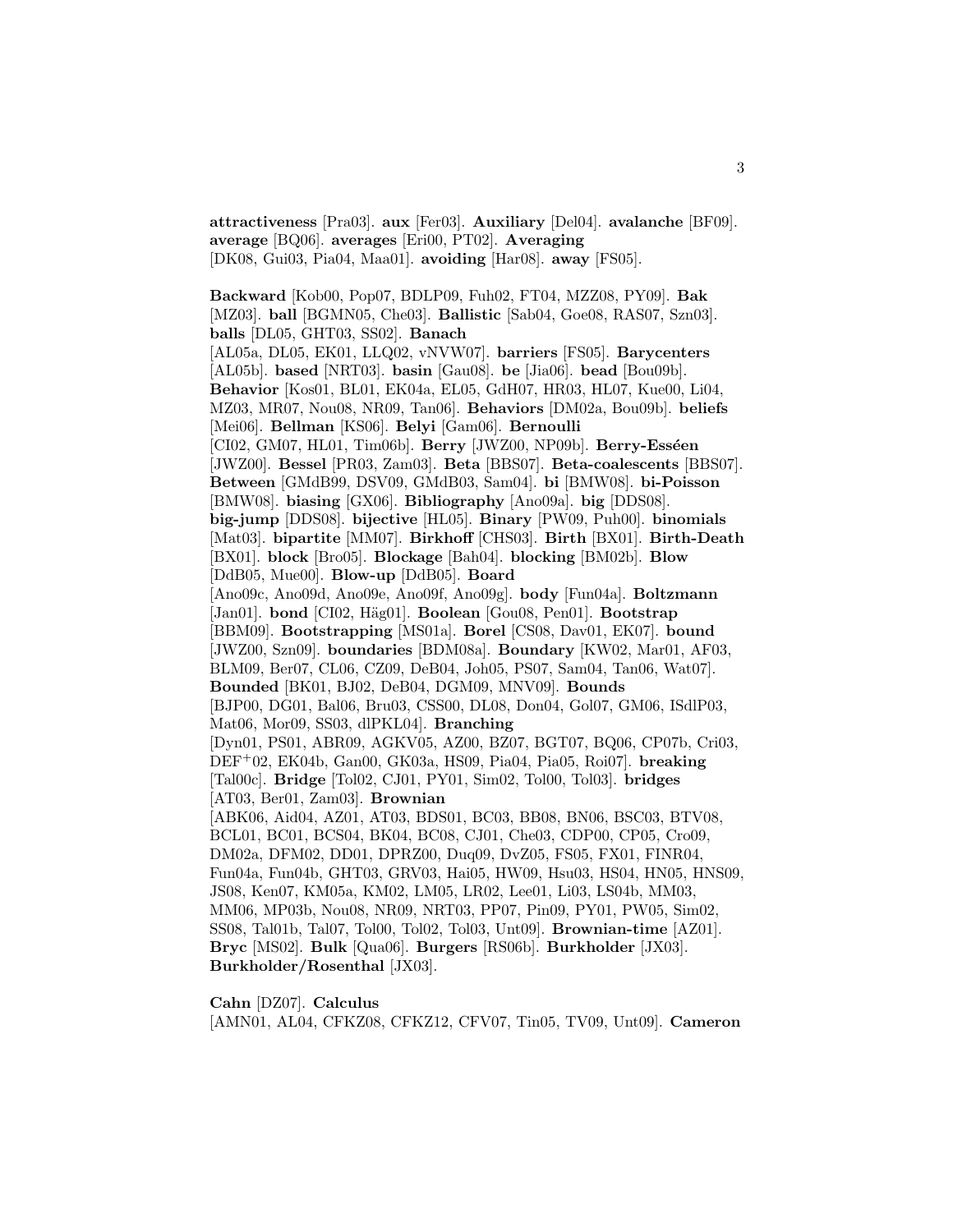[Fer03, Li04]. **can** [Jia06]. **canonical** [AL08, GKLZ01]. **Cantelli** [Dav01]. **capacities** [MM05]. **Capacity** [KX05]. **cards** [CV06]. **Carleman** [CP07a, dJ03]. **Carleman-type** [CP07a]. **Carne** [Mat06]. **case** [Mar04b, NR09, Pel08]. **catalysts** [DFM00]. **Catalytic** [FX01, DEF<sup>+</sup>02, DFM02, GdH06]. **Cauchy** [BL09, MNV09, Mik00, Zan02]. **cell** [CS05, HRS04]. **centered** [DL05, Mat06]. **Central** [BV07, BV08, GMdB03, HH04, LP09, MW00, NP05, PU06, Set00, Set06, BS07, Bob04, DM02b, GX06, HW04a, MP00, Pen05, SY08, Sos00, GMdB99, Pen01]. **certain** [Ber01, ST03a]. **Chaˆınes** [BL01, BL07]. **chain** [Bro07, KP03, LP01, Mor09, Pia05]. **Chains** [KW02, BL01, BL07, BvdHK07, KM04, KS08a, MW00, Sam00, vH09]. **champ** [Han07]. **change** [Jan98, Jan02]. **changes** [FHY04, Hwa03]. **chaos** [JPX07, LR06]. **chaoses** [Lat06]. **chaotic** [GY06a]. **characteristic** [NY05, Sep05, TTA05]. **characteristics** [TA03]. **Characterization** [BLM02, FINR04, HZ04, HL05, RA05, EK06, GKM07, Goz09, HH03, HNS09]. **characterizations** [CFY06]. **Chasing** [SS02]. **Cheeger** [CW00a]. **chemical** [Bis04, GM07]. **Chervonenkis** [Tal03b]. **Choquet** [CCD05]. **chordal** [Zha08a]. **circle** [BA04, JS08, Joh05]. **circular** [FS05]. **cities** [KLMS09]. **claims** [MS00]. **Clark** [Zha09]. **Class** [Szn01, AT00, BPR04, CG06, El 07, ET02, FP05, Lim03, SS03, vdB08]. **classes** [Mik00, Nis00, Nis07, Tal03b]. **Classical** [BG05, DH01, Bou09a, CS08, GKLR03, Sos00]. **Classification** [MS04a, MS01b]. **Closures** [CM05]. **CLT** [BS04, BZ07]. **clumping** [DFM02]. **Cluster** [EK01, HJL02, CIV08, CG00, JMP00b, WZ08]. **Clusters** [BCL01, Bar04, Jár03, MR04, Tim06b]. **Coagulation** [Fun04b, DFT02]. **coalescence** [LR04a, LR20]. **Coalescent** [MS01b]. **coalescents** [BBS07, Ber01]. **coalescing** [DEF<sup>+</sup>00, KvdB00, Ste01]. **coding** [KS03]. **coefficient** [Jar06, LOV02]. **coefficients** [Ans05, Del04, MPS06, Yan02]. **coexistence** [CS09]. **cohomologies** [L´ea05]. **cohomology** [L´ea05]. **coin** [LPP01]. **Coincidence** [Flu08]. **combinations** [Eva09]. **combinatorial** [ABT00, Sos00]. **common** [LM09]. **Communicative** [DG01]. **compact** [BSC03, Bou09a, CS08, KP03, Lia04, Sos00, Sza06]. **Comparison** [BR07a, Jia02b]. **Comparisons** [JT03]. **competing** [AA09, RA05]. **Competition** [FP05]. **complacency** [dTP07]. **complete** [FM08, LST07]. **complex** [BAP05, CP07a, El 06, El 07]. **Complexity** [Dav01]. **component** [DK08, Häg01]. **components** [KMN06]. **Comportement** [BL01]. **composition** [GP05]. **compositions** [GPY06, PW09]. **Compound** [BM02a, Roo03]. **concentrated** [Mat03]. **Concentration** [BGR02, Bob04, BLM03, GK06, KR05, KR08, Sam00, Sim02, Bob03, Goz09, HM04, Mar04b, Mas00, Pan03]. **condidtioned** [Duq03]. **condition** [BCS<sup>+</sup>05, CW00b, MP00, Pop07, RR09, Wu06]. **Conditional** [Bou09a, Chi01, KSS01, BR07b, CS02, DM02b, Lig00, SSK06, vH09]. **Conditioned** [Ran07, CJ01]. **Conditioning** [Bau04]. **conditions** [Aba04, AF03, BDR09, DM02b, FIZ07, LZ00, Tal03b, vdVvZ05]. **Confidence**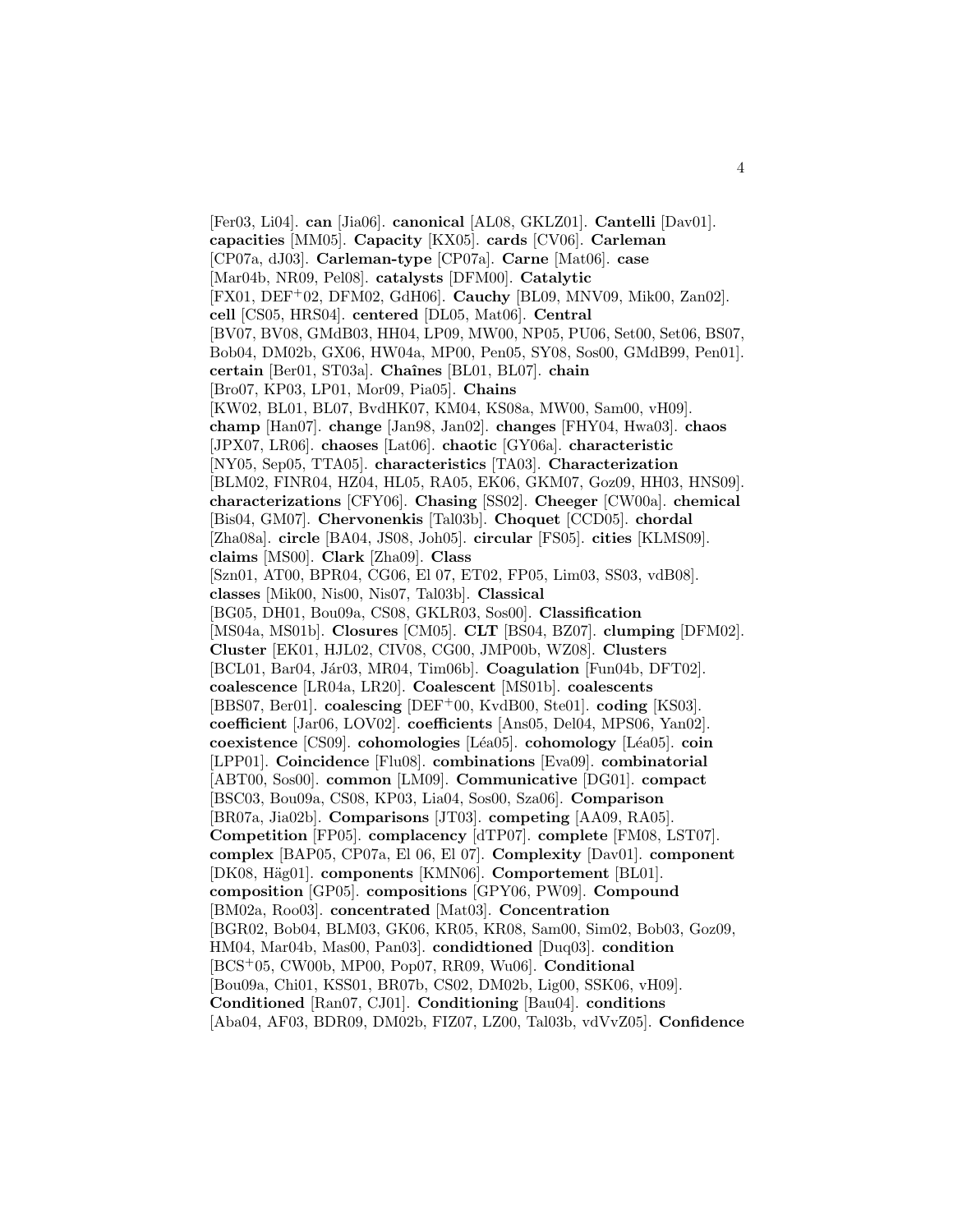[Pia05]. **configuration** [COP06]. **Conformal** [Ken00, LSW04]. **conjecture** [Man06]. **connected** [Zha08b]. **Connection** [AZ01, KvdB01]. **connectivities** [Ale01, CIV08]. **conservation** [BJ02]. **Conservative** [DZ07, AD01, Bah04, LY03]. **consistency** [GKZ04]. **Consistent** [HW09]. **constant** [Mor06]. **Constants** [HJL02, Mas00, SZ03]. **Constrained** [ABD01a, ABD01b, FS05]. **constraints** [AB06]. **Constructive** [BL07]. **Constructives** [BL07]. **consumption** [KŽ03]. **Contact** [CD09b, Lal99, PS01, Bro07, CS09, HL00, Lal02, MS09]. **Contents** [Ano02a, Ano02b, Ano02c, Ano03a, Ano03f, Ano03g, Ano03h, Ano03i, Ano04k, Ano04l, Ano04g, Ano04h, Ano04i, Ano04j, Ano05g, Ano05h, Ano05i, Ano05j, Ano05k, Ano05l, Ano06g, Ano06h, Ano06i, Ano06j, Ano06k, Ano06l, Ano07g, Ano07h, Ano07i, Ano07j, Ano07k, Ano07l, Ano08g, Ano08h, Ano08i, Ano08j, Ano08k, Ano08l, Ano09j, Ano09k, Ano09l, Ano09m, Ano09n, Ano09o]. **Continuity** [DS01, LiS09, CFT<sup>+</sup>04, EK07, MR08, NS06]. **continuous** [BKMS04, BBS07, BTV08, BvdHK07, GKLR03, HP02, Jan06]. **continuous-time** [BvdHK07]. **Continuum** [DEF<sup>+</sup>00, Duq05, HMPW08, Jon01, Rez01, Gou08, HPW09, KMN06, PW09]. **Continuum-sites** [DEF<sup>+</sup>00]. **contour** [Duq03]. **Contours** [FFG01]. **contraction** [NR04]. **contractive** [Bro03]. **control** [AB06, Fuh02, KS06, KZ08]. **controlled** [DK07]. **Controller** [KS01]. **Controller-and-Stopper** [KS01]. **converge** [CDP00, CP05, MM03]. **Convergence** [BR04, CDMF09, DH01, Hwa03, Jeg04, LY03, Mou02, Tur07, BJ02, BL05, CC06a, Cri03, El 06, FIN02, FINR04, Gad05, GL02, HW04a, HH03, HZ00, HP07, HS09, LdH01, Nis00, Nis07, NP09a, Pèn04, PvZ04, SS05, Sin08, Tal00a]. **convex** [BDT09a, BJP00, BL09, EK04a, EM08, Kue00, Li03, SY08]. **convolution** [DL06, FK07]. **Corner** [Pet08]. **Correction** [ABD01a, FK02, GMdB03, Lal02, LP03, Jan98, Jan02, LR20]. **corrections** [Ale01]. **correlation** [KvdB01]. **correlations** [Ale01, Har08]. **cost** [DGW04, Kös04]. **cost-information** [DGW04]. **countable** [BHM08]. **counter** [Eng02]. **counter-example** [Eng02]. **counterexample** [BZZ06]. **Counting** [Ben08]. **coupled** [BA04, BKMS04]. **Coupling** [Ken07, CW00b]. **covariance** [BS04, BMP07, BAP05, El 07]. **covariances** [Han07]. **covariations** [GRV03]. **covered** [DPR07]. **covering** [JS08]. **Coxeter** [Eva09]. **Cram´er** [JSW03]. **Cram´er-type** [JSW03]. **criteria** [CW00a]. **criterion** [Goe08]. **Critical** [BC04, CD01, Gol05, HSvdH03, Mou02, NP08, Nol08, Puh00, Špa09, CD09b, DSV09, HS09, JvdB03, Kur09, Mue00, NR09. **Criticality** [AGKV05, Ham06]. **Crofton** [CS05]. **crossing** [CL06, DM07, JvdB03]. **crossings** [KL06b, Sez07]. **crystal** [CP00]. **crystals** [CD01]. **cube** [CG06]. **cubic** [HZ04, Nou08]. **current** [Sep05]. **curvature** [ST03b, Stu02]. **Curve** [DM07]. **curves** [Bef08]. **Cutoff** [Fou02]. **cyclic** [L´ea05, PT04]. **Cyclically** [FX01]. **cylinders** [Szn08, Szn09].

**D** [BJ02, HM08, J´ar03]. **damped** [Gau08]. **dans** [BL06, Han07]. **Darling**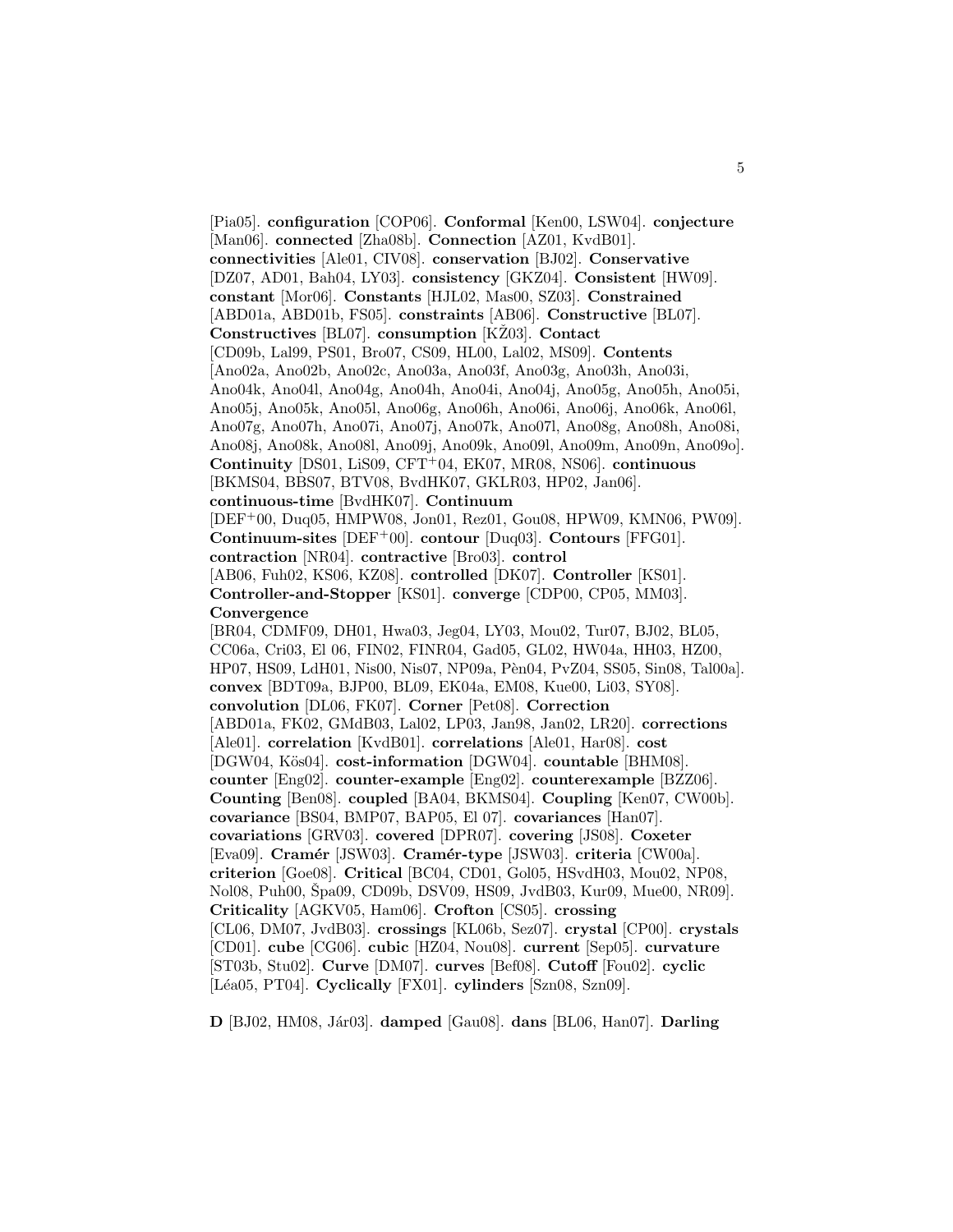[CSW03a]. **Dawson** [Kal08]. **Death** [BX01]. **Decay** [Har08, Ale01, Ale04, MR04]. **decks** [CV06]. **Decomposition** [Ros00, EM08]. **decompositions** [EDP08, KM04, Pec04]. **decorrelation** [Pèn04]. **Dedication** [Ano09b]. **defined** [Aid04, Col06, Eva09]. **definite** [KSdH09]. **definition** [NY05]. **deformation** [CDMF09]. **degenerate** [BBC07, NR04]. **degenerating** [DeB04]. **degree** [CD09b, Pit08]. **delay** [HMY04]. **delocalization** [ESY09]. **densities** [GM06, Zam04]. **Density** [Fou02, Bal06, BvdHK07, GMZ03, GKZ04, GN09, KvdB00, LM05, Ste01]. **dependence** [BGT07, CS04, KLNS07, Sur00]. **dependent** [BZ07, Bro05, BCS04, HH03, KR08, Mar04b, Wu07]. **deposition** [BRASS07]. **depth** [MM03]. **derivative** [AZ01]. **derivatives** [DN07]. **derived** [GPY06]. **Derrida** [Tal00b]. **desymmetrization** [KN00b]. **Determinantal** [Sos02, Bro05]. **determinants** [ST03a]. **Determinate** [dJ03]. **determined** [JM04]. **Deviation** [BET99, Chi01, BET02, CL06, CS00, DNW04, EK04a, Fen06, Hou02, Kue00, LM09, dA04]. **Deviations** [DG01, GLC04, Tal01b, ABK06, AD09, BA04, BC04, BCR05, BGR02, BLM09, BDM08b, CD01, CR04, CLL04, Che05b, Che07a, Che07b, DGZ04, DDS08, GM07, Gui03, HS04, IR05, JK08, JSW03, KdHvdH03, KM05b, Mat03, Var08, Yil09]. **Diaconis** [SY05]. **Diameter** [NP08, DGM09]. **Difference** [Kös04]. **Different** [Wan09b, Zha08c]. **Differential** [Lee01, AF03, BBC07, BDLP09, CR07, DLS03, FIZ07, Fuh02, FT04, GK03b, Hai05, Jac04, KZ08, Kob00, PY09, Pop07, Zan02]. **Diffusion** [ABD01a, ABD01b, Che05a, FK99, FK02, KS01, PV01, CCL<sup>+</sup>09, CR04, CS00, DK07, GK03a, Gui03, HR03, Jar06, KS08a, LOV02, OB09, Owh03, PV03, PV05, Qua06, Sez07, Sin08, Zha00, vRS09]. **diffusion-limited** [KS08a]. **Diffusions** [Pin01, BR05b, DN07, DeB04, DGW04, Eck05, Fen06, FIN02, FHY04, Goe08, GdH07, HS04, IPW09, KS08b, Low09, MR03, MS04a, Pic00, vdVvZ05]. **diffusive** [CY06, Pel08, SS03]. **diluted** [HSS00]. **dimension** [AF02, Bef08, FIN02, Fun04b, Goz09, Jan98, Jan02, KX05, Kur09, MS04b, Sep01]. **dimensional** [AT00, Bah04, BGRS06, BS04, BN06, BSC03, Ber08, BDG01, BLM02, BM02b, BF09, BP01, BDM08b, CD08, CD09a, COP06, CLL04, Dav06, Fuh02, Häg01, HSvdH03, HZ00, Jar06, JvdB03, KS03, KS08a, KdHvdH03, LOV02, LS05, Low09, MS04a, MR09, MS09, PZ09, SS03, Sep05, vdB08]. **dimensions** [BBM09, BK02, Bef04, BL05, DSV09, DPRZ06, Hin08, RS06b]. **dimer** [Bou09b, BdT09b]. **d'information** [BL06]. **d'invariance** [Maa01]. **Directed** [CY06, HS09, Mar04a]. **direction** [RAS07]. **directions** [Zha08c]. **Dirichlet** [CR07, DMWZZ04, Gam06, Hsu03, LR04b, PW09, Wan04]. **disc** [DPR07]. **disconnection** [Szn08, Szn09]. **discontinuous** [CS00, IR05]. **Discrete** [BC08, HMY04, Ale02, Dav06, GX06, HMPW08, Häg08, LST07, SS04, Szn08, Szn09]. **Discrete-time** [HMY04]. **discretization** [JJM03]. **disorder** [CY06, GT09, Qua06, Sab04]. **disordered** [Ald07, HS09]. **dispersion** [CSS00]. **Distance** [GMdB99, BKS03, Bis04, GM07, GMdB03, Mar04b].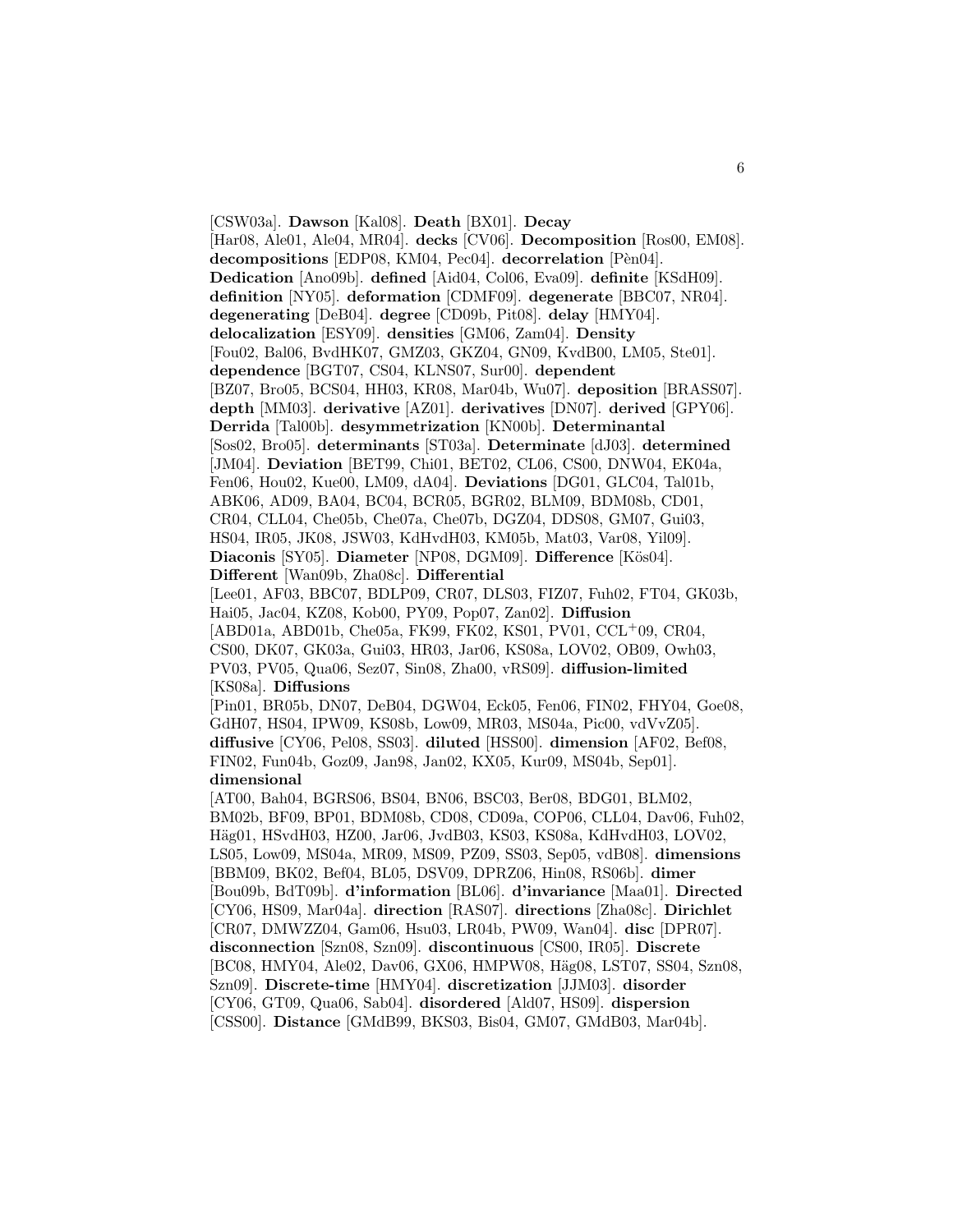**distances** [HM08]. **distant** [Mer08]. **distributed** [BPR04]. **Distribution** [Tol02, BR04, BF09, DMWZZ04, Gam06, LdH01, PY01, Tol00, Tol03, Wan09a]. **Distributions**

[GMdB99, KSS01, Pin01, Sch01, AvM05, BG05, BR07b, Bob03, CCL<sup>+</sup>09, CD09b, CG04, FM07, GMdB03, HL00, ISdlP03, Lig00, LiS09, SSK06, Wie00]. **divergences** [Li04]. **divisibility** [LiS09]. **divisible** [BG05, EK06, HH03, Hou02]. **DLA** [KS08a, GQ00]. **Dobrushin** [Wu06]. **domain** [AB06, DDS08, Li03]. **domains** [Aid04, AL04, BB08, BCS04, DK07, DI08, MNV09, Pin09, Zha08b]. **Domany** [KKT02]. **dominating** [Kue00]. **domination** [Bro07]. **domino** [Ken00]. **Dominos** [Ken01]. **Donsker** [CSW03b, Tal03b, vdVvZ05]. **Doob** [Yor09, Ano09a, Ano09i, Get09, SYY02]. **Double** [BET02, PP07]. **Doubly** [BET99]. **drift** [BC03, CS00, Ers03, KS03, NS06, NV00, RSW09, RT07]. **Drifted** [Tal01b, Tal07]. **drifts** [KS08b]. **driven** [Bah04, BLM09, DL04, GW08, Hai05, HL07, Jac04, Zan02, IPW09]. **duality** [AT00, Dub05]. **Dunkl** [GY06a]. **duplication** [DS05]. **Dynamical** [BLM09, BS06, JS08, BDM08b, DGW04, HLV05, KLMH05, MN09]. **dynamically** [BHPS03]. **dynamics** [AD01, CCL<sup>+</sup>09, DP05, GKLR03]. **Dyson** [AvM05].

#### **Eccentric** [DM02a]. **Edge**

[MR05a, Pit08, Lim03, LT07, MR07, MR09, RA05]. **Edge-reinforced** [MR05a, MR07, MR09]. **Edgeworth** [BG02b]. **Editorial** [Ano03b, Ano03c, Ano03d, Ano03e, Ano04e, Ano04f, Ano04a, Ano04b, Ano04c, Ano04d, Ano05a, Ano05b, Ano05c, Ano05d, Ano05e, Ano05f, Ano06a, Ano06b, Ano06c, Ano06d, Ano06e, Ano06f, Ano07a, Ano07b, Ano07c, Ano07d, Ano07e, Ano07f, Ano08a, Ano08b, Ano08c, Ano08d, Ano08e, Ano08f, Ano09c, Ano09d, Ano09e, Ano09f, Ano09g, Ano09h]. **Edwards** [KdHvdH03]. **effective** [Goe08, ST01, ST01]. **Efron** [Rei03]. **Eigenvalue** [Wie00, BAP05, El 06, El 07, JM04, LP09, O'C00, Wan09a]. **eigenvalues** [BF08, CDMF09, Eck05]. **eigenvectors** [BMP07, ESY09]. **elements** [BR04]. **elliptic** [Bal06, CZ09, FT04]. **embedded** [FS04]. **emergence** [Gol05]. **Empirical** [DH01, GMdB99, BGR02, GMdB03, GK06, GL02, KR05, Mas04, Mas00, Pan03. **endowment** [KZ03]. **Ends** [Tim06a]. **energy** [BKL02]. **enlargement** [Bau04]. **ensemble** [Wan09a]. **ensembles** [RS06a]. **enstrophy** [AF04]. **entangled** [H¨ag01]. **entries** [Jia06, LP09]. **Entropic** [BDG01, vRS09, Kur09]. **Entropies** [DG01]. **Entropy** [DPP02, KW02, Kos01, BHM08, BLM03, Ers03, GR02, KLR04, LYZ04, She06, SZ04]. **Environment** [LP92, MZ01, Szn01, AGKV05, Ber08, BTV08, Bro07, Che05a, CY06, CP07b, DGZ04, DKL08, Goe08, GTW02, HS07, LP03, PZ09, RA03, RAS07, Roi07, Roi08, Sab04, Szn03, Yil09]. **environments** [BZZ06, CZ04, vH09]. **Epidemics** [Pen01, BN04]. **Equation** [Fou02, PV01, AF04, BDR09, BDT09a, BBC07, BCS04, BQ06, Cri03, DFT02, DdB05, DZ07, Fen06, Jan01, KS06, Mue00, NR04, NV00, PV03, PV05, Pel08, Swa07, Xio04].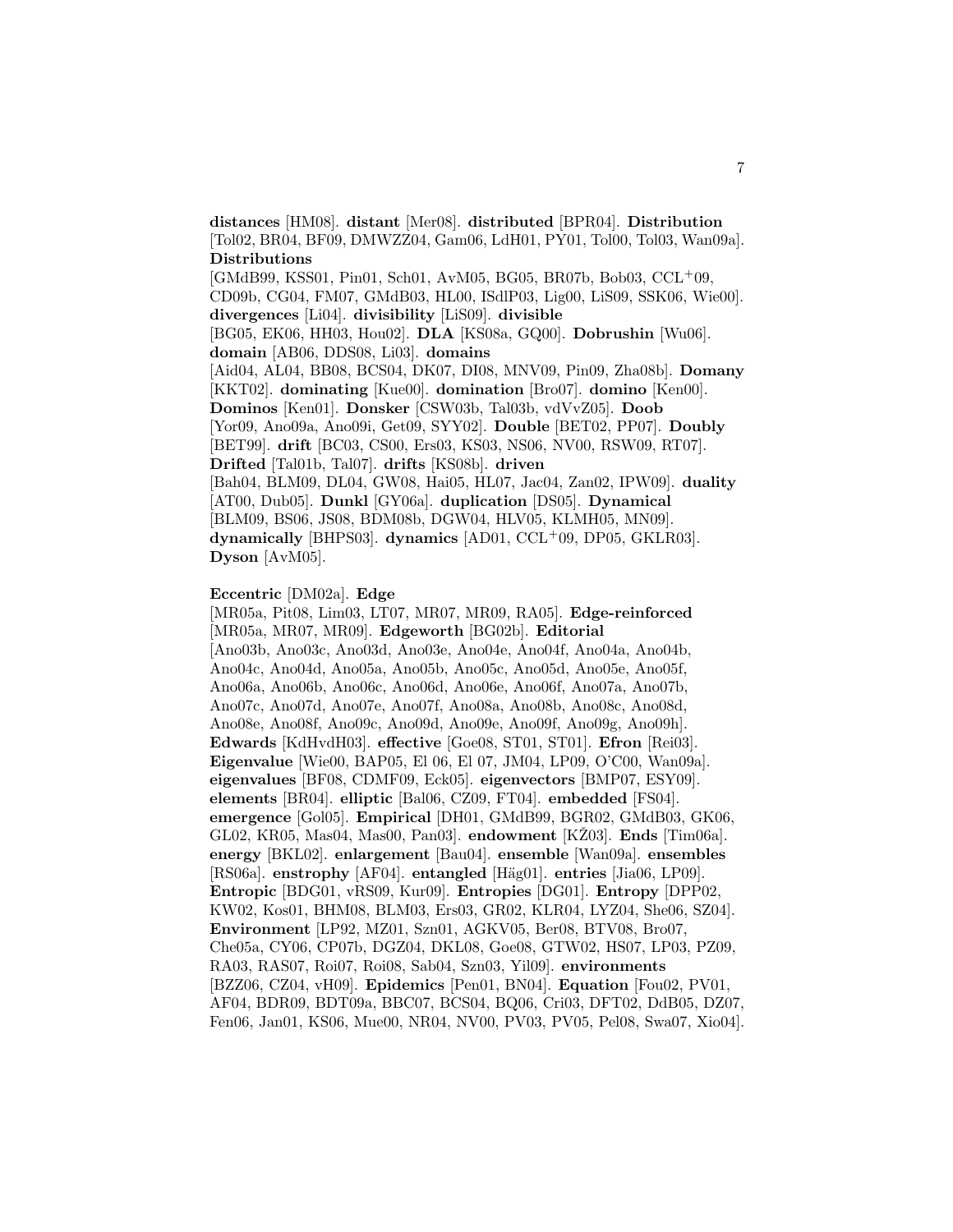**Equations** [Lee01, AF03, BZ09, BP01, BDLP09, CR07, DD03, DLS03, Eng02, FIZ07, Fuh02, FT04, Gau08, GK03b, Hai05, HM08, HMY04, Jac04, Kob00, KM05b, LR06, MR05b, MPS06, OB09, PY09, Pop07, RS06b, Wan07, Zan02]. Equilibrium [GOS01, Zäh01, LY03, Sep01]. **equivalence** [CW00b, Set03]. **equivalences** [FK07]. **equivariant** [L´ea05]. **erased** [LSW04]. **Erdos** [CSW03a]. **Ergodic** [HO07, Roy07, CHS03, CC06b, DK08, HLV05, KS06, MS00, Sam04, ST03a]. **Ergodicity** [Hai05, BFR09, GM06]. **Errata** [CFKZ12]. **Erratum** [BET02]. **error** [Aba04, GL02]. **errors** [JJM03]. **escape** [LS04b, Rev03]. **Esseen** [NP09b, JWZ00]. **essential** [She06]. **Estimates** [Lat06, AKPR04, GM06, Mus06, Tal07, Wan04]. **estimator** [GMZ03]. **estimators** [GKZ04, GN09, TV09]. **Eternal** [Ber01]. **Euclidean** [AKPR04, HN01, Mar04b]. **Euler** [BGRS06, BP01, Jac04, TA03, TTA05, Yan02]. **events** [Erh04, KvdB01]. **eventually** [Tar04]. **Evolution** [NV00, BGR05, LP04a, LR06, MZ03]. **evolving** [Bro07]. **Exact** [Cri03, HW04a, Wat07, GHT03, NP09b]. **example** [Eng02, Goe08]. **examples** [Szn03]. **exchangeability** [LST07]. **Exchangeable** [MS01b, Ber01, DEF<sup>+</sup>00, Pec04, RR09]. **Exclusion** [BL05, AG05, AD04, Ber04, BLM09, BLM02, BM02b, CLL04, FM07, Jan98, Jan02, Jar06, LOV02, SS03, Set00, Set03, Set06]. **excursion** [MM03]. **excursions** [PY01]. **Existence** [AKPR04, BRASS07, BDR09, BL01, Pel08, CW00a, LP01, MP03a]. **Exit** [BDS01, Dyn01, Gau08, IPW09, LM05, Li03]. **exlusion** [AF02]. **expansion** [BG02b, BCS<sup>+</sup>05, CPP04, DvZ05, HSvdH03]. **expansions** [AL05a, BM02c]. **expectation** [CCD05]. **expectations** [BR02, KN00b]. **expected** [CD06, DGM09, TTA05]. **experiments** [DSV03]. **Explicit** [HJL02, JMP00a, KLRS07]. **explorer** [SS05]. **exponent** [BC04, Unt09]. **Exponential** [Che04, Tal00a, Aba04, Ale01, Ale04, CM05, EK04b, GM06, HZ04, Tal00c, dlPKL04]. **exponentially** [IPW09]. **Exponents** [BG02a, Flu08, Nol08, Puh00]. **extended** [dJ03]. **Extension** [Fer03, Unt09, Fer03]. **extensions** [LST07]. **external** [Han07]. **externe** [Han07]. **extinction** [DFM00, EK04b]. **Extra** [HP05, HL01]. **Extremal** [HL07, FS03, ISdlP03]. **Extreme** [Sam04, AV06, LdH01]. **Extremes** [Dav06, HR05]. **extrinsic** [HO07].

**face** [BL06]. **factorization** [IJS04]. **factors** [Bro05]. **fails** [Pin07]. **families** [CM05, HZ04, HW09]. **family** [BZ09, DS05]. **Fatou** [KW00]. **favorite** [LS04b, T´ot01]. **February** [Yor09]. **Feller** [FHY04, Sza06]. **Fermion** [ST03a]. **few** [MS02]. **Field** [Ken01, BDLP09, COP06, Dav06, Han07]. **Fields** [HL01, Sos02, AT03, Bal05, BPR08, Bry01, CD08, CL06, KSdH09, KLNS07, LR02, MS02, NP09b, PR03, Ros00, SS02, ST03a, TA03]. **filament** [BGR05]. **filaments** [NRT03]. **Filtration** [Sez07, Bau04]. **filtrations** [ADI06, BMMS06]. **final** [Pop07]. **Find** [HL01]. **Finitary** [KS03]. **Finite** [DFM00, DEF<sup>+</sup>02, Jar06, LOV02, Ale04, ABS04, BG02b, BCS<sup>+</sup>05, CDMF09,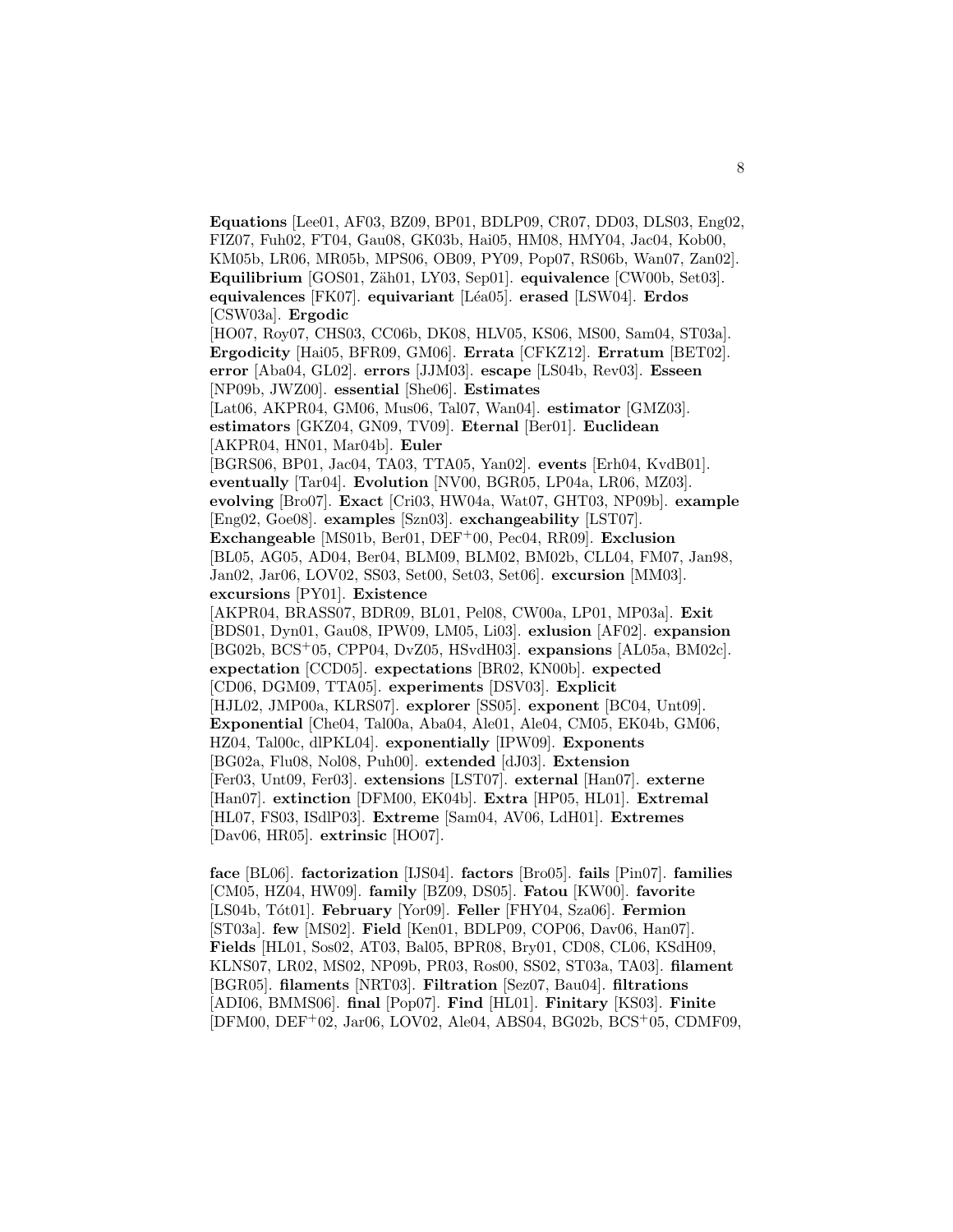HJ08, LST07, Mue00]. **Finite-dimensional** [Jar06, LOV02]. **Finitely** [Mei06, Zha08b]. **First** [BDS01, BKS03, HN01, IPW09, Jan98, LP92, HZ00, Li03, LP03, MM03, SZ03, YZ06, Jan02]. **First-Passage** [HN01, LP92, LP03, SZ03]. **five** [Tar04]. **fixed** [MP03a, Pra03, Tur07]. **Fleming** [Sta00]. **flow** [Ald07, BC01, BK04]. **Flows** [LR04a, LR20, AL05b, DKK04, DK08, FIZ07, HW09, MX01, PT04, Sam05, ST03b]. **Fluctuation** [CIV08]. **Fluctuations** [Ber04, BKL02, FS05, GOS01, CDMF09, Häg08, RS06a, Sep05, Zha08c]. **fold** [Che03]. **foldings** [Jia02b]. **forbidden** [RAS07]. **forest** [PW05]. **forests** [BLPS01, LPS06, She06, Tim06a]. **form** [JMP00a]. **forms** [CW00a, ISdlP03]. **formula** [GRV03, KLRS07, Tal00b, Tay06, Zha09]. **formulae** [TA09]. **forward** [MZZ08]. **Foundations** [Get09]. **Fourier** [Lia04]. **fractals** [Hin08]. **Fractional** [HNS09, MNV09, OB09, BN06, DN07, DvZ05, GRV03, Hai05, HN05, Jeg04, KW07, Nou08, NR09, NRT03, Unt09]. **fragmentations** [HMPW08]. **Fredholm** [ST03a]. **Free** [AV06, Ken01, BG05, BKL02, CG08, Dav06, Goz09, JPX07, Kar07, Spa09, Tim06a]. **freezing** [LV06]. **French** [BL01, BL06, BL07, Fer03, Han07, Maa01, ST01]. **Frobenius** [O'C00]. **fully** [BM02c]. **Functional**

[DE00, AF03, BZ07, CKL00, CHS03, LP04b, Mas04, MP00]. **functionals** [Che03, Jeg04, KP03, MW00, MS04b, NP09b, SS03, Set00, Set06, SH08, Zha09]. **functions** [BR02, BBLM05, DL08, HSvdH03, HP07, Hou02, KSdH09, KW00, Kri09, LR04b, Ran07, Tal03b, Tan06]. **fuzzy** [KW07].

**Galton** [Ber09, Col06, Duq03, MM03, PS01, Wat07]. **Game** [KS01, BL06]. **games** [KZ08, SS04]. **gamma** [LW00]. **gap** [CW00a, Jan01, Mor06]. **gaps** [HM08]. **Gardner** [Tal00b]. **gauge** [CS02]. **Gaussian** [BV07, BV08, BTV08, CL06, DL04, Dav06, DN08, EK06, AMN01, Häg08, HR03, Ken01, KLMH05, KL06b, Kur09, Lat06, LS04a, LP04b, MR08, Mus06, NP09b, PR03, RS06a, Sos02, TA03, Tay06, TA09]. **genealogy** [CG00]. **General** [CS02, AD09, BDR09, ČK07, CW00a, RR09, dA04]. **generalization** [Cha06]. **Generalized** [EK01, FR02, GRV03, Hwa03, KN00b, KLR04, LiS09, RS06b, SY08, Wan07]. **generator** [AZ01, AG05]. **generators** [Eva09]. **Geodesics** [HN01]. **Geometric** [Ay02, GKM07, ST03b]. **geometrical** [Jia02a, WZ08]. **Geometry** [Ham06, BGMN05, Ber06, HL00]. **gets** [Tar04]. **giant** [Gol05]. **Gibbs** [AKPR04, BPR08, ST03a, Wu06, Zeg01]. **Gibbsian** [KLR04]. **GIG** [LW00]. **given** [AF04, HP02]. **Global** [FIZ07, MR05b]. **Good** [CFV07, KN00b]. **Gradient** [Wan04, Nol08]. **graph** [FM08, MR09, Pit08]. **graphs** [ABS04, BCS<sup>+</sup>05, CD09b, HSS00, KMN06, LST07, NP08, Pen05, Puh05, Spa09, Tim06c, Vir00, Vol01. gravitation [LS05]. **Greedy** [DGK01, Ham06]. **Green** [BHM08]. **group** [Eva09]. **Groups** [DS01, Ale02, BSC03, BHM08, Bou09a, Ers03, HR03, Lia04, Rev03, Sos00, Špa09]. **Growth** [Lal99, Lal02, PW05, Rez01, Ale02, BRASS07, BFR09, CD06, EK04b, Ers03, GTW02, GG06b, Kob00, Lig00, PW09, SY08, Sep05, Yan07].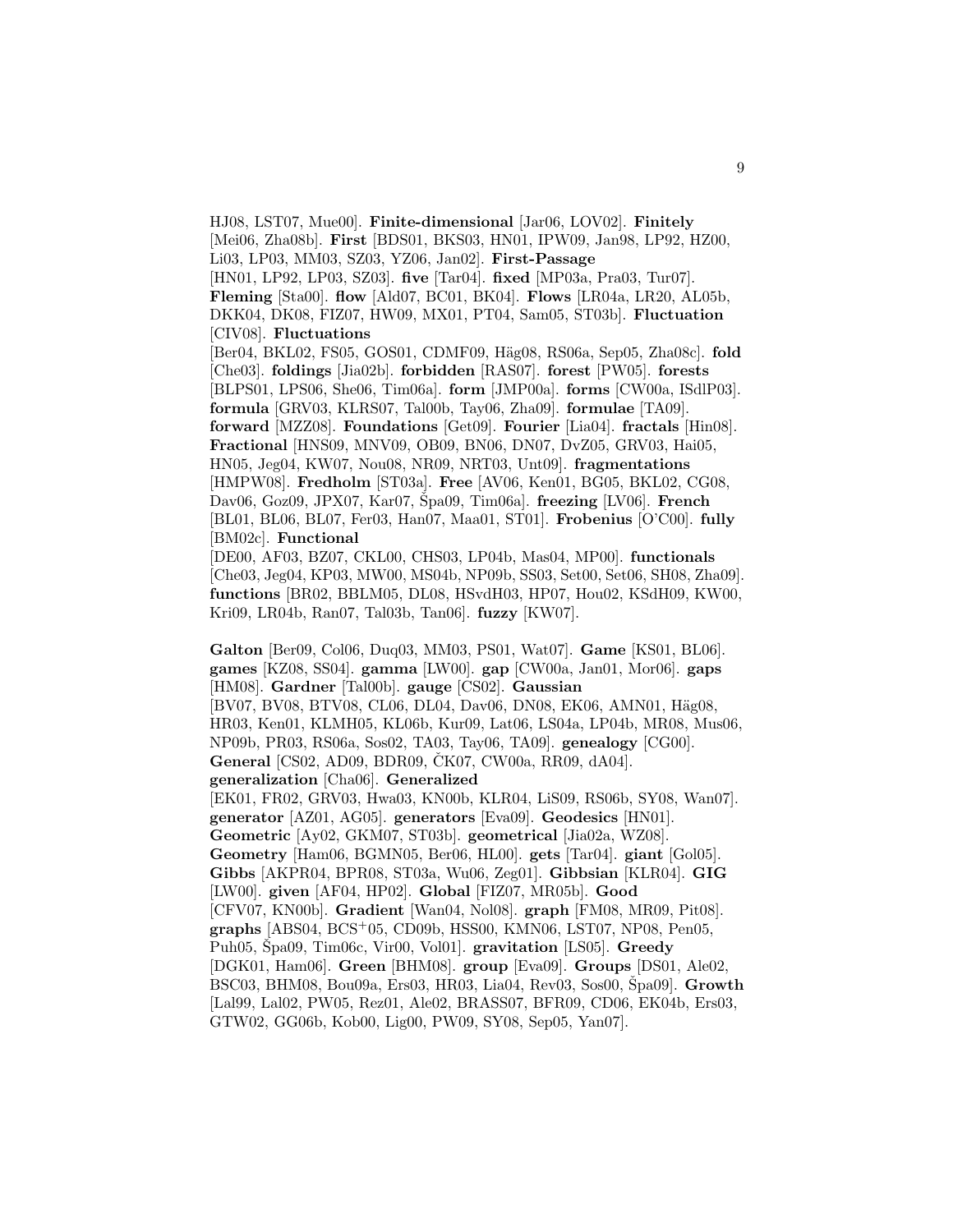**Haar** [Bou09a]. **half** [AZ01, Tal00b]. **half-derivative** [AZ01]. **half-spaces** [Tal00b]. **Hamilton** [Fen06]. **Hamiltonian** [BG02a, DK08]. **Hammersley** [CG05, CG06, Gro01]. **Hankel** [BDJ06]. **Haploid** [MS01b]. **Harmonic** [SS05, BDG01, CD01, KW00, Pic00]. **Harnack** [Wan07]. **harness** [BMW08]. **Hausdorff** [Bef04, Cro09, KX05, Wat07]. **Head** [HL01]. **heads** [BL06, HP05]. **heads-or-tails** [BL06]. **Heat** [DS01, BCS04, BQ06, MR04, Mue00, MPS06, Swa07, Wan04]. **heavy** [KM05b, MRS00]. **heavy-tailed** [KM05b, MRS00]. **hedging** [ČK07]. **heights** [PY01]. **Hermitian** [RS06a]. **Hess** [Wan09b]. **heuristic** [TTA05]. **hidden** [Bro07]. **Hiding** [RSW09]. **High** [Tal02, Ber08, HSvdH03, Tal03a]. **high-dimensional** [Ber08, HSvdH03]. **higher** [BL05, Ric04]. **higher-order** [Ric04]. **Hilbert** [BDT09a, BB00, Fen06, FT04, Zha00]. **Hilliard** [DZ07]. **Hitting** [AD04, AF06, DMZ06, DN08, HLV05, Mer08, Aba04, KL05]. **Hoeffding** [Ben04, EDP08, Pec04]. **Hoffmann** [KN00a]. **Hölder** [Mik00]. **holding** [DGZ04]. **holes** [Ben08]. **holonomy** [AT03]. **Homogeneous** [KW02, Lal99, Lal02]. **homogenization** [Del04, Owh03]. **honeycomb** [BdT09b]. **Hopfield** [Tal00a]. **horizon** [FT04]. **hulls** [SY08]. **Hurst** [GRV03, Unt09]. **Hydrodynamic** [Kos01, Jan98, Jan02]. **hydrodynamics** [Bah04, BGRS06]. **Hyperbolic** [DW02, Ber06, DN04, DL04, MN09, Sim02]. **hypergeometric** [LR04b]. **hypergraphs** [Gol05]. **hypergroups** [HL03]. **hyperplane** [HRS04]. **hypoelliptic** [Pic00].

**I.I.D** [AD02, Eri00, K¨os04]. **i.i.d.Random** [Sch01]. **IBM** [AV00]. **IBS** [AV00]. **ID** [Roy07]. **identically** [BPR04]. **identifiable** [Gol05]. **identities** [Sos00]. **Ignatov** [SYY02]. **II** [Rez01, Ric04, ST03a, dA04]. **II.** [BCS<sup>+</sup>05, Fun04b]. **III.** [BR05b]. **immigration** [Roi07, Sta03]. **Immortal** [Pia04]. **Improper** [KSS01, SSK06]. **Improved** [Mor09]. **improvement** [KN00a]. **Incipient** [Jár03]. **including** [vdB08]. **incomplete** [KŽ03]. **increasing** [Pin07]. **increments** [Ber01, DE00, Gan00]. **independence** [LW00]. **independent**

[AF06, BC02, BR02, BBLM05, DL08, HMS01, Jia06, JSW03, LP09, Sep05]. ´ **index** [GRV03]. **Indexed** [BET99, BET02, BL01, BL07, Jia02a]. **Indexées** [BL01, BL07]. **indices** [CL06]. **inequalities** [Ada06, Aid04, ABS04, Ben04, BGR02, BL09, BLM03, BBLM05, CW00a, DPP02, DGW04, GK06, Goz09, Hoc09, Hou02, JX03, JPX07, KR08, Kös04, LYZ04, Mas00, O'C00, Pan03, Ric04, Sam00, Tal00a, Tal00c, Wan04, Wan09b, Wu06, dlPKL04]. **inequality** [DP05, KvdB01, KN00a, PU05, Rei03, Ros06, Sta00, Wan07]. **infection** [KS05]. **Infinite** [FT04, AD01, BSC03, BGT07, BDM08b, FMR09, Fuh02, Häg01, HJ08, Jár03, LST07, LiS09, MRS02, RS06b, SH08, WZ08]. **infinitely** [BG05, EK06, HH03, Hou02]. **infinity** [Hsu03]. **Influence** [GG06a]. **Information** [Ay02, DSV03, ADI06, BL06, DGW04].

**Information-Geometric** [Ay02]. **inhomogeneous** [DK07, FIN02, Mus06]. **initial** [Bau04, HP02]. **innovations** [KM05b]. **inradius** [CS05]. **insiders**  $[ADI06]$ . **insurance**  $[EM08]$ . **integer**  $[BC02]$ . **Integral**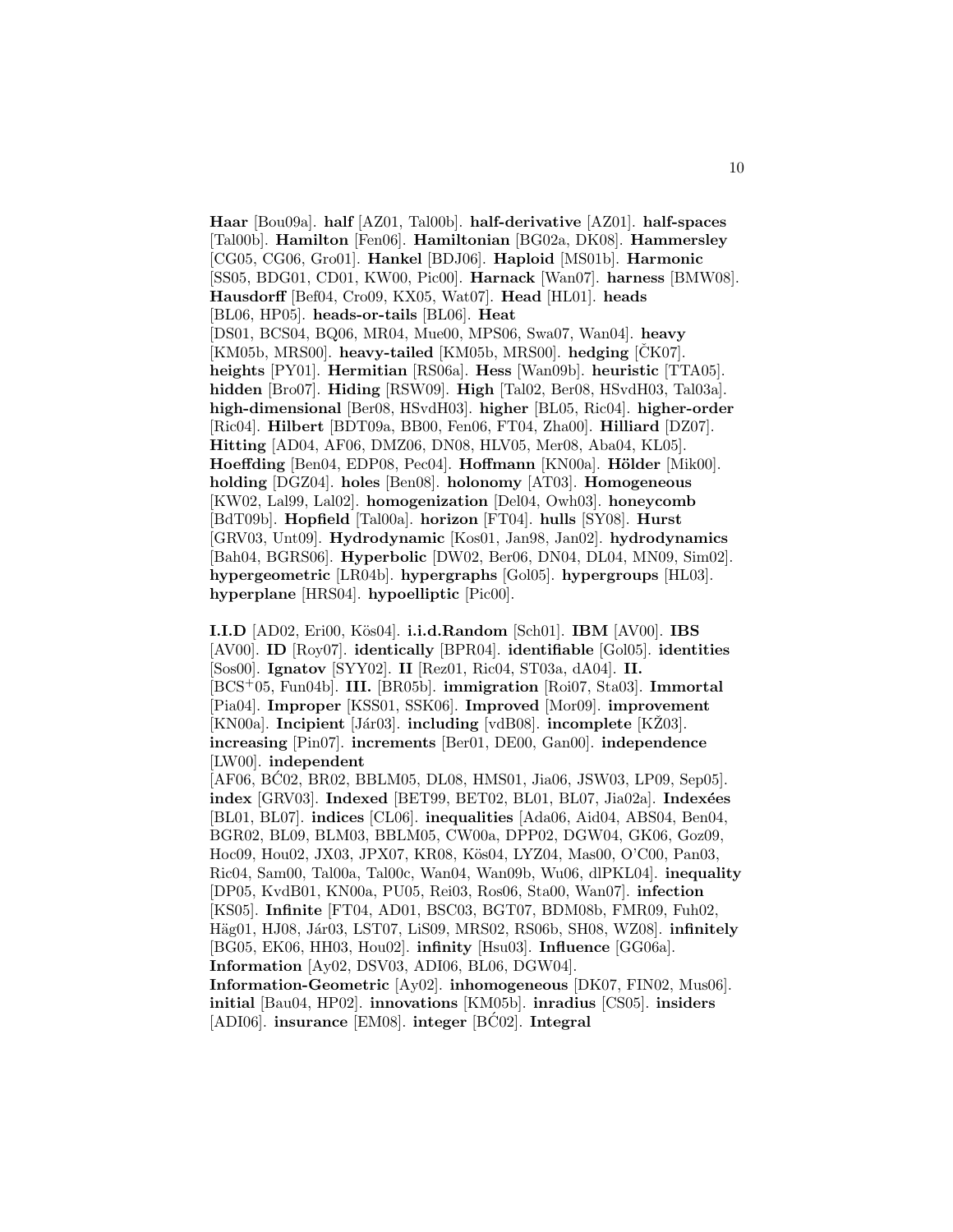[Tol02, LM05, PTT06, Tol00, Tol03]. **integrals** [HL07, Kry01, NP09a, NP05]. **integrand** [CHS03]. **Integrated** [GHT03, Che03]. **Integration** [FR02, LR02, Zam03, Pic08, vNVW07]. **interacting** [ABK06, BR05b, BS06, Fun04a, Fun04b, GdH07, Sud00]. **interaction** [CD08, CD09a]. **interactions** [BR05b, CD01, JT03]. **Interface** [GOS01]. **interfaces** [FP05]. **Interior** [BDS01]. **interlacements** [Szn09]. **Intermittency** [GdH06, GKM07]. **Internal** [GQ00]. **Intersecting** [Tal00b, PP07]. **intersection** [BC04, BCR05, BPR08, Che04, HN05, KM05a, KM02]. **intersections** [Che05b]. **interval** [BJ02, PvZ04]. **intervals** [Pia05]. **Intrinsic** [KS08b]. **Invariance** [FK99, FK02, MM07, Bal05, BR05a, HPW09, Ken00, LSW04, MN09, PU05, RAS07, Wu07, Maa01]. **Invariant** [AD02, DLS03, Lal99, LT09, Pin01, AF04, AG05, BF09, DMWZZ04, HP05, JMP00b, Lal02, RA05]. **Invasion** [AGdHS08, DSV09]. **inverse** [HLP08]. **Inverses** [Win02]. **Inversion** [ST01]. **investment** [KZ03]. **Invited** [HN01]. **involving** [KN00b]. **irregular** [RT07, Yan02]. **irregularity** [MP03b]. **irrelevant** [GT09]. **Ising** [CP00, HSS00, HZ00, vdB08]. **Isoperimetric** [HJL02, ABS04, Wan04]. **Isoperimetry** [MR04, Zeg01]. **Isotropic** [AE00, DL04]. **issue** [Ano09i]. **Itô** [Bal06, GRV03]. **Iterated** [EK01, BK02, BC04, Che04, Che05b, Che07a, Che07b, Deh00, GS00, HH04, ZW08, dlPKL04].

**J** [Ano09a, Get09]. **J.** [Yor09]. **jackknife** [Rei03]. **Jacobi** [Fen06]. **jeu** [BL06]. **Joint** [BvdHK07, AvM05]. **Jørgensen** [KN00a]. **Jump** [Fou02, DFT02, DDS08]. **jumps** [BDP08, IPW09, Nis00, Nis07]. **June** [Yor09].

**K-processes** [FM08]. **Kac** [COP06, Fou02, Jan01]. **Kakutani** [PvZ04]. **Kaplan** [DE00]. **Kauffman** [LP04a]. **Kernel** [DS01, GKZ04, MR04]. **kernels** [BB01, HW09]. **Kerstan** [Roo03]. **Khoshnevisan** [Man06]. **Kiefer** [Deh00]. **killed** [MS04a]. **kinematic** [Tay06, TA09]. **Kinzel** [KKT02]. **Kirkpatrick** [Han07, Tal00c, Tal02]. **Knight** [EKM<sup>+</sup>00]. **Kolmogorov** [BDT09a, Dav01, DD01, Fuh02, RS06b]. **Krein** [DvZ05].

**L** [Ano09a, Get09, MR08, Yor09]. **labeled** [CD06]. **lace** [BCS<sup>+</sup>05, HSvdH03]. **ladder** [MR05a]. **Langevin** [Ber07]. **Laplace** [AL05a, ST01, Xio04]. **Laplacian** [CD08, CD09a]. **Large** [ABK06, BCR05, BET99, BDM08b, CR04, Che07a, Chi01, CS00, DGZ04, DDS08, DNW04, DG01, Fen06, GLC04, GM07, IR05, JK08, KdHvdH03, KM05b, Kue00, Tal01b, Var08, Yil09, BS04, BMP07, BA04, BC04, BGR02, BLM09, BET02, BDJ06, CS05, CDMF09, CD01, CLL04, CZ04, DPR07, El 07, Jaj03, JSW03, KL06a, LZ00, MM05, MS09, Pin07, RA03, Tol00, dA04]. **large-dimensional** [BS04]. **largest**

[BAP05, CDMF09, El 06, El 07, JMP00b, Wan09a]. **Late** [DPRZ06]. **lattice** [Ald07, Ale01, Ale04, AD01, DGK01, Ham06, Har08]. **lattices** [AKPR04].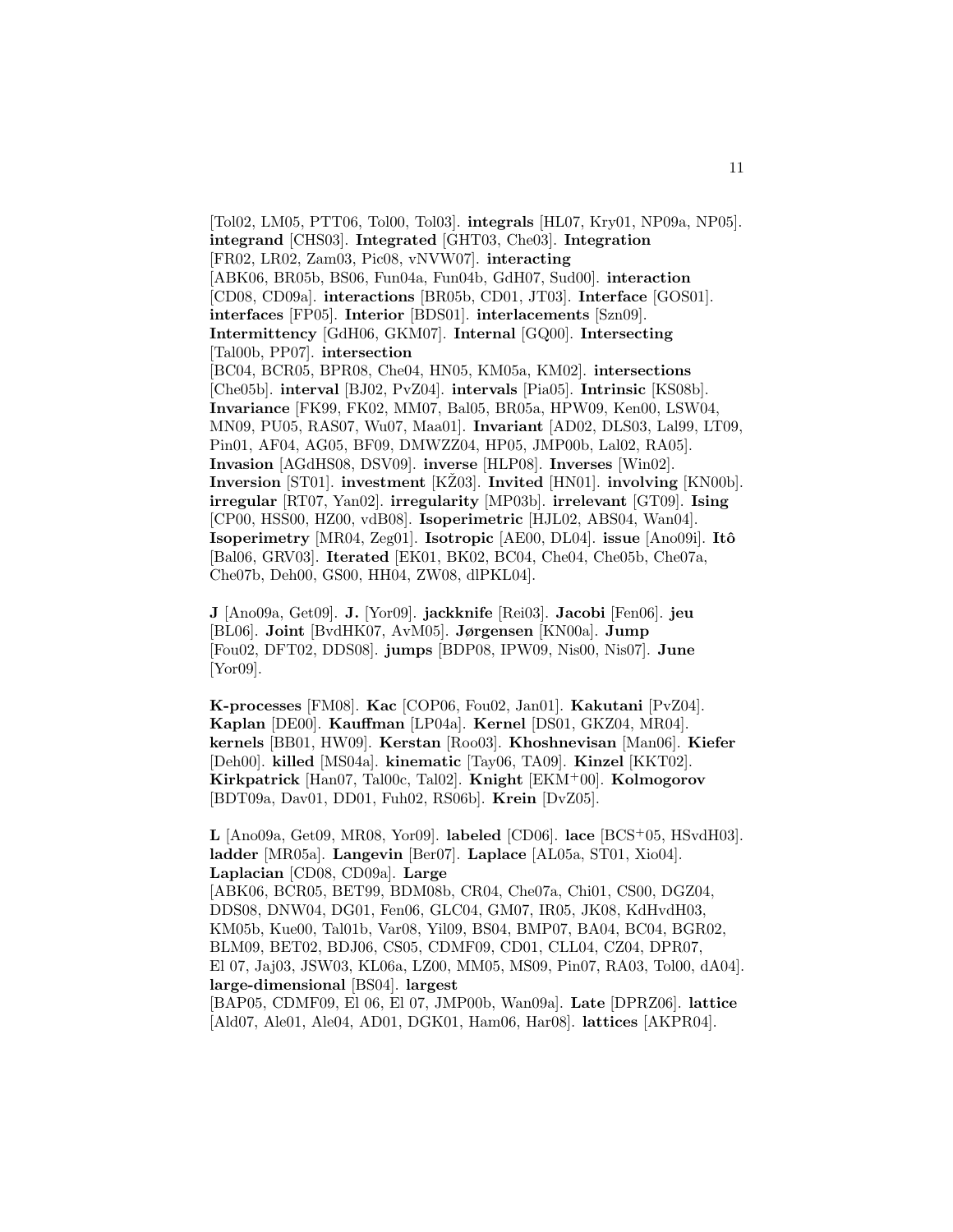**Law** [BK02, EK01, MZ01, ZW08, Ale01, BDP08, BDM08a, BJ02, CD09b, Che04, Che05b, CZ04, DMWZZ04, ESY09, GS00, Jaj03, LZ00, MM05, Mas04, Pin07, RA03, SZ04]. **Laws** [Dav01, DG01, BC04, BR07b, Che07a, Che07b, DE00, DS05, GPY06, GQ02, HP02, KL06a, LW00, dlPKL04, vdB08]. **leading** [HW04a, RA05]. **Lebesgue** [HHP06]. **Lemmas** [Dav01]. **length** [LM06]. **Lenses** [BK04]. **LERW** [Zha08b]. **Level** [KX02, Sez07]. **level-crossings** [Sez07]. **levels** [BN04]. **Levin** [LP04a]. **Lévy** [AE00, AD09, BR07a, BDP08, BDM08a, CC06a, Che07b, DM02c, Don04, GW08, HL07, Jac04, Ken07, KX02, KXZ03, KX05, LLQ02, Lia04, MR08, NS06, Sin08, SU08, Win02, Zan02, IPW09]. **L´evy-driven** [IPW09]. **Lie**  $[Lia04]$ . **liftings**  $[MMS04]$ . **light**  $[IPW09]$ . **like**  $[CJ01, Spa09]$ . **LIL** [AL08, CKL00, EL05, GKLZ01]. **Limit** [BKMS04, BPR04, CS05, CG04, CG08, GMdB99, GQ02, KKT02, Kos01, MM06, MZ03, Pen01, Rez01, Sch01, Sos02, AC07, BS07, BV07, BV08, Bob04, Bou09b, BDLP09, CD06, DM02b, DE00, Duq03, Duq05, El 07, ET02, Eri00, FM08, Fun04a, Fun04b, GMdB03, GN09, GX06, GKLR03, HW04a, Han07, HH04, HRS04, HJ08, Jac04, Jan98, Jan02, LP09, MW00, MP00, NR04, NP05, PU06, P`en04, Pen05, SY08, Set00, Set06, SH08, Sos00, TA09]. **limite** [Han07]. **limited** [KS08a]. **Limiting** [Ber08, Mar04a]. **Limits** [ABT00, BCL01, Low09, CD09a, FK07, KLNS07, PZ09, Zha08b]. **Lindeberg** [Cha06]. **Linear** [AF03, CSS00, KS01, BS04, Bry01, DL04, Eva09, LR06, LP09, MS02, MS04b, PU06, Sos00]. **linearity** [RR09]. **Linearization** [Ans05]. **Lines** [DM02a]. **Lipschitz** [FIZ07, HH04, MPS06]. **Lipshitz** [CR04]. Local [BC01, CD06, DL08, EK04b, Häg08, HJ08, BC04, BCR05, BvdHK07, CJ01, Che04, CS04, Che07a, Che07b, EK07, GRV03, HN05, Jeg04, Kal08, KM05a, KM02, MR03, MR08, Mas04, Sos00]. **localization** [FIN02, SZ07]. **locally** [Bal06, Bro03]. **Log** [Wan09b, Sta00, Xio04]. **log-Laplace** [Xio04]. **Log-Sobolev** [Wan09b, Sta00]. **Logarithm** [EK01, BK02, BC04, Che04, Che05b, Che07a, Che07b, GS00, Mas04, ZW08, dlPKL04]. **Logarithmic** [DP05, ADI06, ABT00, Maa01, Ros06]. **logarithmique** [Maa01]. **Logistic** [AD02]. **Long** [AG05, BK01, Sur00, Bis04, BGT07, CD01, GdH07, KLNS07, Sam04]. **Long-range** [AG05, Sur00, Bis04, CD01, KLNS07]. **long-time** [GdH07]. **longest** [LM09]. **Loop** [BdT09b, DS01, AKPR04, LSW04, Li04]. **loop-erased** [LSW04]. **Loss** [FFG01, BL06]. **Lotka** [CP05]. **low** [Pit08, Sab04]. **Lower** [Bal06, FK07, GM06, LS04a]. **lowest** [JvdB03]. **Lyapunov** [BG02a, Flu08].

**magnitude** [HMS01]. **Majorizing** [Tal01a, Bed06]. **Malliavin** [Bel02, TV09]. **manifold** [Bau04]. **manifolds** [AE00, DLS03, GK03a, TA03]. **many** [Jia06]. **map** [KLRS07, MM06]. **mappings** [HH04]. **Maps**  $[AD02, BA04, MM07, Pic00]$ . **markets**  $[KZ03]$ . **Markov** [Bro07, BL01, BL07, BDJ06, BvdHK07, CC06a, CFT<sup>+</sup>04, CFY06, CFKZ08, CFKZ12, DL06, DFT02, Dyn01, EKM<sup>+</sup>00, EK07, Erh04, ES03, EW06, JK08,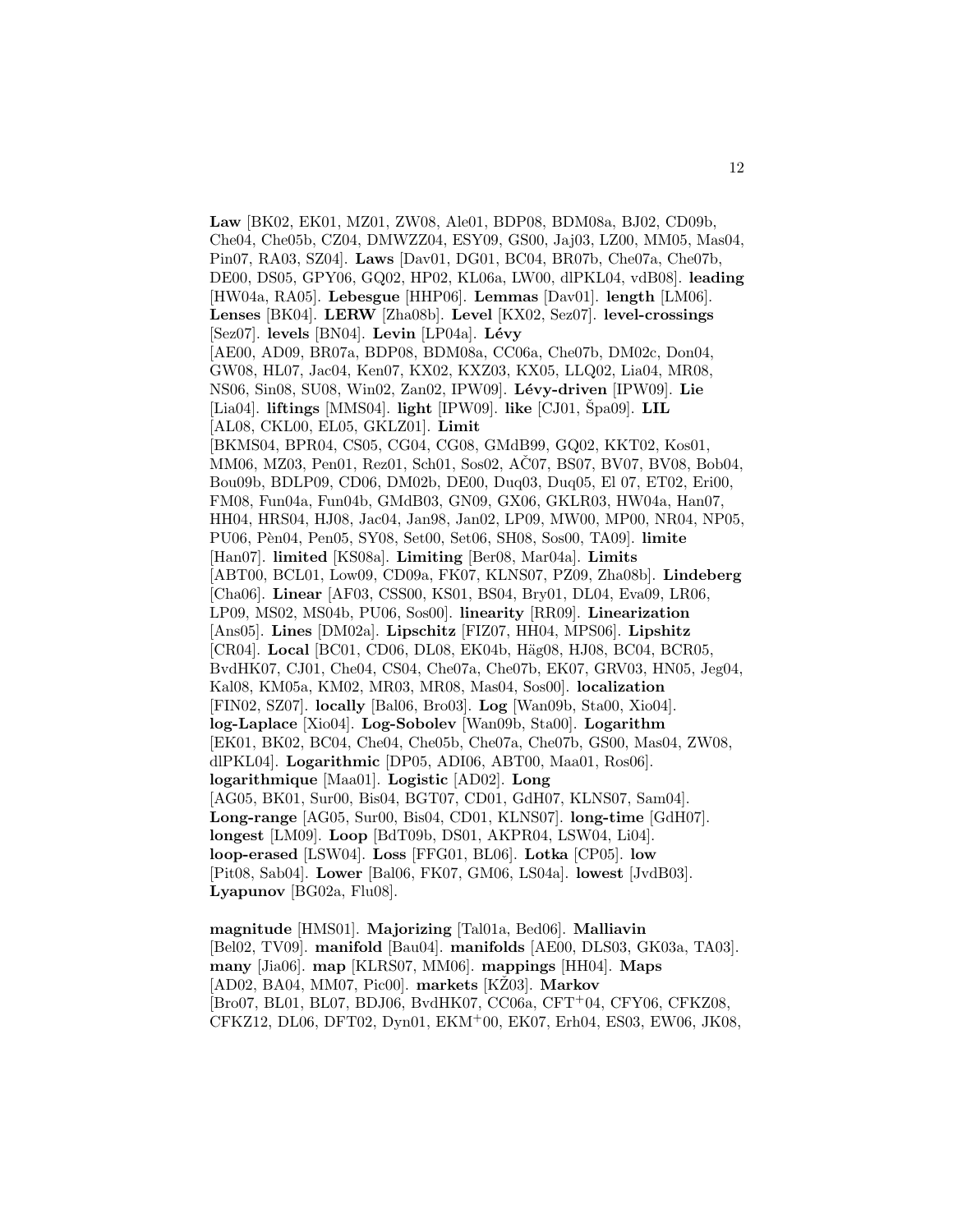KW02, KM04, KS08a, KP03, LP01, Maa01, Man04, MW00, O'C00, Pia04, PR03, Sam00, Tur07, vH09]. **Markovian** [DKL08]. **Markovianity** [BFR09]. **marriage** [HHP06]. **Martin** [Fer03, Li04]. **Martingale** [Hin08, KZ08, PTT06, WW04, DGM09, GR02, HP02, HS09, JMP00a, KR08, MZZ08, SS02, Stu02]. **martingales** [Dub05, HNS09, Nis00, Nis07, Ran07]. **mass** [LT09]. **mass-stationarity** [LT09]. **matrices** [BS04, BAP05, BG05, BDJ06, CDMF09, CS08, El 06, El 07, ESY09, Eva09, Kri09, LP09, Wie00]. **Matrix** [DG01, BMP07, BS07, GMS07, HLP08, Jia06, RS06a]. **Matrix-Valued** [DG01]. **Max** [EM08, KSdH09]. **Max-Plus** [EM08]. **max-stable** [KSdH09]. **Maxima** [CL06, Jia02a, DGK01, FS03, KR05]. **maximal** [AL04, PU05, SY08, She06]. **maximizing** [SZ04]. **Maximum** [BDG01, Kur09, DM07, Gan00, HP02, LM06, MRS00, dTP07]. **Mean** [BDLP09, Kry01, Mat03, BM02b, ČK07, KR05, ST03b]. **Mean-field** [BDLP09]. **mean-variance** [CK07]. **Means** [LR04b, CG04, Mat03]. **Measure** [AZ00, DS01, Mar04b, Pin01, AF04, BDJ06, Cro09, DEF<sup>+</sup>02, DPRZ00, Duq09, GR02, HP07, HM04, JT03, KS08b, LP01, LM05, Sam00, She06, Wat07, vRS09]. **Measure-Valued** [Pin01, AZ00, HP07, KS08b]. **Measures** [BET99, HLP08, Lal99, Zeg01, AKPR04, AG05, AL05b, AD01, AF02, Bed06, BJP00, BB01, BL09, BET02, Bou09a, BLM02, BM02b, BL05, CP07a, FHY04, GG06a, HL05, HL00, IJS04, JMP00b, KLR04, Lal02, LT09, RA05, Tal01a, Wu06, dJ03]. **Measuring** [HMS01, KXZ03]. **mechanical** [LST07]. **media** [BDR09, Wan07]. **medium** [Bré02, DFM02, GdH06]. **Meier** [DE00]. **melting** [LV06]. **membrane** [Kur09]. **memory** [HO07, Sam04]. **memoryless** [Erh04]. **merge** [DMWZZ04]. **metastable** [Eck05]. **Method** [BX01, BJ02, BLM03, Cha08, CX04, GK03b, KR08, NR04, NP09b, RR09, Roo03, Tin05, Unt09]. **methods** [Ric04]. **metric** [Pèn04, Stu02]. **microscopic** [LV06]. **Mills** [AT03]. **Milstein** [HMY04]. **Minima** [ABR09]. **Minimal** [HS09, LPS06, GR02, Tim06a]. **minimally** [Mat03]. **minimum** [HP02]. **Minkowski** [HL00]. **mixed** [PT02]. **Mixing** [Ale04, Aba04, BN04, CZ04, MP00, Mor09, NP08, RA03, Sam00]. **Model** [BK01, BCL01, GOS01, HJL02, Tal02, Zäh01, BRASS07, Bou09b, BdT09b, BQ06, CP00, CG00, DL03, DS05, FMR09, FM08, GKM07, Gou08, GTW02, HSS00, Han07, Jan01, KW07, KKT02, KvdB00, KdHvdH03, KLMS09, Kur09, LV06, LP04a, LM06, MRS02, MZ03, Mer08, Sep05, SY05, Tal00a, Tal00c, Wan09a, COP06]. modèle [Han07]. modeled [MS00]. Models [MS01b, Pen01, Rez01, Ale01, AČ07, Bis04, Bou09b, BKL02, CIV08, CD09a,  $CCL+09$ , CDP00, CP05, DEF<sup>+</sup>00, GT09, GG06b, GMS07, HMPW08, HSvdH03, HJ08, JS08, Lig00, Mar04a, NRT03, PT07, vdB08]. **Moderate** [Che05b, Che07b, EK04a, Gui03, HS04, BGR02, CL06]. **moduli** [MR08]. **modulus** [GQ02]. **Moment** [Ada06, BBLM05, LYZ04, AT00, GLC04, HLP08, KL06b, LST07, dlPKL04].

**Moment-entropy** [LYZ04]. **moments** [Lat06, Tal00a]. **monotone** [Ros06]. **monotonic** [GG06a]. **Monotonicity** [FM01, Lig00, BDR09]. **Motion**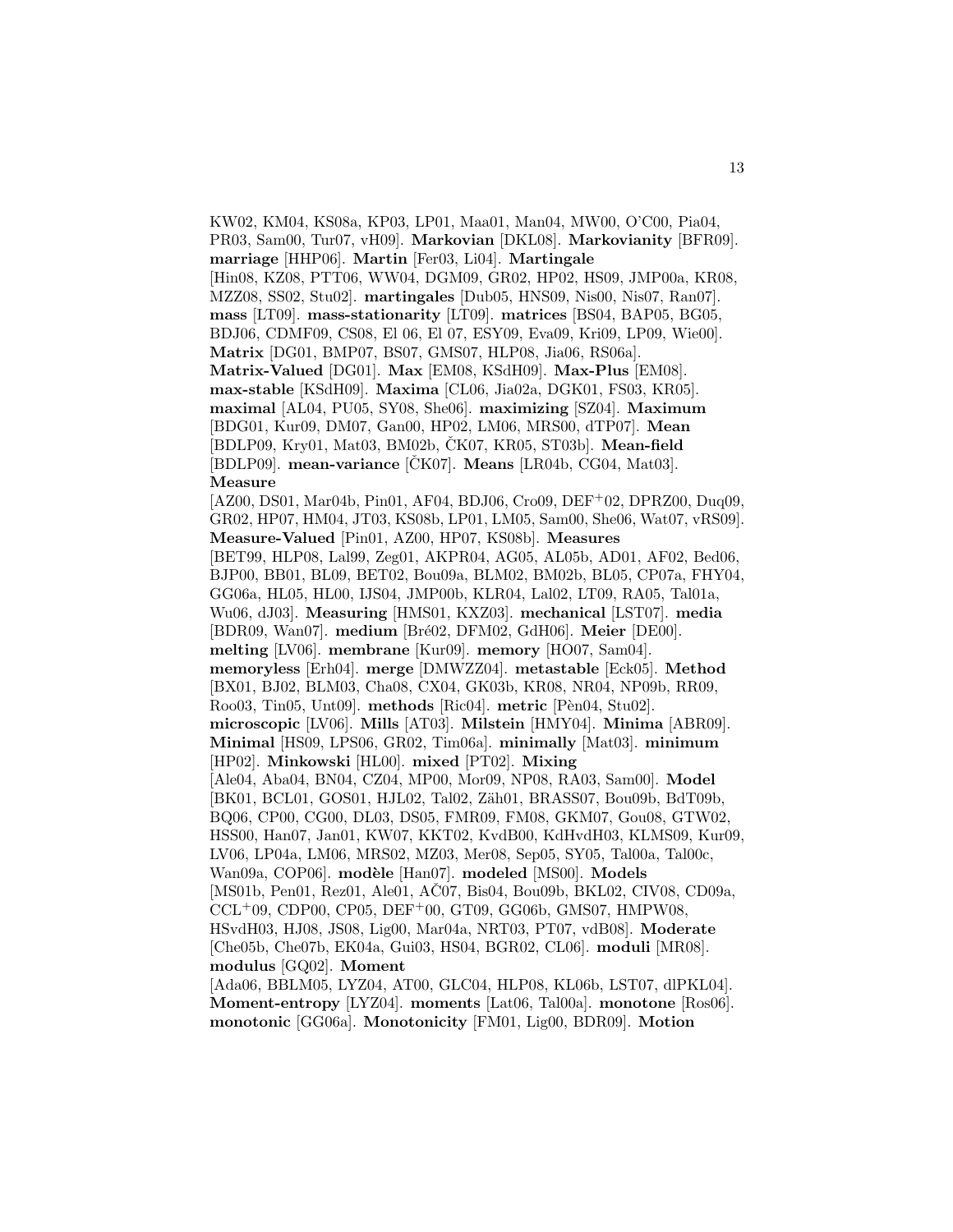[BDS01, FX01, Tal01b, BC03, BB08, BN06, BC01, BCS04, BC08, Che03, CDP00, CP05, Cro09, DFM02, DPRZ00, Duq09, DvZ05, FS05, GRV03, Hai05, Hsu03, HN05, HNS09, JS08, Ken07, LM05, Li03, LS04b, MP03b, Nou08, NR09, NRT03, Pin09, Tal07, Unt09, Fun04a]. **Motions** [Lee01, BSC03, GHT03, HW09, Jeg04, Zan02]. **movability** [BS06]. **movement** [HS07]. **moving** [KS05, PT02]. **moyennisation** [Maa01]. **multi** [FM07]. **multi-type** [FM07]. **multidimensional** [CL06, CP07b, GY06a, Ken07, Pèn04, RAS07, dJ03]. multifractal [DPRZ00, KM05a]. **multilinear** [ISdlP03]. **Multiple** [P`en04, AFRT08, LR04b, NP09a, NP05, PT07]. **multiplicative** [CR04, DdB05]. **multitype** [CG00, CS09, Roi07]. **Multivariable** [CP07a]. **Multivariate** [Pen05, RR09]. **mutations** [Ber09]. **Mutually** [DEF<sup>+</sup>02].

**N** [DL03]. **Navier** [AF04, HM08, MR05b]. **near** [Tur07]. **Nearest** [Mou02, Har08, KMN06, Puh00]. **nearest-neighbor** [Har08, KMN06]. **Necessary** [DM02b, LZ00, vdVvZ05, Aba04]. **negative** [BDP08, DGK01, KSdH09, Sin08]. **neighbor** [Har08, KMN06]. **Neighboring** [Tim06b]. **net** [SS08]. **Network** [FFG01]. **networks** [AFRT08]. **neutral** [Ber09]. **No** [Tót01, Ano02b, Ano02c, Ano03b, Ano03c, Ano03d, Ano03e, Ano03f, Ano03g, Ano03h, Ano03i, Ano04e, Ano04f, Ano04k, Ano04l, BDP08]. **noise** [CR04, DL04, DdB05, LR04a, LR20, Mue00, NV00, RT07]. **Non** [DG01, CR04, MPS06, RS06a]. **Non-Communicative** [DG01]. **non-Hermitian** [RS06a]. **non-Lipschitz** [MPS06]. **non-Lipshitz** [CR04]. **nonattractive** [KKT02, Sud00]. **Noncentral** [NP09a]. **Noncommutative** [JX03, Ran07]. **nonconvex** [dA04]. **noncorrelated** [Bob04]. **Nondifferentiability** [SZ03]. **Nonhomogeneous** [PS01, Pia05]. **nonintersecting** [BS07]. **Nonlinear** [Fuh02, Stu02, BM02c, DdB05, Gau08]. **nonlocally** [Sza06]. **nonlogarithmic** [EK04a, Kue00]. **nonmeasurable** [BR04]. **nonnull** [BAP05]. **nonpositive** [Stu02]. **Nonsemimartingales** [CR07]. **nonsmooth** [DI08]. **Nonstandard** [SH08]. **Nonsymmetric** [Win02, KS08b]. **Nontangential** [Tan06]. **nonunimodular** [Tim06c]. **Nonuniqueness** [AD02]. **nonuniversality** [CDMF09]. **nonzero** [BM02b, SS04]. **nonzero-sum** [SS04]. **Norm** [DH01, GMZ03]. **Normal** [CS04, BJZ09, Cha08, CHS03, Gol07, RR09]. **normalized** [BGR02, Bob04, CSW03a, CSW03b, JSW03, MM06, dlPKL04]. **normally** [Pin09]. **normals** [Jia06]. **Norms** [Sch01, GLSW02, Set03]. **Note** [ABD01a, Jan02, Bru03, Man06, Roi07]. **Notes** [BN06]. **Null** [Sam05]. **number** [KL06b]. **numbers** [CZ04, Jaj03, KL06a, LZ00, MM05, Pin07, RA03].

**oblique** [DI08]. **observations** [K¨os04, Pec04]. **obstacle** [BE04]. **obstacles** [AMR05]. **occupancy** [DNW04]. **Occupation** [CLL04, Zam04, Ber04, BZ07, BB00, CS00, DPRZ00, JK08]. **Ocone** [Zha09]. **odds** [Bru00, Bru03]. **ODEs** [FR02]. **One** [Bro05, MZ01, AT00, Bah04,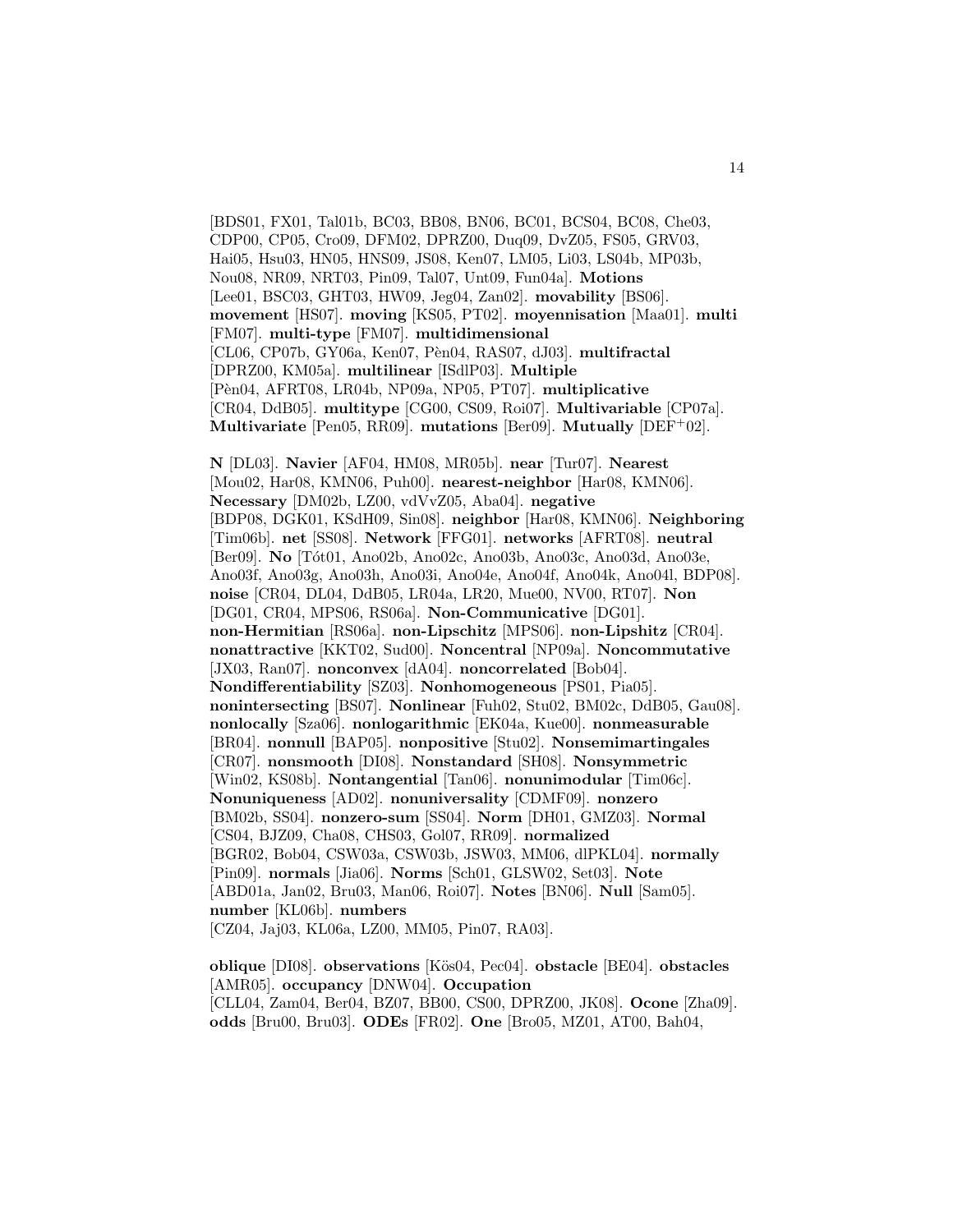BGRS06, BLM02, BM02b, BF09, Bru00, COP06, FIN02, Fun04b, KS03, KS08a, KdHvdH03, LS05, Low09, MS04a, PZ09, Sep01, SS03, Sep05, vdB08]. **One-dependent** [Bro05]. **one-dimensional** [AT00, Bah04, BGRS06, BLM02, BM02b, BF09, COP06, KS03, KS08a, KdHvdH03, LS05, Low09, MS04a, PZ09, SS03, Sep05]. **open** [EK04a, Kue00]. **operator** [AL04]. **operators** [Sta00]. **Optimal** [Ald07, HL01, KŽ03, Bru03, Fuh02]. **Optimization** [Jon01, BE04]. **optional** [SYY02]. **options** [EM08]. **order** [DL04, EM08, GKLZ01, GMS07, Jan98, Jan02, Ric04, Sep05]. **oriented** [AHR09, WZ08]. **Orlicz** [GLSW02]. **Ornstein** [CI02, LiS09]. **orthogonal**

[Ans05, Jia06, SU08]. **orthogonality** [HZ04]. **oscillatory** [Jan06]. **other** [BL09, Špa09, Zan02]. **overlap** [PT07]. **Overshoot** [DM02c]. **overshoots** [CC06a].

**packing** [Duq09]. **pairs** [RR09]. **Paley** [DvZ05]. **Palm** [CX04, HL05]. **Paper** [HN01, MS02, Nis07]. **Parabola** [BDS01]. **Parabolic** [BK01, DMZ06, FS05, GKM07, KLMS09, Mik00, RT07]. **parameter** [Mue00]. **parameters** [TV09]. **partial** [CSW03b, DLS03, GK03b, Jia02a, Kob00]. **Particle** [Mou02, AA09, BGRS06, BJ02, BS06, BQ06, Cri03, FS04, LY03, Puh00, RA03, RA05, Sud00]. **particles** [ABK06, CG06, FP05, Fun04a, Fun04b, SS03]. **partition** [Ber09, GY06b]. **partitions** [DEF<sup>+</sup>00, HPW09]. **parts** [Zam03]. **Passage** [BDM08a, HN01, LP92, BKS03, HZ00, LP03, SZ03, YZ06]. **Path** [KM04, CJ01, CFV07, DKK04, Unt09]. **paths** [ABK06, Aid04, BSC03]. **Pathwise** [BBC07, BM02c, BB08, MPS06]. **patterns** [AD04]. **Paul** [Bel02]. **PCR** [Pia04]. **PDE** [AZ01, BFR09]. **PDES** [Del04, AvM05, AT00, BM02c, GM06, RT07]. **peculiar** [PS07]. **Peierls** [FFG01]. **Peng** [CCD05]. **Percolation** [ABS04, HN01, Jon01, LP92, Pen01, Tim06c, AGdHS08, BBM09, Bar04, BKS03, Bis04, BS06, CI02, CPP04, DSV09, FMR09, GM07, Gou08, Häg01, HSvdH03, Har08, HZ00, Jár03, JvdB03, KvdB01, LP03, Mar04a, MR04, Nol08, Pen05, Pet08, Pit08, Spa09, SZ03, Tim06b, YZ06, vdB08. **periodic** [CC06b, Del04]. **periodogram** [MRS00]. **permutation** [Wie00]. **permutations** [Pin07]. **perpetual** [Owh03]. **perpetuities** [GM00]. **Perron** [O'C00]. **perspectives** [MR03]. **Perte** [BL06]. **Perturbation** [Sep01]. **Perturbations** [BG02a]. **Phase** [BAP05, GdH07, HJL02, LPP01, Tal02, Hwa03]. **phenomenon** [HM04]. **phylogenetic** [HMPW08]. **pile** [BL06]. **Pinching** [ES03]. **Pinned** [DS01]. **Pinning** [CD08, CD09a, GT09]. **Planar** [BDS01, MZ01, BR05a, Ben08, LSW04, MM07, Nol08, Zha08b]. **plane** [DEF<sup>+</sup>02, Sim02]. **player** [SS04]. **pluriharmonic** [Tan06]. **Plus** [EM08]. **PNG** [Häg08]. **Poincaré** [Aid04, BL09, TA09, Wu06]. **Poincaré-type** [BL09]. **Point**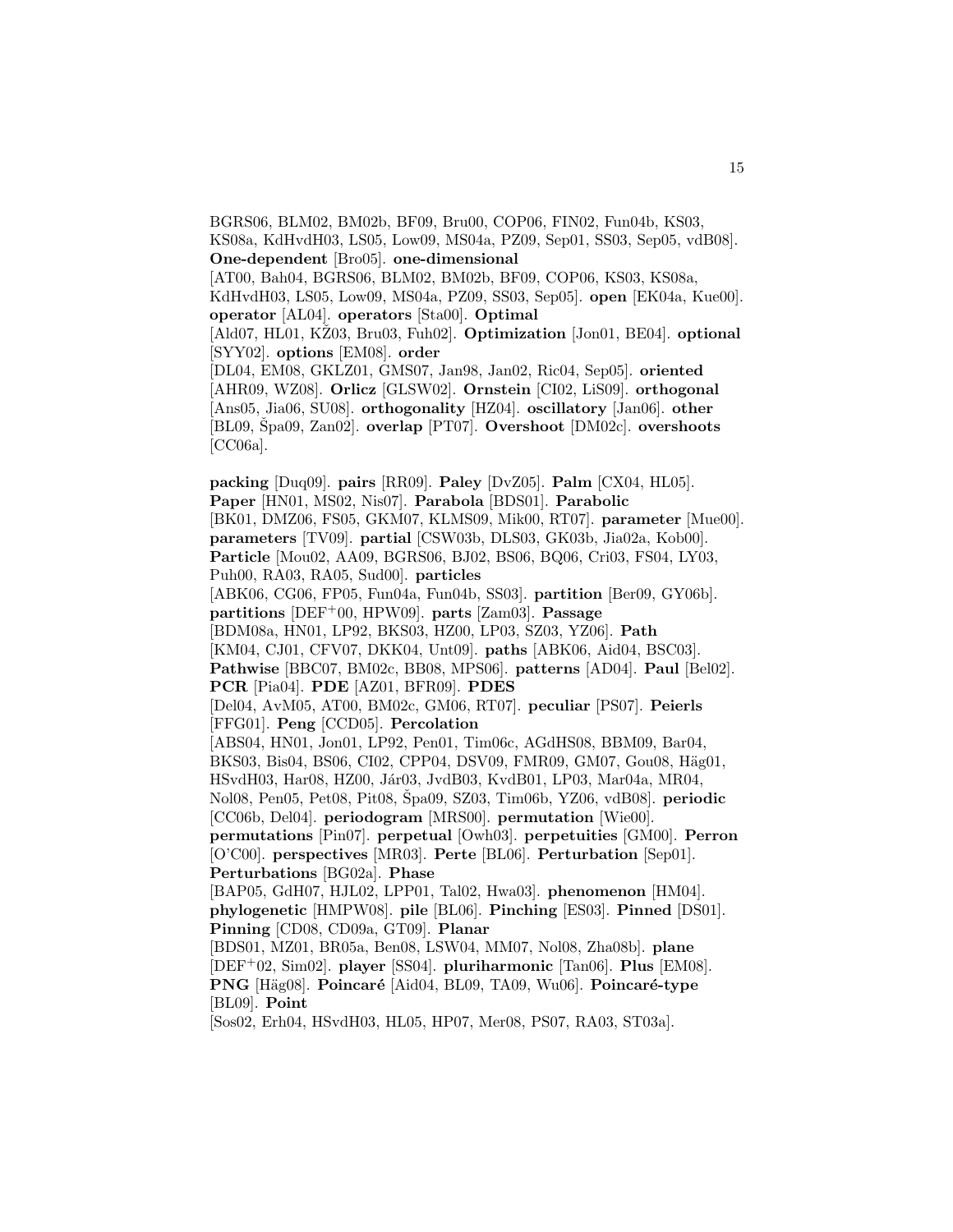**point-shifts** [HL05]. **points** [AFRT08, DPRZ00, DPRZ06, Eri00, KM02, Kue00, MP03a, PP07, Pra03, SY08, Tar04, Tur07, YZ06]. **Poisson** [BN04, BM02a, BR02, BMW08, CS05, CX04, DMWZZ04, Gam06, Gou08, HHP06, HL01, HRS04, JS08, PV01, PV03, PV05, PW09, Roo03, Zha09]. **Poissonian** [Roy07]. **polygonal** [GG06b]. **polymer** [BTV08]. **polymerase** [Pia05]. **polymers** [CY06, HS09]. **polynomial** [Ale02, HL03]. **polynomials** [Ans05, CC06b, HZ04, SU08]. **polytopes** [BV07, BV08, Rei03]. **Population** [MS01b, Ber09, BG02b, CCL<sup>+</sup>09, KS05]. **porous** [BDR09, Wan07]. **portfolio** [EM08]. **posedness** [RS06b]. **position** [HS09]. **Positive** [ABD01a, ABD01b, KW07, Sch01, CC06a, KS08a, Sam05]. **Positivity** [Fou02]. **Potential** [BK01, DN04, Tal01b, Get09, Sin08, Tal07]. **potentials** [Flu08, HS04, KS08b, PR03]. **Potts** [KW07]. **pour** [Han07, Maa01]. **Power** [Ale01, DS05, BDM08a, CD09b, GLC04]. **Power-law** [Ale01]. **Pragmatic** [Ay02]. **Precise** [Eck05, GS00]. **predicting** [dTP07]. **Prediction** [HL03]. **Preface** [Ano09i]. **Principes** [Maa01]. **Principle** [BET99, Chi01, FK99, FK02, Bal05, BA04, BR05a, BET02, Cha06, Gui03, MN09, PU05, RAS07]. **principles** [Maa01, MM07, Wu07]. **priori** [AKPR04]. **Probab** [Ano02b, Ano02c, Ano03b, Ano03c, Ano03d, Ano03e, Ano03f, Ano03g, Ano03h, Ano03i, Ano04e, Ano04f, Ano04k, Ano04l]. **Probabilistic** [NRT03, BGMN05, Get09, Tan06]. **Probabilities** [DL05, AR00, CL06, Che03, EK04a, KM05b, Kue00, LS04a]. **Probability** [AD02, Dav01, Pin01, CG08, IJS04, MMS04, Mer08, MS00, PP07, Ric04]. **Problem** [Gro01, BDT09a, GLC04, GQ00, KS08a, LV06, LST07, LP04b, MZZ08, Mik00, PS07, Tal03a]. **problems** [BE04, CZ09, DNW04, Hsu03, MNV09]. **procedure** [KN00b, PvZ04]. **Process** [Gro01, Lal99, PS01, AHR09, AR00, AD04, BRASS07, BM02a, Ber04, BDP08, BLM09, Ber07, BGT07, BF09, Bro07, BMW08, CG05, CG06, CLL04, CX04, CS09, DFT02, Duq03, EW06, GMZ03, Jar06, Joh05, KS03, KXZ03, KL06b, Lal02, LOV02, LR04b, Mas04, MS00, Mor06, Sep01, Set00, Set03, Set06, SU08, Zan02]. **Processes** [ABD01a, ABD01b, BET99, BX01, DM02c, DH01, DG01, AMN01, Fou02, KX02, Mar01, MS01b, Win02, Aba04, AvM05, AGKV05, AZ00, AZ01, AG05, Ans05, AE00, AD09, Bal06, BCR05, BGR02, BR07a, BDM08a, Ber09, BET02, BLM02, BM02b, BL05, BMMS06, Bro05, BK03, CC06a, CD09b, CKL00, CFT<sup>+</sup>04, CFY06, Che07a, Che07b, CFKZ08, CFKZ12, CS00, Col06, CR07, CSW03b, DL06, DN08, DE00, Deh00, Don04, DK07, DSV03, EKM<sup>+</sup>00, EK06, EK07, EK04b, Erh04, ES03, FS03, FM07, FM08, GY06a, Get09, GK06, GK03a, GW08, Häg08, HP07, HW04b, HL07, IR05, JT03, JJM03, JK08, Jan98, Jan02, KX05, KR05, LLQ02, LS04a, Lia04, LiS09, LP04b, Maa01, Man04, MM03, MR08, Mas00, MS09, NS06, O'C00, OB09, Pan03]. **processes** [PTT06, PU06, Pia04, Pia05, PT04, Puh05, Roi07, Roy07, Sam04, Sam05, Sam00, SY08, SS03, Stu02, Sza06, TA09, Tur07, WW04, Wu04, Yan07, Zha00, ZW08, dlPKL04, vH09]. **processus** [Maa01]. **product** [DE00, LW00, Yil09]. **product-limit** [DE00]. **products**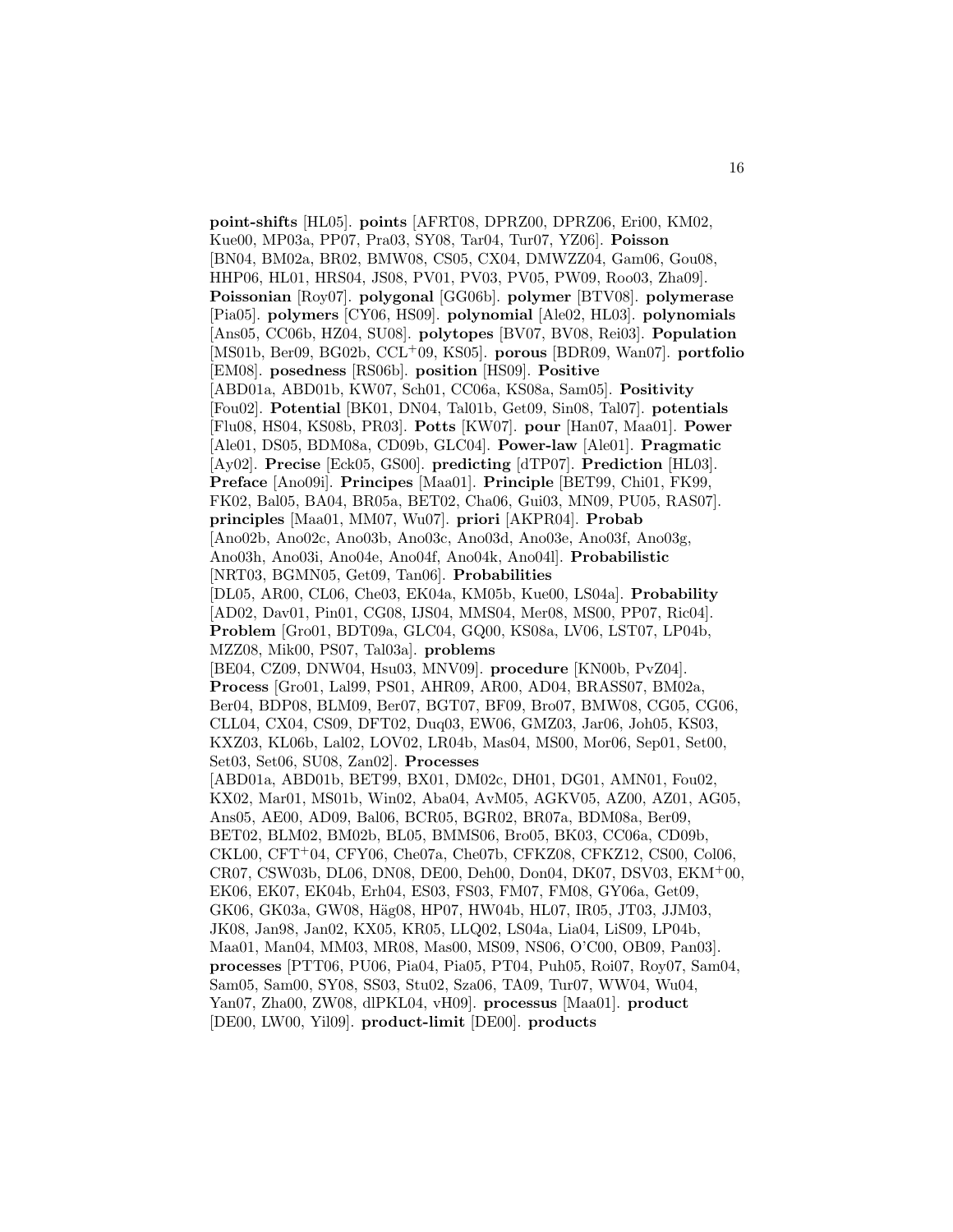[MMS04, PSC02, Rev03]. **Profile** [Lal99, Lal02]. **Prokhorov** [Pèn04]. **properties** [Ale04, BHPS03, DMZ06, DKK04, KLR04, LiS09, NY05, Pia04, Ros06, Roy07, ST03a]. **property** [GY06a, IJS04, LW00, Lim03, PR03]. **prophet** [K¨os04]. **protein** [Jia02b]. **prune** [EW06]. **pseudo** [NY05]. **pseudo-stopping** [NY05]. **Publications** [Ano09a]. **pure** [DFT02].

**quadrangulation** [CD06]. **quadrangulations** [MM06]. **Quadratic** [Che03, BMW08, Kob00, Nou08, NR09]. **quantile** [Deh00]. **quantization** [DD03, DL05, GL02, LP04b]. **Quantum** [AL04]. **Quasi** [AD01, CCL<sup>+</sup>09, AA09, AF02, dJ03]. **quasi-analytic** [dJ03]. **Quasi-Stationary** [AD01, CCL<sup>+</sup>09, AA09, AF02]. **quasilinear** [Del04]. **quasistationary** [LP01]. **quaternionic** [Wan09a]. **Quenched** [PZ09, RAS07, AMR05]. **queue** [LM06, MP03a, Pra03]. **quicksort** [Hwa03].

#### **r.v.s** [Jeg04]. **Random**

[Ale02, AD02, BS07, Bar04, BG02a, BCS<sup>+</sup>05, BET99, DKL08, FIN02, GG06b, HJL02, HL01, LPP01, LP92, LP03, MZ01, PS01, Rei03, ST03a, Sos02, Szn01, ABR09, AGKV05, AZ00, AL05a, AT03, AR00, AMR05, AF06, Bal05, BC02, ´ BK02, BR05a, BKMS04, BG05, Ben08, BHPS03, BGGL07, Ber06, BBS07, Ber08, BR04, BPR04, BGR05, BZ07, BHM08, Bob03, Bob04, BR02, BET02, BBLM05, BZZ06, Bré02, Bry01, BDJ06, CIV08, COP06, CL06, CD06, CD09b, Che05a, Che04, Che05b, Che07b, CC06b, CS08, CZ04, CY06, CP07b, DGZ04, DPRZ06, DPR07, DDS08, DL08, DGW04, DM07, DEF<sup>+</sup>00, Duq05, ESY09, Eri00, Ers03, Eva09, Fer03, Flu08, GLC04, Gam06, Gan00, GdH06, Goe08, Gol05, GLSW02, GTW02, HPW09, HH04, HMS01, Hou02]. **random** [HM04, HS07, HS09, Hwa03, Jan06, JSW03, KLNS07, KŽ03, Kar07, KL06a, KvdB00, KLMH05, KR08, Kös04, Kri09, LT09, LSW04, LS04b, Lim03, LP09, MM07, Mar04b, Mat06, MS02, MR05a, MR07, MR09, Mus06, NP08, PZ09, Pin07, PW09, PR03, Pit08, PSC02, Pop07, Puh05, RA03, RAS07, Rev03, RS06a, Roi07, Roi08, Ros00, RT07, Sab04, Sep05, Ste01, Szn03, Szn09, Tal00b, Tar04, Tót01, Vir00, Vol01, Wie00, Wu07, Yil09, vH09]. **Random-Cluster** [HJL02]. **randomly** [Bro07, DL05, OB09]. **range** [AG05, BRASS07, BK02, BR05a, Bis04, BGT07, CD01, DP05, Duq05, Duq09, JMP00b, KLNS07, KXZ03, Mor06, Sur00]. **ranges** [Che05b]. **rank** [CDMF09, Sur00, Wan09a]. **ranked** [PY01]. **rare** [Erh04]. **Rate** [BJ02, Rev03, El 06, HW04a, LS04b, Mor06, Pèn04]. Rates [GL02, Sin08, BRASS07, Cri03, FIN02, Hwa03, LS05]. **ratio** [GK06]. **Ray** [EKM<sup>+</sup>00, MR03]. **re** [HPW09]. **re-rooting** [HPW09]. **reaction** [CR04]. **reaction-diffusion** [CR04]. **reactions** [Pia05]. **real** [EW06, Wei07]. **Realizable** [FM01]. **reconstruction** [JM04]. **Recurrence** [ABD01a, ABD01b, BGGL07, GK03a, MR09, KS08a, KM05b, Pin09]. **recursion** [BZ09]. **Recursive** [GY06b]. **reflected** [BCS04, BC08, CJ01, DM07, Pin09]. **Reflecting** [Ber07, BB08]. **reflection** [BDT09a, DMZ06, DZ07, Zam04]. **reflections** [DI08]. **Regenerative**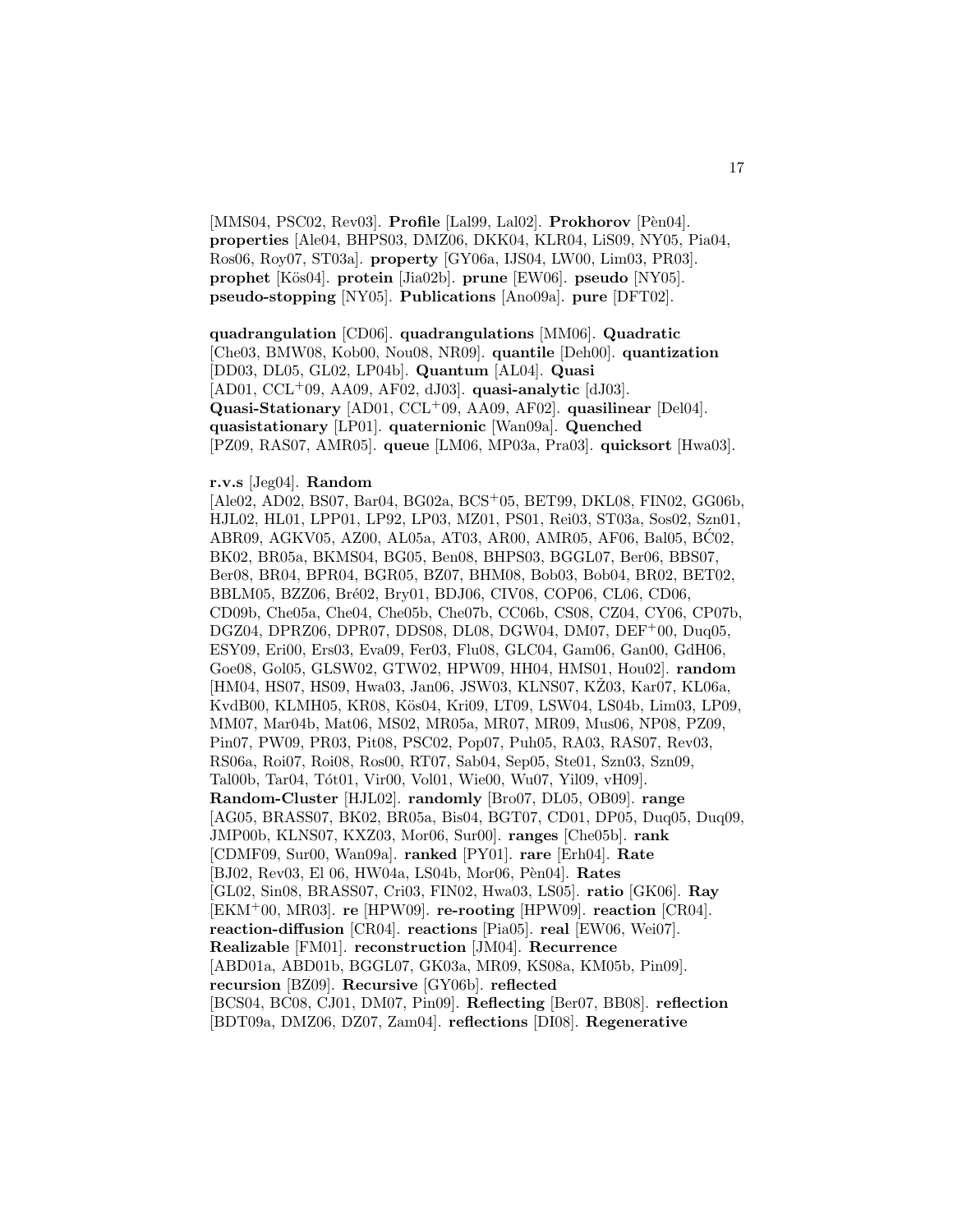[GP05, PW09, Wei07]. **regime** [Eck05, GT09, Tal00a]. **regimes** [Gou08]. **regraft** [EW06]. **regressions** [Bry01, MS02]. **Regular** [KSS01, Mar01, AGdHS08, BR07b, Duq05, HS07, Pit08, SSK06]. **Regularity** [AF02, MP03b, BB00, LM05, RS06b]. **regularly** [HL07]. **reinforced** [Lim03, LT07, MR05a, MR07, MR09, Tar04, Vol01]. **related** [BC01, HSvdH03, HM04, KS06, PT04, Rev03, Sos00, Zam03]. **Relations** [DSV09]. **Relative** [KLR04]. **REM** [BKL02]. **Remarks** [Hou02, MS02]. **Renewal** [KP03, Che05a, Erh04]. **Renormalization** [Zäh01]. **Renormalized** [HN05, BCR05]. **repeated** [CV06]. **Replica** [Tal00c, Tal00a]. **replica-symmetric** [Tal00a]. **Representation** [FFG01, BE04, GY06a, LM05, ST03b, Zha09]. **representations** [Eva09, JMP00a]. **Repulsion** [BDG01, Kur09]. **Rescaled** [CDP00, CP05]. **Respect** [AMN01]. **Result** [Mou02, El 06, dA04]. **Results** [Lee01, DL03, EL05, GK06, LP04a, PvZ04]. **return** [HLV05]. **Reversal** [DW02, CZ09, Mor09]. **Reversibility** [Zha08a]. **Reversible** [Mou02, Eck05, EW06, Puh00]. **Review** [Bel02]. **Revuz** [BB01]. **Ric** [Wan09b]. **Riemannian** [AE00, Bau04, GK03a]. **Riffle** [CV06]. **Right** [Win02, EK07]. **Rigorous** [DL03, LP04a]. **risk** [KS06]. **risk-sensitive** [KS06]. **Robust** [JM04]. **robustness** [JMP00a]. **roles** [Wan09b]. **root** [CG06, Pet08]. **rooting** [HPW09]. **Rosenthal** [JX03, JPX07]. **rough** [Aid04, CFV07, Unt09]. **Rounding** [Jan06]. **Ruin** [MS00, KM05b]. **rumor** [KS05].

**s.p.d.e** [DMZ06]. **S.P.D.E.** [DW02]. **saddle** [Tur07]. **same** [MM03]. **Sample** [DKK04, BS04, BMP07, BAP05, BSC03, El 07, Mat03, Wan09a]. **sampling** [BPR08]. **sandpile** [FMR09, MRS02]. **saturation** [AR00]. **scalar** [BJ02]. **scales** [ESY09]. **Scaling**

 $[ACO7, CD09a, GKLR03, KLNS07, Kos01, Bis04, ETO2, FM08, Zha08b].$ scheme [HMY04, Jac04, Yan02]. **Schrödinger** [DdB05, Gau08, Pel08]. **scores** [Jia02b]. **SDE** [Gui03]. **SDES** [Del04, DI08, HO07, MZZ08]. **search** [Hwa03]. **Second**

[CG06, DL04, GMS07, Hwa03, Sep05, FP05, JM04, KL06b, SS03, SZ04]. **second-class** [SS03]. **Second-order** [DL04, Sep05]. **Sectorial** [Gad05]. **Self** [BC04, BR05b, JSW03, dlPKL04, BCR05, BGR02, CC06a, CSW03a, CSW03b, Har08, HN05, LOV02, PT02, PW09, TV09]. **self-avoiding** [Har08]. **self-diffusion** [LOV02]. **Self-interacting** [BR05b]. **Self-intersection** [BC04, BCR05, HN05]. **Self-normalized**

[JSW03, dlPKL04, BGR02, CSW03a, CSW03b]. **self-similar** [CC06a, PT02, PW09]. **self-similarity** [TV09]. **selfdecomposable** [IJS04]. **semi** [HR03]. **semi-groups** [HR03]. **Semicircle** [ESY09]. **semiexponential** [Gan00]. **semigroup** [NV00]. **semigroups** [DL06, JK08, Sta03, Wan04]. **Semilinear** [Lee01]. **semimartingale** [DSV03, KŽ03]. **semimartingales** [BR07a]. **sensitive** [BHPS03, KS06]. **sequence** [BHPS03, MRS00]. **sequences** [CFV07, EDP08, GLSW02, HH03, Hoc09, HL03, NP05, PU05].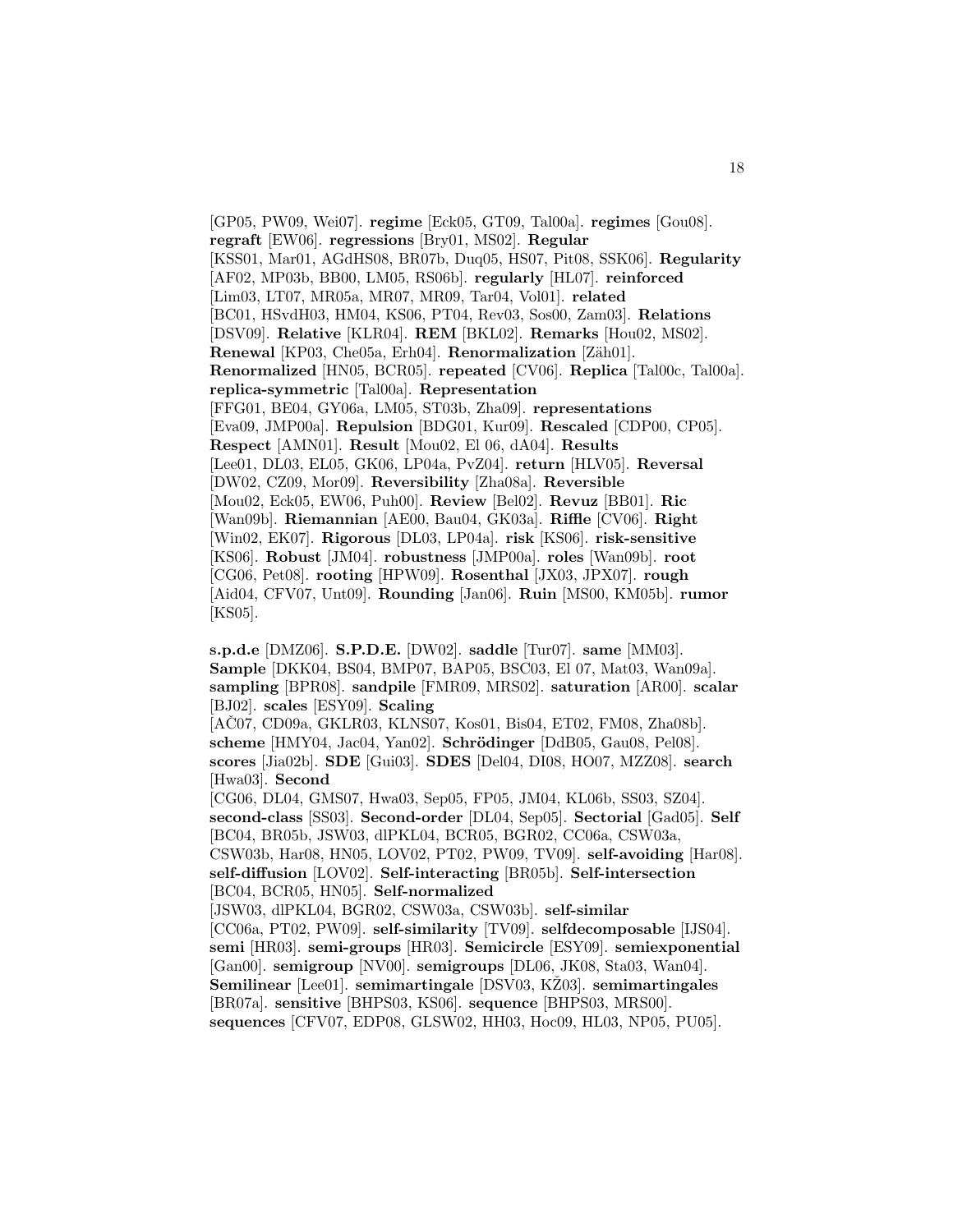**set** [BDT09a, DeB04, Gol05, PP07]. **Sets** [EK01, KX02, EK04a, Kue00, MS04b, Wu04]. **Shannon** [ADI06]. **Shape** [Jon01, Zha08c, HRS04, Mar04a]. **shapes** [GG06b]. **Sharp** [Aba04, LP04b, GG06a, ISdlP03, PR03]. **sharp-threshold** [GG06a]. **sharpness** [vdB08]. **shattering** [MS04b]. **Sheet** [DM02a]. **shells** [BJP00]. **Sherrington** [Han07, Tal00c, Tal02]. **shift** [CW00b]. **Shifts** [HL01, HL05, ST03a]. **short** [ESY09, Sam04]. **Shortest** [BZZ06]. **shrinkage** [Sez07]. **shuffle** [Mor09]. **shuffles** [CV06]. **SIBM** [AV00]. **sided** [EL05]. **similar** [CC06a, PT02, PW09]. **similarity** [TV09]. **Simple** [Fou02, AF02, Ber04, CLL04, Jan98, Jan02, Jar06, LS04b, Set00, Set03, Set06, T´ot01]. **Sinai** [BF08, SZ07]. **Sine** [AvM05]. **single** [Fun04a, Mer08]. **Singular** [AB06, BC03, FIN02, Pop07]. **Singularity** [YZ06]. **sinks** [CG05]. **site** [Ber04, Qua06]. **sites** [DEF+00, LS04b, Tót01]. **Size** [JMP00b, KMN06]. **sizes** [DS05]. **SK** [BKL02, PT07]. **Skew** [DL06, BC01, BK04]. **skipping** [SYY02]. **Skorohod** [PTT06]. **Skorokhod** [KLRS07]. **SLE** [Bef04, Bef08, GW08, SS05, Zha08a]. **Slow** [HS07, Owh03]. **Small** [AD09, BG02a, HR03, BDM08a, BF08, Che03, DL05, Eck05, GHT03, Gui03, Zha00]. **Small-time** [HR03]. **Smoluchowski** [DFT02]. **smooth** [BDT09a, DeB04]. **Smoothness** [Pic00]. **snake** [DD01]. **Sneppen** [MZ03]. **Sobolev** [DP05, Ros06, Sta00, Wan09b]. **solution** [BJ02, Cri03, Swa07]. **solutions** [AF04, BDR09, BM02c, DD03, Eng02, KS06, KM05b, LR06, MZZ08, MR05b, RS06b]. **Some** [EL05, Kal08, Rez01, RT07, Bré02, BS06, LiS09, NY05, Nis00, Nis07]. **sources** [CG05]. **Space** [KW02, AL05a, BDT09a, BB00, KP03, RT07, Yil09]. **space-valued** [AL05a]. **Spaces** [EK01, CS08, DL05, Fen06, Fuh02, FT04, HL00, LLQ02, Li04, MMS04, Mei06, PR03, Stu02, Sza06, Tal00b, Zha00, vNVW07]. **Spanning** [HN01, BLPS01, BZZ06, LSW04, LPS06, She06, Tim06a]. **spatial** [Cro09, DPRZ00, EK04b, Pen05]. **Spatializing** [BET99, BET02]. **spatially** [Mus06]. **Spatio** [BA04]. **Spatio-temporal** [BA04]. **SPDEs** [DN04, DL04, Mik00, Zam03, Zam04]. **Special** [HN01, AD04]. **Specific** [Kos01]. **Spectra** [Eva09]. **Spectral** [BF08, BDJ06, HM08, Jan01, Mor06, BS04, CW00a, DvZ05, PR03]. **spectrally** [Sin08]. **spectrum** [KM05a]. **Speed** [Bro03, DH01, BHM08, CPP04, HZ00, Jan98, Jan02, PZ09, Vir00]. **sphere** [DL04]. **spherical** [PT07]. **spiked** [Wan09a]. **spin** [BKL02, DPP02]. **Spinal** [HPW09]. **spins** [Han07, Tin05]. **split** [DMWZZ04]. **split-merge** [DMWZZ04]. **Splitting** [MMS04, GK03b, PvZ04]. **splitting-up** [GK03b]. **spread** [HSvdH03, KS05]. **spread-out** [HSvdH03]. **Square** [Tol02, Pet08, Ran07, Tol03]. **squared** [EK06]. **Stability** [DM02c, GM00, BS06, vH09]. **Stabilizability** [FMR09]. **Stable** [BK03, Mar01, PT04, AFRT08, BCR05, BJP00, BBS07, BDP08, BGT07, CKL00, Che07a, DFM02, HHP06, HM04, Jeg04, KSdH09, MS00, MP03b, PT02, Ros00, Sam04, Sam05, Wu04, Zan02]. **Staff**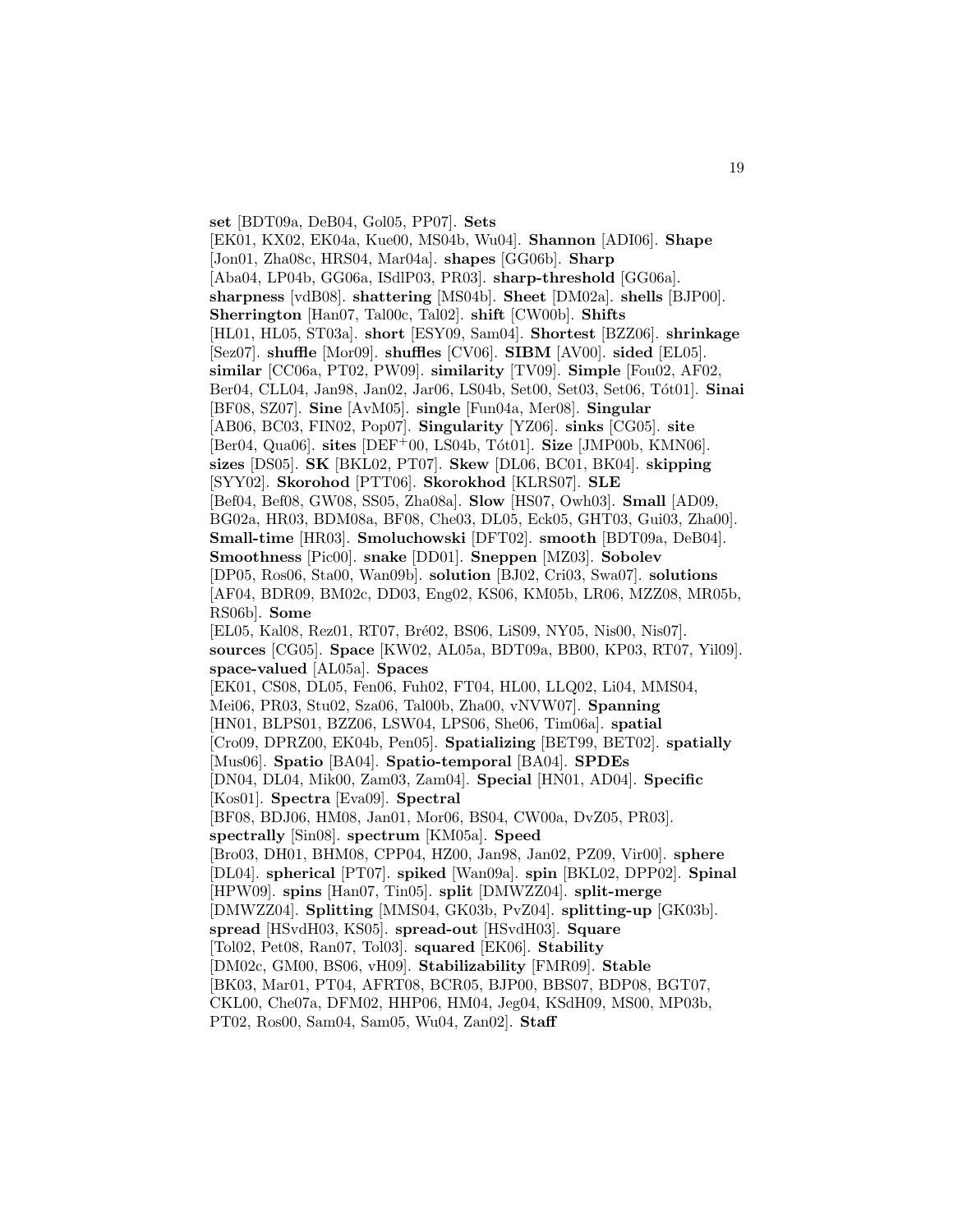[Ano03b, Ano03c, Ano03d, Ano03e, Ano04e, Ano04f, Ano04a, Ano04b, Ano04c, Ano04d, Ano05a, Ano05b, Ano05c, Ano05d, Ano05e, Ano05f, Ano06a, Ano06b, Ano06c, Ano06d, Ano06e, Ano06f, Ano07a, Ano07b, Ano07c, Ano07d, Ano07e, Ano07f, Ano08a, Ano08b, Ano08c, Ano08d, Ano08e, Ano08f, Ano09h]. **Standard** [LM09, BMMS06]. **started** [Mer08]. **state** [AB06, BZ07, KP03]. **state-dependent** [BZ07]. **states** [DEF<sup>+</sup>02]. **stationarity** [LT09]. **Stationary** [AD01, BM02b, BL05, BMMS06, Bry01, FM07, KSdH09, AA09, AF02, BLM02, CCL<sup>+</sup>09, HH03, Hoc09, HL03, HW04b, HRS04, KL06b, LT09, LiS09, MS00, PU05, PU06, PT04, Ros00, Sam04, Sam05, WW04, ZW08]. **Statistic** [MS01a, HW04a]. **Statistical** [LST07]. **statistics** [Ada06, AL08, BS04, BJZ09, BG02b, BdT09b, Gad05, GKLZ01, HW04b, IR05, JWZ00, KN00b, LZ00, LP09, Pec04, Sos00]. **stay** [Wu04]. **Stefan** [GQ00, LV06]. **Stein** [BX01, CX04, NP09b, RR09, Rei03]. **stepping** [DEF<sup>+</sup>00]. **stepping-stone** [DEF<sup>+</sup>00]. **steps** [DPR07]. **stick** [Sep01]. **Stochastic** [AFRT08, Bro07, BP01, CFKZ08, CFKZ12, Chi01, CR07, DN07, Don04,

AMN01, FM01, FR02, LM05, Léa05, Puh05, Unt09, vNVW07, AF03, AF04, Ans05, AL05b, AT00, AL04, BE04, BDR09, BDT09a, BBC07, Bro03, BM02c, BDLP09, BDM08b, CR04, CFV07, CSS00, DD03, DdB05, DZ07, DKK04, DLS03, Eng02, FIZ07, Fuh02, FT04, Gau08, Get09, GM06, GKLR03, GK03b, Hai05, HM08, HW09, HMY04, HL00, HL07, Jac04, KZ08, Ken07, Kob00, KM05b, Kry01, LS05, LR06, MX01, MR05b, MPS06, NV00, NP05, Pel08, PY09, Pop07, RS06b, ST03b, Swa07, Tin05, Wan07, Xio04, Zan02, Bel02]. **Stokes** [AF04, HM08, MR05b]. **stone** [DEF<sup>+</sup>00]. **Stong** [FS03]. **stop** [Bru00]. **Stopper** [KS01]. **stopping** [Bru03, KZ08, NY05, Pop07, SS04]. **strategies** [CK07]. **Stratonovich** [GRV03]. **Strict** [Fou02]. **strip** [Roi08]. **Strong** [DD03, DFM02, Deh00, Erh04, Wu07, Bal05, BDR09, HSS00, Jaj03, LZ00, MM05, Man04, MP00, SZ07]. **Strongly** [BB01, FIN02, LT07]. **structure** [AA09, Ber09, ČK07, KS06, PTT06, PT02, Sam05, WZ08]. **structures** [ABT00, GP05, GY06b, Jia02b, Jia02a]. **Structuring** [Ay02]. **stuck** [Tar04]. **Student** [HW04a, MS01a]. **Studentized** [CG04, JWZ00]. **Sub** [Chi01]. **Sub-Additivity** [Chi01]. **Subcritical** [Gou08, CIV08]. **subexponentiality** [DDS08]. **subgraphs** [BCS<sup>+</sup>05]. **sublinear** [BKS03]. **subordinators** [GPY06]. **subsequence** [LM09]. **subsequences** [Pin07]. **Subtree** [EW06]. **sufficient** [DM02b, LZ00, vdVvZ05]. **Sum** [Bru00, SS04]. **sums** [AL05a, BC02, Bob03, Bob04, CL06, CSW03a, CSW03b, GQ02, ´ HMS01, ISdlP03, Jeg04, Jia02a, Kar07, KN00b, WW04]. **Super** [BCL01, Duq09, FX01, Lee01, CDP00, CP05, DFM02, LM05, MP03b]. **Super-Brownian**

[BCL01, Duq09, FX01, Lee01, CDP00, CP05, DFM02, LM05, MP03b]. **superconvergence** [Kar07]. **Supercritical** [Lal99, Bar04, GM07, Lal02]. **superdiffusions** [ET02]. **Superdiffusivity** [BTV08]. **superlinear** [BRASS07]. **supermarket** [LM06]. **supermartingales** [EM08]. **supermedian** [BB01]. **superprocess** [BB00]. **Superprocesses**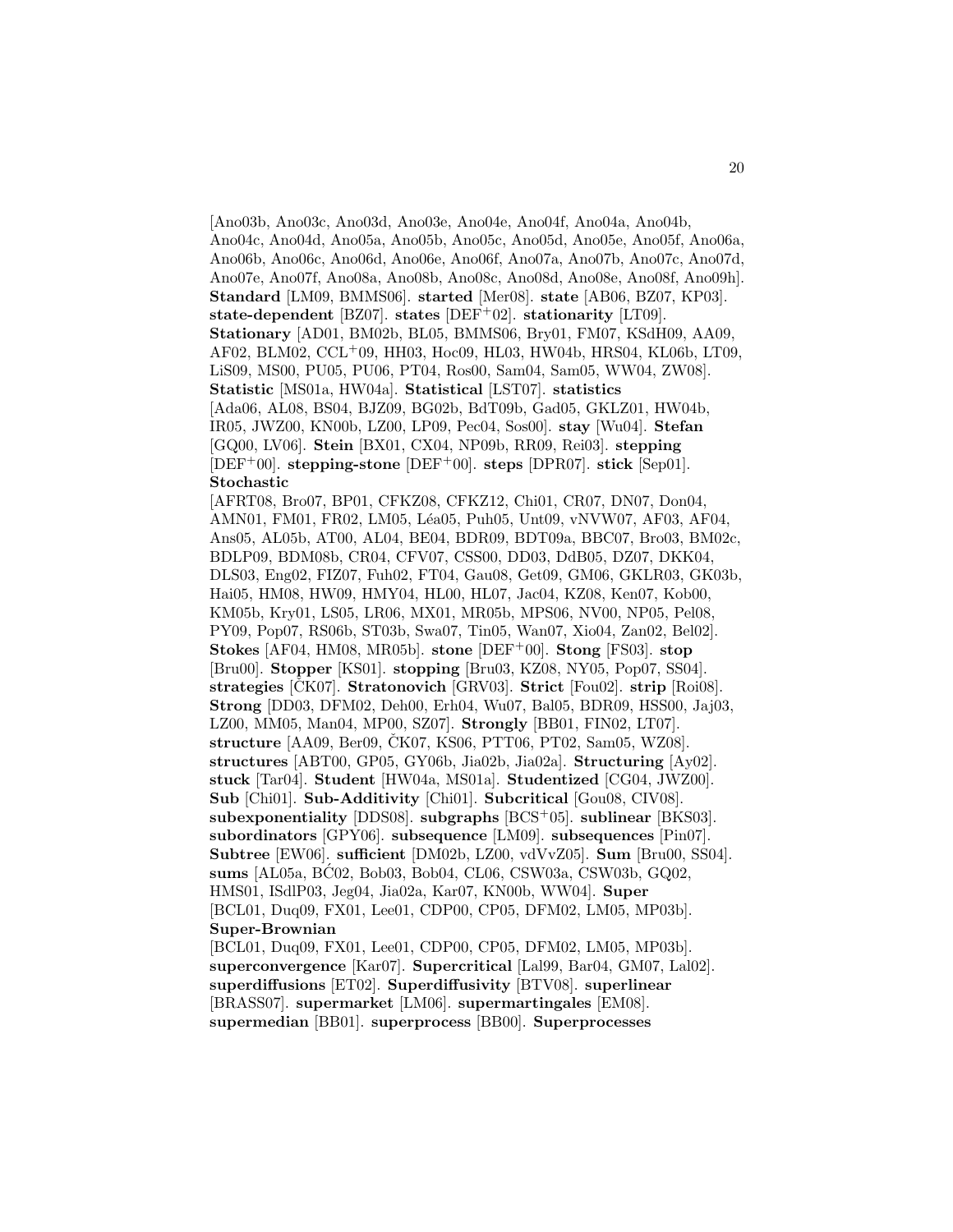[Dyn01, MX01, DFM00, Kal08, Sta03]. **Support** [Fou02, HL00]. **supremum** [BDP08]. **sure** [BR05a, MN09]. **surface** [BFR09]. **surfaces** [Gam06]. **Survival** [CS09, AR00, MS09, Sud00]. **swap** [AHR09]. **Symmetric** [BR05b, Wu04, AD04, BG02b, CLL04, CW00a, CKL00, CFT<sup>+</sup>04, CFY06, CFKZ08, CFKZ12, CS08, EKM<sup>+</sup>00, Eva09, FHY04, HR03, Jan98, Jan02, MR08, Pec04, Ros06, Sam05, Sta00, Tal00a]. **Symmetrization** [Pan03, KN00b]. **symmetrization-desymmetrization** [KN00b]. **symmetry** [Tal00c]. **synthesis** [PR03]. **system** [BGT07, Puh00, Qua06]. **Systems** [BG02a, Dyn01, Mou02, Ale04, AA09, Bah04, BGRS06, Bro03, BS06, BDM08b, CR04, DPP02, DGW04, FS04, GKLR03, HLV05, LY03, LS05, LST07, MN09, RA05, Sud00, Tin05].

**Table** [Ano02b, Ano02c, Ano03f, Ano03g, Ano03h, Ano03i, Ano04k, Ano04l, Ano04g, Ano04h, Ano04i, Ano04j, Ano05g, Ano05h, Ano05i, Ano05j, Ano05k, Ano05l, Ano06g, Ano06h, Ano06i, Ano06j, Ano06k, Ano06l, Ano07g, Ano07h, Ano07i, Ano07j, Ano07k, Ano07l, Ano08g, Ano08h, Ano08i, Ano08j, Ano08k, Ano08l, Ano09j, Ano09k, Ano09l, Ano09m, Ano09n, Ano09o]. **tail** [DL08, KM02, LS04a, Tal07]. **tailed** [KM05b, MRS00]. **Tails** [BK01, BL06, FK07, Lat06]. **Talagrand** [Mas00]. **Taylor** [BM02c]. **Tees** [HN01]. **Temperature** [Tal02, BQ06, Fun04a, Fun04b, Tal03a]. **temporal** [BA04]. **term** [CR04, HW04a, Mue00]. **terminal** [HP02]. **terms** [Aba04, Goz09]. **tessellation** [HRS04]. **test** [DD01]. **their** [CFY06, CS00, DM07, HLP08, ST03a]. **theorem** [BE04, Bed06, Bob04, Bru03, Che05a, CHS03, CSW03a, CSW03b, DM02b, Duq03, EKM<sup>+</sup>00, ET02, Fer03, GX06, HW04a, Han07, KW00, KLMS09, Li04, LP09, MR03, MP00, PU06, SH08, Sos00, dJ03, Pen01]. **théorème** [Fer03, Han07]. **Theorems** [Fou02, BS07, BV07, BV08, BKMS04, BPR04, CS05, CP07a, CS02, CG08, CS08, GMdB03, GN09, GG06a, HH04, HJ08, Jac04, KKT02, Kry01, MW00, NP05, P`en04, Pen05, SY08, Set00, Set06, vdVvZ05, GMdB99]. **Theory** [Ay02, CI02, CIV08, CX04, CG08, CC06b, DN04, DvZ05, Get09, HO07, KP03, Sam04, Stu02]. **thermodynamics** [SZ04]. **Thick** [DPRZ00, KM02, Wu04]. **thorns** [BK03]. **Thorp** [Mor09]. **three** [BBM09, BK02, Häg01, Tót01]. **three-dimensional** [Häg01]. **Threshold** [Ros06, GG06a, MS09, Ste01]. **Tightness** [BZ09]. **tiling** [Ken00]. **Time** [BDS01, BK01, CZ09, DW02, FHY04, AZ01, BC04, BKMS04, Ber04, BZ07, BB00, BvdHK07, BC01, BCS04, CLL04, CJ01, DFM00, DK07, GRV03, GdH07, HR03, HMY04, HN05, Li03, Mor09, Mue00, NP08, OB09, Pop07, SS04, SZ03, Szn09, Yil09, Zha00]. **time-dependent** [BCS04]. **time-inhomogeneous** [DK07]. **Time-Reversal** [DW02, CZ09]. **times** [Aba04, AD04, AF06, BCR05, BDM08a, BvdHK07, Che04, Che07a, Che07b, CS00, DN08, DGZ04, EK07, Erh04, HLV05, IPW09, JK08, Jeg04, KM05a, KM02, KL05, MR03, MR08, NY05, Szn08]. **Toeplitz** [BDJ06]. **Tools** [Fou02]. **toroidal** [BdT09b]. **Tossing** [LPP01]. **Total** [BC02, Ber09]. **totally**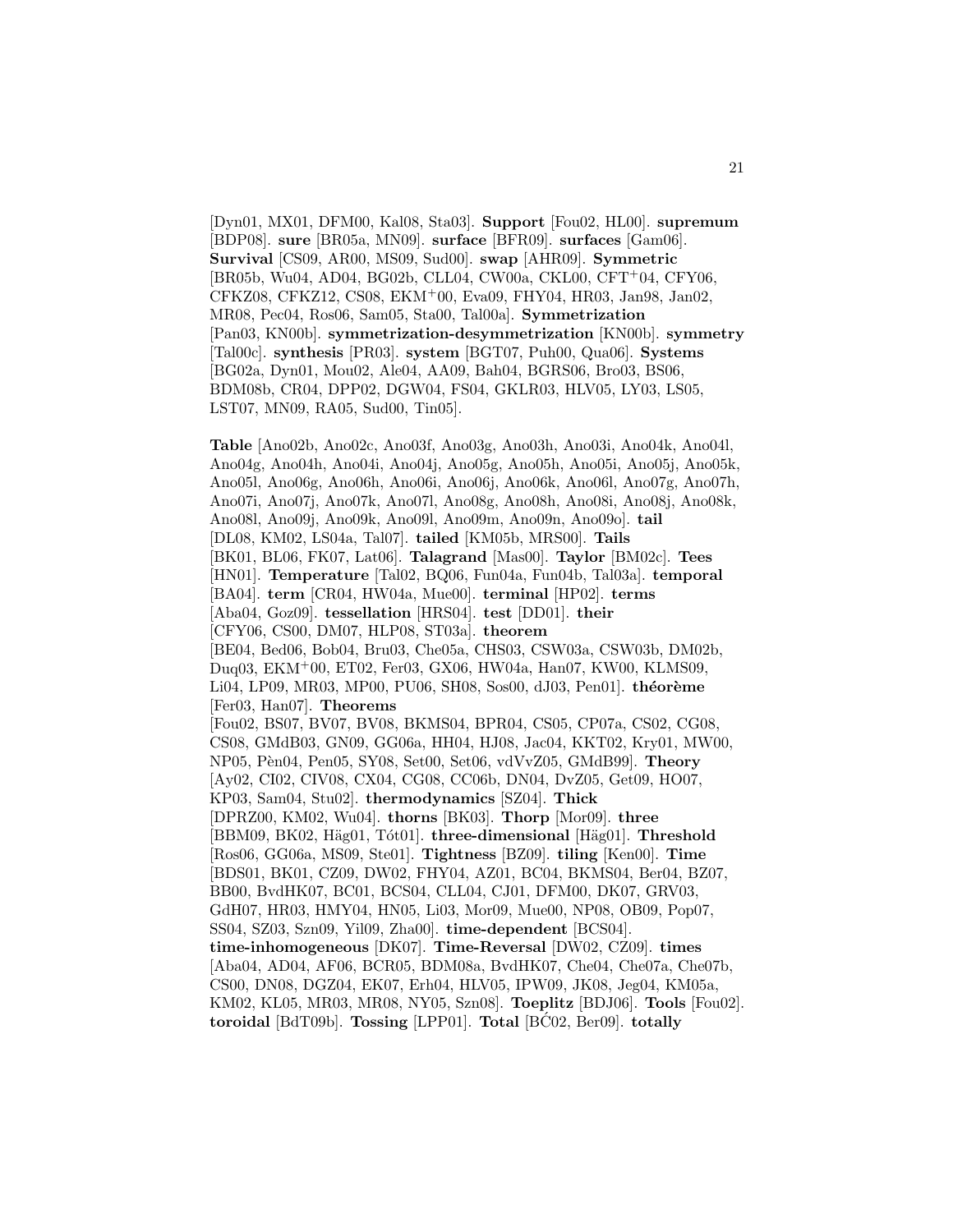[FM07, Sep01]. **Traces** [CFY06, BGGL07]. **Tracy** [El 07]. **Transcience** [Pin09]. **Transcience/recurrence** [Pin09]. **transformation** [BL06, CJ01]. **transformations** [BL06, DMWZZ04]. **transformed** [GPY06]. **Transience** [SS03, Col06, GK03a]. **Transient** [Roi08, Szn01, PZ09, Sin08]. **Transition** [AMR05, LPP01, BAP05, CD08, GM06, Sta03, vdB08]. **Transitions** [HJL02, GdH07]. **transitive** [Tim06c]. **translations** [Fer03]. **Transportation** [DGW04, Goz09, Wu06]. **transported** [AL05b]. **transports** [LT09]. **transpositions** [Ber06]. **trap**  $[ACO7, FM08, dTP07]$ . **trapped** [ABK06]. **Tree** [Lal99, Mar01, Duq05, EW06, HMPW08, HS07, Lal02, MRS02, Pic08, PW09, Puh00, Špa09, Wat07]. **tree-like** [Špa09]. **tree-valued** [EW06]. **Trees** [LP92, PS01, AGdHS08, BBS07, BZZ06, CD06, Col06, Cro09, DEF<sup>+</sup>00, Duq03, Duq05, FS04, HPW09, Har08, HR05, HS09, Hwa03, JM04, KW00, LSW04, Lig00, LP03, MM03, PW09, Wei07]. **triangle** [BCS<sup>+</sup>05]. **trigonometric** [Bro05, CC06b]. **Trimmed** [FS04, GQ02]. **Trivial** [BPR08]. **True** [GMdB99, GMdB03]. **Turbulence** [FK99, FK02]. **twisting** [ES03]. **Two** [SS04, BN04, BK02, BN06, BDG01, Bro05, BP01, CLL04, DSV09, Dav06, DPRZ06, EL05, HSvdH03, HZ00, JvdB03, Jia02b, KLMS09, MR09, PS07, vdB08]. **two-block-factors** [Bro05]. **two-dimensional** [BN06, BDG01, CLL04, Dav06, HZ00, JvdB03, MR09, vdB08]. **Two-player** [SS04]. **two-point** [HSvdH03]. **two-sided** [EL05]. **type** [CP07a, FM07, GK06, JPX07, KS06, Mei06, ST03b, Tal03b, BL09, JSW03]. **typical** [CS05, Jia06, COP06].

**U** [Ada06]. **U-statistics** [Ada06]. **Uhlenbeck** [LiS09]. **Ulam** [Gro01]. **ultracontractivity** [KS08b]. **UMD** [vNVW07]. **unbounded** [AB06, BR02, DPP02, Li03, Pin09]. **unconstrained** [DGK01]. **Uniform** [BLPS01, GN09, DMWZZ04, GKZ04, LSW04, Mas04, Tal03b]. **uniformly** [KN00b]. **unique** [DMWZZ04]. **Uniqueness** [AF04, AT00, DeB04, Häg01, She06, BBC07, BB08, Eng02, MPS06, Pel08, Wu06, WZ08]. **universal** [Mei06, Szn08]. **Upcrossing** [Hoc09]. **updating** [JS08]. **Upper** [DG01, KM02, Szn09]. **urn** [EDP08, HJ08, SY05]. **urns** [FGP05]. **Using** [Fou02, Ans05, AT00, BLM03]. **Utility** [SZ04, ADI06].

#### **Validity** [TTA05, Sta00]. **value**

[CD09b, CZ09, Kry01, LdH01, PS07, Sam04, Tol00]. **Valued** [DG01, Pin01, AZ00, AL05a, EW06, HP07, JT03, KS08b, Kös04, MN09]. **values** [AV06, DGK01, Stu02]. **Vapnik** [Tal03b]. **Variables** [Sch01, AL05a, BĆ02, BPR04, Bob04, BR02, BBLM05, CL06, DL08, Eri00, GLSW02, HMS01, Jan06, JSW03, Kar07, KR08, Kös04, Mar04b, Wu07]. **Variance** [SY08, BKS03, BGT07, CK07, SH08]. **variances** [Han07]. **variation** [BC02, DH01, Man04, Pic08]. **variational** [CHS03, KLR04, Zha09]. **Variations** [Swa07, TV09, Nou08, NR09]. **Varopoulos** [Mat06]. **varying** [HL07, OB09]. **vector** [LR02, MN09]. **vector-valued** [MN09]. **Vectors** [Sch01, Hou02, HM04]. **velocity** [Ber08]. **version** [CHS03]. **versus** [EK04b].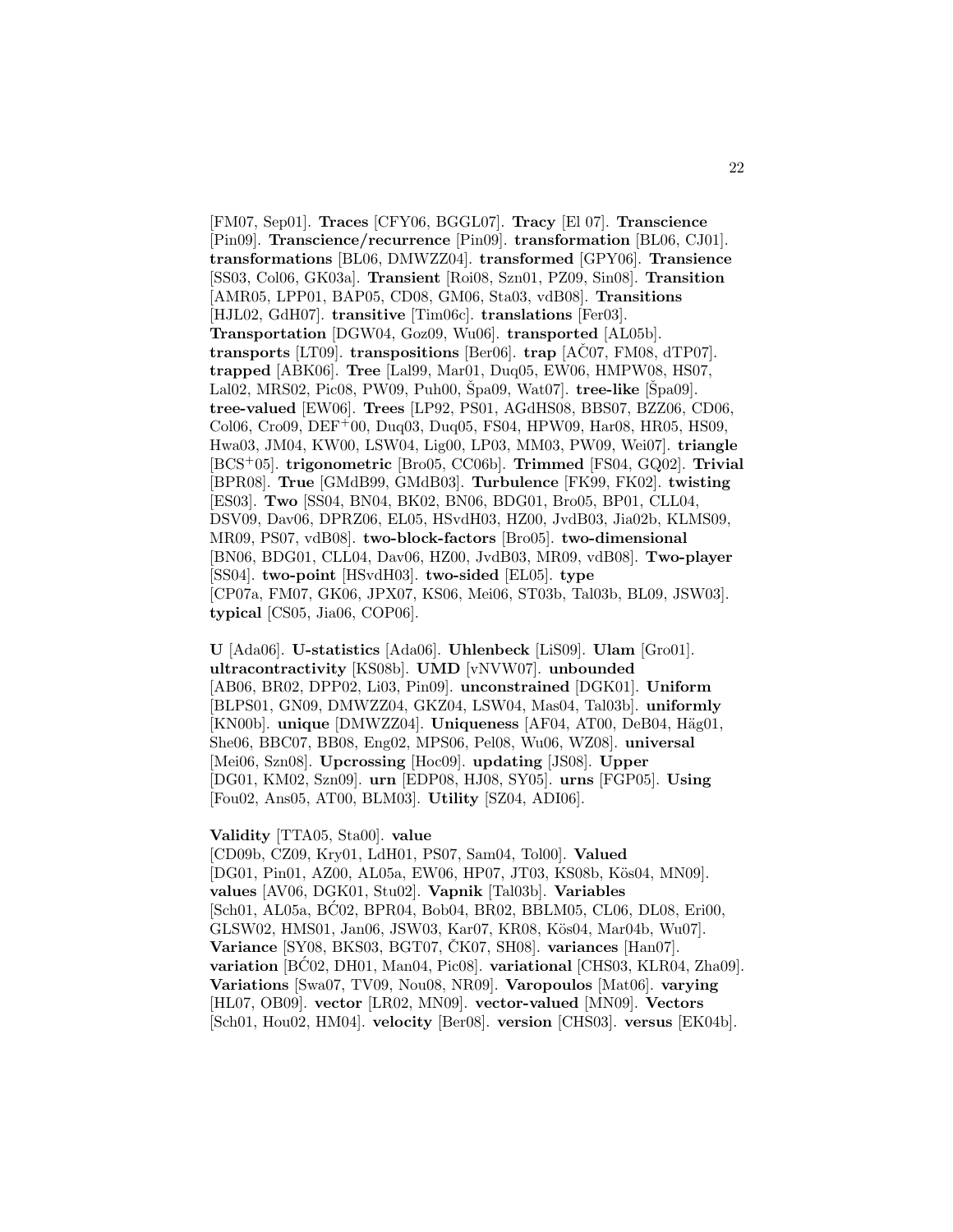**Vertex** [Tar04, Vol01]. **Vertex-reinforced** [Tar04, Vol01]. **vertices** [Gol05]. **Vervaat** [CJ01]. **Vervaat-like** [CJ01]. **via** [Eva09, HL05, KR08, TV09]. **view** [RA03]. **Viot** [Sta00]. **virtually** [Spa09]. **viscosity** [BM02c]. **viscous** [BJ02]. **vol** [Ano02b, Ano02c, Ano03b, Ano03c, Ano03d, Ano03e, Ano03f, Ano03g, Ano03h, Ano03i, Ano04e, Ano04f, Ano04k, Ano04l]. **Volterra** [CP05]. **volume** [Ale02, Ano02a, Ano03a, CD06, FMR09]. **volumes** [Ale04]. **Voronoi** [CS05]. **vortex** [BGR05, NRT03]. **Voter** [BCL01, Zäh01, CG00, CDP00, Mer08].

**Walk** [LP92, PS01, AMR05, Ben08, BGGL07, Ber08, BZ07, BF08, DGZ04, DPR07, DKL08, Gan00, Har08, HS07, KvdB00, LS04b, LP03, MR05a, MR09, PZ09, RAS07, SZ07, Ste01, Tar04, Tót01, Vol01, Yil09]. Walks [Szn01, ABR09, AZ00, Ale02, AF06, BS07, Bar04, BK02, BR05a, BKMS04, BHM08, BZZ06, Bré02, Che04, Che05b, Che07b, CZ04, CP07b, DPRZ06, DDS08, DM07, Duq05, Ers03, Flu08, FIN02, HS09, KL06a, KLMH05, LSW04, Lim03, LT07, Mat06, MZ01, MR07, Mus06, PSC02, RA03, Rev03, Roi08, Sab04, Sep05, Szn03, Vir00]. **Wasserstein** [GMdB99, GMdB03, HM08, vRS09]. **Watanabe** [Kal08]. **Watson** [Ber09, Col06, Duq03, MM03, PS01, Wat07]. **wavelet** [GN09]. **Weak** [Aid04, CC06a, HP07, MZZ08, Nis00, PvZ04, CY06, CR07, Flu08, HH03, Nis07]. **Weakly** [Lal99, BLM09, Gau08, HL03, Lal02]. **weakness** [SZ07]. **web** [FINR04]. **Weighted** [BL09, GKZ04, Bob03, HW04b, Nou08, NR09]. **weights** [dJ03]. **Well** [RS06b]. **Well-posedness** [RS06b]. **wetting** [CD08]. **Which** [BHPS03]. **white** [El 06, NV00]. **white-noise** [NV00]. **whose** [BMMS06, RT07]. **Widom** [El 07]. **Wiener** [DS01, DvZ05, LLQ02, LR06]. **Wigner** [CDMF09, ESY09]. **Wishart** [El 06, Wan09a]. **Without** [Fou02, FIZ07, Tal01a]. **wreath** [PSC02, Rev03]. **Wulff** [CP00].

**Xiao** [Man06].

**Yang** [AT03].

**Z** [Br´e02, Mus06]. **Zakai** [Cri03]. **Zernike** [CI02]. **Zero** [Fun04a, Fun04b, GX06, MZ01, BRASS07, BQ06, DP05, HRS04, JMP00b, Mor06, PZ09, vdB08]. **Zero-One** [MZ01, vdB08]. **zero-range** [DP05, JMP00b]. **zeros** [HLP08].

# **References**

**Arguin:2009:SQS**

[AA09] Louis-Pierre Arguin and Michael Aizenman. On the structure of quasi-stationary competing particle systems. Annals of Probability, 37(3):1080–1113, May 2009. CODEN APBYAE.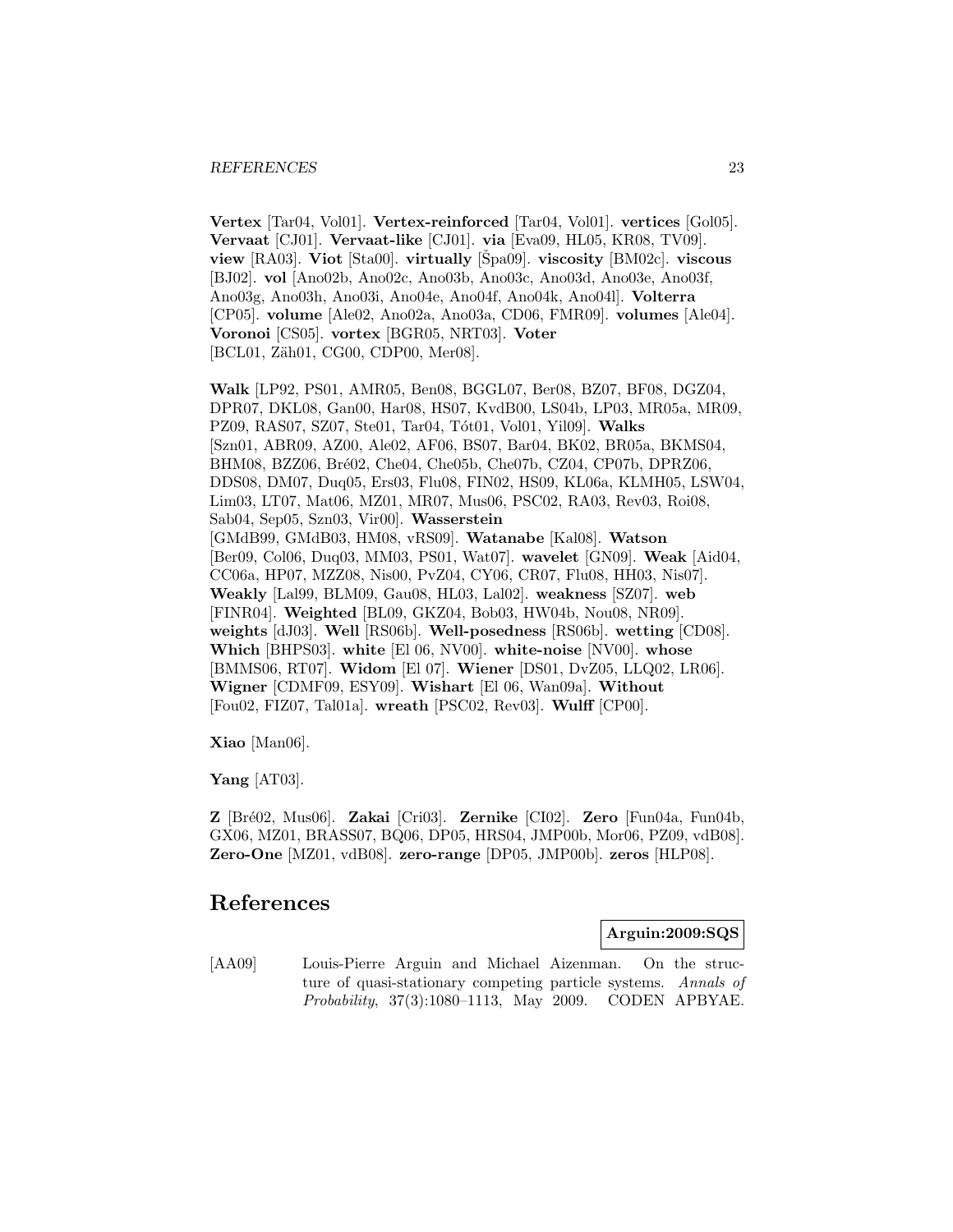ISSN 0091-1798 (print), 2168-894X (electronic). URL http:// projecteuclid.org/euclid.aop/1245434029.

**Atar:2006:SCS**

[AB06] Rami Atar and Amarjit Budhiraja. Singular control with state constraints on unbounded domain. Annals of Probability, 34(5): 1864–1909, September 2006. CODEN APBYAE. ISSN 0091-1798 (print), 2168-894X (electronic). URL http://projecteuclid. org/euclid.aop/1163517228.

# **Abadi:2004:SET**

[Aba04] Miguel Abadi. Sharp error terms and necessary conditions for exponential hitting times in mixing processes. Annals of Probability, 32(1A):243–264, January 2004. CODEN APBYAE. ISSN 0091-1798 (print), 2168-894X (electronic). URL http:// projecteuclid.org/euclid.aop/1078415835.

# **Atar:2001:CNP**

[ABD01a] Rami Atar, Amarjit Budhiraja, and Paul Depuis. Correction note: On positive recurrence of constrained diffusion processes. Annals of Probability, 29(3):1404, July 2001. CODEN APBYAE. ISSN 0091-1798 (print), 2168-894X (electronic). URL http:// projecteuclid.org/euclid.aop/1015345607. See [ABD01b].

## **Atar:2001:PRC**

[ABD01b] Rami Atar, Amarjit Budhiraja, and Paul Dupuis. On positive recurrence of constrained diffusion processes. Annals of Probability, 29(2):979–1000, April 2001. CODEN APBYAE. ISSN 0091-1798 (print), 2168-894X (electronic). URL http://projecteuclid. org/euclid.aop/1008956699. See correction [ABD01a].

# **Adams:2006:LDT**

[ABK06] Stefan Adams, Jean-Bernard Bru, and Wolfgang König. Large deviations for trapped interacting Brownian particles and paths. Annals of Probability, 34(4):1370–1422, July 2006. CODEN AP-BYAE. ISSN 0091-1798 (print), 2168-894X (electronic). URL http://projecteuclid.org/euclid.aop/1158673322.

## **Addario-Berry:2009:MBR**

[ABR09] Louigi Addario-Berry and Bruce Reed. Minima in branching random walks. Annals of Probability, 37(3):1044–1079, May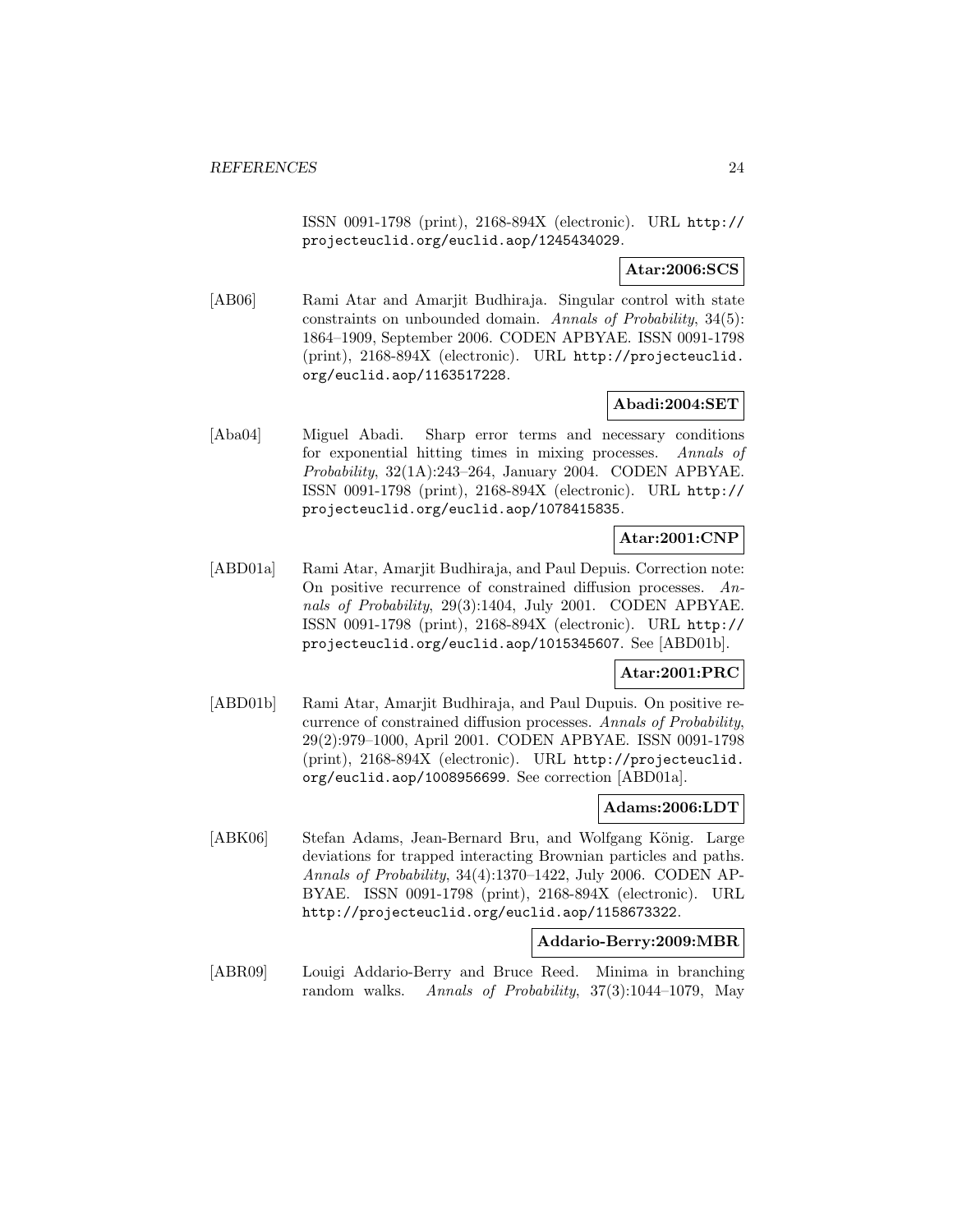2009. CODEN APBYAE. ISSN 0091-1798 (print), 2168- 894X (electronic). URL http://projecteuclid.org/euclid. aop/1245434028.

# **Alon:2004:PFG**

[ABS04] Noga Alon, Itai Benjamini, and Alan Stacey. Percolation on finite graphs and isoperimetric inequalities. Annals of Probability, 32 (3):1727–1745, July 2004. CODEN APBYAE. ISSN 0091-1798 (print), 2168-894X (electronic). URL http://projecteuclid. org/euclid.aop/1089808409.

# **Arratia:2000:LLC**

[ABT00] R. Arratia, A. D. Barbour, and S. Tavaré. Limits of logarithmic combinatorial structures. Annals of Probability, 28(4):1620–1644, October 2000. CODEN APBYAE. ISSN 0091-1798 (print), 2168- 894X (electronic). URL http://projecteuclid.org/euclid. aop/1019160500.

# **Arous:2007:SLT**

[AC07] Gérard Ben Arous and Jiří Černý. Scaling limit for trap models on  $\mathbb{Z}^d$ . Annals of Probability, 35(6):2356–2384, November 2007. CO-DEN APBYAE. ISSN 0091-1798 (print), 2168-894X (electronic). URL http://projecteuclid.org/euclid.aop/1191860424.

## **Asselah:2001:QSM**

[AD01] Amine Asselah and Paolo Dai Pra. Quasi-stationary measures for conservative dynamics in the infinite lattice. Annals of Probability, 29(4):1733–1754, October 2001. CODEN APBYAE. ISSN 0091-1798 (print), 2168-894X (electronic). URL http:// projecteuclid.org/euclid.aop/1015345770.

## **Athreya:2002:NIP**

[AD02] K. B. Athreya and J. J. Dai. On the nonuniqueness of the invariant probability for i.i.d. random logistic maps. Annals of Probability, 30(1):437–442, January 2002. CODEN APBYAE. ISSN 0091-1798 (print), 2168-894X (electronic). URL http://projecteuclid. org/euclid.aop/1020107774.

## **Asselah:2004:HTS**

[AD04] Amine Asselah and Paolo Dai Pra. Hitting times for special patterns in the symmetric exclusion process on  $\mathbf{Z}^d$ . Annals of Probability, 32(4):3301–3323, October 2004. CODEN APBYAE.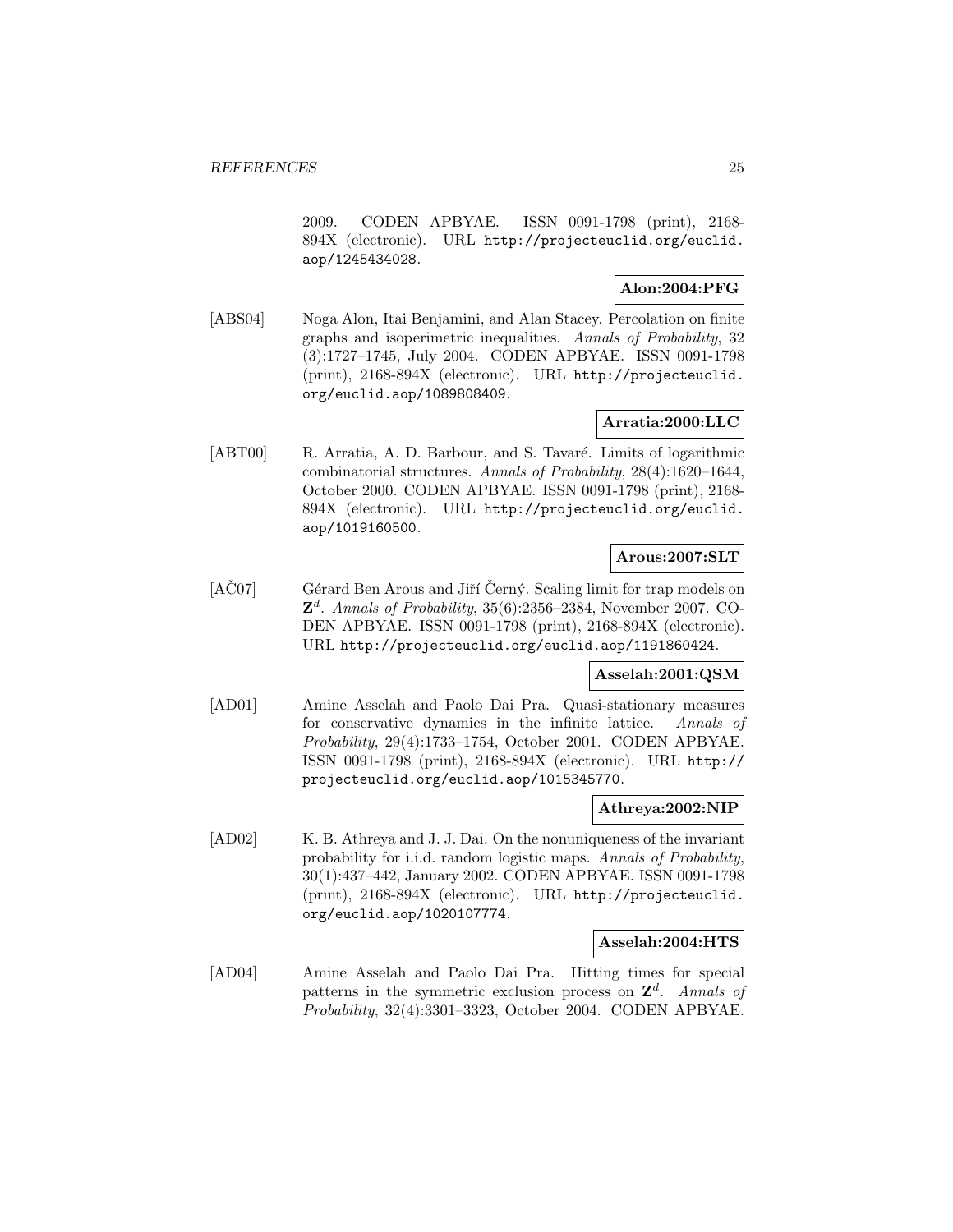ISSN 0091-1798 (print), 2168-894X (electronic). URL http:// projecteuclid.org/euclid.aop/1107883354.

## **Aurzada:2009:SDG**

[AD09] Frank Aurzada and Steffen Dereich. Small deviations of general Lévy processes. Annals of Probability, 37(5):2066–2092, September 2009. CODEN APBYAE. ISSN 0091-1798 (print), 2168- 894X (electronic). URL http://projecteuclid.org/euclid. aop/1253539864.

## **Adamczak:2006:MIU**

[Ada06] Radosław Adamczak. Moment inequalities for u-statistics. Annals of Probability, 34(6):2288–2314, November 2006. CODEN APBYAE. ISSN 0091-1798 (print), 2168-894X (electronic). URL http://projecteuclid.org/euclid.aop/1171377443.

#### **Ankirchner:2006:SIF**

[ADI06] Stefan Ankirchner, Steffen Dereich, and Peter Imkeller. The Shannon information of filtrations and the additional logarithmic utility of insiders. Annals of Probability, 34(2):743–778, March 2006. CODEN APBYAE. ISSN 0091-1798 (print), 2168- 894X (electronic). URL http://projecteuclid.org/euclid. aop/1147179988.

## **Applebaum:2000:ILP**

[AE00] D. Applebaum and A. Estrade. Isotropic Lévy processes on Riemannian manifolds. Annals of Probability, 28(1):166–184, January 2000. CODEN APBYAE. ISSN 0091-1798 (print), 2168- 894X (electronic). URL http://projecteuclid.org/euclid. aop/1019160116.

## **Asselah:2002:RQS**

[AF02] Amine Asselah and Pablo A. Ferrari. Regularity of quasistationary measures for simple exlusion in dimension  $d \geq 5$ . Annals of Probability, 30(4):1913–1932, October 2002. CODEN AP-BYAE. ISSN 0091-1798 (print), 2168-894X (electronic). URL http://projecteuclid.org/euclid.aop/1039548376.

## **Alabert:2003:LSD**

[AF03] Aureli Alabert and Marco Ferrante. Linear stochastic differential equations with functional boundary conditions. Annals of Probability, 31(4):2082–2108, October 2003. CODEN APBYAE.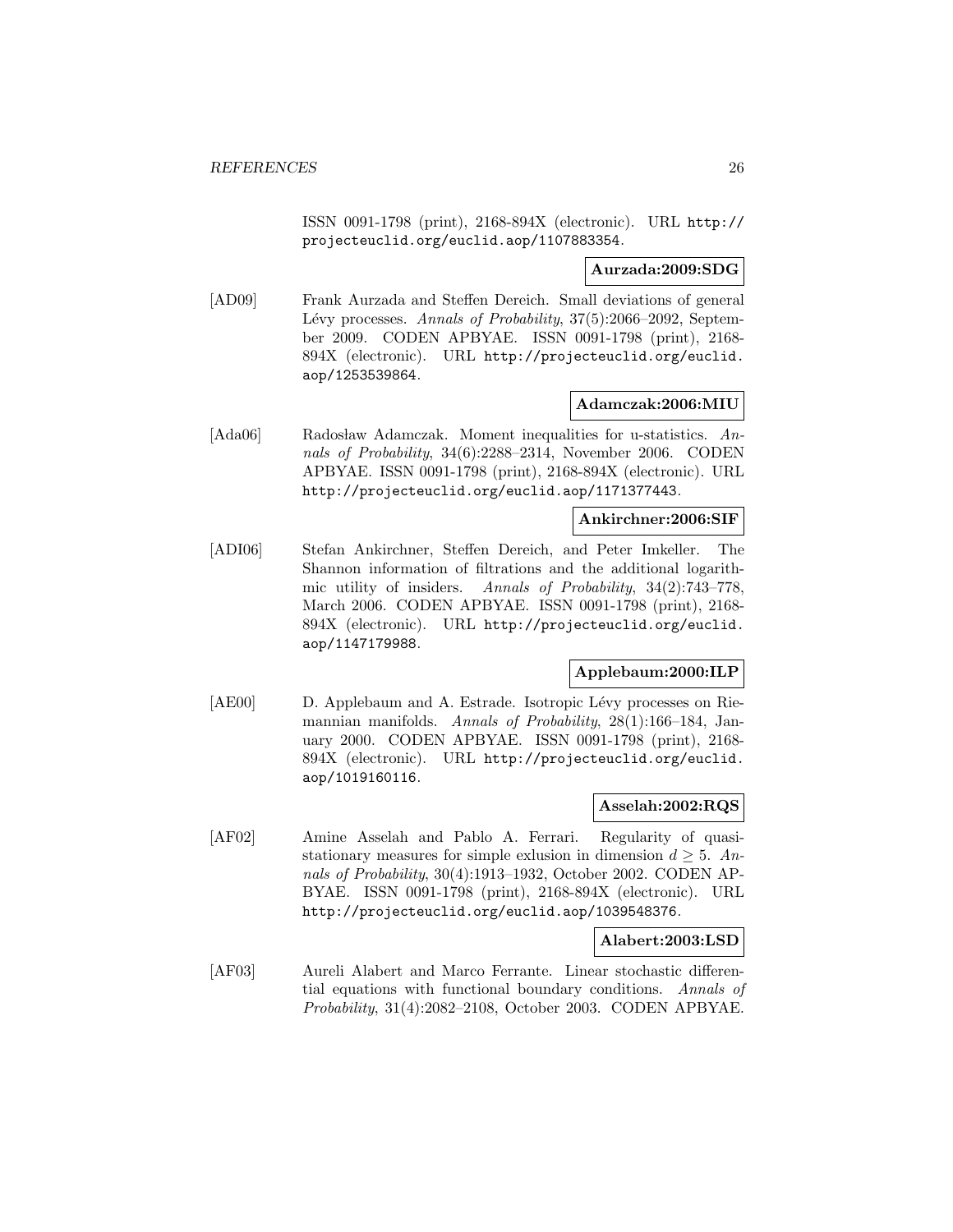ISSN 0091-1798 (print), 2168-894X (electronic). URL http:// projecteuclid.org/euclid.aop/1068646379.

## **Albeverio:2004:USS**

[AF04] S. Albeverio and B. Ferrario. Uniqueness of solutions of the stochastic Navier–Stokes equation with invariant measure given by the enstrophy. Annals of Probability, 32(2):1632–1649, April 2004. CODEN APBYAE. ISSN 0091-1798 (print), 2168- 894X (electronic). URL http://projecteuclid.org/euclid. aop/1084884865.

# **Asselah:2006:HTI**

[AF06] Amine Asselah and Pablo A. Ferrari. Hitting times for independent random walks on  $\mathbb{Z}^d$ . Annals of Probability, 34(4):1296-1338, July 2006. CODEN APBYAE. ISSN 0091-1798 (print), 2168- 894X (electronic). URL http://projecteuclid.org/euclid. aop/1158673320.

# **Antunes:2008:SNM**

[AFRT08] Nelson Antunes, Christine Fricker, Philippe Robert, and Danielle Tibi. Stochastic networks with multiple stable points. Annals of Probability, 36(1):255–278, January 2008. CODEN APBYAE. ISSN 0091-1798 (print), 2168-894X (electronic). URL http:// projecteuclid.org/euclid.aop/1196268679.

# **Andjel:2005:LRE**

[AG05] Enrique D. Andjel and Hervé Guiol. Long-range exclusion processes, generator and invariant measures. Annals of Probability, 33(6):2314–2354, November 2005. CODEN APBYAE. ISSN 0091-1798 (print), 2168-894X (electronic). URL http:// projecteuclid.org/euclid.aop/1133965860.

# **Angel:2008:IPR**

[AGdHS08] Omer Angel, Jesse Goodman, Frank den Hollander, and Gordon Slade. Invasion percolation on regular trees. Annals of Probability, 36(2):420–466, March 2008. CODEN APBYAE. ISSN 0091-1798 (print), 2168-894X (electronic). URL http://projecteuclid. org/euclid.aop/1204306958.

## **Afanasyev:2005:CBP**

[AGKV05] V. I. Afanasyev, J. Geiger, G. Kersting, and V. A. Vatutin. Criticality for branching processes in random environment. Annals of Probability, 33(2):645–673, March 2005. CODEN APBYAE.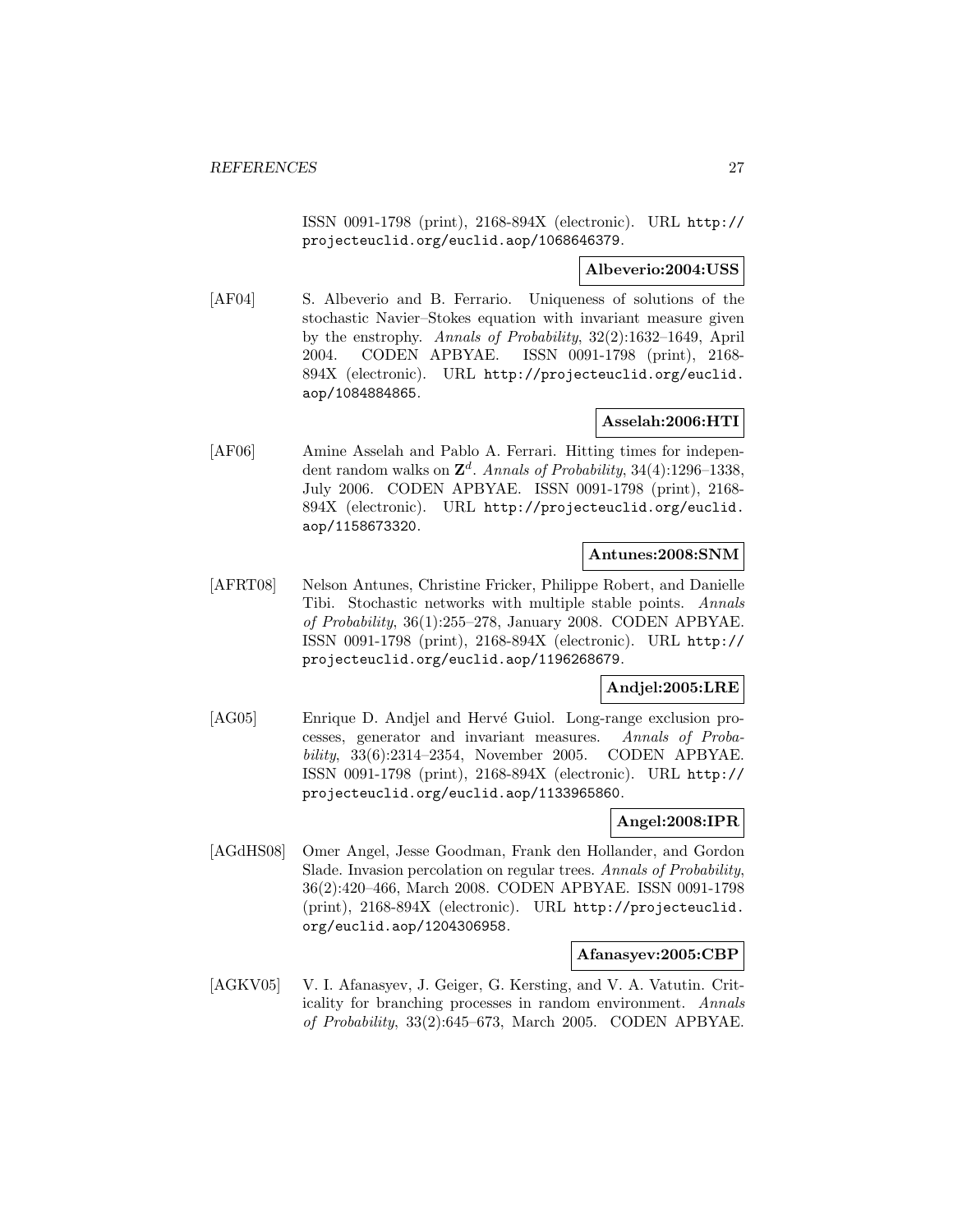ISSN 0091-1798 (print), 2168-894X (electronic). URL http:// projecteuclid.org/euclid.aop/1109868596.

# **Angel:2009:OSP**

[AHR09] Omer Angel, Alexander Holroyd, and Dan Romik. The oriented swap process. Annals of Probability, 37(5):1970–1998, September 2009. CODEN APBYAE. ISSN 0091-1798 (print), 2168- 894X (electronic). URL http://projecteuclid.org/euclid. aop/1253539861.

# **Aida:2004:WPI**

[Aid04] Shigeki Aida. Weak Poincaré inequalities on domains defined by Brownian rough paths. Annals of Probability, 32(4):3116–3137, October 2004. CODEN APBYAE. ISSN 0091-1798 (print), 2168- 894X (electronic). URL http://projecteuclid.org/euclid. aop/1107883348.

# **Albeverio:2004:EGM**

[AKPR04] Sergio Albeverio, Yuri Kondratiev, Tatiana Pasurek, and Michael Röckner. Euclidean Gibbs measures on loop lattices: Existence and a priori estimates. Annals of Probability, 32(1A):153–190, January 2004. CODEN APBYAE. ISSN 0091-1798 (print), 2168- 894X (electronic). URL http://projecteuclid.org/euclid. aop/1078415832.

# **Attal:2004:QSC**

[AL04] Stéphane Attal and J. Martin Lindsay. Quantum stochastic calculus with maximal operator domains. Annals of Probability, 32 (1A):488–529, January 2004. CODEN APBYAE. ISSN 0091-1798 (print), 2168-894X (electronic). URL http://projecteuclid. org/euclid.aop/1078415843.

## **Albeverio:2005:AEL**

[AL05a] Sergio Albeverio and Song Liang. Asymptotic expansions for the Laplace approximations of sums of Banach space-valued random variables. Annals of Probability, 33(1):300–336, January 2005. CODEN APBYAE. ISSN 0091-1798 (print), 2168- 894X (electronic). URL http://projecteuclid.org/euclid. aop/1108141728.

#### **Arnaudon:2005:BMT**

[AL05b] Marc Arnaudon and Xue-Mei Li. Barycenters of measures transported by stochastic flows. Annals of Probability, 33(4):1509–1543,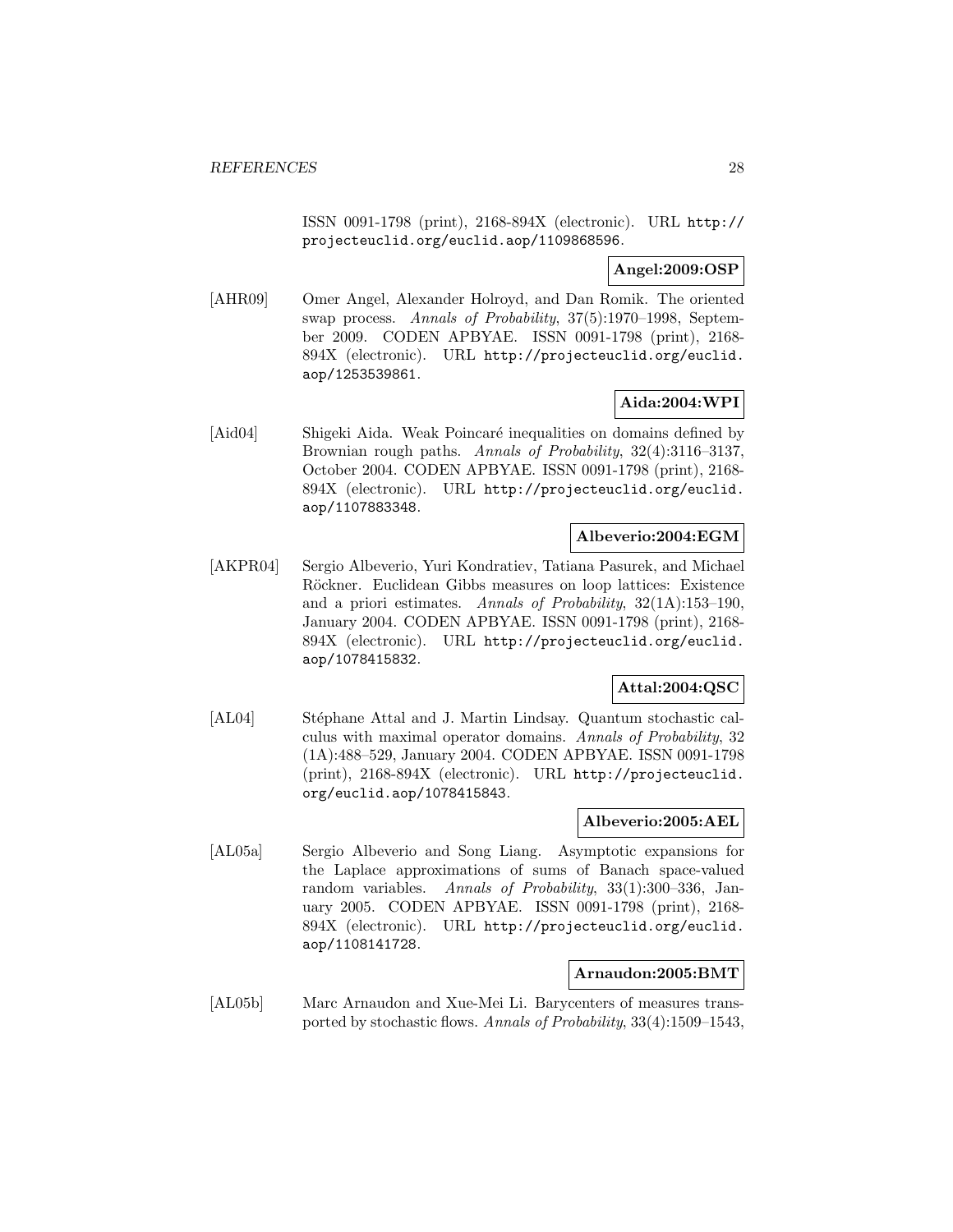July 2005. CODEN APBYAE. ISSN 0091-1798 (print), 2168- 894X (electronic). URL http://projecteuclid.org/euclid. aop/1120224589.

# **Adamczak:2008:LCS**

[AL08] Radosław Adamczak and Rafał Latała. The LIL for canonical Ustatistics. Annals of Probability, 36(3):1023–1058, May 2008. CO-DEN APBYAE. ISSN 0091-1798 (print), 2168-894X (electronic). URL http://projecteuclid.org/euclid.aop/1207749089.

# **Aldous:2007:OFT**

[Ald07] David Aldous. Optimal flow through the disordered lattice. Annals of Probability, 35(2):397–438, March 2007. CODEN APBYAE. ISSN 0091-1798 (print), 2168-894X (electronic). URL http:// projecteuclid.org/euclid.aop/1175287750.

# **Alexander:2001:PLC**

[Ale01] Kenneth S. Alexander. Power-law corrections to exponential decay of connectivities and correlations in lattice models. Annals of Probability, 29(1):92–122, February 2001. CODEN APBYAE. ISSN 0091-1798 (print), 2168-894X (electronic). URL http:// projecteuclid.org/euclid.aop/1008956323.

# **Alexopoulos:2002:RWD**

[Ale02] Georgios K. Alexopoulos. Random walks on discrete groups of polynomial volume growth. Annals of Probability, 30(2):723–801, April 2002. CODEN APBYAE. ISSN 0091-1798 (print), 2168- 894X (electronic). URL http://projecteuclid.org/euclid. aop/1023481007.

## **Alexander:2004:MPE**

[Ale04] Kenneth S. Alexander. Mixing properties and exponential decay for lattice systems in finite volumes. Annals of Probability, 32 (1A):441–487, January 2004. CODEN APBYAE. ISSN 0091-1798 (print), 2168-894X (electronic). URL http://projecteuclid. org/euclid.aop/1078415842.

#### **Elisa:2001:SCR**

[AMN01] Elisa Alòs, Olivier Mazet, and David Nualart. Stochastic calculus with respect to Gaussian processes. Annals of Probability, 29(2):766–801, April 2001. CODEN APBYAE. ISSN 0091-1798 (print), 2168-894X (electronic). URL http://projecteuclid. org/euclid.aop/1008956692.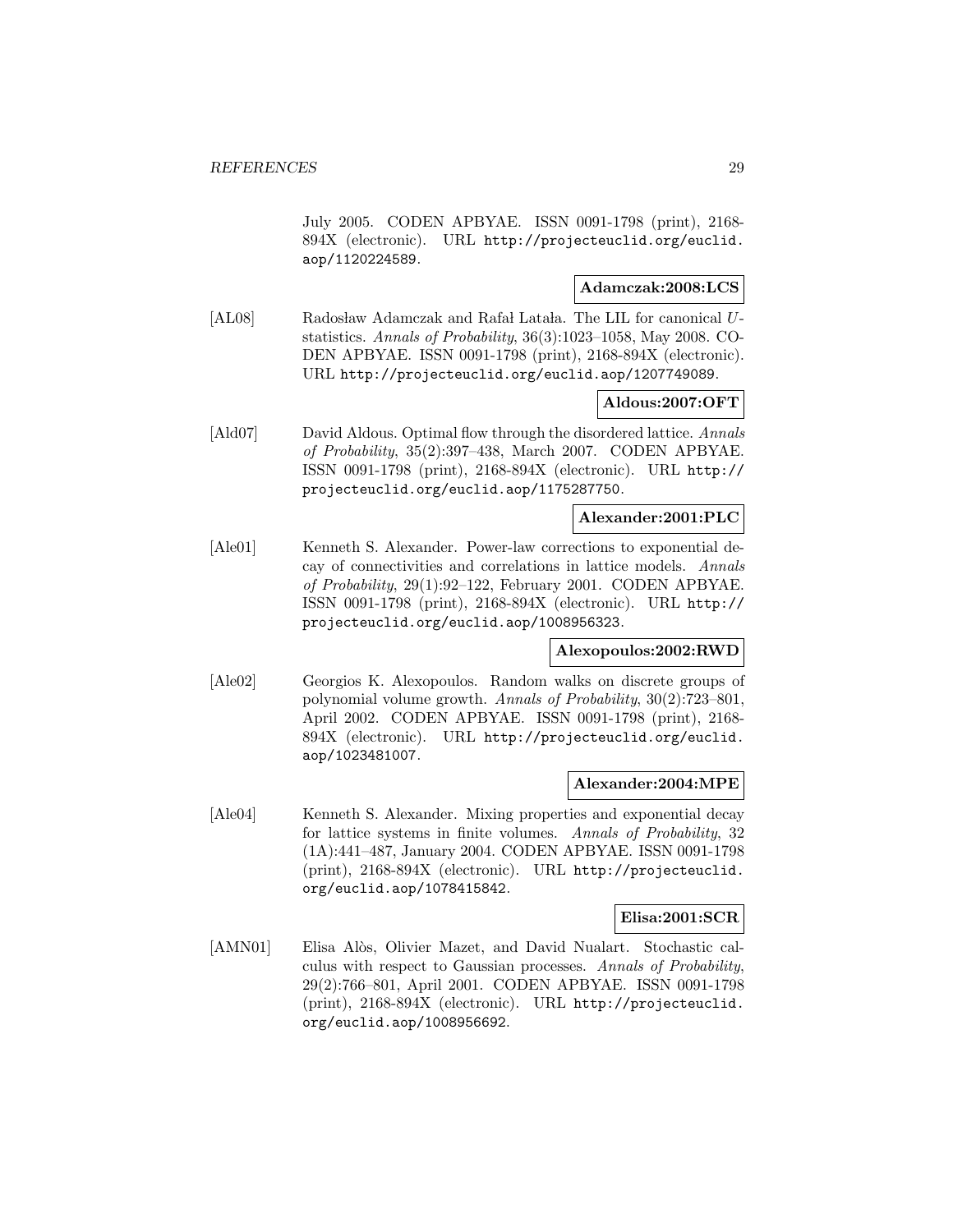#### **Arous:2005:TAQ**

[AMR05] Gérard Ben Arous, Stanislav Molchanov, and Alejandro F. Ramírez. Transition from the annealed to the quenched asymptotics for a random walk on random obstacles. Annals of Probability, 33(6):2149–2187, November 2005. CODEN APBYAE. ISSN 0091-1798 (print), 2168-894X (electronic). URL http:// projecteuclid.org/euclid.aop/1133965856.

## **Anonymous:2002:CV**

[Ano02a] Anonymous. Contents of volume 30. Annals of Probability, 30(4):??, October 2002. CODEN APBYAE. ISSN 0091-1798 (print), 2168-894X (electronic). URL http://projecteuclid. org/euclid.aop/1039548385.

# **Anonymous:2002:TCAa**

[Ano02b] Anonymous. Table of contents, annals of probab., vol. 30, no. 3 (2002). Annals of Probability, 30(3):??, July 2002. CODEN APBYAE. ISSN 0091-1798 (print), 2168-894X (electronic). URL http://projecteuclid.org/euclid.aop/1029867118.

## **Anonymous:2002:TCAb**

[Ano02c] Anonymous. Table of contents, annals of probab., vol. 30, no. 4 (2002). Annals of Probability, 30(4):??, October 2002. CODEN APBYAE. ISSN 0091-1798 (print), 2168-894X (electronic). URL http://projecteuclid.org/euclid.aop/1039548365.

#### **Anonymous:2003:CV**

[Ano03a] Anonymous. Contents of volume 31. Annals of Probability, 31(4):??, October 2003. CODEN APBYAE. ISSN 0091-1798 (print), 2168-894X (electronic). URL http://projecteuclid. org/euclid.aop/1068646386.

#### **Anonymous:2003:ESAa**

[Ano03b] Anonymous. Editorial staff, Ann. Probab. vol. 31, no. 1 (2003). Annals of Probability, 31(1):??, January 2003. CODEN APBYAE. ISSN 0091-1798 (print), 2168-894X (electronic). URL http:// projecteuclid.org/euclid.aop/1046294301.

#### **Anonymous:2003:ESAb**

[Ano03c] Anonymous. Editorial staff, Ann. Probab., vol. 31, no. 2 (2003). Annals of Probability, 31(2):??, April 2003. CODEN APBYAE.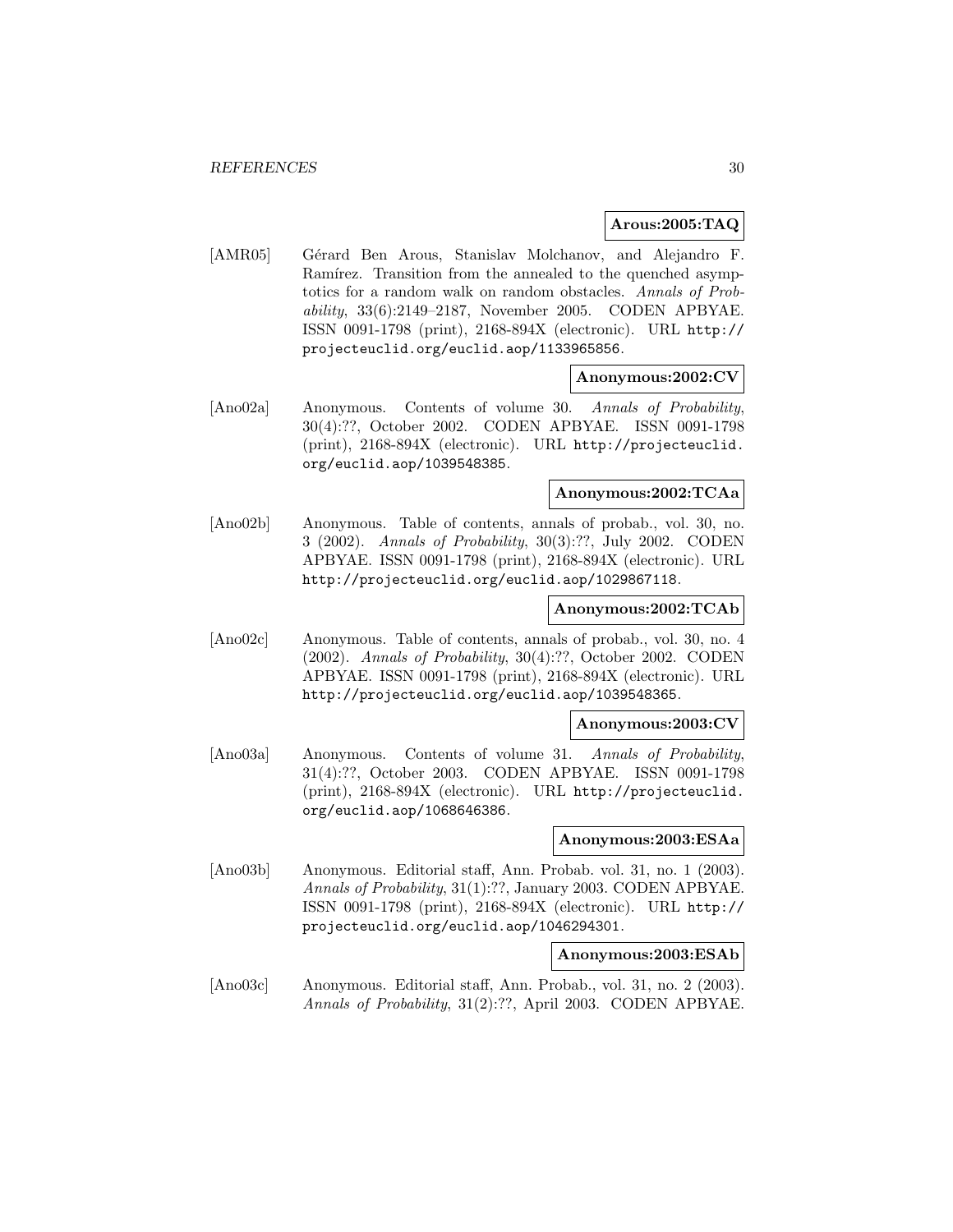ISSN 0091-1798 (print), 2168-894X (electronic). URL http:// projecteuclid.org/euclid.aop/1048516526.

#### **Anonymous:2003:ESAc**

[Ano03d] Anonymous. Editorial staff, Ann. Probab., vol. 31, no. 3 (2003). Annals of Probability, 31(3):??, July 2003. CODEN APBYAE. ISSN 0091-1798 (print), 2168-894X (electronic). URL http:// projecteuclid.org/euclid.aop/1055425772.

## **Anonymous:2003:ESAd**

[Ano03e] Anonymous. Editorial staff, annals of probab., vol. 31, no. 4 (2003). Annals of Probability, 31(4):??, October 2003. CODEN APBYAE. ISSN 0091-1798 (print), 2168-894X (electronic). URL http://projecteuclid.org/euclid.aop/1068646363.

#### **Anonymous:2003:TCAa**

[Ano03f] Anonymous. Table of contents, Ann. Probab., vol. 31, no. 1 (2003). Annals of Probability, 31(1):??, January 2003. CODEN APBYAE. ISSN 0091-1798 (print), 2168-894X (electronic). URL http:// projecteuclid.org/euclid.aop/1046294300.

# **Anonymous:2003:TCAb**

[Ano03g] Anonymous. Table of contents, Ann. Probab., vol. 31, no. 2 (2003). Annals of Probability, 31(2):??, April 2003. CODEN APBYAE. ISSN 0091-1798 (print), 2168-894X (electronic). URL http:// projecteuclid.org/euclid.aop/1048516525.

## **Anonymous:2003:TCAc**

[Ano03h] Anonymous. Table of contents, Ann. Probab., vol. 31, no. 3 (2003). Annals of Probability, 31(3):??, July 2003. CODEN APBYAE. ISSN 0091-1798 (print), 2168-894X (electronic). URL http:// projecteuclid.org/euclid.aop/1055425771.

# **Anonymous:2003:TCAd**

[Ano03i] Anonymous. Table of contents, Annals of Probab., vol. 31, no. 4 (2003). Annals of Probability, 31(4):??, October 2003. CODEN APBYAE. ISSN 0091-1798 (print), 2168-894X (electronic). URL http://projecteuclid.org/euclid.aop/1068646362.

#### **Anonymous:2004:ESb**

[Ano04a] Anonymous. Editorial staff. Annals of Probability, 32(2):??, April 2004. CODEN APBYAE. ISSN 0091-1798 (print), 2168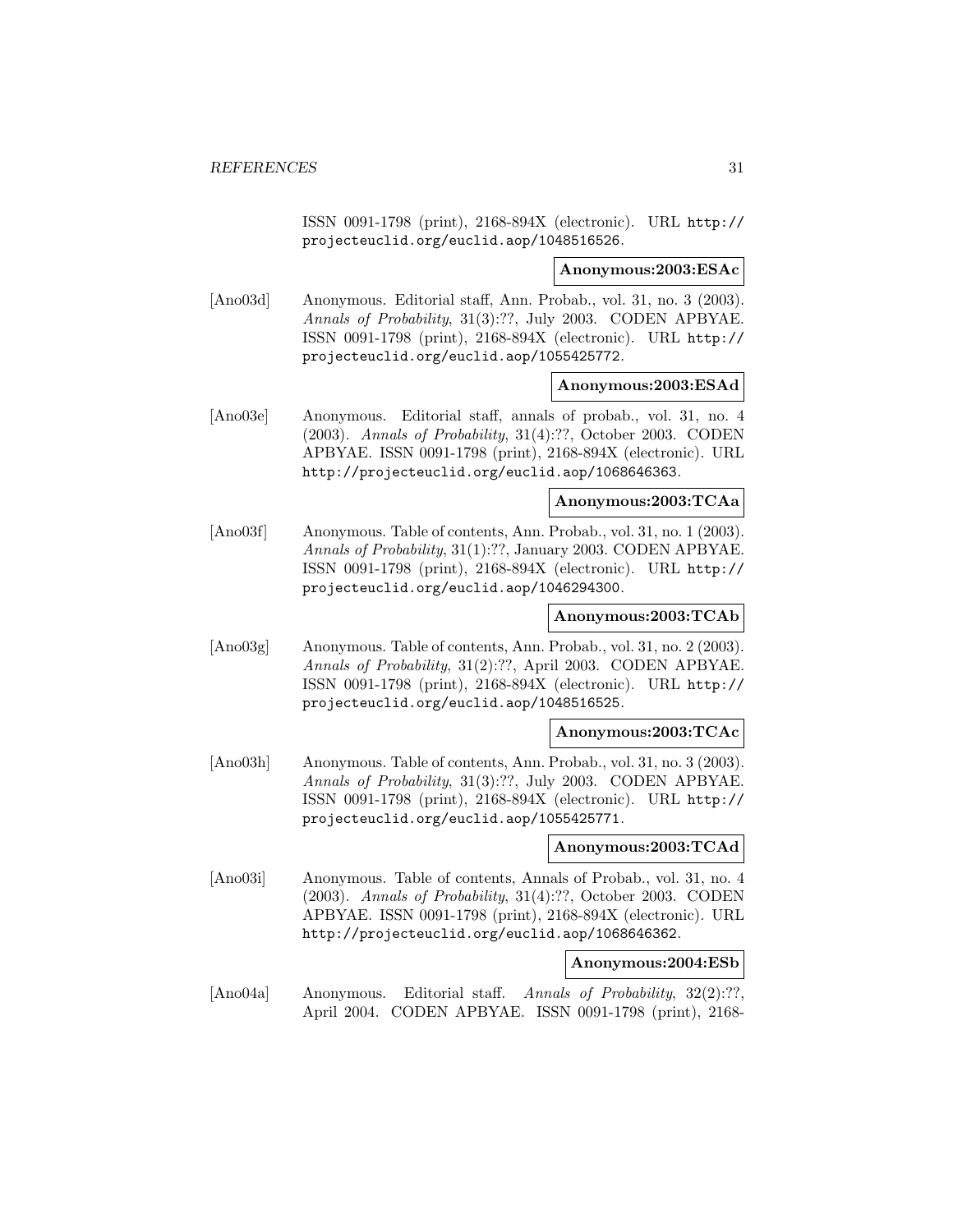894X (electronic). URL http://projecteuclid.org/euclid. aop/1084884848.

#### **Anonymous:2004:ESc**

[Ano04b] Anonymous. Editorial staff. Annals of Probability, 32(3):??, July 2004. CODEN APBYAE. ISSN 0091-1798 (print), 2168- 894X (electronic). URL http://projecteuclid.org/euclid. aop/1089808408.

## **Anonymous:2004:ESd**

[Ano04c] Anonymous. Editorial staff. Annals of Probability, 32(3B):??, July 2004. CODEN APBYAE. ISSN 0091-1798 (print), 2168- 894X (electronic). URL http://projecteuclid.org/euclid. aop/1091813614.

#### **Anonymous:2004:ESe**

[Ano04d] Anonymous. Editorial staff. Annals of Probability, 32(4):??, October 2004. CODEN APBYAE. ISSN 0091-1798 (print), 2168- 894X (electronic). URL http://projecteuclid.org/euclid. aop/1107883339.

# **Anonymous:2004:ESAa**

[Ano04e] Anonymous. Editorial staff, Ann. Probab., vol. 32, no. 1A (2004). Annals of Probability, 32(1A):??, January 2004. CODEN AP-BYAE. ISSN 0091-1798 (print), 2168-894X (electronic). URL http://projecteuclid.org/euclid.aop/1078415826.

## **Anonymous:2004:ESAb**

[Ano04f] Anonymous. Editorial staff, Ann. Probab., vol. 32, no. 1B (2004). Annals of Probability, 32(1B):??, January 2004. CODEN AP-BYAE. ISSN 0091-1798 (print), 2168-894X (electronic). URL http://projecteuclid.org/euclid.aop/1079021458.

## **Anonymous:2004:TCb**

[Ano04g] Anonymous. Table of contents. Annals of Probability, 32(2):??, April 2004. CODEN APBYAE. ISSN 0091-1798 (print), 2168- 894X (electronic). URL http://projecteuclid.org/euclid. aop/1084884847.

#### **Anonymous:2004:TCc**

[Ano04h] Anonymous. Table of contents. Annals of Probability, 32(3):??, July 2004. CODEN APBYAE. ISSN 0091-1798 (print), 2168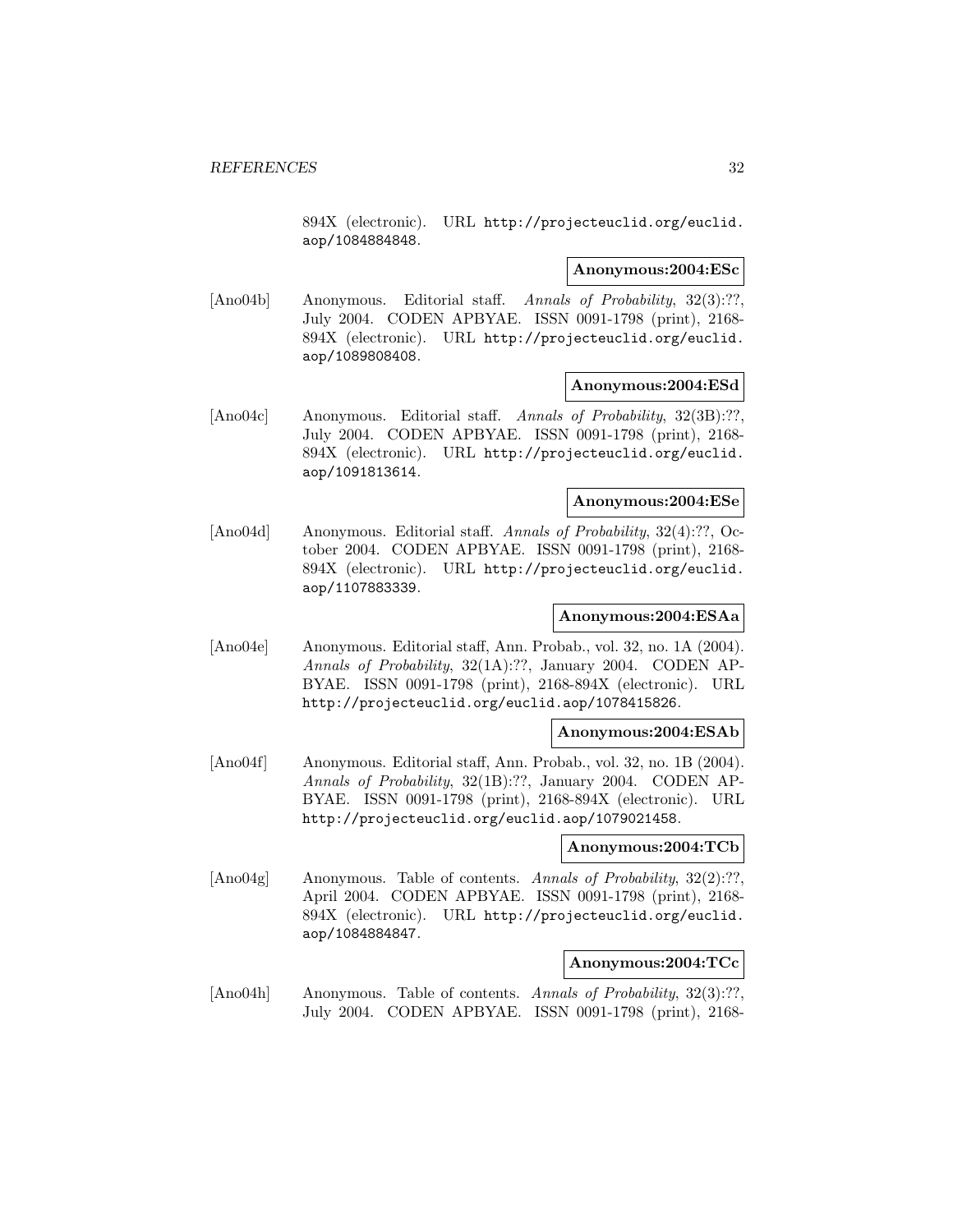894X (electronic). URL http://projecteuclid.org/euclid. aop/1089808407.

#### **Anonymous:2004:TCd**

[Ano04i] Anonymous. Table of contents. Annals of Probability, 32(3B):??, July 2004. CODEN APBYAE. ISSN 0091-1798 (print), 2168- 894X (electronic). URL http://projecteuclid.org/euclid. aop/1091813613.

## **Anonymous:2004:TCe**

[Ano04j] Anonymous. Table of contents. Annals of Probability, 32(4):??, October 2004. CODEN APBYAE. ISSN 0091-1798 (print), 2168- 894X (electronic). URL http://projecteuclid.org/euclid. aop/1107883338.

#### **Anonymous:2004:TCAa**

[Ano04k] Anonymous. Table of contents, Ann. Probab., vol. 32, no. 1A (2004). Annals of Probability, 32(1A):??, January 2004. CODEN APBYAE. ISSN 0091-1798 (print), 2168-894X (electronic). URL http://projecteuclid.org/euclid.aop/1078415825.

# **Anonymous:2004:TCAb**

[Ano04l] Anonymous. Table of contents, Ann. Probab., vol. 32, no. 1B (2004). Annals of Probability, 32(1B):??, January 2004. CODEN APBYAE. ISSN 0091-1798 (print), 2168-894X (electronic). URL http://projecteuclid.org/euclid.aop/1079021457.

## **Anonymous:2005:ESa**

[Ano05a] Anonymous. Editorial staff. Annals of Probability, 33(1):??, January 2005. CODEN APBYAE. ISSN 0091-1798 (print), 2168- 894X (electronic). URL http://projecteuclid.org/euclid. aop/1108141717.

# **Anonymous:2005:ESb**

[Ano05b] Anonymous. Editorial staff. Annals of Probability, 33(2):??, March 2005. CODEN APBYAE. ISSN 0091-1798 (print), 2168- 894X (electronic). URL http://projecteuclid.org/euclid. aop/1109868587.

#### **Anonymous:2005:ESc**

[Ano05c] Anonymous. Editorial staff. Annals of Probability, 33(3):??, May 2005. CODEN APBYAE. ISSN 0091-1798 (print), 2168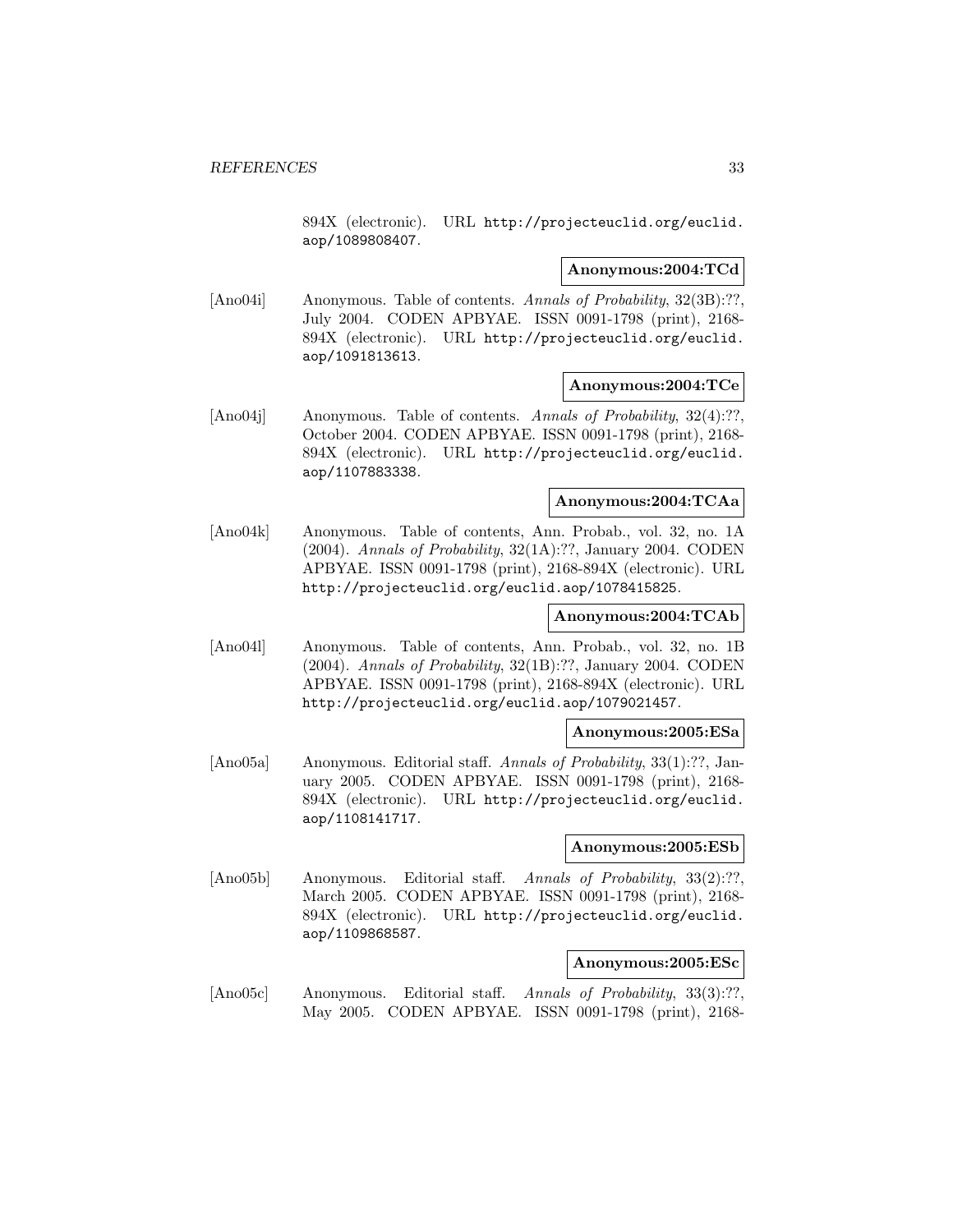894X (electronic). URL http://projecteuclid.org/euclid. aop/1115386711.

#### **Anonymous:2005:ESd**

[Ano05d] Anonymous. Editorial staff. Annals of Probability, 33(4):??, July 2005. CODEN APBYAE. ISSN 0091-1798 (print), 2168- 894X (electronic). URL http://projecteuclid.org/euclid. aop/1120224579.

#### **Anonymous:2005:ESe**

[Ano05e] Anonymous. Editorial staff. Annals of Probability, 33(5): ??, September 2005. CODEN APBYAE. ISSN 0091-1798 (print), 2168-894X (electronic). URL http://projecteuclid. org/euclid.aop/1127395868.

#### **Anonymous:2005:ESf**

[Ano05f] Anonymous. Editorial staff. Annals of Probability, 33(6): ??, November 2005. CODEN APBYAE. ISSN 0091-1798 (print), 2168-894X (electronic). URL http://projecteuclid. org/euclid.aop/1133965852.

# **Anonymous:2005:TCa**

[Ano05g] Anonymous. Table of contents. Annals of Probability, 33(1):??, January 2005. CODEN APBYAE. ISSN 0091-1798 (print), 2168- 894X (electronic). URL http://projecteuclid.org/euclid. aop/1108141716.

#### **Anonymous:2005:TCb**

[Ano05h] Anonymous. Table of contents. Annals of Probability, 33(2):??, March 2005. CODEN APBYAE. ISSN 0091-1798 (print), 2168- 894X (electronic). URL http://projecteuclid.org/euclid. aop/1109868586.

# **Anonymous:2005:TCc**

[Ano05i] Anonymous. Table of contents. Annals of Probability, 33(3):??, May 2005. CODEN APBYAE. ISSN 0091-1798 (print), 2168- 894X (electronic). URL http://projecteuclid.org/euclid. aop/1115386710.

# **Anonymous:2005:TCd**

[Ano05j] Anonymous. Table of contents. Annals of Probability, 33(4):??, July 2005. CODEN APBYAE. ISSN 0091-1798 (print), 2168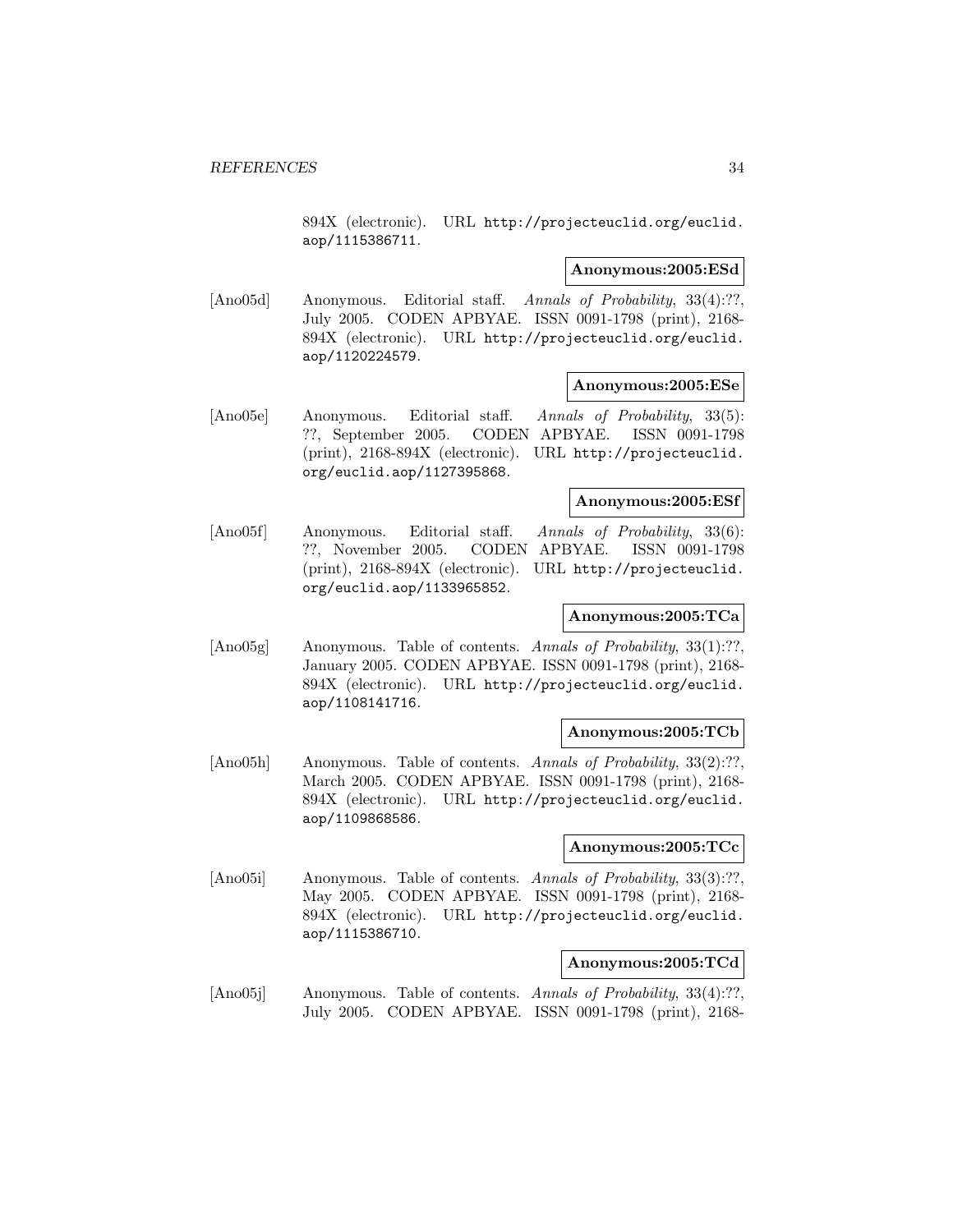894X (electronic). URL http://projecteuclid.org/euclid. aop/1120224578.

#### **Anonymous:2005:TCe**

[Ano05k] Anonymous. Table of contents. Annals of Probability, 33 (5):??, September 2005. CODEN APBYAE. ISSN 0091-1798 (print), 2168-894X (electronic). URL http://projecteuclid. org/euclid.aop/1127395867.

#### **Anonymous:2005:TCf**

[Ano05l] Anonymous. Table of contents. Annals of Probability, 33 (6):??, November 2005. CODEN APBYAE. ISSN 0091-1798 (print), 2168-894X (electronic). URL http://projecteuclid. org/euclid.aop/1133965851.

#### **Anonymous:2006:ESa**

[Ano06a] Anonymous. Editorial staff. Annals of Probability, 34(1):??, January 2006. CODEN APBYAE. ISSN 0091-1798 (print), 2168- 894X (electronic). URL http://projecteuclid.org/euclid. aop/1140191530.

# **Anonymous:2006:ESb**

[Ano06b] Anonymous. Editorial staff. Annals of Probability, 34(2):??, March 2006. CODEN APBYAE. ISSN 0091-1798 (print), 2168- 894X (electronic). URL http://projecteuclid.org/euclid. aop/1147179977.

#### **Anonymous:2006:ESc**

[Ano06c] Anonymous. Editorial staff. Annals of Probability, 34(3):??, May 2006. CODEN APBYAE. ISSN 0091-1798 (print), 2168- 894X (electronic). URL http://projecteuclid.org/euclid. aop/1151418482.

# **Anonymous:2006:ESd**

[Ano06d] Anonymous. Editorial staff. Annals of Probability, 34(4):??, July 2006. CODEN APBYAE. ISSN 0091-1798 (print), 2168- 894X (electronic). URL http://projecteuclid.org/euclid. aop/1158673317.

#### **Anonymous:2006:ESe**

[Ano06e] Anonymous. Editorial staff. Annals of Probability, 34(5): ??, September 2006. CODEN APBYAE. ISSN 0091-1798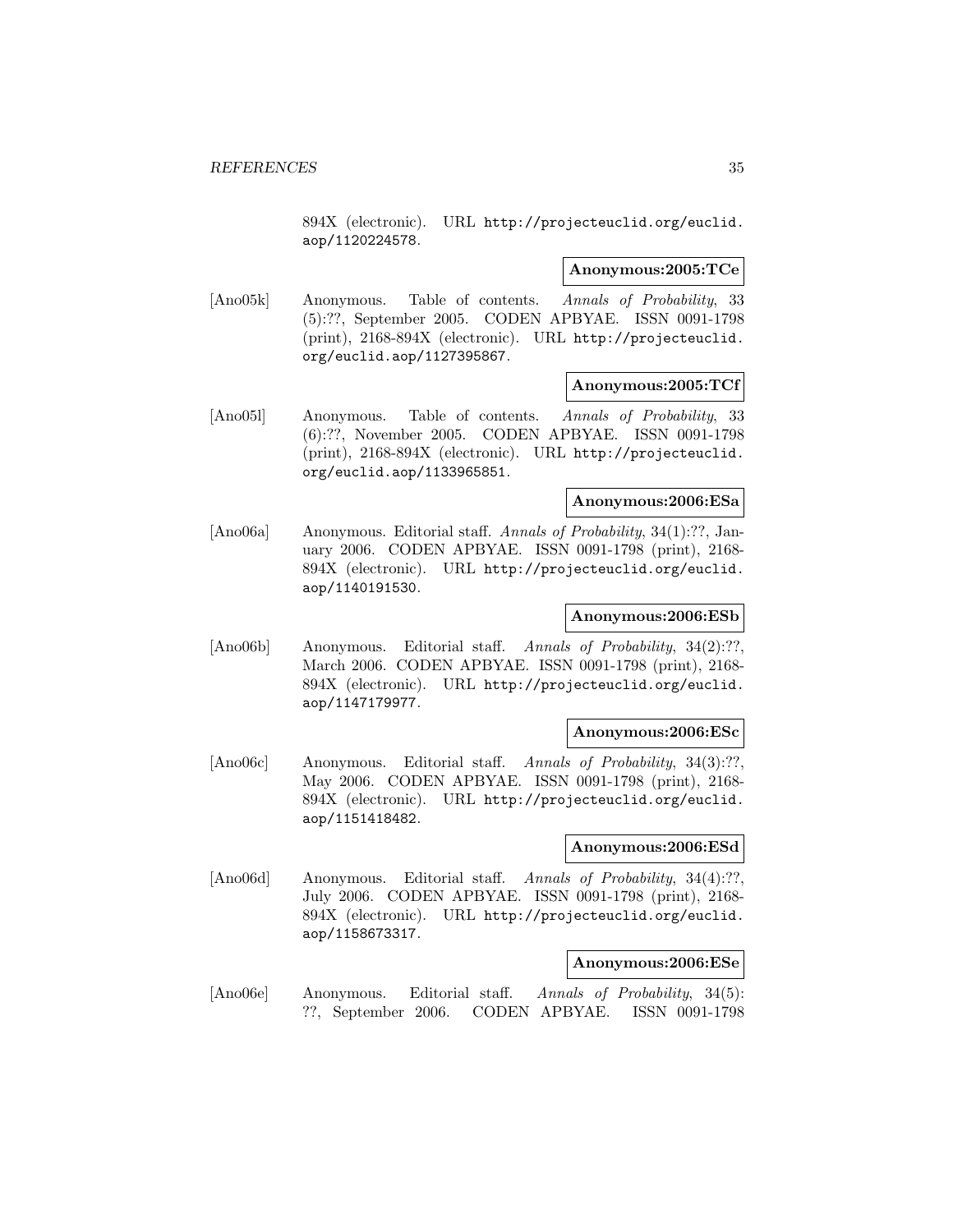(print), 2168-894X (electronic). URL http://projecteuclid. org/euclid.aop/1163517216.

#### **Anonymous:2006:ESf**

[Ano06f] Anonymous. Editorial staff. Annals of Probability, 34(6): ??, November 2006. CODEN APBYAE. ISSN 0091-1798 (print), 2168-894X (electronic). URL http://projecteuclid. org/euclid.aop/1171377436.

#### **Anonymous:2006:TCa**

[Ano06g] Anonymous. Table of contents. Annals of Probability, 34(1):??, January 2006. CODEN APBYAE. ISSN 0091-1798 (print), 2168- 894X (electronic). URL http://projecteuclid.org/euclid. aop/1140191529.

#### **Anonymous:2006:TCb**

[Ano06h] Anonymous. Table of contents. Annals of Probability, 34(2):??, March 2006. CODEN APBYAE. ISSN 0091-1798 (print), 2168- 894X (electronic). URL http://projecteuclid.org/euclid. aop/1147179976.

# **Anonymous:2006:TCc**

[Ano06i] Anonymous. Table of contents. Annals of Probability, 34(3):??, May 2006. CODEN APBYAE. ISSN 0091-1798 (print), 2168- 894X (electronic). URL http://projecteuclid.org/euclid. aop/1151418481.

#### **Anonymous:2006:TCd**

[Ano06j] Anonymous. Table of contents. Annals of Probability, 34(4):??, July 2006. CODEN APBYAE. ISSN 0091-1798 (print), 2168- 894X (electronic). URL http://projecteuclid.org/euclid. aop/1158673316.

# **Anonymous:2006:TCe**

[Ano06k] Anonymous. Table of contents. Annals of Probability, 34 (5):??, September 2006. CODEN APBYAE. ISSN 0091-1798 (print), 2168-894X (electronic). URL http://projecteuclid. org/euclid.aop/1163517215.

#### **Anonymous:2006:TCf**

[Ano06l] Anonymous. Table of contents. Annals of Probability, 34 (6):??, November 2006. CODEN APBYAE. ISSN 0091-1798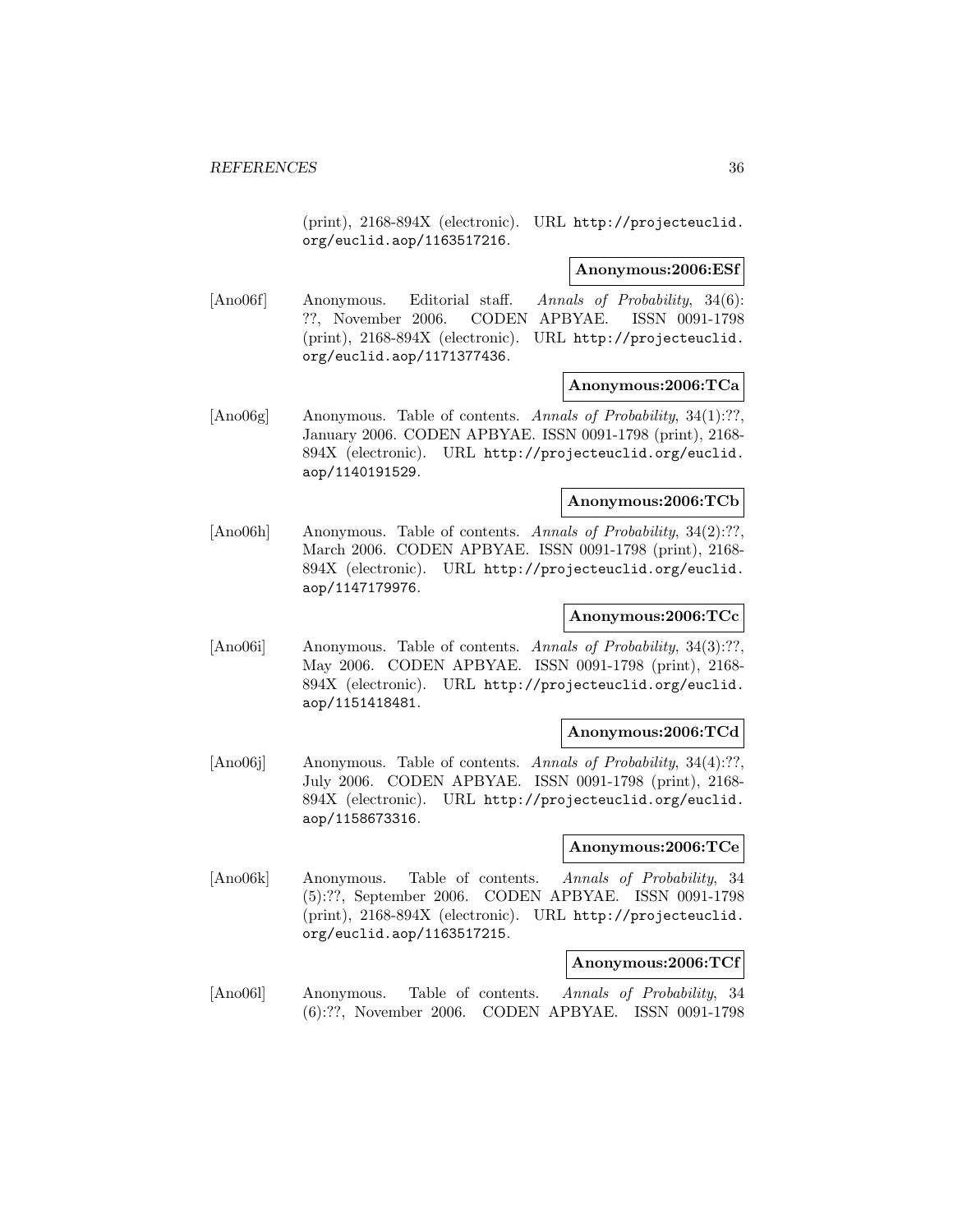(print), 2168-894X (electronic). URL http://projecteuclid. org/euclid.aop/1171377435.

#### **Anonymous:2007:ESa**

[Ano07a] Anonymous. Editorial staff. Annals of Probability, 35(1):??, January 2007. CODEN APBYAE. ISSN 0091-1798 (print), 2168- 894X (electronic). URL http://projecteuclid.org/euclid. aop/1174324121.

#### **Anonymous:2007:ESb**

[Ano07b] Anonymous. Editorial staff. Annals of Probability, 35(2):??, March 2007. CODEN APBYAE. ISSN 0091-1798 (print), 2168- 894X (electronic). URL http://projecteuclid.org/euclid. aop/1175287749.

#### **Anonymous:2007:ESc**

[Ano07c] Anonymous. Editorial staff. Annals of Probability, 35(3):??, May 2007. CODEN APBYAE. ISSN 0091-1798 (print), 2168- 894X (electronic). URL http://projecteuclid.org/euclid. aop/1178804314.

## **Anonymous:2007:ESd**

[Ano07d] Anonymous. Editorial staff. Annals of Probability, 35(4):??, July 2007. CODEN APBYAE. ISSN 0091-1798 (print), 2168- 894X (electronic). URL http://projecteuclid.org/euclid. aop/1181334243.

#### **Anonymous:2007:ESe**

[Ano07e] Anonymous. Editorial staff. Annals of Probability, 35(5): ??, September 2007. CODEN APBYAE. ISSN 0091-1798 (print), 2168-894X (electronic). URL http://projecteuclid. org/euclid.aop/1189000922.

#### **Anonymous:2007:ESf**

[Ano07f] Anonymous. Editorial staff. Annals of Probability, 35(6): ??, November 2007. CODEN APBYAE. ISSN 0091-1798 (print), 2168-894X (electronic). URL http://projecteuclid. org/euclid.aop/1191860412.

#### **Anonymous:2007:TCa**

[Ano07g] Anonymous. Table of contents. Annals of Probability, 35(1):??, January 2007. CODEN APBYAE. ISSN 0091-1798 (print), 2168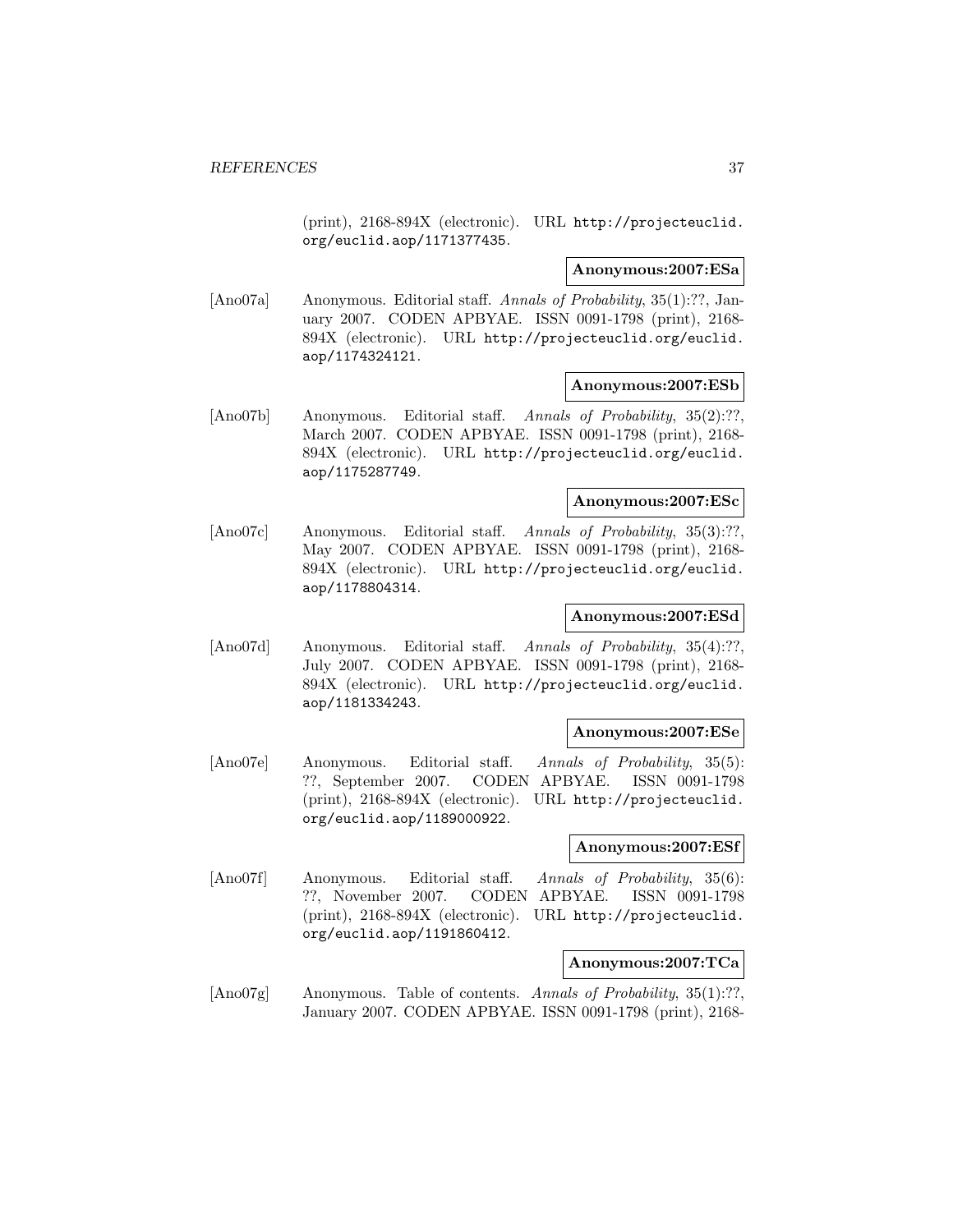894X (electronic). URL http://projecteuclid.org/euclid. aop/1174324120.

#### **Anonymous:2007:TCb**

[Ano07h] Anonymous. Table of contents. Annals of Probability, 35(2):??, March 2007. CODEN APBYAE. ISSN 0091-1798 (print), 2168- 894X (electronic). URL http://projecteuclid.org/euclid. aop/1175287748.

## **Anonymous:2007:TCc**

[Ano07i] Anonymous. Table of contents. Annals of Probability, 35(3):??, May 2007. CODEN APBYAE. ISSN 0091-1798 (print), 2168- 894X (electronic). URL http://projecteuclid.org/euclid. aop/1178804313.

## **Anonymous:2007:TCd**

[Ano07]] Anonymous. Table of contents. Annals of Probability, 35(4):??, July 2007. CODEN APBYAE. ISSN 0091-1798 (print), 2168- 894X (electronic). URL http://projecteuclid.org/euclid. aop/1181334242.

# **Anonymous:2007:TCe**

[Ano07k] Anonymous. Table of contents. Annals of Probability, 35 (5):??, September 2007. CODEN APBYAE. ISSN 0091-1798 (print), 2168-894X (electronic). URL http://projecteuclid. org/euclid.aop/1189000921.

#### **Anonymous:2007:TCf**

[Ano07l] Anonymous. Table of contents. Annals of Probability, 35 (6):??, November 2007. CODEN APBYAE. ISSN 0091-1798 (print), 2168-894X (electronic). URL http://projecteuclid. org/euclid.aop/1191860411.

#### **Anonymous:2008:ESa**

[Ano08a] Anonymous. Editorial staff. Annals of Probability, 36(1):??, January 2008. CODEN APBYAE. ISSN 0091-1798 (print), 2168- 894X (electronic). URL http://projecteuclid.org/euclid. aop/1196268671.

#### **Anonymous:2008:ESb**

[Ano08b] Anonymous. Editorial staff. Annals of Probability, 36(2):??, March 2008. CODEN APBYAE. ISSN 0091-1798 (print), 2168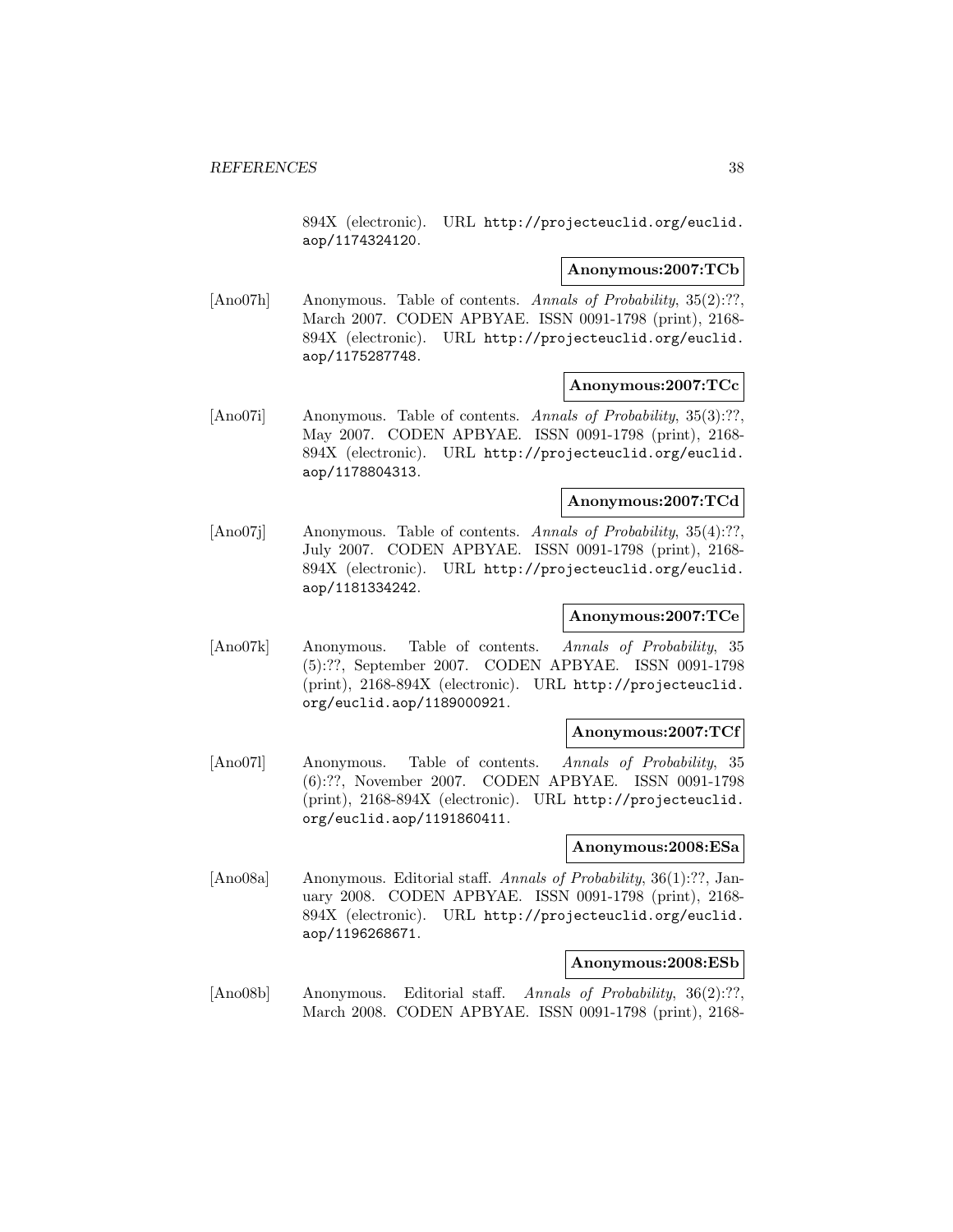894X (electronic). URL http://projecteuclid.org/euclid. aop/1204306956.

#### **Anonymous:2008:ESc**

[Ano08c] Anonymous. Editorial staff. Annals of Probability, 36(3):??, May 2008. CODEN APBYAE. ISSN 0091-1798 (print), 2168- 894X (electronic). URL http://projecteuclid.org/euclid. aop/1207749081.

## **Anonymous:2008:ESd**

[Ano08d] Anonymous. Editorial staff. Annals of Probability, 36(4):??, July 2008. CODEN APBYAE. ISSN 0091-1798 (print), 2168- 894X (electronic). URL http://projecteuclid.org/euclid. aop/1217360966.

#### **Anonymous:2008:ESe**

[Ano08e] Anonymous. Editorial staff. Annals of Probability, 36(5): ??, September 2008. CODEN APBYAE. ISSN 0091-1798 (print), 2168-894X (electronic). URL http://projecteuclid. org/euclid.aop/1221138760.

## **Anonymous:2008:ESf**

[Ano08f] Anonymous. Editorial staff. Annals of Probability, 36(6): ??, November 2008. CODEN APBYAE. ISSN 0091-1798 (print), 2168-894X (electronic). URL http://projecteuclid. org/euclid.aop/1229696594.

#### **Anonymous:2008:TCa**

[Ano08g] Anonymous. Table of contents. Annals of Probability, 36(1):??, January 2008. CODEN APBYAE. ISSN 0091-1798 (print), 2168- 894X (electronic). URL http://projecteuclid.org/euclid. aop/1196268670.

## **Anonymous:2008:TCb**

[Ano08h] Anonymous. Table of contents. Annals of Probability, 36(2):??, March 2008. CODEN APBYAE. ISSN 0091-1798 (print), 2168- 894X (electronic). URL http://projecteuclid.org/euclid. aop/1204306955.

#### **Anonymous:2008:TCc**

[Ano08i] Anonymous. Table of contents. Annals of Probability, 36(3):??, May 2008. CODEN APBYAE. ISSN 0091-1798 (print), 2168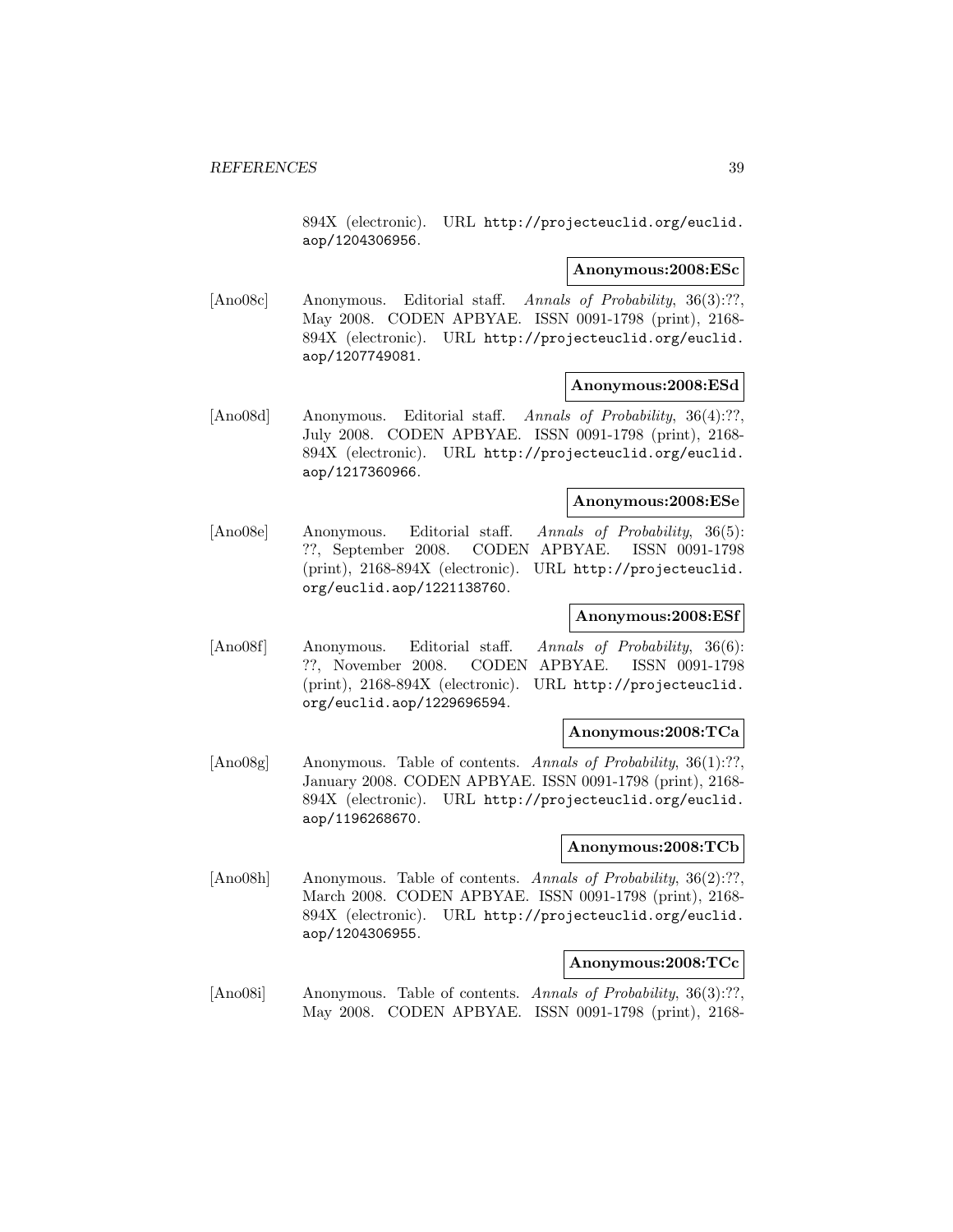894X (electronic). URL http://projecteuclid.org/euclid. aop/1207749080.

#### **Anonymous:2008:TCd**

[Ano08j] Anonymous. Table of contents. Annals of Probability, 36(4):??, July 2008. CODEN APBYAE. ISSN 0091-1798 (print), 2168- 894X (electronic). URL http://projecteuclid.org/euclid. aop/1217360965.

## **Anonymous:2008:TCe**

[Ano08k] Anonymous. Table of contents. Annals of Probability, 36 (5):??, September 2008. CODEN APBYAE. ISSN 0091-1798 (print), 2168-894X (electronic). URL http://projecteuclid. org/euclid.aop/1221138759.

# **Anonymous:2008:TCf**

[Ano08l] Anonymous. Table of contents. Annals of Probability, 36 (6):??, November 2008. CODEN APBYAE. ISSN 0091-1798 (print), 2168-894X (electronic). URL http://projecteuclid. org/euclid.aop/1229696593.

# **Anonymous:2009:BPJ**

[Ano09a] Anonymous. Bibliography: Publications of j. l. Doob. Annals of Probability, 37(5):1671–1678, September 2009. CODEN AP-BYAE. ISSN 0091-1798 (print), 2168-894X (electronic). URL http://projecteuclid.org/euclid.aop/1253539853.

#### **Anonymous:2009:D**

[Ano09b] Anonymous. Dedication. Annals of Probability, 37(6):??, November 2009. CODEN APBYAE. ISSN 0091-1798 (print), 2168- 894X (electronic). URL http://projecteuclid.org/euclid. aop/1259677243.

## **Anonymous:2009:EBa**

[Ano09c] Anonymous. Editorial board. Annals of Probability, 37(2):??, March 2009. CODEN APBYAE. ISSN 0091-1798 (print), 2168- 894X (electronic). URL http://projecteuclid.org/euclid. aop/1241099915.

#### **Anonymous:2009:EBb**

[Ano09d] Anonymous. Editorial board. Annals of Probability, 37(3):??, May 2009. CODEN APBYAE. ISSN 0091-1798 (print), 2168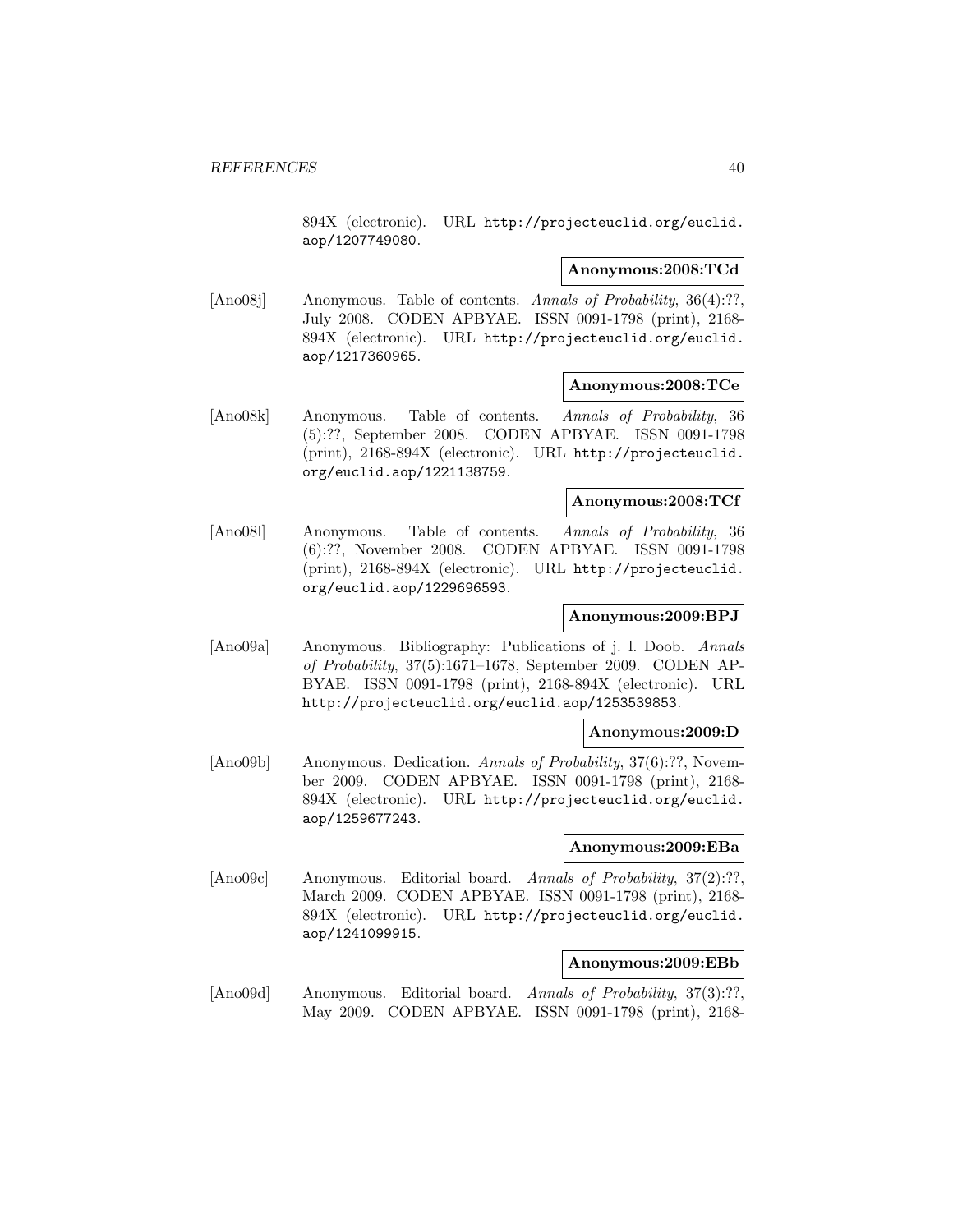894X (electronic). URL http://projecteuclid.org/euclid. aop/1245434020.

#### **Anonymous:2009:EBc**

[Ano09e] Anonymous. Editorial board. Annals of Probability, 37(4):??, July 2009. CODEN APBYAE. ISSN 0091-1798 (print), 2168- 894X (electronic). URL http://projecteuclid.org/euclid. aop/1248182137.

#### **Anonymous:2009:EBd**

[Ano09f] Anonymous. Editorial board. Annals of Probability, 37(5): ??, September 2009. CODEN APBYAE. ISSN 0091-1798 (print), 2168-894X (electronic). URL http://projecteuclid. org/euclid.aop/1253539850.

# **Anonymous:2009:EBe**

[Ano09g] Anonymous. Editorial board. Annals of Probability, 37(6): ??, November 2009. CODEN APBYAE. ISSN 0091-1798 (print), 2168-894X (electronic). URL http://projecteuclid. org/euclid.aop/1258380782.

## **Anonymous:2009:ES**

[Ano09h] Anonymous. Editorial staff. Annals of Probability, 37(1):??, January 2009. CODEN APBYAE. ISSN 0091-1798 (print), 2168- 894X (electronic). URL http://projecteuclid.org/euclid. aop/1234881682.

## **Anonymous:2009:PDI**

[Ano09i] Anonymous. Preface to the Doob issue. Annals of Probability, 37(6):??, November 2009. CODEN APBYAE. ISSN 0091-1798 (print), 2168-894X (electronic). URL http://projecteuclid. org/euclid.aop/1259677242.

## **Anonymous:2009:TCa**

[Ano09j] Anonymous. Table of contents. Annals of Probability, 37(1):??, January 2009. CODEN APBYAE. ISSN 0091-1798 (print), 2168- 894X (electronic). URL http://projecteuclid.org/euclid. aop/1234881681.

## **Anonymous:2009:TCb**

[Ano09k] Anonymous. Table of contents. Annals of Probability, 37(2):??, March 2009. CODEN APBYAE. ISSN 0091-1798 (print), 2168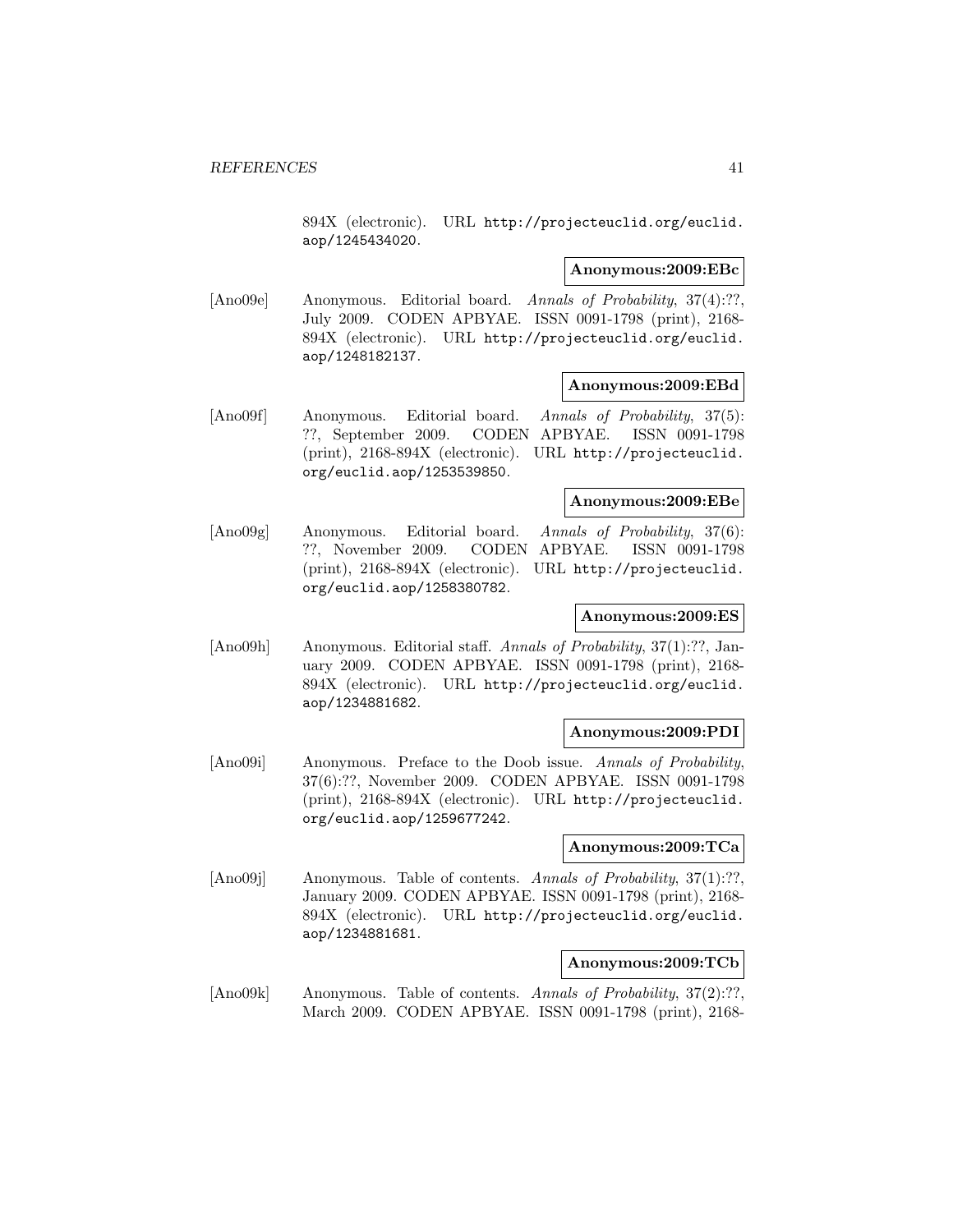894X (electronic). URL http://projecteuclid.org/euclid. aop/1241099914.

#### **Anonymous:2009:TCc**

[Ano091] Anonymous. Table of contents. Annals of Probability, 37(3):??, May 2009. CODEN APBYAE. ISSN 0091-1798 (print), 2168- 894X (electronic). URL http://projecteuclid.org/euclid. aop/1245434019.

## **Anonymous:2009:TCd**

[Ano09m] Anonymous. Table of contents. Annals of Probability, 37(4):??, July 2009. CODEN APBYAE. ISSN 0091-1798 (print), 2168- 894X (electronic). URL http://projecteuclid.org/euclid. aop/1248182136.

## **Anonymous:2009:TCe**

[Ano09n] Anonymous. Table of contents. Annals of Probability, 37 (5):??, September 2009. CODEN APBYAE. ISSN 0091-1798 (print), 2168-894X (electronic). URL http://projecteuclid. org/euclid.aop/1253539849.

## **Anonymous:2009:TCf**

[Ano09o] Anonymous. Table of contents. Annals of Probability, 37 (6):??, November 2009. CODEN APBYAE. ISSN 0091-1798 (print), 2168-894X (electronic). URL http://projecteuclid. org/euclid.aop/1258380781.

## **Anshelevich:2005:LCO**

[Ans05] Michael Anshelevich. Linearization coefficients for orthogonal polynomials using stochastic processes. Annals of Probability, 33 (1):114–136, January 2005. CODEN APBYAE. ISSN 0091-1798 (print), 2168-894X (electronic). URL http://projecteuclid. org/euclid.aop/1108141722.

#### **Arous:2000:ASP**

[AR00] Gerard Ben Arous and Alejandro F. Ramírez. Asymptotic survival probabilities in the random saturation process. Annals of Probability, 28(4):1470–1527, October 2000. CODEN APBYAE. ISSN 0091-1798 (print), 2168-894X (electronic). URL http:// projecteuclid.org/euclid.aop/1019160496.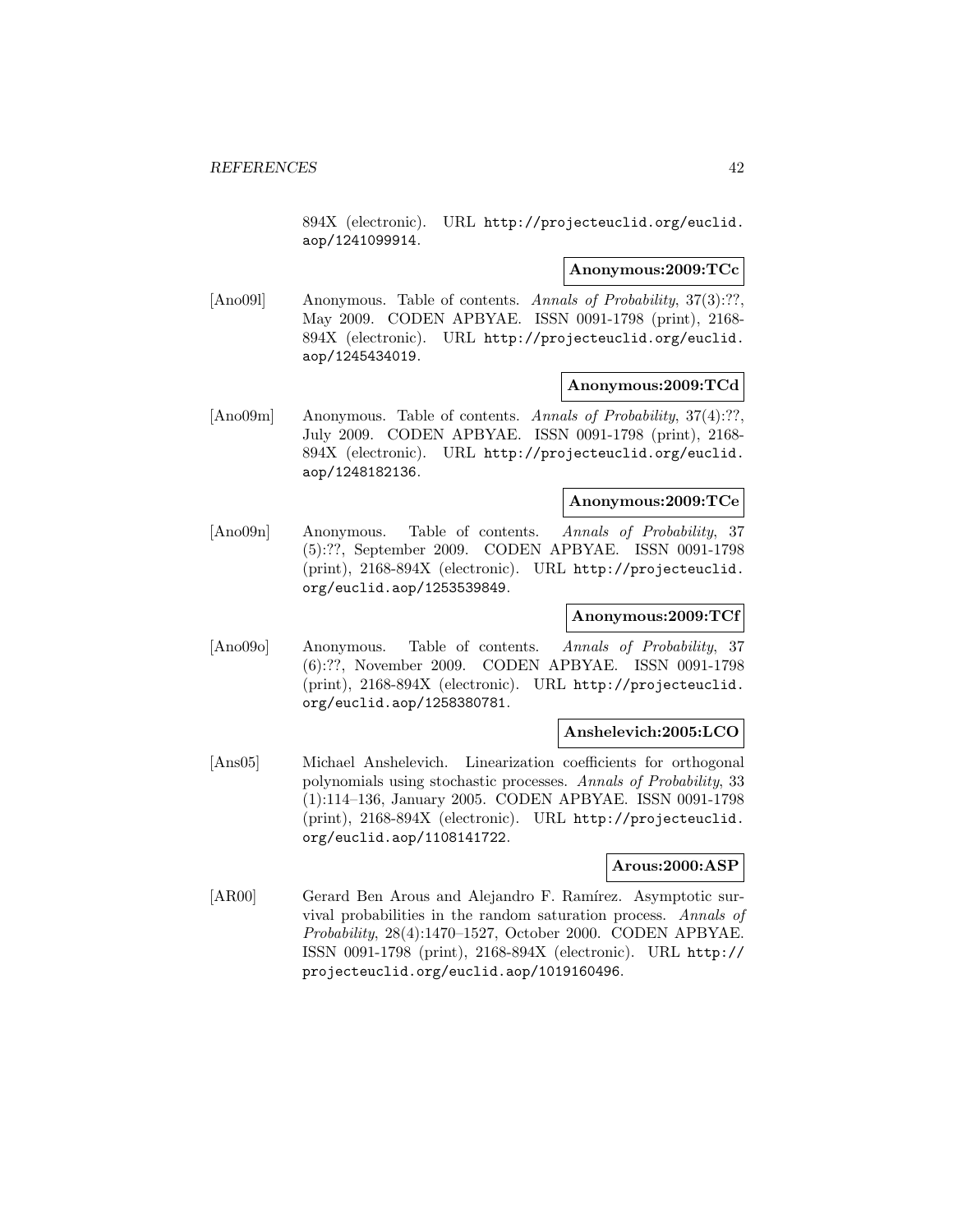## **Athreya:2000:UCO**

[AT00] Siva Athreya and Roger Tribe. Uniqueness for a class of onedimensional stochastic PDEs using moment duality. Annals of Probability, 28(4):1711–1734, October 2000. CODEN APBYAE. ISSN 0091-1798 (print), 2168-894X (electronic). URL http:// projecteuclid.org/euclid.aop/1019160504.

## **Arnaudon:2003:YMF**

[AT03] Marc Arnaudon and Anton Thalmaier. Yang–Mills fields and random holonomy along Brownian bridges. Annals of Probability, 31(2):769–790, April 2003. CODEN APBYAE. ISSN 0091-1798 (print), 2168-894X (electronic). URL http://projecteuclid. org/euclid.aop/1048516535.

## **Adler:2000:ISI**

[AV00] Robert Adler and John Verzani. IBM, SIBM and IBS. Annals of Probability, 28(1):462–477, January 2000. CODEN APBYAE. ISSN 0091-1798 (print), 2168-894X (electronic). URL http:// projecteuclid.org/euclid.aop/1019160126.

## **Arous:2006:FEV**

[AV06] Gerard Ben Arous and Dan Virgil Voiculescu. Free extreme values. Annals of Probability, 34(5):2037–2059, September 2006. CODEN APBYAE. ISSN 0091-1798 (print), 2168-894X (electronic). URL http://projecteuclid.org/euclid.aop/1163517232.

## **Adler:2005:PJD**

[AvM05] Mark Adler and Pierre van Moerbeke. PDEs for the joint distributions of the Dyson, Airy and sine processes. Annals of Probability, 33(4):1326–1361, July 2005. CODEN APBYAE. ISSN 0091-1798 (print), 2168-894X (electronic). URL http://projecteuclid.org/euclid.aop/1120224583; http://www.jstor.org/stable/3481731.

## **Ay:2002:IGA**

[Ay02] Nihat Ay. An information-geometric approach to a theory of pragmatic structuring. Annals of Probability, 30(1):416–436, January 2002. CODEN APBYAE. ISSN 0091-1798 (print), 2168- 894X (electronic). URL http://projecteuclid.org/euclid. aop/1020107773.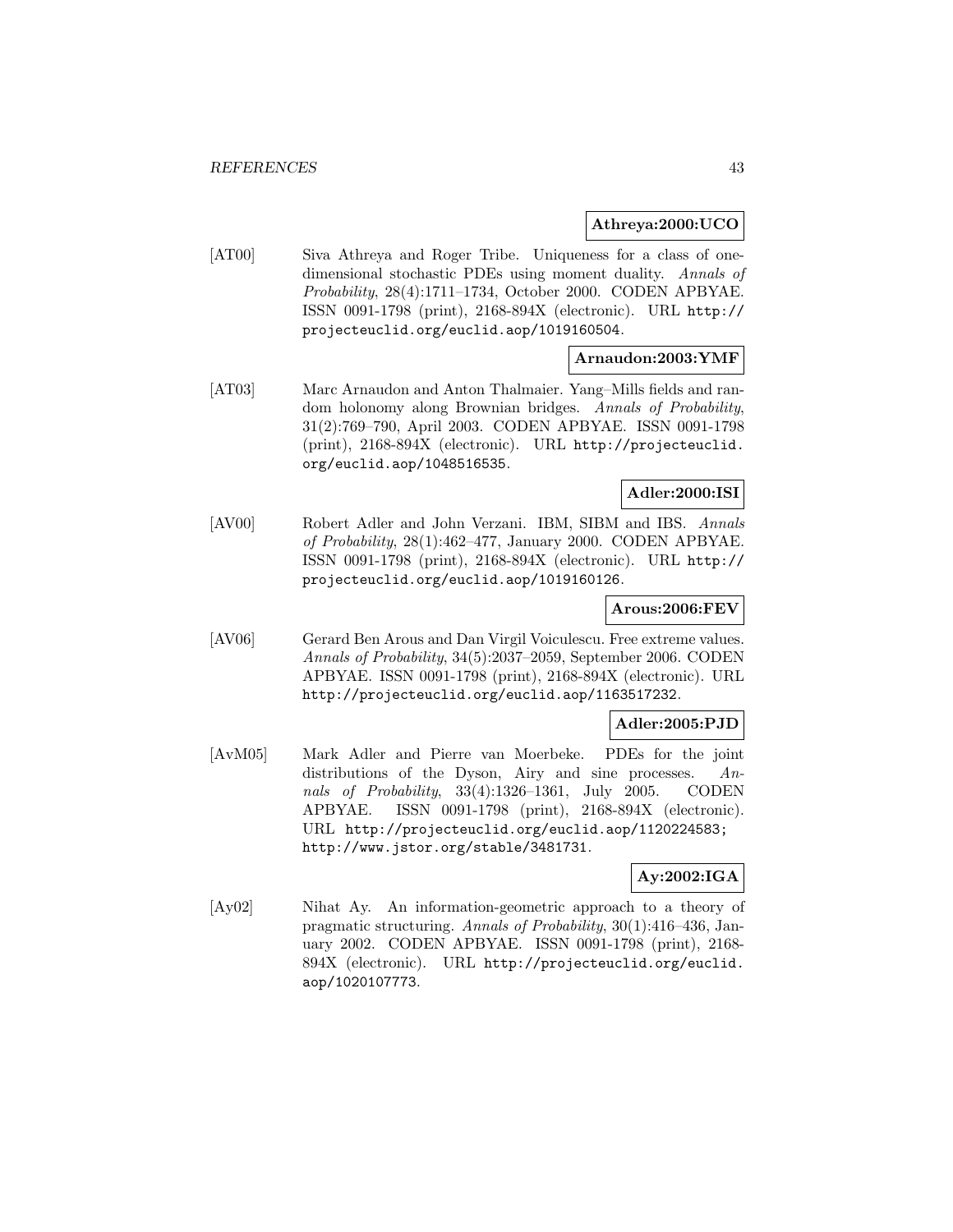#### **Albeverio:2000:MVB**

[AZ00] Sergio Albeverio and Xuelei Zhao. Measure-valued branching processes associated with random walks on p-adics. Annals of Probability, 28(4):1680–1710, October 2000. CODEN APBYAE. ISSN 0091-1798 (print), 2168-894X (electronic). URL http:// projecteuclid.org/euclid.aop/1019160503.

## **Allouba:2001:BTP**

[AZ01] Hassan Allouba and Weian Zheng. Brownian-time processes: The PDE connection and the half-derivative generator. Annals of Probability, 29(4):1780–1795, October 2001. CODEN APBYAE. ISSN 0091-1798 (print), 2168-894X (electronic). URL http:// projecteuclid.org/euclid.aop/1015345772.

# **Bardet:2004:STL**

[BA04] Jean-Baptiste Bardet and Gérard Ben Arous. Spatio-temporal large deviations principle for coupled circle maps. Annals of Probability, 32(1B):692–729, January 2004. CODEN APBYAE. ISSN 0091-1798 (print), 2168-894X (electronic). URL http:// projecteuclid.org/euclid.aop/1079021461.

## **Bahadoran:2004:BHO**

[Bah04] Christophe Bahadoran. Blockage hydrodynamics of onedimensional driven conservative systems. Annals of Probability, 32 (1B):805–854, January 2004. CODEN APBYAE. ISSN 0091-1798 (print), 2168-894X (electronic). URL http://projecteuclid. org/euclid.aop/1079021465.

## **Balan:2005:SIP**

[Bal05] Raluca M. Balan. A strong invariance principle for associated random fields. Annals of Probability, 33(2):823–840, March 2005. CO-DEN APBYAE. ISSN 0091-1798 (print), 2168-894X (electronic). URL http://projecteuclid.org/euclid.aop/1109868602.

## **Bally:2006:LBD**

[Bal06] Vlad Bally. Lower bounds for the density of locally elliptic Itô processes. Annals of Probability, 34(6):2406–2440, November 2006. CODEN APBYAE. ISSN 0091-1798 (print), 2168- 894X (electronic). URL http://projecteuclid.org/euclid. aop/1171377449.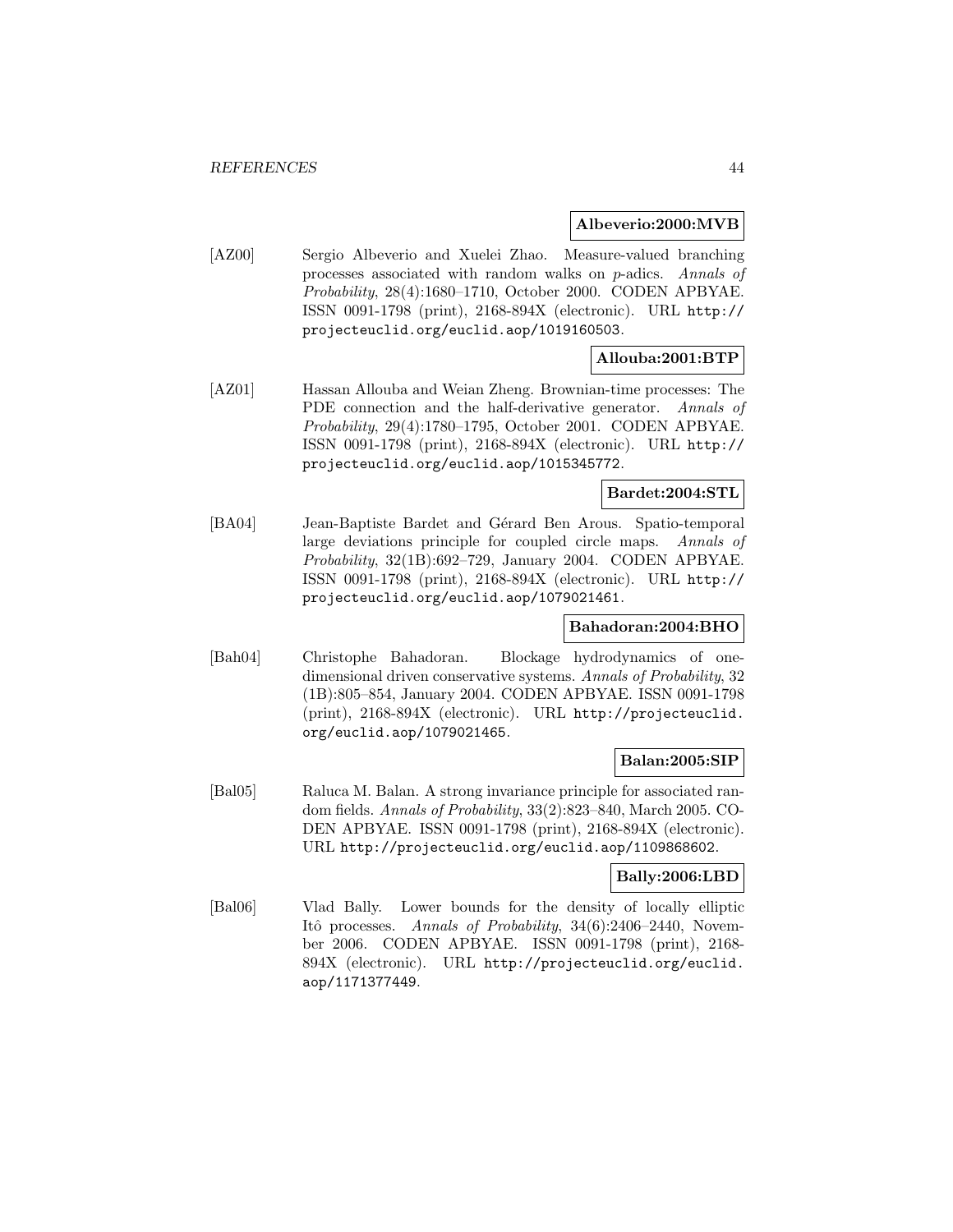## **Baik:2005:PTL**

[BAP05] Jinho Baik, Gérard Ben Arous, and Sandrine Péché. Phase transition of the largest eigenvalue for nonnull complex sample covariance matrices. Annals of Probability, 33(5):1643–1697, September 2005. CODEN APBYAE. ISSN 0091-1798 (print), 2168- 894X (electronic). URL http://projecteuclid.org/euclid. aop/1127395869.

#### **Barlow:2004:RWS**

[Bar04] Martin T. Barlow. Random walks on supercritical percolation clusters. Annals of Probability, 32(4):3024–3084, October 2004. CODEN APBYAE. ISSN 0091-1798 (print), 2168- 894X (electronic). URL http://projecteuclid.org/euclid. aop/1107883346.

# **Baudoin:2004:CIE**

[Bau04] Fabrice Baudoin. Conditioning and initial enlargement of filtration on a Riemannian manifold. Annals of Probability, 32 (3):2286–2303, July 2004. CODEN APBYAE. ISSN 0091-1798 (print), 2168-894X (electronic). URL http://projecteuclid. org/euclid.aop/1089808426.

## **Blount:2000:HSR**

[BB00] D. Blount and A. Bose. Hilbert space regularity of the  $(\alpha, d, 1)$ superprocess and its occupation time. Annals of Probability, 28 (1):104–131, January 2000. CODEN APBYAE. ISSN 0091-1798 (print), 2168-894X (electronic). URL http://projecteuclid. org/euclid.aop/1019160113.

#### **Beznea:2001:SSK**

[BB01] Lucian Beznea and Nicu Boboc. Strongly supermedian kernels and revuz measures. Annals of Probability, 29(1):418–436, February 2001. CODEN APBYAE. ISSN 0091-1798 (print), 2168- 894X (electronic). URL http://projecteuclid.org/euclid. aop/1008956337.

#### **Bass:2008:PUR**

[BB08] Richard F. Bass and Krzysztof Burdzy. On pathwise uniqueness for reflecting Brownian motion in  $C^{1+\gamma}$  domains. Annals of Probability, 36(6):2311–2331, November 2008. CODEN AP-BYAE. ISSN 0091-1798 (print), 2168-894X (electronic). URL http://projecteuclid.org/euclid.aop/1229696604.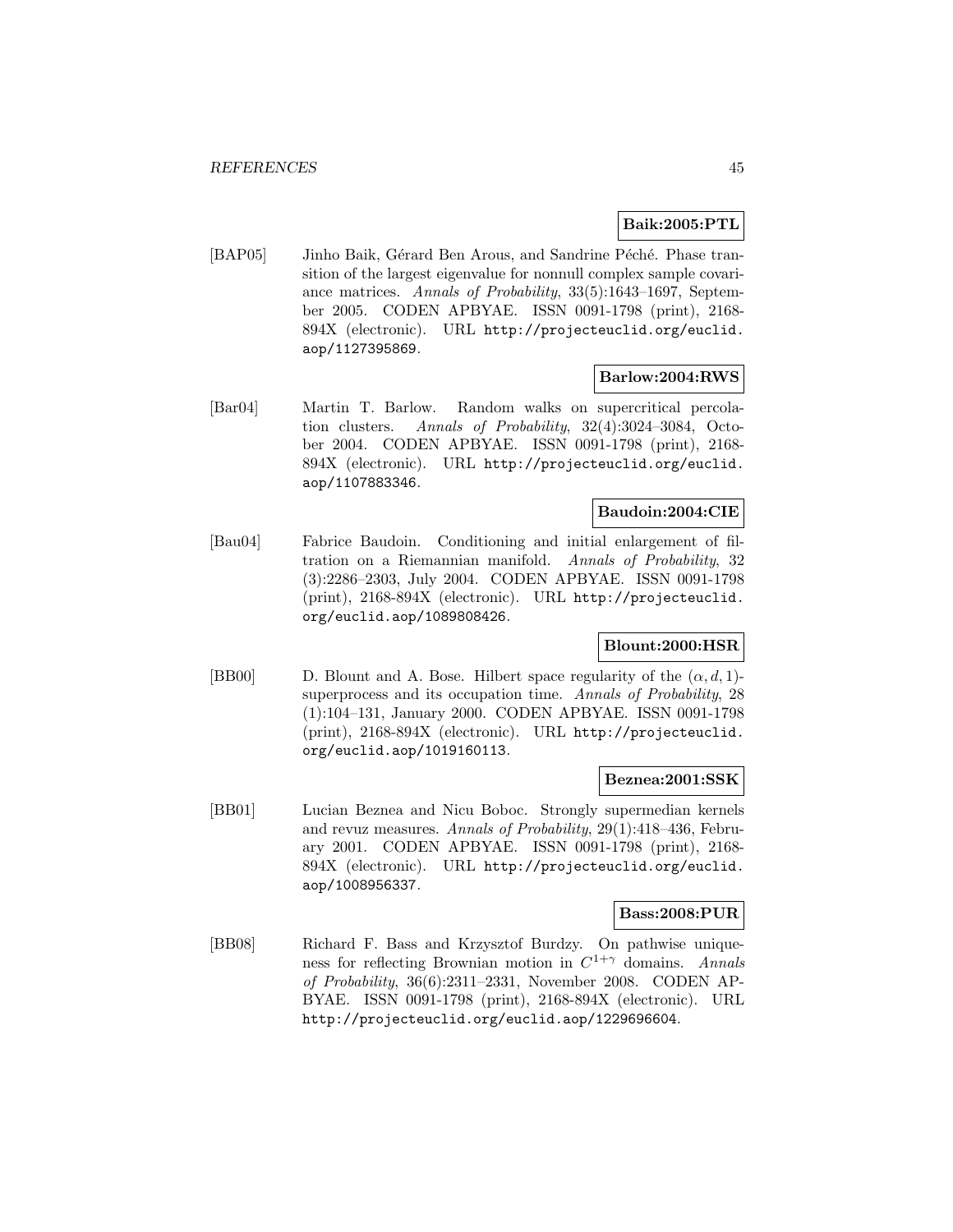## **Bass:2007:PUD**

[BBC07] Richard F. Bass, Krzysztof Burdzy, and Zhen-Qing Chen. Pathwise uniqueness for a degenerate stochastic differential equation. Annals of Probability, 35(6):2385–2418, November 2007. CODEN APBYAE. ISSN 0091-1798 (print), 2168-894X (electronic). URL http://projecteuclid.org/euclid.aop/1191860425.

## **Boucheron:2005:MIF**

[BBLM05] Stéphane Boucheron, Olivier Bousquet, Gábor Lugosi, and Pascal Massart. Moment inequalities for functions of independent random variables. Annals of Probability, 33(2):514–560, March 2005. CODEN APBYAE. ISSN 0091-1798 (print), 2168- 894X (electronic). URL http://projecteuclid.org/euclid. aop/1109868590.

# **Balogh:2009:BPT**

[BBM09] József Balogh, Béla Bollobás, and Robert Morris. Bootstrap percolation in three dimensions. Annals of Probability, 37(4): 1329–1380, July 2009. CODEN APBYAE. ISSN 0091-1798 (print), 2168-894X (electronic). URL http://projecteuclid. org/euclid.aop/1248182140.

## **Berestycki:2007:BCC**

[BBS07] Julien Berestycki, Nathanaël Berestycki, and Jason Schweinsberg. Beta-coalescents and continuous stable random trees. Annals of Probability, 35(5):1835–1887, September 2007. CODEN AP-BYAE. ISSN 0091-1798 (print), 2168-894X (electronic). URL http://projecteuclid.org/euclid.aop/1189000930.

#### **Burdzy:2001:LTF**

[BC01] Krzysztof Burdzy and Zhen-Qing Chen. Local time flow related to skew Brownian motion. Annals of Probability, 29(4):1693–1715, October 2001. CODEN APBYAE. ISSN 0091-1798 (print), 2168- 894X (electronic). URL http://projecteuclid.org/euclid. aop/1015345768.

#### **Barbour:2002:TVA**

 $[\overline{BCO2}]$  A. D. Barbour and V. Ćekanavićius. Total variation asymptotics for sums of independent integer random variables. Annals of Probability, 30(2):509–545, April 2002. CODEN APBYAE. ISSN 0091-1798 (print), 2168-894X (electronic). URL http:// projecteuclid.org/euclid.aop/1023481001.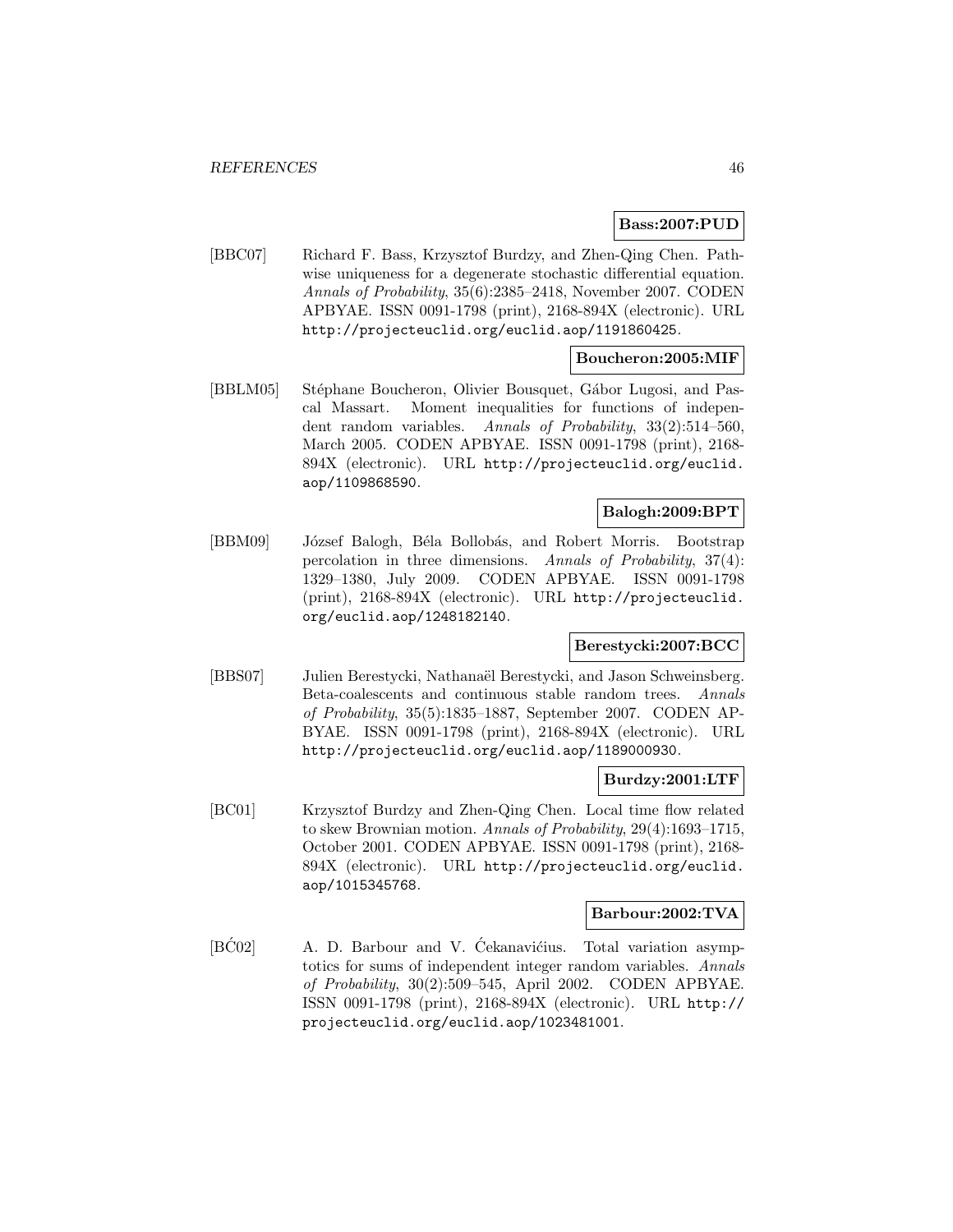#### **Bass:2003:BMS**

[BC03] Richard F. Bass and Zhen-Qing Chen. Brownian motion with singular drift. Annals of Probability, 31(2):791–817, April 2003. CO-DEN APBYAE. ISSN 0091-1798 (print), 2168-894X (electronic). URL http://projecteuclid.org/euclid.aop/1048516536.

## **Bass:2004:SIL**

[BC04] Richard F. Bass and Xia Chen. Self-intersection local time: Critical exponent, large deviations, and laws of the iterated logarithm. Annals of Probability, 32(4):3221–3247, October 2004. CODEN APBYAE. ISSN 0091-1798 (print), 2168-894X (electronic). URL http://projecteuclid.org/euclid.aop/1107883352.

#### **Burdzy:2008:DAR**

[BC08] Krzysztof Burdzy and Zhen-Qing Chen. Discrete approximations to reflected Brownian motion. Annals of Probability, 36 (2):698–727, March 2008. CODEN APBYAE. ISSN 0091-1798 (print), 2168-894X (electronic). URL http://projecteuclid. org/euclid.aop/1204306964.

## **Bramson:2001:SBL**

[BCL01] Maury Bramson, J. Theodore Cox, and Jean-François Le Gall. Super-Brownian limits of voter model clusters. Annals of Probability, 29(3):1001–1032, July 2001. CODEN APBYAE. ISSN 0091-1798 (print), 2168-894X (electronic). URL http:// projecteuclid.org/euclid.aop/1015345593.

# **Bass:2005:LDR**

[BCR05] Richard Bass, Xia Chen, and Jay Rosen. Large deviations for renormalized self-intersection local times of stable processes. Annals of Probability, 33(3):984–1013, May 2005. CODEN APBYAE. ISSN 0091-1798 (print), 2168-894X (electronic). URL http:// projecteuclid.org/euclid.aop/1115386716.

## **Burdzy:2004:HER**

[BCS04] Krzysztof Burdzy, Zhen-Qing Chen, and John Sylvester. The heat equation and reflected Brownian motion in time-dependent domains. Annals of Probability, 32(1B):775–804, January 2004. CO-DEN APBYAE. ISSN 0091-1798 (print), 2168-894X (electronic). URL http://projecteuclid.org/euclid.aop/1079021464.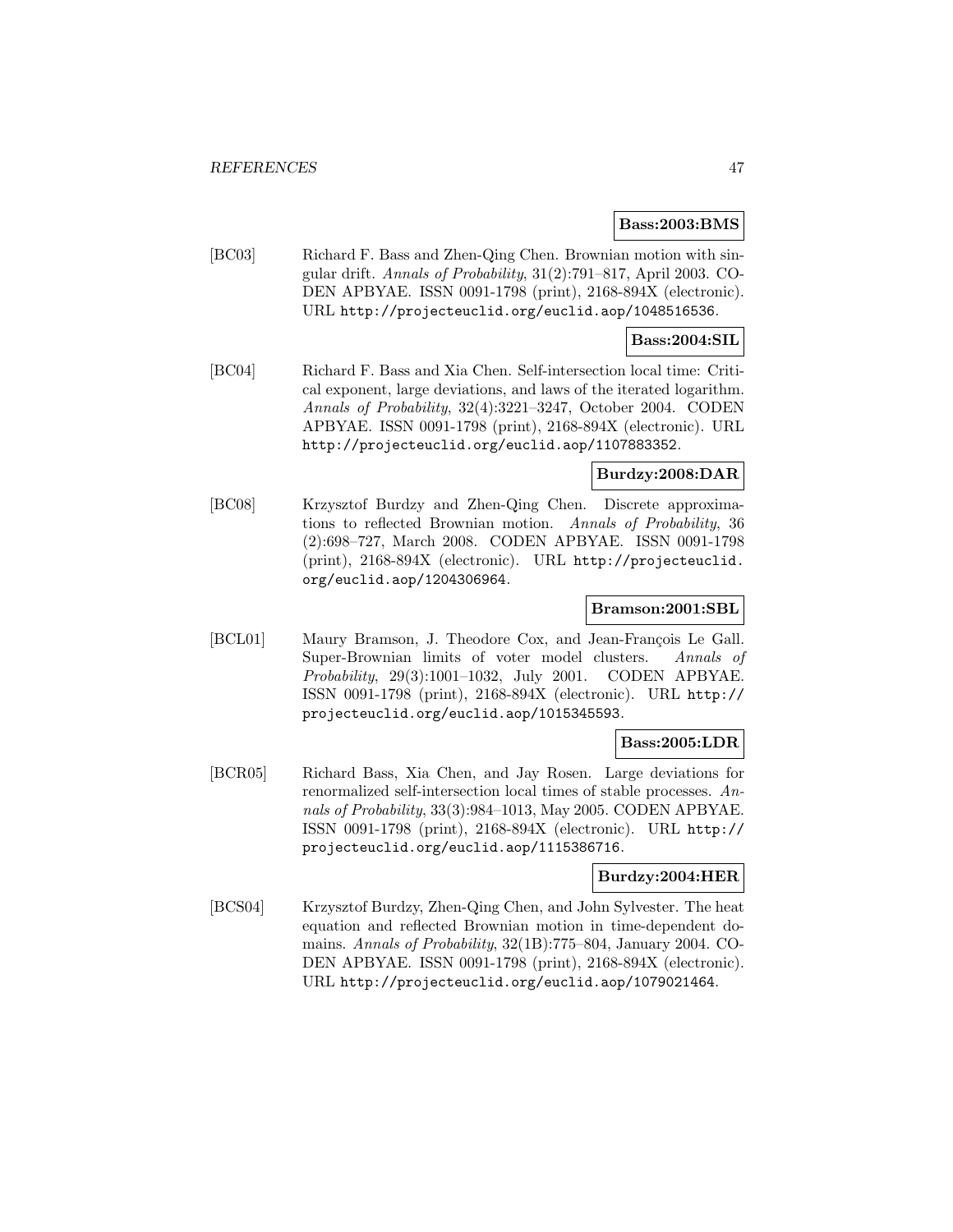## **Borgs:2005:RSF**

[BCS<sup>+</sup>05] Christian Borgs, Jennifer T. Chayes, Gordon Slade, Joel Spencer, and Remco van der Hofstad. Random subgraphs of finite graphs. II. the lace expansion and the triangle condition. Annals of Probability, 33(5):1886–1944, September 2005. CODEN APBYAE. ISSN 0091-1798 (print), 2168-894X (electronic). URL http:// projecteuclid.org/euclid.aop/1127395877.

## **Bolthausen:2001:ERM**

[BDG01] Erwin Bolthausen, Jean-Dominique Deuschel, and Giambattista Giacomin. Entropic repulsion and the maximum of the twodimensional harmonic. Annals of Probability, 29(4):1670–1692, October 2001. CODEN APBYAE. ISSN 0091-1798 (print), 2168- 894X (electronic). URL http://projecteuclid.org/euclid. aop/1015345767.

## **Bryc:2006:SML**

[BDJ06] W lodzimierz Bryc, Amir Dembo, and Tiefeng Jiang. Spectral measure of large random Hankel, Markov and Toeplitz matrices. Annals of Probability, 34(1):1–38, January 2006. CODEN AP-BYAE. ISSN 0091-1798 (print), 2168-894X (electronic). URL http://projecteuclid.org/euclid.aop/1140191531.

## **Buckdahn:2009:MFB**

[BDLP09] Rainer Buckdahn, Boualem Djehiche, Juan Li, and Shige Peng. Mean-field backward stochastic differential equations: A limit approach. Annals of Probability, 37(4):1524–1565, July 2009. CO-DEN APBYAE. ISSN 0091-1798 (print), 2168-894X (electronic). URL http://projecteuclid.org/euclid.aop/1248182147.

## **Bertoin:2008:PLP**

[BDM08a] J. Bertoin, R. A. Doney, and R. A. Maller. Passage of Lévy processes across power law boundaries at small times. Annals of Probability, 36(1):160–197, January 2008. CODEN APBYAE. ISSN 0091-1798 (print), 2168-894X (electronic). URL http:// projecteuclid.org/euclid.aop/1196268677.

#### **Budhiraja:2008:LDI**

[BDM08b] Amarjit Budhiraja, Paul Dupuis, and Vasileios Maroulas. Large deviations for infinite dimensional stochastic dynamical systems. Annals of Probability, 36(4):1390–1420, July 2008. CODEN AP-BYAE. ISSN 0091-1798 (print), 2168-894X (electronic). URL http://projecteuclid.org/euclid.aop/1217360973.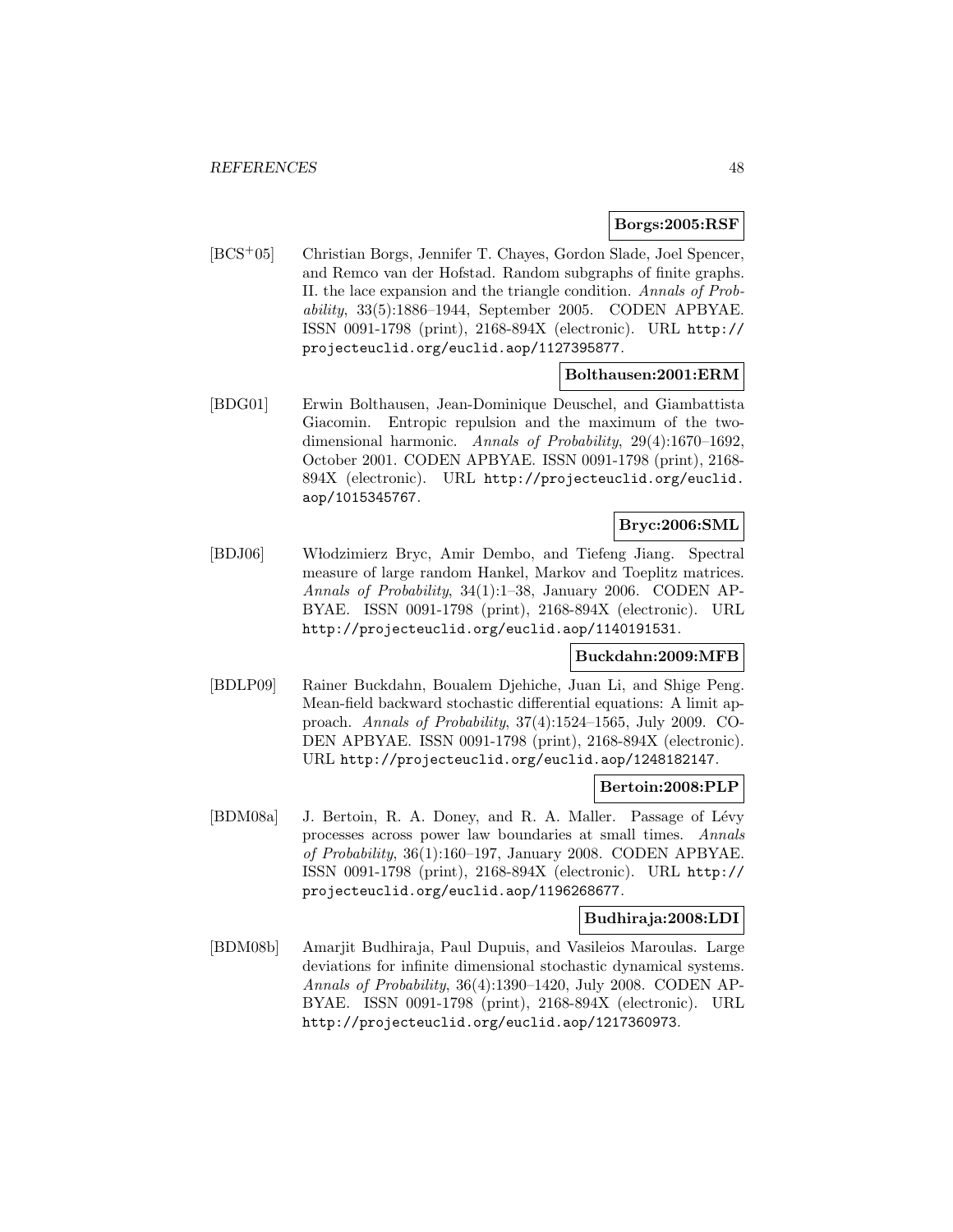#### **Bernyk:2008:LSS**

[BDP08] Violetta Bernyk, Robert C. Dalang, and Goran Peskir. The law of the supremum of a stable Lévy process with no negative jumps. Annals of Probability, 36(5):1777–1789, September 2008. CODEN APBYAE. ISSN 0091-1798 (print), 2168-894X (electronic). URL http://projecteuclid.org/euclid.aop/1221138766.

# **Barbu:2009:ESS**

[BDR09] Viorel Barbu, Giuseppe Da Prato, and Michael Röckner. Existence of strong solutions for stochastic porous media equation under general monotonicity conditions. Annals of Probability, 37 (2):428–452, March 2009. CODEN APBYAE. ISSN 0091-1798 (print), 2168-894X (electronic). URL http://projecteuclid. org/euclid.aop/1241099917.

## **Banuelos:2001:FET**

[BDS01] Rodrigo Ba˜nuelos, R. Dante DeBlassie, and Robert Smits. The first exit time of planar Brownian motion from the interior of a parabola. Annals of Probability, 29(2):882–901, April 2001. CO-DEN APBYAE. ISSN 0091-1798 (print), 2168-894X (electronic). URL http://projecteuclid.org/euclid.aop/1008956696.

# **Barbu:2009:KEA**

[BDT09a] Viorel Barbu, Giuseppe Da Prato, and Luciano Tubaro. Kolmogorov equation associated to the stochastic reflection problem on a smooth convex set of a Hilbert space. Annals of Probability, 37(4):1427–1458, July 2009. CODEN APBYAE. ISSN 0091-1798 (print), 2168-894X (electronic). URL http://projecteuclid. org/euclid.aop/1248182143.

## **Boutillier:2009:LST**

[BdT09b] Cédric Boutillier and Béatrice de Tilière. Loop statistics in the toroidal honeycomb dimer model. Annals of Probability, 37(5): 1747–1777, September 2009. CODEN APBYAE. ISSN 0091-1798 (print), 2168-894X (electronic). URL http://projecteuclid. org/euclid.aop/1253539856.

#### **Bank:2004:SRT**

[BE04] Peter Bank and Nicole El Karoui. A stochastic representation theorem with applications to optimization and obstacle problems. Annals of Probability, 32(1B):1030–1067, January 2004. CODEN APBYAE. ISSN 0091-1798 (print), 2168-894X (electronic). URL http://projecteuclid.org/euclid.aop/1079021471.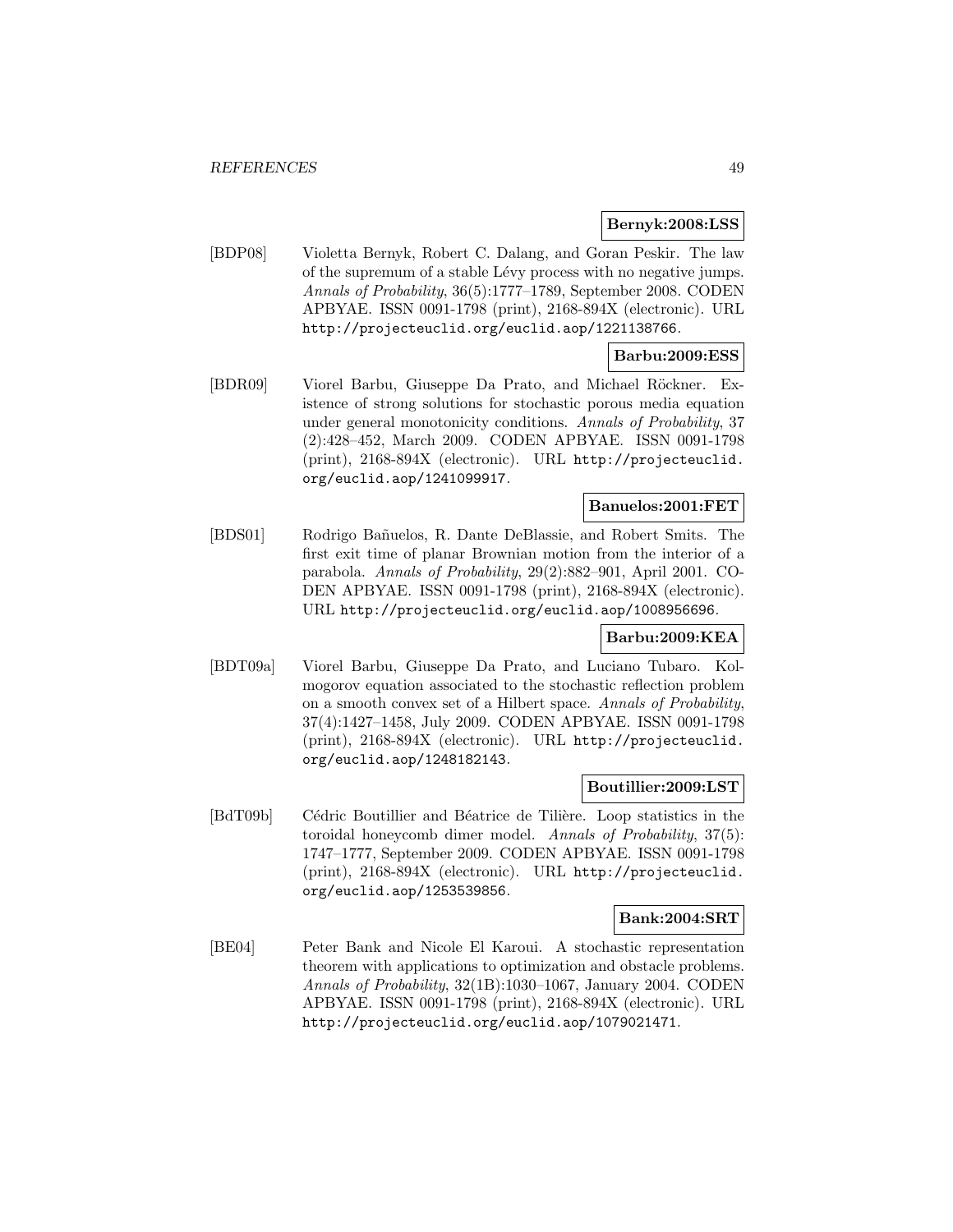#### **Bednorz:2006:TMM**

[Bed06] Witold Bednorz. A theorem on majorizing measures. Annals of Probability, 34(5):1771–1781, September 2006. CODEN AP-BYAE. ISSN 0091-1798 (print), 2168-894X (electronic). URL http://projecteuclid.org/euclid.aop/1163517223.

#### **Beffara:2004:HDS**

[Bef04] Vincent Beffara. Hausdorff dimensions for SLE<sub>6</sub>. Annals of Probability, 32(3B):2606–2629, July 2004. CODEN APBYAE. ISSN 0091-1798 (print), 2168-894X (electronic). URL http:// projecteuclid.org/euclid.aop/1091813625.

#### **Beffara:2008:DSC**

[Bef08] Vincent Beffara. The dimension of the SLE curves. Annals of Probability, 36(4):1421–1452, July 2008. CODEN APBYAE. ISSN 0091-1798 (print), 2168-894X (electronic). URL http:// projecteuclid.org/euclid.aop/1217360974.

## **Bell:2002:RBA**

[Bel02] Denis Bell. Review of "Stochastic Analysis" by Paul Malliavin. Annals of Probability, 30(1):474–479, January 2002. CODEN AP-BYAE. ISSN 0091-1798 (print), 2168-894X (electronic). URL http://projecteuclid.org/euclid.aop/1020107776.

#### **Bentkus:2004:HI**

[Ben04] Vidmantas Bentkus. On Hoeffding's inequalities. Annals of Probability, 32(2):1650–1673, April 2004. CODEN APBYAE. ISSN 0091-1798 (print), 2168-894X (electronic). URL http:// projecteuclid.org/euclid.aop/1084884866.

## **Benes:2008:CPR**

[Ben08] Christian Beneš. Counting planar random walk holes. Annals of Probability, 36(1):91–126, January 2008. CODEN APBYAE. ISSN 0091-1798 (print), 2168-894X (electronic). URL http:// projecteuclid.org/euclid.aop/1196268674.

#### **Bertoin:2001:EAC**

[Ber01] Jean Bertoin. Eternal additive coalescents and certain bridges with exchangeable increments. Annals of Probability, 29(1): 344–360, February 2001. CODEN APBYAE. ISSN 0091-1798 (print), 2168-894X (electronic). URL http://projecteuclid. org/euclid.aop/1008956333.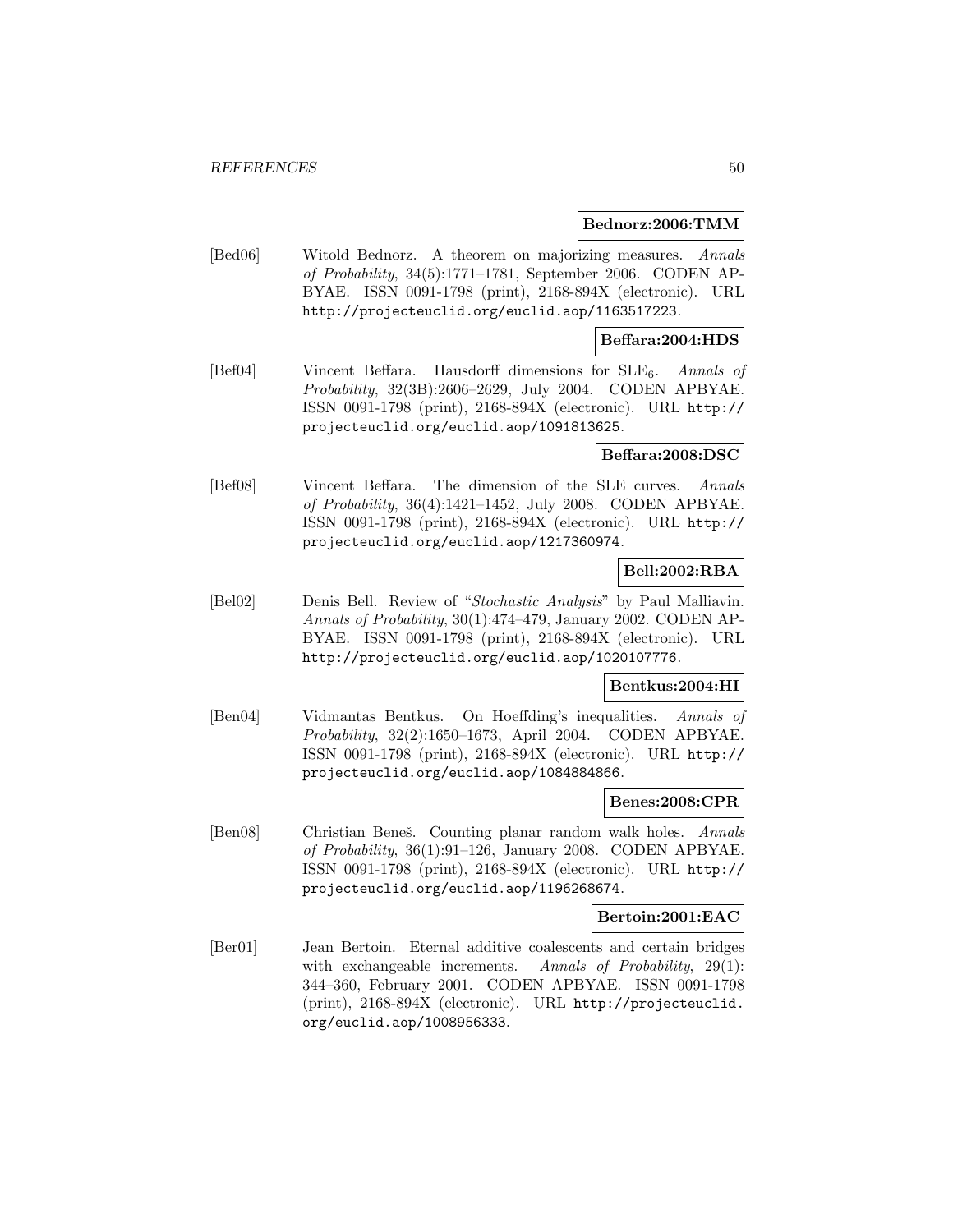#### **Bernardin:2004:FOT**

[Ber04] Cédric Bernardin. Fluctuations in the occupation time of a site in the asymmetric simple exclusion process. Annals of Probability, 32 (1B):855–879, January 2004. CODEN APBYAE. ISSN 0091-1798 (print), 2168-894X (electronic). URL http://projecteuclid. org/euclid.aop/1079021466.

## **Berestycki:2006:HGR**

[Ber06] Nathanaël Berestycki. The hyperbolic geometry of random transpositions. Annals of Probability, 34(2):429–467, March 2006. CO-DEN APBYAE. ISSN 0091-1798 (print), 2168-894X (electronic). URL http://projecteuclid.org/euclid.aop/1147179978.

## **Bertoin:2007:RLP**

[Ber07] Jean Bertoin. Reflecting a Langevin process at an absorbing boundary. Annals of Probability, 35(6):2021–2037, November 2007. CODEN APBYAE. ISSN 0091-1798 (print), 2168- 894X (electronic). URL http://projecteuclid.org/euclid. aop/1191860413.

# **Berger:2008:LVH**

[Ber08] Noam Berger. Limiting velocity of high-dimensional random walk in random environment. Annals of Probability, 36(2):728–738, March 2008. CODEN APBYAE. ISSN 0091-1798 (print), 2168- 894X (electronic). URL http://projecteuclid.org/euclid. aop/1204306965.

## **Bertoin:2009:SAP**

[Ber09] Jean Bertoin. The structure of the allelic partition of the total population for Galton–Watson processes with neutral mutations. Annals of Probability, 37(4):1502–1523, July 2009. CODEN AP-BYAE. ISSN 0091-1798 (print), 2168-894X (electronic). URL http://projecteuclid.org/euclid.aop/1248182146.

## **Boucher:1999:SRM**

[BET99] Christopher Boucher, Richard S. Ellis, and Bruce Turkington. Spatializing random measures: Doubly indexed processes and the large deviation principle. Annals of Probability, 27(1):297–324, January 1999. CODEN APBYAE. ISSN 0091-1798 (print), 2168- 894X (electronic). URL http://projecteuclid.org/euclid. aop/1022677264. See erratum [BET02].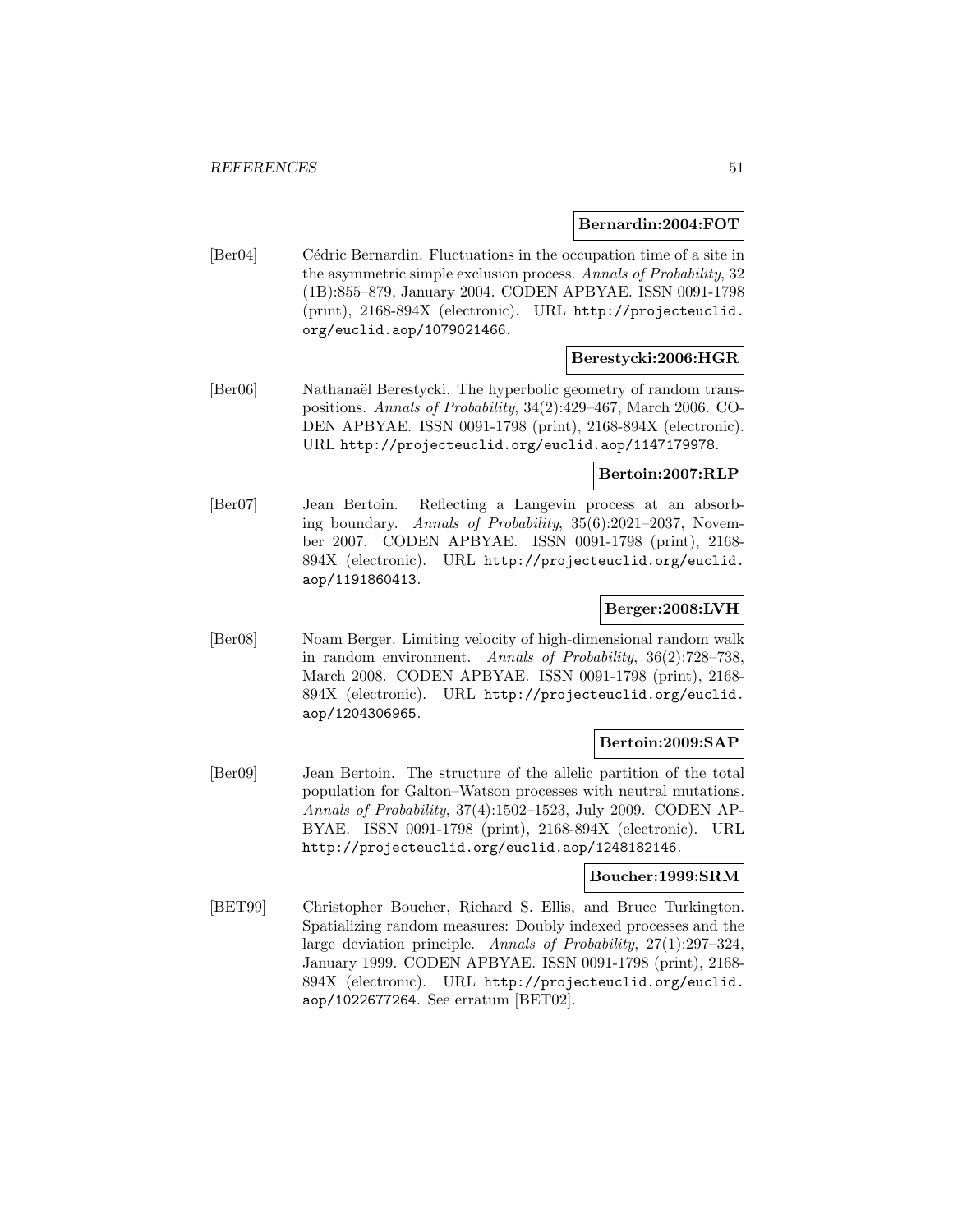#### **Boucher:2002:ESR**

[BET02] Christopher Boucher, Richard S. Ellis, and Bruce Turkington. Erratum: Spatializing random measures: Double indexed processes and the large deviation principle. Annals of Probability, 30(4):2113, October 2002. CODEN APBYAE. ISSN 0091-1798 (print), 2168-894X (electronic). URL http://projecteuclid. org/euclid.aop/1039548384. See [BET99].

## **Bovier:2008:SAS**

[BF08] Anton Bovier and Alessandra Faggionato. Spectral analysis of Sinai's walk for small eigenvalues. Annals of Probability, 36(1): 198–254, January 2008. CODEN APBYAE. ISSN 0091-1798 (print), 2168-894X (electronic). URL http://projecteuclid. org/euclid.aop/1196268678.

# **Bressaud:2009:IDO**

[BF09] Xavier Bressaud and Nicolas Fournier. On the invariant distribution of a one-dimensional avalanche process. Annals of Probability, 37(1):48–77, January 2009. CODEN APBYAE. ISSN 0091-1798 (print), 2168-894X (electronic). URL http://projecteuclid. org/euclid.aop/1234881684.

# **Blomker:2009:MES**

[BFR09] Dirk Blömker, Franco Flandoli, and Marco Romito. Markovianity and ergodicity for a surface growth PDE. Annals of Probability, 37 (1):275–313, January 2009. CODEN APBYAE. ISSN 0091-1798 (print), 2168-894X (electronic). URL http://projecteuclid. org/euclid.aop/1234881691.

#### **Baxendale:2002:LES**

[BG02a] Peter H. Baxendale and Levon Goukasian. Lyapunov exponents for small random perturbations of Hamiltonian systems. Annals of Probability, 30(1):101–134, January 2002. CODEN APBYAE. ISSN 0091-1798 (print), 2168-894X (electronic). URL http:// projecteuclid.org/euclid.aop/1020107762.

#### **Bloznelis:2002:EES**

[BG02b] M. Bloznelis and F. Götze. An Edgeworth expansion for symmetric finite population statistics. Annals of Probability, 30(3): 1238–1265, July 2002. CODEN APBYAE. ISSN 0091-1798 (print), 2168-894X (electronic). URL http://projecteuclid. org/euclid.aop/1029867127.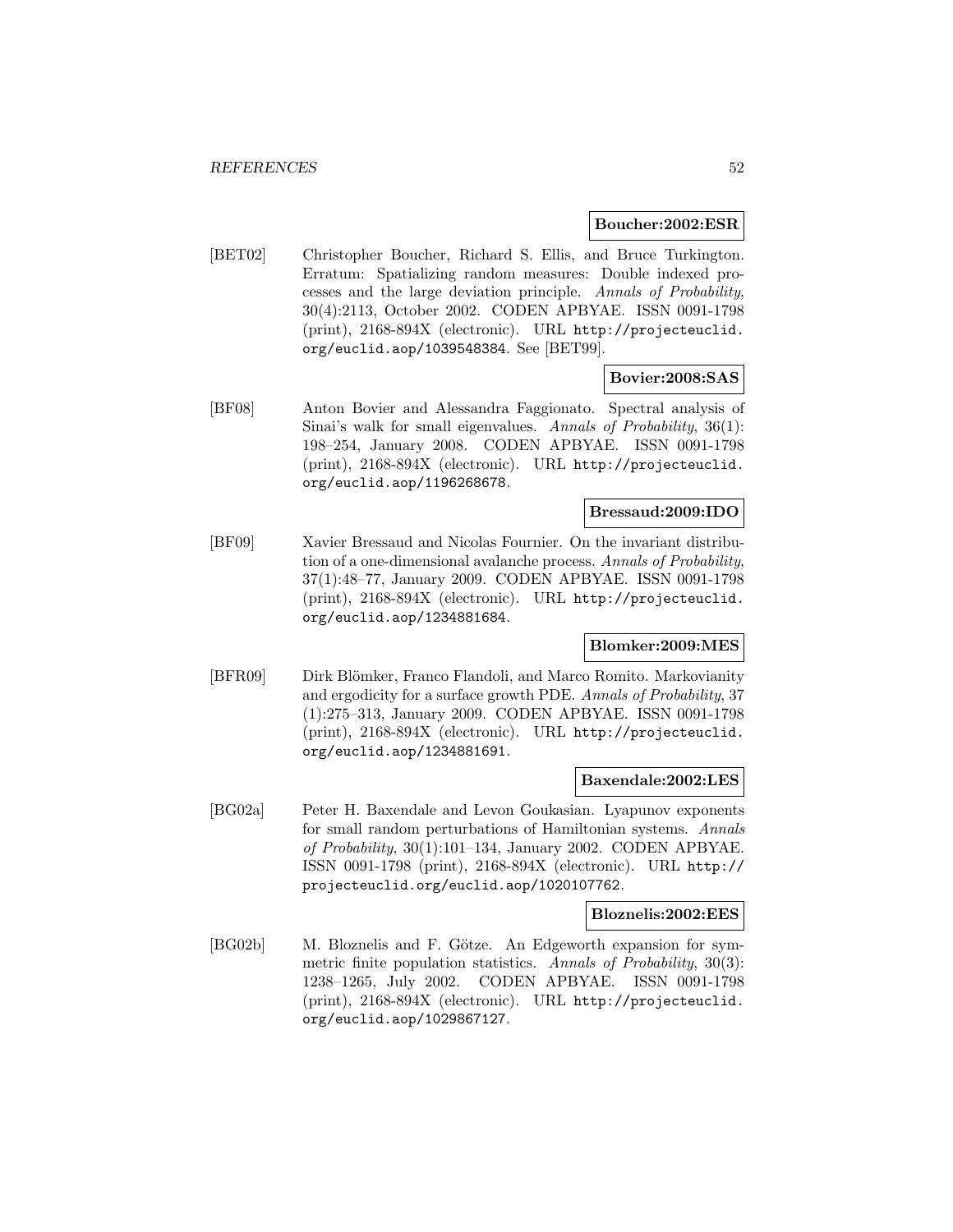#### **Benaych-Georges:2005:CFI**

[BG05] Florent Benaych-Georges. Classical and free infinitely divisible distributions and random matrices. Annals of Probability, 33 (3):1134–1170, May 2005. CODEN APBYAE. ISSN 0091-1798 (print), 2168-894X (electronic). URL http://projecteuclid. org/euclid.aop/1115386721.

## **Benjamini:2007:RRW**

[BGGL07] Itai Benjamini, Ori Gurel-Gurevich, and Russell Lyons. Recurrence of random walk traces. Annals of Probability, 35(2):732–738, March 2007. CODEN APBYAE. ISSN 0091-1798 (print), 2168- 894X (electronic). URL http://projecteuclid.org/euclid. aop/1175287760.

# **Barthe:2005:PAG**

[BGMN05] Franck Barthe, Olivier Guédon, Shahar Mendelson, and Assaf Naor. A probabilistic approach to the geometry of the  $\ell_p^n$ -ball. Annals of Probability, 33(2):480–513, March 2005. CODEN AP-BYAE. ISSN 0091-1798 (print), 2168-894X (electronic). URL http://projecteuclid.org/euclid.aop/1109868589.

## **Bercu:2002:CIL**

[BGR02] Bernard Bercu, Elisabeth Gassiat, and Emmanuel Rio. Concentration inequalities, large and moderate deviations for self-normalized empirical processes. Annals of Probability, 30(4):1576–1604, October 2002. CODEN APBYAE. ISSN 0091-1798 (print), 2168- 894X (electronic). URL http://projecteuclid.org/euclid. aop/1039548367.

#### **Bessaih:2005:ERV**

[BGR05] Hakima Bessaih, Massimiliano Gubinelli, and Francesco Russo. The evolution of a random vortex filament. Annals of Probability, 33(5):1825–1855, September 2005. CODEN APBYAE. ISSN 0091-1798 (print), 2168-894X (electronic). URL http:// projecteuclid.org/euclid.aop/1127395875.

#### **Bahadoran:2006:EHO**

[BGRS06] C. Bahadoran, H. Guiol, K. Ravishankar, and E. Saada. Euler hydrodynamics of one-dimensional attractive particle systems. Annals of Probability, 34(4):1339–1369, July 2006. CODEN AP-BYAE. ISSN 0091-1798 (print), 2168-894X (electronic). URL http://projecteuclid.org/euclid.aop/1158673321.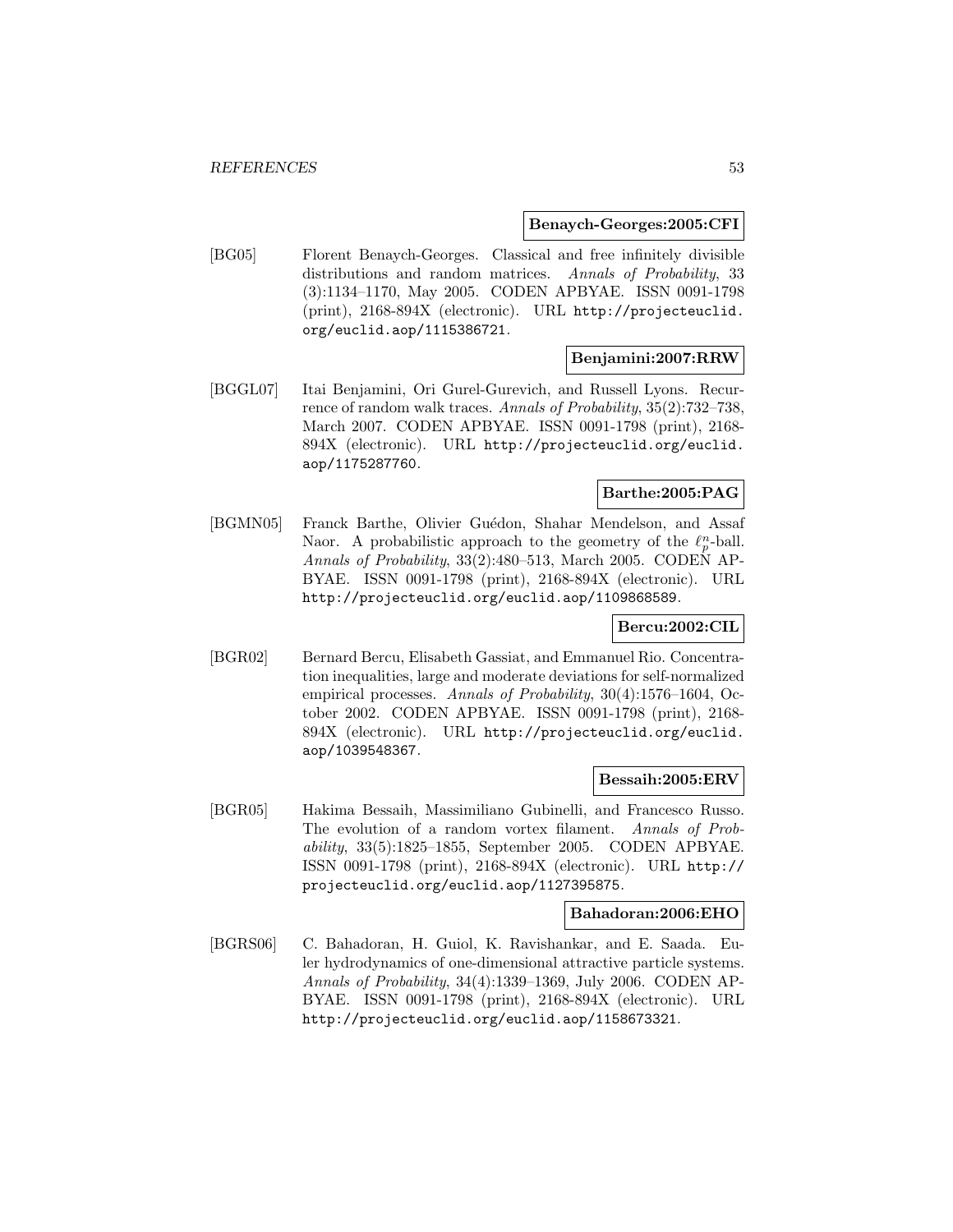## **Bojdecki:2007:LRD**

[BGT07] Tomasz Bojdecki, Luis G. Gorostiza, and Anna Talarczyk. A long range dependence stable process and an infinite variance branching system. Annals of Probability, 35(2):500–527, March 2007. CODEN APBYAE. ISSN 0091-1798 (print), 2168- 894X (electronic). URL http://projecteuclid.org/euclid. aop/1175287752.

# **Blachere:2008:AEG**

[BHM08] Sébastien Blachère, Peter Haïssinsky, and Pierre Mathieu. Asymptotic entropy and green speed for random walks on countable groups. Annals of Probability, 36(3):1134–1152, May 2008. CO-DEN APBYAE. ISSN 0091-1798 (print), 2168-894X (electronic). URL http://projecteuclid.org/euclid.aop/1207749092.

# **Benjamini:2003:WPR**

[BHPS03] Itai Benjamini, Olle Häggström, Yuval Peres, and Jeffrey E. Steif. Which properties of a random sequence are dynamically sensitive? Annals of Probability, 31(1):1–34, January 2003. CODEN APBYAE. ISSN 0091-1798 (print), 2168-894X (electronic). URL http://projecteuclid.org/euclid.aop/1046294302.

# **Biskup:2004:SCD**

[Bis04] Marek Biskup. On the scaling of the chemical distance in longrange percolation models. Annals of Probability, 32(4):2938–2977, October 2004. CODEN APBYAE. ISSN 0091-1798 (print), 2168- 894X (electronic). URL http://projecteuclid.org/euclid. aop/1107883343.

# **Bossy:2002:RCP**

[BJ02] Mireille Bossy and Benjamin Jourdain. Rate of convergence of a particle method for the solution of a 1D viscous scalar conservation law in a bounded interval. Annals of Probability, 30(4): 1797–1832, October 2002. CODEN APBYAE. ISSN 0091-1798 (print), 2168-894X (electronic). URL http://projecteuclid. org/euclid.aop/1039548372.

#### **Bentkus:2000:BSM**

[BJP00] V. Bentkus, A. Juozulynas, and V. Paulauskas. Bounds for stable measures of convex shells and stable approximations. Annals of Probability, 28(3):1280–1300, July 2000. CODEN APBYAE. ISSN 0091-1798 (print), 2168-894X (electronic). URL http:// projecteuclid.org/euclid.aop/1019160335.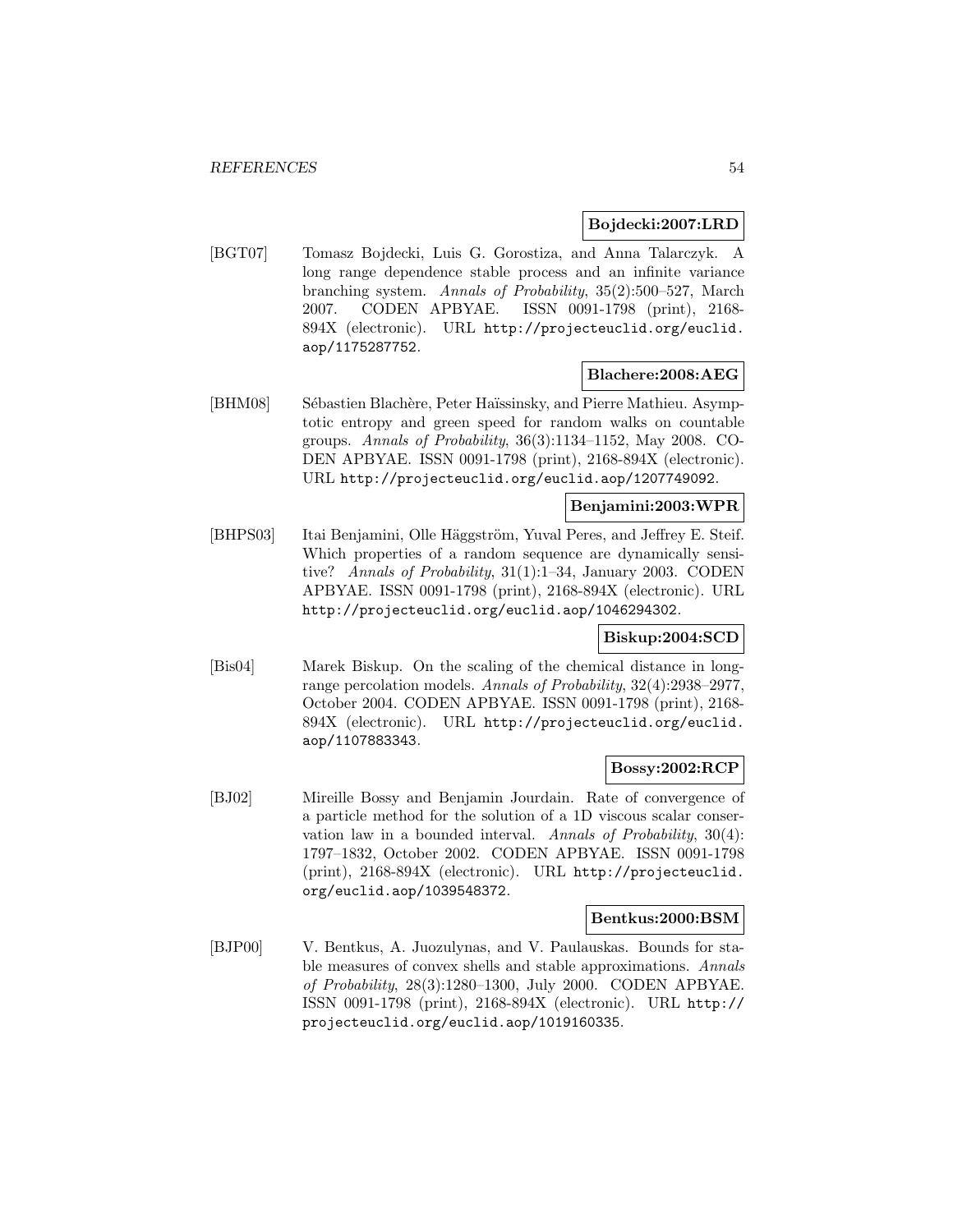#### **Bentkus:2009:NAS**

[BJZ09] Vidmantas Bentkus, Bing-Yi Jing, and Wang Zhou. On normal approximations to U-statistics. Annals of Probability,  $37(6)$ : 2174–2199, November 2009. CODEN APBYAE. ISSN 0091-1798 (print), 2168-894X (electronic). URL http://projecteuclid. org/euclid.aop/1258380786.

## **Biskup:2001:LTT**

[BK01] Marek Biskup and Wolfgang König. Long time tails in the parabolic Anderson model with bounded potential. Annals of Probability, 29(2):636–682, April 2001. CODEN APBYAE. ISSN 0091-1798 (print), 2168-894X (electronic). URL http:// projecteuclid.org/euclid.aop/1008956688.

# **Bass:2002:LIL**

[BK02] Richard F. Bass and Takashi Kumagai. Law of the iterated logarithm for the range of random walks in two and three dimensions. Annals of Probability, 30(3):1369–1396, July 2002. CODEN AP-BYAE. ISSN 0091-1798 (print), 2168-894X (electronic). URL http://projecteuclid.org/euclid.aop/1029867131.

## **Burdzy:2003:SPT**

[BK03] Krzysztof Burdzy and Tadeusz Kulczycki. Stable processes have thorns. Annals of Probability, 31(1):170–194, January 2003. CO-DEN APBYAE. ISSN 0091-1798 (print), 2168-894X (electronic). URL http://projecteuclid.org/euclid.aop/1046294308.

## **Burdzy:2004:LSB**

[BK04] Krzysztof Burdzy and Haya Kaspi. Lenses in skew Brownian flow. Annals of Probability, 32(4):3085–3115, October 2004. CODEN APBYAE. ISSN 0091-1798 (print), 2168-894X (electronic). URL http://projecteuclid.org/euclid.aop/1107883347.

## **Bovier:2002:FFE**

[BKL02] Anton Bovier, Irina Kurkova, and Matthias Löwe. Fluctuations of the free energy in the REM and the  $p$ -spin SK models. Annals of Probability, 30(2):605–651, April 2002. CODEN APBYAE. ISSN 0091-1798 (print), 2168-894X (electronic). URL http:// projecteuclid.org/euclid.aop/1023481004.

## **Becker-Kern:2004:LTC**

[BKMS04] Peter Becker-Kern, Mark M. Meerschaert, and Hans-Peter Scheffler. Limit theorems for coupled continuous time random walks.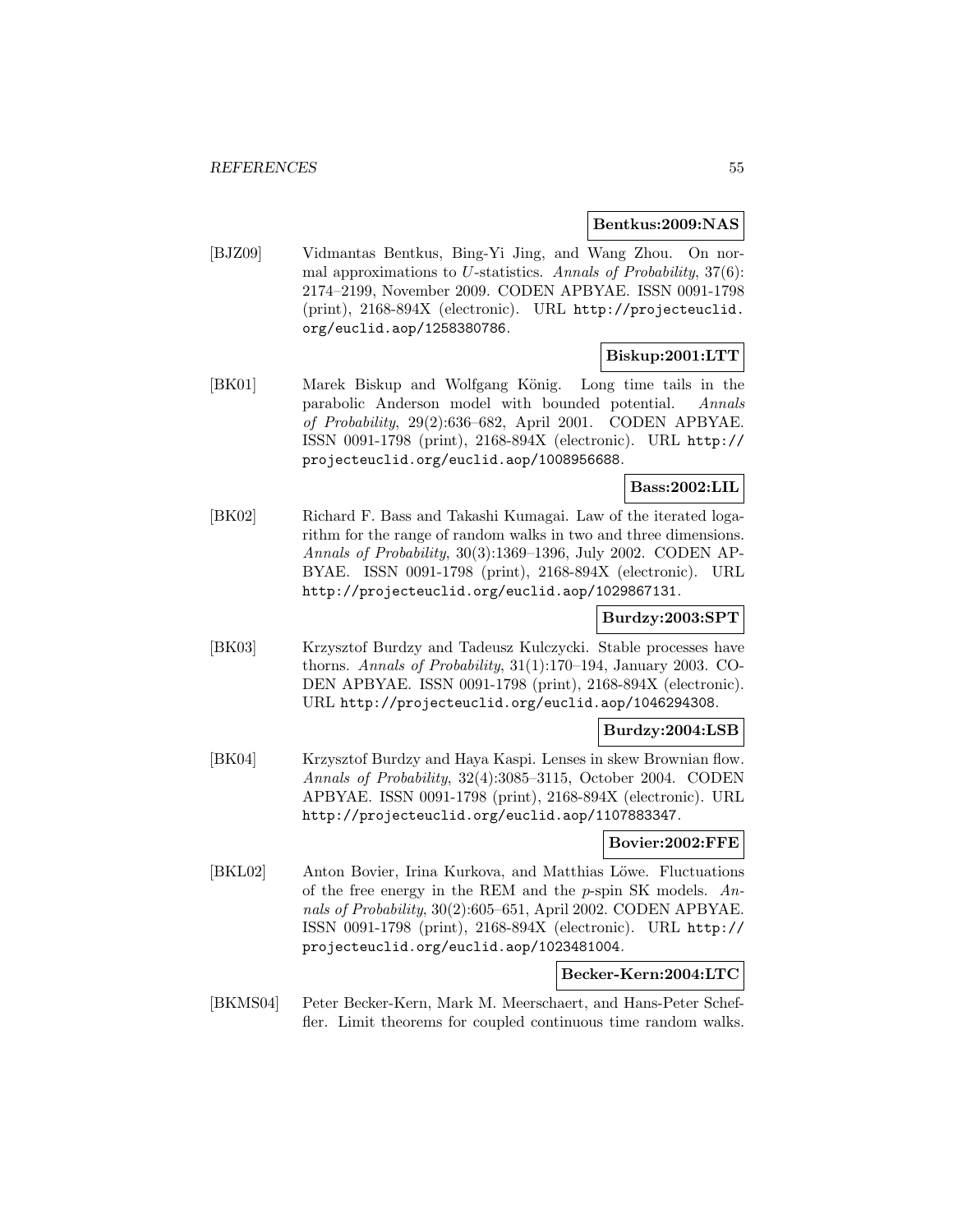Annals of Probability, 32(1B):730–756, January 2004. CODEN APBYAE. ISSN 0091-1798 (print), 2168-894X (electronic). URL http://projecteuclid.org/euclid.aop/1079021462.

## **Benjamini:2003:FPP**

[BKS03] Itai Benjamini, Gil Kalai, and Oded Schramm. First passage percolation has sublinear distance variance. Annals of Probability, 31 (4):1970–1978, October 2003. CODEN APBYAE. ISSN 0091-1798 (print), 2168-894X (electronic). URL http://projecteuclid. org/euclid.aop/1068646373.

## **Brossard:2001:CMI**

[BL01] Jean Brossard and Christophe Leuridan. Chaînes de Markov indexées par **-N**: Existence et comportement. (French) [Markov chains indexed by **-N**: Existence and behavior]. Annals of Probability, 29(3):1033–1046, July 2001. CODEN APBYAE. ISSN 0091-1798 (print), 2168-894X (electronic). URL http:// projecteuclid.org/euclid.aop/1015345594.

## **Bramson:2005:EPH**

[BL05] M. Bramson and T. M. Liggett. Exclusion processes in higher dimensions: Stationary measures and convergence. Annals of Probability, 33(6):2255–2313, November 2005. CODEN APBYAE. ISSN 0091-1798 (print), 2168-894X (electronic). URL http:// projecteuclid.org/euclid.aop/1133965859.

# **Brossard:2006:PIT**

[BL06] Jean Brossard and Christophe Leuridan. Perte d'information dans les transformations du jeu de pile ou face. (French) [Loss of information in the transformation of the heads-or-tails game]. Annals of Probability, 34(4):1550–1588, July 2006. CODEN APBYAE. ISSN 0091-1798 (print), 2168-894X (electronic). URL http:// projecteuclid.org/euclid.aop/1158673327.

## **Brossard:2007:CMC**

[BL07] Jean Brossard and Christophe Leuridan. Chaînes de Markov constructives Index´ees par Z. (French) [Constructive Markov chains indexed by  $Z$ . Annals of Probability,  $35(2):715-731$ , March 2007. CODEN APBYAE. ISSN 0091-1798 (print), 2168- 894X (electronic). URL http://projecteuclid.org/euclid. aop/1175287759.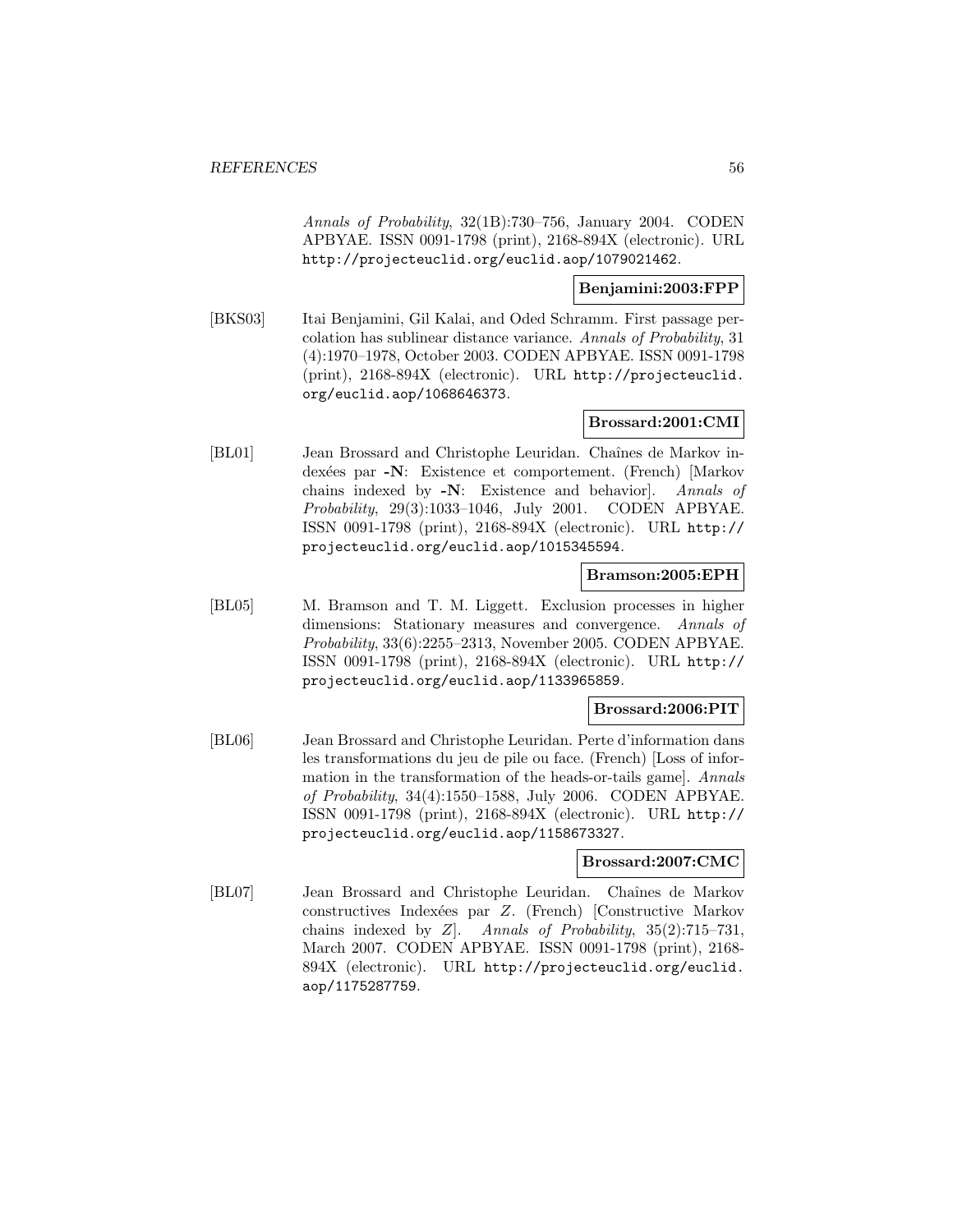#### **Bobkov:2009:WPT**

[BL09] Sergey G. Bobkov and Michel Ledoux. Weighted Poincaré-type inequalities for Cauchy and other convex measures. Annals of Probability, 37(2):403–427, March 2009. CODEN APBYAE. ISSN 0091-1798 (print), 2168-894X (electronic). URL http:// projecteuclid.org/euclid.aop/1241099916.

## **Bramson:2002:CSM**

[BLM02] Maury Bramson, Thomas M. Liggett, and Thomas Mountford. Characterization of stationary measures for one-dimensional exclusion processes. Annals of Probability, 30(4):1539–1575, October 2002. CODEN APBYAE. ISSN 0091-1798 (print), 2168- 894X (electronic). URL http://projecteuclid.org/euclid. aop/1039548366.

# **Boucheron:2003:CIU**

[BLM03] Stéphane Boucheron, Gábor Lugosi, and Pascal Massart. Concentration inequalities using the entropy method. Annals of Probability, 31(3):1583–1614, July 2003. CODEN APBYAE. ISSN 0091-1798 (print), 2168-894X (electronic). URL http:// projecteuclid.org/euclid.aop/1055425791.

# **Bertini:2009:DLD**

[BLM09] Lorenzo Bertini, Claudio Landim, and Mustapha Mourragui. Dynamical large deviations for the boundary driven weakly asymmetric exclusion process. Annals of Probability, 37(6):2357– 2403, November 2009. CODEN APBYAE. ISSN 0091-1798 (print), 2168-894X (electronic). URL http://projecteuclid. org/euclid.aop/1258380792.

## **Benjamini:2001:USF**

[BLPS01] Itai Benjamini, Russell Lyons, Yuval Peres, and Oded Schramm. Uniform spanning forests. Annals of Probability, 29(1):1–65, February 2001. CODEN APBYAE. ISSN 0091-1798 (print), 2168- 894X (electronic). URL http://projecteuclid.org/euclid. aop/1008956321.

## **Barbour:2002:CPP**

[BM02a] A. D. Barbour and Marianne Månsson. Compound Poisson process approximation. Annals of Probability, 30(3):1492–1537, July 2002. CODEN APBYAE. ISSN 0091-1798 (print), 2168- 894X (electronic). URL http://projecteuclid.org/euclid. aop/1029867135.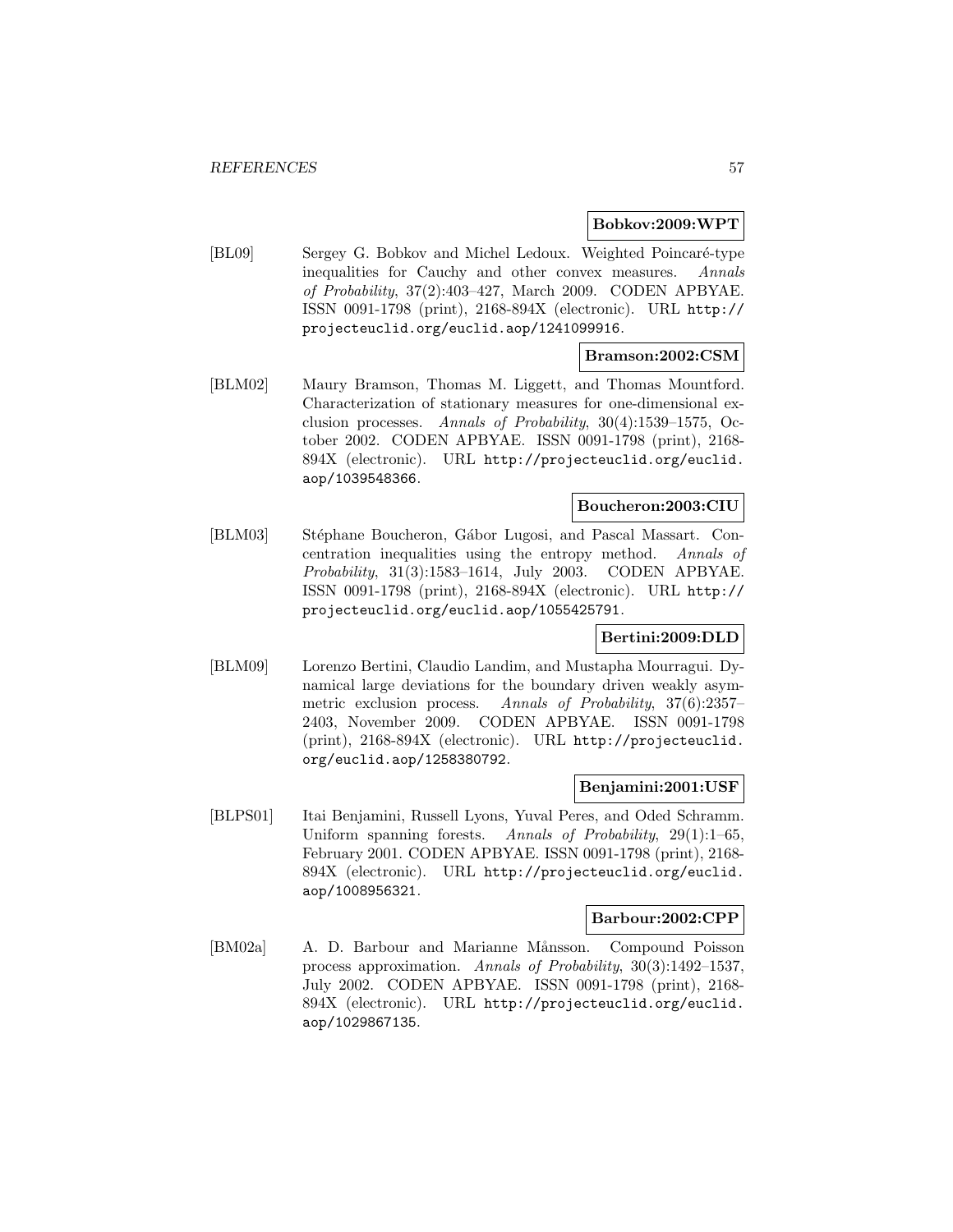#### **Bramson:2002:SBM**

[BM02b] Maury Bramson and Thomas Mountford. Stationary blocking measures for one-dimensional nonzero mean exclusion processes. Annals of Probability, 30(3):1082–1130, July 2002. CODEN AP-BYAE. ISSN 0091-1798 (print), 2168-894X (electronic). URL http://projecteuclid.org/euclid.aop/1029867122.

## **Buckdahn:2002:PST**

[BM02c] Rainer Buckdahn and Jin Ma. Pathwise stochastic Taylor expansions and stochastic viscosity solutions for fully nonlinear stochastic PDEs. Annals of Probability, 30(3):1131–1171, July 2002. CO-DEN APBYAE. ISSN 0091-1798 (print), 2168-894X (electronic). URL http://projecteuclid.org/euclid.aop/1029867123.

#### **Bressaud:2006:SPW**

[BMMS06] X. Bressaud, A. Maass, S. Martinez, and J. San Martin. Stationary processes whose filtrations are standard. Annals of Probability, 34(4):1589–1600, July 2006. CODEN APBYAE. ISSN 0091-1798 (print), 2168-894X (electronic). URL http://projecteuclid. org/euclid.aop/1158673328.

# **Bai:2007:AEL**

[BMP07] Z. D. Bai, B. Q. Miao, and G. M. Pan. On asymptotics of eigenvectors of large sample covariance matrix. Annals of Probability, 35(4):1532–1572, July 2007. CODEN APBYAE. ISSN 0091-1798 (print), 2168-894X (electronic). URL http://projecteuclid. org/euclid.aop/1181334252.

## **Bryc:2008:BPP**

[BMW08] Włodzimierz Bryc, Wojciech Matysiak, and Jacek Wesołowski. The bi-Poisson process: A quadratic harness. Annals of Probability, 36(2):623–646, March 2008. CODEN APBYAE. ISSN 0091-1798 (print), 2168-894X (electronic). URL http:// projecteuclid.org/euclid.aop/1204306962.

## **Ball:2004:PAE**

[BN04] Frank Ball and Peter Neal. Poisson approximations for epidemics with two levels of mixing. Annals of Probability, 32(1B): 1168–1200, January 2004. CODEN APBYAE. ISSN 0091-1798 (print), 2168-894X (electronic). URL http://projecteuclid. org/euclid.aop/1079021475.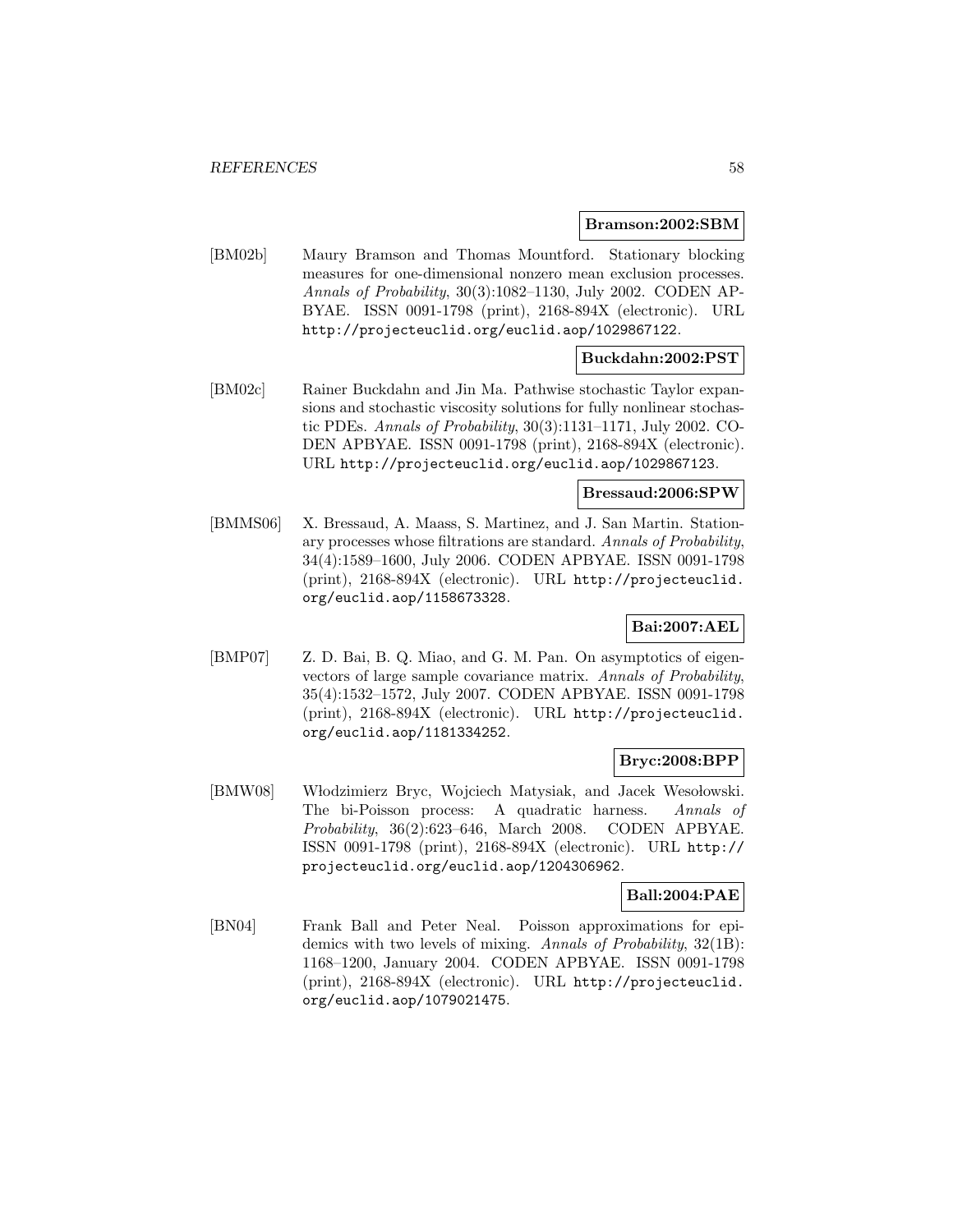#### **Baudoin:2006:NTD**

[BN06] Fabrice Baudoin and David Nualart. Notes on the two-dimensional fractional Brownian motion. Annals of Probability, 34(1):159–180, January 2006. CODEN APBYAE. ISSN 0091-1798 (print), 2168- 894X (electronic). URL http://projecteuclid.org/euclid. aop/1140191535.

#### **Bobkov:2003:CDR**

[Bob03] S. G. Bobkov. On concentration of distributions of random weighted sums. Annals of Probability, 31(1):195–215, January 2003. CODEN APBYAE. ISSN 0091-1798 (print), 2168- 894X (electronic). URL http://projecteuclid.org/euclid. aop/1046294309.

## **Bobkov:2004:CNS**

[Bob04] Sergey G. Bobkov. Concentration of normalized sums and a central limit theorem for noncorrelated random variables. Annals of Probability, 32(4):2884–2907, October 2004. CODEN APBYAE. ISSN 0091-1798 (print), 2168-894X (electronic). URL http:// projecteuclid.org/euclid.aop/1107883341.

## **Bourgade:2009:CHM**

[Bou09a] P. Bourgade. Conditional Haar measures on classical compact groups. Annals of Probability, 37(4):1566–1586, July 2009. CO-DEN APBYAE. ISSN 0091-1798 (print), 2168-894X (electronic). URL http://projecteuclid.org/euclid.aop/1248182148.

#### **Boutillier:2009:BML**

[Bou09b] Cédric Boutillier. The bead model and limit behaviors of dimer models. Annals of Probability, 37(1):107–142, January 2009. CO-DEN APBYAE. ISSN 0091-1798 (print), 2168-894X (electronic). URL http://projecteuclid.org/euclid.aop/1234881686.

# **Brzezniak:2001:STD**

[BP01] Zdzisław Brzezniak and Szymon Peszat. Stochastic two dimensional Euler equations. Annals of Probability, 29(4):1796–1832, October 2001. CODEN APBYAE. ISSN 0091-1798 (print), 2168- 894X (electronic). URL http://projecteuclid.org/euclid. aop/1015345773.

## **Berti:2004:LTC**

[BPR04] Patrizia Berti, Luca Pratelli, and Pietro Rigo. Limit theorems for a class of identically distributed random variables. Annals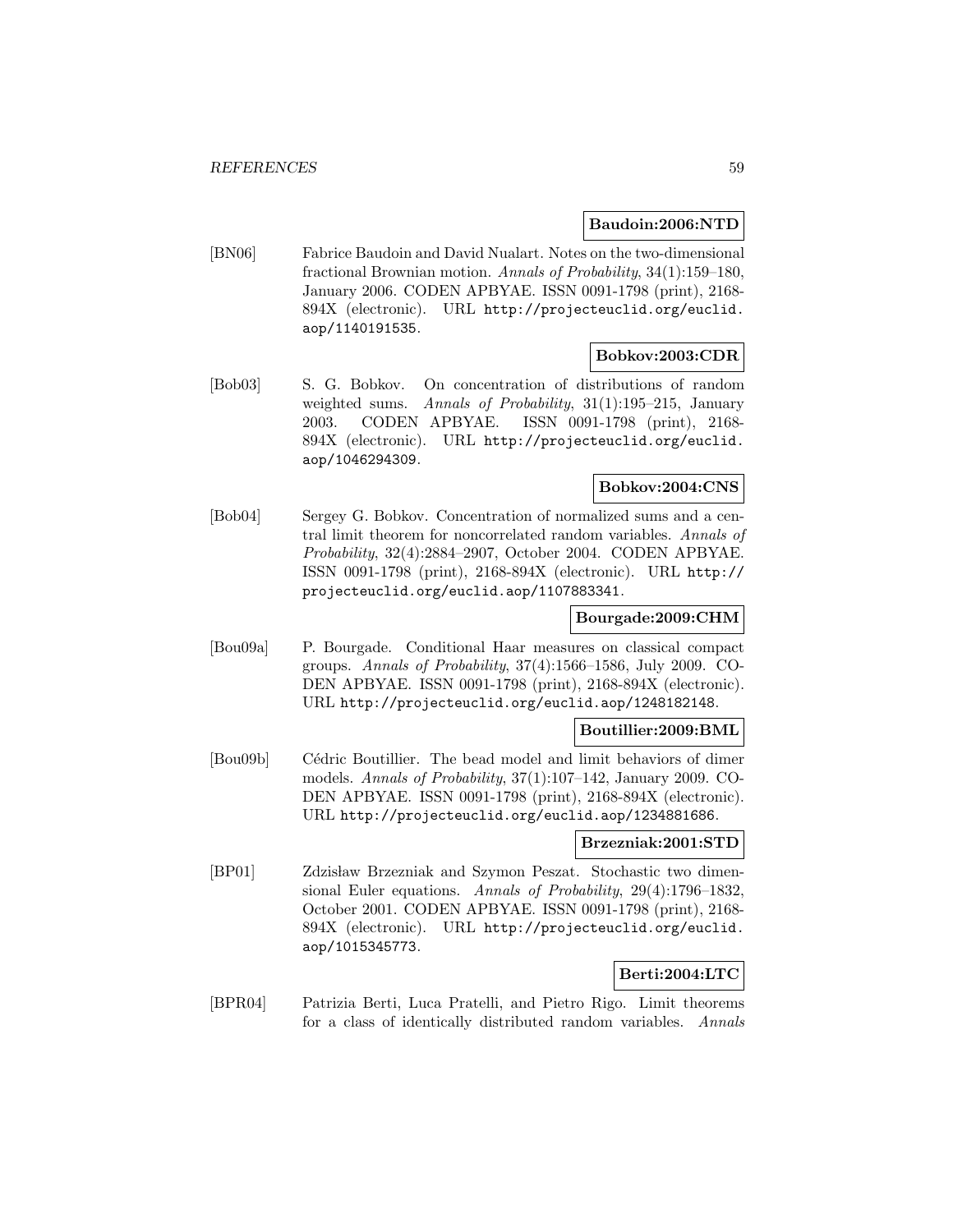of Probability, 32(3):2029–2052, July 2004. CODEN APBYAE. ISSN 0091-1798 (print), 2168-894X (electronic). URL http:// projecteuclid.org/euclid.aop/1089808418.

## **Berti:2008:TIF**

[BPR08] Patrizia Berti, Luca Pratelli, and Pietro Rigo. Trivial intersection of  $\sigma$ -fields and Gibbs sampling. Annals of Probability, 36(6): 2215–2234, November 2008. CODEN APBYAE. ISSN 0091-1798 (print), 2168-894X (electronic). URL http://projecteuclid. org/euclid.aop/1229696601.

# **Burdzy:2006:ABP**

[BQ06] Krzysztof Burdzy and Jeremy Quastel. An annihilating–branching particle model for the heat equation with average temperature zero. Annals of Probability, 34(6):2382–2405, November 2006. CO-DEN APBYAE. ISSN 0091-1798 (print), 2168-894X (electronic). URL http://projecteuclid.org/euclid.aop/1171377448.

#### **Borisov:2002:PAE**

[BR02] I. S. Borisov and P. S. Ruzankin. Poisson approximation for expectations of unbounded functions of independent random variables. Annals of Probability, 30(4):1657–1680, October 2002. CODEN APBYAE. ISSN 0091-1798 (print), 2168-894X (electronic). URL http://projecteuclid.org/euclid.aop/1039548369.

# **Berti:2004:CDN**

[BR04] Patrizia Berti and Pietro Rigo. Convergence in distribution of nonmeasurable random elements. Annals of Probability, 32(1A): 365–379, January 2004. CODEN APBYAE. ISSN 0091-1798 (print), 2168-894X (electronic). URL http://projecteuclid. org/euclid.aop/1078415839.

# **Bass:2005:ASI**

[BR05a] Richard F. Bass and Jay Rosen. An almost sure invariance principle for the range of planar random walks. Annals of Probability, 33(5):1856–1885, September 2005. CODEN APBYAE. ISSN 0091-1798 (print), 2168-894X (electronic). URL http:// projecteuclid.org/euclid.aop/1127395876.

## **Benaim:2005:SID**

[BR05b] Michel Benaïm and Olivier Raimond. Self-interacting diffusions. III. symmetric interactions. Annals of Probability, 33(5):1716– 1759, September 2005. CODEN APBYAE. ISSN 0091-1798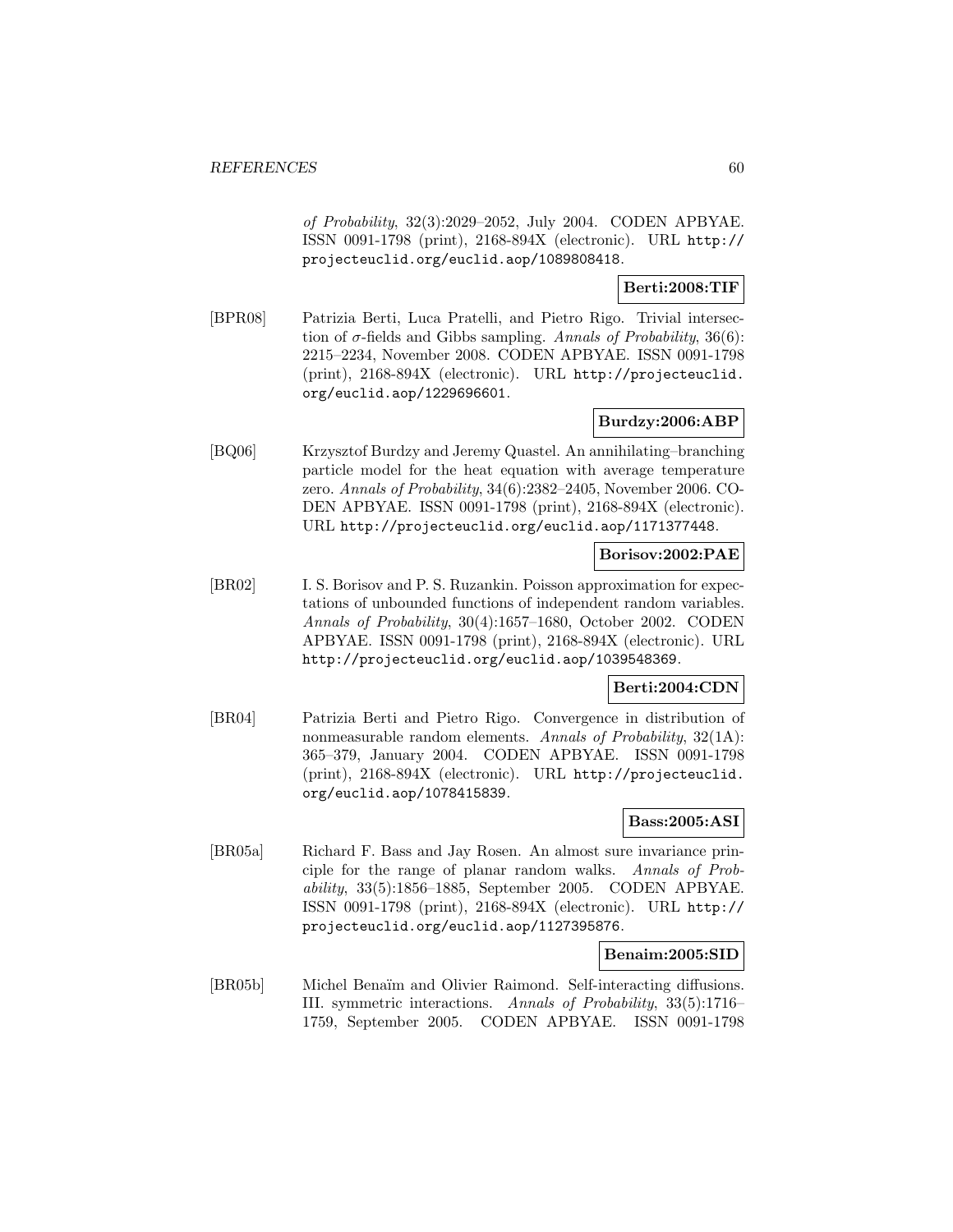(print), 2168-894X (electronic). URL http://projecteuclid. org/euclid.aop/1127395871.

#### **Bergenthum:2007:CSL**

[BR07a] Jan Bergenthum and Ludger Rüschendorf. Comparison of semimartingales and Lévy processes. Annals of Probability,  $35(1)$ : 228–254, January 2007. CODEN APBYAE. ISSN 0091-1798 (print), 2168-894X (electronic). URL http://projecteuclid. org/euclid.aop/1174324129.

## **Berti:2007:LRC**

[BR07b] Patrizia Berti and Pietro Rigo. 0–1 laws for regular conditional distributions. Annals of Probability, 35(2):649–662, March 2007. CO-DEN APBYAE. ISSN 0091-1798 (print), 2168-894X (electronic). URL http://projecteuclid.org/euclid.aop/1175287757.

#### **Balazs:2007:EZR**

[BRASS07] M. Balázs, F. Rassoul-Agha, T. Seppäläinen, and S. Sethuraman. Existence of the zero range process and a deposition model with superlinear growth rates. Annals of Probability, 35(4):1201–1249, July 2007. CODEN APBYAE. ISSN 0091-1798 (print), 2168- 894X (electronic). URL http://projecteuclid.org/euclid. aop/1181334244.

## **Bremont:2002:SRW**

[Bré02] Julien Brémont. On some random walks on z in random medium. Annals of Probability, 30(3):1266–1312, July 2002. CODEN AP-BYAE. ISSN 0091-1798 (print), 2168-894X (electronic). URL http://projecteuclid.org/euclid.aop/1029867128.

#### **Brofferio:2003:SSL**

[Bro03] Sara Brofferio. Speed of stochastic locally contractive systems. Annals of Probability, 31(4):2040–2067, October 2003. CODEN APBYAE. ISSN 0091-1798 (print), 2168-894X (electronic). URL http://projecteuclid.org/euclid.aop/1068646377.

#### **Broman:2005:ODT**

[Bro05] Erik I. Broman. One-dependent trigonometric determinantal processes are two-block-factors. Annals of Probability, 33(2):601–609, March 2005. CODEN APBYAE. ISSN 0091-1798 (print), 2168- 894X (electronic). URL http://projecteuclid.org/euclid. aop/1109868593.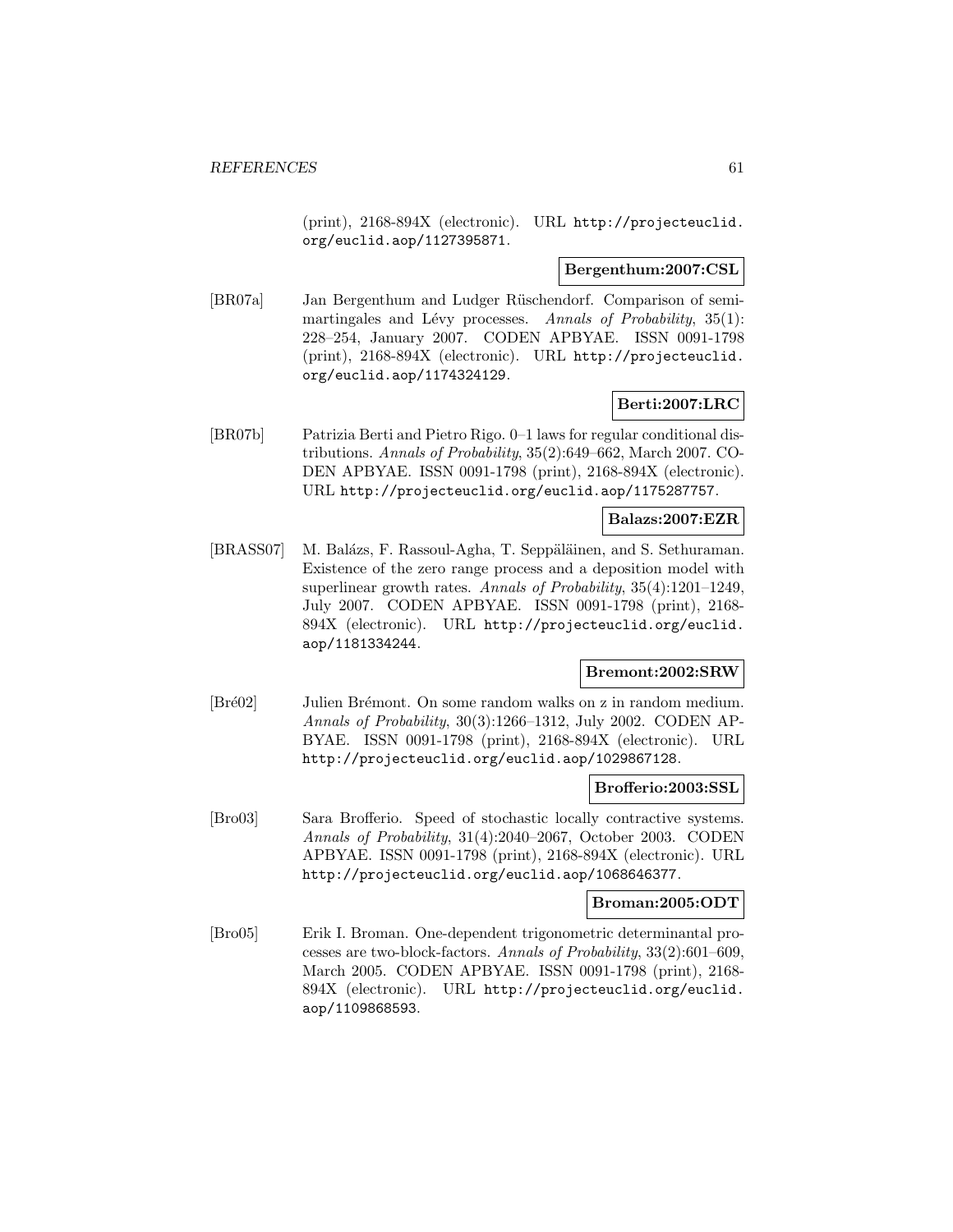#### **Broman:2007:SDH**

[Bro07] Erik I. Broman. Stochastic domination for a hidden Markov chain with applications to the contact process in a randomly evolving environment. Annals of Probability, 35(6):2263–2293, November 2007. CODEN APBYAE. ISSN 0091-1798 (print), 2168- 894X (electronic). URL http://projecteuclid.org/euclid. aop/1191860421.

## **Bruss:2000:SOO**

[Bru00] F. Thomas Bruss. Sum the odds to one and stop. Annals of Probability, 28(3):1384–1391, July 2000. CODEN APBYAE. ISSN 0091-1798 (print), 2168-894X (electronic). URL http:// projecteuclid.org/euclid.aop/1019160340.

# **Bruss:2003:NBO**

[Bru03] F. Thomas Bruss. A note on bounds for the odds theorem of optimal stopping. Annals of Probability, 31(4):1859–1861, October 2003. CODEN APBYAE. ISSN 0091-1798 (print), 2168- 894X (electronic). URL http://projecteuclid.org/euclid. aop/1068646368.

# **Bryc:2001:SRF**

[Bry01] Włodzimierz Bryc. Stationary random fields with linear regressions. Annals of Probability, 29(1):504–519, February 2001. CO-DEN APBYAE. ISSN 0091-1798 (print), 2168-894X (electronic). URL http://projecteuclid.org/euclid.aop/1008956342. See remarks [MS02].

# **Bai:2004:CLS**

[BS04] Z. D. Bai and Jack W. Silverstein. CLT for linear spectral statistics of large-dimensional sample covariance matrices. Annals of Probability, 32(1A):553–605, January 2004. CODEN APBYAE. ISSN 0091-1798 (print), 2168-894X (electronic). URL http:// projecteuclid.org/euclid.aop/1078415845.

## **Broman:2006:DSP**

[BS06] Erik I. Broman and Jeffrey E. Steif. Dynamical stability of percolation for some interacting particle systems and  $\varepsilon$ -movability. Annals of Probability, 34(2):539–576, March 2006. CODEN AP-BYAE. ISSN 0091-1798 (print), 2168-894X (electronic). URL http://projecteuclid.org/euclid.aop/1147179982.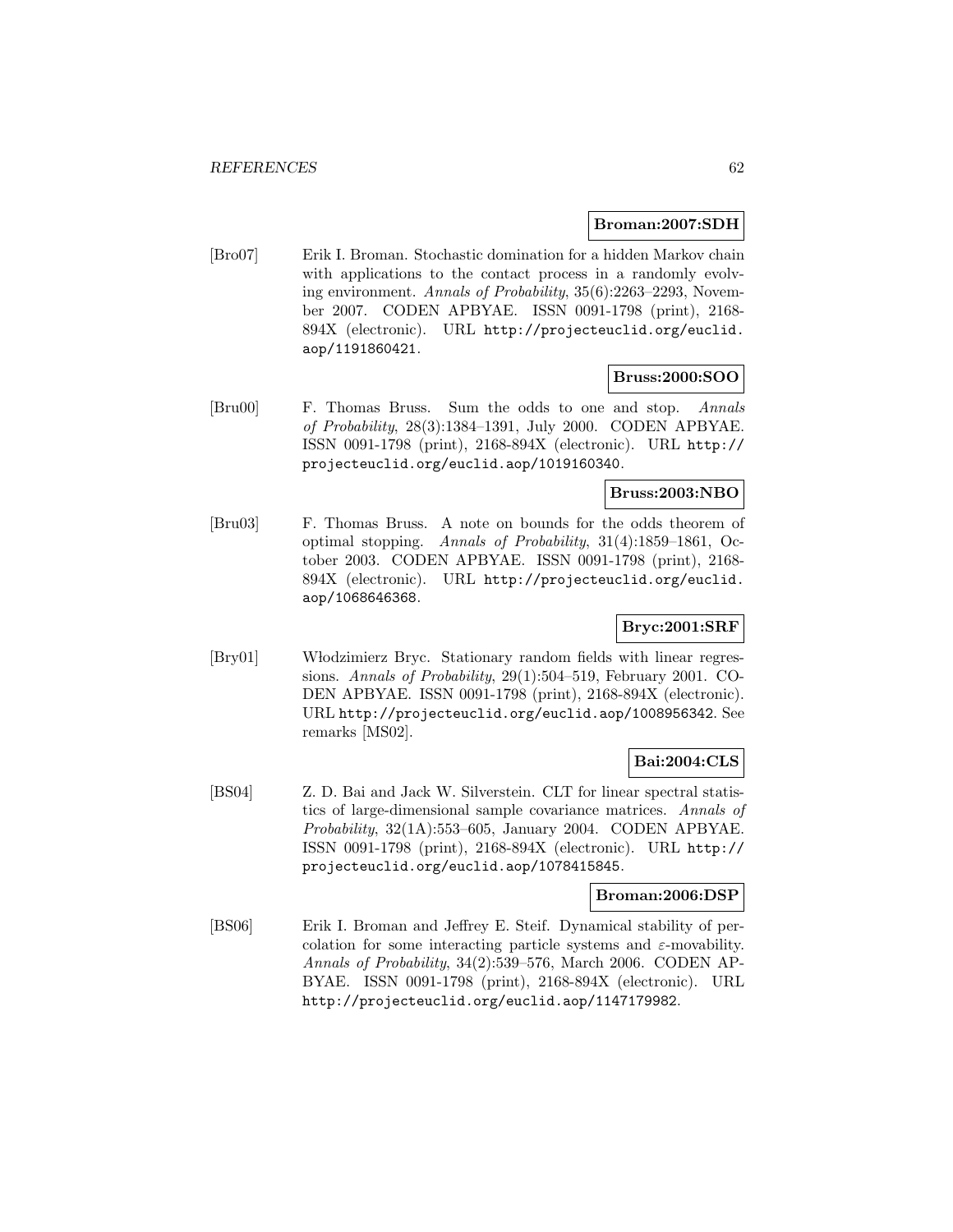#### **Baik:2007:RMC**

[BS07] Jinho Baik and Toufic M. Suidan. Random matrix central limit theorems for nonintersecting random walks. Annals of Probability, 35(5):1807–1834, September 2007. CODEN APBYAE. ISSN 0091-1798 (print), 2168-894X (electronic). URL http:// projecteuclid.org/euclid.aop/1189000929.

## **Bendikov:2003:SPB**

[BSC03] Alexander Bendikov and Laurent Saloff-Coste. On the sample paths of Brownian motions on compact infinite dimensional groups. Annals of Probability, 31(3):1464–1493, July 2003. CO-DEN APBYAE. ISSN 0091-1798 (print), 2168-894X (electronic). URL http://projecteuclid.org/euclid.aop/1055425787.

## **Bezerra:2008:SBP**

[BTV08] Sérgio Bezerra, Samy Tindel, and Frederi Viens. Superdiffusivity for a Brownian polymer in a continuous Gaussian environment. Annals of Probability, 36(5):1642–1675, September 2008. CODEN APBYAE. ISSN 0091-1798 (print), 2168-894X (electronic). URL http://projecteuclid.org/euclid.aop/1221138762.

# **Barany:2007:CLT**

[BV07] Imre Bárány and Van Vu. Central limit theorems for Gaussian polytopes. Annals of Probability, 35(4):1593–1621, July 2007. CO-DEN APBYAE. ISSN 0091-1798 (print), 2168-894X (electronic). URL http://projecteuclid.org/euclid.aop/1181334254.

## **Barany:2008:CLT**

[BV08] Imre Bárány and Van Vu. Central limit theorems for Gaussian polytopes. Annals of Probability, 36(5):1998, September 2008. CODEN APBYAE. ISSN 0091-1798 (print), 2168- 894X (electronic). URL http://projecteuclid.org/euclid. aop/1221138773.

## **Brydges:2007:JDL**

[BvdHK07] David Brydges, Remco van der Hofstad, and Wolfgang König. Joint density for the local times of continuous-time Markov chains. Annals of Probability, 35(4):1307–1332, July 2007. CODEN AP-BYAE. ISSN 0091-1798 (print), 2168-894X (electronic). URL http://projecteuclid.org/euclid.aop/1181334246.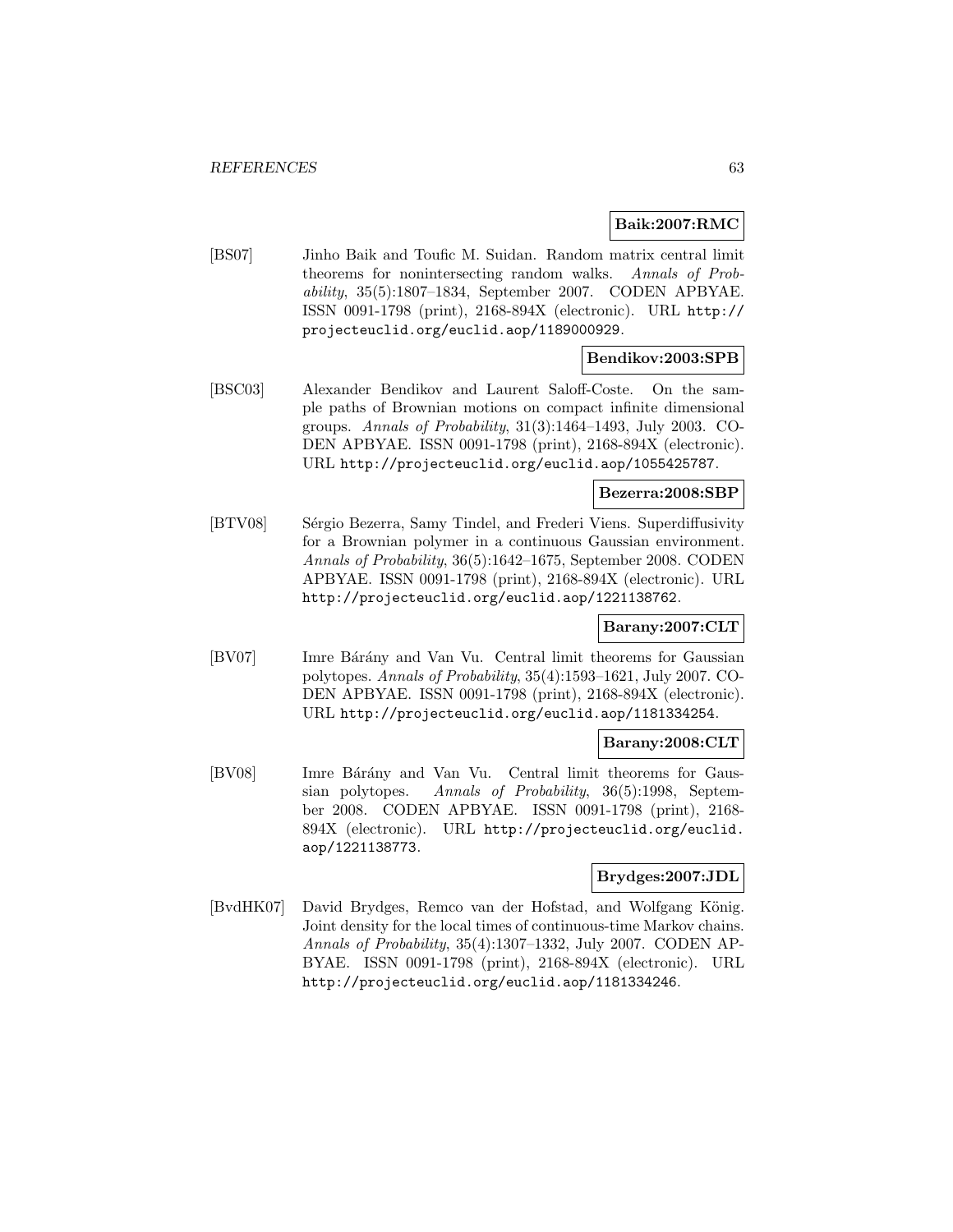#### **Brown:2001:SMB**

[BX01] Timothy C. Brown and Aihua Xia. Stein's method and birth-death processes. Annals of Probability, 29(3):1373–1403, July 2001. CO-DEN APBYAE. ISSN 0091-1798 (print), 2168-894X (electronic). URL http://projecteuclid.org/euclid.aop/1015345606.

### **Birkner:2007:FCO**

[BZ07] Matthias Birkner and Iljana Zähle. A functional CLT for the occupation time of a state-dependent branching random walk. Annals of Probability, 35(6):2063–2090, November 2007. CODEN AP-BYAE. ISSN 0091-1798 (print), 2168-894X (electronic). URL http://projecteuclid.org/euclid.aop/1191860416.

#### **Bramson:2009:TFR**

[BZ09] Maury Bramson and Ofer Zeitouni. Tightness for a family of recursion equations. Annals of Probability, 37(2):615–653, March 2009. CODEN APBYAE. ISSN 0091-1798 (print), 2168- 894X (electronic). URL http://projecteuclid.org/euclid. aop/1241099923.

## **Bramson:2006:SST**

[BZZ06] Maury Bramson, Ofer Zeitouni, and Martin P. W. Zerner. Shortest spanning trees and a counterexample for random walks in random environments. Annals of Probability, 34(3):821–856, May 2006. CODEN APBYAE. ISSN 0091-1798 (print), 2168- 894X (electronic). URL http://projecteuclid.org/euclid. aop/1151418483.

#### **Caballero:2006:WCP**

[CC06a] M. E. Caballero and L. Chaumont. Weak convergence of positive self-similar Markov processes and overshoots of Lévy processes. Annals of Probability, 34(3):1012–1034, May 2006. CODEN AP-BYAE. ISSN 0091-1798 (print), 2168-894X (electronic). URL http://projecteuclid.org/euclid.aop/1151418491.

## **Cohen:2006:RAP**

[CC06b] Guy Cohen and Christophe Cuny. On random almost periodic trigonometric polynomials and applications to ergodic theory. Annals of Probability, 34(1):39–79, January 2006. CODEN APBYAE. ISSN 0091-1798 (print), 2168-894X (electronic). URL http:// projecteuclid.org/euclid.aop/1140191532.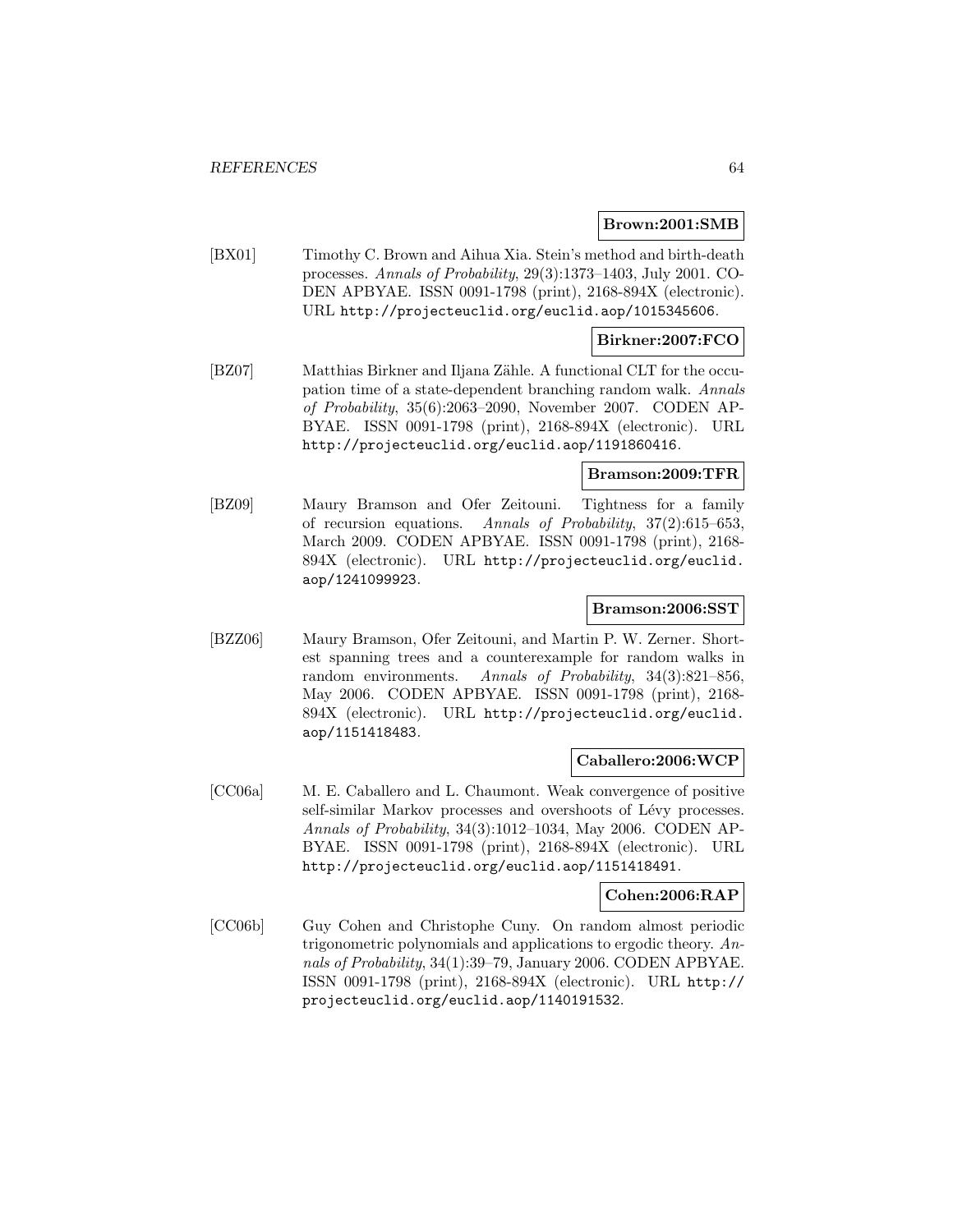## **Chen:2005:CEP**

[CCD05] Zengjing Chen, Tao Chen, and Matt Davison. Choquet expectation and Peng's g-expectation. Annals of Probability, 33(3): 1179–1199, May 2005. CODEN APBYAE. ISSN 0091-1798 (print), 2168-894X (electronic). URL http://projecteuclid. org/euclid.aop/1115386723.

## **Cattiaux:2009:QSD**

[CCL<sup>+</sup>09] Patrick Cattiaux, Pierre Collet, Amaury Lambert, Servet Martínez, Sylvie Méléard, and Jaime San Martín. Quasistationary distributions and diffusion models in population dynamics. Annals of Probability, 37(5):1926–1969, September 2009. CODEN APBYAE. ISSN 0091-1798 (print), 2168-894X (electronic). URL http://projecteuclid.org/euclid.aop/ 1253539860.

## **Caputo:2001:CLD**

[CD01] P. Caputo and J.-D. Deuschel. Critical large deviations in harmonic crystals with long-range interactions. Annals of Probability, 29(1):242–287, February 2001. CODEN APBYAE. ISSN 0091-1798 (print), 2168-894X (electronic). URL http:// projecteuclid.org/euclid.aop/1008956329.

## **Chassaing:2006:LLL**

[CD06] Philippe Chassaing and Bergfinnur Durhuus. Local limit of labeled trees and expected volume growth in a random quadrangulation. Annals of Probability, 34(3):879–917, May 2006. CODEN APBYAE. ISSN 0091-1798 (print), 2168-894X (electronic). URL http://projecteuclid.org/euclid.aop/1151418487.

## **Caravenna:2008:PWT**

[CD08] Francesco Caravenna and Jean-Dominique Deuschel. Pinning and wetting transition for  $(1 + 1)$ -dimensional fields with Laplacian interaction. Annals of Probability, 36(6):2388–2433, November 2008. CODEN APBYAE. ISSN 0091-1798 (print), 2168- 894X (electronic). URL http://projecteuclid.org/euclid. aop/1229696607.

### **Caravenna:2009:SLD**

[CD09a] Francesco Caravenna and Jean-Dominique Deuschel. Scaling limits of  $(1 + 1)$ -dimensional pinning models with Laplacian interaction. Annals of Probability, 37(3):903–945, May 2009. CODEN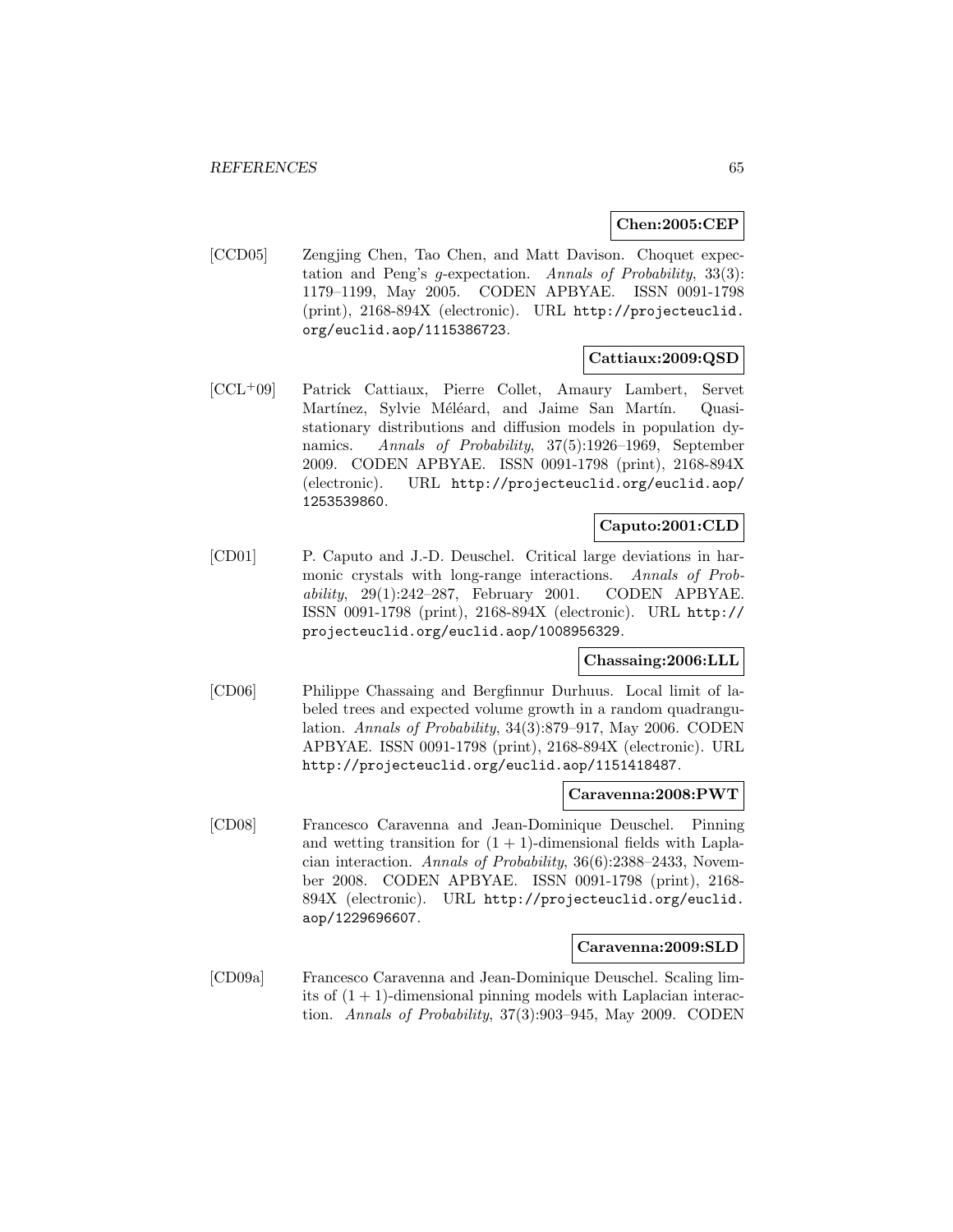APBYAE. ISSN 0091-1798 (print), 2168-894X (electronic). URL http://projecteuclid.org/euclid.aop/1245434024.

## **Chatterjee:2009:CPR**

[CD09b] Shirshendu Chatterjee and Rick Durrett. Contact processes on random graphs with power law degree distributions have critical value 0. Annals of Probability, 37(6):2332–2356, November 2009. CODEN APBYAE. ISSN 0091-1798 (print), 2168- 894X (electronic). URL http://projecteuclid.org/euclid. aop/1258380791.

# **Capitaine:2009:LEF**

[CDMF09] Mireille Capitaine, Catherine Donati-Martin, and Delphine Féral. The largest eigenvalues of finite rank deformation of large Wigner matrices: Convergence and nonuniversality of the fluctuations. Annals of Probability, 37(1):1–47, January 2009. CODEN AP-BYAE. ISSN 0091-1798 (print), 2168-894X (electronic). URL http://projecteuclid.org/euclid.aop/1234881683.

# **Cox:2000:RVM**

[CDP00] J. Theodore Cox, Richard Durrett, and Edwin A. Perkins. Rescaled voter models converge to super-Brownian motion. Annals of Probability, 28(1):185–234, January 2000. CODEN AP-BYAE. ISSN 0091-1798 (print), 2168-894X (electronic). URL http://projecteuclid.org/euclid.aop/1019160117.

## **Chen:2008:SCS**

[CFKZ08] Z.-Q. Chen, P. J. Fitzsimmons, K. Kuwae, and T.-S. Zhang. Stochastic calculus for symmetric Markov processes. Annals of Probability, 36(3):931–970, May 2008. CODEN AP-BYAE. ISSN 0091-1798 (print), 2168-894X (electronic). URL http://projecteuclid.org/euclid.aop/1207749086. See errata [CFKZ12].

## **Chen:2012:ESC**

[CFKZ12] Zhen-Qing Chen, Patrick J. Fitzsimmons, Kazuhiro Kuwae, and Tu-Sheng Zhang. Errata for stochastic calculus for symmetric Markov processes. Annals of Probability, 40(3):1375–1376, May 2012. CODEN APBYAE. ISSN 0091-1798 (print), 2168- 894X (electronic). URL http://projecteuclid.org/euclid. aop/1336136067. See [CFKZ08].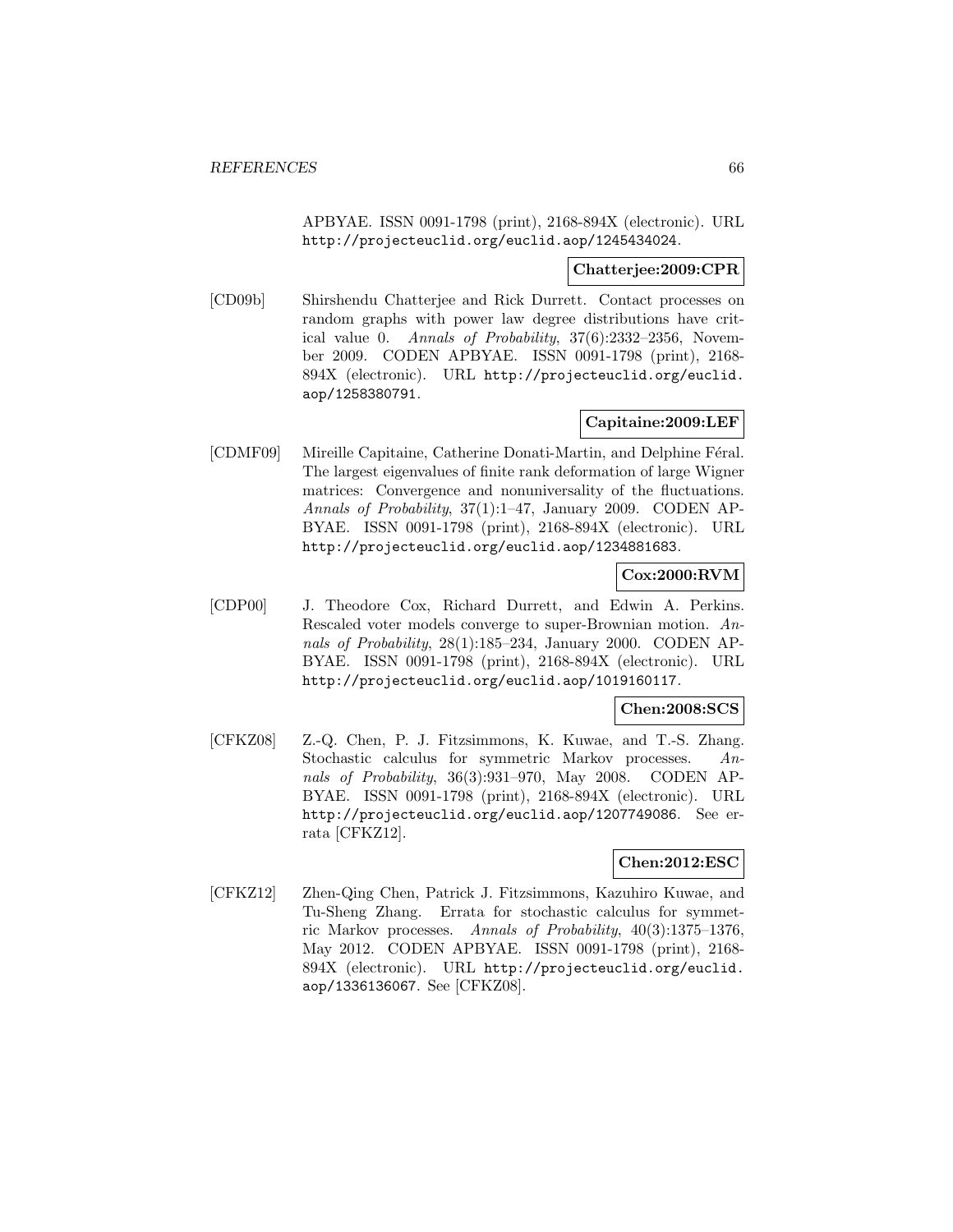## **Chen:2004:ACS**

[CFT<sup>+</sup>04] Z.-Q. Chen, P. J. Fitzsimmons, M. Takeda, J. Ying, and T.-S. Zhang. Absolute continuity of symmetric Markov processes. Annals of Probability, 32(3):2067–2098, July 2004. CODEN AP-BYAE. ISSN 0091-1798 (print), 2168-894X (electronic). URL http://projecteuclid.org/euclid.aop/1089808420.

# **Coutin:2007:GRP**

[CFV07] Laure Coutin, Peter Friz, and Nicolas Victoir. Good rough path sequences and applications to anticipating stochastic calculus. Annals of Probability, 35(3):1172–1193, May 2007. CODEN AP-BYAE. ISSN 0091-1798 (print), 2168-894X (electronic). URL http://projecteuclid.org/euclid.aop/1178804326.

## **Chen:2006:TSM**

[CFY06] Zhen-Qing Chen, Masatoshi Fukushima, and Jiangang Ying. Traces of symmetric Markov processes and their characterizations. Annals of Probability, 34(3):1052–1102, May 2006. CODEN AP-BYAE. ISSN 0091-1798 (print), 2168-894X (electronic). URL http://projecteuclid.org/euclid.aop/1151418493.

## **Cox:2000:GCM**

[CG00] J. Theodore Cox and Jochen Geiger. The genealogy of a cluster in the multitype voter model. Annals of Probability, 28(4): 1588–1619, October 2000. CODEN APBYAE. ISSN 0091-1798 (print), 2168-894X (electronic). URL http://projecteuclid. org/euclid.aop/1019160499.

#### **Chistyakov:2004:LDS**

[CG04] G. P. Chistyakov and F. Götze. Limit distributions of Studentized means. Annals of Probability, 32(1A):28–77, January 2004. CO-DEN APBYAE. ISSN 0091-1798 (print), 2168-894X (electronic). URL http://projecteuclid.org/euclid.aop/1078415828.

#### **Cator:2005:HPS**

[CG05] Eric Cator and Piet Groeneboom. Hammersley's process with sources and sinks. Annals of Probability, 33(3):879–903, May 2005. CODEN APBYAE. ISSN 0091-1798 (print), 2168- 894X (electronic). URL http://projecteuclid.org/euclid. aop/1115386713.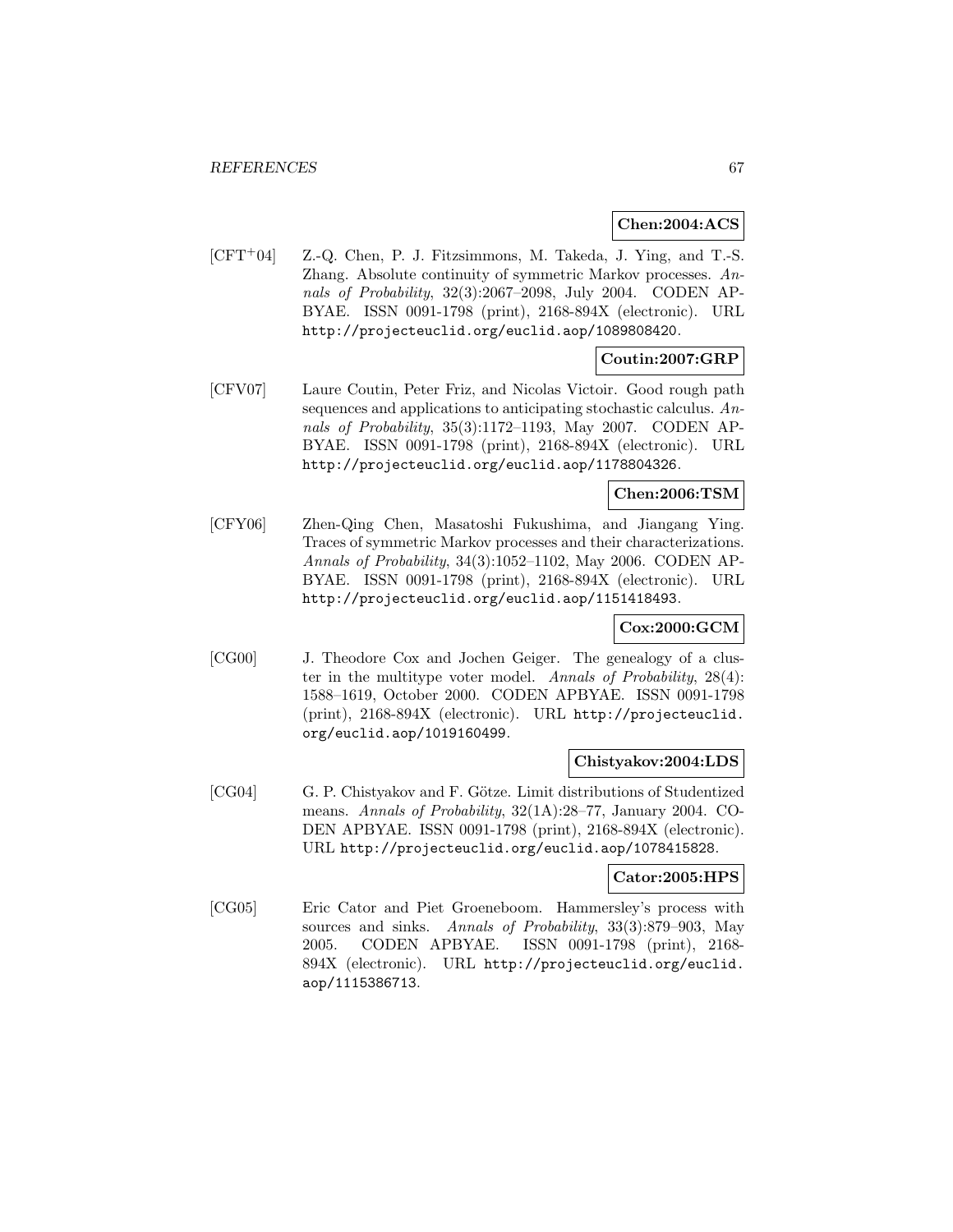## **Cator:2006:SCP**

[CG06] Eric Cator and Piet Groeneboom. Second class particles and cube root asymptotics for Hammersley's process. Annals of Probability, 34(4):1273–1295, July 2006. CODEN APBYAE. ISSN 0091-1798 (print), 2168-894X (electronic). URL http://projecteuclid. org/euclid.aop/1158673319.

## **Chistyakov:2008:LTF**

[CG08] G. P. Chistyakov and F. Götze. Limit theorems in free probability theory. I. Annals of Probability, 36(1):54–90, January 2008. CO-DEN APBYAE. ISSN 0091-1798 (print), 2168-894X (electronic). URL http://projecteuclid.org/euclid.aop/1196268673.

#### **Chatterjee:2006:GLP**

[Cha06] Sourav Chatterjee. A generalization of the Lindeberg principle. Annals of Probability, 34(6):2061–2076, November 2006. CODEN APBYAE. ISSN 0091-1798 (print), 2168-894X (electronic). URL http://projecteuclid.org/euclid.aop/1171377437.

## **Chatterjee:2008:NMN**

[Cha08] Sourav Chatterjee. A new method of normal approximation. Annals of Probability, 36(4):1584–1610, July 2008. CODEN AP-BYAE. ISSN 0091-1798 (print), 2168-894X (electronic). URL http://projecteuclid.org/euclid.aop/1217360979.

## **Chen:2003:QFS**

[Che03] Xia Chen. Quadratic functionals and small ball probabilities for the m-fold integrated Brownian motion. Annals of Probability, 31 (2):1052–1077, April 2003. CODEN APBYAE. ISSN 0091-1798 (print), 2168-894X (electronic). URL http://projecteuclid. org/euclid.aop/1048516545.

# **Chen:2004:EAL**

[Che04] Xia Chen. Exponential asymptotics and law of the iterated logarithm for intersection local times of random walks. Annals of Probability, 32(4):3248–3300, October 2004. CODEN APBYAE. ISSN 0091-1798 (print), 2168-894X (electronic). URL http:// projecteuclid.org/euclid.aop/1107883353.

#### **Cheliotis:2005:DRE**

[Che05a] Dimitrios Cheliotis. Diffusion in random environment and the renewal theorem. Annals of Probability, 33(5):1760–1781, Septem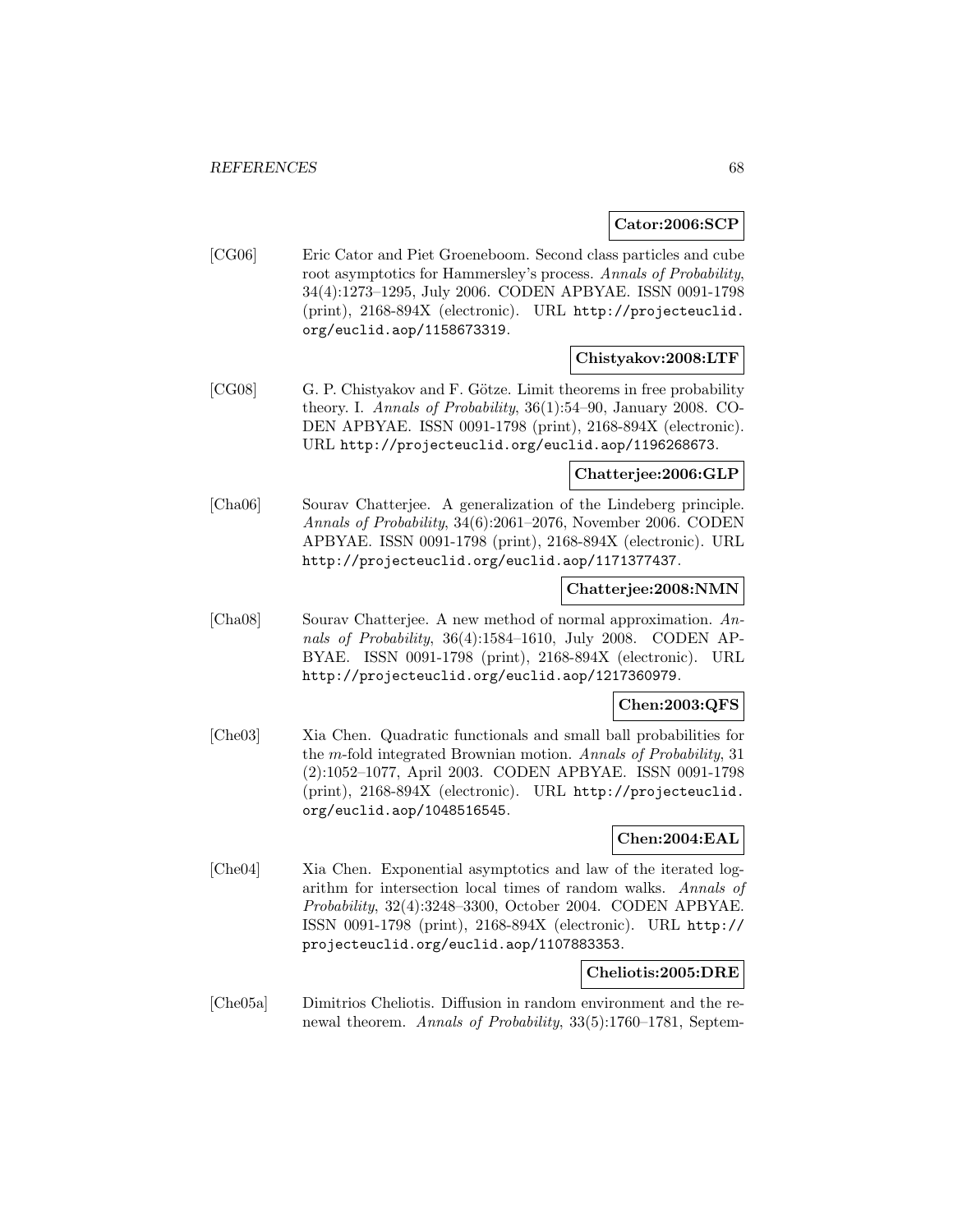ber 2005. CODEN APBYAE. ISSN 0091-1798 (print), 2168- 894X (electronic). URL http://projecteuclid.org/euclid. aop/1127395872.

## **Chen:2005:MDL**

[Che05b] Xia Chen. Moderate deviations and law of the iterated logarithm for intersections of the ranges of random walks. Annals of Probability, 33(3):1014–1059, May 2005. CODEN APBYAE. ISSN 0091-1798 (print), 2168-894X (electronic). URL http:// projecteuclid.org/euclid.aop/1115386717.

# **Chen:2007:LDL**

[Che07a] Xia Chen. Large deviations and laws of the iterated logarithm for the local times of additive stable processes. Annals of Probability, 35(2):602–648, March 2007. CODEN APBYAE. ISSN 0091-1798 (print), 2168-894X (electronic). URL http://projecteuclid. org/euclid.aop/1175287756.

# **Chen:2007:MDL**

[Che07b] Xia Chen. Moderate deviations and laws of the iterated logarithm for the local times of additive Lévy processes and additive random walks. Annals of Probability, 35(3):954–1006, May 2007. CODEN APBYAE. ISSN 0091-1798 (print), 2168-894X (electronic). URL http://projecteuclid.org/euclid.aop/1178804320.

# **Chi:2001:SSA**

[Chi01] Zhiyi Chi. Stochastic sub-additivity approach to the conditional large deviation principle. Annals of Probability, 29(3):1303–1328, July 2001. CODEN APBYAE. ISSN 0091-1798 (print), 2168- 894X (electronic). URL http://projecteuclid.org/euclid. aop/1015345604.

# **Choirat:2003:FVB**

[CHS03] Christine Choirat, Christian Hess, and Raffaello Seri. A functional version of the Birkhoff ergodic theorem for a normal integrand: A variational approach. Annals of Probability, 31(1):63–92, January 2003. CODEN APBYAE. ISSN 0091-1798 (print), 2168- 894X (electronic). URL http://projecteuclid.org/euclid. aop/1046294304.

# **Campanino:2002:OZT**

[CI02] Massimo Campanino and Dmitry Ioffe. Ornstein–Zernike theory for the Bernoulli bond percolation on  $\mathbb{Z}^d$ . Annals of Probability,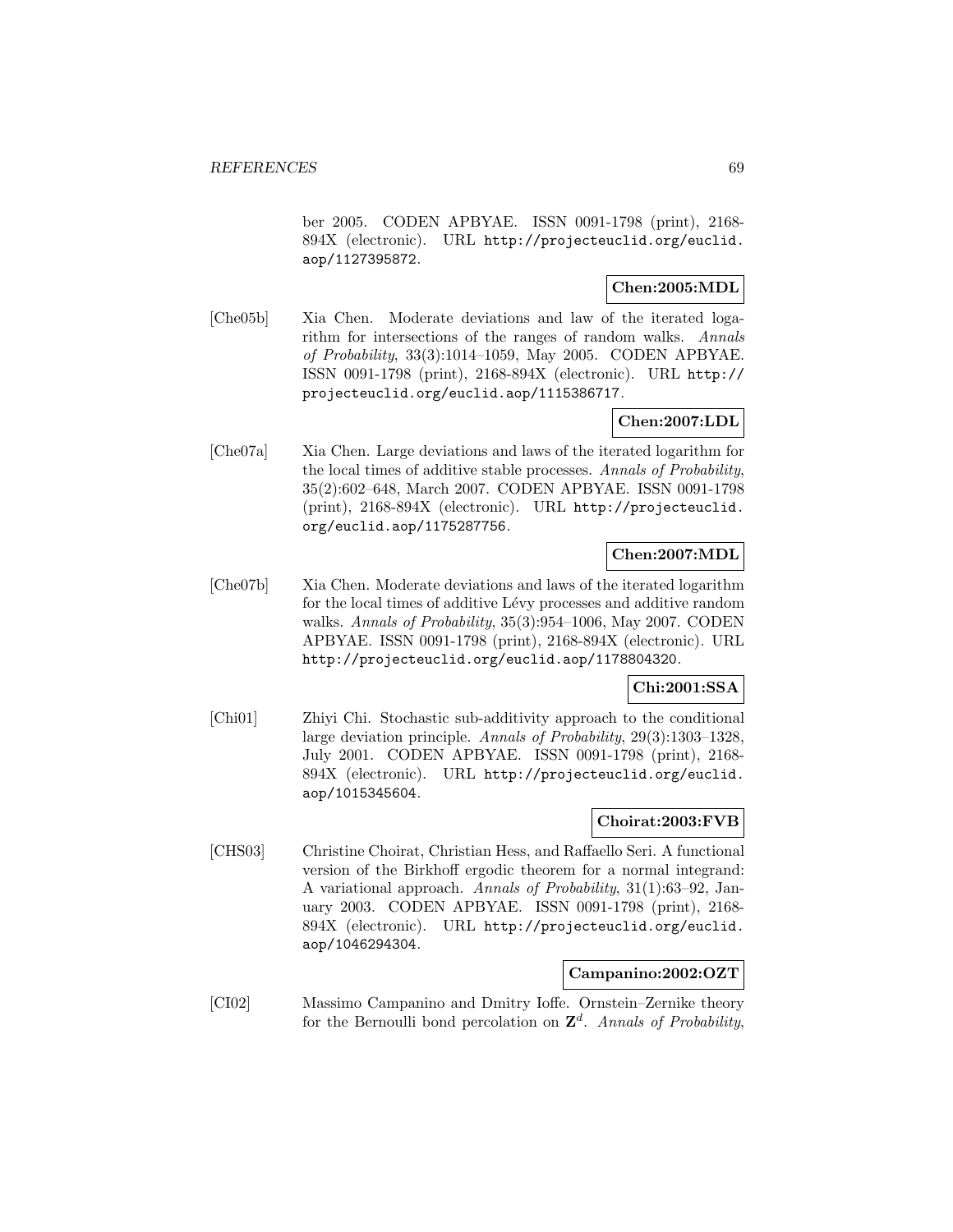30(2):652–682, April 2002. CODEN APBYAE. ISSN 0091-1798 (print), 2168-894X (electronic). URL http://projecteuclid. org/euclid.aop/1023481005.

# **Campanino:2008:FTC**

[CIV08] Massimo Campanino, Dmitry Ioffe, and Yvan Velenik. Fluctuation theory of connectivities for subcritical random cluster models. Annals of Probability, 36(4):1287–1321, July 2008. CODEN AP-BYAE. ISSN 0091-1798 (print), 2168-894X (electronic). URL http://projecteuclid.org/euclid.aop/1217360970.

## **Chassaing:2001:VLP**

[CJ01] Philippe Chassaing and Svante Janson. A Vervaat-like path transformation for the reflected Brownian bridge conditioned on its local time at 0. Annals of Probability, 29(4):1755–1779, October 2001. CODEN APBYAE. ISSN 0091-1798 (print), 2168- 894X (electronic). URL http://projecteuclid.org/euclid. aop/1015345771.

## **Cerny:2007:SGM**

 $[\text{ČK}07]$  Aleš Černý and Jan Kallsen. On the structure of general mean-variance hedging strategies. Annals of Probability, 35(4): 1479–1531, July 2007. CODEN APBYAE. ISSN 0091-1798 (print), 2168-894X (electronic). URL http://projecteuclid. org/euclid.aop/1181334251.

## **Chen:2000:FLS**

[CKL00] Xia Chen, James Kuelbs, and Wenbo Li. A functional LIL for symmetric stable processes. Annals of Probability, 28(1):258–276, January 2000. CODEN APBYAE. ISSN 0091-1798 (print), 2168- 894X (electronic). URL http://projecteuclid.org/euclid. aop/1019160119.

# **Chan:2006:MAG**

[CL06] Hock Peng Chan and Tze Leung Lai. Maxima of asymptotically Gaussian random fields and moderate deviation approximations to boundary crossing probabilities of sums of random variables with multidimensional indices. Annals of Probability, 34 (1):80–121, January 2006. CODEN APBYAE. ISSN 0091-1798 (print), 2168-894X (electronic). URL http://projecteuclid. org/euclid.aop/1140191533.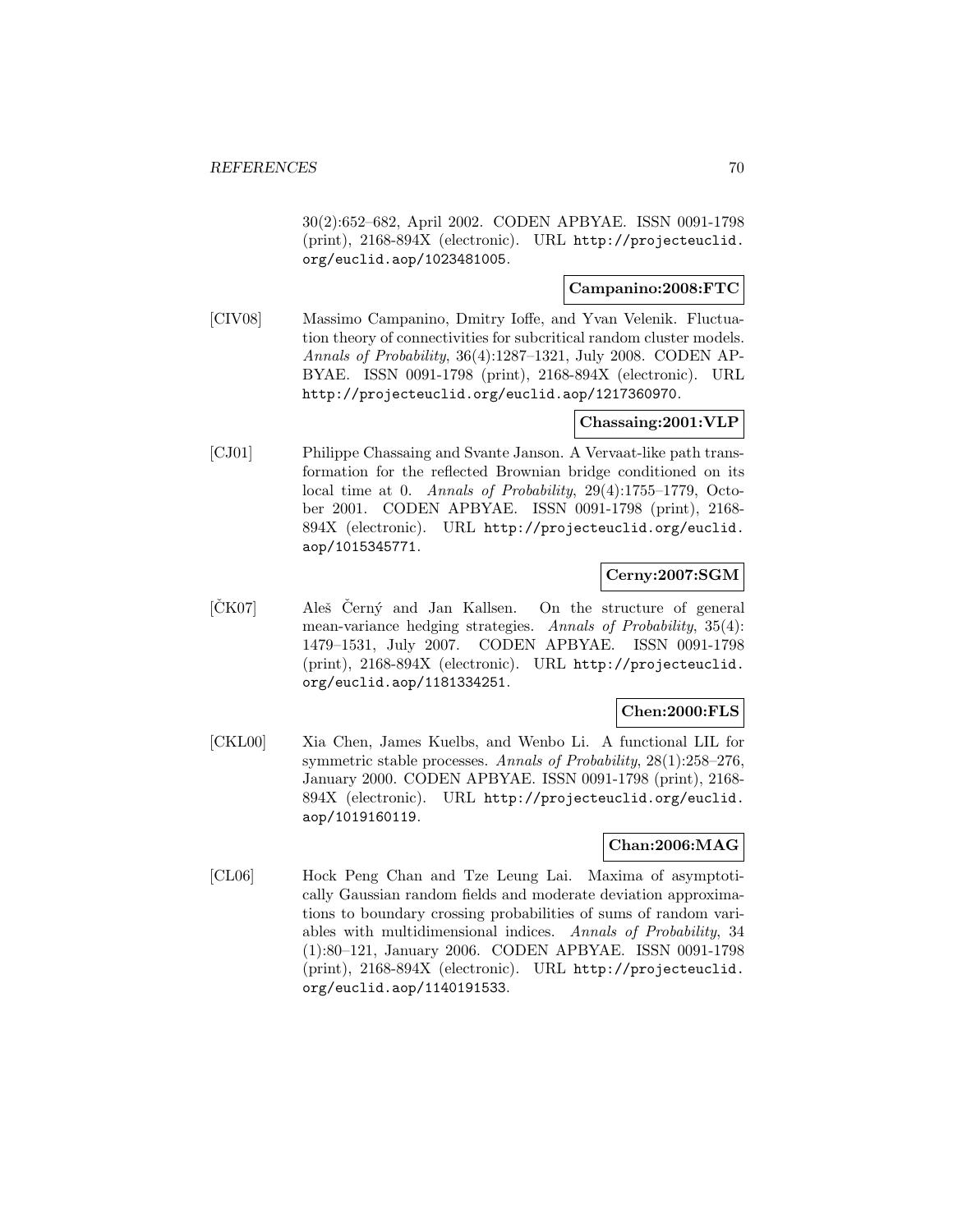## **Chang:2004:OTL**

[CLL04] Chih-Chung Chang, Claudio Landim, and Tzong-Yow Lee. Occupation time large deviations of two-dimensional symmetric simple exclusion process. Annals of Probability, 32(1B):661–691, January 2004. CODEN APBYAE. ISSN 0091-1798 (print), 2168- 894X (electronic). URL http://projecteuclid.org/euclid. aop/1079021460.

## **Csiszar:2005:CEF**

[CM05] Imre Csiszár and František Matúš. Closures of exponential families. Annals of Probability, 33(2):582–600, March 2005. CODEN APBYAE. ISSN 0091-1798 (print), 2168-894X (electronic). URL http://projecteuclid.org/euclid.aop/1109868592.

## **Collevecchio:2006:TPD**

[Col06] Andrea Collevecchio. On the transience of processes defined on Galton–Watson trees. Annals of Probability, 34(3):870–878, May 2006. CODEN APBYAE. ISSN 0091-1798 (print), 2168- 894X (electronic). URL http://projecteuclid.org/euclid. aop/1151418486.

# **Cassandro:2006:BCO**

[COP06] Marzio Cassandro, Enza Orlandi, and Pierre Picco. "Typical configuration for one-dimensional random field Kac model". Annals of Probability, 34(4):1641–1643, July 2006. CODEN APBYAE. ISSN 0091-1798 (print), 2168-894X (electronic). URL http:// projecteuclid.org/euclid.aop/1158673333.

## **Cerf:2000:WCI**

[CP00] Raphaël Cerf and Ágoston Pisztora. On the Wulff crystal in the Ising model. Annals of Probability, 28(3):947–1017, July 2000. CODEN APBYAE. ISSN 0091-1798 (print), 2168- 894X (electronic). URL http://projecteuclid.org/euclid. aop/1019160324.

# **Cox:2005:RLV**

[CP05] J. Theodore Cox and Edwin A. Perkins. Rescaled Lotka–Volterra models converge to super-Brownian motion. Annals of Probability, 33(3):904–947, May 2005. CODEN APBYAE. ISSN 0091-1798 (print), 2168-894X (electronic). URL http://projecteuclid. org/euclid.aop/1115386714.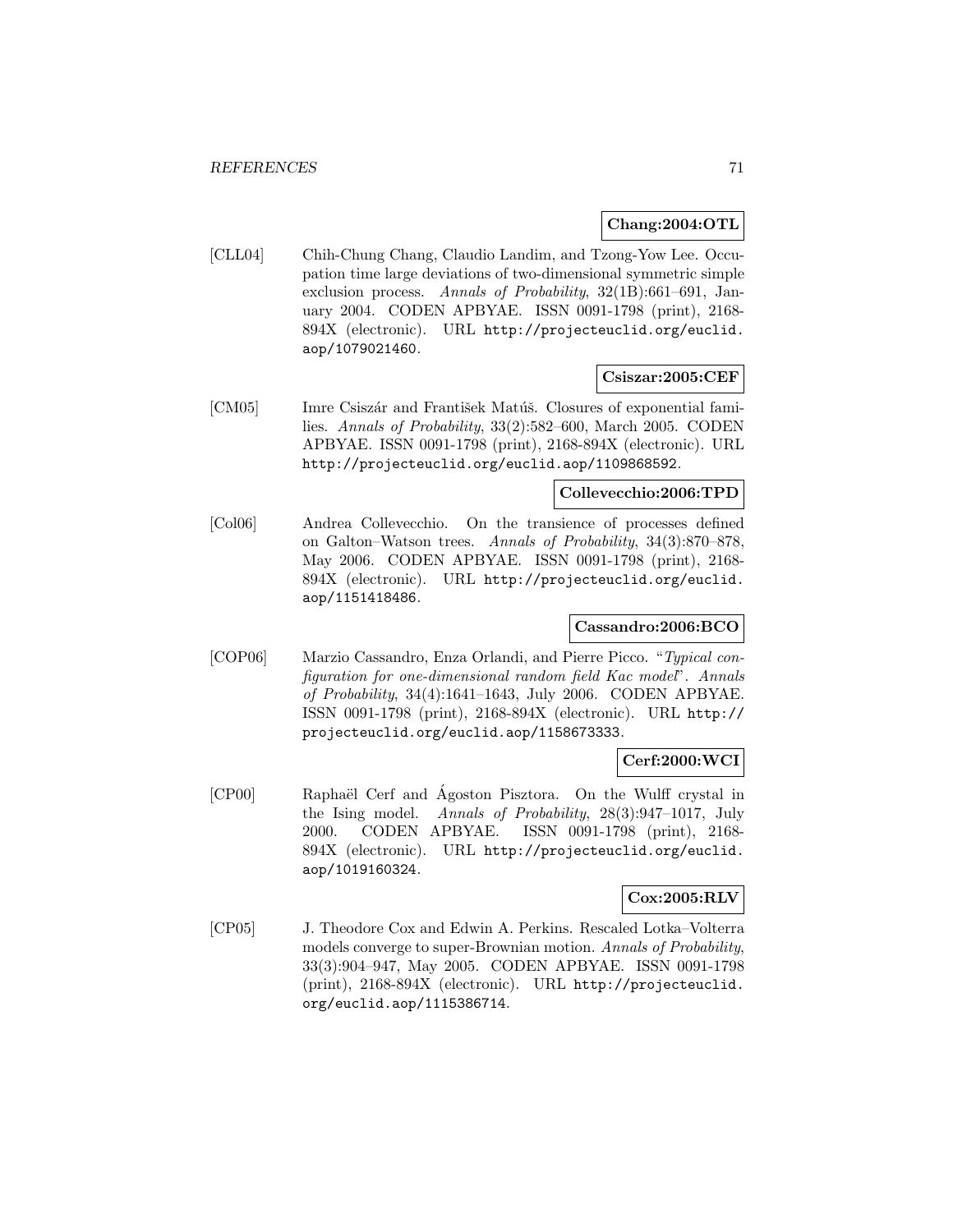#### **Chalendar:2007:MAC**

[CP07a] Isabelle Chalendar and Jonathan R. Partington. Multivariable approximate Carleman-type theorems for complex measures. Annals of Probability, 35(1):384–396, January 2007. CODEN APBYAE. ISSN 0091-1798 (print), 2168-894X (electronic). URL http:// projecteuclid.org/euclid.aop/1174324134.

## **Comets:2007:MBR**

[CP07b] Francis Comets and Serguei Popov. On multidimensional branching random walks in random environment. Annals of Probability, 35(1):68–114, January 2007. CODEN APBYAE. ISSN 0091-1798 (print), 2168-894X (electronic). URL http://projecteuclid. org/euclid.aop/1174324124.

# **Chen:2004:AEP**

[CPP04] Dayue Chen, Yuval Peres, and G´abor Pete. Anchored expansion, percolation and speed. Annals of Probability, 32(4):2978–2995, October 2004. CODEN APBYAE. ISSN 0091-1798 (print), 2168- 894X (electronic). URL http://projecteuclid.org/euclid. aop/1107883344.

## **Cerrai:2004:LDS**

[CR04] Sandra Cerrai and Michael Röckner. Large deviations for stochastic reaction-diffusion systems with multiplicative noise and non-Lipshitz reaction term. Annals of Probability, 32(1B):1100–1139, January 2004. CODEN APBYAE. ISSN 0091-1798 (print), 2168- 894X (electronic). URL http://projecteuclid.org/euclid. aop/1079021473.

## **Coviello:2007:NSD**

[CR07] Rosanna Coviello and Francesco Russo. Nonsemimartingales: Stochastic differential equations and weak Dirichlet processes. Annals of Probability, 35(1):255-308, January 2007. CODEN AP-BYAE. ISSN 0091-1798 (print), 2168-894X (electronic). URL http://projecteuclid.org/euclid.aop/1174324130.

#### **Crisan:2003:ERC**

[Cri03] Dan Crisan. Exact rates of convergence for a branching particle approximation to the solution of the Zakai equation. Annals of Probability, 31(2):693–718, April 2003. CODEN APBYAE. ISSN 0091-1798 (print), 2168-894X (electronic). URL http:// projecteuclid.org/euclid.aop/1048516533.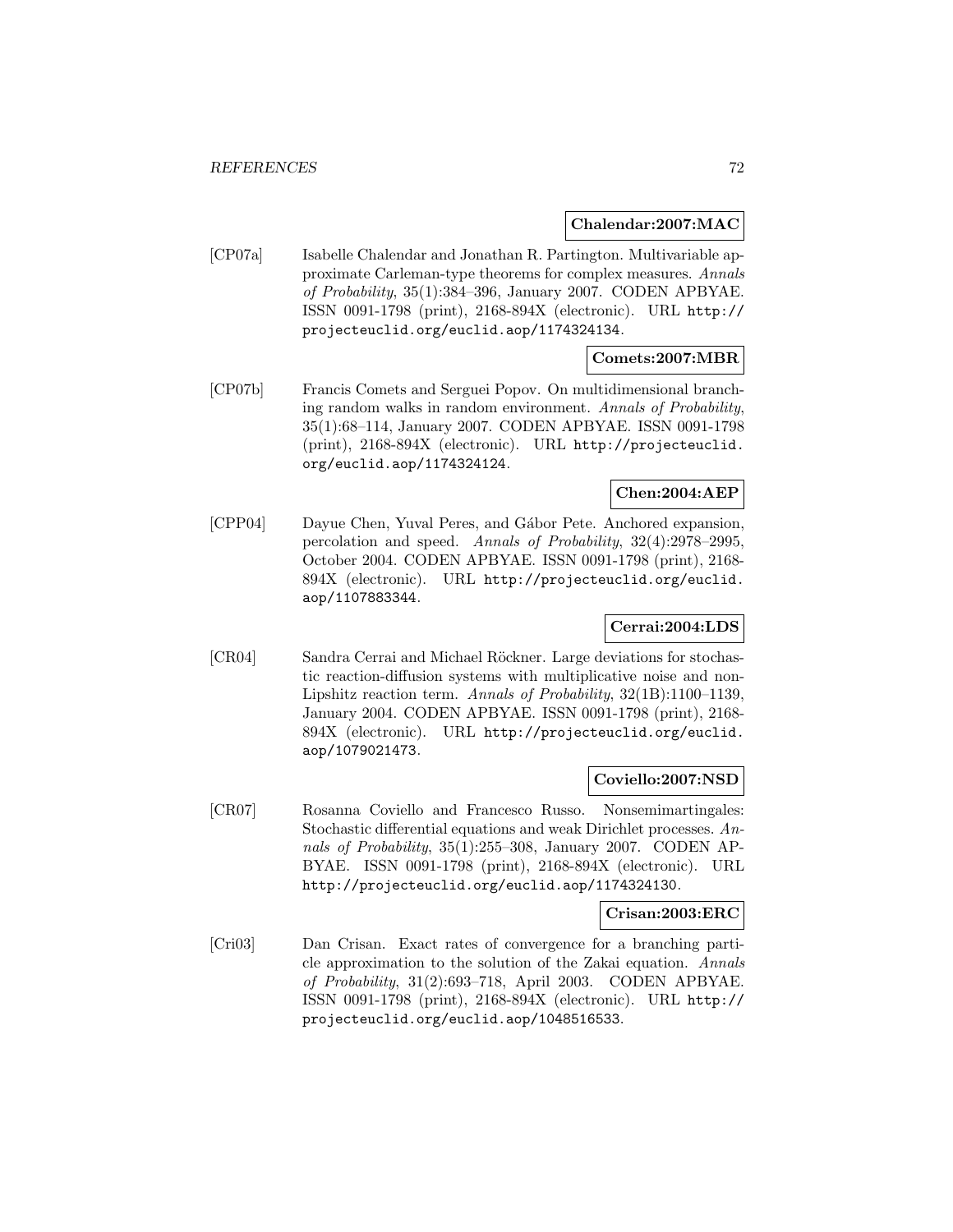### **Croydon:2009:HMA**

[Cro09] David A. Croydon. Hausdorff measure of arcs and Brownian motion on Brownian spatial trees. Annals of Probability, 37(3):946– 978, May 2009. CODEN APBYAE. ISSN 0091-1798 (print), 2168- 894X (electronic). URL http://projecteuclid.org/euclid. aop/1245434025.

# **Chiang:2000:LDD**

[CS00] Tzuu-Shuh Chiang and Shuenn-Jyi Sheu. Large deviation of diffusion processes with discontinuous drift and their occupation times. Annals of Probability, 28(1):140–165, January 2000. CODEN AP-BYAE. ISSN 0091-1798 (print), 2168-894X (electronic). URL http://projecteuclid.org/euclid.aop/1019160115.

## **Chen:2002:GGC**

[CS02] Zhen-Qing Chen and Renming Song. General gauge and conditional gauge theorems. Annals of Probability, 30(3):1313–1339, July 2002. CODEN APBYAE. ISSN 0091-1798 (print), 2168- 894X (electronic). URL http://projecteuclid.org/euclid. aop/1029867129.

# **Chen:2004:NAU**

[CS04] Louis H. Y. Chen and Qi-Man Shao. Normal approximation under local dependence. Annals of Probability, 32(3):1985–2028, July 2004. CODEN APBYAE. ISSN 0091-1798 (print), 2168- 894X (electronic). URL http://projecteuclid.org/euclid. aop/1089808417.

# **Calka:2005:LTT**

[CS05] Pierre Calka and Tomasz Schreiber. Limit theorems for the typical Poisson–Voronoi cell and the Crofton cell with a large inradius. Annals of Probability, 33(4):1625–1642, July 2005. CODEN AP-BYAE. ISSN 0091-1798 (print), 2168-894X (electronic). URL http://projecteuclid.org/euclid.aop/1120224593.

## **Collins:2008:BTR**

[CS08] Benoît Collins and Michael Stolz. Borel theorems for random matrices from the classical compact symmetric spaces. Annals of Probability, 36(3):876–895, May 2008. CODEN APBYAE. ISSN 0091-1798 (print), 2168-894X (electronic). URL http:// projecteuclid.org/euclid.aop/1207749084.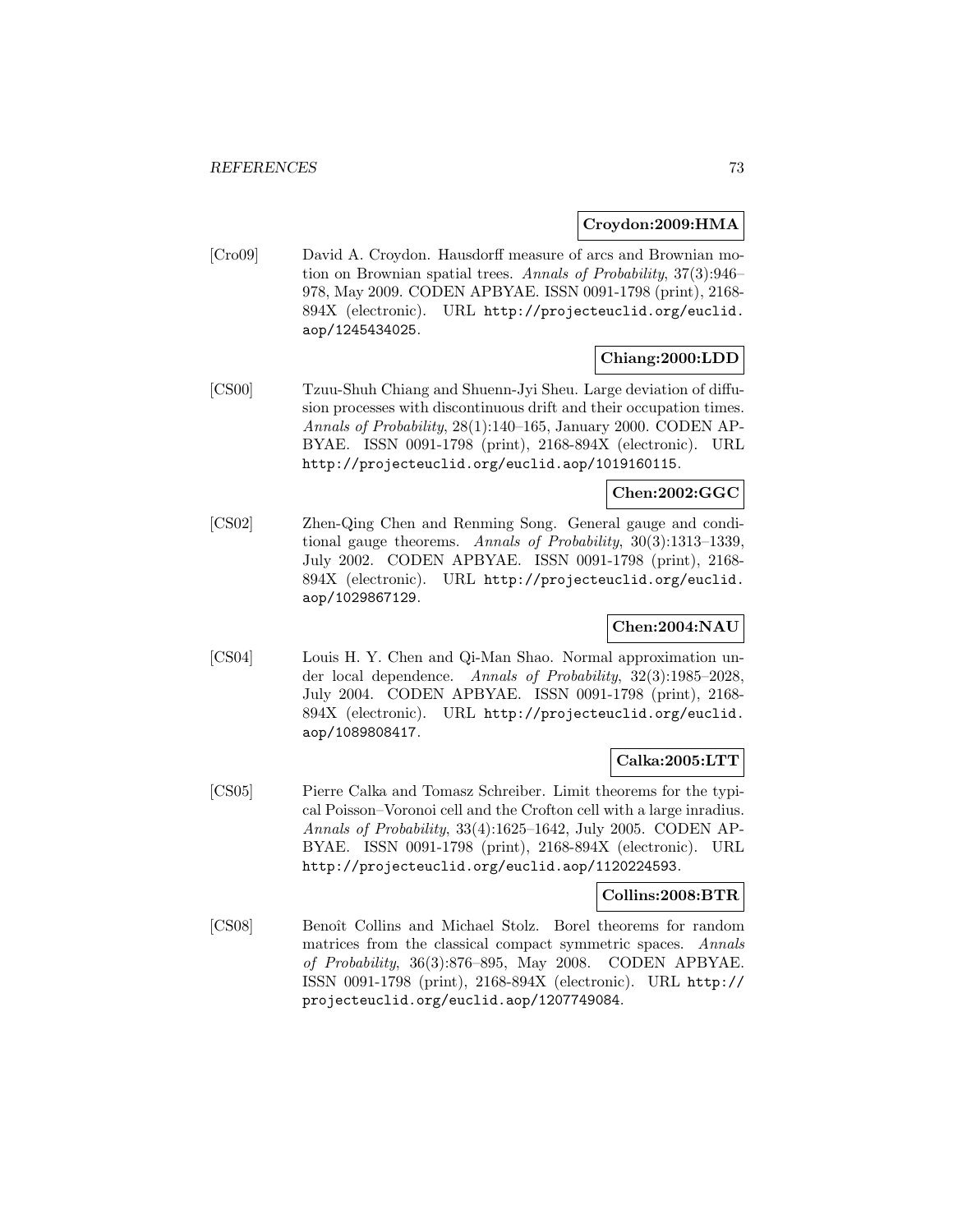## **Cox:2009:SCM**

[CS09] J. Theodore Cox and Rinaldo B. Schinazi. Survival and coexistence for a multitype contact process. Annals of Probability, 37(3):853–876, May 2009. CODEN APBYAE. ISSN 0091-1798 (print), 2168-894X (electronic). URL http://projecteuclid. org/euclid.aop/1245434022.

## **Cranston:2000:LBS**

[CSS00] Mike Cranston, Michael Scheutzow, and David Steinsaltz. Linear bounds for stochastic dispersion. Annals of Probability, 28(4): 1852–1869, October 2000. CODEN APBYAE. ISSN 0091-1798 (print), 2168-894X (electronic). URL http://projecteuclid. org/euclid.aop/1019160510.

# **Csorgo:2003:DET**

[CSW03a] Miklós Csörgő, Barbara Szyszkowicz, and Qiying Wang. Darling– Erdős theorem for self-normalized sums. Annals of Probability, 31(2):676–692, April 2003. CODEN APBYAE. ISSN 0091-1798 (print), 2168-894X (electronic). URL http://projecteuclid. org/euclid.aop/1048516532.

# **Csorgo:2003:DTS**

[CSW03b] Miklós Csörgő, Barbara Szyszkowicz, and Qiying Wu. Donsker's theorem for self-normalized partial sums processes. Annals of Probability, 31(3):1228–1240, July 2003. CODEN APBYAE. ISSN 0091-1798 (print), 2168-894X (electronic). URL http:// projecteuclid.org/euclid.aop/1055425777.

## **Conger:2006:RSD**

[CV06] Mark Conger and D. Viswanath. Riffle shuffles of decks with repeated cards. Annals of Probability, 34(2):804–819, March 2006. CODEN APBYAE. ISSN 0091-1798 (print), 2168- 894X (electronic). URL http://projecteuclid.org/euclid. aop/1147179990.

### **Chen:2000:CIG**

[CW00a] Mu-Fa Chen and Feng-Yu Wang. Cheeger's inequalities for general symmetric forms and existence criteria for spectral gap. Annals of Probability, 28(1):235–257, January 2000. CODEN APBYAE. ISSN 0091-1798 (print), 2168-894X (electronic). URL http:// projecteuclid.org/euclid.aop/1019160118.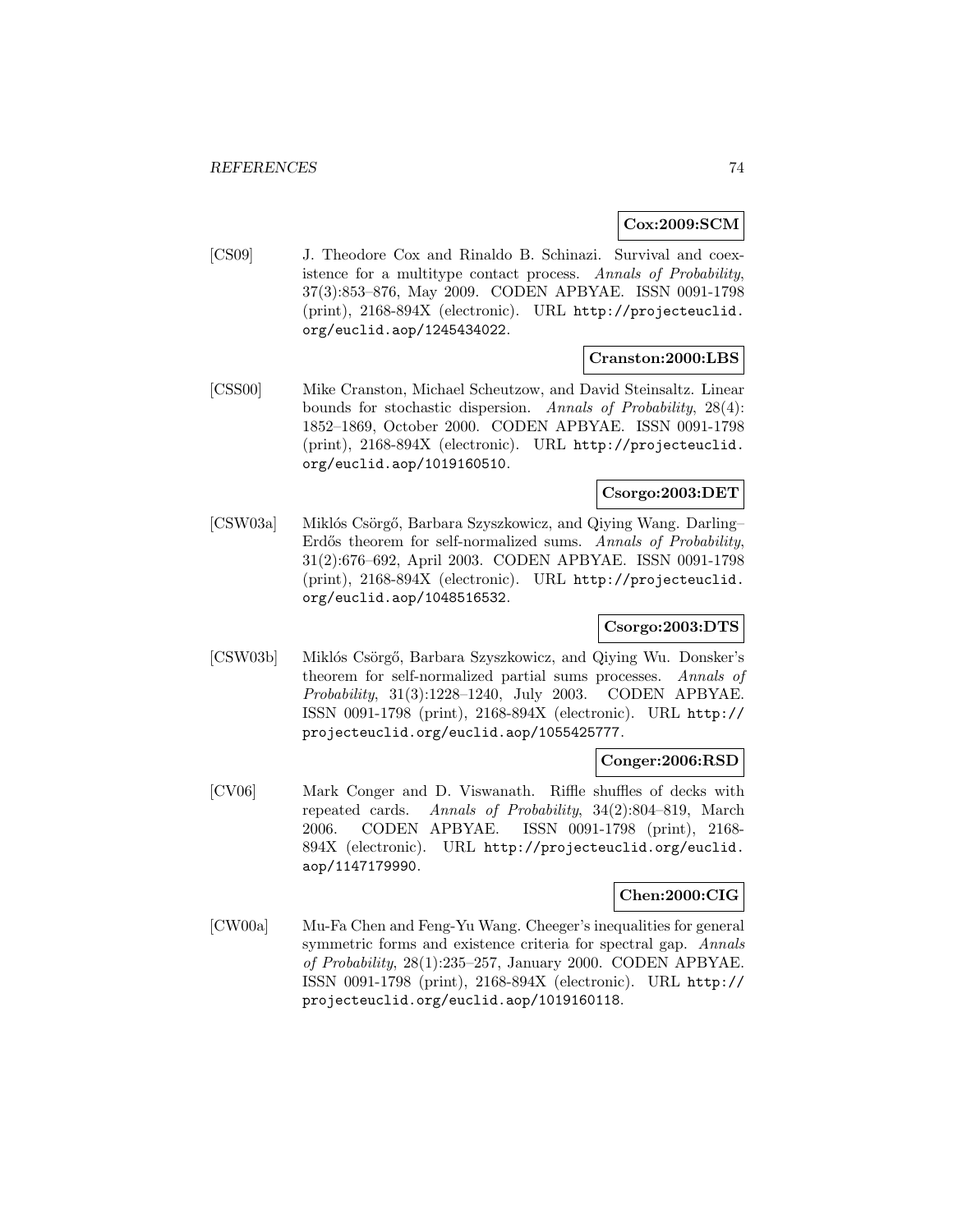#### **Cranston:2000:CEC**

[CW00b] M. Cranston and Feng-Yu Wang. A condition for the equivalence of coupling and shift coupling. Annals of Probability, 28(4): 1666–1679, October 2000. CODEN APBYAE. ISSN 0091-1798 (print), 2168-894X (electronic). URL http://projecteuclid. org/euclid.aop/1019160502.

# **Chen:2004:SMP**

[CX04] Louis H. Y. Chen and Aihua Xia. Stein's method, Palm theory and Poisson process approximation. Annals of Probability, 32 (3B):2545–2569, July 2004. CODEN APBYAE. ISSN 0091-1798 (print), 2168-894X (electronic). URL http://projecteuclid. org/euclid.aop/1091813623.

# **Comets:2006:DPR**

[CY06] Francis Comets and Nobuo Yoshida. Directed polymers in random environment are diffusive at weak disorder. Annals of Probability, 34(5):1746–1770, September 2006. CODEN APBYAE. ISSN 0091-1798 (print), 2168-894X (electronic). URL http:// projecteuclid.org/euclid.aop/1163517222.

## **Comets:2004:LLN**

[CZ04] Francis Comets and Ofer Zeitouni. A law of large numbers for random walks in random mixing environments. Annals of Probability, 32(1B):880–914, January 2004. CODEN APBYAE. ISSN 0091-1798 (print), 2168-894X (electronic). URL http:// projecteuclid.org/euclid.aop/1079021467.

# **Chen:2009:TRE**

[CZ09] Zhen-Qing Chen and Tusheng Zhang. Time-reversal and elliptic boundary value problems. Annals of Probability, 37(3):1008–1043, May 2009. CODEN APBYAE. ISSN 0091-1798 (print), 2168- 894X (electronic). URL http://projecteuclid.org/euclid. aop/1245434027.

## **deAcosta:2004:GNL**

[dA04] A. de Acosta. A general nonconvex large deviation result II. Annals of Probability, 32(3):1873–1901, July 2004. CODEN AP-BYAE. ISSN 0091-1798 (print), 2168-894X (electronic). URL http://projecteuclid.org/euclid.aop/1089808414.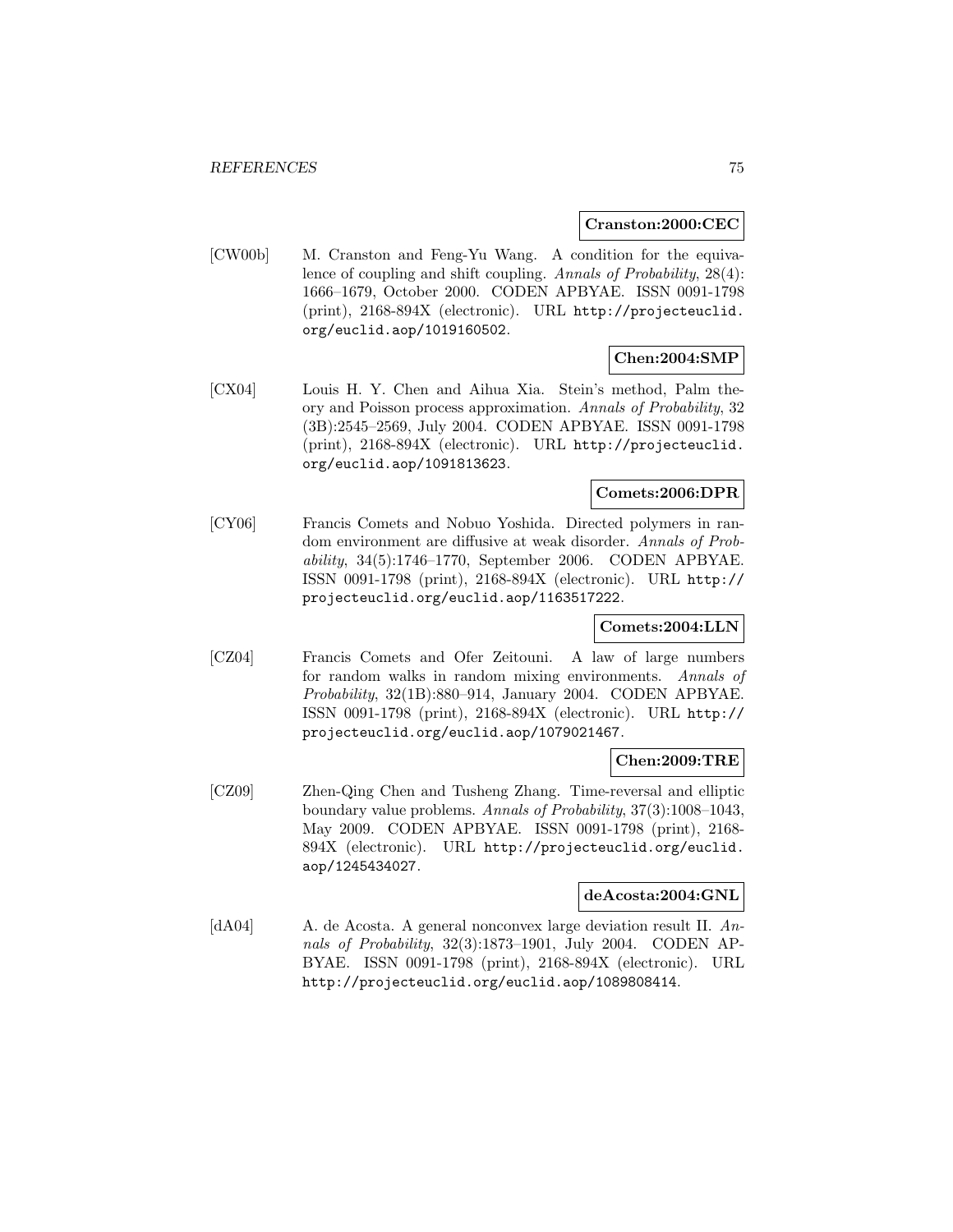### **Davie:2001:BCL**

[Dav01] George Davie. The Borel–Cantelli lemmas, probability laws and Kolmogorov complexity. Annals of Probability, 29(4):1426–1434, October 2001. CODEN APBYAE. ISSN 0091-1798 (print), 2168- 894X (electronic). URL http://projecteuclid.org/euclid. aop/1015345756.

## **Daviaud:2006:EDT**

[Dav06] Olivier Daviaud. Extremes of the discrete two-dimensional Gaussian free field. Annals of Probability, 34(3):962–986, May 2006. CODEN APBYAE. ISSN 0091-1798 (print), 2168- 894X (electronic). URL http://projecteuclid.org/euclid. aop/1151418489.

# **Delmas:2001:KTB**

[DD01] Jean-François Delmas and Jean-Stéphane Dhersin. Kolmogorov's test for the Brownian snake. Annals of Probability, 29(1):305–316, February 2001. CODEN APBYAE. ISSN 0091-1798 (print), 2168- 894X (electronic). URL http://projecteuclid.org/euclid. aop/1008956331.

## **DaPrato:2003:SSS**

[DD03] Giuseppe Da Prato and Arnaud Debussche. Strong solutions to the stochastic quantization equations. Annals of Probability, 31 (4):1900–1916, October 2003. CODEN APBYAE. ISSN 0091-1798 (print), 2168-894X (electronic). URL http://projecteuclid. org/euclid.aop/1068646370.

### **Debussche:2005:BSN**

[DdB05] Arnaud Debussche and Anne de Bouard. Blow-up for the stochastic nonlinear Schrödinger equation with multiplicative noise.  $An$ nals of Probability, 33(3):1078–1110, May 2005. CODEN AP-BYAE. ISSN 0091-1798 (print), 2168-894X (electronic). URL http://projecteuclid.org/euclid.aop/1115386719.

## **Denisov:2008:LDR**

[DDS08] D. Denisov, A. B. Dieker, and V. Shneer. Large deviations for random walks under subexponentiality: The big-jump domain. Annals of Probability, 36(5):1946–1991, September 2008. CODEN APBYAE. ISSN 0091-1798 (print), 2168-894X (electronic). URL http://projecteuclid.org/euclid.aop/1221138771.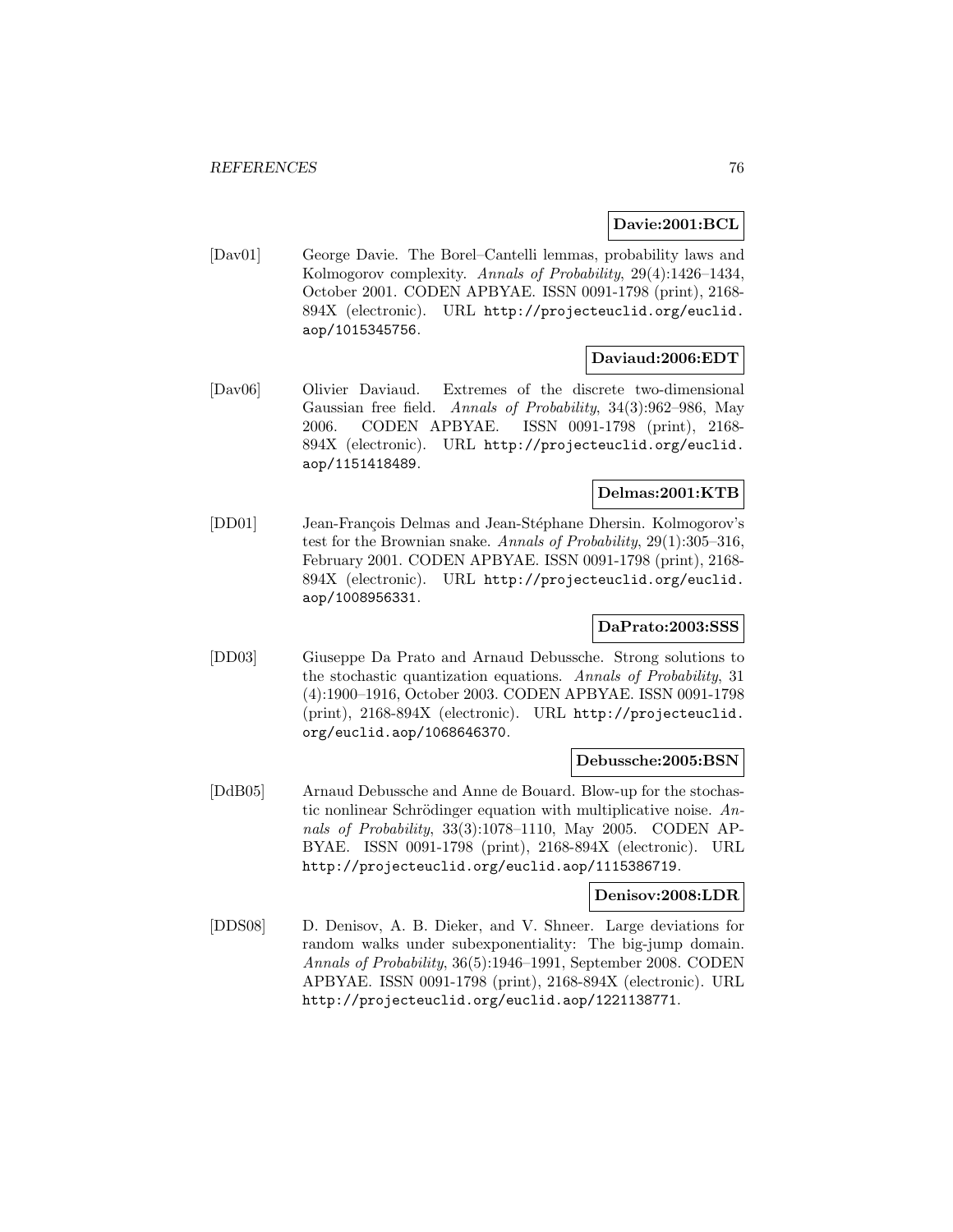### **Deheuvels:2000:FLL**

[DE00] Paul Deheuvels and John H. J. Einmahl. Functional limit laws for the increments of Kaplan–Meier product-limit processes and applications. Annals of Probability, 28(3):1301–1335, July 2000. CO-DEN APBYAE. ISSN 0091-1798 (print), 2168-894X (electronic). URL http://projecteuclid.org/euclid.aop/1019160336.

### **DeBlassie:2004:UDD**

[DeB04] Dante DeBlassie. Uniqueness for diffusions degenerating at the boundary of a smooth bounded set. Annals of Probability, 32(4): 3167–3190, October 2004. CODEN APBYAE. ISSN 0091-1798 (print), 2168-894X (electronic). URL http://projecteuclid. org/euclid.aop/1107883350.

# **Donnelly:2000:CSS**

[DEF<sup>+</sup>00] Peter Donnelly, Steven N. Evans, Klaus Fleischmann, Thomas G. Kurtz, and Xiaowen Zhou. Continuum-sites stepping-stone models, coalescing exchangeable partitions and random trees. Annals of Probability, 28(3):1063–1110, July 2000. CODEN APBYAE. ISSN 0091-1798 (print), 2168-894X (electronic). URL http:// projecteuclid.org/euclid.aop/1019160326.

# **Dawson:2002:MCB**

[DEF<sup>+</sup>02] Donald A. Dawson, Alison M. Etheridge, Klaus Fleischmann, Leonid Mytnik, Edwin A. Perkins, and Jie Xiong. Mutually catalytic branching in the plane: Finite measure states. Annals of Probability, 30(4):1681–1762, October 2002. CODEN APBYAE. ISSN 0091-1798 (print), 2168-894X (electronic). URL http:// projecteuclid.org/euclid.aop/1039548370.

### **Deheuvels:2000:SAQ**

[Deh00] Paul Deheuvels. Strong approximation of quantile processes by iterated Kiefer processes. Annals of Probability, 28(2):909–945, April 2000. CODEN APBYAE. ISSN 0091-1798 (print), 2168- 894X (electronic). URL http://projecteuclid.org/euclid. aop/1019160265.

#### **Delarue:2004:ASH**

[Del04] François Delarue. Auxiliary SDES for homogenization of quasilinear PDES with periodic coefficients. Annals of Probability, 32 (3B):2305–2361, July 2004. CODEN APBYAE. ISSN 0091-1798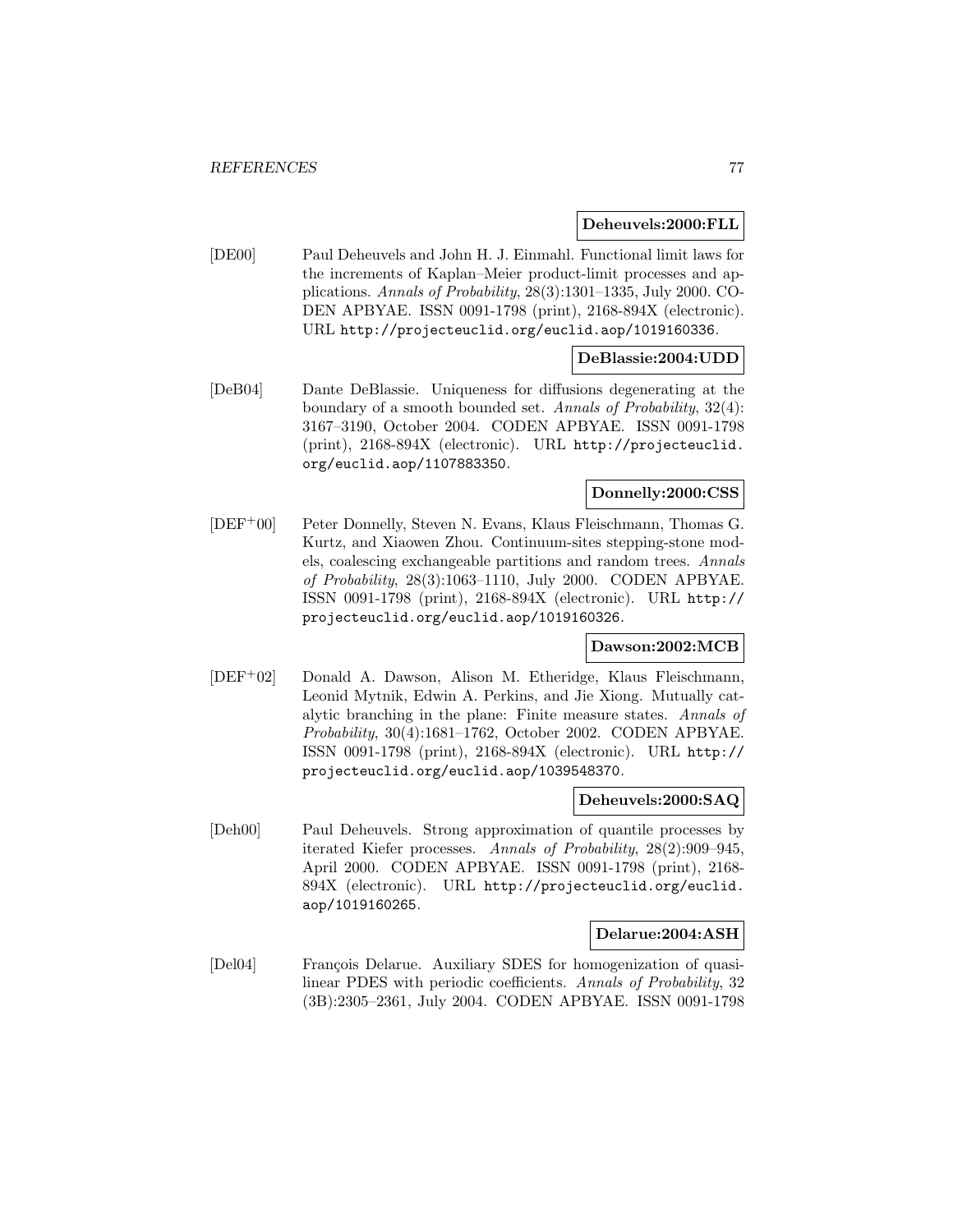(print), 2168-894X (electronic). URL http://projecteuclid. org/euclid.aop/1091813615.

## **Dawson:2000:FTE**

[DFM00] Donald A. Dawson, Klaus Fleischmann, and Carl Mueller. Finite time extinction of superprocesses with catalysts. Annals of Probability, 28(2):603–642, April 2000. CODEN APBYAE. ISSN 0091-1798 (print), 2168-894X (electronic). URL http:// projecteuclid.org/euclid.aop/1019160254.

### **Dawson:2002:SCS**

[DFM02] Donald A. Dawson, Klaus Fleischmann, and Peter Mörters. Strong clumping of super-Brownian motion in a stable catalytic medium. Annals of Probability, 30(4):1990–2045, October 2002. CODEN APBYAE. ISSN 0091-1798 (print), 2168-894X (electronic). URL http://projecteuclid.org/euclid.aop/1039548380.

## **Deaconu:2002:PJM**

[DFT02] Madalina Deaconu, Nicolas Fournier, and Etienne Tanr´e. A pure jump Markov process associated with Smoluchowski's coagulation equation. Annals of Probability, 30(4):1763–1796, October 2002. CODEN APBYAE. ISSN 0091-1798 (print), 2168- 894X (electronic). URL http://projecteuclid.org/euclid. aop/1039548371.

### **Duvillard:2001:LDU**

[DG01] T. Cabanal Duvillard and A. Guionnet. Large deviations upper bounds for the laws of matrix-valued processes and noncommunicative entropies. Annals of Probability, 29(3):1205–1261, July 2001. CODEN APBYAE. ISSN 0091-1798 (print), 2168- 894X (electronic). URL http://projecteuclid.org/euclid. aop/1015345602.

### **Dembo:2001:GLA**

[DGK01] Amir Dembo, Alberto Gandolfi, and Harry Kesten. Greedy lattice animals: negative values and unconstrained maxima. Annals of Probability, 29(1):205–241, February 2001. CODEN APBYAE. ISSN 0091-1798 (print), 2168-894X (electronic). URL http:// projecteuclid.org/euclid.aop/1008956328.

## **Dubins:2009:EDB**

[DGM09] Lester E. Dubins, David Gilat, and Isaac Meilijson. On the expected diameter of an  $L_2$ -bounded martingale. Annals of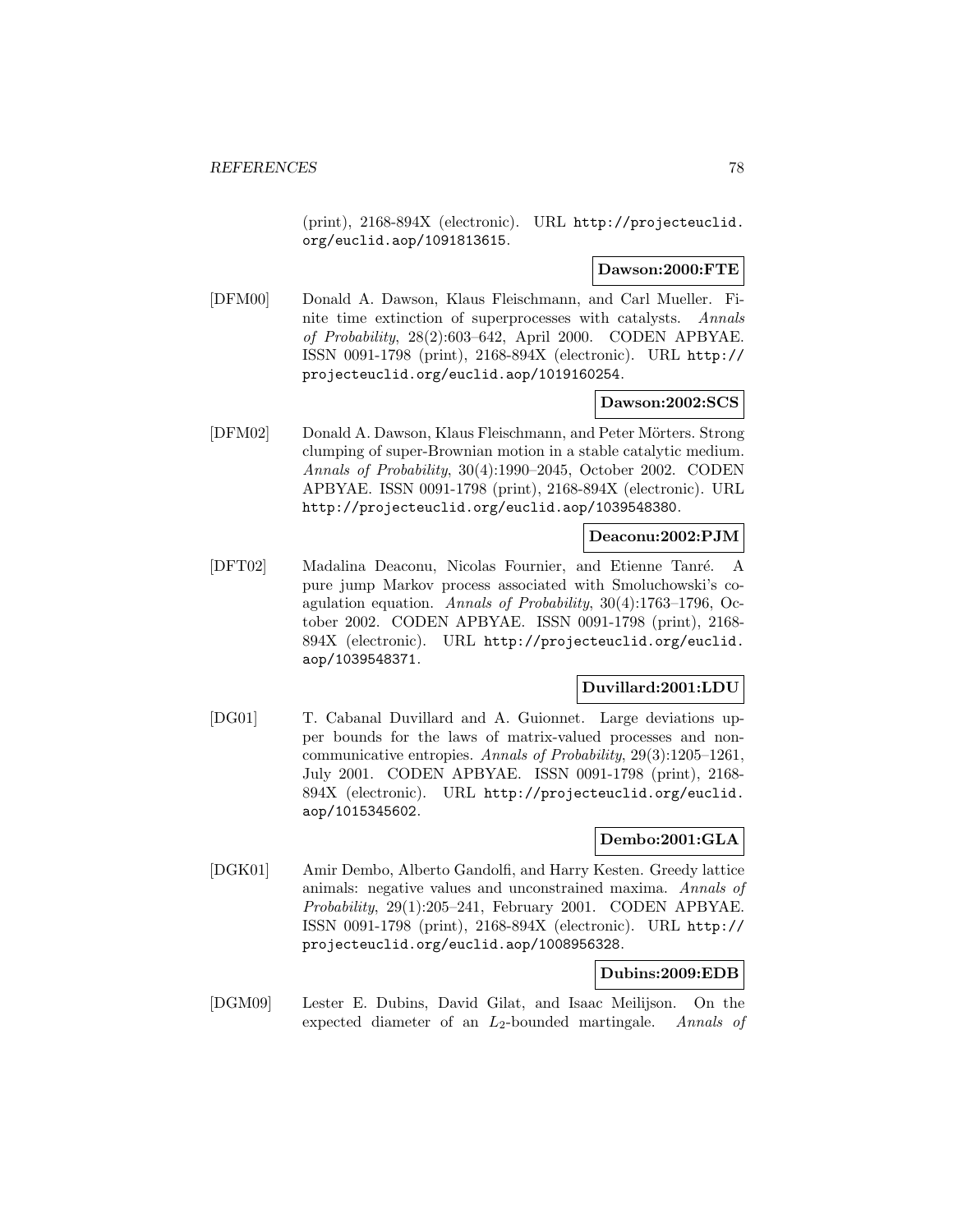Probability, 37(1):393–402, January 2009. CODEN APBYAE. ISSN 0091-1798 (print), 2168-894X (electronic). URL http:// projecteuclid.org/euclid.aop/1234881694.

# **Djellout:2004:TCI**

[DGW04] H. Djellout, A. Guillin, and L. Wu. Transportation costinformation inequalities and applications to random dynamical systems and diffusions. Annals of Probability, 32(3B):2702–2732, July 2004. CODEN APBYAE. ISSN 0091-1798 (print), 2168- 894X (electronic). URL http://projecteuclid.org/euclid. aop/1091813628.

# **Dembo:2004:LDR**

[DGZ04] Amir Dembo, Nina Gantert, and Ofer Zeitouni. Large deviations for random walk in random environment with holding times. Annals of Probability, 32(1B):996–1029, January 2004. CODEN AP-BYAE. ISSN 0091-1798 (print), 2168-894X (electronic). URL http://projecteuclid.org/euclid.aop/1079021470.

# **Dudley:2001:SCC**

[DH01] R. M. Dudley and Yen-Chen Huang. Speed of convergence of classical empirical processes in p-variation norm. Annals of Probability, 29(4):1625–1636, October 2001. CODEN APBYAE. ISSN 0091-1798 (print), 2168-894X (electronic). URL http:// projecteuclid.org/euclid.aop/1015345765.

## **Dupuis:2008:SOR**

[DI08] Paul Dupuis and Hitoshi Ishii. SDEs with oblique reflections on nonsmooth domains. Annals of Probability, 36(5):1992– 1997, September 2008. CODEN APBYAE. ISSN 0091-1798 (print), 2168-894X (electronic). URL http://projecteuclid. org/euclid.aop/1221138772.

## **deJeu:2003:DMM**

[dJ03] Marcel de Jeu. Determinate multidimensional measures, the extended Carleman theorem and quasi-analytic weights. Annals of Probability, 31(3):1205–1227, July 2003. CODEN APBYAE. ISSN 0091-1798 (print), 2168-894X (electronic). URL http:// projecteuclid.org/euclid.aop/1055425776.

# **Dong:2007:TIC**

[DK07] Hongjie Dong and N. V. Krylov. On time-inhomogeneous controlled diffusion processes in domains. Annals of Probability, 35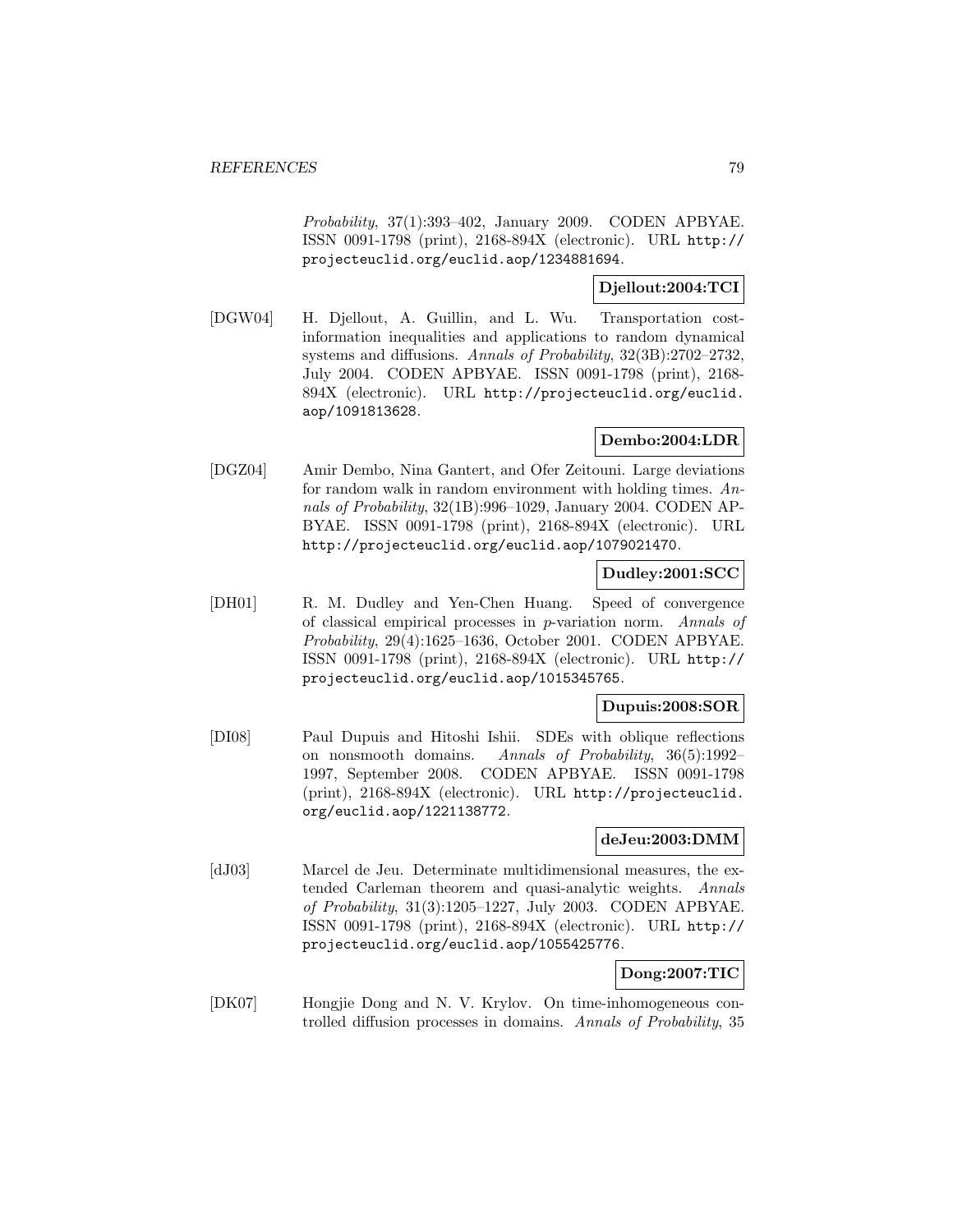(1):206–227, January 2007. CODEN APBYAE. ISSN 0091-1798 (print), 2168-894X (electronic). URL http://projecteuclid. org/euclid.aop/1174324128.

# **Dolgopyat:2008:AHF**

[DK08] Dmitry Dolgopyat and Leonid Koralov. Averaging of Hamiltonian flows with an ergodic component. Annals of Probability, 36(6): 1999–2049, November 2008. CODEN APBYAE. ISSN 0091-1798 (print), 2168-894X (electronic). URL http://projecteuclid. org/euclid.aop/1229696595.

## **Dolgopyat:2004:SPP**

[DKK04] Dmitry Dolgopyat, Vadim Kaloshin, and Leonid Koralov. Sample path properties of the stochastic flows. Annals of Probability, 32 (1A):1–27, January 2004. CODEN APBYAE. ISSN 0091-1798 (print), 2168-894X (electronic). URL http://projecteuclid. org/euclid.aop/1078415827.

### **Dolgopyat:2008:RWM**

[DKL08] Dmitry Dolgopyat, Gerhard Keller, and Carlangelo Liverani. Random walk in Markovian environment. Annals of Probability, 36(5): 1676–1710, September 2008. CODEN APBYAE. ISSN 0091-1798 (print), 2168-894X (electronic). URL http://projecteuclid. org/euclid.aop/1221138763.

# **Durrett:2003:RRK**

[DL03] Richard Durrett and Vlada Limic. Rigorous results for the n k model. Annals of Probability, 31(4):1713–1753, October 2003. CO-DEN APBYAE. ISSN 0091-1798 (print), 2168-894X (electronic). URL http://projecteuclid.org/euclid.aop/1068646364.

## **Dalang:2004:SOL**

[DL04] Robert C. Dalang and Olivier Lévêque. Second-order linear hyperbolic SPDEs driven by isotropic Gaussian noise on a sphere. Annals of Probability, 32(1B):1068–1099, January 2004. CODEN APBYAE. ISSN 0091-1798 (print), 2168-894X (electronic). URL http://projecteuclid.org/euclid.aop/1079021472.

## **Dereich:2005:PRC**

[DL05] S. Dereich and M. A. Lifshits. Probabilities of randomly centered small balls and quantization in Banach spaces. Annals of Probability, 33(4):1397–1421, July 2005. CODEN APBYAE.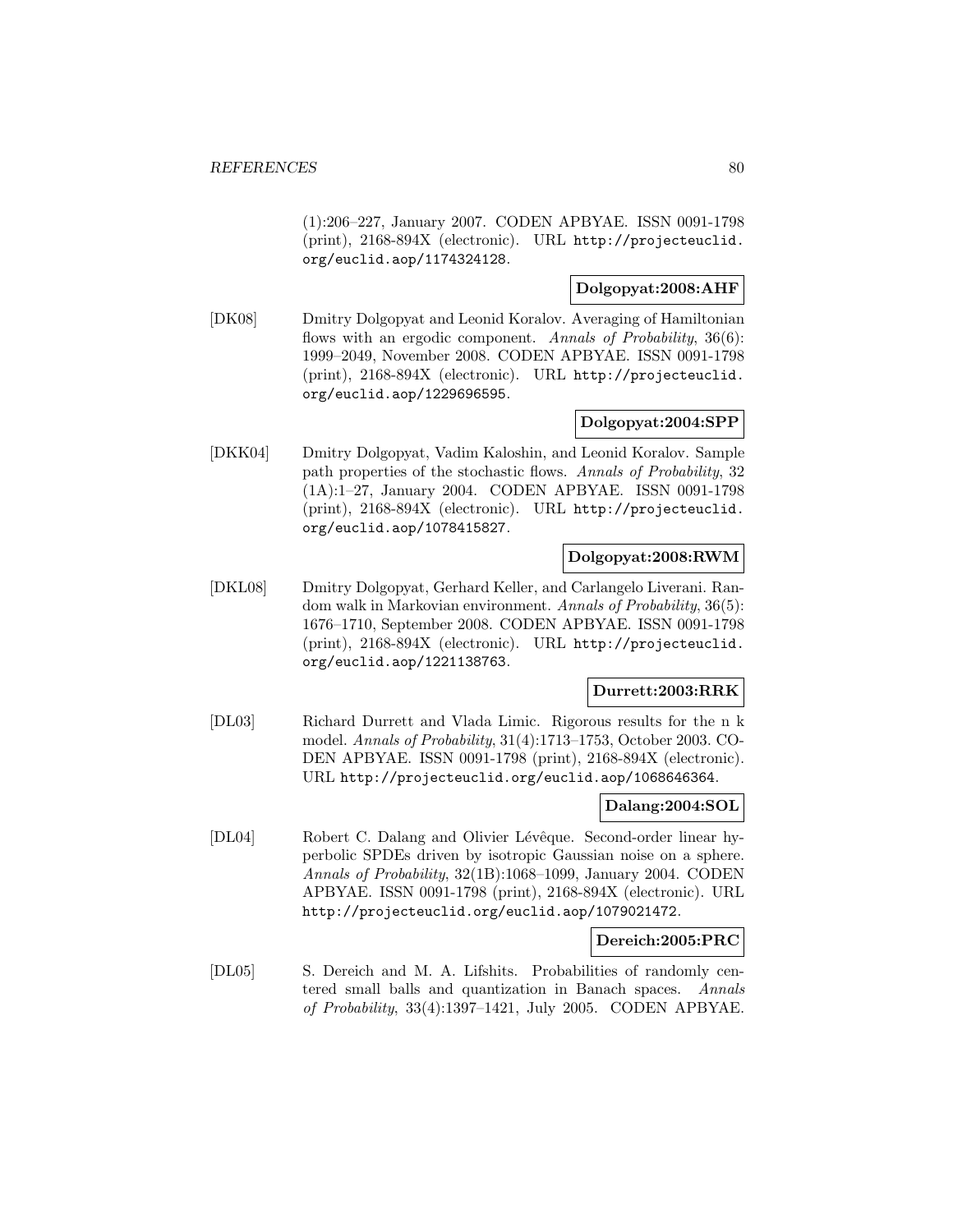ISSN 0091-1798 (print), 2168-894X (electronic). URL http:// projecteuclid.org/euclid.aop/1120224585.

### **Dawson:2006:SCS**

[DL06] D. A. Dawson and Zenghu Li. Skew convolution semigroups and affine Markov processes. Annals of Probability, 34(3):1103–1142, May 2006. CODEN APBYAE. ISSN 0091-1798 (print), 2168- 894X (electronic). URL http://projecteuclid.org/euclid. aop/1151418494.

## **Devroye:2008:LTB**

[DL08] Luc Devroye and G´abor Lugosi. Local tail bounds for functions of independent random variables. Annals of Probability, 36(1): 143–159, January 2008. CODEN APBYAE. ISSN 0091-1798 (print), 2168-894X (electronic). URL http://projecteuclid. org/euclid.aop/1196268676.

## **delaPena:2004:SNP**

[dlPKL04] Victor H. de la Peña, Michael J. Klass, and Tze Leung Lai. Selfnormalized processes: exponential inequalities, moment bounds and iterated logarithm laws. Annals of Probability, 32(3): 1902–1933, July 2004. CODEN APBYAE. ISSN 0091-1798 (print), 2168-894X (electronic). URL http://projecteuclid. org/euclid.aop/1089808415.

## **Duan:2003:IMS**

[DLS03] Jinqiao Duan, Kening Lu, and Björn Schmalfuss. Invariant manifolds for stochastic partial differential equations. Annals of Probability, 31(4):2109–2135, October 2003. CODEN APBYAE. ISSN 0091-1798 (print), 2168-894X (electronic). URL http:// projecteuclid.org/euclid.aop/1068646380.

### **Dalang:2002:EBB**

[DM02a] Robert C. Dalang and T. Mountford. Eccentric behaviors of the Brownian sheet along lines. Annals of Probability, 30(1):293–322, January 2002. CODEN APBYAE. ISSN 0091-1798 (print), 2168- 894X (electronic). URL http://projecteuclid.org/euclid. aop/1020107769.

#### **Dedecker:2002:NSC**

[DM02b] Jérôme Dedecker and Florence Merlevède. Necessary and sufficient conditions for the conditional central limit theorem. Annals of Probability, 30(3):1044–1081, July 2002. CODEN APBYAE.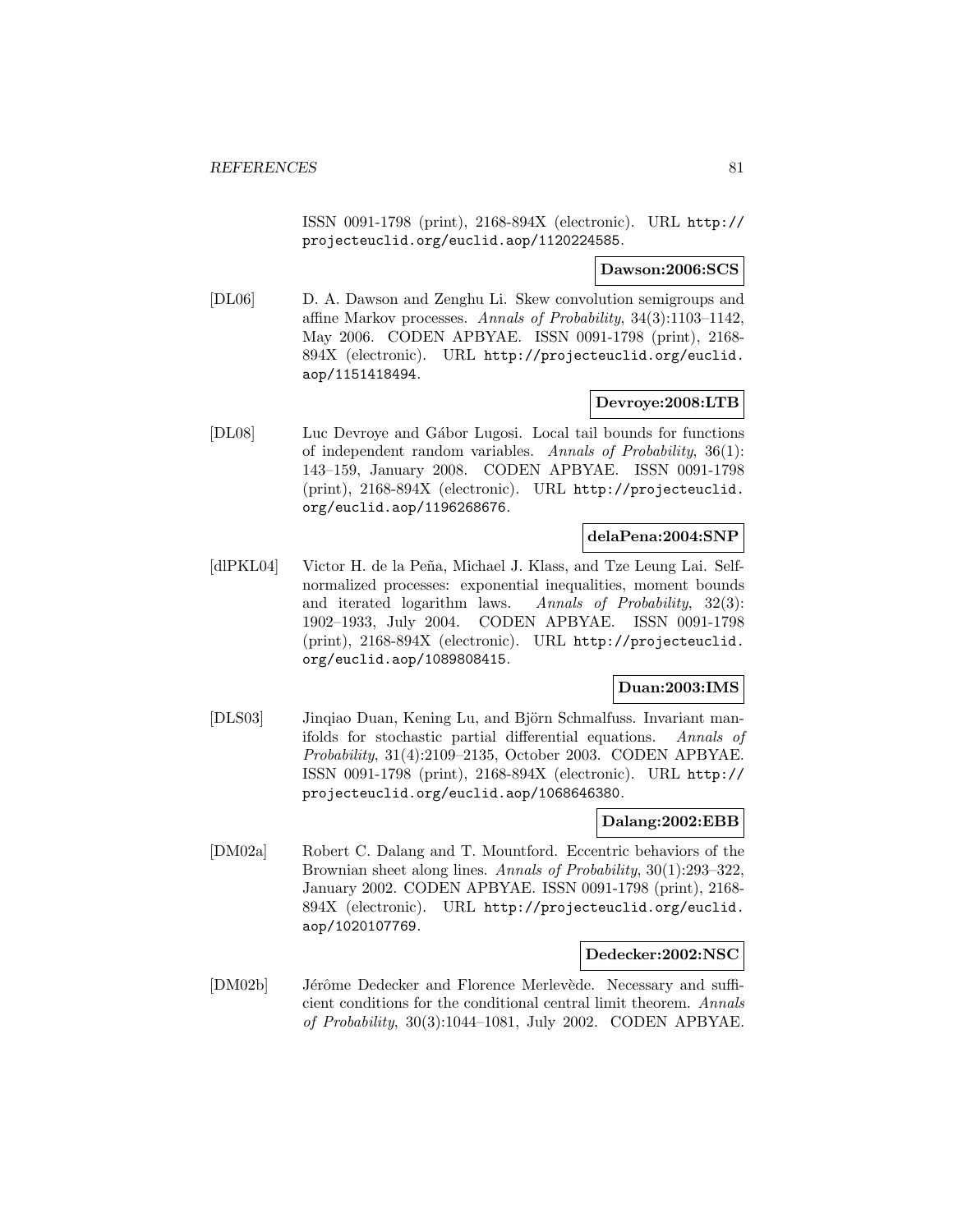ISSN 0091-1798 (print), 2168-894X (electronic). URL http:// projecteuclid.org/euclid.aop/1029867121.

## **Doney:2002:SOL**

[DM02c] R. A. Doney and R. A. Maller. Stability of the overshoot for Lévy processes. Annals of Probability,  $30(1):188-212$ , January 2002. CODEN APBYAE. ISSN 0091-1798 (print), 2168- 894X (electronic). URL http://projecteuclid.org/euclid. aop/1020107765.

## **Doney:2007:CCR**

[DM07] Ron Doney and Ross Maller. Curve crossing for random walks reflected at their maximum. Annals of Probability, 35(4):1351–1373, July 2007. CODEN APBYAE. ISSN 0091-1798 (print), 2168- 894X (electronic). URL http://projecteuclid.org/euclid. aop/1181334248.

## **Diaconis:2004:PDL**

[DMWZZ04] Persi Diaconis, Eddy Mayer-Wolf, Ofer Zeitouni, and Martin P. W. Zerner. The Poisson–Dirichlet law is the unique invariant distribution for uniform split-merge transformations. Annals of Probability, 32(1B):915–938, January 2004. CODEN APBYAE. ISSN 0091-1798 (print), 2168-894X (electronic). URL http:// projecteuclid.org/euclid.aop/1079021468.

## **Dalang:2006:HPP**

[DMZ06] Robert C. Dalang, C. Mueller, and L. Zambotti. Hitting properties of parabolic s.p.d.e.'s with reflection. Annals of Probability, 34 (4):1423–1450, July 2006. CODEN APBYAE. ISSN 0091-1798 (print), 2168-894X (electronic). URL http://projecteuclid. org/euclid.aop/1158673323.

## **Dalang:2004:PTH**

[DN04] Robert C. Dalang and Eulalia Nualart. Potential theory for hyperbolic SPDEs. Annals of Probability, 32(3):2099–2148, July 2004. CODEN APBYAE. ISSN 0091-1798 (print), 2168- 894X (electronic). URL http://projecteuclid.org/euclid. aop/1089808421.

## **Darses:2007:SDF**

[DN07] Sébastien Darses and Ivan Nourdin. Stochastic derivatives for fractional diffusions. Annals of Probability, 35(5):1998–2020, September 2007. CODEN APBYAE. ISSN 0091-1798 (print), 2168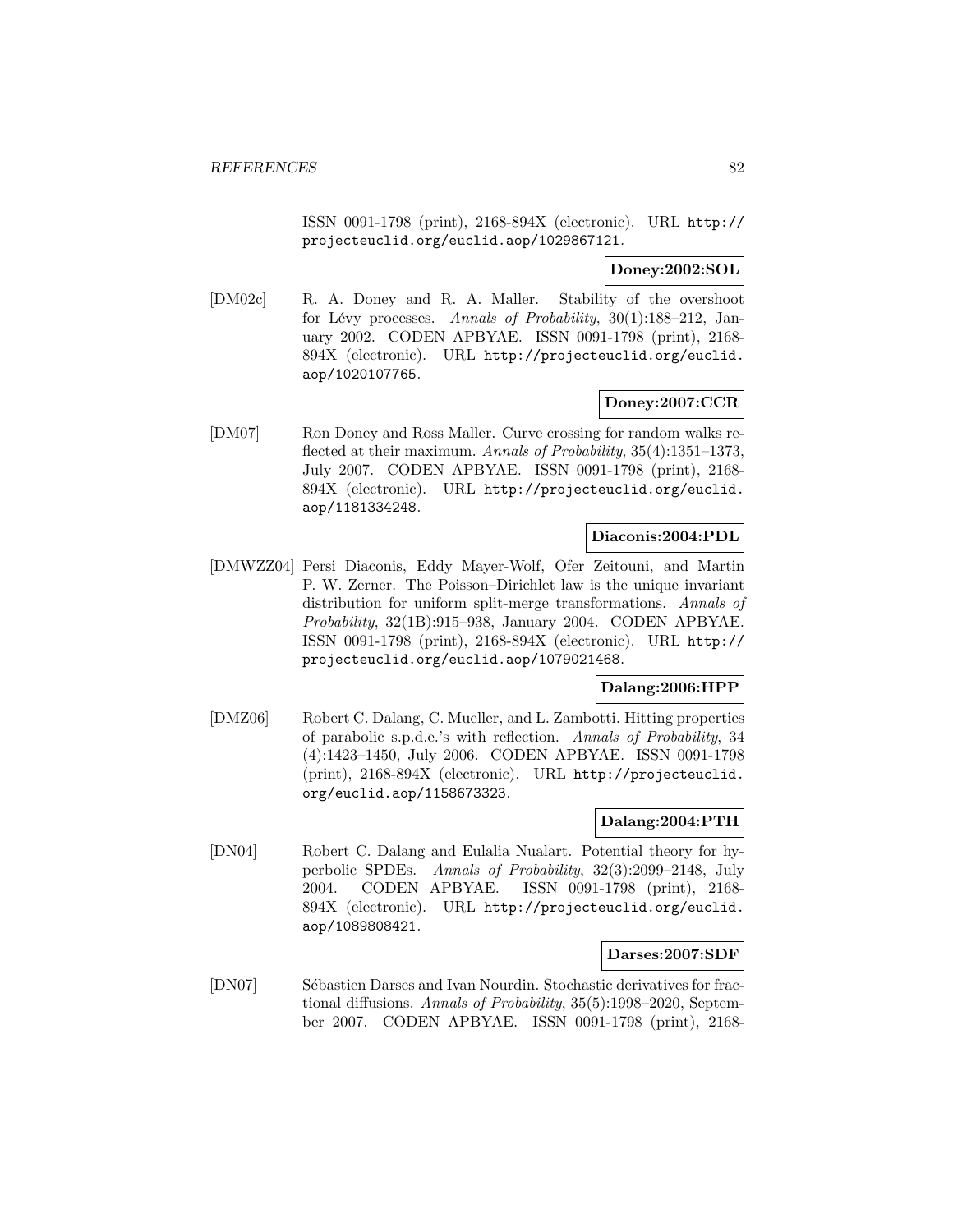894X (electronic). URL http://projecteuclid.org/euclid. aop/1189000935.

### **Decreusefond:2008:HTG**

[DN08] Laurent Decreusefond and David Nualart. Hitting times for Gaussian processes. Annals of Probability, 36(1):319–330, January 2008. CODEN APBYAE. ISSN 0091-1798 (print), 2168- 894X (electronic). URL http://projecteuclid.org/euclid. aop/1196268681.

### **Dupuis:2004:LDA**

[DNW04] Paul Dupuis, Carl Nuzman, and Phil Whiting. Large deviation asymptotics for occupancy problems. Annals of Probability, 32 (3B):2765–2818, July 2004. CODEN APBYAE. ISSN 0091-1798 (print), 2168-894X (electronic). URL http://projecteuclid. org/euclid.aop/1091813630.

## **Doney:2004:SBL**

[Don04] R. A. Doney. Stochastic bounds for Lévy processes. Annals of Probability, 32(2):1545–1552, April 2004. CODEN APBYAE. ISSN 0091-1798 (print), 2168-894X (electronic). URL http:// projecteuclid.org/euclid.aop/1084884861.

# **DaiPra:2005:LSI**

[DP05] Paolo Dai Pra and Gustavo Posta. Logarithmic Sobolev inequality for zero-range dynamics. Annals of Probability, 33(6): 2355–2401, November 2005. CODEN APBYAE. ISSN 0091-1798 (print), 2168-894X (electronic). URL http://projecteuclid. org/euclid.aop/1133965861.

## **DaiPra:2002:EIU**

[DPP02] Paolo Dai Pra, Anna Maria Paganoni, and Gustavo Posta. Entropy inequalities for unbounded spin systems. Annals of Probability, 30(4):1959–1976, October 2002. CODEN APBYAE. ISSN 0091-1798 (print), 2168-894X (electronic). URL http:// projecteuclid.org/euclid.aop/1039548378.

#### **Dembo:2007:HLD**

[DPR07] Amir Dembo, Yuval Peres, and Jay Rosen. How large a disc is covered by a random walk in n steps? Annals of Probability, 35 (2):577–601, March 2007. CODEN APBYAE. ISSN 0091-1798 (print), 2168-894X (electronic). URL http://projecteuclid. org/euclid.aop/1175287755.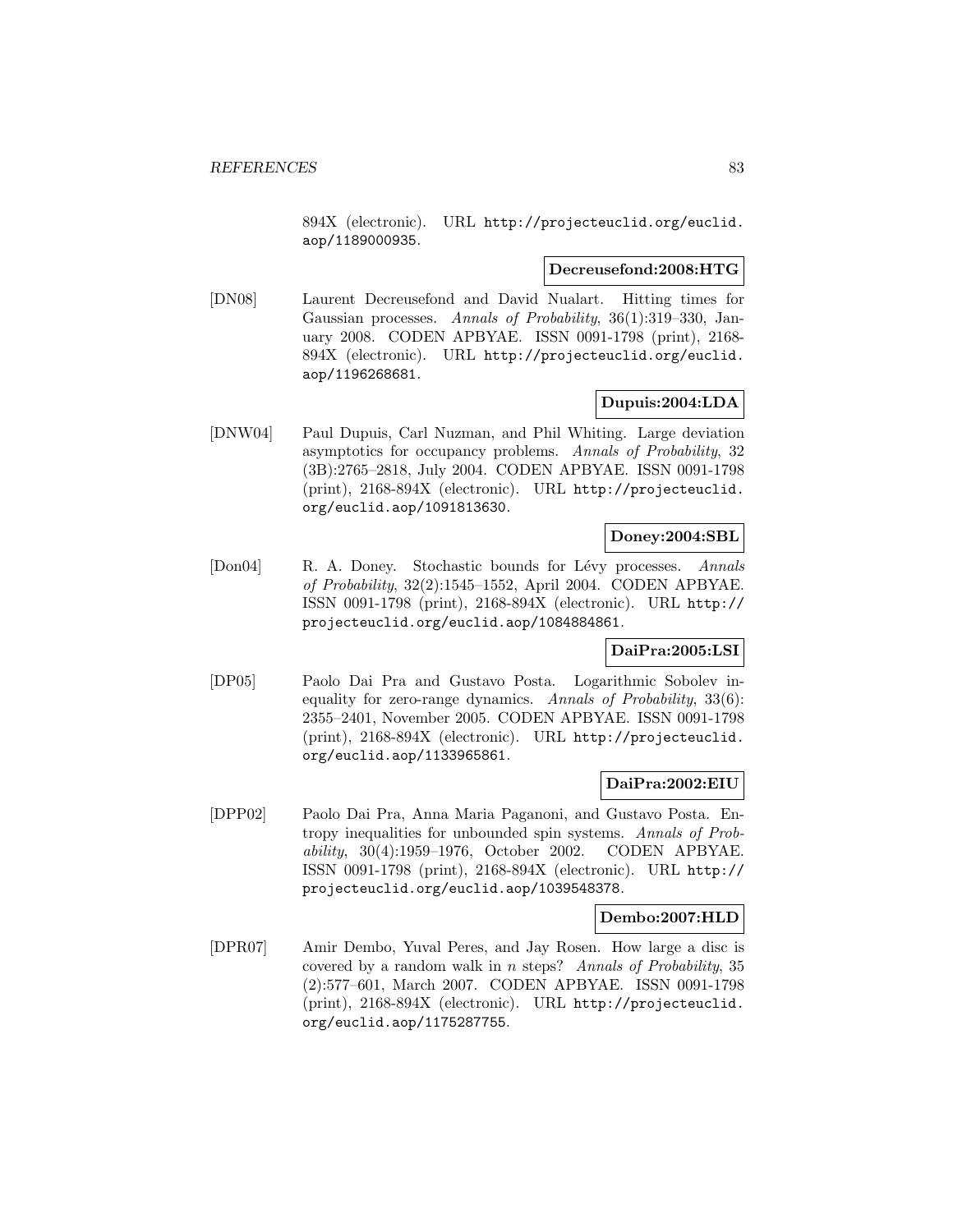## **Dembo:2000:TPS**

[DPRZ00] Amir Dembo, Yuval Peres, Jay Rosen, and Ofer Zeitouni. Thick points for spatial Brownian motion: multifractal analysis of occupation measure. Annals of Probability, 28(1):1–35, January 2000. CODEN APBYAE. ISSN 0091-1798 (print), 2168- 894X (electronic). URL http://projecteuclid.org/euclid. aop/1019160110.

## **Dembo:2006:LPR**

[DPRZ06] Amir Dembo, Yuval Peres, Jay Rosen, and Ofer Zeitouni. Late points for random walks in two dimensions. Annals of Probability, 34(1):219–263, January 2006. CODEN APBYAE. ISSN 0091-1798 (print), 2168-894X (electronic). URL http://projecteuclid. org/euclid.aop/1140191537.

## **Driver:2001:ACH**

[DS01] Bruce K. Driver and Vikram K. Srimurthy. Absolute continuity of heat kernel measure with pinned Wiener measure on loop groups. Annals of Probability, 29(2):691–723, April 2001. CODEN APBYAE. ISSN 0091-1798 (print), 2168-894X (electronic). URL http://projecteuclid.org/euclid.aop/1008956690.

#### **Durrett:2005:PLF**

[DS05] Rick Durrett and Jason Schweinsberg. Power laws for family sizes in a duplication model. Annals of Probability, 33(6):2094– 2126, November 2005. CODEN APBYAE. ISSN 0091-1798 (print), 2168-894X (electronic). URL http://projecteuclid. org/euclid.aop/1133965854.

#### **Dzhaparidze:2003:IPS**

[DSV03] Kacha Dzhaparidze, Peter Spreij, and Esko Valkeila. Information processes for semimartingale experiments. Annals of Probability, 31(1):216–243, January 2003. CODEN APBYAE. ISSN 0091-1798 (print), 2168-894X (electronic). URL http://projecteuclid. org/euclid.aop/1046294310.

## **Damron:2009:RBI**

[DSV09] Michael Damron, Artëm Sapozhnikov, and Bálint Vágvölgyi. Relations between invasion percolation and critical percolation in two dimensions. Annals of Probability, 37(6):2297–2331, November 2009. CODEN APBYAE. ISSN 0091-1798 (print), 2168- 894X (electronic). URL http://projecteuclid.org/euclid. aop/1258380790.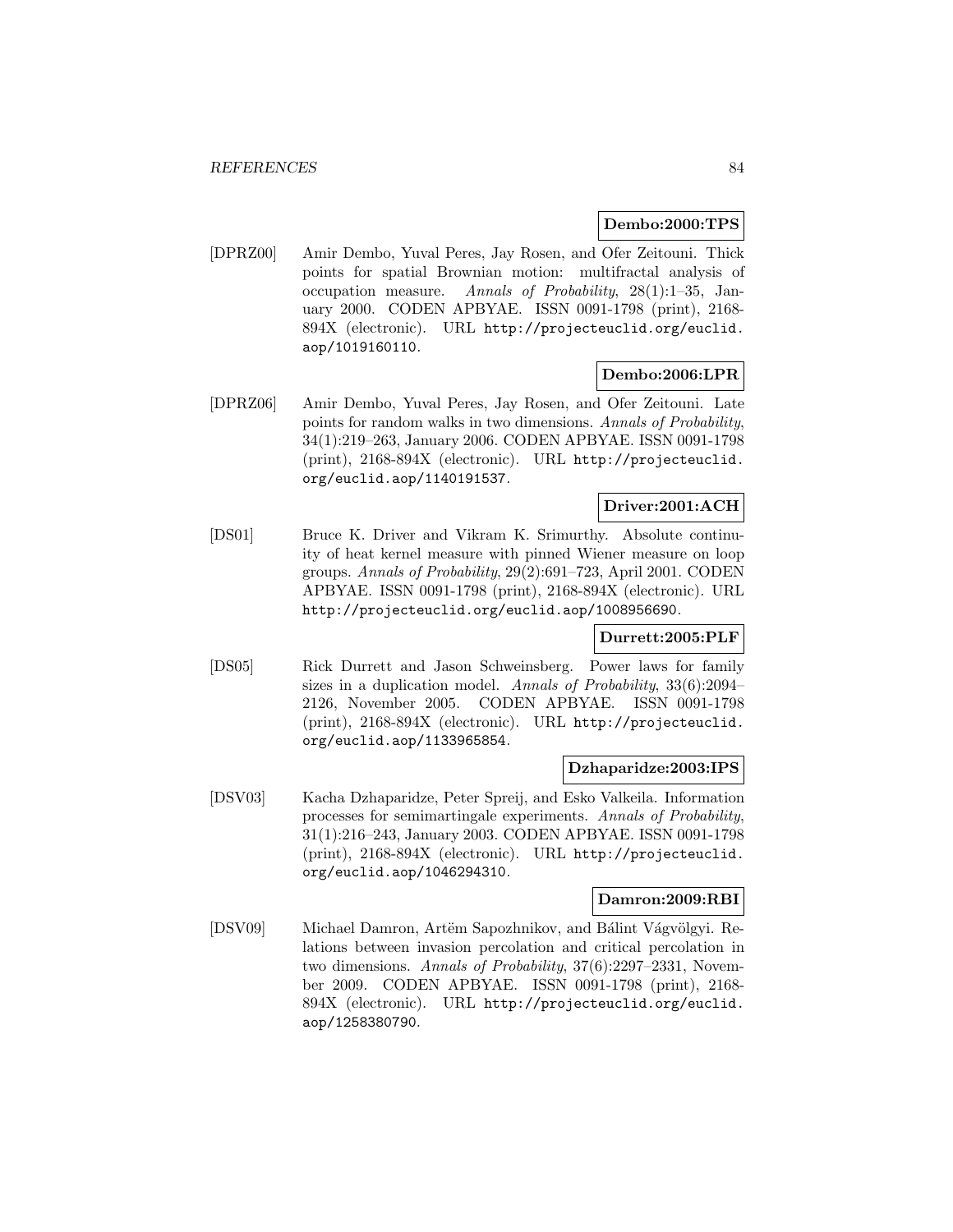### **duToit:2007:TCP**

[dTP07] J. du Toit and G. Peskir. The trap of complacency in predicting the maximum. Annals of Probability, 35(1):340–365, January 2007. CODEN APBYAE. ISSN 0091-1798 (print), 2168- 894X (electronic). URL http://projecteuclid.org/euclid. aop/1174324132.

## **Dubedat:2005:MD**

[Dub05] Julien Dubédat.  $SLE(\kappa, \rho)$  martingales and duality. Annals of Probability, 33(1):223–243, January 2005. CODEN APBYAE. ISSN 0091-1798 (print), 2168-894X (electronic). URL http:// projecteuclid.org/euclid.aop/1108141726.

### **Duquesne:2003:LTC**

[Duq03] Thomas Duquesne. A limit theorem for the contour process of condidtioned Galton–Watson trees. Annals of Probability, 31 (2):996–1027, April 2003. CODEN APBYAE. ISSN 0091-1798 (print), 2168-894X (electronic). URL http://projecteuclid. org/euclid.aop/1048516543.

### **Duquesne:2005:CTL**

[Duq05] Thomas Duquesne. Continuum tree limit for the range of random walks on regular trees. Annals of Probability, 33(6):2212– 2254, November 2005. CODEN APBYAE. ISSN 0091-1798 (print), 2168-894X (electronic). URL http://projecteuclid. org/euclid.aop/1133965858.

### **Duquesne:2009:PMR**

[Duq09] Thomas Duquesne. The packing measure of the range of super-Brownian motion. Annals of Probability, 37(6):2431–2458, November 2009. CODEN APBYAE. ISSN 0091-1798 (print), 2168- 894X (electronic). URL http://projecteuclid.org/euclid. aop/1258380794.

## **Dzhaparidze:2005:KST**

[DvZ05] Kacha Dzhaparidze and Harry van Zanten. Krein's spectral theory and the Paley–Wiener expansion for fractional Brownian motion. Annals of Probability, 33(2):620–644, March 2005. CODEN APBYAE. ISSN 0091-1798 (print), 2168-894X (electronic). URL http://projecteuclid.org/euclid.aop/1109868595.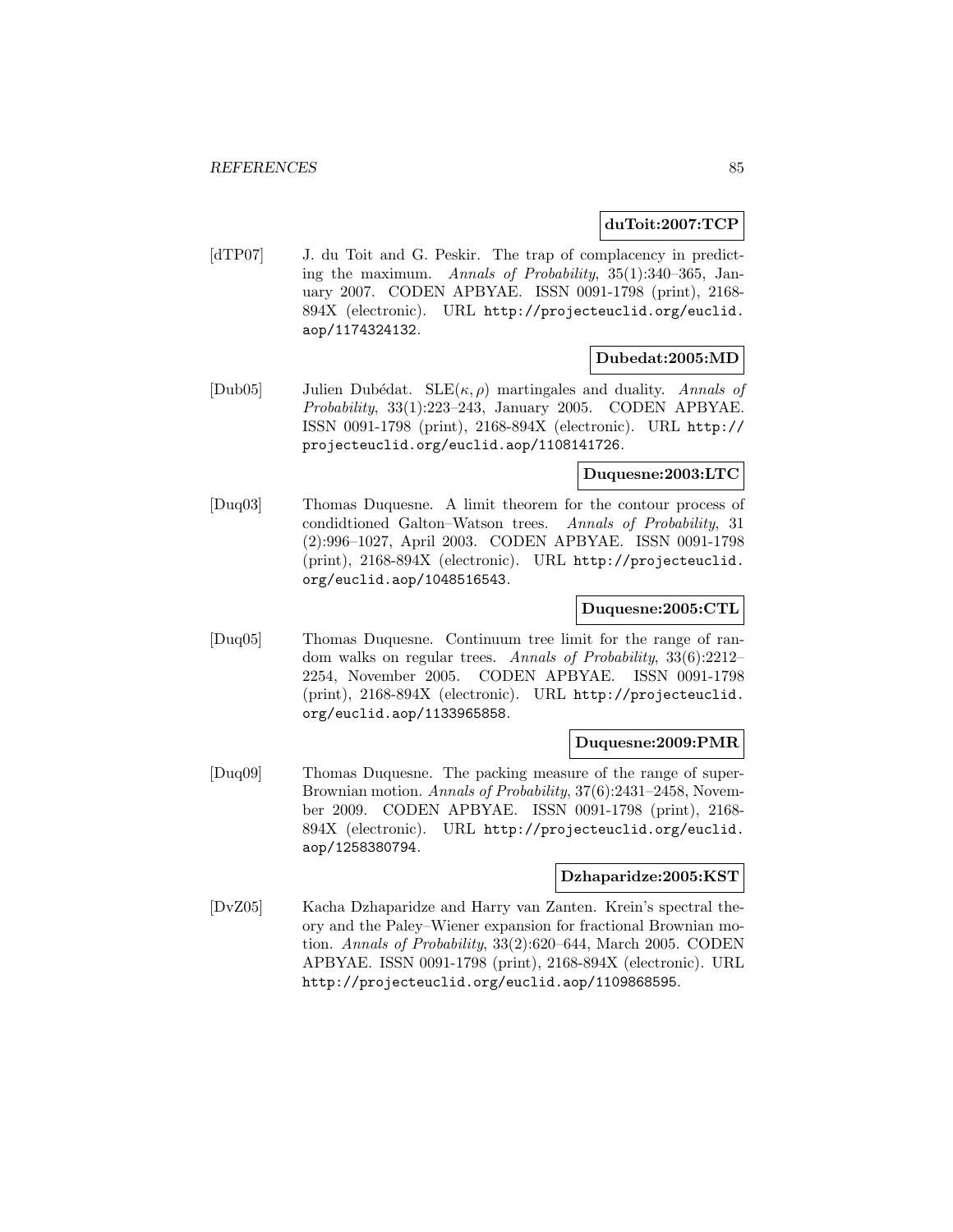#### **Dalang:2002:TRH**

[DW02] Robert C. Dalang and John B. Walsh. Time-reversal in hyperbolic S.P.D.E.'s. Annals of Probability, 30(1):213–252, January 2002. CODEN APBYAE. ISSN 0091-1798 (print), 2168- 894X (electronic). URL http://projecteuclid.org/euclid. aop/1020107766.

# **Dynkin:2001:BEM**

[Dyn01] E. B. Dynkin. Branching exit Markov systems and superprocesses. Annals of Probability, 29(4):1833–1858, October 2001. CODEN APBYAE. ISSN 0091-1798 (print), 2168-894X (electronic). URL http://projecteuclid.org/euclid.aop/1015345774.

#### **Debussche:2007:CSC**

[DZ07] Arnaud Debussche and Lorenzo Zambotti. Conservative stochastic Cahn–Hilliard equation with reflection. Annals of Probability, 35(5):1706–1739, September 2007. CODEN APBYAE. ISSN 0091-1798 (print), 2168-894X (electronic). URL http:// projecteuclid.org/euclid.aop/1189000925.

## **Eckhoff:2005:PAS**

[Eck05] Michael Eckhoff. Precise asymptotics of small eigenvalues of reversible diffusions in the metastable regime. Annals of Probability, 33(1):244–299, January 2005. CODEN APBYAE. ISSN 0091-1798 (print), 2168-894X (electronic). URL http://projecteuclid. org/euclid.aop/1108141727.

#### **El-Dakkak:2008:HDU**

[EDP08] Omar El-Dakkak and Giovanni Peccati. Hoeffding decompositions and urn sequences. Annals of Probability, 36(6):2280– 2310, November 2008. CODEN APBYAE. ISSN 0091-1798 (print), 2168-894X (electronic). URL http://projecteuclid. org/euclid.aop/1229696603.

## **Einmahl:2001:CSG**

[EK01] U. Einmahl and J. Kuelbs. Cluster sets for a generalized law of the iterated logarithm in Banach spaces. Annals of Probability, 29(4): 1451–1475, October 2001. CODEN APBYAE. ISSN 0091-1798 (print), 2168-894X (electronic). URL http://projecteuclid. org/euclid.aop/1015345758.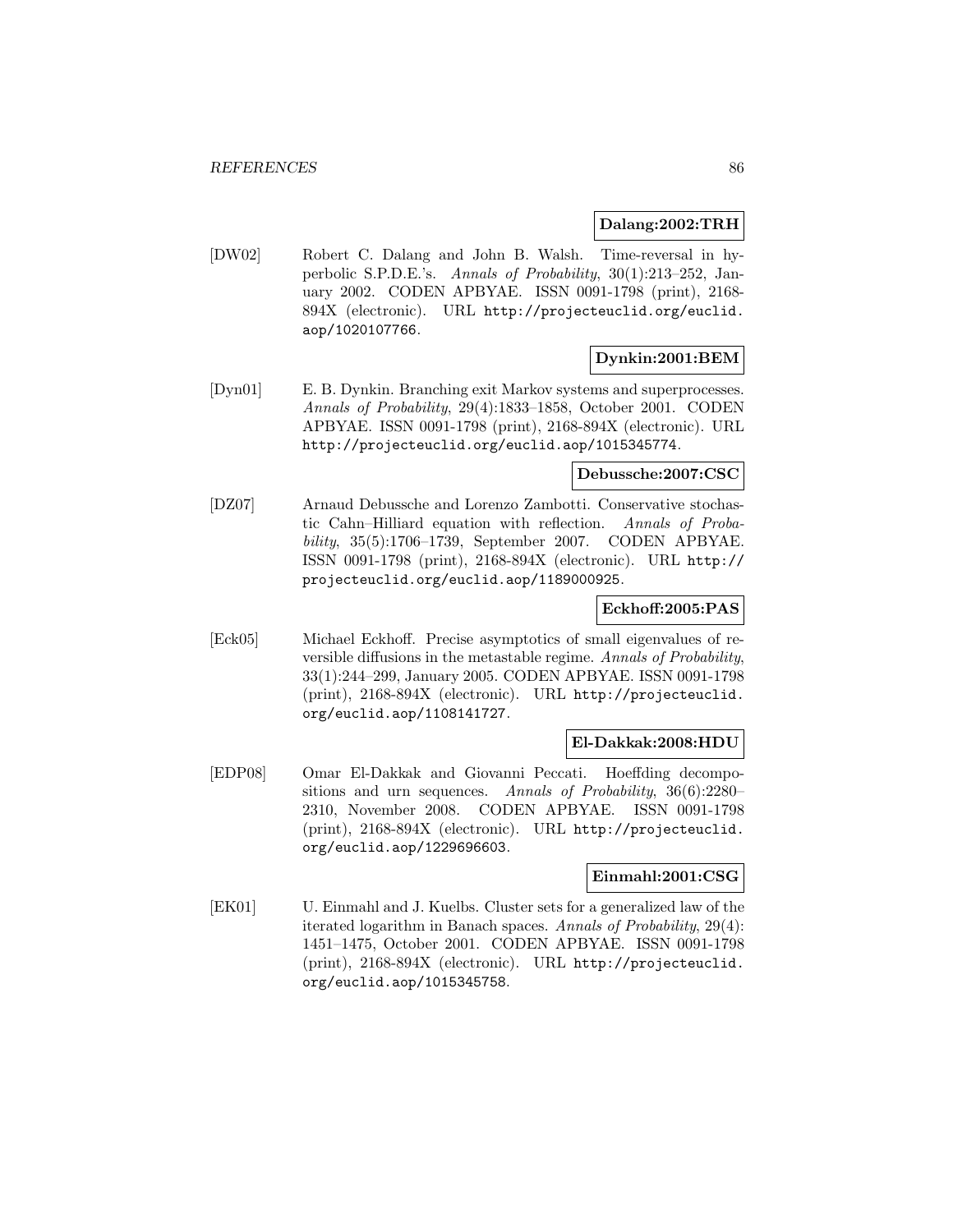### **Einmahl:2004:MDP**

[EK04a] Uwe Einmahl and James Kuelbs. Moderate deviation probabilities for open convex sets: nonlogarithmic behavior. Annals of Probability, 32(2):1316–1355, April 2004. CODEN APBYAE. ISSN 0091-1798 (print), 2168-894X (electronic). URL http:// projecteuclid.org/euclid.aop/1084884852.

## **Englander:2004:LEV**

[EK04b] János Engländer and Andreas E. Kyprianou. Local extinction versus local exponential growth for spatial branching processes. Annals of Probability, 32(1A):78–99, January 2004. CODEN AP-BYAE. ISSN 0091-1798 (print), 2168-894X (electronic). URL http://projecteuclid.org/euclid.aop/1078415829.

## **Eisenbaum:2006:CID**

[EK06] Nathalie Eisenbaum and Haya Kaspi. A characterization of the infinitely divisible squared Gaussian processes. Annals of Probability, 34(2):728–742, March 2006. CODEN APBYAE. ISSN 0091-1798 (print), 2168-894X (electronic). URL http:// projecteuclid.org/euclid.aop/1147179987.

## **Eisenbaum:2007:CLT**

[EK07] Nathalie Eisenbaum and Haya Kaspi. On the continuity of local times of Borel right Markov processes. Annals of Probability, 35(3):915–934, May 2007. CODEN APBYAE. ISSN 0091-1798 (print), 2168-894X (electronic). URL http://projecteuclid. org/euclid.aop/1178804318.

#### **Eisenbaum:2000:RKT**

[EKM<sup>+</sup>00] Nathalie Eisenbaum, Haya Kaspi, Michael B. Marcus, Jay Rosen, and Zhan Shi. A Ray–Knight theorem for symmetric Markov processes. Annals of Probability, 28(4):1781–1796, October 2000. CO-DEN APBYAE. ISSN 0091-1798 (print), 2168-894X (electronic). URL http://projecteuclid.org/euclid.aop/1019160507.

## **ElKaroui:2006:RCR**

[El 06] Noureddine El Karoui. A rate of convergence result for the largest eigenvalue of complex white Wishart matrices. Annals of Probability, 34(6):2077–2117, November 2006. CODEN APBYAE. ISSN 0091-1798 (print), 2168-894X (electronic). URL http:// projecteuclid.org/euclid.aop/1171377438.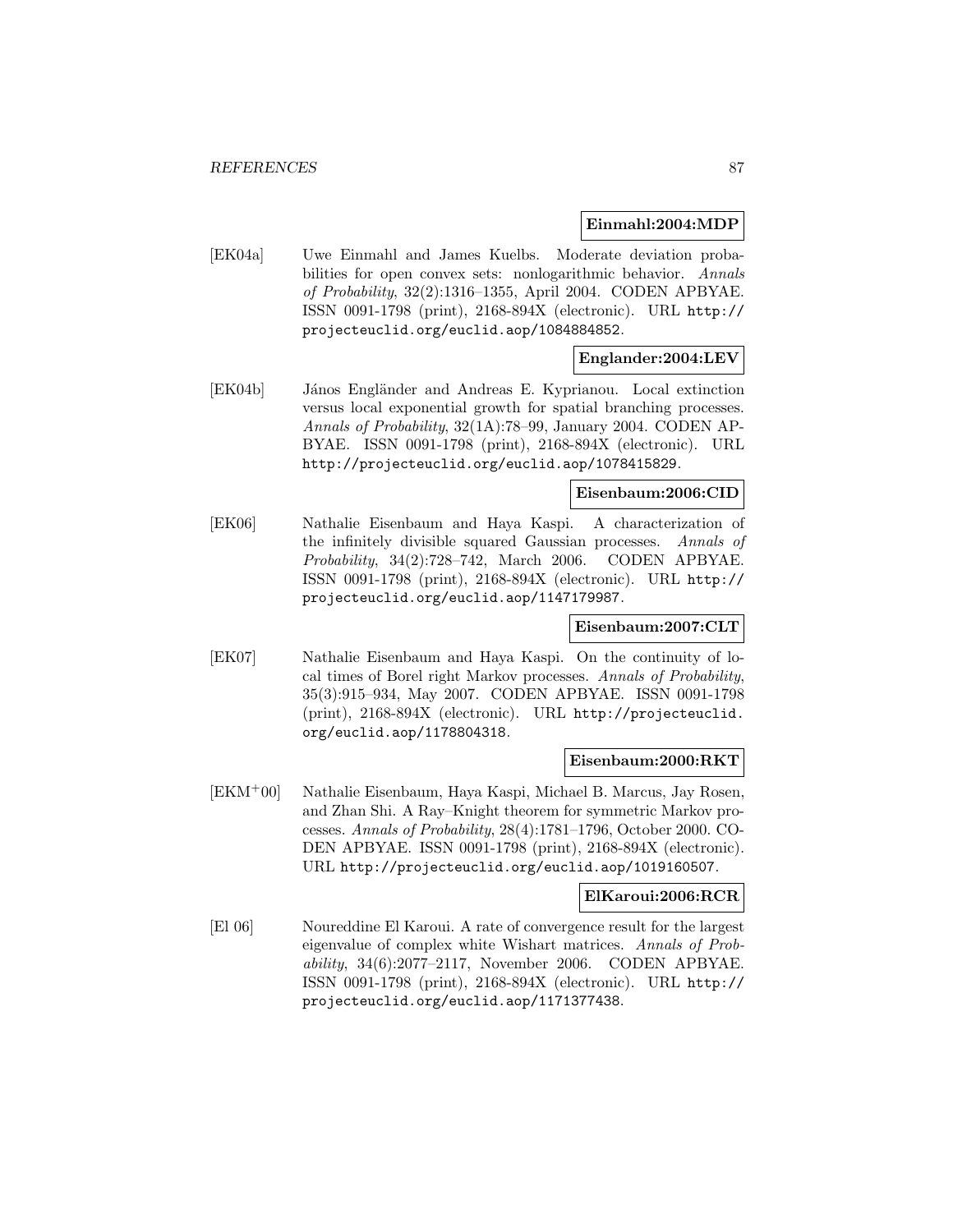### **ElKaroui:2007:TWL**

[El 07] Noureddine El Karoui. Tracy–Widom limit for the largest eigenvalue of a large class of complex sample covariance matrices. Annals of Probability, 35(2):663–714, March 2007. CODEN AP-BYAE. ISSN 0091-1798 (print), 2168-894X (electronic). URL http://projecteuclid.org/euclid.aop/1175287758.

## **Einmahl:2005:SRT**

[EL05] Uwe Einmahl and Deli Li. Some results on two-sided LIL behavior. Annals of Probability, 33(4):1601–1624, July 2005. CODEN APBYAE. ISSN 0091-1798 (print), 2168-894X (electronic). URL http://projecteuclid.org/euclid.aop/1120224592.

## **ElKaroui:2008:MPD**

[EM08] Nicole El Karoui and Asma Meziou. Max-plus decomposition of supermartingales and convex order. Application to American options and portfolio insurance. Annals of Probability, 36 (2):647–697, March 2008. CODEN APBYAE. ISSN 0091-1798 (print), 2168-894X (electronic). URL http://projecteuclid. org/euclid.aop/1204306963.

## **Engelbert:2002:USS**

[Eng02] H. J. Engelbert. On uniqueness of solutions to stochastic equations: a counter-example. Annals of Probability, 30(3):1039–1043, July 2002. CODEN APBYAE. ISSN 0091-1798 (print), 2168- 894X (electronic). URL http://projecteuclid.org/euclid. aop/1029867120.

#### **Erhardsson:2004:SMT**

[Erh04] Torkel Erhardsson. Strong memoryless times and rare events in Markov renewal point processes. Annals of Probability, 32 (3B):2446–2462, July 2004. CODEN APBYAE. ISSN 0091-1798 (print), 2168-894X (electronic). URL http://projecteuclid. org/euclid.aop/1091813619.

## **Erickson:2000:LPA**

[Eri00] K. Bruce Erickson. The limit points in  $\overline{R}^d$  of averages of i.i.d. random variables. Annals of Probability, 28(1):498–510, January 2000. CODEN APBYAE. ISSN 0091-1798 (print), 2168- 894X (electronic). URL http://projecteuclid.org/euclid. aop/1019160128.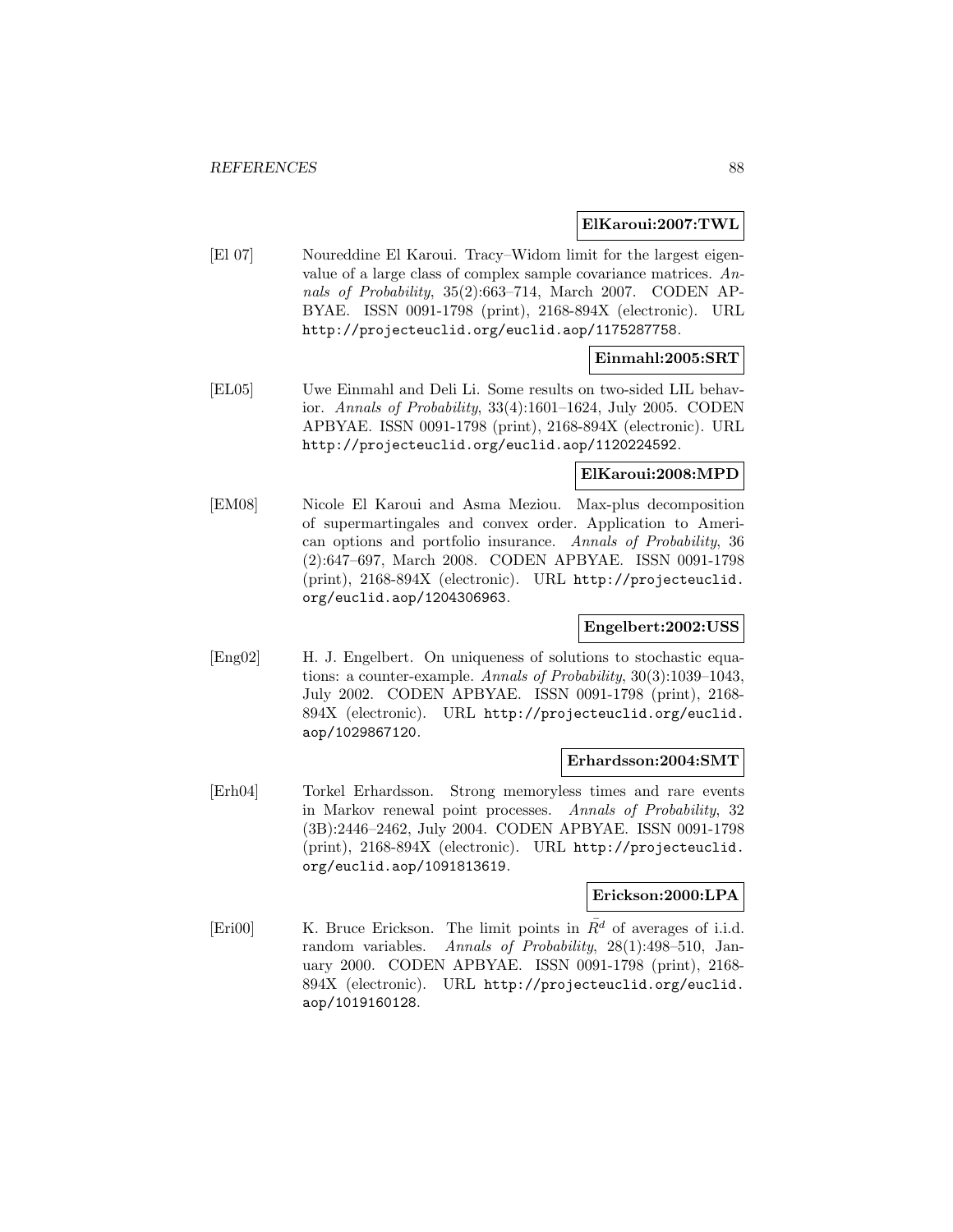### **Erschler:2003:DEG**

[Ers03] Anna Erschler. On drift and entropy growth for random walks on groups. Annals of Probability, 31(3):1193–1204, July 2003. CO-DEN APBYAE. ISSN 0091-1798 (print), 2168-894X (electronic). URL http://projecteuclid.org/euclid.aop/1055425775.

### **Evans:2003:PTM**

[ES03] Steven N. Evans and Richard B. Sowers. Pinching and twisting Markov processes. Annals of Probability, 31(1):486–527, January 2003. CODEN APBYAE. ISSN 0091-1798 (print), 2168- 894X (electronic). URL http://projecteuclid.org/euclid. aop/1046294318.

## **Erdos:2009:SLS**

[ESY09] László Erdős, Benjamin Schlein, and Horng-Tzer Yau. Semicircle law on short scales and delocalization of eigenvectors for Wigner random matrices. Annals of Probability, 37(3):815–852, May 2009. CODEN APBYAE. ISSN 0091-1798 (print), 2168- 894X (electronic). URL http://projecteuclid.org/euclid. aop/1245434021.

## **Englander:2002:SLT**

[ET02] János Engländer and Dmitry Turaev. A scaling limit theorem for a class of superdiffusions. Annals of Probability, 30(2):683–722, April 2002. CODEN APBYAE. ISSN 0091-1798 (print), 2168- 894X (electronic). URL http://projecteuclid.org/euclid. aop/1023481006.

#### **Evans:2009:SRL**

[Eva09] Steven N. Evans. Spectra of random linear combinations of matrices defined via representations and Coxeter generators of the symmetric group. Annals of Probability, 37(2):726–741, March 2009. CODEN APBYAE. ISSN 0091-1798 (print), 2168- 894X (electronic). URL http://projecteuclid.org/euclid. aop/1241099927.

#### **Evans:2006:SPR**

[EW06] Steven N. Evans and Anita Winter. Subtree prune and regraft: A reversible real tree-valued Markov process. Annals of Probability, 34(3):918–961, May 2006. CODEN APBYAE. ISSN 0091-1798 (print), 2168-894X (electronic). URL http://projecteuclid. org/euclid.aop/1151418488.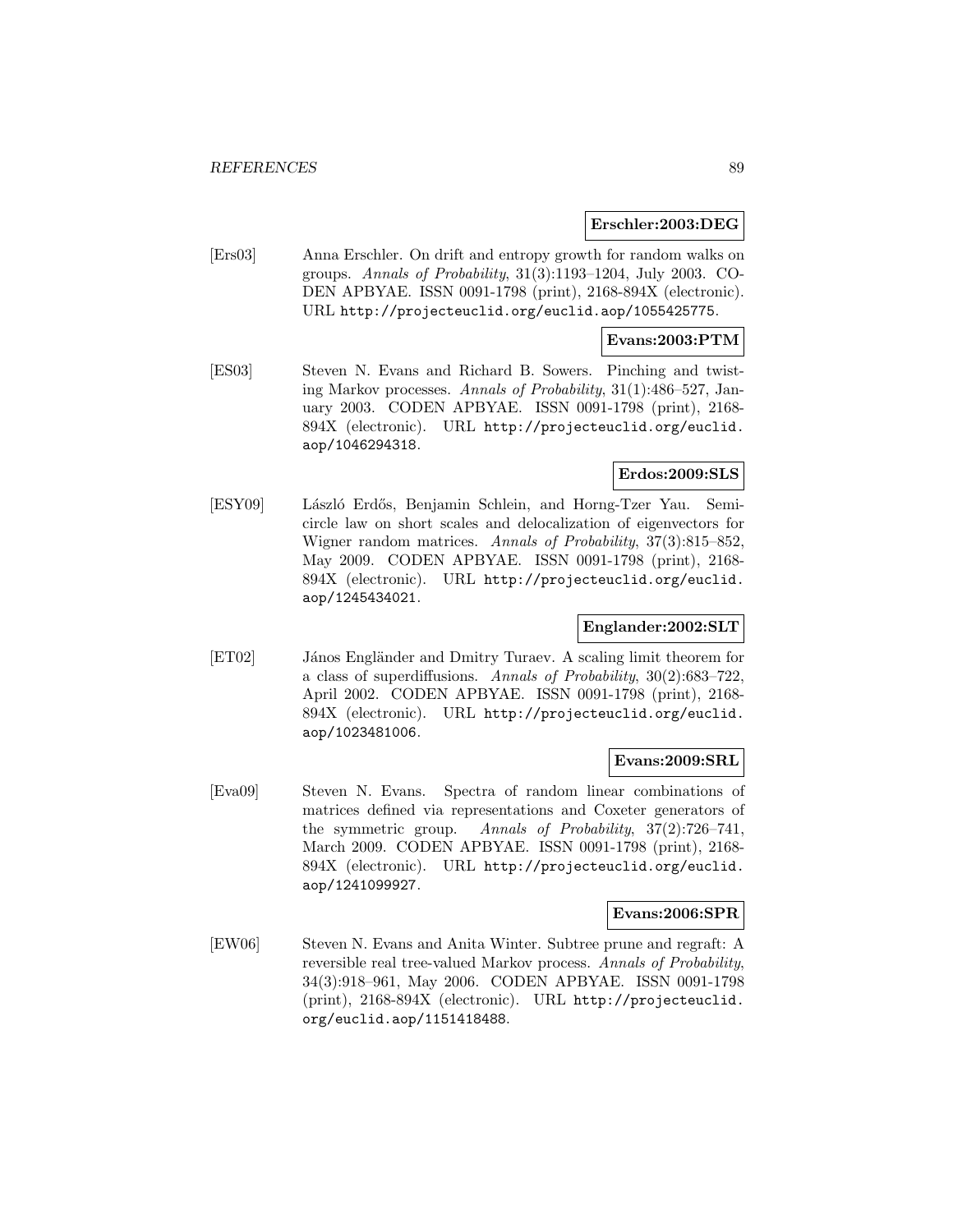## **Feng:2006:LDD**

[Fen06] Jin Feng. Large deviation for diffusions and Hamilton–Jacobi equation in Hilbert spaces. Annals of Probability, 34(1):321–385, January 2006. CODEN APBYAE. ISSN 0091-1798 (print), 2168- 894X (electronic). URL http://projecteuclid.org/euclid. aop/1140191540.

# **Fernique:2003:EDT**

[Fer03] Xavier Fernique. Extension du théorème de Cameron–Martin aux translations aléatoires. (French) [Extension of the Cameron– Martin theorem to random translations]. Annals of Probability, 31(3):1296–1304, July 2003. CODEN APBYAE. ISSN 0091-1798 (print), 2168-894X (electronic). URL http://projecteuclid. org/euclid.aop/1055425780.

## **Fernandez:2001:LNR**

[FFG01] Roberto Fern´andez, Pablo A. Ferrari, and Nancy L. Garcia. Loss network representation of Peierls contours. Annals of Probability, 29(2):902–937, April 2001. CODEN APBYAE. ISSN 0091-1798 (print), 2168-894X (electronic). URL http://projecteuclid. org/euclid.aop/1008956697.

# **Flajolet:2005:AU**

[FGP05] Philippe Flajolet, Joaquim Gabarró, and Helmut Pekari. Analytic urns. Annals of Probability, 33(3):1200–1233, May 2005. CODEN APBYAE. ISSN 0091-1798 (print), 2168-894X (electronic). URL http://projecteuclid.org/euclid.aop/1115386724.

## **Fukushima:2004:TCS**

[FHY04] Masatoshi Fukushima, Ping He, and Jiangang Ying. Time changes of symmetric diffusions and Feller measures. Annals of Probability, 32(4):3138–3166, October 2004. CODEN APBYAE. ISSN 0091-1798 (print), 2168-894X (electronic). URL http:// projecteuclid.org/euclid.aop/1107883349.

## **Fontes:2002:RWS**

[FIN02] L. R. G. Fontes, M. Isopi, and C. M. Newman. Random walks with strongly inhomogeneous rates and singular diffusions: convergence, localization and aging in one dimension. Annals of Probability, 30(2):579–604, April 2002. CODEN APBYAE. ISSN 0091-1798 (print), 2168-894X (electronic). URL http:// projecteuclid.org/euclid.aop/1023481003.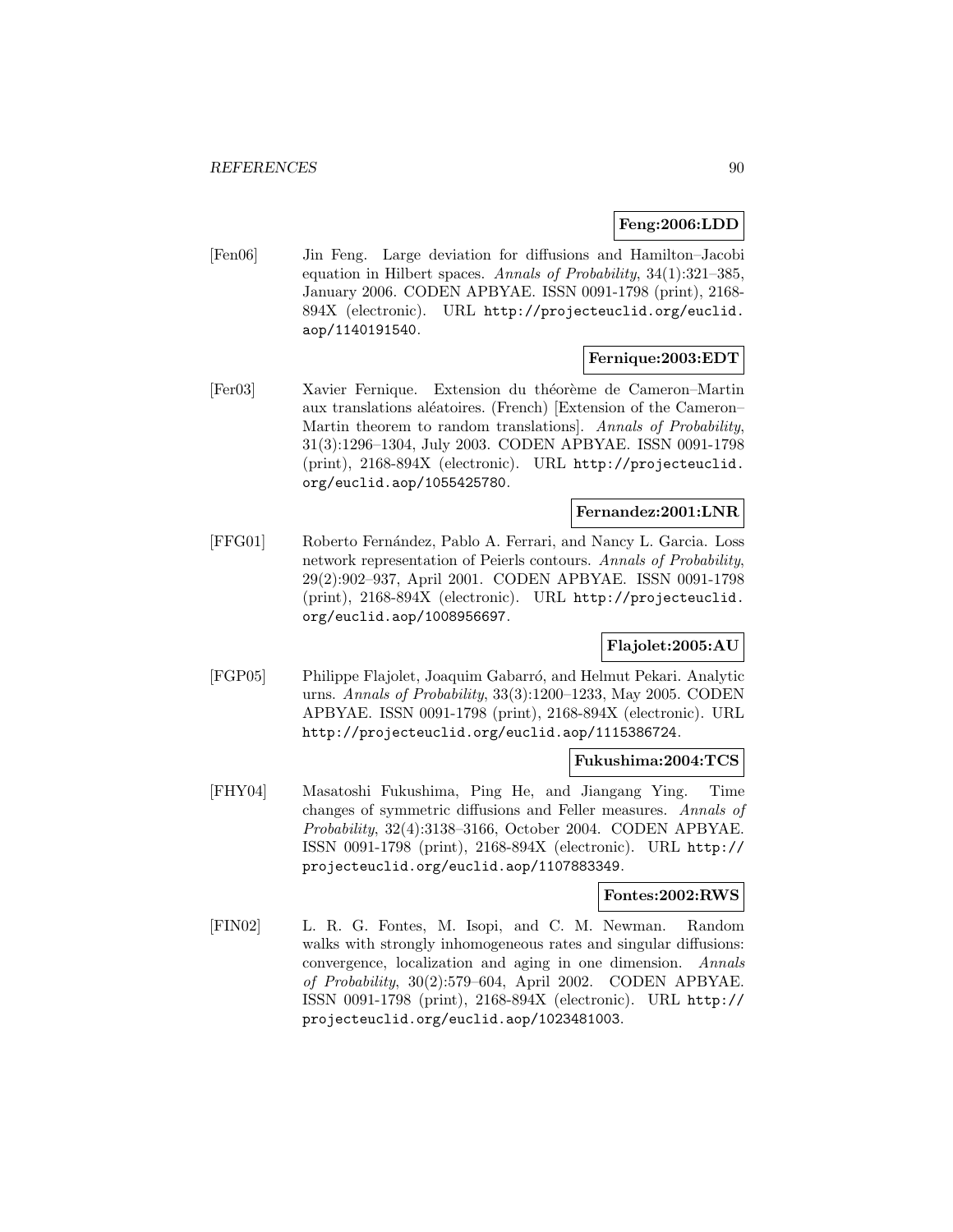#### **Fontes:2004:BWC**

[FINR04] L. R. G. Fontes, M. Isopi, C. M. Newman, and K. Ravishankar. The Brownian web: Characterization and convergence. Annals of Probability, 32(4):2857–2883, October 2004. CODEN APBYAE. ISSN 0091-1798 (print), 2168-894X (electronic). URL http:// projecteuclid.org/euclid.aop/1107883340.

# **Fang:2007:GFS**

[FIZ07] Shizan Fang, Peter Imkeller, and Tusheng Zhang. Global flows for stochastic differential equations without global Lipschitz conditions. Annals of Probability, 35(1):180–205, January 2007. CO-DEN APBYAE. ISSN 0091-1798 (print), 2168-894X (electronic). URL http://projecteuclid.org/euclid.aop/1174324127.

# **Fannjiang:1999:IPD**

[FK99] Albert Fannjiang and Tomasz Komorowski. An invariance principle for diffusion in turbulence. Annals of Probability, 27(2):751– 781, April 1999. CODEN APBYAE. ISSN 0091-1798 (print), 2168- 894X (electronic). URL http://projecteuclid.org/euclid. aop/1022677385. See correction [FK02].

# **Fannjiang:2002:CIP**

[FK02] Albert C. Fannjiang and Tomasz Komorowski. Correction: An invariance principle for diffusion in turbulence. Annals of Probability, 30(1):480–482, January 2002. CODEN APBYAE. ISSN 0091-1798 (print), 2168-894X (electronic). URL http:// projecteuclid.org/euclid.aop/1020107777. See [FK99].

## **Foss:2007:LLE**

[FK07] Serguei Foss and Dmitry Korshunov. Lower limits and equivalences for convolution tails. Annals of Probability, 35(1):366–383, January 2007. CODEN APBYAE. ISSN 0091-1798 (print), 2168- 894X (electronic). URL http://projecteuclid.org/euclid. aop/1174324133.

## **Flury:2008:CLE**

[Flu08] Markus Flury. Coincidence of Lyapunov exponents for random walks in weak random potentials. Annals of Probability, 36(4): 1528–1583, July 2008. CODEN APBYAE. ISSN 0091-1798 (print), 2168-894X (electronic). URL http://projecteuclid. org/euclid.aop/1217360978.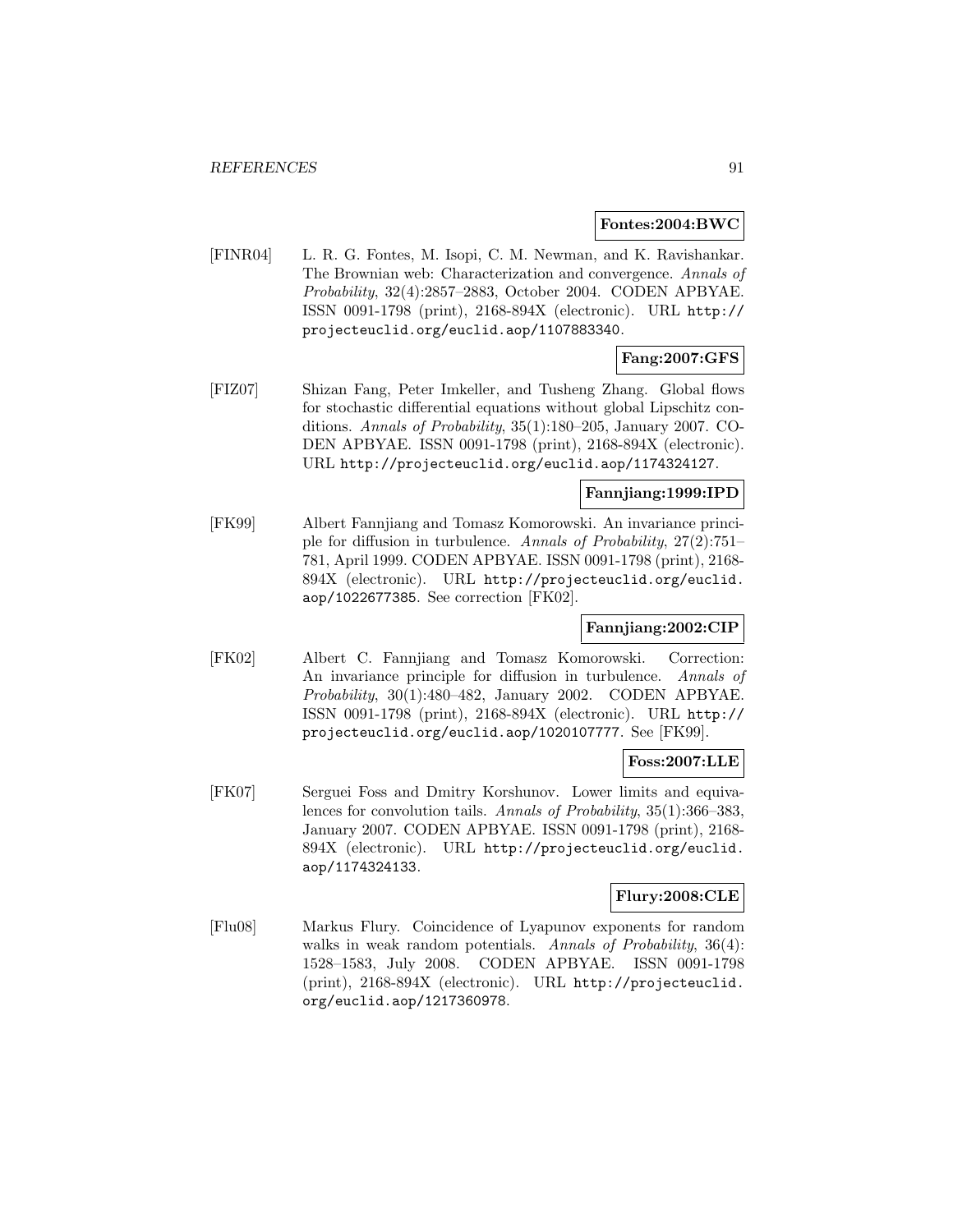# **Fill:2001:SMR**

[FM01] James Allen Fill and Motoya Machida. Stochastic monotonicity and realizable monotonicity. Annals of Probability, 29(2):938–978, April 2001. CODEN APBYAE. ISSN 0091-1798 (print), 2168- 894X (electronic). URL http://projecteuclid.org/euclid. aop/1008956698.

## **Ferrari:2007:SDM**

[FM07] Pablo A. Ferrari and James B. Martin. Stationary distributions of multi-type totally asymmetric exclusion processes. Annals of Probability, 35(3):807–832, May 2007. CODEN APBYAE. ISSN 0091-1798 (print), 2168-894X (electronic). URL http:// projecteuclid.org/euclid.aop/1178804315.

## **Fontes:2008:KPS**

[FM08] L. R. G. Fontes and P. Mathieu. K-processes, scaling limit and aging for the trap model in the complete graph. Annals of Probability, 36(4):1322–1358, July 2008. CODEN APBYAE. ISSN 0091-1798 (print), 2168-894X (electronic). URL http:// projecteuclid.org/euclid.aop/1217360971.

## **Fey:2009:SPI**

[FMR09] Anne Fey, Ronald Meester, and Frank Redig. Stabilizability and percolation in the infinite volume sandpile model. Annals of Probability, 37(2):654–675, March 2009. CODEN APBYAE. ISSN 0091-1798 (print), 2168-894X (electronic). URL http:// projecteuclid.org/euclid.aop/1241099924.

#### **Fournier:2002:SPD**

[Fou02] Nicolas Fournier. Strict positivity of the density for simple jump processes using the tools of support theorems. Application to the Kac equation without cutoff. Annals of Probability, 30(1):135–170, January 2002. CODEN APBYAE. ISSN 0091-1798 (print), 2168- 894X (electronic). URL http://projecteuclid.org/euclid. aop/1020107763.

#### **Ferrari:2005:CIS**

[FP05] Pablo A. Ferrari and Leandro P. R. Pimentel. Competition interfaces and second class particles. Annals of Probability, 33 (4):1235–1254, July 2005. CODEN APBYAE. ISSN 0091-1798 (print), 2168-894X (electronic). URL http://projecteuclid. org/euclid.aop/1120224580.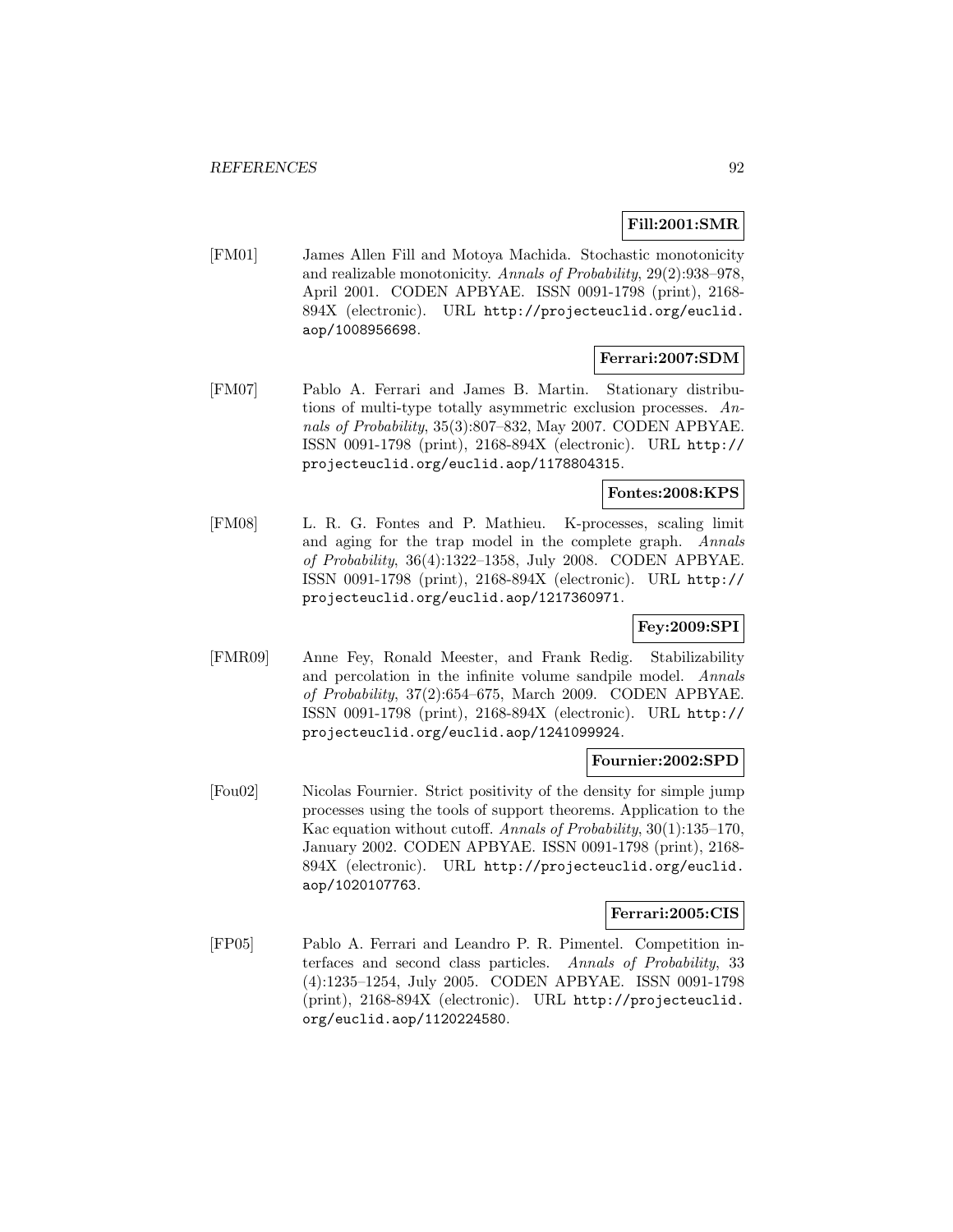## **Flandoli:2002:GIS**

[FR02] Franco Flandoli and Francesco Russo. Generalized integration and stochastic ODEs. Annals of Probability, 30(1):270–292, January 2002. CODEN APBYAE. ISSN 0091-1798 (print), 2168- 894X (electronic). URL http://projecteuclid.org/euclid. aop/1020107768.

# **Fahrner:2003:SAM**

[FS03] I. Fahrner and U. Stadtmüller. Stong approximation of maxima by extremal processes. Annals of Probability, 31(2):926–947, April 2003. CODEN APBYAE. ISSN 0091-1798 (print), 2168- 894X (electronic). URL http://projecteuclid.org/euclid. aop/1048516541.

## **Fleischmann:2004:TTE**

[FS04] Klaus Fleischmann and Jan M. Swart. Trimmed trees and embedded particle systems. Annals of Probability, 32(3):2179–2221, July 2004. CODEN APBYAE. ISSN 0091-1798 (print), 2168- 894X (electronic). URL http://projecteuclid.org/euclid. aop/1089808423.

# **Ferrari:2005:CBM**

[FS05] Patrik L. Ferrari and Herbert Spohn. Constrained Brownian motion: Fluctuations away from circular and parabolic barriers. Annals of Probability, 33(4):1302–1325, July 2005. CODEN AP-BYAE. ISSN 0091-1798 (print), 2168-894X (electronic). URL http://projecteuclid.org/euclid.aop/1120224582.

## **Fuhrman:2004:IHB**

[FT04] Marco Fuhrman and Gianmario Tessitore. Infinite horizon backward stochastic differential equations and elliptic equations in Hilbert spaces. Annals of Probability, 32(1B):607–660, January 2004. CODEN APBYAE. ISSN 0091-1798 (print), 2168- 894X (electronic). URL http://projecteuclid.org/euclid. aop/1079021459.

# **Fuhrman:2002:NKE**

[Fuh02] Marco Fuhrman. Nonlinear Kolmogorov equations in infinite dimensional spaces: the backward stochastic differential equations approach and applications to optimal control. Annals of Probability, 30(3):1397–1465, July 2002. CODEN APBYAE. ISSN 0091-1798 (print), 2168-894X (electronic). URL http:// projecteuclid.org/euclid.aop/1029867132.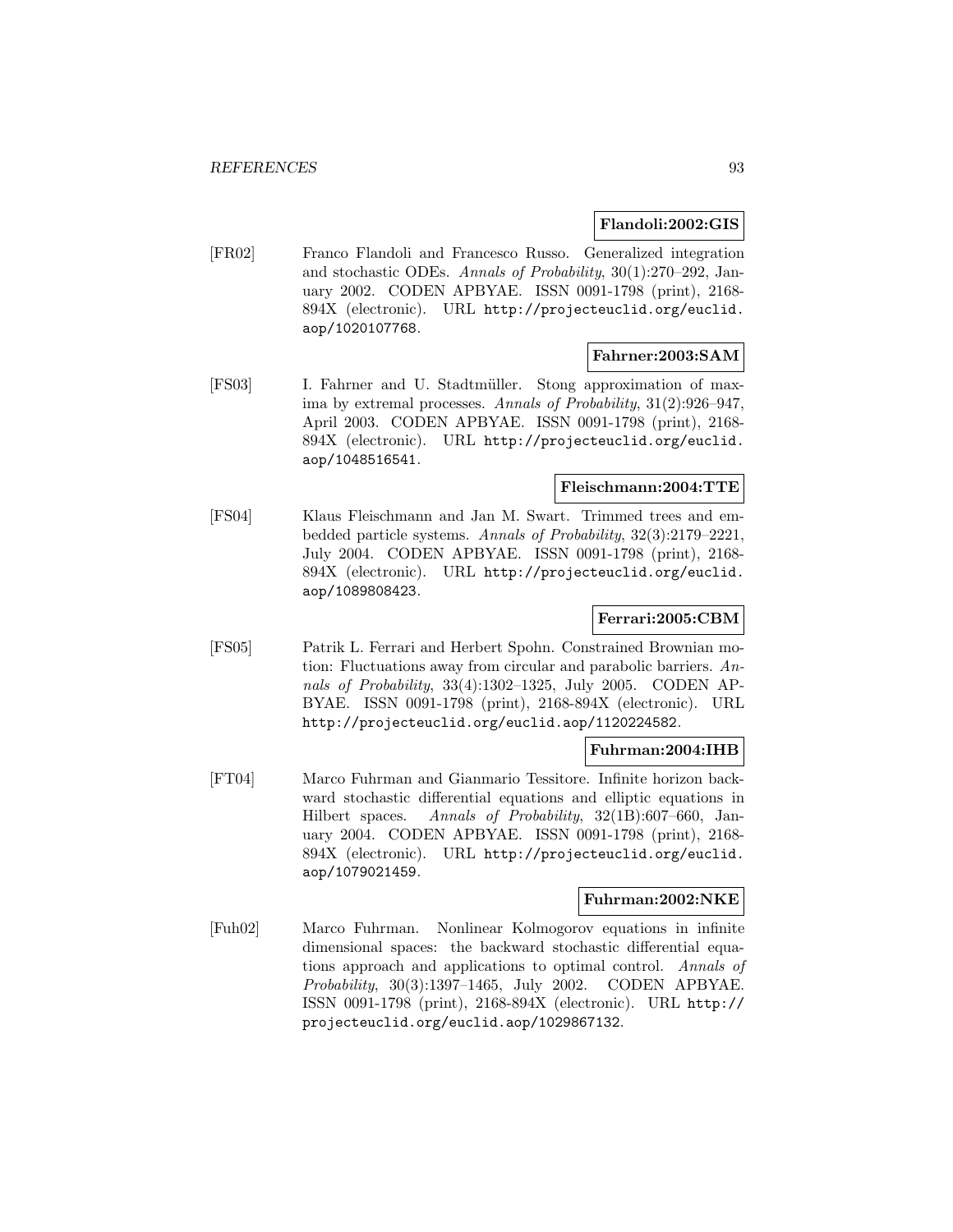### **Funaki:2004:ZTLa**

[Fun04a] Tadahisa Funaki. Zero temperature limit for interacting Brownian particles. I. Motion of a single body. Annals of Probability, 32 (2):1201–1227, April 2004. CODEN APBYAE. ISSN 0091-1798 (print), 2168-894X (electronic). URL http://projecteuclid. org/euclid.aop/1084884849.

## **Funaki:2004:ZTLb**

[Fun04b] Tadahisa Funaki. Zero temperature limit for interacting Brownian particles. II. coagulation in one dimension. Annals of Probability, 32(2):1228–1246, April 2004. CODEN APBYAE. ISSN 0091-1798 (print), 2168-894X (electronic). URL http://projecteuclid. org/euclid.aop/1084884850.

## **Fleischmann:2001:CCS**

[FX01] Klaus Fleischmann and Jie Xiong. A cyclically catalytic super-Brownian motion. Annals of Probability, 29(2):820–861, April 2001. CODEN APBYAE. ISSN 0091-1798 (print), 2168- 894X (electronic). URL http://projecteuclid.org/euclid. aop/1008956694.

## **Gadidov:2005:SCS**

[Gad05] Anda Gadidov. Sectorial convergence of U-statistics. Annals of Probability, 33(2):816–822, March 2005. CODEN APBYAE. ISSN 0091-1798 (print), 2168-894X (electronic). URL http:// projecteuclid.org/euclid.aop/1109868601.

### **Gamburd:2006:PDD**

[Gam06] Alex Gamburd. Poisson–Dirichlet distribution for random Belyi surfaces. Annals of Probability, 34(5):1827–1848, September 2006. CODEN APBYAE. ISSN 0091-1798 (print), 2168- 894X (electronic). URL http://projecteuclid.org/euclid. aop/1163517226.

#### **Gantert:2000:MBR**

[Gan00] Nina Gantert. The maximum of a branching random walk with semiexponential increments. Annals of Probability, 28(3): 1219–1229, July 2000. CODEN APBYAE. ISSN 0091-1798 (print), 2168-894X (electronic). URL http://projecteuclid. org/euclid.aop/1019160332.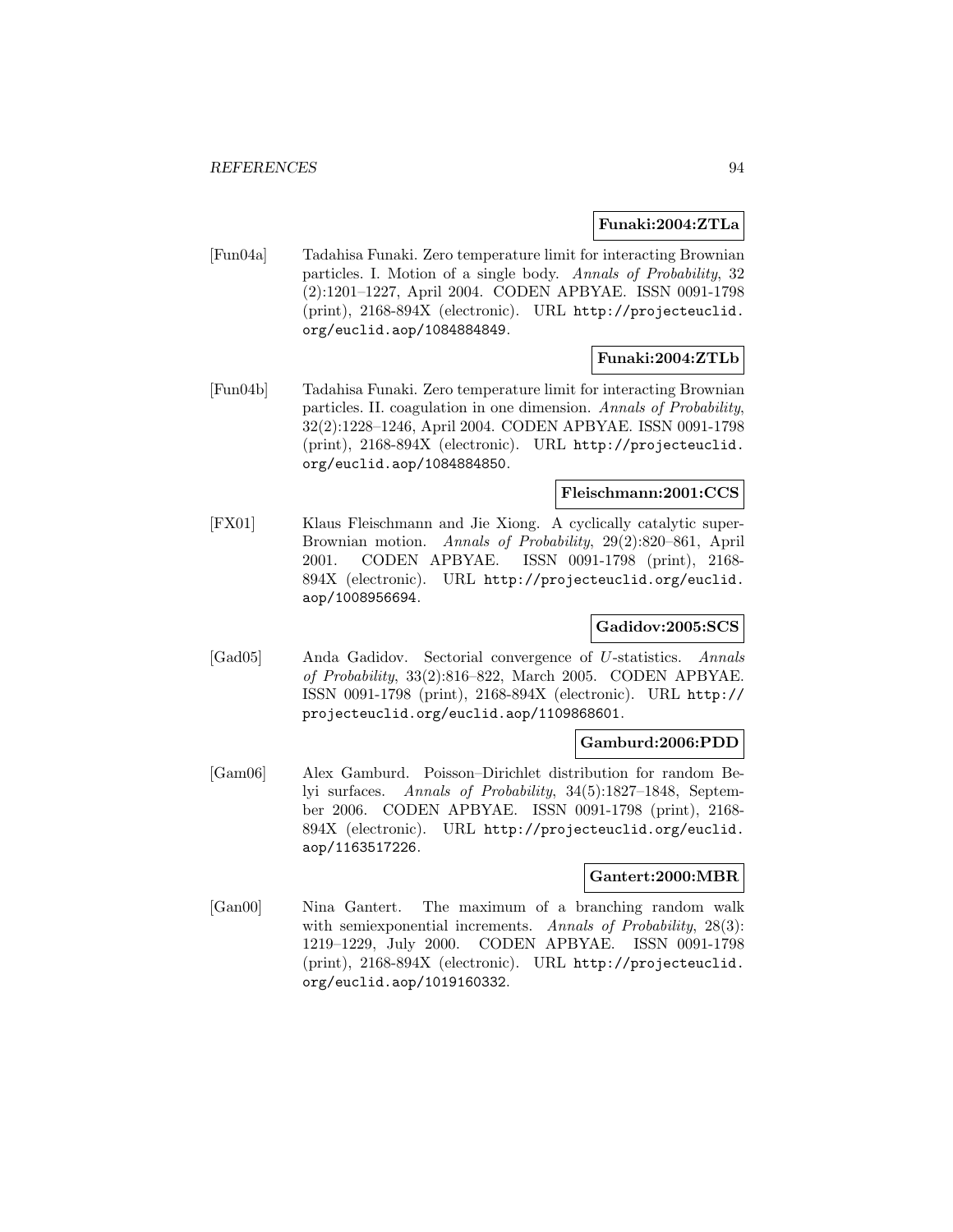### **Gautier:2008:EBA**

[Gau08] Eric Gautier. Exit from a basin of attraction for stochastic weakly damped nonlinear Schrödinger equations. Annals of Probability, 36(3):896–930, May 2008. CODEN APBYAE. ISSN 0091-1798 (print), 2168-894X (electronic). URL http://projecteuclid. org/euclid.aop/1207749085.

## **Gartner:2006:ICR**

[GdH06] J. Gärtner and F. den Hollander. Intermittency in a catalytic random medium. Annals of Probability, 34(6):2219–2287, November 2006. CODEN APBYAE. ISSN 0091-1798 (print), 2168- 894X (electronic). URL http://projecteuclid.org/euclid. aop/1171377442.

# **Greven:2007:PTL**

[GdH07] A. Greven and F. den Hollander. Phase transitions for the longtime behavior of interacting diffusions. Annals of Probability, 35 (4):1250–1306, July 2007. CODEN APBYAE. ISSN 0091-1798 (print), 2168-894X (electronic). URL http://projecteuclid. org/euclid.aop/1181334245.

## **Getoor:2009:JDF**

[Get09] Ronald Getoor. J. l. Doob: Foundations of stochastic processes and probabilistic potential theory. Annals of Probability, 37(5): 1647–1663, September 2009. CODEN APBYAE. ISSN 0091-1798 (print), 2168-894X (electronic). URL http://projecteuclid. org/euclid.aop/1253539851.

### **Graham:2006:IST**

[GG06a] B. T. Graham and G. R. Grimmett. Influence and sharp-threshold theorems for monotonic measures. Annals of Probability, 34(5): 1726–1745, September 2006. CODEN APBYAE. ISSN 0091-1798 (print), 2168-894X (electronic). URL http://projecteuclid. org/euclid.aop/1163517221.

## **Gravner:2006:RGM**

[GG06b] Janko Gravner and David Griffeath. Random growth models with polygonal shapes. Annals of Probability, 34(1):181-218, January 2006. CODEN APBYAE. ISSN 0091-1798 (print), 2168- 894X (electronic). URL http://projecteuclid.org/euclid. aop/1140191536.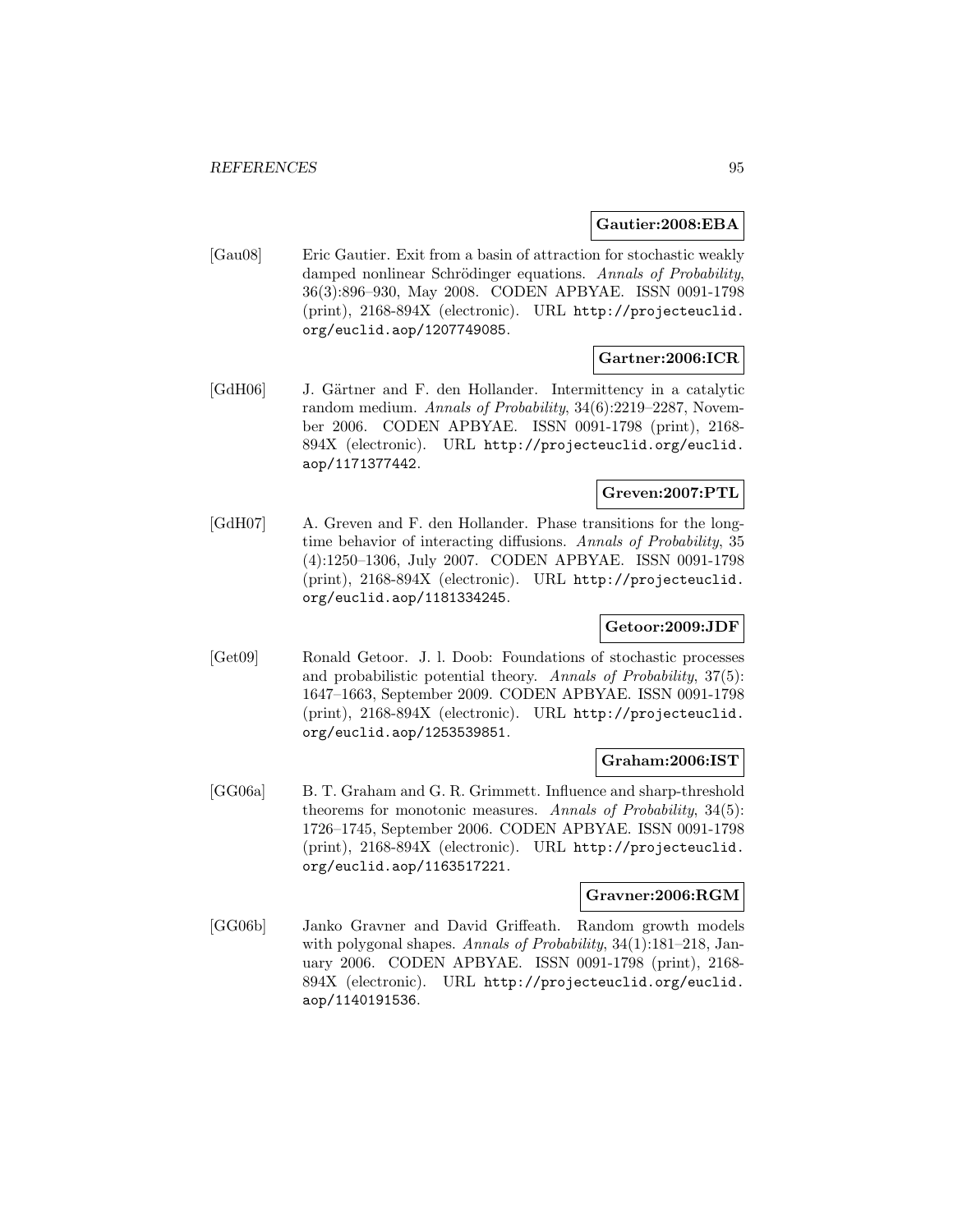## **Gao:2003:IBM**

[GHT03] F. Gao, J. Hannig, and F. Torcaso. Integrated Brownian motions and exact  $L_2$ -small balls. Annals of Probability, 31(3):1320–1337, July 2003. CODEN APBYAE. ISSN 0091-1798 (print), 2168- 894X (electronic). URL http://projecteuclid.org/euclid. aop/1055425782.

## **Grigoryan:2003:RTB**

[GK03a] Alexander Grigor'yan and Mark Kelbert. Recurrence and transience of branching diffusion processes on Riemannian manifolds. Annals of Probability, 31(1):244–284, January 2003. CODEN AP-BYAE. ISSN 0091-1798 (print), 2168-894X (electronic). URL http://projecteuclid.org/euclid.aop/1046294311.

# **Gyongy:2003:SMS**

[GK03b] István Gyöngy and Nicolai Krylov. On the splitting-up method and stochastic partial differential equations. Annals of Probability, 31(2):564–591, April 2003. CODEN APBYAE. ISSN 0091-1798 (print), 2168-894X (electronic). URL http://projecteuclid. org/euclid.aop/1048516528.

# **Gine:2006:CIA**

[GK06] Evarist Giné and Vladimir Koltchinskii. Concentration inequalities and asymptotic results for ratio type empirical processes. Annals of Probability, 34(3):1143–1216, May 2006. CODEN AP-BYAE. ISSN 0091-1798 (print), 2168-894X (electronic). URL http://projecteuclid.org/euclid.aop/1151418495.

## **Grothaus:2003:SLS**

[GKLR03] Martin Grothaus, Yuri G. Kondratiev, Eugene Lytvynov, and Michael Röckner. Scaling limit of stochastic dynamics in classical continuous systems. Annals of Probability, 31(3):1494–1532, July 2003. CODEN APBYAE. ISSN 0091-1798 (print), 2168- 894X (electronic). URL http://projecteuclid.org/euclid. aop/1055425788.

## **Gine:2001:LCS**

[GKLZ01] Evarist Giné, Stanisław Kwapień, Rafał Latała, and Joel Zinn. The LIL for canonical U-statistics of order 2. Annals of Probability, 29(1):520–557, February 2001. CODEN APBYAE. ISSN 0091-1798 (print), 2168-894X (electronic). URL http:// projecteuclid.org/euclid.aop/1008956343.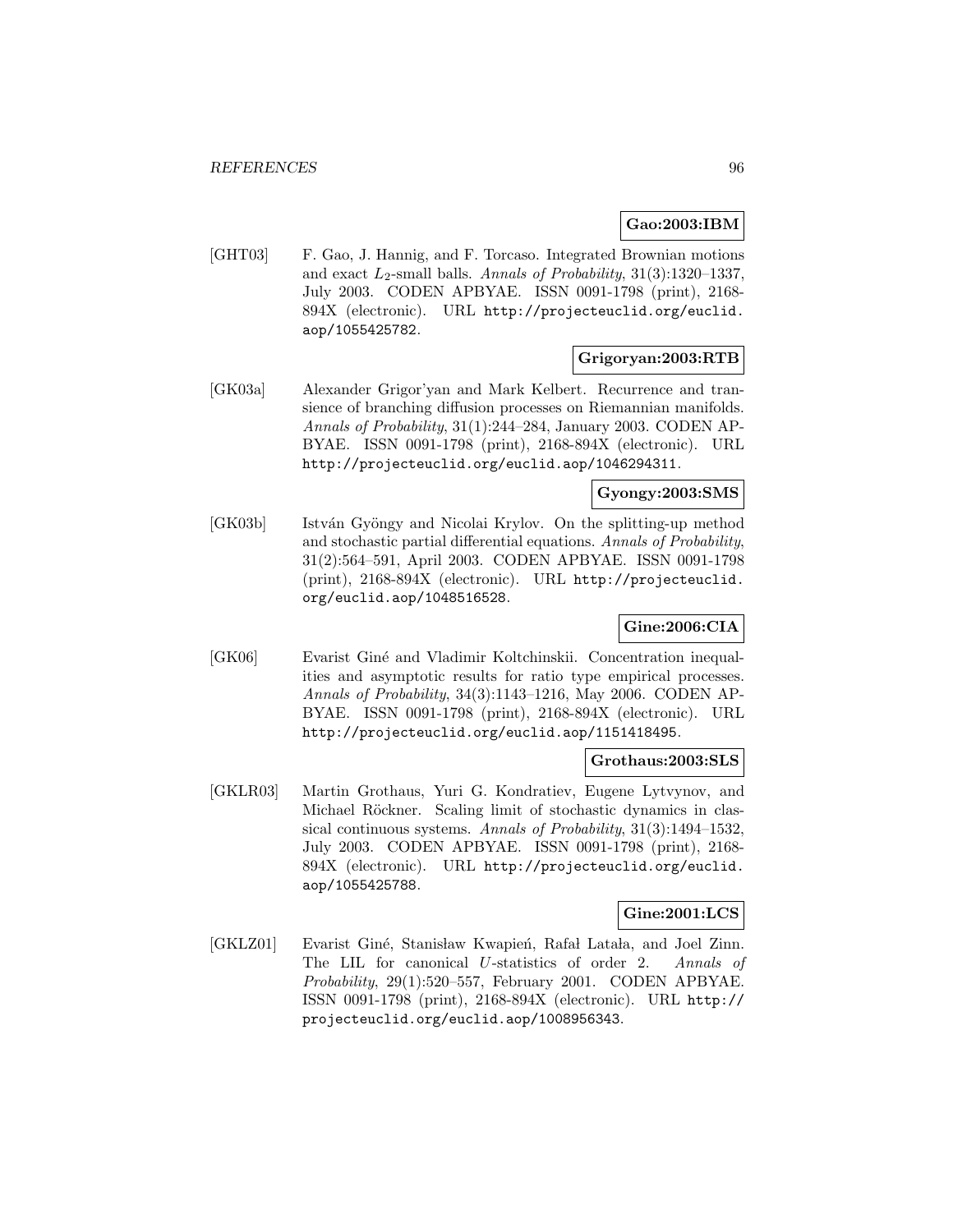### **Gartner:2007:GCI**

[GKM07] Jürgen Gärtner, Wolfgang König, and Stanislav Molchanov. Geometric characterization of intermittency in the parabolic Anderson model. Annals of Probability, 35(2):439–499, March 2007. CODEN APBYAE. ISSN 0091-1798 (print), 2168-894X (electronic). URL http://projecteuclid.org/euclid.aop/1175287751.

# **Gine:2004:WUC**

[GKZ04] Evarist Giné, Vladimir Koltchinskii, and Joel Zinn. Weighted uniform consistency of kernel density estimators. Annals of Probability, 32(3B):2570–2605, July 2004. CODEN APBYAE. ISSN 0091-1798 (print), 2168-894X (electronic). URL http:// projecteuclid.org/euclid.aop/1091813624.

# **Graf:2002:RCE**

[GL02] Siegfried Graf and Harald Luschgy. Rates of convergence for the empirical quantization error. Annals of Probability, 30(2):874–897, April 2002. CODEN APBYAE. ISSN 0091-1798 (print), 2168- 894X (electronic). URL http://projecteuclid.org/euclid. aop/1023481010.

# **Gamboa:2004:LDR**

[GLC04] Fabrice Gamboa and Li-Vang Lozada-Chang. Large deviations for random power moment problem. Annals of Probability, 32 (3B):2819–2837, July 2004. CODEN APBYAE. ISSN 0091-1798 (print), 2168-894X (electronic). URL http://projecteuclid. org/euclid.aop/1091813631.

## **Gordon:2002:ONS**

[GLSW02] Yehoram Gordon, Alexander Litvak, Carsten Schütt, and Elisabeth Werner. Orlicz norms of sequences of random variables. Annals of Probability, 30(4):1833–1853, October 2002. CODEN APBYAE. ISSN 0091-1798 (print), 2168-894X (electronic). URL http://projecteuclid.org/euclid.aop/1039548373.

## **Goldie:2000:SP**

[GM00] Charles M. Goldie and Ross A. Maller. Stability of perpetuities. Annals of Probability, 28(3):1195–1218, July 2000. CODEN AP-BYAE. ISSN 0091-1798 (print), 2168-894X (electronic). URL http://projecteuclid.org/euclid.aop/1019160331.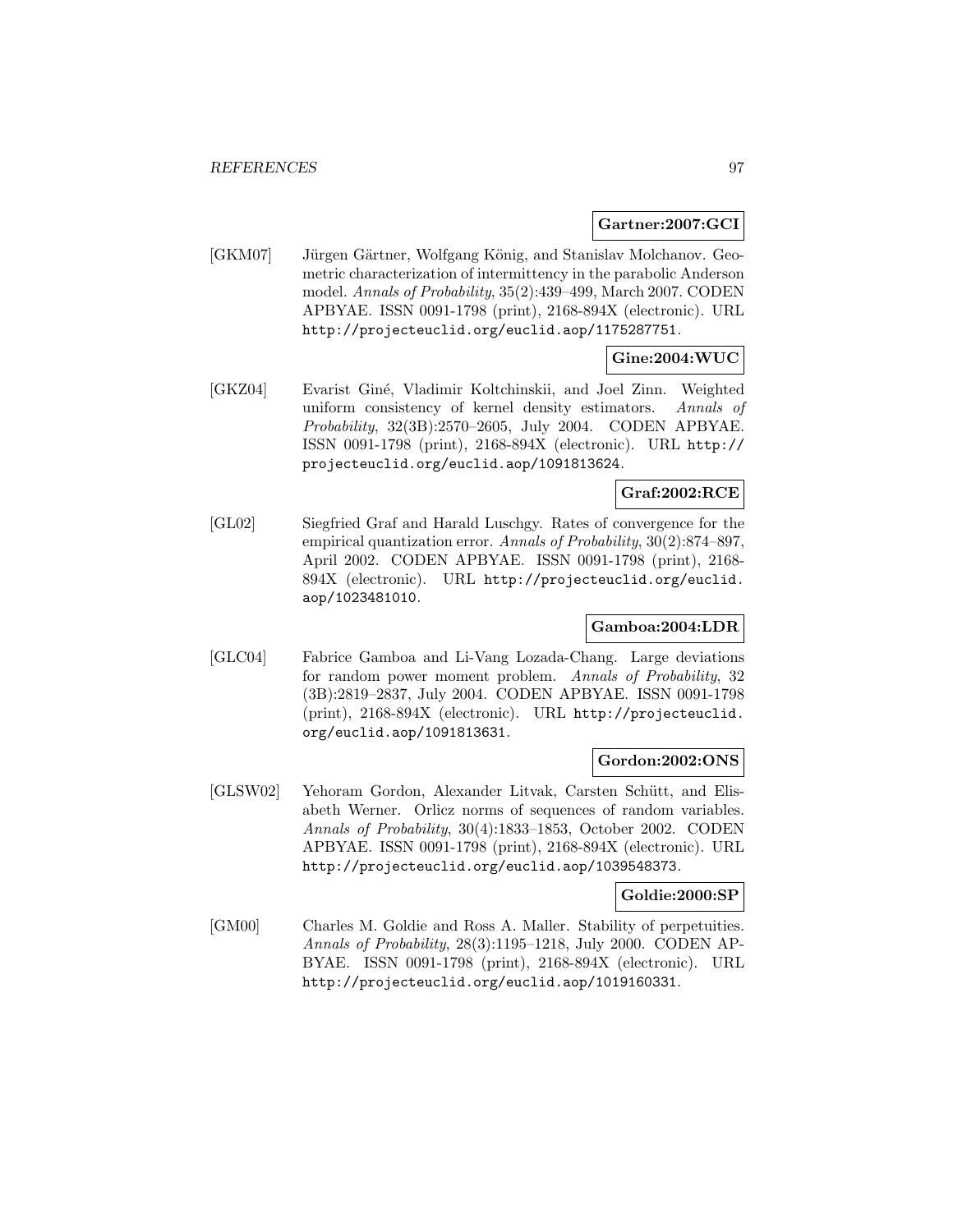### **Goldys:2006:LET**

[GM06] B. Goldys and B. Maslowski. Lower estimates of transition densities and bounds on exponential ergodicity for stochastic PDEs. Annals of Probability, 34(4):1451–1496, July 2006. CODEN AP-BYAE. ISSN 0091-1798 (print), 2168-894X (electronic). URL http://projecteuclid.org/euclid.aop/1158673324.

# **Garet:2007:LDC**

[GM07] Olivier Garet and R´egine Marchand. Large deviations for the chemical distance in supercritical Bernoulli percolation. Annals of Probability, 35(3):833–866, May 2007. CODEN APBYAE. ISSN 0091-1798 (print), 2168-894X (electronic). URL http:// projecteuclid.org/euclid.aop/1178804316.

# **Gine:1999:CLT**

[GMdB99] Evarist Giné, Carlos Matrán, and Eustasio del Barrio. Central Limit Theorems for the Wasserstein distance between the empirical and the true distributions. Annals of Probability, 27(2): 1009–1071, April 1999. CODEN APBYAE. ISSN 0091-1798 (print), 2168-894X (electronic). URL http://projecteuclid. org/euclid.aop/1022677394. See correction [GMdB03].

## **Gine:2003:CCLn**

[GMdB03] Evarist Giné, Carlos Matrán, and Eustasio del Barrio. Correction: Central limit theorems for the Wasserstein distance between the empirical and the true distributions. Annals of Probability, 31 (2):1142–1143, April 2003. CODEN APBYAE. ISSN 0091-1798 (print), 2168-894X (electronic). URL http://projecteuclid. org/euclid.aop/1048516548. See [GMdB99].

#### **Guionnet:2007:SOA**

[GMS07] Alice Guionnet and Edouard Maurel-Segala. Second order asymptotics for matrix models. Annals of Probability, 35(6):2160– 2212, November 2007. CODEN APBYAE. ISSN 0091-1798 (print), 2168-894X (electronic). URL http://projecteuclid. org/euclid.aop/1191860419.

## **Gine:2003:NDE**

[GMZ03] Evarist Giné, David M. Mason, and Andrei Yu. Zaitsev. The **L1**-norm density estimator process. Annals of Probability, 31 (2):719–768, April 2003. CODEN APBYAE. ISSN 0091-1798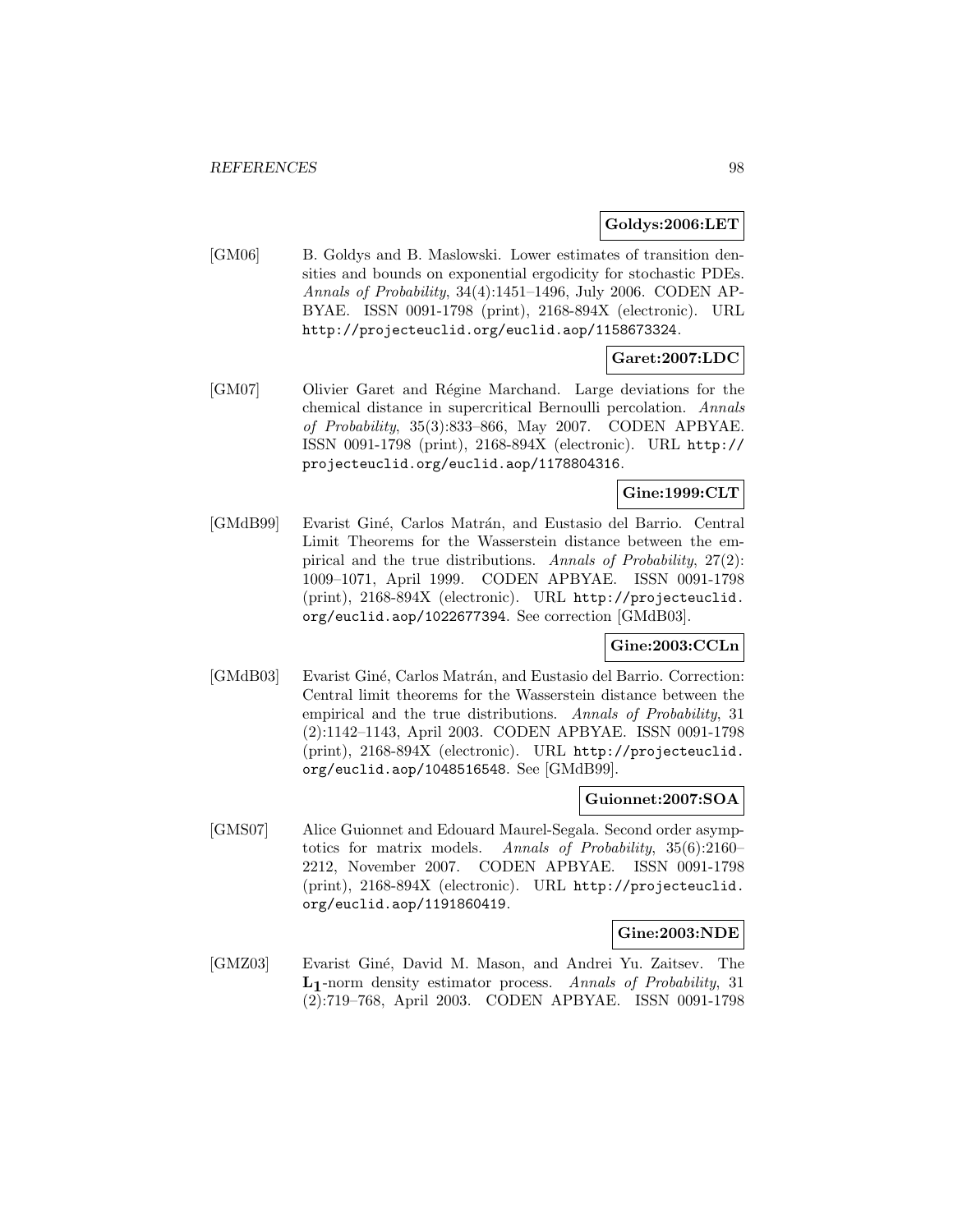(print), 2168-894X (electronic). URL http://projecteuclid. org/euclid.aop/1048516534.

## **Gine:2009:ULT**

[GN09] Evarist Gin´e and Richard Nickl. Uniform limit theorems for wavelet density estimators. Annals of Probability, 37(4): 1605–1646, July 2009. CODEN APBYAE. ISSN 0091-1798 (print), 2168-894X (electronic). URL http://projecteuclid. org/euclid.aop/1248182150.

## **Goergen:2008:ECN**

[Goe08] Laurent Goergen. An effective criterion and a new example for ballistic diffusions in random environment. Annals of Probability, 36(3):1093–1133, May 2008. CODEN APBYAE. ISSN 0091-1798 (print), 2168-894X (electronic). URL http://projecteuclid. org/euclid.aop/1207749091.

## **Goldschmidt:2005:CRH**

[Gol05] Christina Goldschmidt. Critical random hypergraphs: The emergence of a giant set of identifiable vertices. Annals of Probability, 33(4):1573–1600, July 2005. CODEN APBYAE. ISSN 0091-1798 (print), 2168-894X (electronic). URL http://projecteuclid. org/euclid.aop/1120224591.

## **Goldstein:2007:BNA**

[Gol07] Larry Goldstein. L<sup>1</sup> bounds in normal approximation. Annals of Probability, 35(5):1888–1930, September 2007. CODEN AP-BYAE. ISSN 0091-1798 (print), 2168-894X (electronic). URL http://projecteuclid.org/euclid.aop/1189000931.

## **Giacomin:2001:EFI**

[GOS01] Giambattista Giacomin, Stefano Olla, and Herbert Spohn. Equilibrium fluctuations for  $\nabla_{\varphi}$  interface model. Annals of Probability, 29(3):1138–1172, July 2001. CODEN APBYAE. ISSN 0091-1798 (print), 2168-894X (electronic). URL http://projecteuclid. org/euclid.aop/1015345600.

#### **Gouere:2008:SRP**

[Gou08] Jean-Baptiste Gouéré. Subcritical regimes in the Poisson Boolean model of continuum percolation. Annals of Probability, 36(4): 1209–1220, July 2008. CODEN APBYAE. ISSN 0091-1798 (print), 2168-894X (electronic). URL http://projecteuclid. org/euclid.aop/1217360967.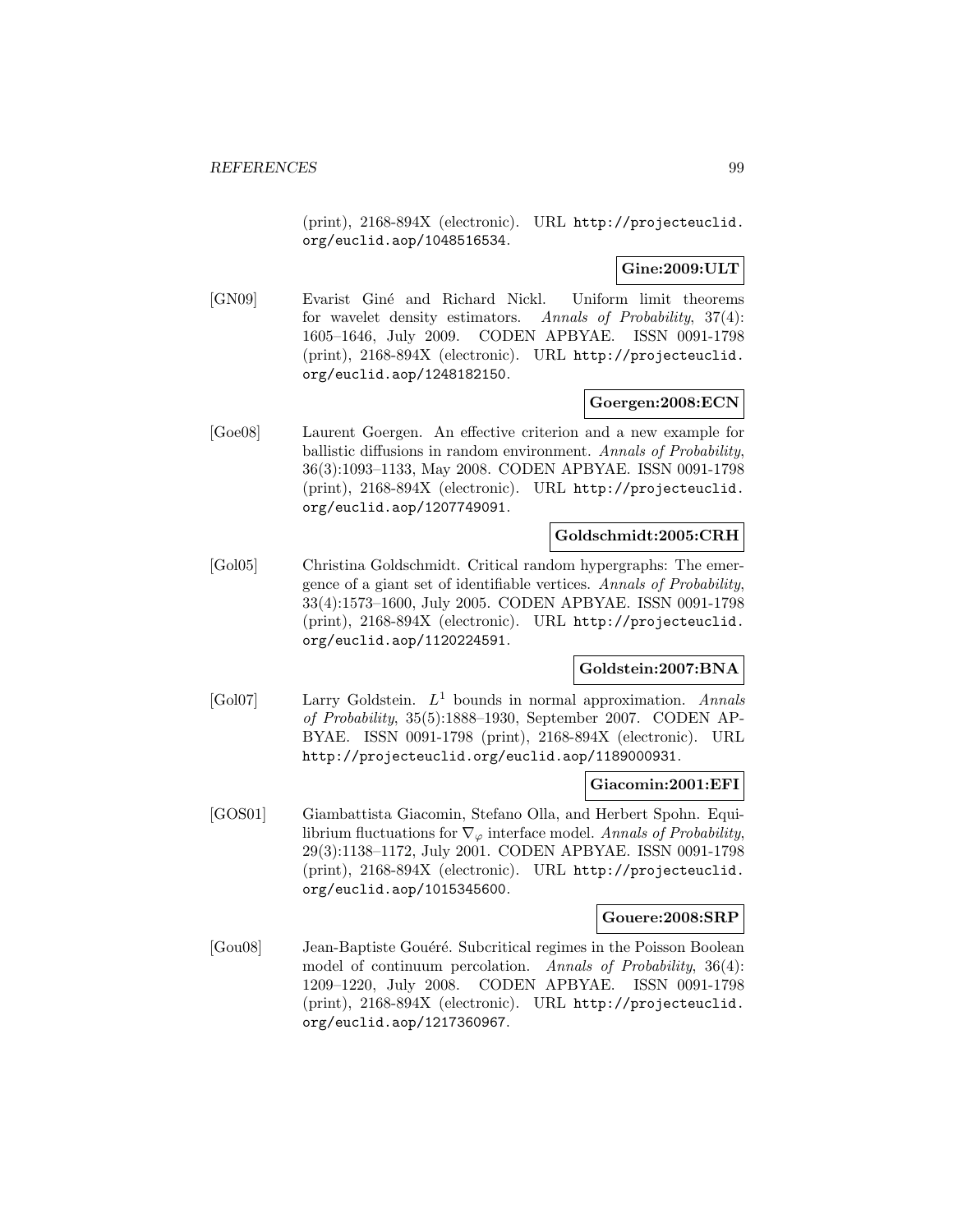### **Gozlan:2009:CDF**

[Goz09] Nathael Gozlan. A characterization of dimension free concentration in terms of transportation inequalities. Annals of Probability, 37(6):2480–2498, November 2009. CODEN APBYAE. ISSN 0091-1798 (print), 2168-894X (electronic). URL http:// projecteuclid.org/euclid.aop/1258380796.

## **Gnedin:2005:RCS**

[GP05] Alexander Gnedin and Jim Pitman. Regenerative composition structures. Annals of Probability, 33(2):445–479, March 2005. CO-DEN APBYAE. ISSN 0091-1798 (print), 2168-894X (electronic). URL http://projecteuclid.org/euclid.aop/1109868588.

## **Gnedin:2006:ALC**

[GPY06] Alexander Gnedin, Jim Pitman, and Marc Yor. Asymptotic laws for compositions derived from transformed subordinators. Annals of Probability, 34(2):468–492, March 2006. CODEN APBYAE. ISSN 0091-1798 (print), 2168-894X (electronic). URL http:// projecteuclid.org/euclid.aop/1147179979.

## **Gravner:2000:IDS**

[GQ00] Janko Gravner and Jeremy Quastel. Internal DLA and the Stefan problem. Annals of Probability, 28(4):1528–1562, October 2000. CODEN APBYAE. ISSN 0091-1798 (print), 2168- 894X (electronic). URL http://projecteuclid.org/euclid. aop/1019160497.

# **Griffin:2002:LLM**

[GQ02] Philip S. Griffin and Fozia S. Qazi. Limit laws of modulus trimmed sums. Annals of Probability, 30(3):1466–1485, July 2002. CODEN APBYAE. ISSN 0091-1798 (print), 2168-894X (electronic). URL http://projecteuclid.org/euclid.aop/1029867133.

# **Grandits:2002:MEM**

[GR02] Peter Grandits and Thorsten Rheinländer. On the minimal entropy martingale measure. Annals of Probability, 30(3):1003–1038, July 2002. CODEN APBYAE. ISSN 0091-1798 (print), 2168- 894X (electronic). URL http://projecteuclid.org/euclid. aop/1029867119.

## **Groeneboom:2001:UPH**

[Gro01] Piet Groeneboom. Ulam's problem and Hammersley's process. Annals of Probability, 29(2):683–690, April 2001. CODEN AP-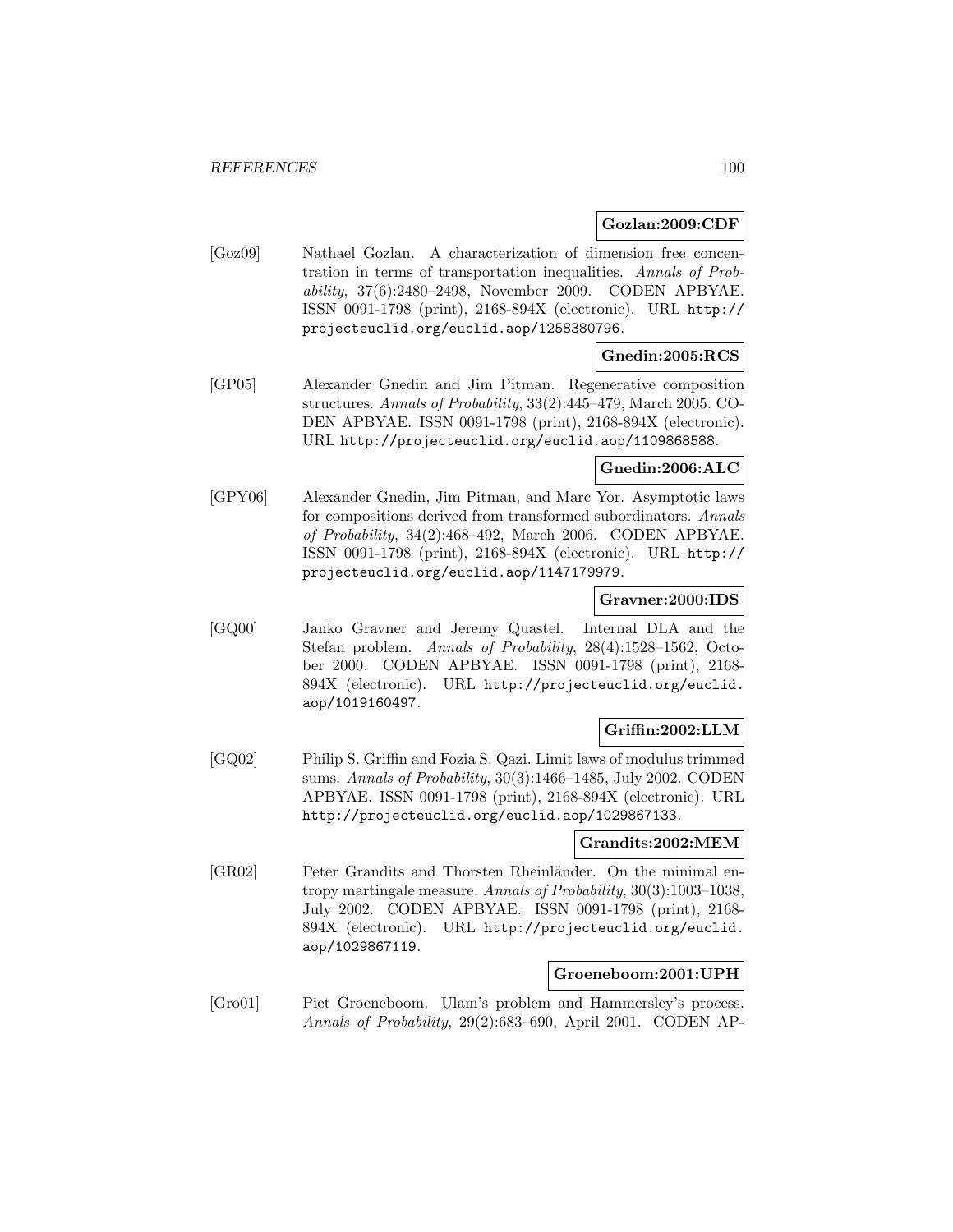BYAE. ISSN 0091-1798 (print), 2168-894X (electronic). URL http://projecteuclid.org/euclid.aop/1008956689.

## **Gradinaru:2003:GCL**

[GRV03] Mihai Gradinaru, Francesco Russo, and Pierre Vallois. Generalized covariations, local time and Stratonovich Itô's formula for fractional Brownian motion with Hurst index  $H \geq \frac{1}{4}$ . Annals of Probability, 31(4):1772–1820, October 2003. CODEN APBYAE. ISSN 0091-1798 (print), 2168-894X (electronic). URL http:// projecteuclid.org/euclid.aop/1068646366.

# **Gut:2000:PAL**

[GS00] Allan Gut and Aurel Spătaru. Precise asymptotics in the law of the iterated logarithm. Annals of Probability, 28(4):1870–1883, October 2000. CODEN APBYAE. ISSN 0091-1798 (print), 2168- 894X (electronic). URL http://projecteuclid.org/euclid. aop/1019160511.

## **Giacomin:2009:IDR**

[GT09] Giambattista Giacomin and Fabio Lucio Toninelli. On the irrelevant disorder regime of pinning models. Annals of Probability, 37(5):1841–1875, September 2009. CODEN APBYAE. ISSN 0091-1798 (print), 2168-894X (electronic). URL http:// projecteuclid.org/euclid.aop/1253539858.

## **Gravner:2002:GMR**

[GTW02] Janko Gravner, Craig A. Tracy, and Harold Widom. A growth model in a random environment. Annals of Probability, 30(3): 1340–1368, July 2002. CODEN APBYAE. ISSN 0091-1798 (print), 2168-894X (electronic). URL http://projecteuclid. org/euclid.aop/1029867130.

## **Guillin:2003:APS**

[Gui03] A. Guillin. Averaging principle of SDE with small diffusion: Moderate deviations. Annals of Probability, 31(1):413–443, January 2003. CODEN APBYAE. ISSN 0091-1798 (print), 2168- 894X (electronic). URL http://projecteuclid.org/euclid. aop/1046294316.

## **Guan:2008:SSD**

[GW08] Qing-Yang Guan and Matthias Winkel. SLE and α-SLE driven by Lévy processes. Annals of Probability,  $36(4):1221-1266$ ,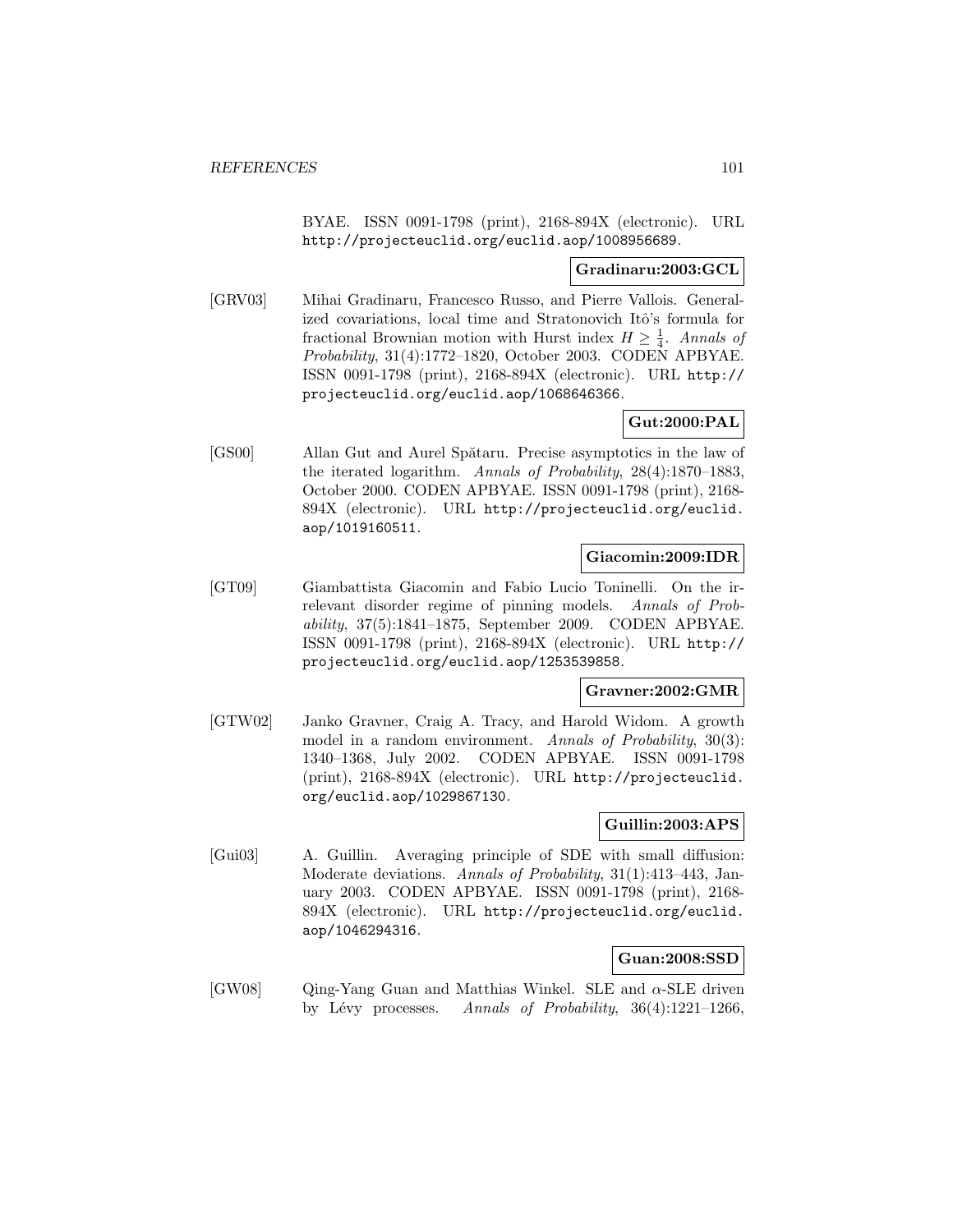July 2008. CODEN APBYAE. ISSN 0091-1798 (print), 2168- 894X (electronic). URL http://projecteuclid.org/euclid. aop/1217360968.

# **Goldstein:2006:ZBD**

[GX06] Larry Goldstein and Aihua Xia. Zero biasing and a discrete central limit theorem. Annals of Probability, 34(5):1782–1806, September 2006. CODEN APBYAE. ISSN 0091-1798 (print), 2168- 894X (electronic). URL http://projecteuclid.org/euclid. aop/1163517224.

# **Gallardo:2006:CRP**

[GY06a] Léonard Gallardo and Marc Yor. A chaotic representation property of the multidimensional Dunkl processes. Annals of Probability, 34(4):1530–1549, July 2006. CODEN APBYAE. ISSN 0091-1798 (print), 2168-894X (electronic). URL http:// projecteuclid.org/euclid.aop/1158673326.

## **Gnedin:2006:RPS**

[GY06b] Alexander V. Gnedin and Yuri Yakubovich. Recursive partition structures. Annals of Probability, 34(6):2203–2218, November 2006. CODEN APBYAE. ISSN 0091-1798 (print), 2168- 894X (electronic). URL http://projecteuclid.org/euclid. aop/1171377441.

## **Haggstrom:2001:UIE**

[Häg01] Olle Häggström. Uniqueness of the infinite entangled component in three-dimensional bond percolation. Annals of Probability, 29 (1):127–136, February 2001. CODEN APBYAE. ISSN 0091-1798 (print), 2168-894X (electronic). URL http://projecteuclid. org/euclid.aop/1008956325.

## **Hagg:2008:LGF**

[Häg08] Jonas Hägg. Local Gaussian fluctuations in the Airy and discrete PNG processes. Annals of Probability, 36(3):1059–1092, May 2008. CODEN APBYAE. ISSN 0091-1798 (print), 2168- 894X (electronic). URL http://projecteuclid.org/euclid. aop/1207749090.

## **Hairer:2005:ESD**

[Hai05] Martin Hairer. Ergodicity of stochastic differential equations driven by fractional Brownian motion. Annals of Probability, 33 (2):703–758, March 2005. CODEN APBYAE. ISSN 0091-1798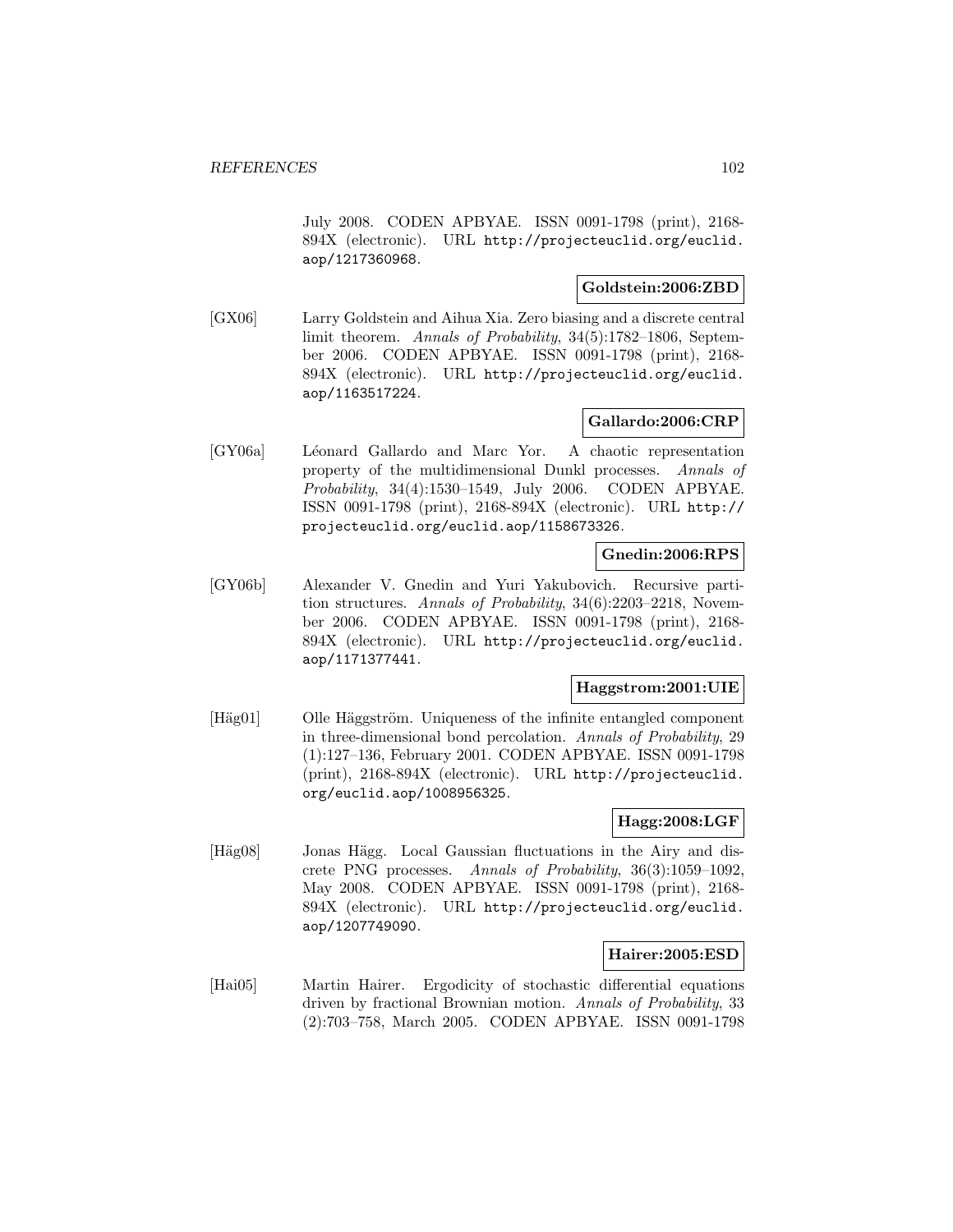(print), 2168-894X (electronic). URL http://projecteuclid. org/euclid.aop/1109868598.

## **Hammond:2006:GLA**

[Ham06] Alan Hammond. Greedy lattice animals: Geometry and criticality. Annals of Probability, 34(2):593–637, March 2006. CODEN APBYAE. ISSN 0091-1798 (print), 2168-894X (electronic). URL http://projecteuclid.org/euclid.aop/1147179984.

## **Hanen:2007:TLP**

[Han07] Albert Hanen. Un théorème limite pour les covariances des spins dans le modèle de Sherrington–Kirkpatrick avec champ externe. (French) [A limit theorem for the variances of the spins in the Sherrington–Kirkpatrick model with external field]. Annals of Probability, 35(1):141–179, January 2007. CODEN APBYAE. ISSN 0091-1798 (print), 2168-894X (electronic). URL http:// projecteuclid.org/euclid.aop/1174324126.

# **Hara:2008:DCN**

[Har08] Takashi Hara. Decay of correlations in nearest-neighbor selfavoiding walk, percolation, lattice trees and animals. Annals of Probability, 36(2):530–593, March 2008. CODEN APBYAE. ISSN 0091-1798 (print), 2168-894X (electronic). URL http:// projecteuclid.org/euclid.aop/1204306960.

## **Harrelson:2003:CBD**

[HH03] D. Harrelson and C. Houdr´e. A characterization of *m*-dependent stationary infinitely divisible sequences with applications to weak convergence. Annals of Probability, 31(2):849–881, April 2003. CODEN APBYAE. ISSN 0091-1798 (print), 2168- 894X (electronic). URL http://projecteuclid.org/euclid. aop/1048516538.

## **Hennion:2004:CLT**

[HH04] Hubert Hennion and Loïc Hervé. Central limit theorems for iterated random Lipschitz mappings. Annals of Probability, 32 (3):1934–1984, July 2004. CODEN APBYAE. ISSN 0091-1798 (print), 2168-894X (electronic). URL http://projecteuclid. org/euclid.aop/1089808416.

# **Hoffman:2006:SMP**

[HHP06] Christopher Hoffman, Alexander E. Holroyd, and Yuval Peres. A stable marriage of Poisson and Lebesgue. Annals of Probability,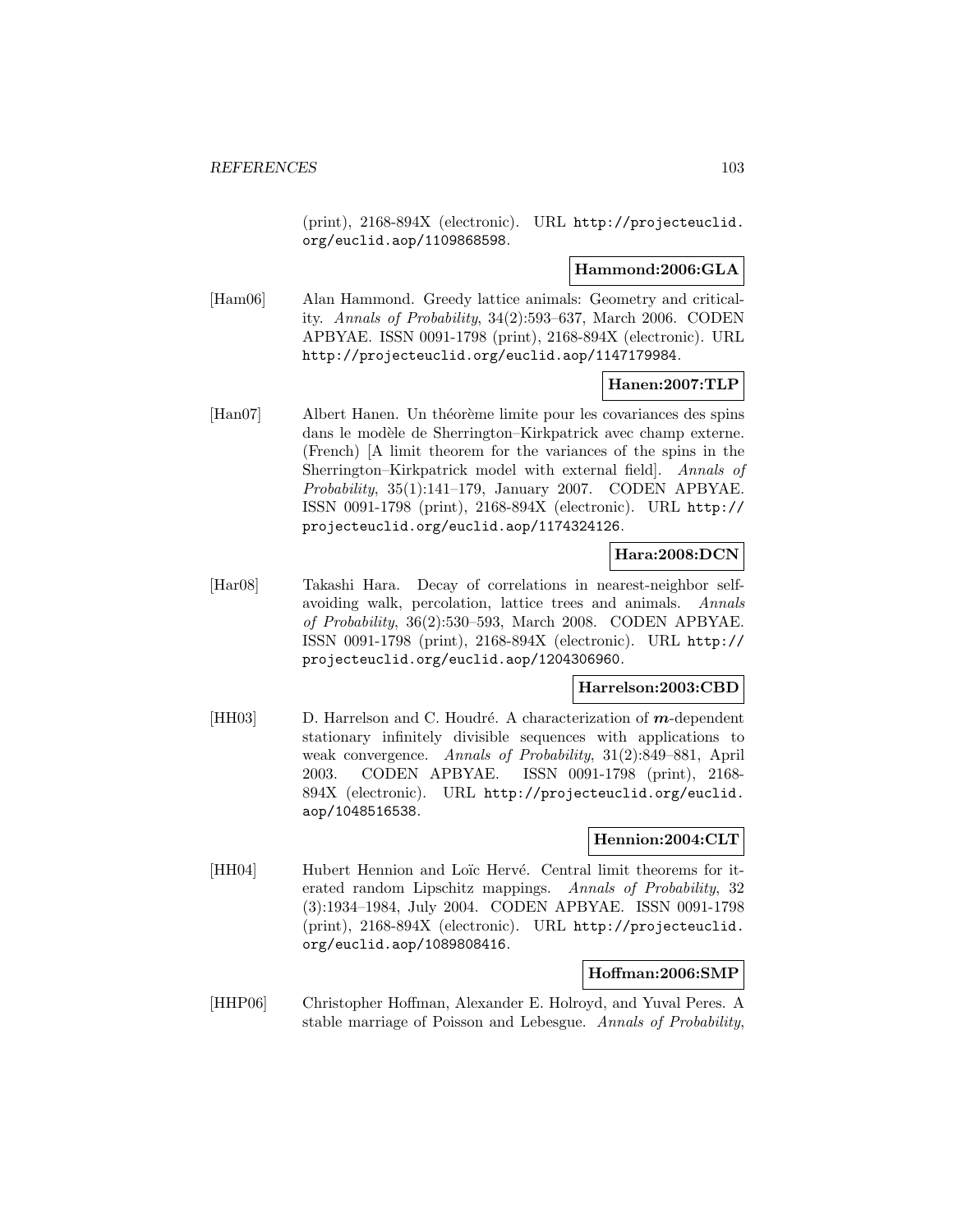34(4):1241–1272, July 2006. CODEN APBYAE. ISSN 0091-1798 (print), 2168-894X (electronic). URL http://projecteuclid. org/euclid.aop/1158673318.

# **Hino:2008:MDF**

[Hin08] Masanori Hino. Martingale dimensions for fractals. Annals of Probability, 36(3):971–991, May 2008. CODEN APBYAE. ISSN 0091-1798 (print), 2168-894X (electronic). URL http:// projecteuclid.org/euclid.aop/1207749087.

## **Hwang:2008:LLT**

[HJ08] Hsien-Kuei Hwang and Svante Janson. Local limit theorems for finite and infinite urn models. Annals of Probability, 36 (3):992–1022, May 2008. CODEN APBYAE. ISSN 0091-1798 (print), 2168-894X (electronic). URL http://projecteuclid. org/euclid.aop/1207749088.

## **Haggstrom:2002:EIC**

[HJL02] Olle Häggström, Johan Jonasson, and Russell Lyons. Explicit isoperimetric constants and phase transitions in the randomcluster model. Annals of Probability, 30(1):443–473, January 2002. CODEN APBYAE. ISSN 0091-1798 (print), 2168- 894X (electronic). URL http://projecteuclid.org/euclid. aop/1020107775.

# **Hug:2000:SMM**

[HL00] Daniel Hug and Günter Last. On support measures in Minkowski spaces and contact distributions in stochastic geometry. Annals of Probability, 28(2):796–850, April 2000. CODEN APBYAE. ISSN 0091-1798 (print), 2168-894X (electronic). URL http:// projecteuclid.org/euclid.aop/1019160261.

## **Holroyd:2001:HFE**

[HL01] Alexander E. Holroyd and Thomas M. Liggett. How to find an extra head: Optimal random shifts of Bernoulli and Poisson random fields. Annals of Probability, 29(4):1405–1425, October 2001. CO-DEN APBYAE. ISSN 0091-1798 (print), 2168-894X (electronic). URL http://projecteuclid.org/euclid.aop/1015345755.

## **Hosel:2003:PWS**

[HL03] Volker Hösel and Rupert Lasser. Prediction of weakly stationary sequences on polynomial hypergroups. Annals of Probability, 31 (1):93–114, January 2003. CODEN APBYAE. ISSN 0091-1798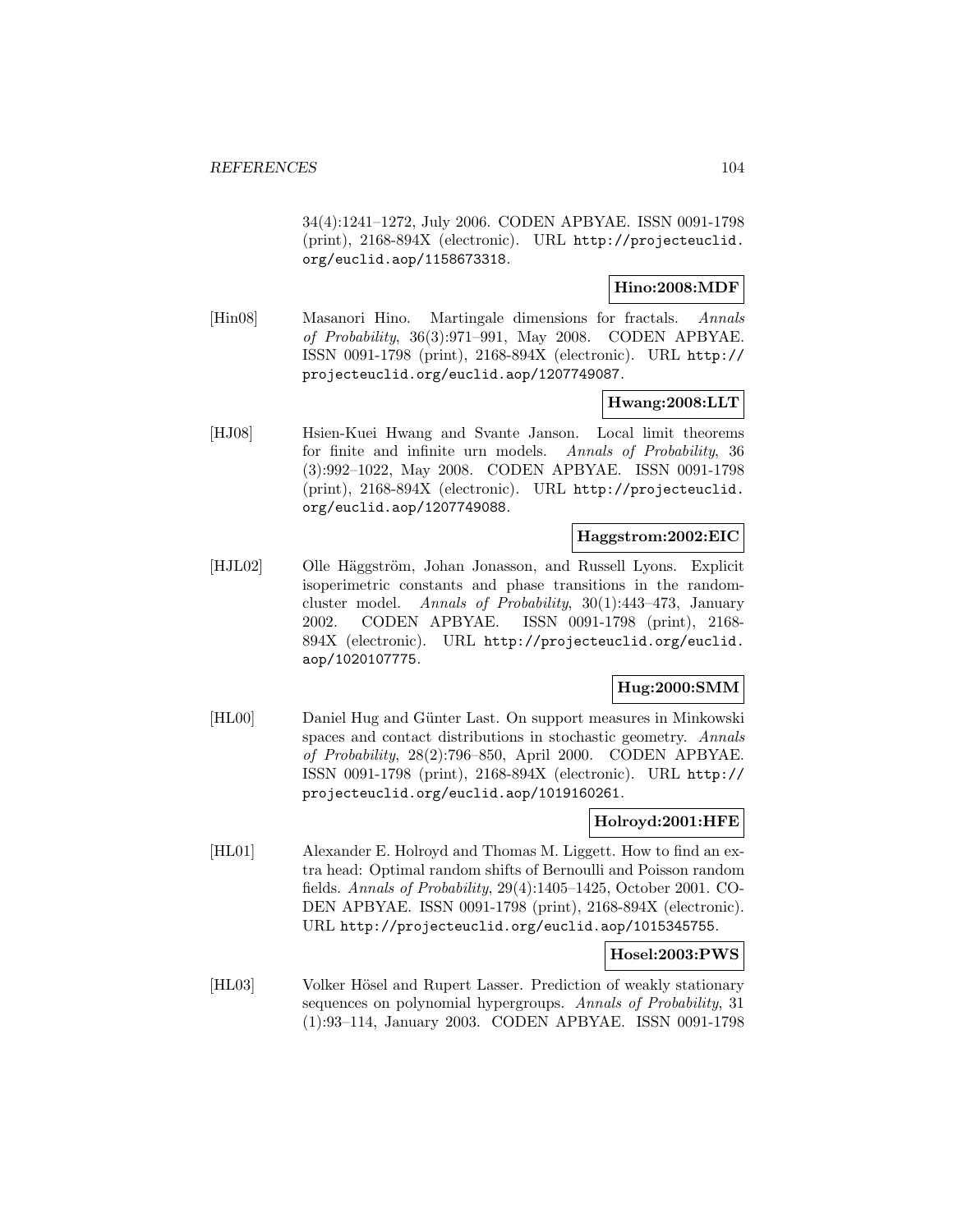(print), 2168-894X (electronic). URL http://projecteuclid. org/euclid.aop/1046294305.

## **Heveling:2005:CPM**

[HL05] Matthias Heveling and Günter Last. Characterization of Palm measures via bijective point-shifts. Annals of Probability, 33(5): 1698–1715, September 2005. CODEN APBYAE. ISSN 0091-1798 (print), 2168-894X (electronic). URL http://projecteuclid. org/euclid.aop/1127395870.

## **Hult:2007:EBS**

[HL07] Henrik Hult and Filip Lindskog. Extremal behavior of stochastic integrals driven by regularly varying Lévy processes. Annals of Probability, 35(1):309–339, January 2007. CODEN APBYAE. ISSN 0091-1798 (print), 2168-894X (electronic). URL http:// projecteuclid.org/euclid.aop/1174324131.

# **Helton:2008:MZI**

[HLP08] J. William Helton, Jean B. Lasserre, and Mihai Putinar. Measures with zeros in the inverse of their moment matrix. Annals of Probability, 36(4):1453–1471, July 2008. CODEN APBYAE. ISSN 0091-1798 (print), 2168-894X (electronic). URL http:// projecteuclid.org/euclid.aop/1217360975.

## **Haydn:2005:HRT**

[HLV05] N. Haydn, Y. Lacroix, and S. Vaienti. Hitting and return times in ergodic dynamical systems. Annals of Probability, 33(5):2043– 2050, September 2005. CODEN APBYAE. ISSN 0091-1798 (print), 2168-894X (electronic). URL http://projecteuclid. org/euclid.aop/1127395881.

## **Houdre:2004:CMP**

[HM04] Christian Houdré and Philippe Marchal. On the concentration of measure phenomenon for stable and related random vectors. Annals of Probability, 32(2):1496–1508, April 2004. CODEN AP-BYAE. ISSN 0091-1798 (print), 2168-894X (electronic). URL http://projecteuclid.org/euclid.aop/1084884859.

## **Hairer:2008:SGW**

[HM08] Martin Hairer and Jonathan C. Mattingly. Spectral gaps in Wasserstein distances and the 2D stochastic Navier–Stokes equations. Annals of Probability, 36(6):2050–2091, November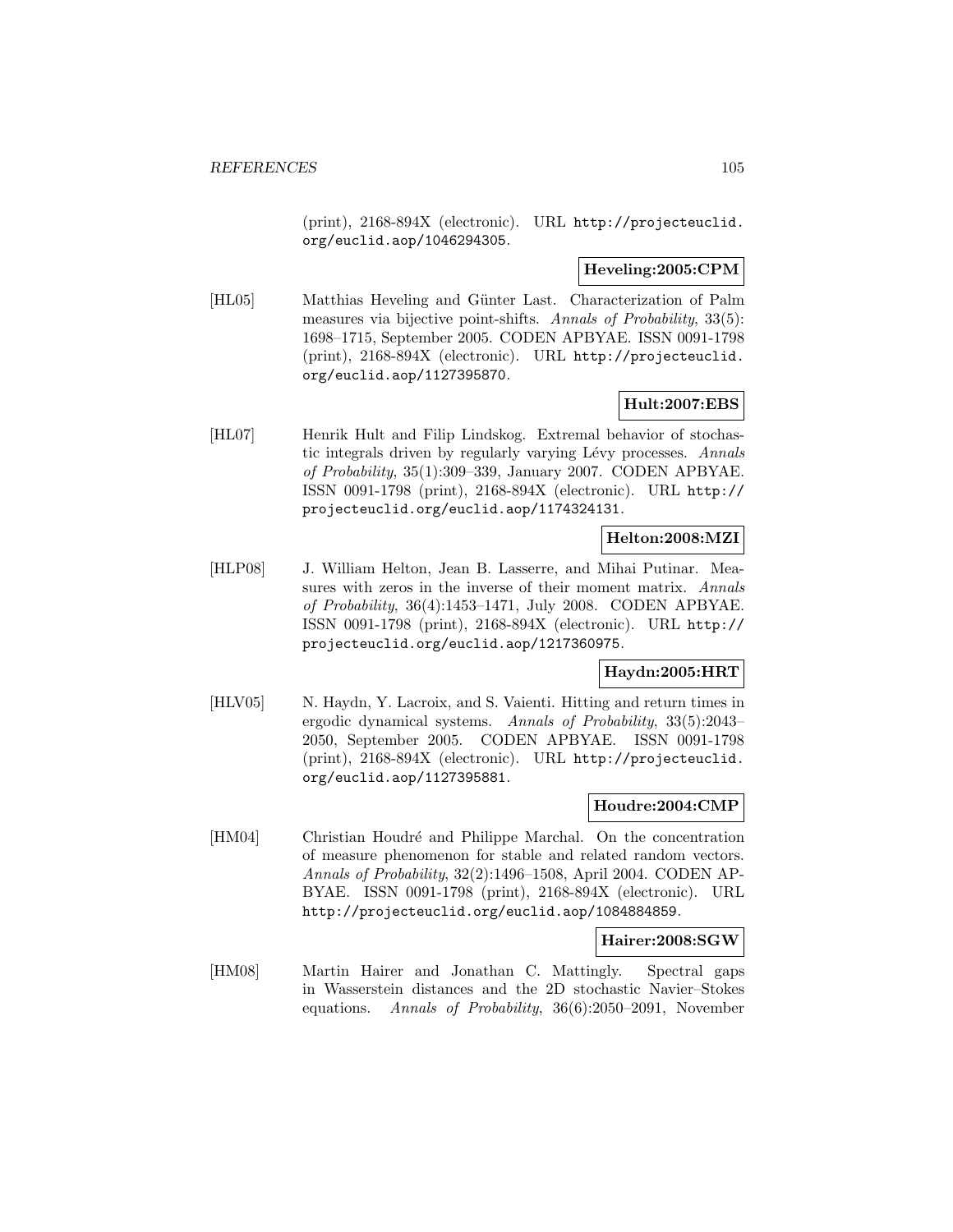2008. CODEN APBYAE. ISSN 0091-1798 (print), 2168- 894X (electronic). URL http://projecteuclid.org/euclid. aop/1229696596.

# **Haas:2008:CTA**

[HMPW08] Bénédicte Haas, Grégory Miermont, Jim Pitman, and Matthias Winkel. Continuum tree asymptotics of discrete fragmentations and applications to phylogenetic models. Annals of Probability, 36(5):1790–1837, September 2008. CODEN APBYAE. ISSN 0091-1798 (print), 2168-894X (electronic). URL http:// projecteuclid.org/euclid.aop/1221138767.

## **Hitczenko:2001:MMS**

[HMS01] Pawel Hitczenko and Stephen Montgomery-Smith. Measuring the magnitude of sums of independent random variables. Annals of Probability, 29(1):447–466, February 2001. CODEN APBYAE. ISSN 0091-1798 (print), 2168-894X (electronic). URL http:// projecteuclid.org/euclid.aop/1008956339.

# **Hu:2004:DTA**

[HMY04] Yaozhong Hu, Salah-Eldin A. Mohammed, and Feng Yan. Discrete-time approximations of stochastic delay equations: The Milstein scheme. Annals of Probability, 32(1A):265–314, January 2004. CODEN APBYAE. ISSN 0091-1798 (print), 2168- 894X (electronic). URL http://projecteuclid.org/euclid. aop/1078415836.

# **Howard:2001:SIP**

[HN01] C. Douglas Howard and Charles M. Newman. Special invited paper: Geodesics and spanning tees for Euclidean first-passage percolation. Annals of Probability, 29(2):577–623, April 2001. CO-DEN APBYAE. ISSN 0091-1798 (print), 2168-894X (electronic). URL http://projecteuclid.org/euclid.aop/1008956686.

## **Hu:2005:RSI**

[HN05] Yaozhong Hu and David Nualart. Renormalized self-intersection local time for fractional Brownian motion. Annals of Probability, 33(3):948–983, May 2005. CODEN APBYAE. ISSN 0091-1798 (print), 2168-894X (electronic). URL http://projecteuclid. org/euclid.aop/1115386715.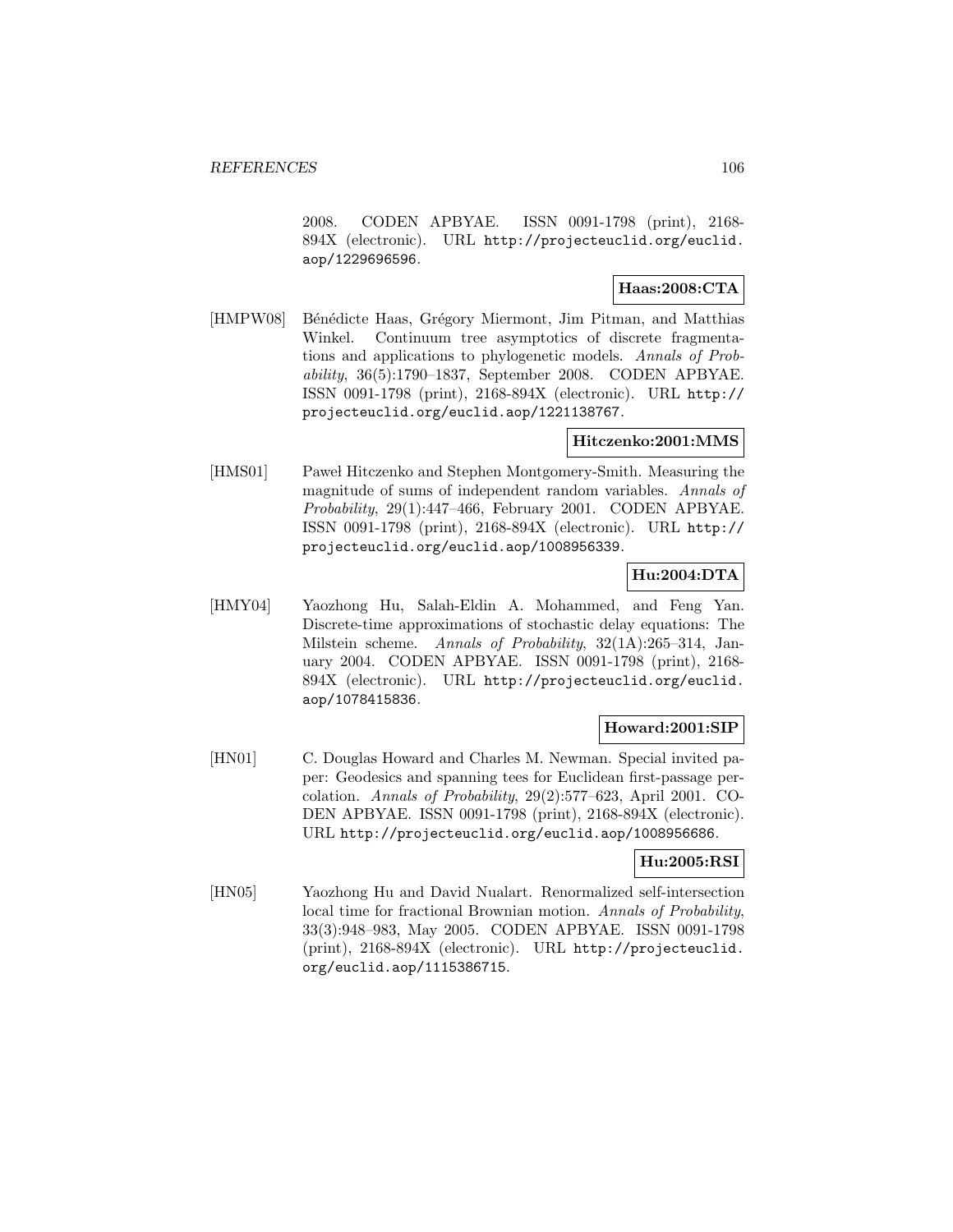## **Hu:2009:FMC**

[HNS09] Yaozhong Hu, David Nualart, and Jian Song. Fractional martingales and characterization of the fractional Brownian motion. Annals of Probability, 37(6):2404–2430, November 2009. CODEN APBYAE. ISSN 0091-1798 (print), 2168-894X (electronic). URL http://projecteuclid.org/euclid.aop/1258380793.

## **Hairer:2007:ETS**

[HO07] M. Hairer and A. Ohashi. Ergodic theory for SDEs with extrinsic memory. Annals of Probability, 35(5):1950–1977, September 2007. CODEN APBYAE. ISSN 0091-1798 (print), 2168- 894X (electronic). URL http://projecteuclid.org/euclid. aop/1189000933.

# **Hochman:2009:UIS**

[Hoc09] Michael Hochman. Upcrossing inequalities for stationary sequences and applications. Annals of Probability, 37(6):2135– 2149, November 2009. CODEN APBYAE. ISSN 0091-1798 (print), 2168-894X (electronic). URL http://projecteuclid. org/euclid.aop/1258380784.

# **Houdre:2002:RDI**

[Hou02] Christian Houdré. Remarks on deviation inequalities for functions of infinitely divisible random vectors. Annals of Probability, 30 (3):1223–1237, July 2002. CODEN APBYAE. ISSN 0091-1798 (print), 2168-894X (electronic). URL http://projecteuclid. org/euclid.aop/1029867126.

### **Hobson:2002:MMC**

[HP02] David G. Hobson and J. L. Pedersen. The minimum maximum of a continuous martingale with given initial and terminal laws. Annals of Probability, 30(2):978–999, April 2002. CODEN AP-BYAE. ISSN 0091-1798 (print), 2168-894X (electronic). URL http://projecteuclid.org/euclid.aop/1023481014.

## **Holroyd:2005:EHI**

[HP05] Alexander E. Holroyd and Yuval Peres. Extra heads and invariant allocations. Annals of Probability, 33(1):31–52, January 2005. CO-DEN APBYAE. ISSN 0091-1798 (print), 2168-894X (electronic). URL http://projecteuclid.org/euclid.aop/1108141719.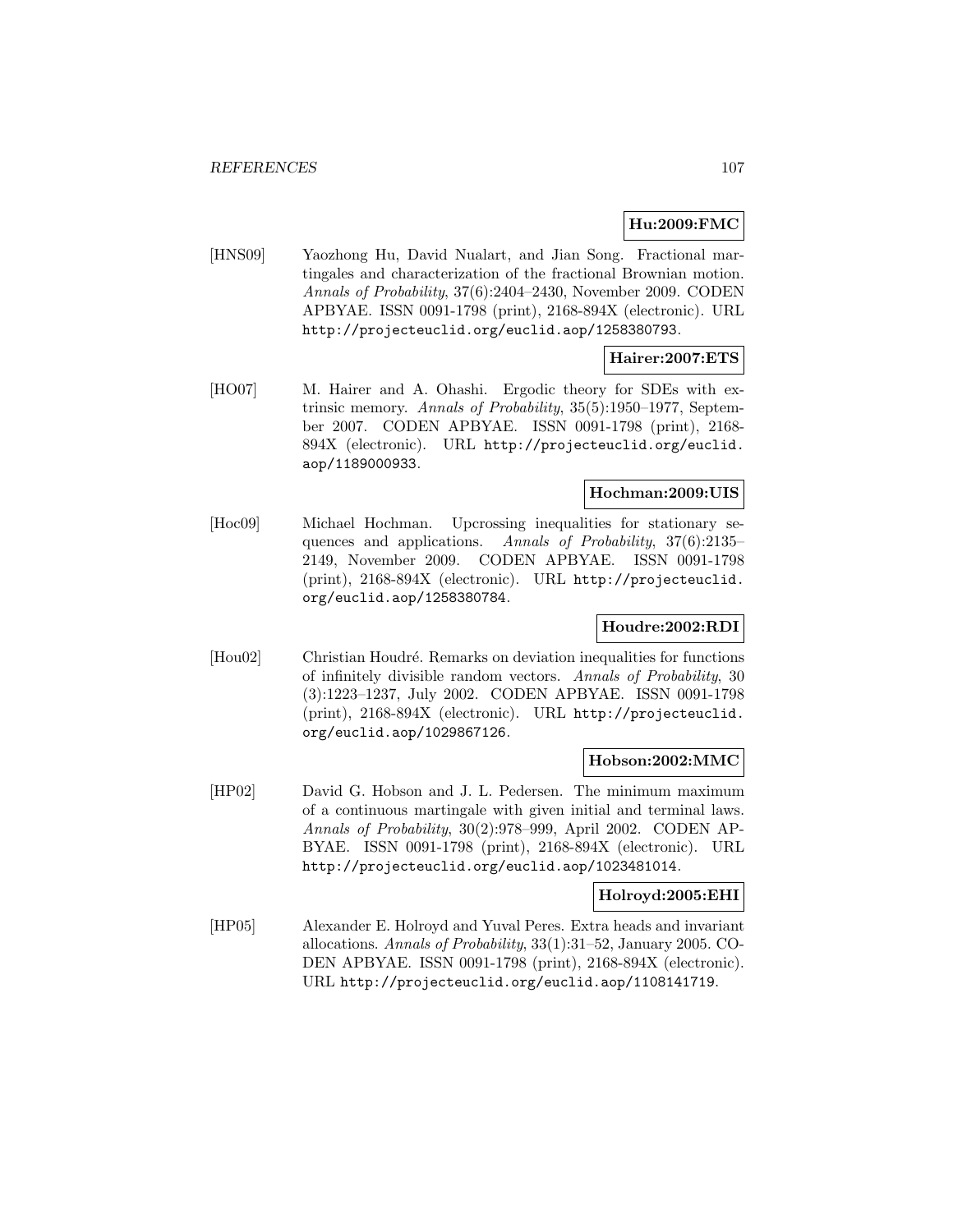### **Holmes:2007:WCM**

[HP07] Mark Holmes and Edwin Perkins. Weak convergence of measurevalued processes and r-point functions. Annals of Probability, 35(5):1769–1782, September 2007. CODEN APBYAE. ISSN 0091-1798 (print), 2168-894X (electronic). URL http:// projecteuclid.org/euclid.aop/1189000927.

# **Haas:2009:SPI**

[HPW09] Bénédicte Haas, Jim Pitman, and Matthias Winkel. Spinal partitions and invariance under re-rooting of continuum random trees. Annals of Probability, 37(4):1381–1411, July 2009. CODEN AP-BYAE. ISSN 0091-1798 (print), 2168-894X (electronic). URL http://projecteuclid.org/euclid.aop/1248182141.

## **Hino:2003:STG**

[HR03] Masanori Hino and José A. Ramírez. Small-time Gaussian behavior of symmetric diffusion semi-groups. Annals of Probability, 31 (3):1254–1295, July 2003. CODEN APBYAE. ISSN 0091-1798 (print), 2168-894X (electronic). URL http://projecteuclid. org/euclid.aop/1055425779.

# **Hsing:2005:ET**

[HR05] Tailen Hsing and Holger Rootzén. Extremes on trees. Annals of Probability, 33(1):413–444, January 2005. CODEN APBYAE. ISSN 0091-1798 (print), 2168-894X (electronic). URL http:// projecteuclid.org/euclid.aop/1108141730.

# **Hug:2004:LSZ**

[HRS04] Daniel Hug, Matthias Reitzner, and Rolf Schneider. The limit shape of the zero cell in a stationary Poisson hyperplane tessellation. Annals of Probability, 32(1B):1140–1167, January 2004. CO-DEN APBYAE. ISSN 0091-1798 (print), 2168-894X (electronic). URL http://projecteuclid.org/euclid.aop/1079021474.

## **Hu:2004:MDD**

[HS04] Yueyun Hu and Zhan Shi. Moderate deviations for diffusions with Brownian potentials. Annals of Probability, 32(4):3191–3220, October 2004. CODEN APBYAE. ISSN 0091-1798 (print), 2168- 894X (electronic). URL http://projecteuclid.org/euclid. aop/1107883351.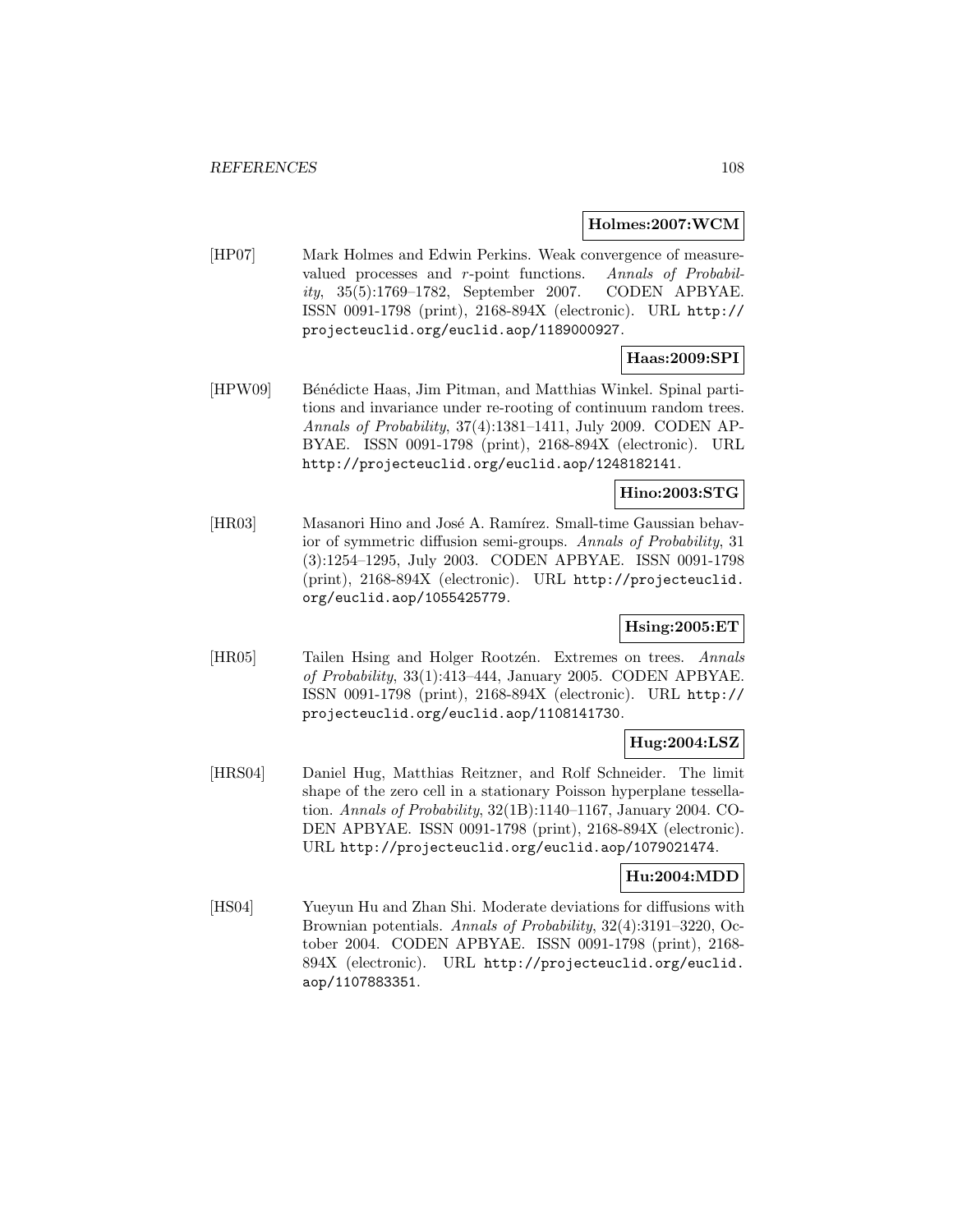# **Hu:2007:SMR**

[HS07] Yueyun Hu and Zhan Shi. Slow movement of random walk in random environment on a regular tree. Annals of Probability, 35(5): 1978–1997, September 2007. CODEN APBYAE. ISSN 0091-1798 (print), 2168-894X (electronic). URL http://projecteuclid. org/euclid.aop/1189000934.

# **Hu:2009:MPC**

[HS09] Yueyun Hu and Zhan Shi. Minimal position and critical martingale convergence in branching random walks, and directed polymers on disordered trees. Annals of Probability, 37(2):742–789, March 2009. CODEN APBYAE. ISSN 0091-1798 (print), 2168- 894X (electronic). URL http://projecteuclid.org/euclid. aop/1241099928.

#### **Haggstrom:2000:IMD**

[HSS00] Olle Häggström, Roberto H. Schonmann, and Jeffrey E. Steif. The Ising model on diluted graphs and strong amenability. Annals of Probability, 28(3):1111–1137, July 2000. CODEN APBYAE. ISSN 0091-1798 (print), 2168-894X (electronic). URL http:// projecteuclid.org/euclid.aop/1019160327.

### **Hsu:2003:BMD**

[Hsu03] Elton P. Hsu. Brownian motion and Dirichlet problems at infinity. Annals of Probability, 31(3):1305–1319, July 2003. CODEN APBYAE. ISSN 0091-1798 (print), 2168-894X (electronic). URL http://projecteuclid.org/euclid.aop/1055425781.

### **Hara:2003:CTP**

[HSvdH03] Takashi Hara, Gordon Slade, and Remco van der Hofstad. Critical two-point functions and the lace expansion for spread-out highdimensional percolation and related models. Annals of Probability, 31(1):349–408, January 2003. CODEN APBYAE. ISSN 0091-1798 (print), 2168-894X (electronic). URL http://projecteuclid. org/euclid.aop/1046294314.

#### **Hall:2004:ECR**

[HW04a] Peter Hall and Qiying Wang. Exact convergence rate and leading term in central limit theorem for Student's t statistic. Annals of Probability, 32(2):1419–1437, April 2004. CODEN APBYAE. ISSN 0091-1798 (print), 2168-894X (electronic). URL http:// projecteuclid.org/euclid.aop/1084884856.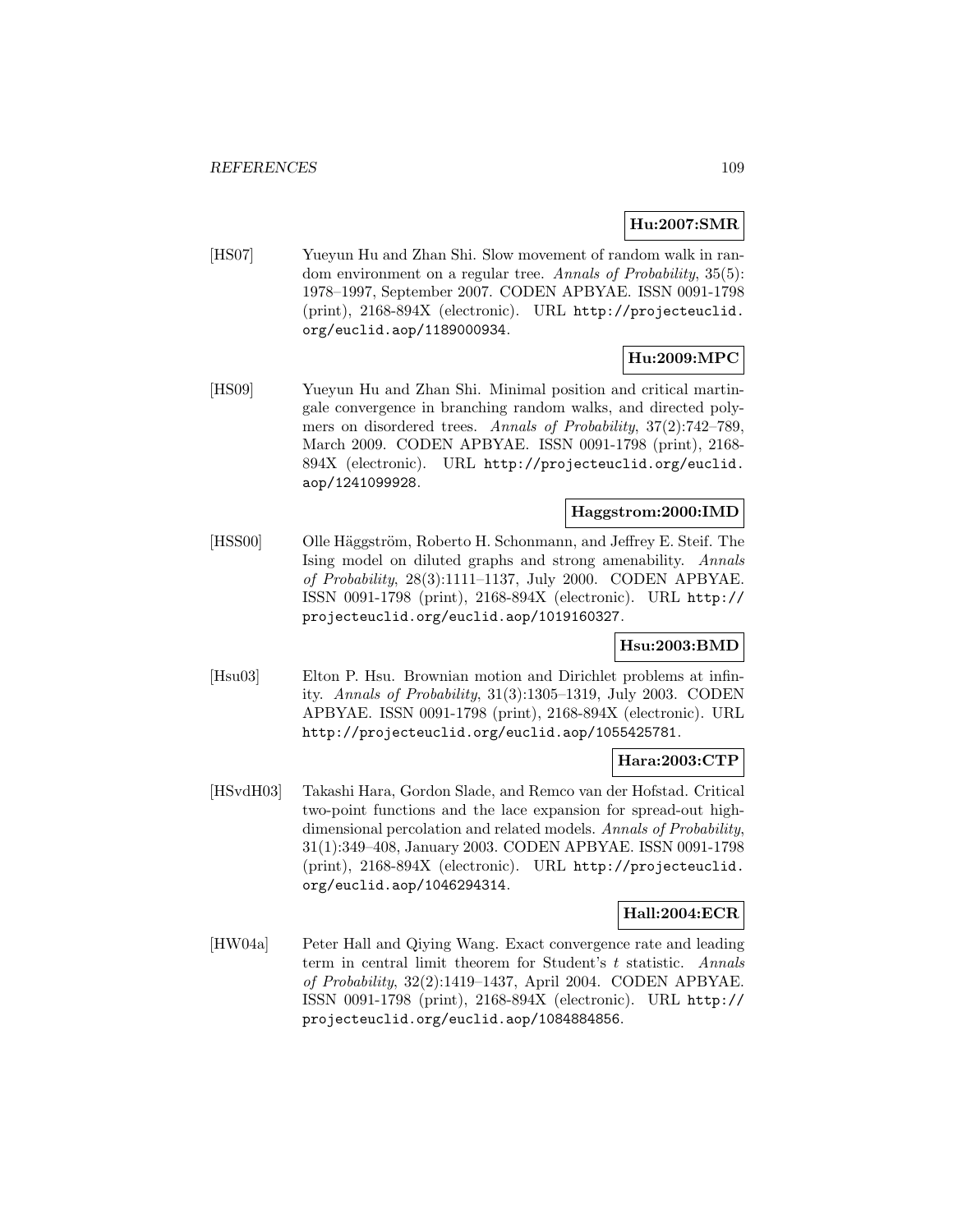#### **Hsing:2004:WSS**

[HW04b] Tailen Hsing and Wei Biao Wu. On weighted U-statistics for stationary processes. Annals of Probability, 32(2):1600–1631, April 2004. CODEN APBYAE. ISSN 0091-1798 (print), 2168- 894X (electronic). URL http://projecteuclid.org/euclid. aop/1084884864.

# **Howitt:2009:CFB**

[HW09] Chris Howitt and Jon Warren. Consistent families of Brownian motions and stochastic flows of kernels. Annals of Probability, 37 (4):1237–1272, July 2009. CODEN APBYAE. ISSN 0091-1798 (print), 2168-894X (electronic). URL http://projecteuclid. org/euclid.aop/1248182138.

# **Hwang:2003:SPC**

[Hwa03] Hsien-Kuei Hwang. Second phase changes in random *m*-ary search trees and generalized quicksort: Convergence rates. Annals of Probability, 31(2):609–629, April 2003. CODEN APBYAE. ISSN 0091-1798 (print), 2168-894X (electronic). URL http:// projecteuclid.org/euclid.aop/1048516530.

## **Higuchi:2000:SCT**

[HZ00] Yasunari Higuchi and Yu Zhang. On the speed of convergence for two-dimensional first passage Ising percolation. Annals of Probability, 28(1):353–378, January 2000. CODEN APBYAE. ISSN 0091-1798 (print), 2168-894X (electronic). URL http:// projecteuclid.org/euclid.aop/1019160122.

#### **Hassairi:2004:CCE**

[HZ04] Abdelhamid Hassairi and Mohammed Zarai. Characterization of the cubic exponential families by orthogonality of polynomials. Annals of Probability, 32(3B):2463–2476, July 2004. CODEN AP-BYAE. ISSN 0091-1798 (print), 2168-894X (electronic). URL http://projecteuclid.org/euclid.aop/1091813620.

#### **Iksanov:2004:NFP**

[IJS04] Aleksander M. Iksanov, Zbigniew J. Jurek, and Bertram M. Schreiber. A new factorization property of the selfdecomposable probability measures. Annals of Probability, 32(2):1356–1369, April 2004. CODEN APBYAE. ISSN 0091-1798 (print), 2168- 894X (electronic). URL http://projecteuclid.org/euclid. aop/1084884853.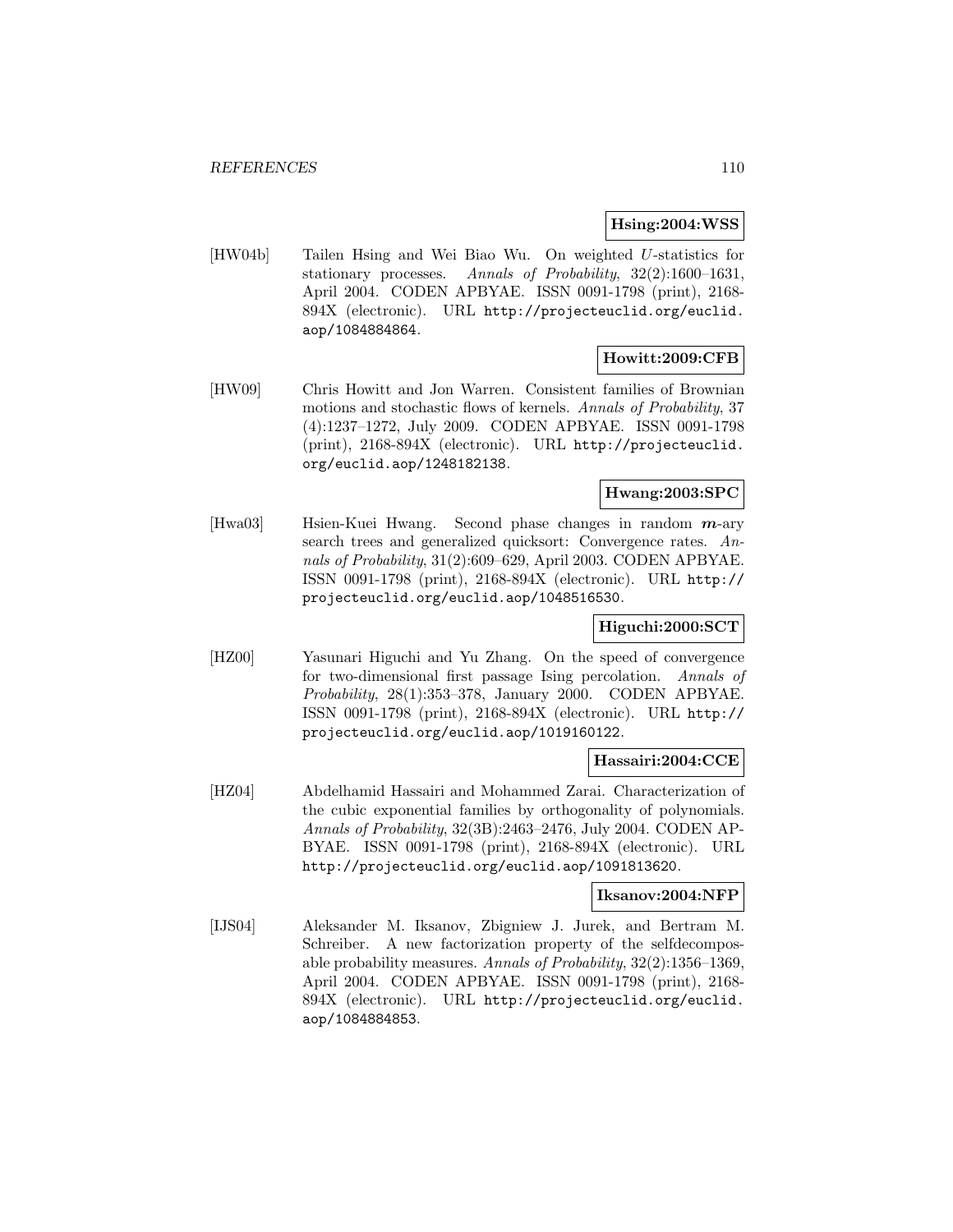#### **Imkeller:2009:FET**

[IPW09] Peter Imkeller, Ilya Pavlyukevich, and Torsten Wetzel. First exit times for Lévy-driven diffusions with exponentially light jumps. Annals of Probability, 37(2):530–564, March 2009. CODEN AP-BYAE. ISSN 0091-1798 (print), 2168-894X (electronic). URL http://projecteuclid.org/euclid.aop/1241099921.

#### **Ignatiouk-Robert:2005:LDP**

[IR05] Irina Ignatiouk-Robert. Large deviations for processes with discontinuous statistics. Annals of Probability, 33(4):1479–1508, July 2005. CODEN APBYAE. ISSN 0091-1798 (print), 2168- 894X (electronic). URL http://projecteuclid.org/euclid. aop/1120224588.

### **Ibragimov:2003:EDS**

[ISdlP03] Rustam Ibragimov, Shaturgun Sharakhmetov, and Victor H. de la Peña. On extremal distributions and sharp  $l_p$ -bounds for sums of multilinear forms. Annals of Probability, 31(2):630–675, April 2003. CODEN APBYAE. ISSN 0091-1798 (print), 2168- 894X (electronic). URL http://projecteuclid.org/euclid. aop/1048516531.

### **Jacod:2004:ESL**

[Jac04] Jean Jacod. The Euler scheme for Lévy driven stochastic differential equations: limit theorems. Annals of Probability, 32 (3):1830–1872, July 2004. CODEN APBYAE. ISSN 0091-1798 (print), 2168-894X (electronic). URL http://projecteuclid. org/euclid.aop/1089808413.

#### **Jajte:2003:SLL**

[Jaj03] Ryszard Jajte. On the strong law of large numbers. Annals of Probability, 31(1):409–412, January 2003. CODEN APBYAE. ISSN 0091-1798 (print), 2168-894X (electronic). URL http:// projecteuclid.org/euclid.aop/1046294315.

### **Janvresse:1998:FOC**

[Jan98] Elise Janvresse. First order correction for the hydrodynamic limit of symmetric simple exclusion processes with speed change in dimension  $d \geq 3$ . Annals of Probability, 26(4):1874-1912, October 1998. CODEN APBYAE. ISSN 0091-1798 (print), 2168- 894X (electronic). URL http://projecteuclid.org/euclid. aop/1022855886. See note [Jan02].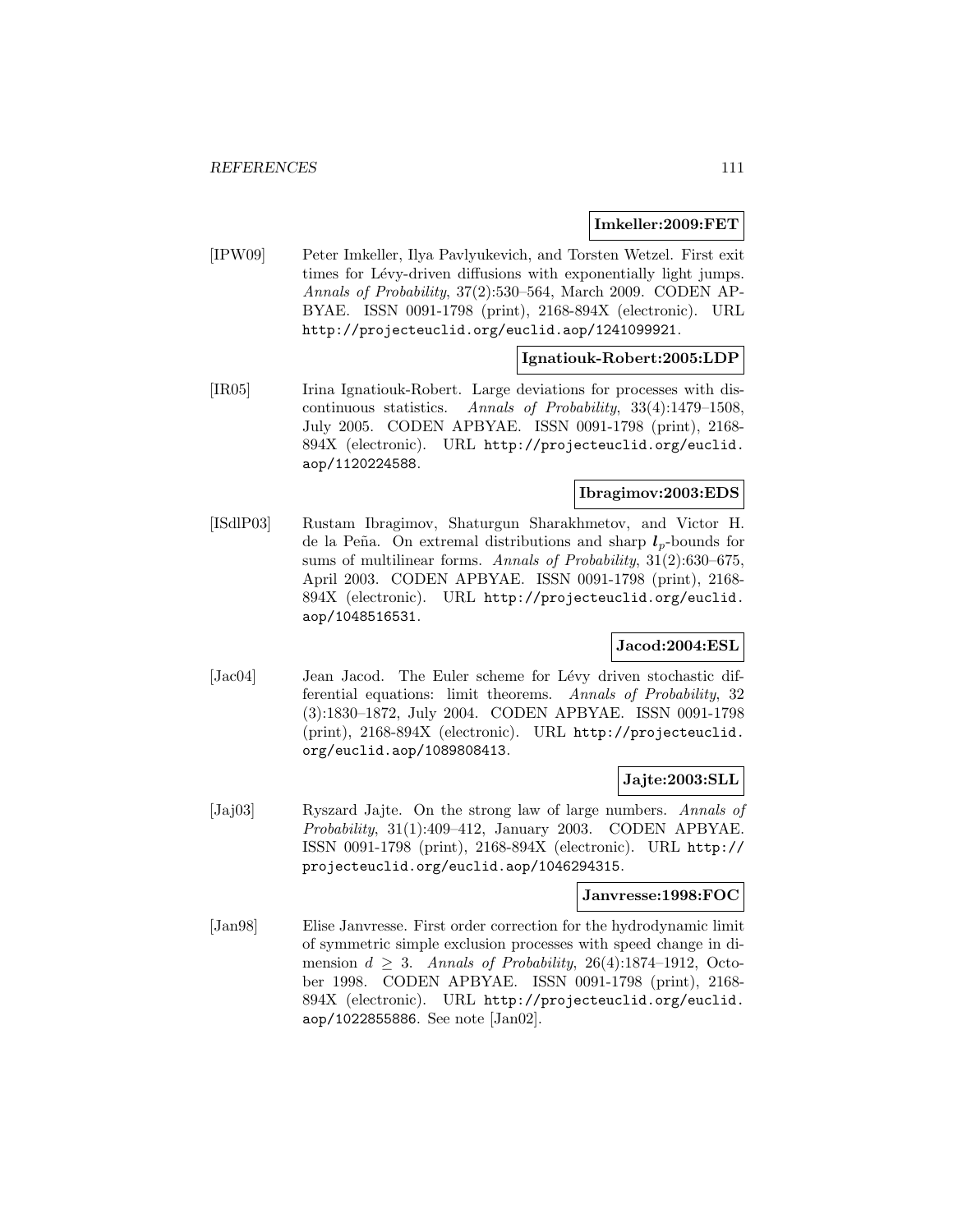#### **Janvresse:2001:SGK**

[Jan01] Elise Janvresse. Spectral gap for Kac's model of Boltzmann equation. Annals of Probability, 29(1):288–304, February 2001. CO-DEN APBYAE. ISSN 0091-1798 (print), 2168-894X (electronic). URL http://projecteuclid.org/euclid.aop/1008956330.

#### **Janvresse:2002:NAB**

[Jan02] Elise Janvresse. Note about "First order correction for the hydrodynamic limit of symmetric simple exclusion processes with speed change in dimension  $d \geq 3$ ". Annals of Probability, 30 (2):1000–1001, April 2002. CODEN APBYAE. ISSN 0091-1798 (print), 2168-894X (electronic). URL http://projecteuclid. org/euclid.aop/1023481015. See [Jan98].

### **Janson:2006:RCR**

[Jan06] Svante Janson. Rounding of continuous random variables and oscillatory asymptotics. Annals of Probability, 34(5):1807– 1826, September 2006. CODEN APBYAE. ISSN 0091-1798 (print), 2168-894X (electronic). URL http://projecteuclid. org/euclid.aop/1163517225.

## **Jarai:2003:IIP**

[Jár03] Antal A. Járai. Incipient infinite percolation clusters in 2D. Annals of Probability, 31(1):444–485, January 2003. CODEN APBYAE. ISSN 0091-1798 (print), 2168-894X (electronic). URL http:// projecteuclid.org/euclid.aop/1046294317.

# **Jara:2006:FDA**

[Jar06] Milton Jara. Finite-dimensional approximation for the diffusion coefficient in the simple exclusion process. Annals of Probability, 34(6):2365–2381, November 2006. CODEN APBYAE. ISSN 0091-1798 (print), 2168-894X (electronic). URL http:// projecteuclid.org/euclid.aop/1171377447.

#### **Jeganathan:2004:CFS**

[Jeg04] P. Jeganathan. Convergence of functionals of sums of r.v.s to local times of fractional stable motions. Annals of Probability, 32 (3):1771–1795, July 2004. CODEN APBYAE. ISSN 0091-1798 (print), 2168-894X (electronic). URL http://projecteuclid. org/euclid.aop/1089808411.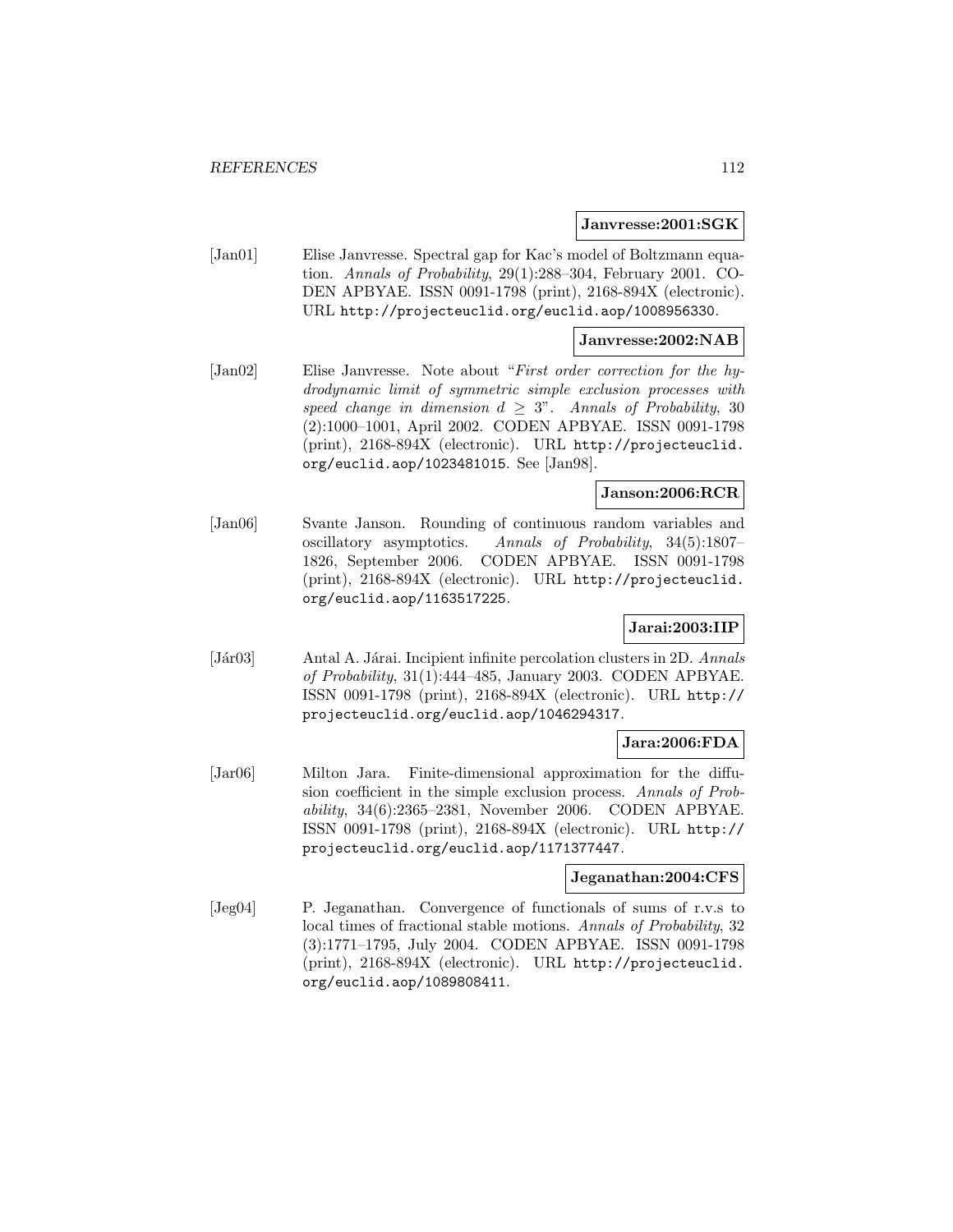#### **Jiang:2002:MPS**

[Jia02a] Tiefang Jiang. Maxima of partial sums indexed by geometrical structures. Annals of Probability, 30(4):1854–1892, October 2002. CODEN APBYAE. ISSN 0091-1798 (print), 2168- 894X (electronic). URL http://projecteuclid.org/euclid. aop/1039548374.

# **Jiang:2002:CST**

[Jia02b] Tiefeng Jiang. A comparison of scores of two protein structures with foldings. Annals of Probability, 30(4):1893–1912, October 2002. CODEN APBYAE. ISSN 0091-1798 (print), 2168- 894X (electronic). URL http://projecteuclid.org/euclid. aop/1039548375.

### **Jiang:2006:HME**

[Jia06] Tiefeng Jiang. How many entries of a typical orthogonal matrix can be approximated by independent normals? Annals of Probability, 34(4):1497–1529, July 2006. CODEN APBYAE. ISSN 0091-1798 (print), 2168-894X (electronic). URL http:// projecteuclid.org/euclid.aop/1158673325.

## **Jacod:2003:AED**

[JJM03] J. Jacod, A. Jakubowski, and J. Mémin. On asymptotic errors in discretization of processes. Annals of Probability, 31(2):592–608, April 2003. CODEN APBYAE. ISSN 0091-1798 (print), 2168- 894X (electronic). URL http://projecteuclid.org/euclid. aop/1048516529.

# **Jain:2008:LDO**

[JK08] Naresh Jain and Nicolai Krylov. Large deviations for occupation times of Markov processes with  $L_2$  semigroups. Annals of Probability, 36(5):1611–1641, September 2008. CODEN APBYAE. ISSN 0091-1798 (print), 2168-894X (electronic). URL http:// projecteuclid.org/euclid.aop/1221138761.

#### **Janson:2004:RRT**

[JM04] Svante Janson and Elchanan Mossel. Robust reconstruction on trees is determined by the second eigenvalue. Annals of Probability, 32(3B):2630–2649, July 2004. CODEN APBYAE. ISSN 0091-1798 (print), 2168-894X (electronic). URL http:// projecteuclid.org/euclid.aop/1091813626.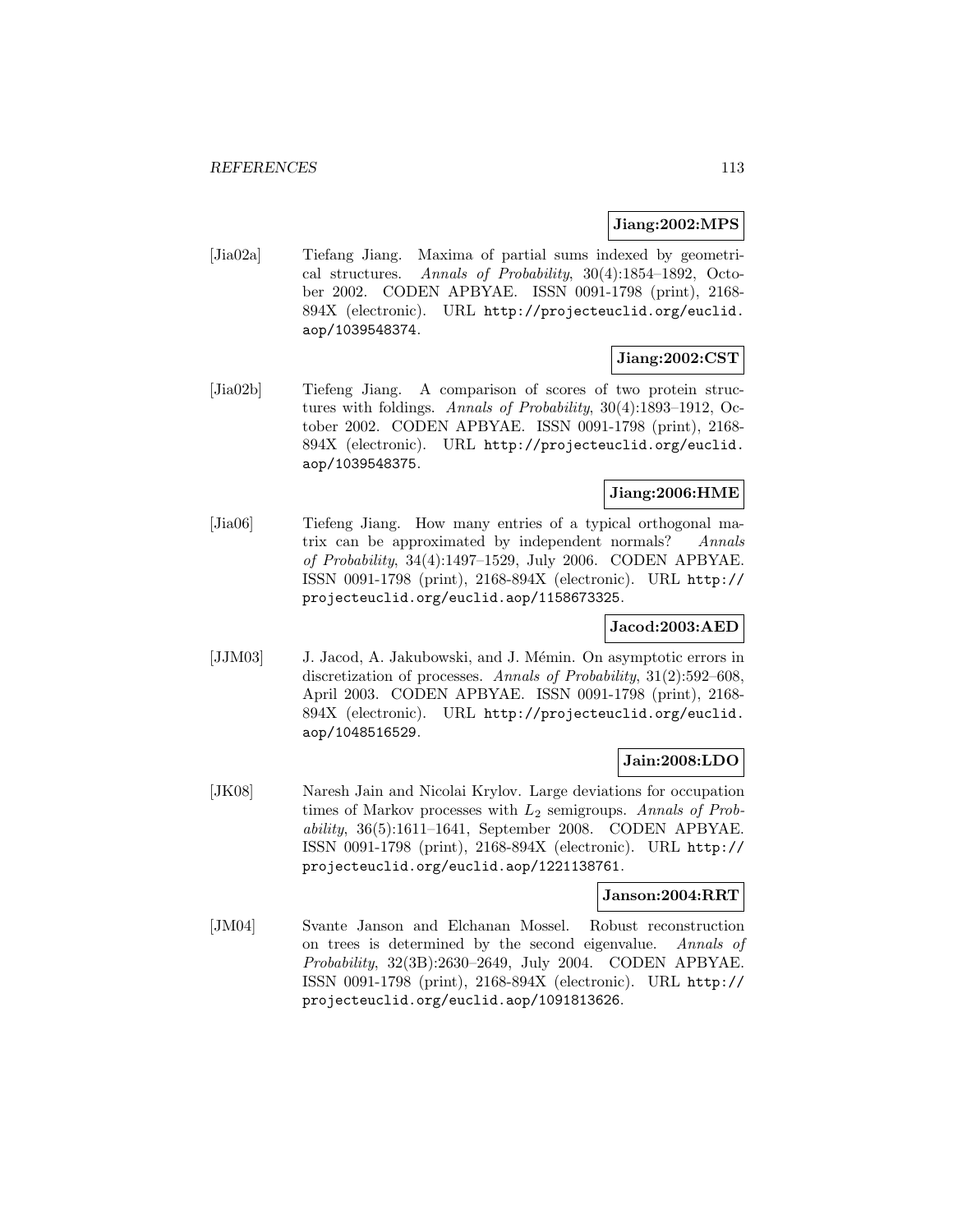### **Jacod:2000:EFR**

[JMP00a] Jean Jacod, Sylvie Méléard, and Philip Protter. Explicit form and robustness of martingale representations. Annals of Probability, 28 (4):1747–1780, October 2000. CODEN APBYAE. ISSN 0091-1798 (print), 2168-894X (electronic). URL http://projecteuclid. org/euclid.aop/1019160506.

## **Jeon:2000:SLC**

[JMP00b] Intae Jeon, Peter March, and Boris Pittel. Size of the largest cluster under zero-range invariant measures. Annals of Probability, 28(3):1162–1194, July 2000. CODEN APBYAE. ISSN 0091-1798 (print), 2168-894X (electronic). URL http://projecteuclid. org/euclid.aop/1019160330.

### **Johansson:2005:ACB**

[Joh05] Kurt Johansson. The Arctic Circle boundary and the Airy process. Annals of Probability, 33(1):1–30, January 2005. CODEN APBYAE. ISSN 0091-1798 (print), 2168-894X (electronic). URL http://projecteuclid.org/euclid.aop/1108141718.

#### **Jonasson:2001:OSC**

[Jon01] Johan Jonasson. Optimization of shape in continuum percolation. Annals of Probability, 29(2):624–635, April 2001. CODEN APBYAE. ISSN 0091-1798 (print), 2168-894X (electronic). URL http://projecteuclid.org/euclid.aop/1008956687.

#### **Junge:2007:RTI**

[JPX07] Marius Junge, Javier Parcet, and Quanhua Xu. Rosenthal type inequalities for free chaos. Annals of Probability, 35(4):1374–1437, July 2007. CODEN APBYAE. ISSN 0091-1798 (print), 2168- 894X (electronic). URL http://projecteuclid.org/euclid. aop/1181334249.

#### **Jonasson:2008:DMC**

[JS08] Johan Jonasson and Jeffrey E. Steif. Dynamical models for circle covering: Brownian motion and Poisson updating. Annals of Probability, 36(2):739–764, March 2008. CODEN APBYAE. ISSN 0091-1798 (print), 2168-894X (electronic). URL http:// projecteuclid.org/euclid.aop/1204306966.

# **Jing:2003:SNC**

[JSW03] Bing-Yi Jing, Qi-Man Shao, and Qiying Wang. Self-normalized Cramer-type large deviations for independent random variables.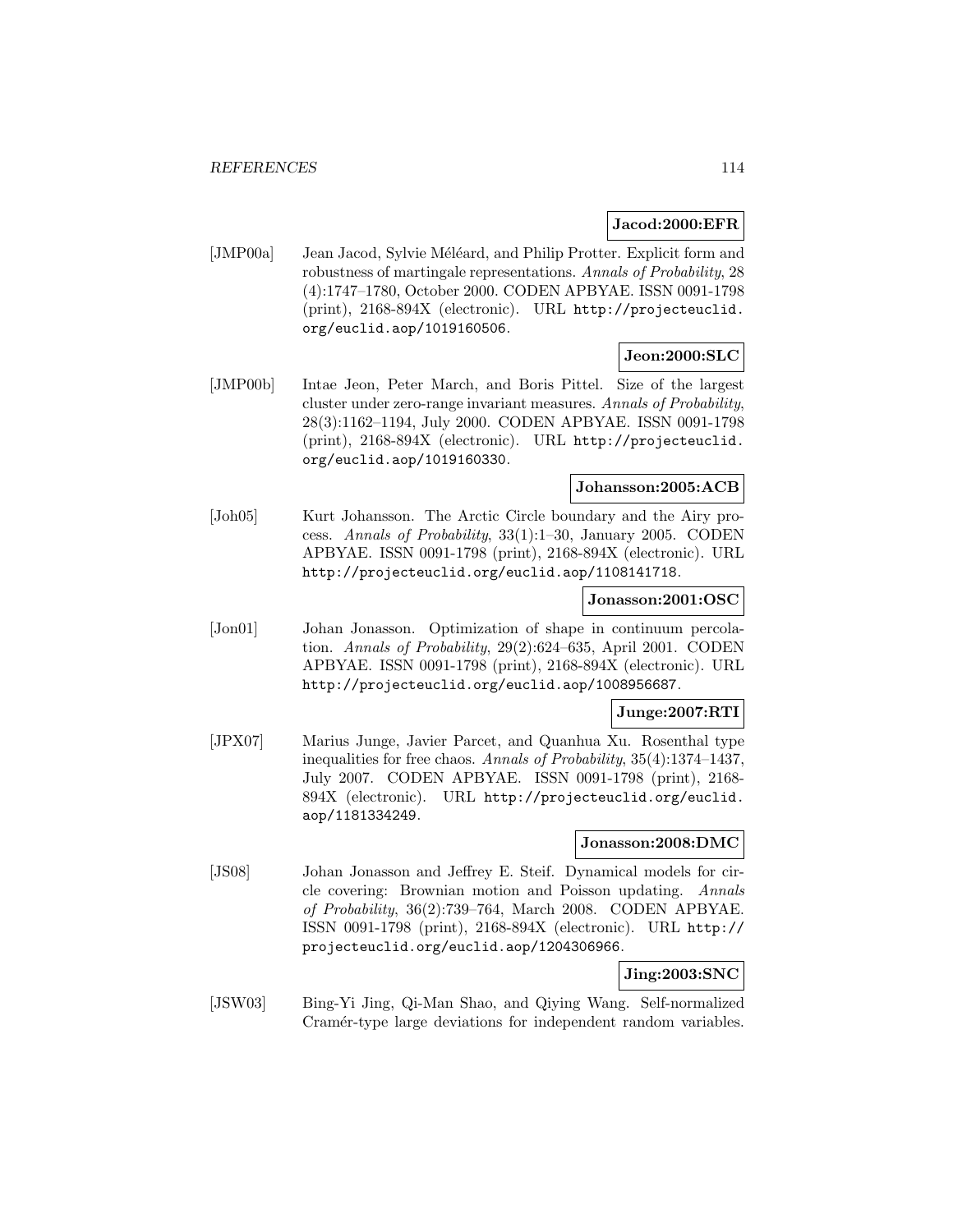Annals of Probability, 31(4):2167–2215, October 2003. CODEN APBYAE. ISSN 0091-1798 (print), 2168-894X (electronic). URL http://projecteuclid.org/euclid.aop/1068646382.

# **Jacka:2003:CMV**

[JT03] Saul Jacka and Roger Tribe. Comparisons for measure valued processes with interactions. Annals of Probability, 31(3):1679–1712, July 2003. CODEN APBYAE. ISSN 0091-1798 (print), 2168- 894X (electronic). URL http://projecteuclid.org/euclid. aop/1055425794.

# **Jarai:2003:LCT**

[JvdB03] A. A. Járai and J. van den Berg. The lowest crossing in twodimensional critical percolation. Annals of Probability, 31(3): 1241–1253, July 2003. CODEN APBYAE. ISSN 0091-1798 (print), 2168-894X (electronic). URL http://projecteuclid. org/euclid.aop/1055425778.

# **Jing:2000:BEB**

[JWZ00] Bing-Yi Jing, Qiying Wang, and Lincheng Zhao. The Berry-Esséen bound for Studentized statistics. Annals of Probability, 28 (1):511–535, January 2000. CODEN APBYAE. ISSN 0091-1798 (print), 2168-894X (electronic). URL http://projecteuclid. org/euclid.aop/1019160129.

## **Junge:2003:NBR**

[JX03] Marius Junge and Quanhua Xu. Noncommutative Burkholder/ Rosenthal inequalities. Annals of Probability, 31(2):948–995, April 2003. CODEN APBYAE. ISSN 0091-1798 (print), 2168- 894X (electronic). URL http://projecteuclid.org/euclid. aop/1048516542.

## **Kallenberg:2008:SLA**

[Kal08] Olav Kallenberg. Some local approximations of Dawson– Watanabe superprocesses. Annals of Probability, 36(6):2176– 2214, November 2008. CODEN APBYAE. ISSN 0091-1798 (print), 2168-894X (electronic). URL http://projecteuclid. org/euclid.aop/1229696600.

### **Kargin:2007:SSF**

[Kar07] Vladislav Kargin. On superconvergence of sums of free random variables. Annals of Probability, 35(5):1931–1949, September 2007. CODEN APBYAE. ISSN 0091-1798 (print), 2168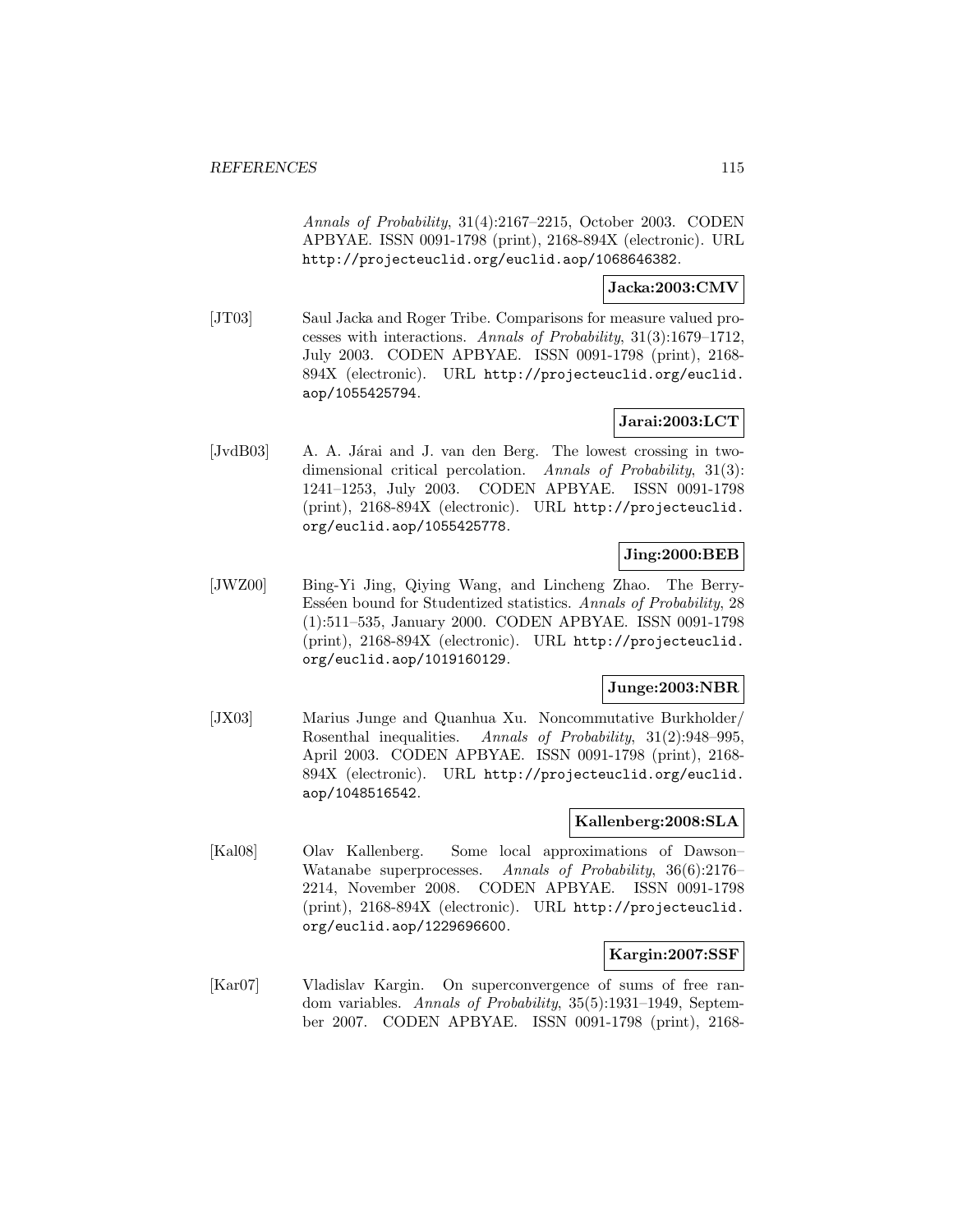894X (electronic). URL http://projecteuclid.org/euclid. aop/1189000932.

### **Konig:2003:LDO**

[KdHvdH03] Wolfgang König, Frank den Hollander, and Remco van der Hofstad. Large deviations for the one-dimensional Edwards model. Annals of Probability, 31(4):2003–2039, October 2003. CODEN APBYAE. ISSN 0091-1798 (print), 2168-894X (electronic). URL http://projecteuclid.org/euclid.aop/1068646376.

### **Kenyon:2000:CID**

[Ken00] Richard Kenyon. Conformal invariance of domino tiling. Annals of Probability, 28(2):759–795, April 2000. CODEN APBYAE. ISSN 0091-1798 (print), 2168-894X (electronic). URL http:// projecteuclid.org/euclid.aop/1019160260.

#### **Kenyon:2001:DGF**

[Ken01] Richard Kenyon. Dominos and the Gaussian free field. Annals of Probability, 29(3):1128–1137, July 2001. CODEN APBYAE. ISSN 0091-1798 (print), 2168-894X (electronic). URL http:// projecteuclid.org/euclid.aop/1015345599.

#### **Kendall:2007:CAL**

[Ken07] Wilfrid S. Kendall. Coupling all the Lévy stochastic areas of multidimensional Brownian motion. Annals of Probability, 35(3):935– 953, May 2007. CODEN APBYAE. ISSN 0091-1798 (print), 2168- 894X (electronic). URL http://projecteuclid.org/euclid. aop/1178804319.

## **Katori:2002:LTN**

[KKT02] Makoto Katori, Norio Konno, and Hideki Tanemura. Limit theorems for the nonattractive Domany–Kinzel model. Annals of Probability, 30(2):933–947, April 2002. CODEN APBYAE. ISSN 0091-1798 (print), 2168-894X (electronic). URL http:// projecteuclid.org/euclid.aop/1023481012.

#### **Kupsa:2005:AHT**

[KL05] M. Kupsa and Y. Lacroix. Asymptotics for hitting times. Annals of Probability, 33(2):610–619, March 2005. CODEN APBYAE. ISSN 0091-1798 (print), 2168-894X (electronic). URL http:// projecteuclid.org/euclid.aop/1109868594.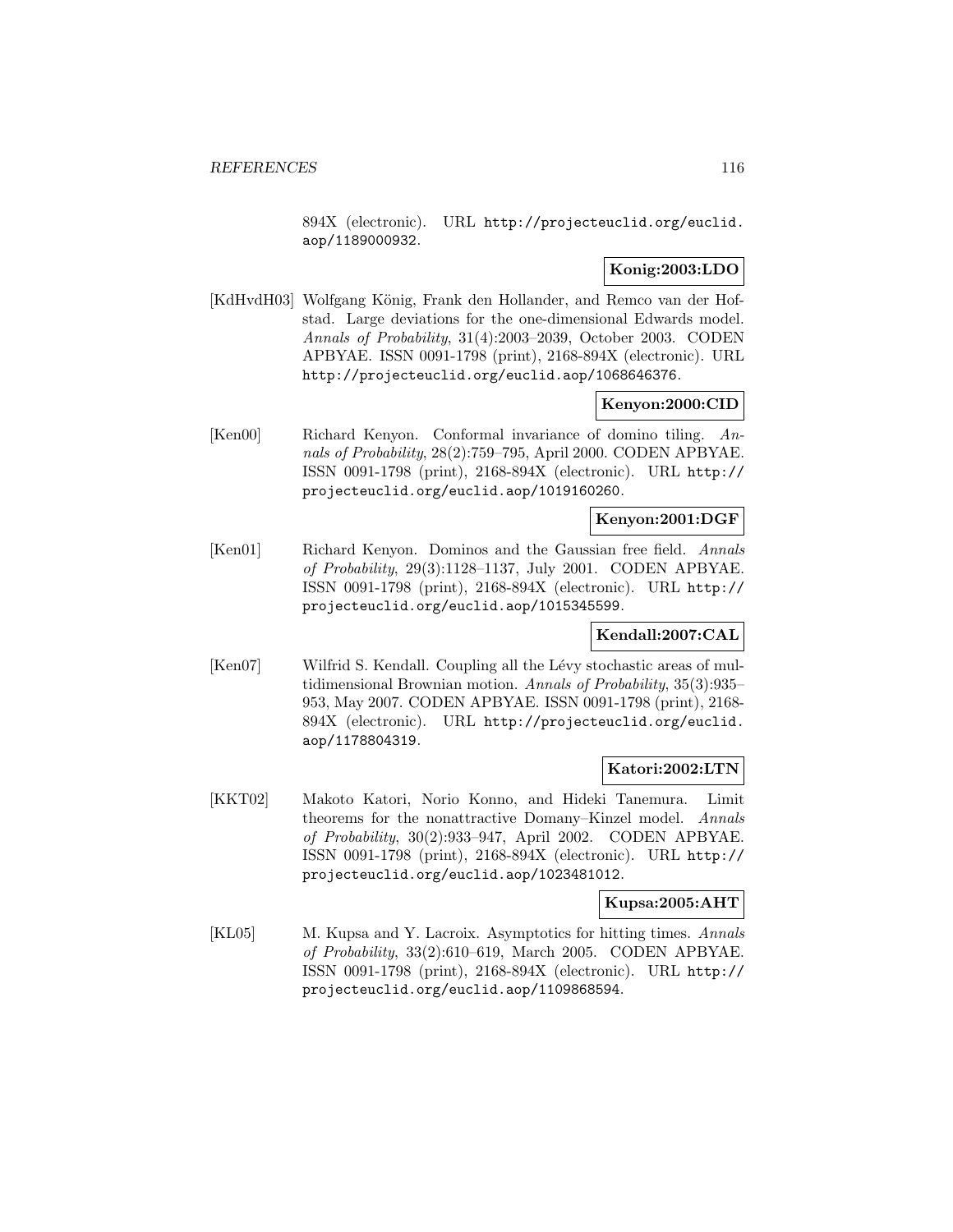#### **Karlsson:2006:LLN**

[KL06a] Anders Karlsson and François Ledrappier. On laws of large numbers for random walks. Annals of Probability, 34(5):1693– 1706, September 2006. CODEN APBYAE. ISSN 0091-1798 (print), 2168-894X (electronic). URL http://projecteuclid. org/euclid.aop/1163517219.

# **Kratz:2006:SMN**

[KL06b] Marie F. Kratz and José R. León. On the second moment of the number of crossings by a stationary Gaussian process. Annals of Probability, 34(4):1601–1607, July 2006. CODEN APBYAE. ISSN 0091-1798 (print), 2168-894X (electronic). URL http:// projecteuclid.org/euclid.aop/1158673329.

#### **Khoshnevisan:2005:DGR**

[KLMH05] Davar Khoshnevisan, David A. Levin, and Pedro J. Méndez-Hernández. On dynamical Gaussian random walks. Annals of Probability, 33(4):1452–1478, July 2005. CODEN APBYAE. ISSN 0091-1798 (print), 2168-894X (electronic). URL http:// projecteuclid.org/euclid.aop/1120224587.

## **Konig:2009:TCT**

[KLMS09] Wolfgang König, Hubert Lacoin, Peter Mörters, and Nadia Sidorova. A two cities theorem for the parabolic Anderson model. Annals of Probability, 37(1):347–392, January 2009. CODEN AP-BYAE. ISSN 0091-1798 (print), 2168-894X (electronic). URL http://projecteuclid.org/euclid.aop/1234881693.

# **Kaj:2007:SLR**

[KLNS07] Ingemar Kaj, Lasse Leskel¨a, Ilkka Norros, and Volker Schmidt. Scaling limits for random fields with long-range dependence. Annals of Probability, 35(2):528–550, March 2007. CODEN AP-BYAE. ISSN 0091-1798 (print), 2168-894X (electronic). URL http://projecteuclid.org/euclid.aop/1175287753.

#### **Kulske:2004:REV**

[KLR04] Christof Külske, Arnaud Le Ny, and Frank Redig. Relative entropy and variational properties of generalized Gibbsian measures. Annals of Probability, 32(2):1691–1726, April 2004. CODEN AP-BYAE. ISSN 0091-1798 (print), 2168-894X (electronic). URL http://projecteuclid.org/euclid.aop/1084884868.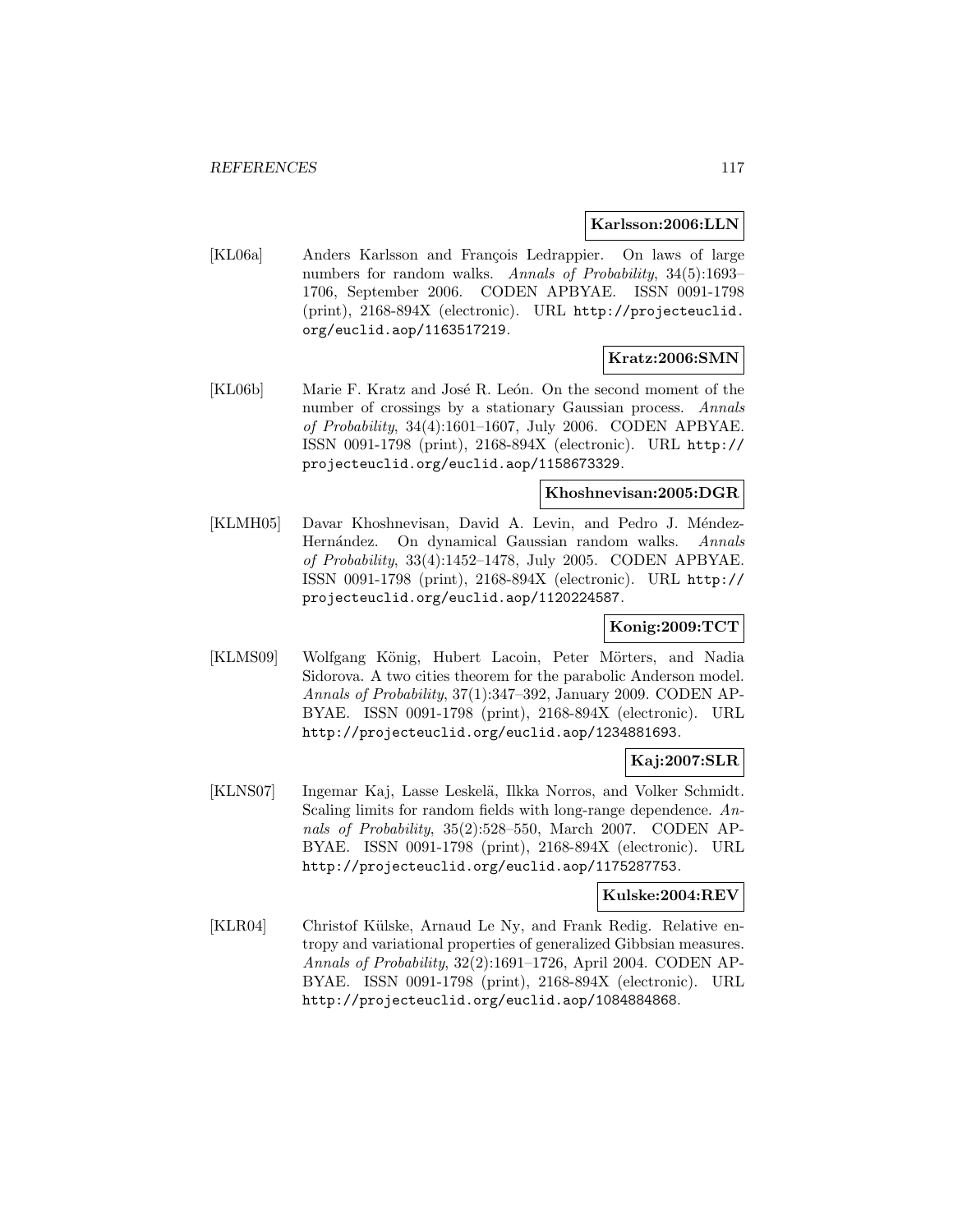### **Kruk:2007:EFS**

[KLRS07] Lukasz Kruk, John Lehoczky, Kavita Ramanan, and Steven Shreve. An explicit formula for the Skorokhod map on [0, a ]. Annals of Probability, 35(5):1740–1768, September 2007. CODEN APBYAE. ISSN 0091-1798 (print), 2168-894X (electronic). URL http://projecteuclid.org/euclid.aop/1189000926.

# **Konig:2002:BIL**

[KM02] Wolfgang König and Peter Mörters. Brownian intersection local times: Upper tail asymptotics and thick points. Annals of Probability, 30(4):1605–1656, October 2002. CODEN APBYAE. ISSN 0091-1798 (print), 2168-894X (electronic). URL http:// projecteuclid.org/euclid.aop/1039548368.

### **Kersting:2004:PDM**

[KM04] Götz Kersting and Kaya Memişoğlu. Path decompositions for Markov chains. Annals of Probability, 32(2):1370–1390, April 2004. CODEN APBYAE. ISSN 0091-1798 (print), 2168- 894X (electronic). URL http://projecteuclid.org/euclid. aop/1084884854.

#### **Klenke:2005:MSB**

[KM05a] Achim Klenke and Peter Mörters. The multifractal spectrum of Brownian intersection local times. Annals of Probability, 33 (4):1255–1301, July 2005. CODEN APBYAE. ISSN 0091-1798 (print), 2168-894X (electronic). URL http://projecteuclid. org/euclid.aop/1120224581.

#### **Konstantinides:2005:LDR**

[KM05b] Dimitrios G. Konstantinides and Thomas Mikosch. Large deviations and ruin probabilities for solutions to stochastic recurrence equations with heavy-tailed innovations. Annals of Probability, 33(5):1992–2035, September 2005. CODEN APBYAE. ISSN 0091-1798 (print), 2168-894X (electronic). URL http:// projecteuclid.org/euclid.aop/1127395879.

#### **Kozakova:2006:SCC**

[KMN06] Iva Kozakova, Ronald Meester, and Seema Nanda. The size of components in continuum nearest-neighbor graphs. Annals of Probability, 34(2):528–538, March 2006. CODEN APBYAE. ISSN 0091-1798 (print), 2168-894X (electronic). URL http:// projecteuclid.org/euclid.aop/1147179981.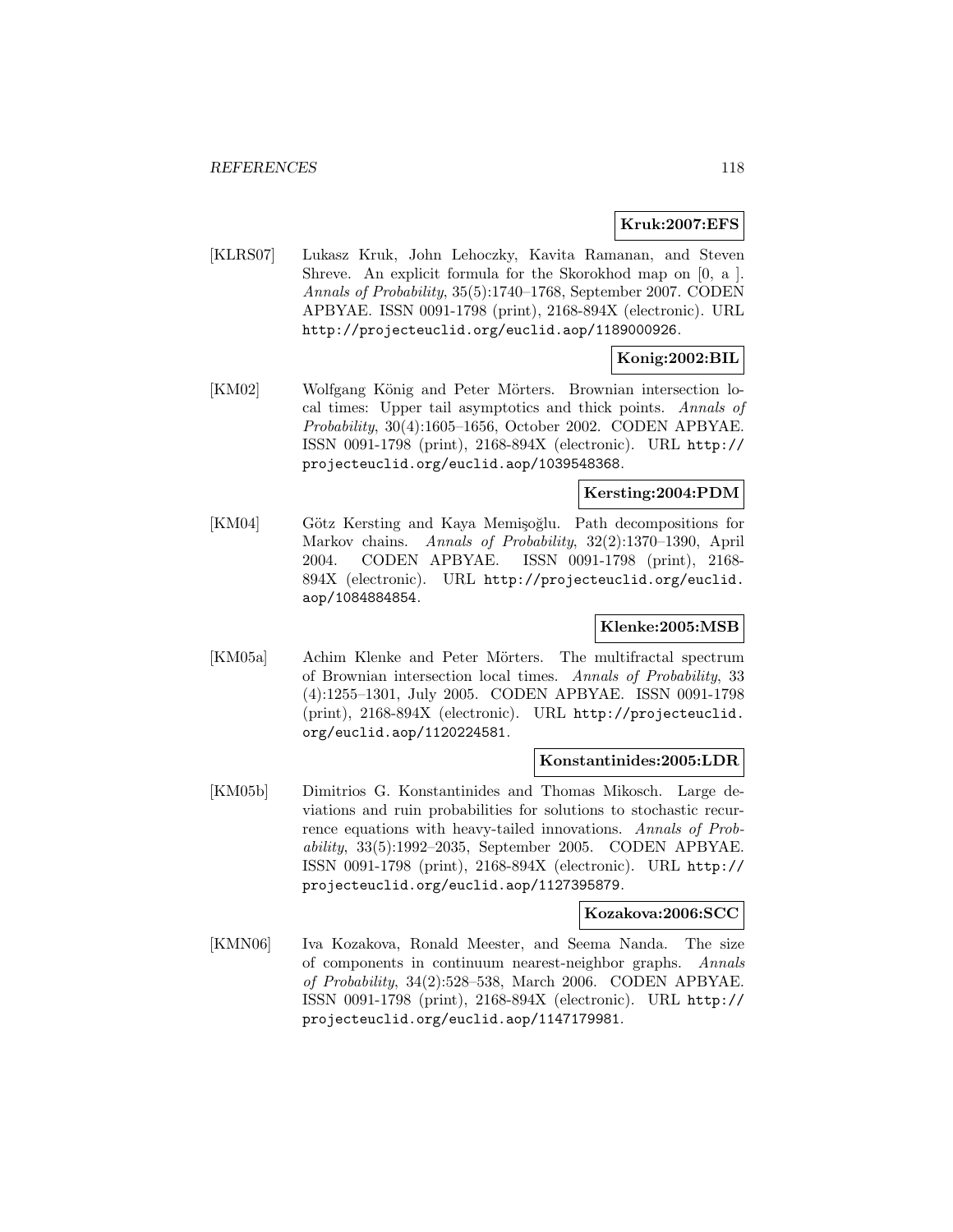#### **Klass:2000:IHJ**

[KN00a] Michael J. Klass and Krzysztof Nowicki. An improvement of Hoffmann–Jørgensen's inequality. Annals of Probability, 28(2): 851–862, April 2000. CODEN APBYAE. ISSN 0091-1798 (print), 2168-894X (electronic). URL http://projecteuclid. org/euclid.aop/1019160262.

## **Klass:2000:SDP**

[KN00b] Michael J. Klass and Krzysztof Nowicki. A symmetrizationdesymmetrization procedure for uniformly good approximation of expectations involving arbitrary sums of generalized U-statistics. Annals of Probability, 28(4):1884–1907, October 2000. CODEN APBYAE. ISSN 0091-1798 (print), 2168-894X (electronic). URL http://projecteuclid.org/euclid.aop/1019160512.

### **Kobylanski:2000:BSD**

[Kob00] Magdalena Kobylanski. Backward stochastic differential equations and partial differential equations with quadratic growth. Annals of Probability, 28(2):558–602, April 2000. CODEN APBYAE. ISSN 0091-1798 (print), 2168-894X (electronic). URL http:// projecteuclid.org/euclid.aop/1019160253.

#### **Kosygina:2001:BSE**

[Kos01] Elena Kosygina. The behavior of the specific entropy in the hydrodynamic scaling limit. Annals of Probability, 29(3):1086–1110, July 2001. CODEN APBYAE. ISSN 0091-1798 (print), 2168- 894X (electronic). URL http://projecteuclid.org/euclid. aop/1015345597.

#### **Kosters:2004:DPI**

[Kös04] Holger Kösters. Difference prophet inequalities for [0, 1]-valued i.i.d. random variables with cost for observations. Annals of Probability, 32(4):3324–3332, October 2004. CODEN APBYAE. ISSN 0091-1798 (print), 2168-894X (electronic). URL http:// projecteuclid.org/euclid.aop/1107883355.

#### **Kluppelberg:2003:RTF**

[KP03] Claudia Klüppelberg and Serguei Pergamenchtchikov. Renewal theory for functionals of a Markov chain with compact state space. Annals of Probability, 31(4):2270–2300, October 2003. CODEN APBYAE. ISSN 0091-1798 (print), 2168-894X (electronic). URL http://projecteuclid.org/euclid.aop/1068646385.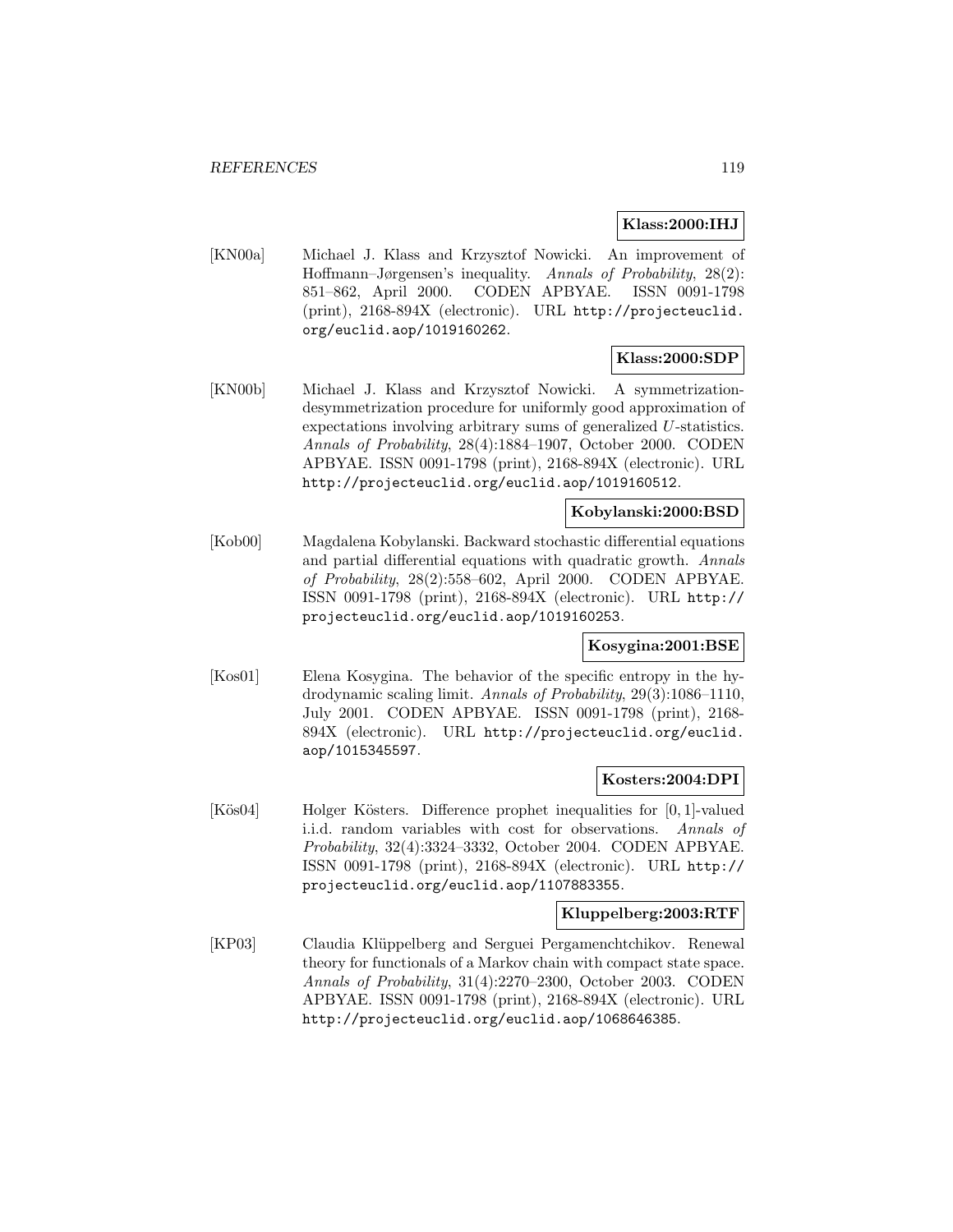#### **Klein:2005:CAM**

[KR05] T. Klein and E. Rio. Concentration around the mean for maxima of empirical processes. Annals of Probability, 33(3):1060–1077, May 2005. CODEN APBYAE. ISSN 0091-1798 (print), 2168- 894X (electronic). URL http://projecteuclid.org/euclid. aop/1115386718.

### **Kontorovich:2008:CID**

[KR08] Leonid (Aryeh) Kontorovich and Kavita Ramanan. Concentration inequalities for dependent random variables via the martingale method. Annals of Probability, 36(6):2126–2158, November 2008. CODEN APBYAE. ISSN 0091-1798 (print), 2168- 894X (electronic). URL http://projecteuclid.org/euclid. aop/1229696598.

#### **Krishnapur:2009:RMR**

[Kri09] Manjunath Krishnapur. From random matrices to random analytic functions. Annals of Probability, 37(1):314–346, January 2009. CODEN APBYAE. ISSN 0091-1798 (print), 2168- 894X (electronic). URL http://projecteuclid.org/euclid. aop/1234881692.

# **Krylov:2001:MVT**

[Kry01] N. V. Krylov. Mean value theorems for stochastic integrals. Annals of Probability, 29(1):385–410, February 2001. CODEN APBYAE. ISSN 0091-1798 (print), 2168-894X (electronic). URL http:// projecteuclid.org/euclid.aop/1008956335.

#### **Karatzas:2001:CSG**

[KS01] Ioannis Karatzas and William D. Sudderth. The controller-andstopper game for a linear diffusion. Annals of Probability, 29 (3):1111–1127, July 2001. CODEN APBYAE. ISSN 0091-1798 (print), 2168-894X (electronic). URL http://projecteuclid. org/euclid.aop/1015345598.

#### **Keane:2003:FCO**

[KS03] Michael Keane and Jeffrey E. Steif. Finitary coding for the onedimensional  $T, T^{-1}$  process with drift. Annals of Probability, 31 (4):1979–1985, October 2003. CODEN APBYAE. ISSN 0091-1798 (print), 2168-894X (electronic). URL http://projecteuclid. org/euclid.aop/1068646374.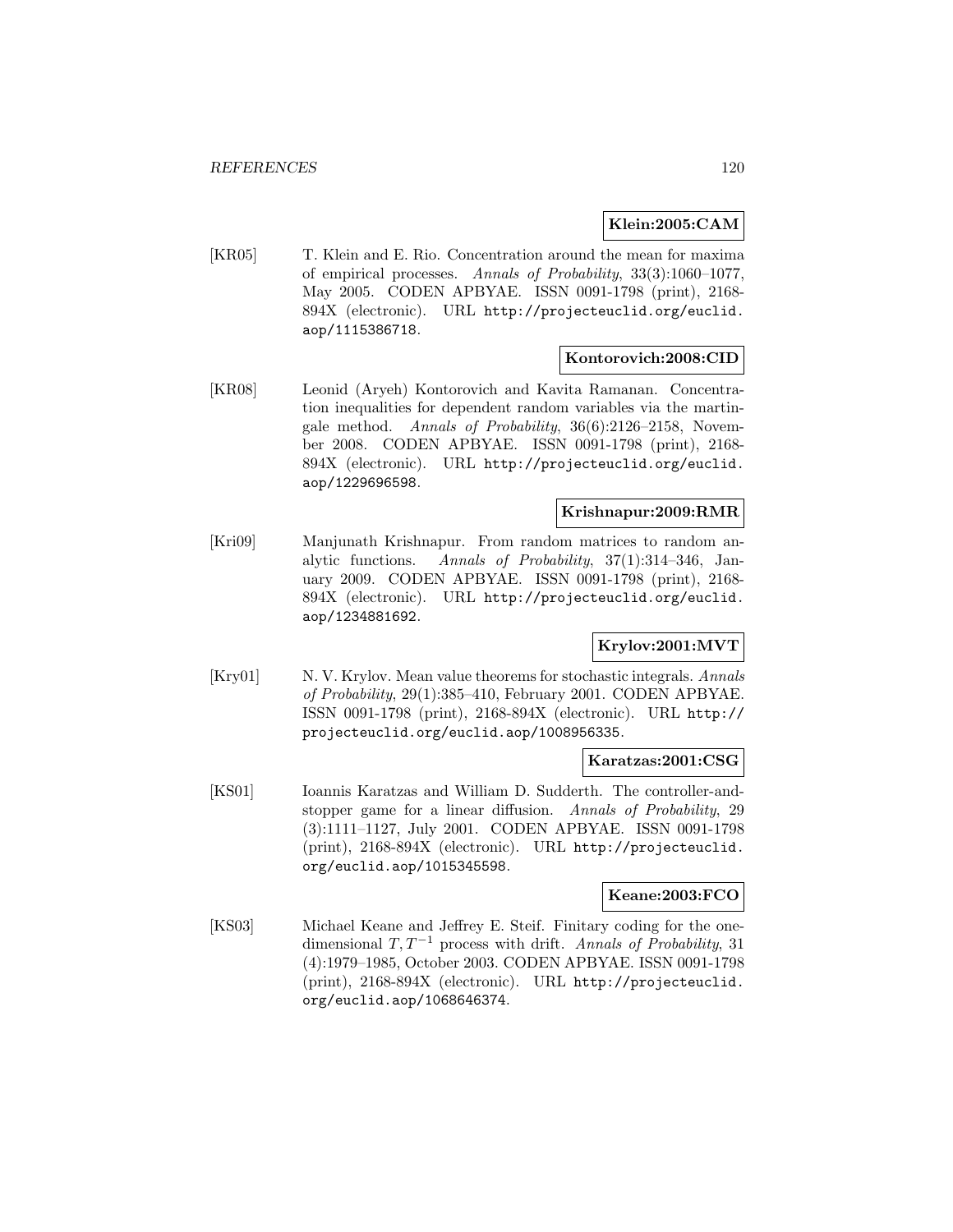#### **Kesten:2005:SRI**

[KS05] Harry Kesten and Vladas Sidoravicius. The spread of a rumor or infection in a moving population. Annals of Probability, 33(6): 2402–2462, November 2005. CODEN APBYAE. ISSN 0091-1798 (print), 2168-894X (electronic). URL http://projecteuclid. org/euclid.aop/1133965862.

#### **Kaise:2006:SSE**

[KS06] Hidehiro Kaise and Shuenn-Jyi Sheu. On the structure of solutions of ergodic type Bellman equation related to risk-sensitive control. Annals of Probability, 34(1):284–320, January 2006. CO-DEN APBYAE. ISSN 0091-1798 (print), 2168-894X (electronic). URL http://projecteuclid.org/euclid.aop/1140191539.

#### **Kesten:2008:POD**

[KS08a] Harry Kesten and Vladas Sidoravicius. A problem in onedimensional diffusion-limited aggregation (DLA) and positive recurrence of Markov chains. Annals of Probability, 36(5):1838– 1879, September 2008. CODEN APBYAE. ISSN 0091-1798 (print), 2168-894X (electronic). URL http://projecteuclid. org/euclid.aop/1221138768.

#### **Kim:2008:IUN**

[KS08b] Panki Kim and Renming Song. Intrinsic ultracontractivity of nonsymmetric diffusions with measure-valued drifts and potentials. Annals of Probability, 36(5):1904–1945, September 2008. CODEN APBYAE. ISSN 0091-1798 (print), 2168-894X (electronic). URL http://projecteuclid.org/euclid.aop/1221138770.

#### **Kabluchko:2009:SMS**

[KSdH09] Zakhar Kabluchko, Martin Schlather, and Laurens de Haan. Stationary max-stable fields associated to negative definite functions. Annals of Probability, 37(5):2042–2065, September 2009. CODEN APBYAE. ISSN 0091-1798 (print), 2168-894X (electronic). URL http://projecteuclid.org/euclid.aop/1253539863.

#### **Kadane:2001:IRC**

[KSS01] Joseph B. Kadane, Mark J. Schervish, and Teddy Seidenfeild. Improper regular conditional distributions. Annals of Probability, 29 (4):1612–1624, October 2001. CODEN APBYAE. ISSN 0091-1798 (print), 2168-894X (electronic). URL http://projecteuclid. org/euclid.aop/1015345764.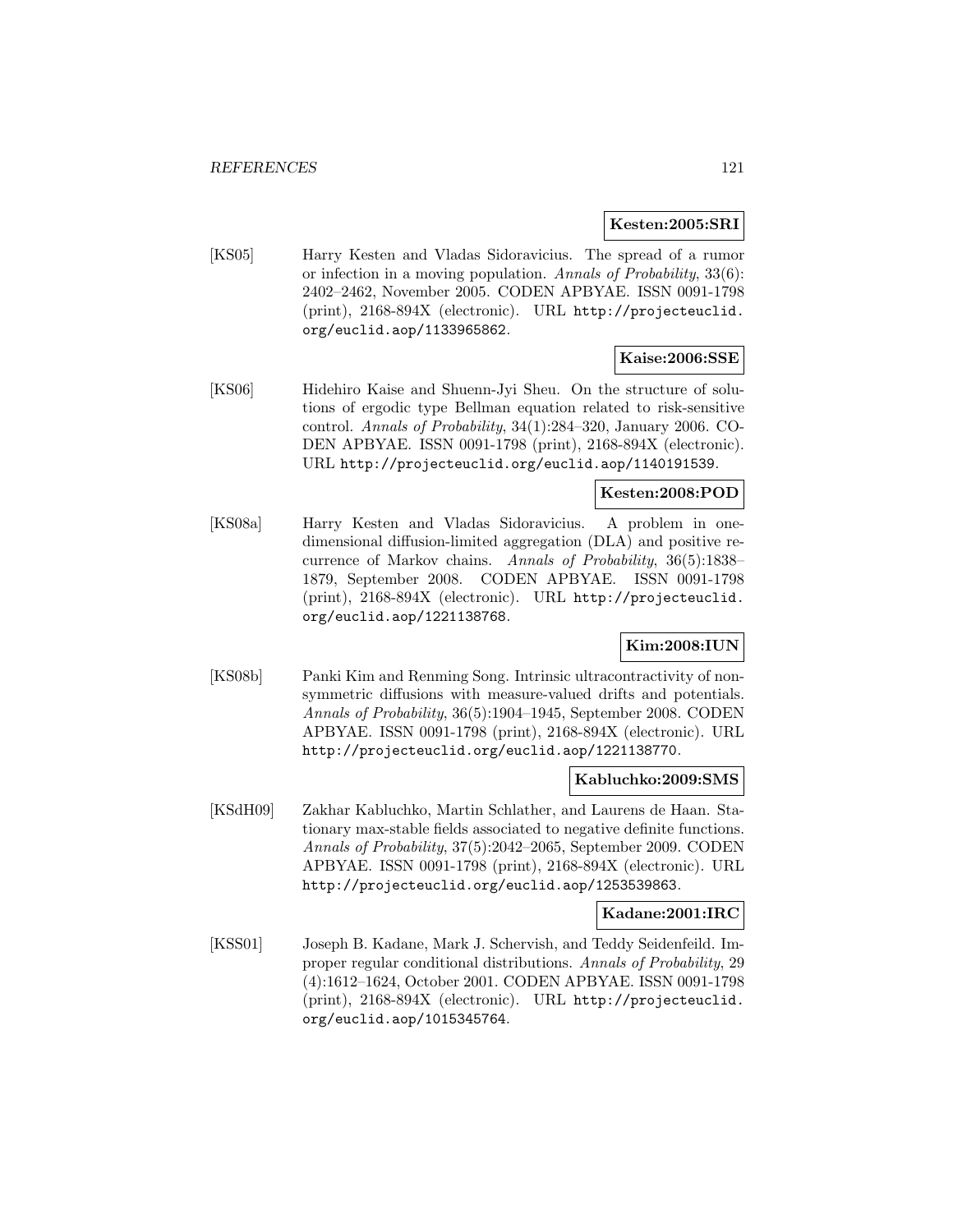#### **Kuelbs:2000:LDP**

[Kue00] J. Kuelbs. Large deviation probabilities and dominating points for open convex sets: nonlogarithmic behavior. Annals of Probability, 28(3):1259–1279, July 2000. CODEN APBYAE. ISSN 0091-1798 (print), 2168-894X (electronic). URL http://projecteuclid. org/euclid.aop/1019160334.

# **Kurt:2009:MER**

[Kur09] Noemi Kurt. Maximum and entropic repulsion for a Gaussian membrane model in the critical dimension. Annals of Probability, 37(2):687–725, March 2009. CODEN APBYAE. ISSN 0091-1798 (print), 2168-894X (electronic). URL http://projecteuclid. org/euclid.aop/1241099926.

### **Kesten:2000:ADC**

[KvdB00] Harry Kesten and J. van den Berg. Asymptotic density in a coalescing random walk model. Annals of Probability, 28(1):303–352, January 2000. CODEN APBYAE. ISSN 0091-1798 (print), 2168- 894X (electronic). URL http://projecteuclid.org/euclid. aop/1019160121.

## **Kahn:2001:CIC**

[KvdB01] J. Kahn and J. van den Berg. A correlation inequality for connection events in percolation. Annals of Probability, 29(1):123–126, February 2001. CODEN APBYAE. ISSN 0091-1798 (print), 2168- 894X (electronic). URL http://projecteuclid.org/euclid. aop/1008956324.

#### **Kaufman:2000:FTH**

[KW00] Robert Kaufman and Jang-Mei Wu. Fatou theorem of p-harmonic functions on trees. Annals of Probability, 28(3):1138–1148, July 2000. CODEN APBYAE. ISSN 0091-1798 (print), 2168- 894X (electronic). URL http://projecteuclid.org/euclid. aop/1019160328.

#### **Kaimanovich:2002:BES**

[KW02] Vadim A. Kaimanovich and Wolfgang Woess. Boundary and entropy of space homogeneous Markov chains. Annals of Probability, 30(1):323–363, January 2002. CODEN APBYAE. ISSN 0091-1798 (print), 2168-894X (electronic). URL http://projecteuclid. org/euclid.aop/1020107770.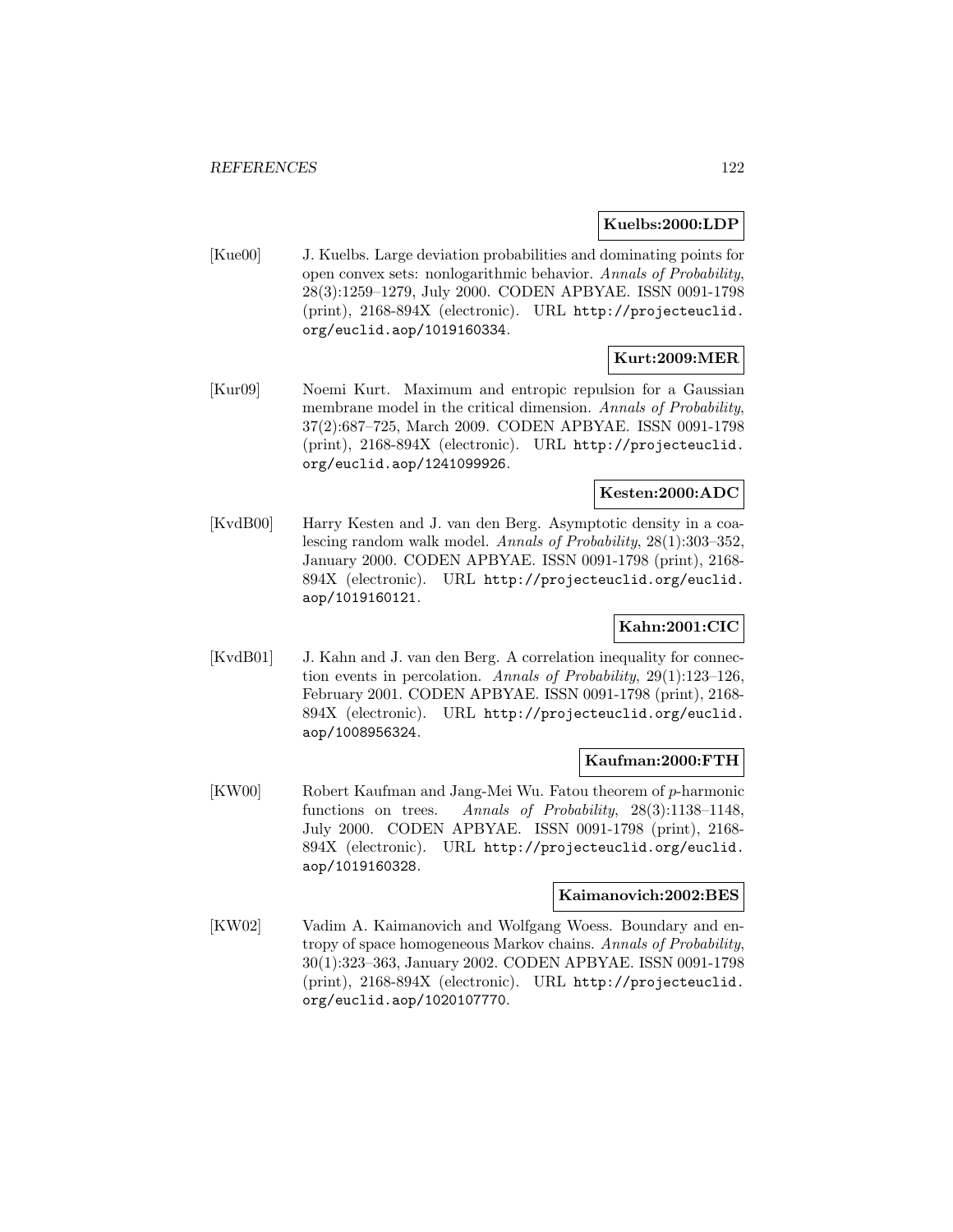#### **Kahn:2007:PAF**

[KW07] Jeff Kahn and Nicholas Weininger. Positive association in the fractional fuzzy Potts model. Annals of Probability, 35(6):2038– 2043, November 2007. CODEN APBYAE. ISSN 0091-1798 (print), 2168-894X (electronic). URL http://projecteuclid. org/euclid.aop/1191860414.

## **Khoshnevisan:2002:LSA**

[KX02] Davar Khoshnevisan and Yimin Xiao. Level sets of additive Lévy processes. Annals of Probability, 30(1):62–100, January 2002. CO-DEN APBYAE. ISSN 0091-1798 (print), 2168-894X (electronic). URL http://projecteuclid.org/euclid.aop/1020107761.

#### **Khoshnevisan:2005:LPC**

[KX05] Davar Khoshnevisan and Yimin Xiao. Lévy processes: Capacity and Hausdorff dimension. Annals of Probability, 33(3):841–878, May 2005. CODEN APBYAE. ISSN 0091-1798 (print), 2168- 894X (electronic). URL http://projecteuclid.org/euclid. aop/1115386712. See note [Man06].

#### **Khoshnevisan:2003:MRA**

[KXZ03] Davar Khoshnevisan, Yimin Xiao, and Yuquan Zhong. Measuring the range of an additive Lévy process. Annals of Probability, 31 (2):1097–1141, April 2003. CODEN APBYAE. ISSN 0091-1798 (print), 2168-894X (electronic). URL http://projecteuclid. org/euclid.aop/1048516547.

### **Karatzas:2003:OCI**

[KZ03] Ioannis Karatzas and Gordan Zitković. Optimal consumption from investment and random endowment in incomplete semimartingale markets. Annals of Probability, 31(4):1821–1858, October 2003. CODEN APBYAE. ISSN 0091-1798 (print), 2168- 894X (electronic). URL http://projecteuclid.org/euclid. aop/1068646367.

#### **Karatzas:2008:MAS**

[KZ08] Ioannis Karatzas and Ingrid-Mona Zamfirescu. Martingale approach to stochastic differential games of control and stopping. Annals of Probability, 36(4):1495–1527, July 2008. CODEN AP-BYAE. ISSN 0091-1798 (print), 2168-894X (electronic). URL http://projecteuclid.org/euclid.aop/1217360977.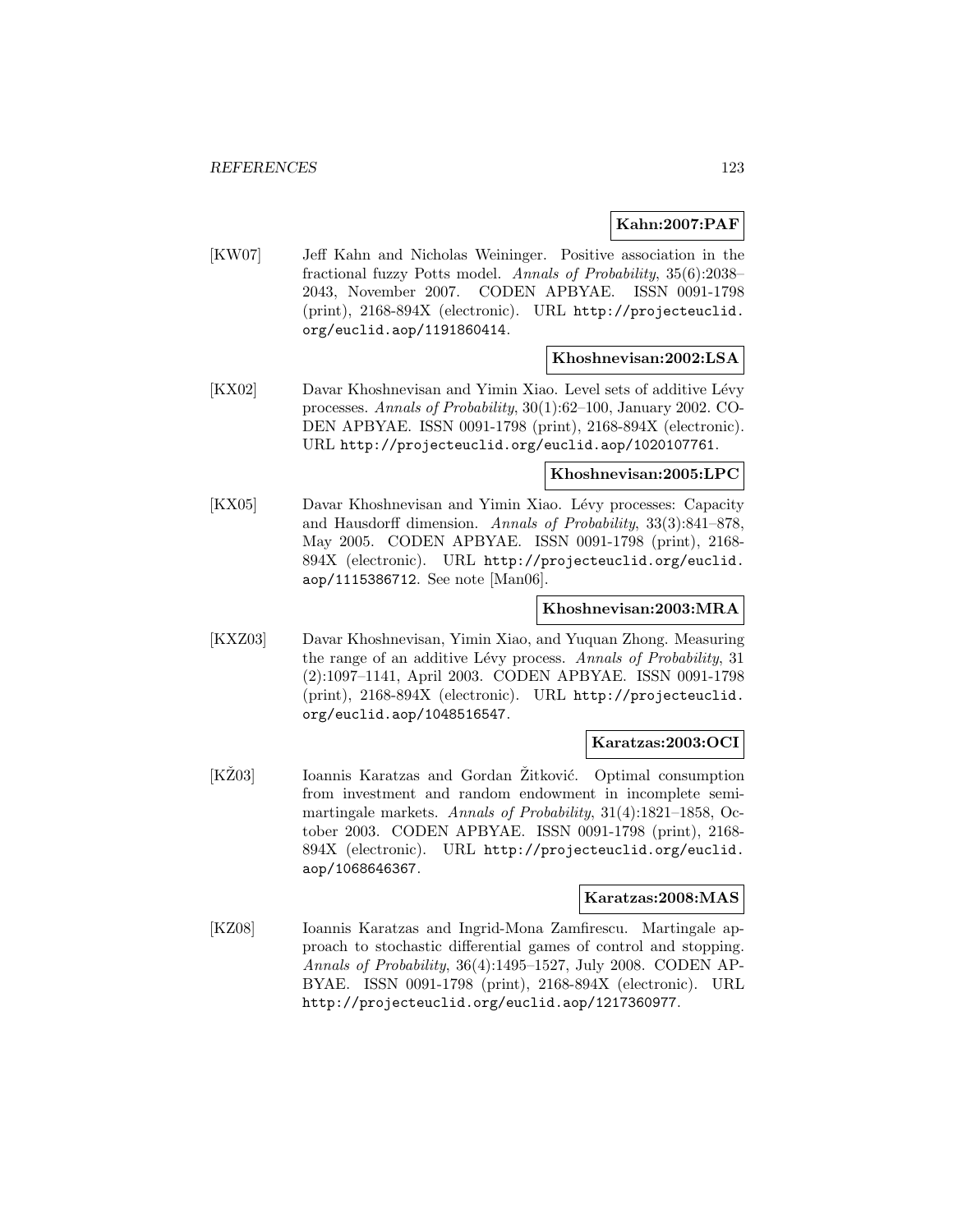## **Lalley:1999:GPI**

[Lal99] Steven P. Lalley. Growth profile and invariant measures for the weakly supercritical contact process on a homogeneous tree. Annals of Probability, 27(1):206–225, January 1999. CODEN AP-BYAE. ISSN 0091-1798 (print), 2168-894X (electronic). URL http://projecteuclid.org/euclid.aop/1022677259. See correction [Lal02].

### **Lalley:2002:CGP**

[Lal02] Steven P. Lalley. Correction: Growth profile and invariant measures for the weakly supercritical contact process on a homogeneous tree. Annals of Probability, 30(4):2108–2112, October 2002. CODEN APBYAE. ISSN 0091-1798 (print), 2168- 894X (electronic). URL http://projecteuclid.org/euclid. aop/1039548383. See [Lal99].

# **Latala:2006:EMT**

[Lat06] Rafa Lata lata kestimates of moments and tails of Gaussian chaoses. Annals of Probability, 34(6):2315–2331, November 2006. CODEN APBYAE. ISSN 0091-1798 (print), 2168-894X (electronic). URL http://projecteuclid.org/euclid.aop/1171377444.

# **Lin:2001:CTE**

[LdH01] Tao Lin and Laurens de Haan. On convergence toward an extreme value distribution in  $C[0, 1]$ . Annals of Probability, 29(1): 467–483, February 2001. CODEN APBYAE. ISSN 0091-1798 (print), 2168-894X (electronic). URL http://projecteuclid. org/euclid.aop/1008956340.

#### **Leandre:2005:SEC**

[Léa05] Rémi Léandre. Stochastic equivariant cohomologies and cyclic cohomology. Annals of Probability, 33(4):1544–1572, July 2005. CO-DEN APBYAE. ISSN 0091-1798 (print), 2168-894X (electronic). URL http://projecteuclid.org/euclid.aop/1120224590.

### **Lee:2001:ARS**

[Lee01] Tzong-Yow Lee. Asymptotic results for super-Brownian motions and semilinear differential equations. Annals of Probability, 29 (3):1047–1060, July 2001. CODEN APBYAE. ISSN 0091-1798 (print), 2168-894X (electronic). URL http://projecteuclid. org/euclid.aop/1015345595.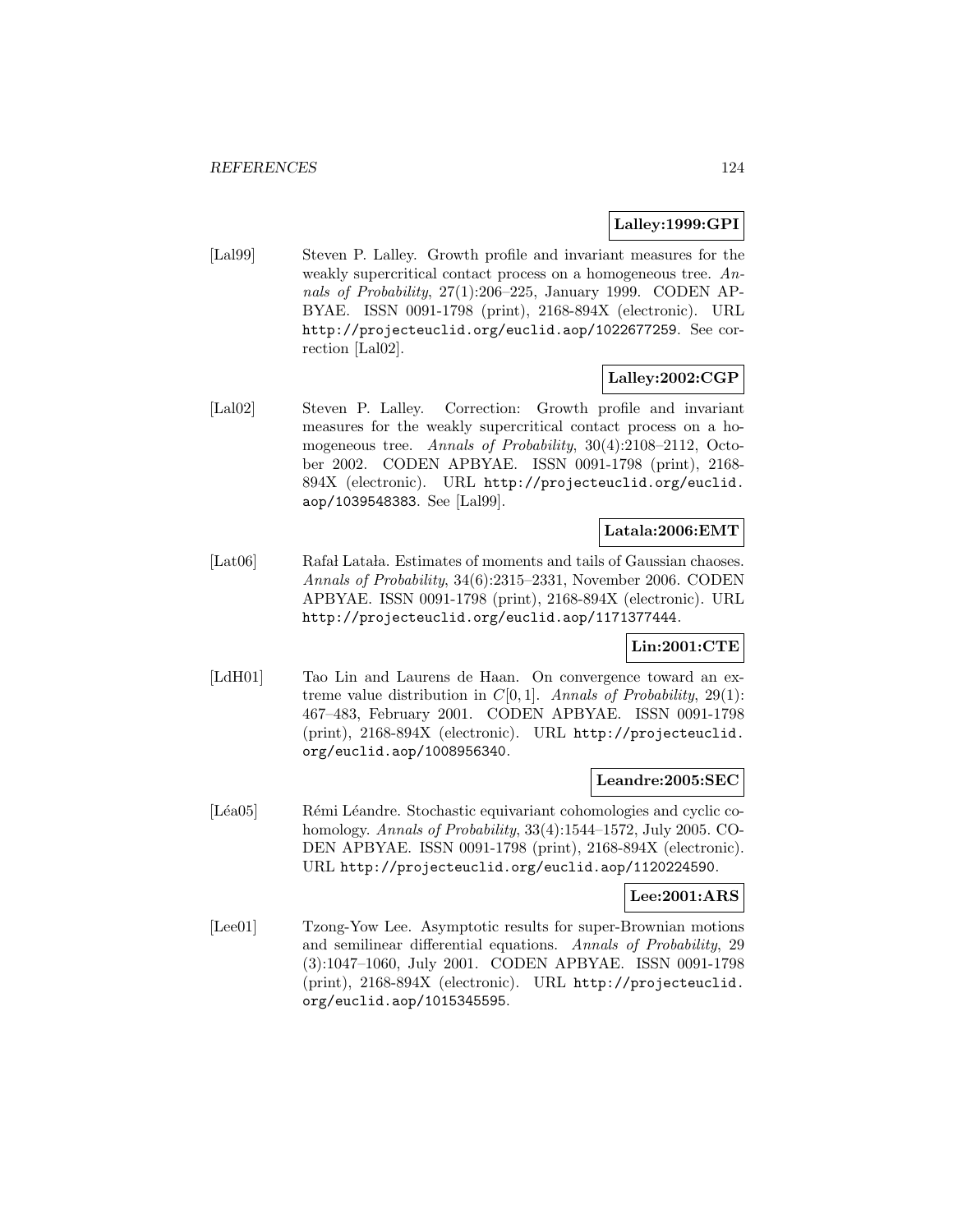# **Li:2003:FET**

[Li03] Wenbo V. Li. The first exit time of a Brownian motion from an unbounded convex domain. Annals of Probability, 31(2):1078–1096, April 2003. CODEN APBYAE. ISSN 0091-1798 (print), 2168- 894X (electronic). URL http://projecteuclid.org/euclid. aop/1048516546.

### **Li:2004:ABD**

[Li04] Xiang Dong Li. Asymptotic behavior of divergences and Cameron–Martin theorem on loop spaces. Annals of Probability, 32(3B):2409–2445, July 2004. CODEN APBYAE. ISSN 0091-1798 (print), 2168-894X (electronic). URL http://projecteuclid. org/euclid.aop/1091813618.

# **Liao:2004:LPF**

[Lia04] Ming Liao. Lévy processes and Fourier analysis on compact Lie groups. Annals of Probability, 32(2):1553–1573, April 2004. CO-DEN APBYAE. ISSN 0091-1798 (print), 2168-894X (electronic). URL http://projecteuclid.org/euclid.aop/1084884862.

# **Liggett:2000:MCD**

[Lig00] Thomas M. Liggett. Monotonicity of conditional distributions and growth models on trees. Annals of Probability, 28(4):1645–1665, October 2000. CODEN APBYAE. ISSN 0091-1798 (print), 2168- 894X (electronic). URL http://projecteuclid.org/euclid. aop/1019160501.

# **Limic:2003:AEP**

[Lim03] Vlada Limic. Attracting edge property for a class of reinforced random walks. Annals of Probability, 31(3):1615–1654, July 2003. CODEN APBYAE. ISSN 0091-1798 (print), 2168- 894X (electronic). URL http://projecteuclid.org/euclid. aop/1055425792.

#### **Lindner:2009:CPI**

[LiS09] Alexander Lindner and Ken iti Sato. Continuity properties and infinite divisibility of stationary distributions of some generalized Ornstein–Uhlenbeck processes. Annals of Probability, 37(1): 250–274, January 2009. CODEN APBYAE. ISSN 0091-1798 (print), 2168-894X (electronic). URL http://projecteuclid. org/euclid.aop/1234881690.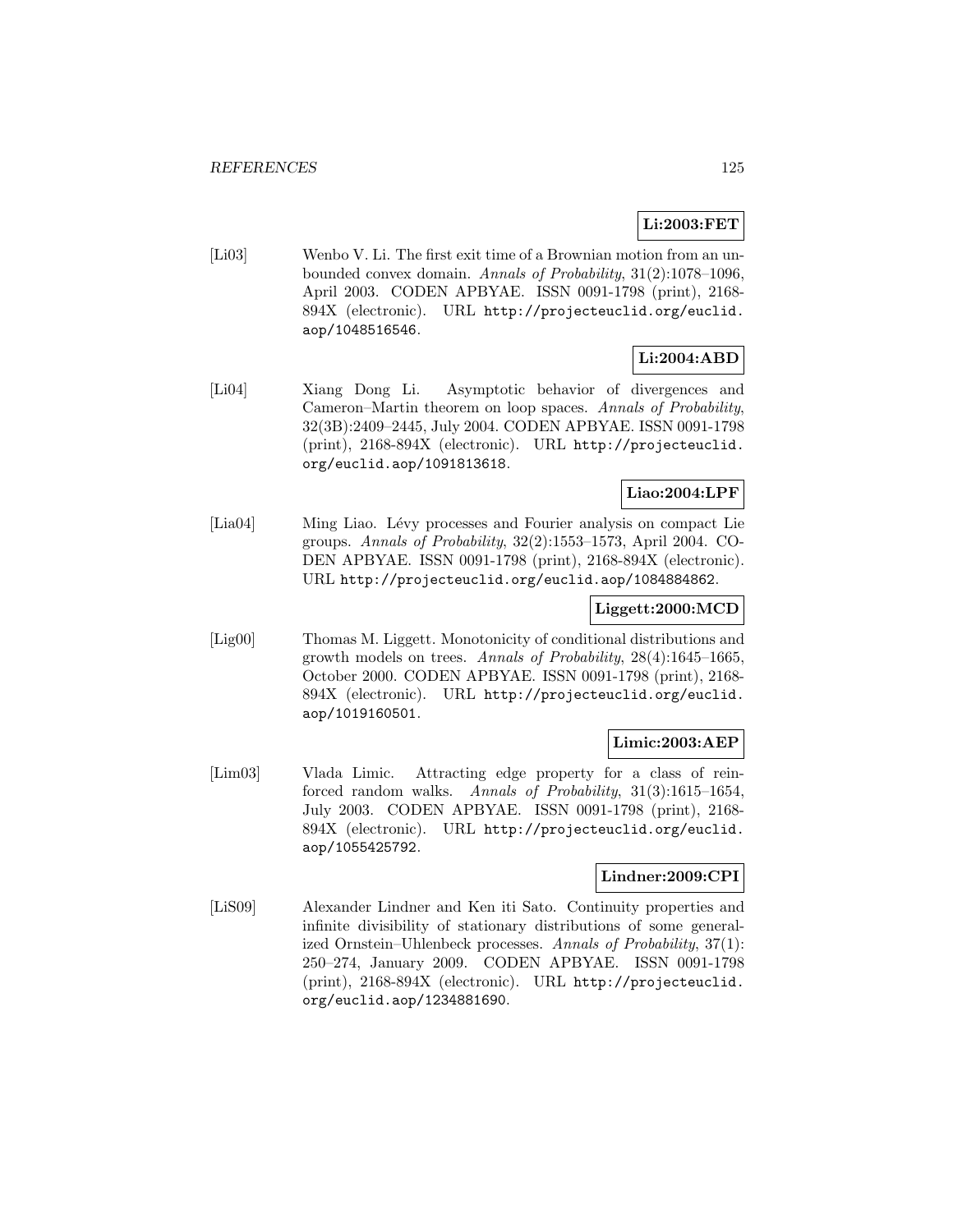#### **Ledoux:2002:LAW**

[LLQ02] M. Ledoux, T. Lyons, and Z. Qian. Lévy area of Wiener processes in Banach spaces. Annals of Probability, 30(2):546–578, April 2002. CODEN APBYAE. ISSN 0091-1798 (print), 2168- 894X (electronic). URL http://projecteuclid.org/euclid. aop/1023481002.

# **LeGall:2005:SIR**

[LM05] Jean-François Le Gall and Leonid Mytnik. Stochastic integral representation and regularity of the density for the exit measure of super-Brownian motion. Annals of Probability, 33(1):194–222, January 2005. CODEN APBYAE. ISSN 0091-1798 (print), 2168- 894X (electronic). URL http://projecteuclid.org/euclid. aop/1108141725.

# **Luczak:2006:MQL**

[LM06] Malwina J. Luczak and Colin McDiarmid. On the maximum queue length in the supermarket model. Annals of Probability, 34(2):493–527, March 2006. CODEN APBYAE. ISSN 0091-1798 (print), 2168-894X (electronic). URL http://projecteuclid. org/euclid.aop/1147179980.

### **Lember:2009:SDL**

[LM09] Jüri Lember and Heinrich Matzinger. Standard deviation of the longest common subsequence. Annals of Probability, 37(3): 1192–1235, May 2009. CODEN APBYAE. ISSN 0091-1798 (print), 2168-894X (electronic). URL http://projecteuclid. org/euclid.aop/1245434031.

#### **Landim:2002:FDA**

[LOV02] C. Landim, S. Olla, and R. S. Varadhan. Finite-dimensional approximation of the self-diffusion coefficient for the exclusion process. Annals of Probability, 30(2):483–508, April 2002. CODEN APBYAE. ISSN 0091-1798 (print), 2168-894X (electronic). URL http://projecteuclid.org/euclid.aop/1023481000.

#### **Lowther:2009:LOD**

[Low09] George Lowther. Limits of one-dimensional diffusions. Annals of Probability, 37(1):78–106, January 2009. CODEN APBYAE. ISSN 0091-1798 (print), 2168-894X (electronic). URL http:// projecteuclid.org/euclid.aop/1234881685.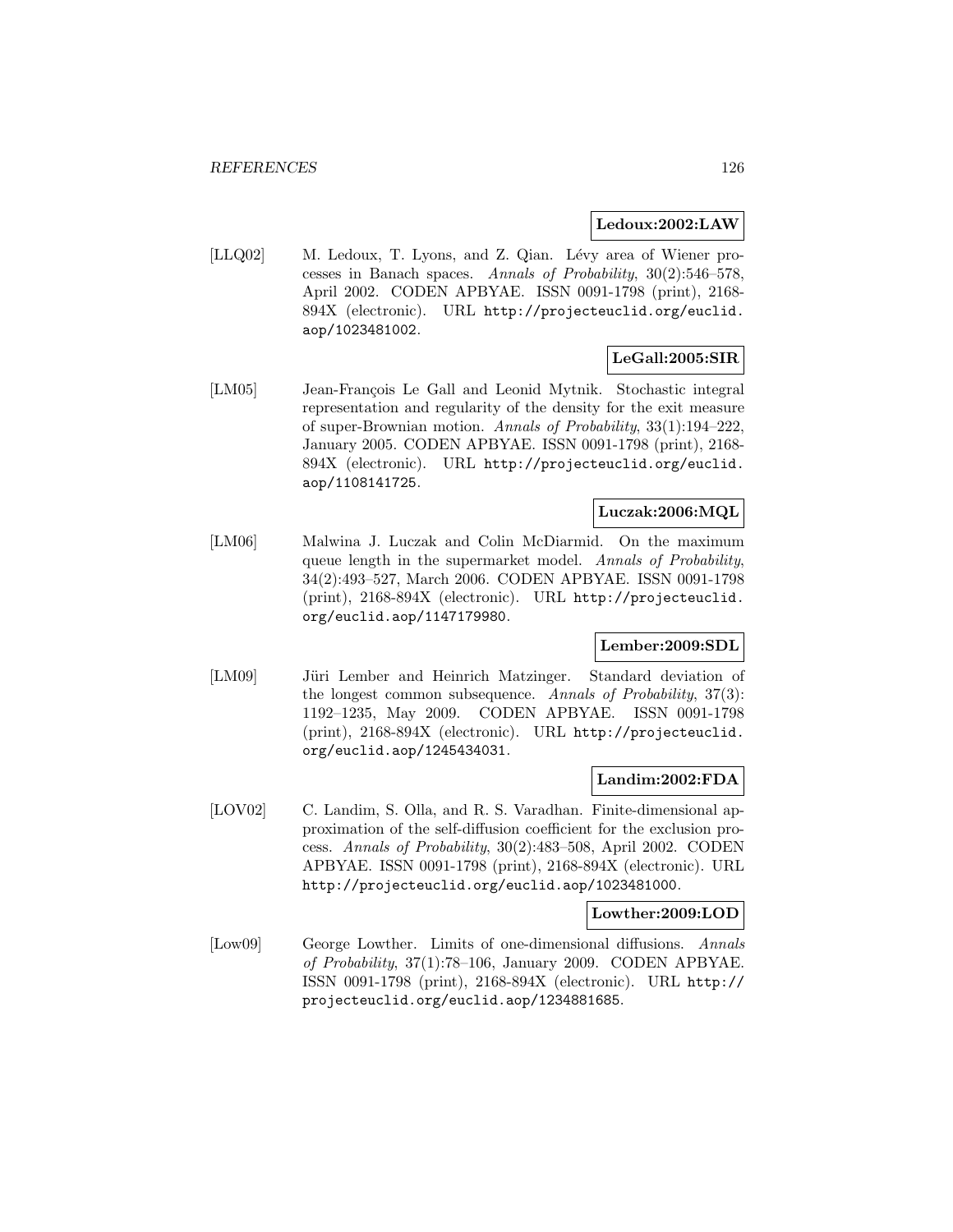#### **Lyons:1992:RWR**

[LP92] Russell Lyons and Robin Pemantle. Random walk in a random environment and first-passage percolation on trees. Annals of Probability, 20(1):125–136, January 1992. CODEN APBYAE. ISSN 0091-1798 (print), 2168-894X (electronic). URL http:/ /projecteuclid.org/euclid.aop/1176989920. See correction [LP03].

#### **Lasserre:2001:EQM**

[LP01] Jean B. Lasserre and Charles E. M. Pearce. On the existence of a quasistationary measure for a Markov chain. Annals of Probability, 29(1):437–446, February 2001. CODEN APBYAE. ISSN 0091-1798 (print), 2168-894X (electronic). URL http:// projecteuclid.org/euclid.aop/1008956338.

### **Lyons:2003:CRW**

[LP03] Russell Lyons and Robin Pemantle. Correction: Random walk in a random environment and first-passage percolation on trees. Annals of Probability, 31(1):528–529, January 2003. CODEN APBYAE. ISSN 0091-1798 (print), 2168-894X (electronic). URL http://projecteuclid.org/euclid.aop/1046294319. See [LP92].

## **Limic:2004:MRR**

[LP04a] Vlada Limic and Robin Pemantle. More rigorous results on the Kauffman–Levin model of evolution. Annals of Probability, 32 (3):2149–2178, July 2004. CODEN APBYAE. ISSN 0091-1798 (print), 2168-894X (electronic). URL http://projecteuclid. org/euclid.aop/1089808422.

### **Luschgy:2004:SAF**

[LP04b] Harald Luschgy and Gilles Pagès. Sharp asymptotics of the functional quantization problem for Gaussian processes. Annals of Probability, 32(2):1574–1599, April 2004. CODEN APBYAE. ISSN 0091-1798 (print), 2168-894X (electronic). URL http:// projecteuclid.org/euclid.aop/1084884863.

#### **Lytova:2009:CLT**

[LP09] A. Lytova and L. Pastur. Central limit theorem for linear eigenvalue statistics of random matrices with independent entries. Annals of Probability, 37(5):1778–1840, September 2009. CODEN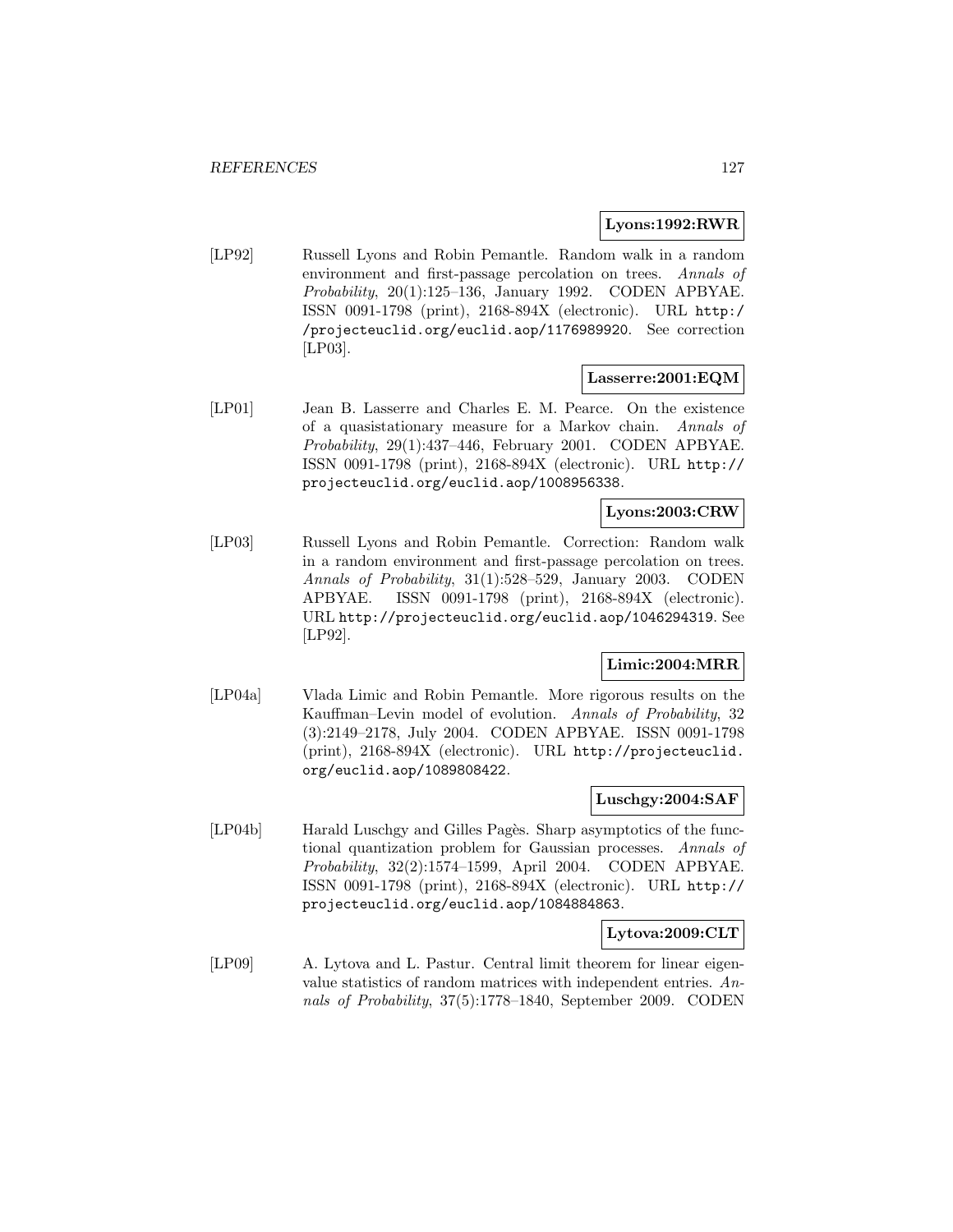APBYAE. ISSN 0091-1798 (print), 2168-894X (electronic). URL http://projecteuclid.org/euclid.aop/1253539857.

### **Levin:2001:PTR**

[LPP01] David A. Levin, Robin Pemantle, and Yuval Peres. A phase transition in random coin tossing. Annals of Probability, 29(4): 1637–1669, October 2001. CODEN APBYAE. ISSN 0091-1798 (print), 2168-894X (electronic). URL http://projecteuclid. org/euclid.aop/1015345766.

#### **Lyons:2006:MSF**

[LPS06] Russell Lyons, Yuval Peres, and Oded Schramm. Minimal spanning forests. Annals of Probability, 34(5):1665–1692, September 2006. CODEN APBYAE. ISSN 0091-1798 (print), 2168- 894X (electronic). URL http://projecteuclid.org/euclid. aop/1163517218.

## **LeJan:2002:IBV**

[LR02] Yves Le Jan and Olivier Raimond. Integration of Brownian vector fields. Annals of Probability, 30(2):826–873, April 2002. CODEN APBYAE. ISSN 0091-1798 (print), 2168-894X (electronic). URL http://projecteuclid.org/euclid.aop/1023481009.

#### **LeJan:2004:FCN**

[LR04a] Yves Le Jan and Olivier Raimond. Flows, coalescence and noise. Annals of Probability, 32(2):1247–1315, April 2004. CODEN AP-BYAE. ISSN 0091-1798 (print), 2168-894X (electronic). URL http://projecteuclid.org/euclid.aop/1084884851. See correction [LR20].

## **Lijoi:2004:MDP**

[LR04b] Antonio Lijoi and Eugenio Regazzini. Means of a Dirichlet process and multiple hypergeometric functions. Annals of Probability, 32 (2):1469–1495, April 2004. CODEN APBYAE. ISSN 0091-1798 (print), 2168-894X (electronic). URL http://projecteuclid. org/euclid.aop/1084884858.

#### **Lototsky:2006:WCS**

[LR06] S. V. Lototsky and B. L. Rozovskii. Wiener chaos solutions of linear stochastic evolution equations. Annals of Probability, 34 (2):638–662, March 2006. CODEN APBYAE. ISSN 0091-1798 (print), 2168-894X (electronic). URL http://projecteuclid. org/euclid.aop/1147179985.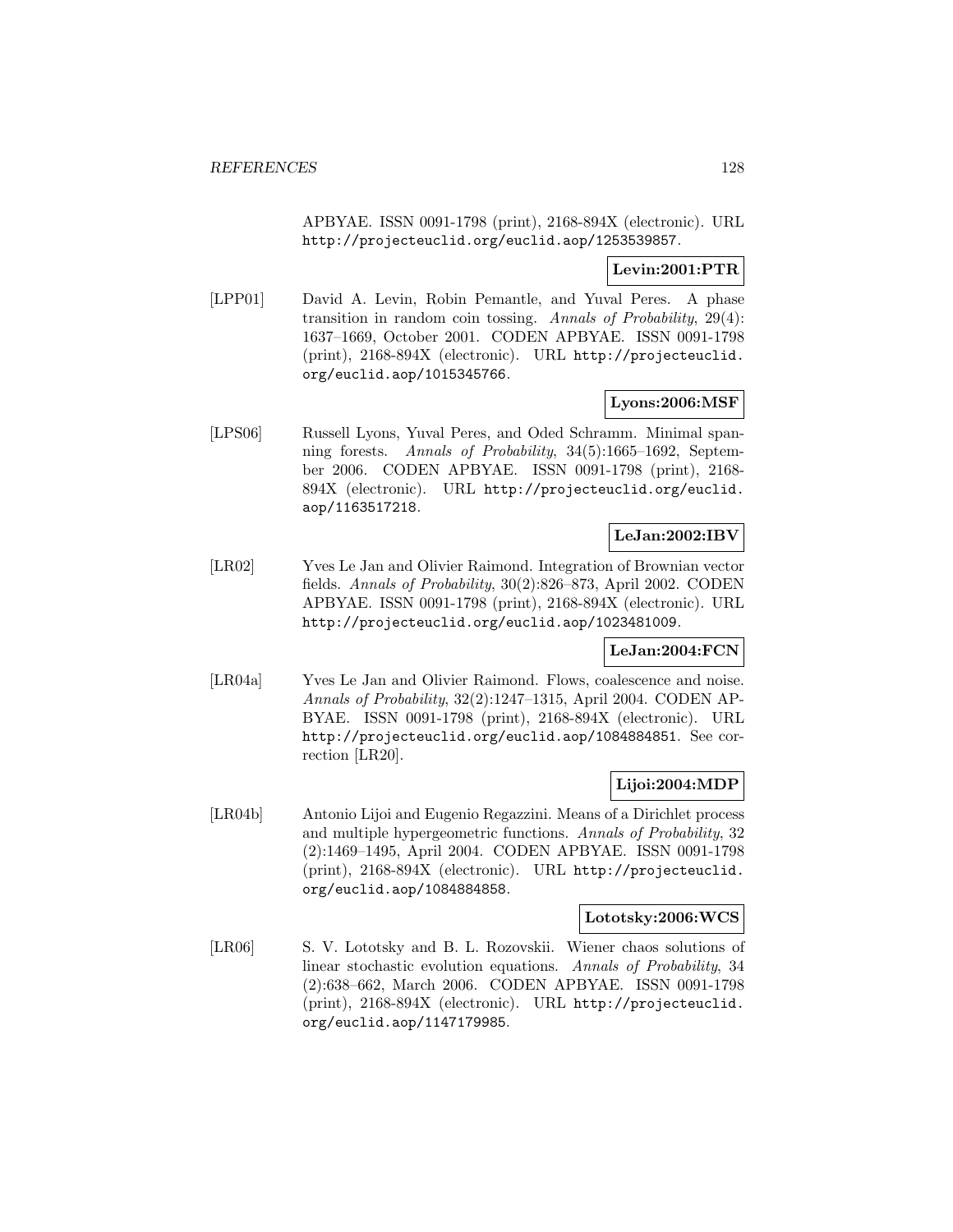#### **LeJan:2020:FCN**

[LR20] Yves Le Jan and Olivier Raimond. Flows, coalescence and noise. A correction. Annals of Probability, 48(3):1592–1595, May 2020. CODEN APBYAE. ISSN 0091-1798 (print), 2168-894X (electronic). URL https://projecteuclid.org/euclid.aop/ 1592359239. See [LR04a].

# **Li:2004:LTP**

[LS04a] Wenbo V. Li and Qi-Man Shao. Lower tail probabilities for Gaussian processes. Annals of Probability, 32(1A):216–242, January 2004. CODEN APBYAE. ISSN 0091-1798 (print), 2168- 894X (electronic). URL http://projecteuclid.org/euclid. aop/1078415834.

## **Lifshits:2004:ERF**

[LS04b] Mikhail A. Lifshits and Zhan Shi. The escape rate of favorite sites of simple random walk and Brownian motion. Annals of Probability, 32(1A):129–152, January 2004. CODEN APBYAE. ISSN 0091-1798 (print), 2168-894X (electronic). URL http:// projecteuclid.org/euclid.aop/1078415831.

#### **Lifshits:2005:ARO**

[LS05] Mikhail Lifshits and Zhan Shi. Aggregation rates in onedimensional stochastic systems with adhesion and gravitation. Annals of Probability, 33(1):53–81, January 2005. CODEN APBYAE. ISSN 0091-1798 (print), 2168-894X (electronic). URL http:// projecteuclid.org/euclid.aop/1108141720.

#### **Liggett:2007:SMS**

[LST07] Thomas M. Liggett, Jeffrey E. Steif, and Bálint Tóth. Statistical mechanical systems on complete graphs, infinite exchangeability, finite extensions and a discrete finite moment problem. Annals of Probability, 35(3):867–914, May 2007. CODEN APBYAE. ISSN 0091-1798 (print), 2168-894X (electronic). URL http:// projecteuclid.org/euclid.aop/1178804317.

#### **Lawler:2004:CIP**

[LSW04] Gregory F. Lawler, Oded Schramm, and Wendelin Werner. Conformal invariance of planar loop-erased random walks and uniform spanning trees. Annals of Probability, 32(1B):939–995, January 2004. CODEN APBYAE. ISSN 0091-1798 (print), 2168- 894X (electronic). URL http://projecteuclid.org/euclid. aop/1079021469.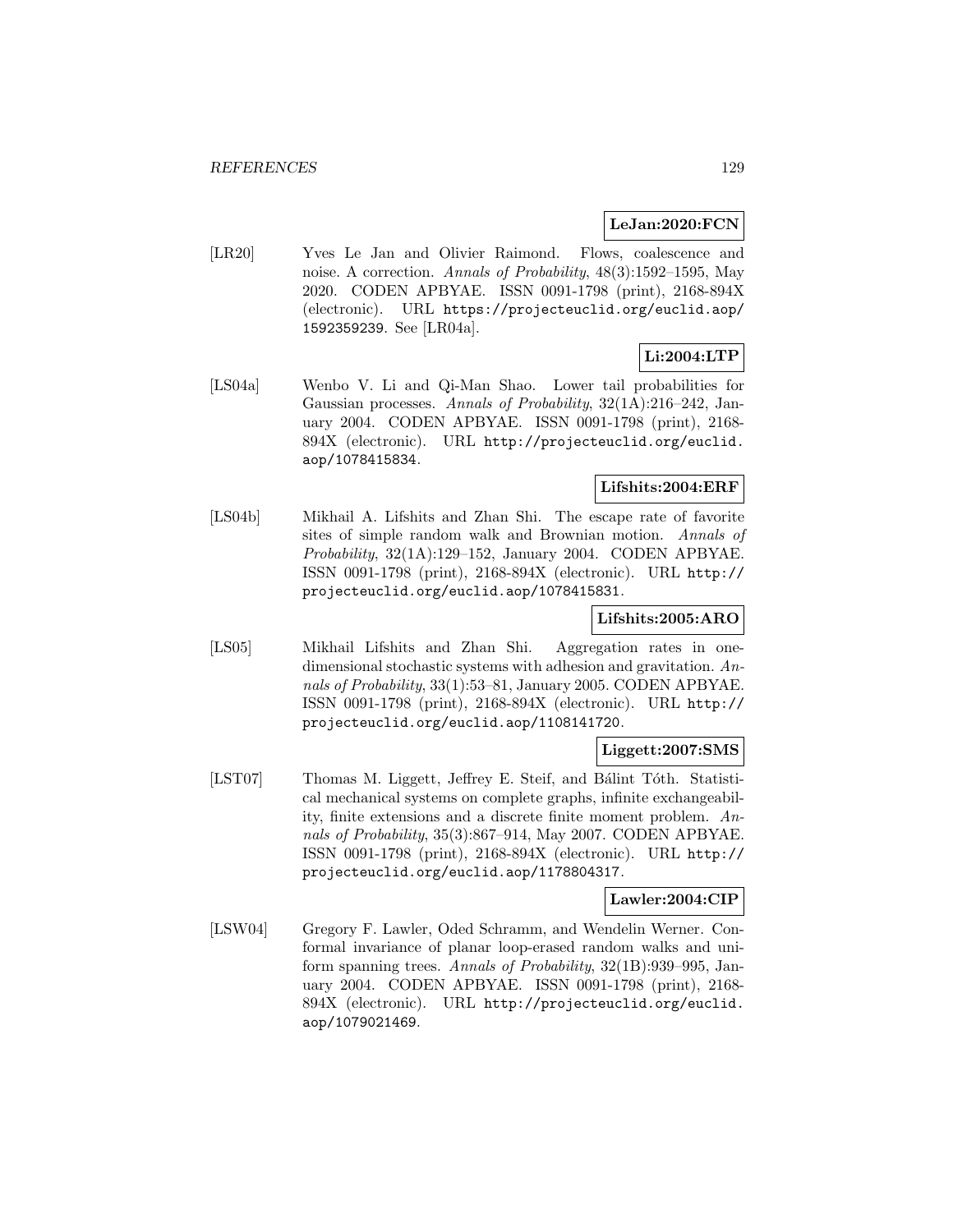#### **Limic:2007:AES**

[LT07] Vlada Limic and Pierre Tarrès. Attracting edge and strongly edge reinforced walks. Annals of Probability, 35(5):1783–1806, September 2007. CODEN APBYAE. ISSN 0091-1798 (print), 2168- 894X (electronic). URL http://projecteuclid.org/euclid. aop/1189000928.

# **Last:2009:ITS**

[LT09] Günter Last and Hermann Thorisson. Invariant transports of stationary random measures and mass-stationarity. Annals of Probability, 37(2):790–813, March 2009. CODEN APBYAE. ISSN 0091-1798 (print), 2168-894X (electronic). URL http:// projecteuclid.org/euclid.aop/1241099929.

# **Landim:2006:MMS**

[LV06] Claudio Landim and Glauco Valle. A microscopic model for Stefan's melting and freezing problem. Annals of Probability, 34 (2):779–803, March 2006. CODEN APBYAE. ISSN 0091-1798 (print), 2168-894X (electronic). URL http://projecteuclid. org/euclid.aop/1147179989.

## **Letac:2000:IPP**

[LW00] Gérard Letac and Jacek Wesołowski. An independence property for the product of GIG and gamma laws. Annals of Probability, 28(3):1371–1383, July 2000. CODEN APBYAE. ISSN 0091-1798 (print), 2168-894X (electronic). URL http://projecteuclid. org/euclid.aop/1019160339.

#### **Landim:2003:CEC**

[LY03] C. Landim and H. T. Yau. Convergence to equilibrium of conservative particle systems on  $\mathbf{Z}^{\mathbf{d}}$ . Annals of Probability, 31(1): 115–147, January 2003. CODEN APBYAE. ISSN 0091-1798 (print), 2168-894X (electronic). URL http://projecteuclid. org/euclid.aop/1046294306.

### **Lutwak:2004:MEI**

[LYZ04] Erwin Lutwak, Deane Yang, and Gaoyong Zhang. Momententropy inequalities. Annals of Probability, 32(1B):757–774, January 2004. CODEN APBYAE. ISSN 0091-1798 (print), 2168- 894X (electronic). URL http://projecteuclid.org/euclid. aop/1079021463.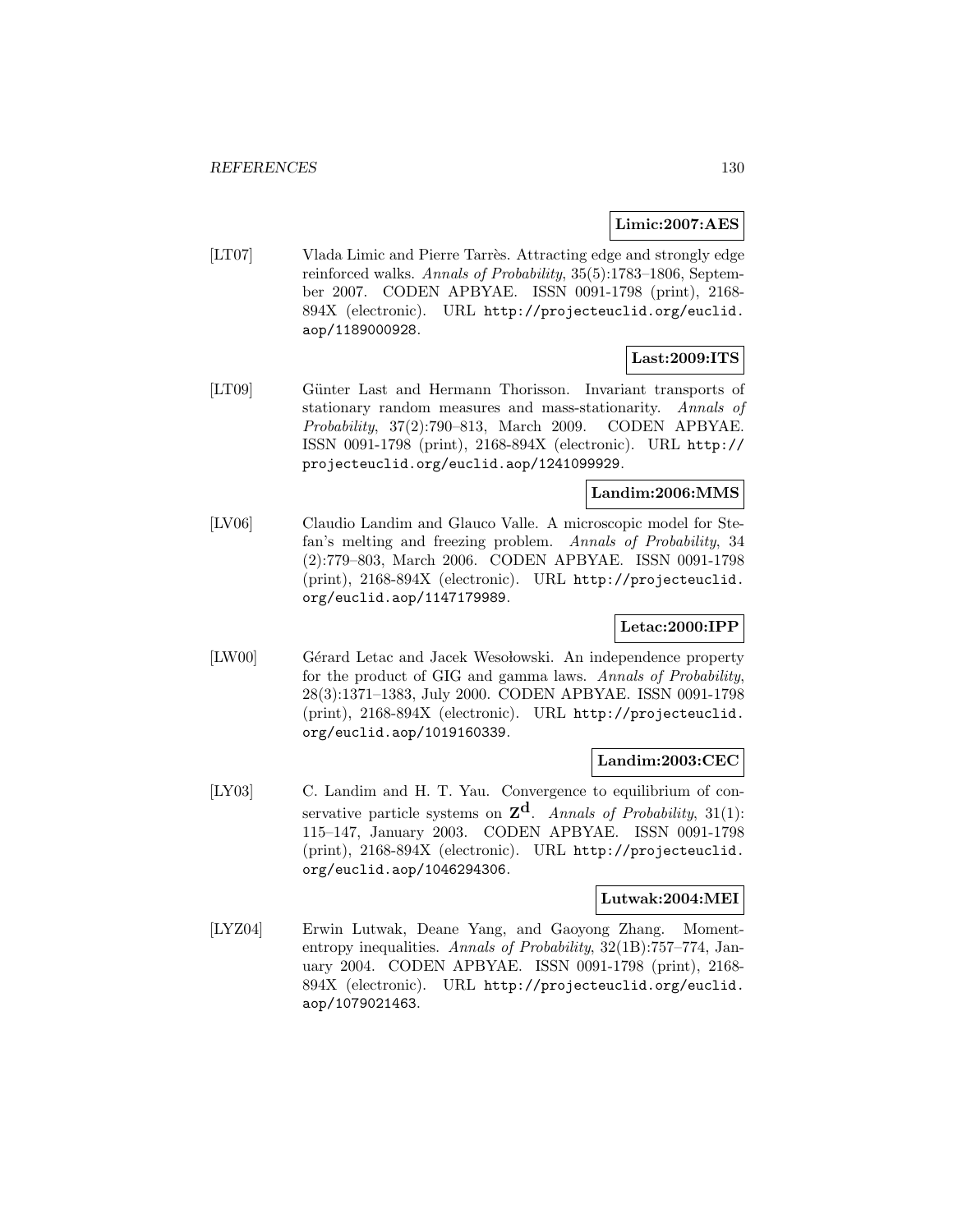#### **Latala:2000:NSC**

[LZ00] Rafa Lata and Joel Zinn. Necessary and sufficient conditions for the strong law of large numbers for U-statistics. Annals of Probability, 28(4):1908–1924, October 2000. CODEN APBYAE. ISSN 0091-1798 (print), 2168-894X (electronic). URL http:// projecteuclid.org/euclid.aop/1019160513.

### **Maaouia:2001:PIP**

[Maa01] Faïza Maaouia. Principes d'invariance par moyennisation logarithmique pour processus de Markov. (French) [Invariance principles by logarithmic averaging for Markov processes]. Annals of Probability, 29(4):1859–1902, October 2001. CODEN APBYAE. ISSN 0091-1798 (print), 2168-894X (electronic). URL http:// projecteuclid.org/euclid.aop/1015345775.

# **Manstavicius:2004:VSM**

[Man04] Martynas Manstavičius. *p*-variation of strong Markov processes. Annals of Probability, 32(3):2053–2066, July 2004. CODEN AP-BYAE. ISSN 0091-1798 (print), 2168-894X (electronic). URL http://projecteuclid.org/euclid.aop/1089808419.

# **Manstavicius:2006:NAK**

[Man06] Martynas Manstavičius. A note about Khoshnevisan–Xiao conjecture. Annals of Probability, 34(4):1635–1640, July 2006. CO-DEN APBYAE. ISSN 0091-1798 (print), 2168-894X (electronic). URL http://projecteuclid.org/euclid.aop/1158673332. See [KX05].

#### **Marchal:2001:SPB**

[Mar01] Phillippe Marchal. Stable processes on the boundary of a regular tree. Annals of Probability, 29(4):1591–1611, October 2001. CO-DEN APBYAE. ISSN 0091-1798 (print), 2168-894X (electronic). URL http://projecteuclid.org/euclid.aop/1015345763.

#### **Martin:2004:LSD**

[Mar04a] James B. Martin. Limiting shape for directed percolation models. Annals of Probability, 32(4):2908–2937, October 2004. CODEN APBYAE. ISSN 0091-1798 (print), 2168-894X (electronic). URL http://projecteuclid.org/euclid.aop/1107883342.

#### **Marton:2004:MCE**

[Mar04b] Katalin Marton. Measure concentration for Euclidean distance in the case of dependent random variables. Annals of Probability, 32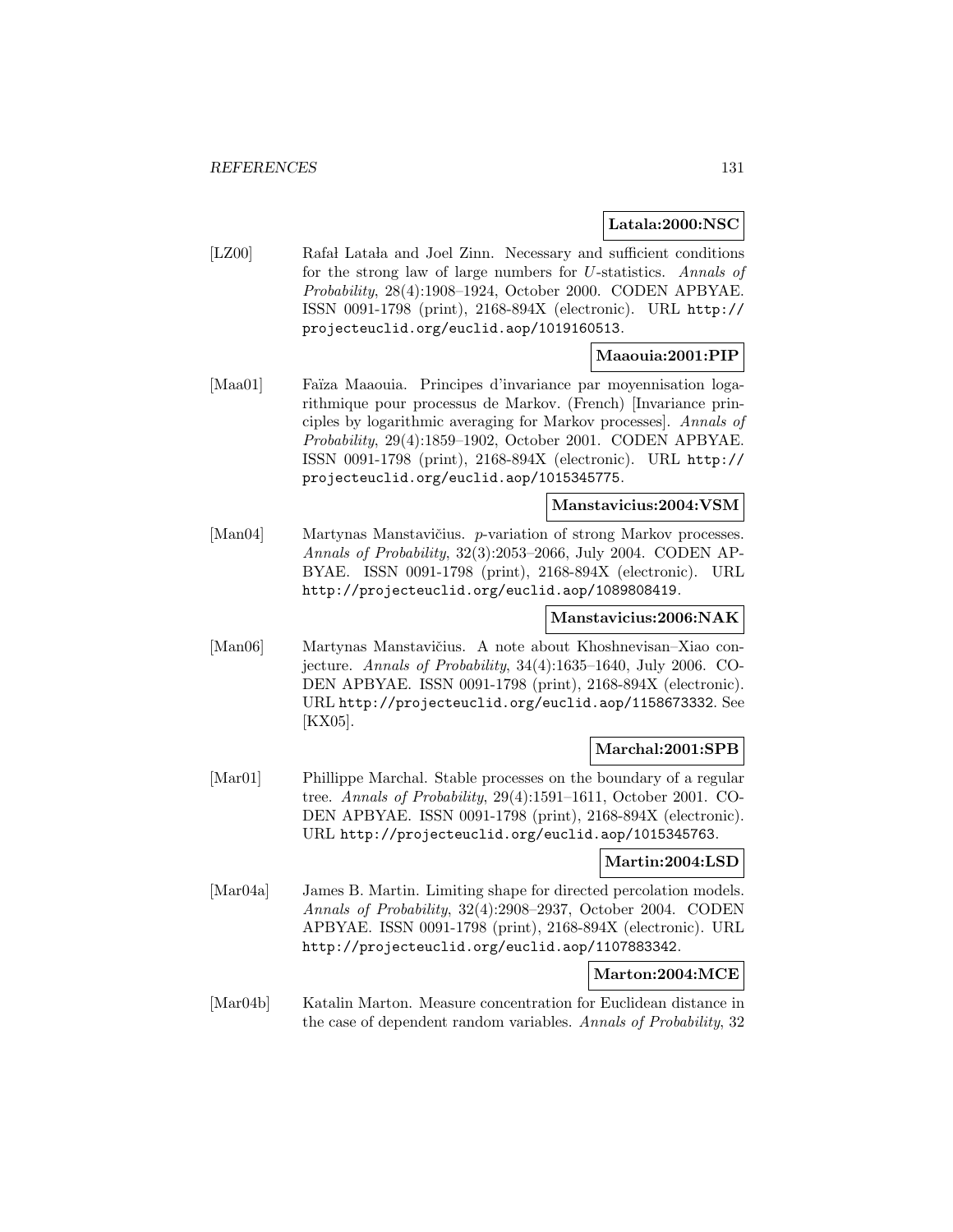(3B):2526–2544, July 2004. CODEN APBYAE. ISSN 0091-1798 (print), 2168-894X (electronic). URL http://projecteuclid. org/euclid.aop/1091813622.

### **Massart:2000:ACT**

[Mas00] Pascal Massart. About the constants in Talagrand's concentration inequalities for empirical processes. Annals of Probability, 28(2):863–884, April 2000. CODEN APBYAE. ISSN 0091-1798 (print), 2168-894X (electronic). URL http://projecteuclid. org/euclid.aop/1019160263.

## **Mason:2004:UFL**

[Mas04] David M. Mason. A uniform functional law of the logarithm for the local empirical process. Annals of Probability, 32(2):1391–1418, April 2004. CODEN APBYAE. ISSN 0091-1798 (print), 2168- 894X (electronic). URL http://projecteuclid.org/euclid. aop/1084884855.

#### **Mattner:2003:MAD**

[Mat03] Lutz Mattner. Mean absolute deviations of sample means and minimally concentrated binomials. Annals of Probability, 31 (2):914–925, April 2003. CODEN APBYAE. ISSN 0091-1798 (print), 2168-894X (electronic). URL http://projecteuclid. org/euclid.aop/1048516540.

#### **Mathieu:2006:CVB**

[Mat06] Pierre Mathieu. Carne–Varopoulos bounds for centered random walks. Annals of Probability, 34(3):987–1011, May 2006. CODEN APBYAE. ISSN 0091-1798 (print), 2168-894X (electronic). URL http://projecteuclid.org/euclid.aop/1151418490.

#### **Meier:2006:FAB**

[Mei06] Martin Meier. Finitely additive beliefs and universal type spaces. Annals of Probability, 34(1):386–422, January 2006. CODEN AP-BYAE. ISSN 0091-1798 (print), 2168-894X (electronic). URL http://projecteuclid.org/euclid.aop/1140191541.

#### **Merle:2008:HPD**

[Mer08] Mathieu Merle. Hitting probability of a distant point for the voter model started with a single 1. Annals of Probability, 36 (3):807–861, May 2008. CODEN APBYAE. ISSN 0091-1798 (print), 2168-894X (electronic). URL http://projecteuclid. org/euclid.aop/1207749082.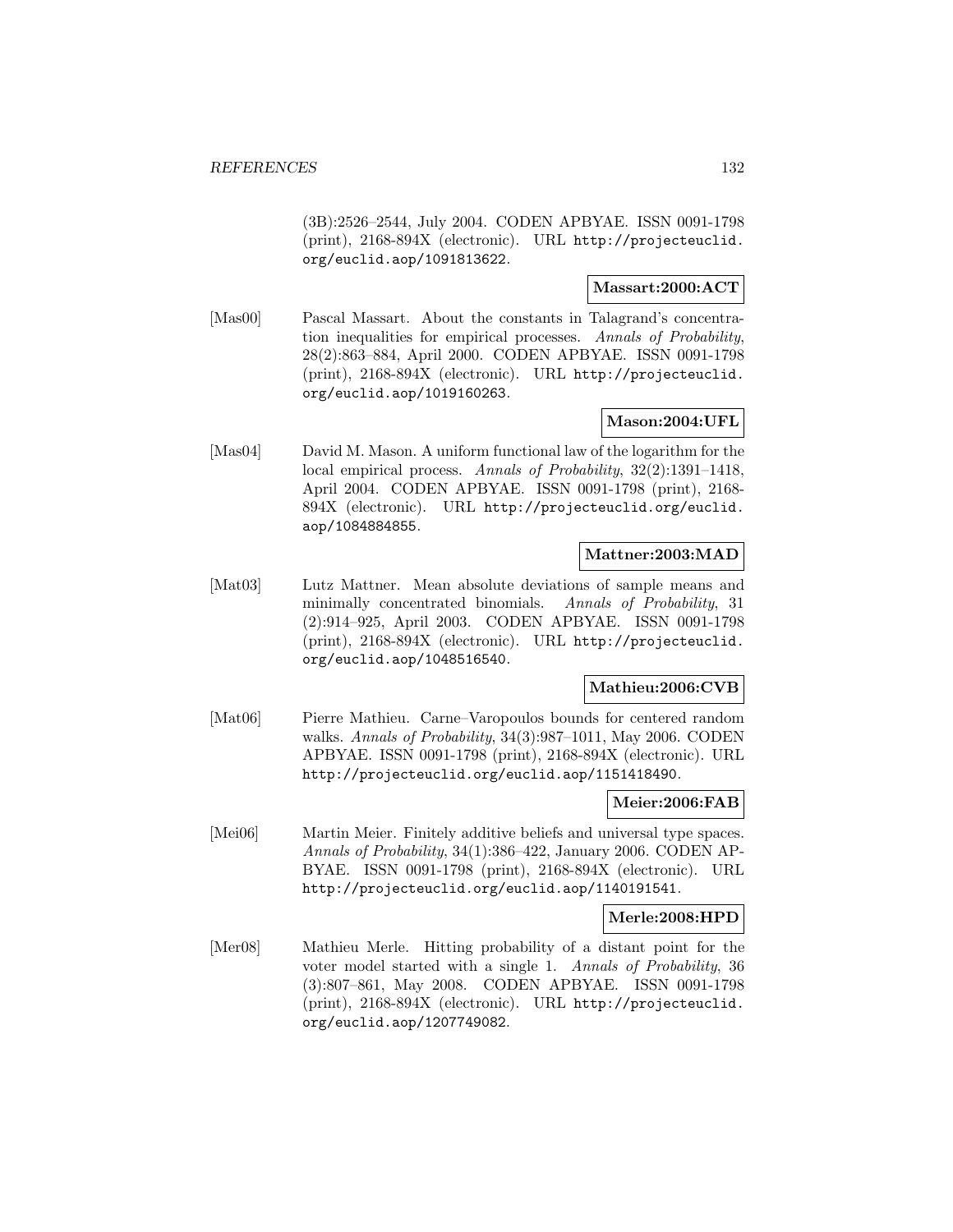#### **Mikulevicius:2000:CPP**

[Mik00] R. Mikulevicius. On the Cauchy problem for parabolic SPDEs in Hölder classes. Annals of Probability,  $28(1)$ :74–103, January 2000. CODEN APBYAE. ISSN 0091-1798 (print), 2168- 894X (electronic). URL http://projecteuclid.org/euclid. aop/1019160112.

### **Marckert:2003:DFP**

[MM03] Jean-François Marckert and Abdelkader Mokkadem. The depth first processes of Galton–Watson trees converge to the same Brownian excursion. Annals of Probability, 31(3):1655–1678, July 2003. CODEN APBYAE. ISSN 0091-1798 (print), 2168- 894X (electronic). URL http://projecteuclid.org/euclid. aop/1055425793.

#### **Maccheroni:2005:SLL**

[MM05] Fabio Maccheroni and Massimo Marinacci. A strong law of large numbers for capacities. Annals of Probability, 33(3):1171–1178, May 2005. CODEN APBYAE. ISSN 0091-1798 (print), 2168- 894X (electronic). URL http://projecteuclid.org/euclid. aop/1115386722.

### **Marckert:2006:LNQ**

[MM06] Jean-François Marckert and Abdelkader Mokkadem. Limit of normalized quadrangulations: The Brownian map. Annals of Probability, 34(6):2144–2202, November 2006. CODEN APBYAE. ISSN 0091-1798 (print), 2168-894X (electronic). URL http:// projecteuclid.org/euclid.aop/1171377440.

#### **Marckert:2007:IPR**

[MM07] Jean-François Marckert and Grégory Miermont. Invariance principles for random bipartite planar maps. Annals of Probability, 35(5):1642–1705, September 2007. CODEN APBYAE. ISSN 0091-1798 (print), 2168-894X (electronic). URL http:// projecteuclid.org/euclid.aop/1189000924.

#### **Macheras:2004:SLP**

[MMS04] N. D. Macheras, K. Musial, and W. Strauss. Splitting of liftings in products of probability spaces. Annals of Probability, 32 (3B):2389–2408, July 2004. CODEN APBYAE. ISSN 0091-1798 (print), 2168-894X (electronic). URL http://projecteuclid. org/euclid.aop/1091813617.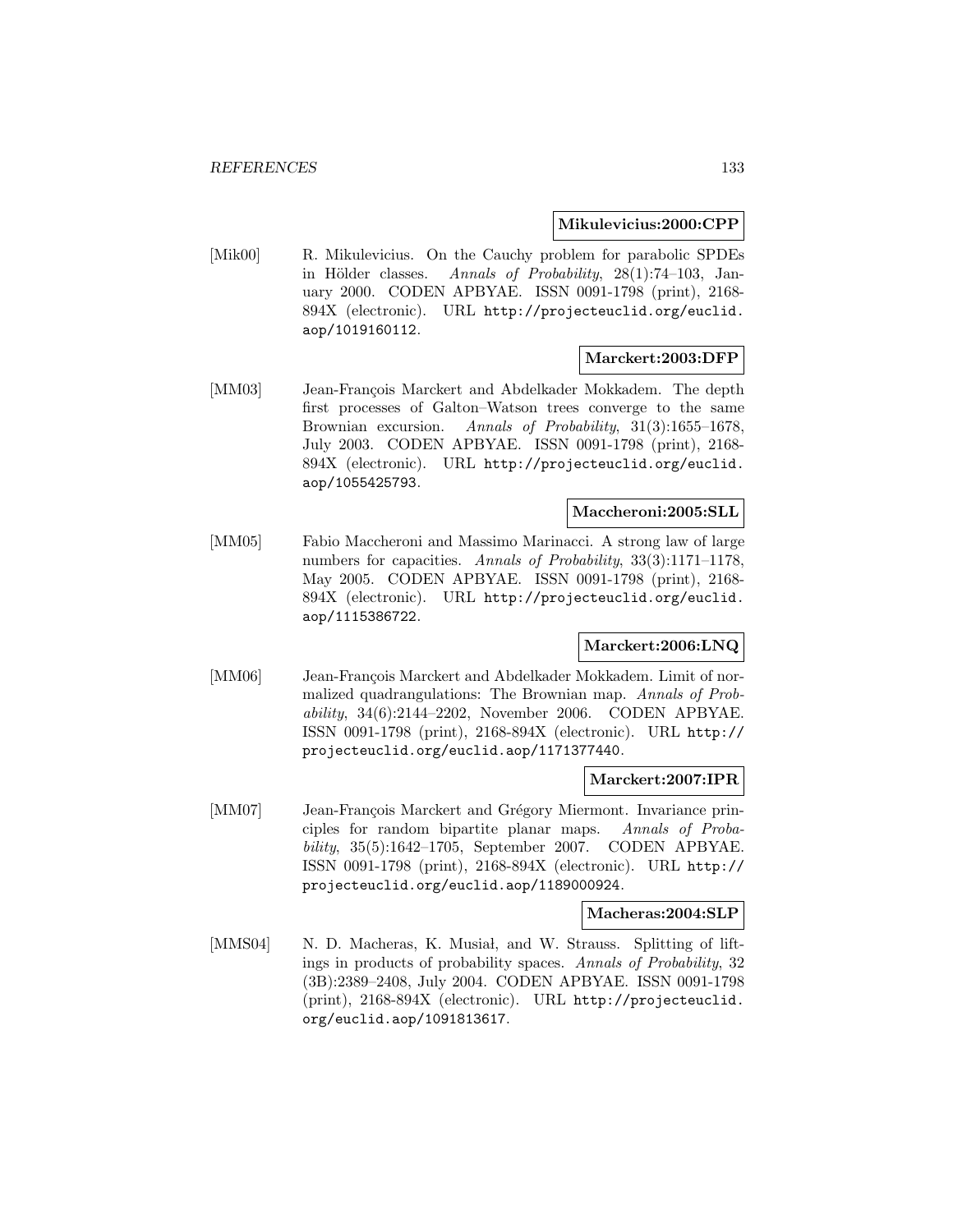#### **Melbourne:2009:VVA**

[MN09] Ian Melbourne and Matthew Nicol. A vector-valued almost sure invariance principle for hyperbolic dynamical systems. Annals of Probability, 37(2):478–505, March 2009. CODEN APBYAE. ISSN 0091-1798 (print), 2168-894X (electronic). URL http:// projecteuclid.org/euclid.aop/1241099919.

### **Meerschaert:2009:FCP**

[MNV09] Mark M. Meerschaert, Erkan Nane, and P. Vellaisamy. Fractional Cauchy problems on bounded domains. Annals of Probability, 37 (3):979–1007, May 2009. CODEN APBYAE. ISSN 0091-1798 (print), 2168-894X (electronic). URL http://projecteuclid. org/euclid.aop/1245434026.

### **Morris:2006:SGZ**

[Mor06] Ben Morris. Spectral gap for the zero range process with constant rate. Annals of Probability, 34(5):1645–1664, September 2006. CODEN APBYAE. ISSN 0091-1798 (print), 2168- 894X (electronic). URL http://projecteuclid.org/euclid. aop/1163517217.

## **Morris:2009:IMT**

[Mor09] Ben Morris. Improved mixing time bounds for the Thorp shuffle and L-reversal chain. Annals of Probability, 37(2):453–477, March 2009. CODEN APBYAE. ISSN 0091-1798 (print), 2168- 894X (electronic). URL http://projecteuclid.org/euclid. aop/1241099918.

#### **Mountford:2002:CRC**

[Mou02] Thomas Mountford. The convergence result for critical reversible nearest particle systems. Annals of Probability, 30(1):1–61, January 2002. CODEN APBYAE. ISSN 0091-1798 (print), 2168- 894X (electronic). URL http://projecteuclid.org/euclid. aop/1020107760.

#### **Merlevade:2000:FCL**

[MP00] Florence Merlevàde and Magda Peligrad. The functional central limit theorem under the strong mixing condition. Annals of Probability, 28(3):1336–1352, July 2000. CODEN APBYAE. ISSN 0091-1798 (print), 2168-894X (electronic). URL http:// projecteuclid.org/euclid.aop/1019160337.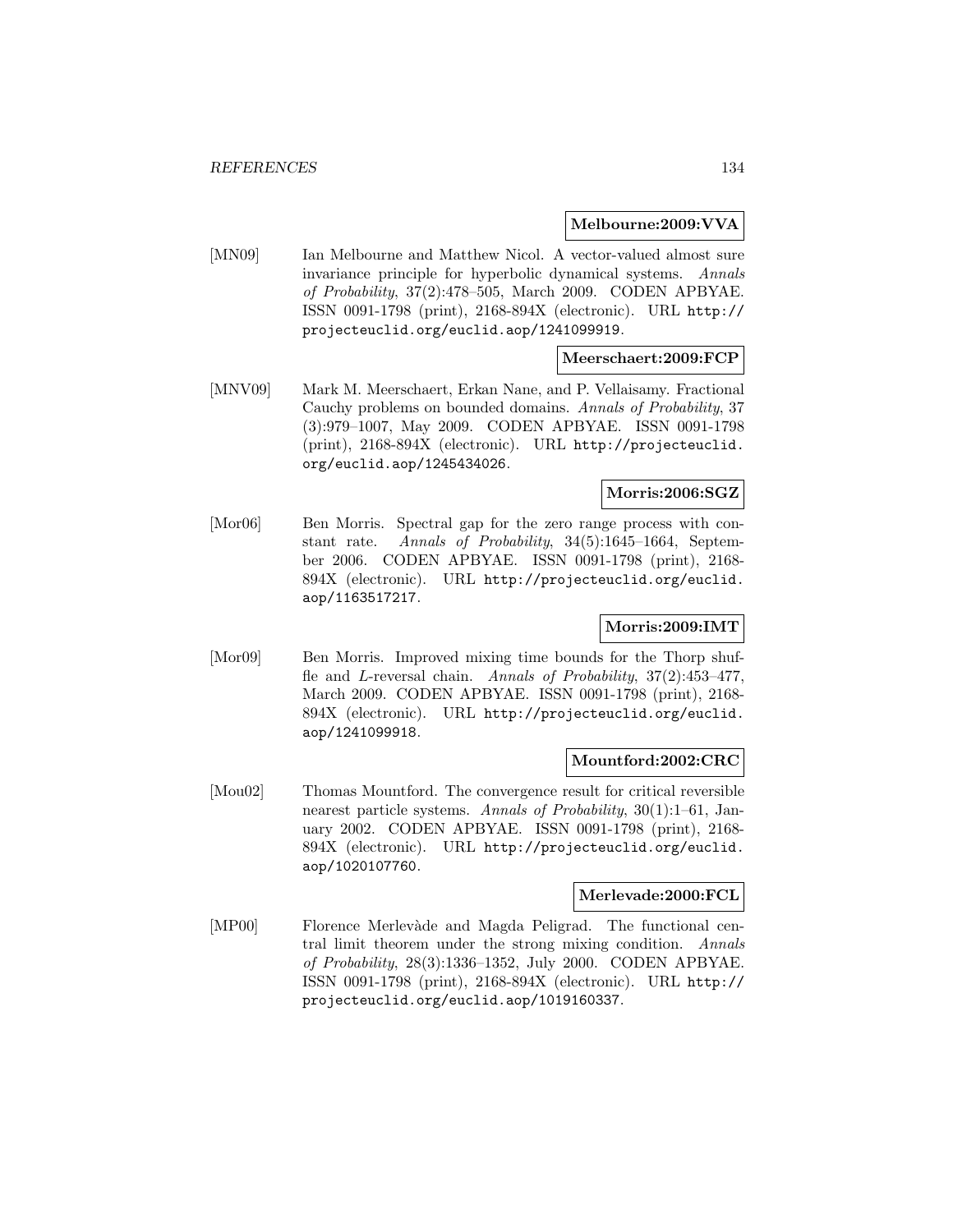#### **Mairesse:2003:EFP**

[MP03a] Jean Mairesse and Balaji Prabhakar. The existence of fixed points for the  $\cdot/GI/1$  queue. Annals of Probability, 31(4):2216–2236, October 2003. CODEN APBYAE. ISSN 0091-1798 (print), 2168- 894X (electronic). URL http://projecteuclid.org/euclid. aop/1068646383.

# **Mytnik:2003:RIB**

[MP03b] Leonid Mytnik and Edwin Perkins. Regularity and irregularity of  $(1 + \beta)$ -stable super-Brownian motion. Annals of Probability, 31(3):1413–1440, July 2003. CODEN APBYAE. ISSN 0091-1798 (print), 2168-894X (electronic). URL http://projecteuclid. org/euclid.aop/1055425785.

### **Mytnik:2006:PUS**

[MPS06] Leonid Mytnik, Edwin Perkins, and Anja Sturm. On pathwise uniqueness for stochastic heat equations with non-Lipschitz coefficients. Annals of Probability, 34(5):1910–1959, September 2006. CODEN APBYAE. ISSN 0091-1798 (print), 2168- 894X (electronic). URL http://projecteuclid.org/euclid. aop/1163517229.

# **Marcus:2003:NPR**

[MR03] M. B. Marcus and J. Rosen. New perspectives on Ray's theorem for the local times of diffusions. Annals of Probability, 31 (2):882–913, April 2003. CODEN APBYAE. ISSN 0091-1798 (print), 2168-894X (electronic). URL http://projecteuclid. org/euclid.aop/1048516539.

#### **Mathieu:2004:IHK**

[MR04] Pierre Mathieu and Elisabeth Remy. Isoperimetry and heat kernel decay on percolation clusters. Annals of Probability, 32(1A): 100–128, January 2004. CODEN APBYAE. ISSN 0091-1798 (print), 2168-894X (electronic). URL http://projecteuclid. org/euclid.aop/1078415830.

#### **Merkl:2005:ERR**

[MR05a] Franz Merkl and Silke W. W. Rolles. Edge-reinforced random walk on a ladder. Annals of Probability, 33(6):2051–2093, November 2005. CODEN APBYAE. ISSN 0091-1798 (print), 2168- 894X (electronic). URL http://projecteuclid.org/euclid. aop/1133965853.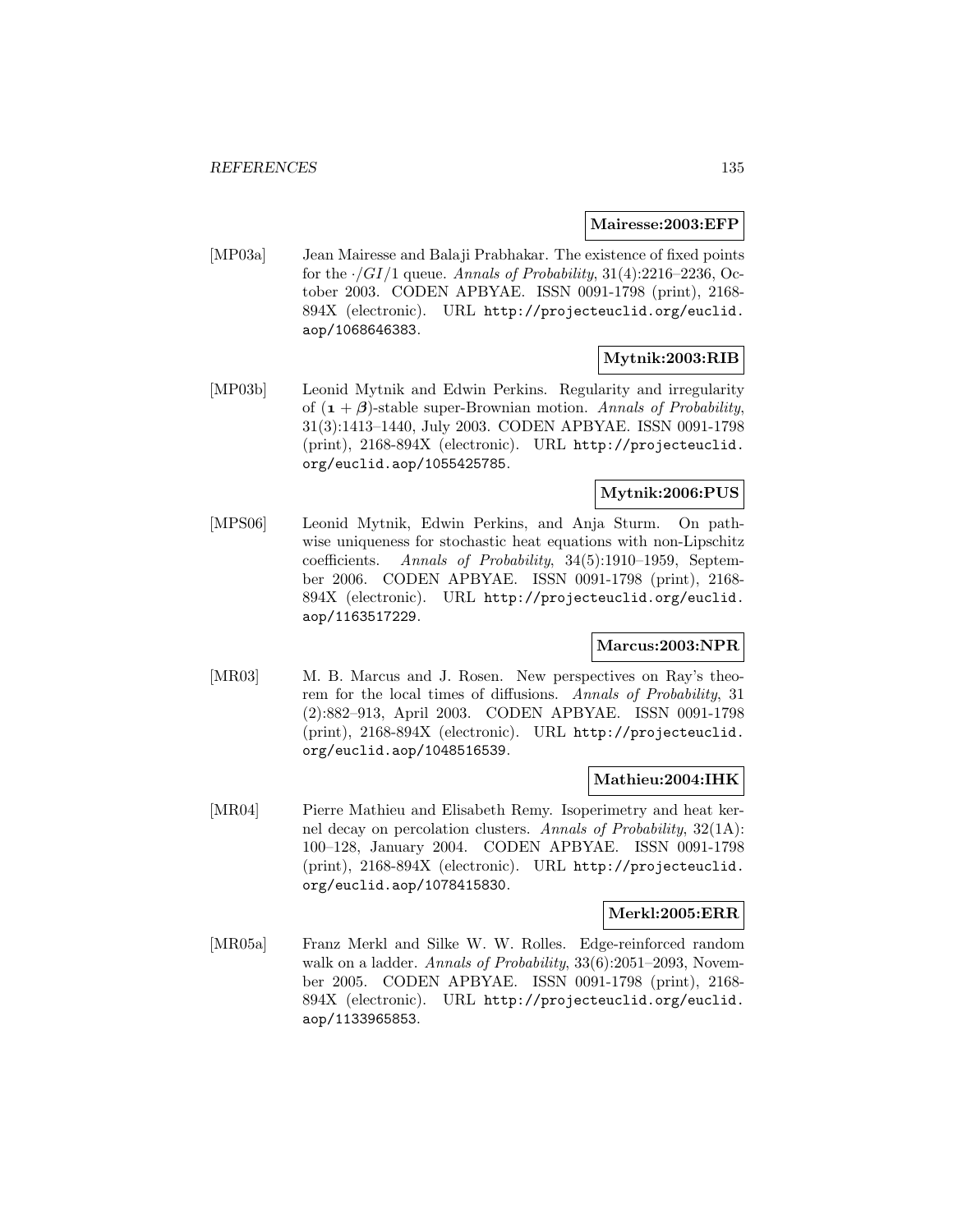#### **Mikulevicius:2005:GSS**

[MR05b] R. Mikulevicius and B. L. Rozovskii. Global  $L_2$ -solutions of stochastic Navier–Stokes equations. Annals of Probability, 33(1): 137–176, January 2005. CODEN APBYAE. ISSN 0091-1798 (print), 2168-894X (electronic). URL http://projecteuclid. org/euclid.aop/1108141723.

### **Merkl:2007:ABE**

[MR07] Franz Merkl and Silke W. W. Rolles. Asymptotic behavior of edgereinforced random walks. Annals of Probability, 35(1):115–140, January 2007. CODEN APBYAE. ISSN 0091-1798 (print), 2168- 894X (electronic). URL http://projecteuclid.org/euclid. aop/1174324125.

# **Marcus:2008:MCG**

[MR08] Michael B. Marcus and Jay Rosen.  $L^p$  moduli of continuity of Gaussian processes and local times of symmetric Lévy processes. Annals of Probability, 36(2):594–622, March 2008. CODEN AP-BYAE. ISSN 0091-1798 (print), 2168-894X (electronic). URL http://projecteuclid.org/euclid.aop/1204306961.

#### **Merkl:2009:RER**

[MR09] Franz Merkl and Silke W. W. Rolles. Recurrence of edge-reinforced random walk on a two-dimensional graph. Annals of Probability, 37(5):1679–1714, September 2009. CODEN APBYAE. ISSN 0091-1798 (print), 2168-894X (electronic). URL http:// projecteuclid.org/euclid.aop/1253539854.

#### **Mikosch:2000:MPH**

[MRS00] Thomas Mikosch, Sidney Resnick, and Gennady Samorodnitsky. The maximum of the periodogram for a heavy-tailed sequence. Annals of Probability, 28(2):885–908, April 2000. CODEN AP-BYAE. ISSN 0091-1798 (print), 2168-894X (electronic). URL http://projecteuclid.org/euclid.aop/1019160264.

### **Maes:2002:ASM**

[MRS02] Christian Maes, Frank Redig, and Ellen Saada. The Abelian sandpile model on an infinite tree. Annals of Probability, 30(4): 2081–2107, October 2002. CODEN APBYAE. ISSN 0091-1798 (print), 2168-894X (electronic). URL http://projecteuclid. org/euclid.aop/1039548382.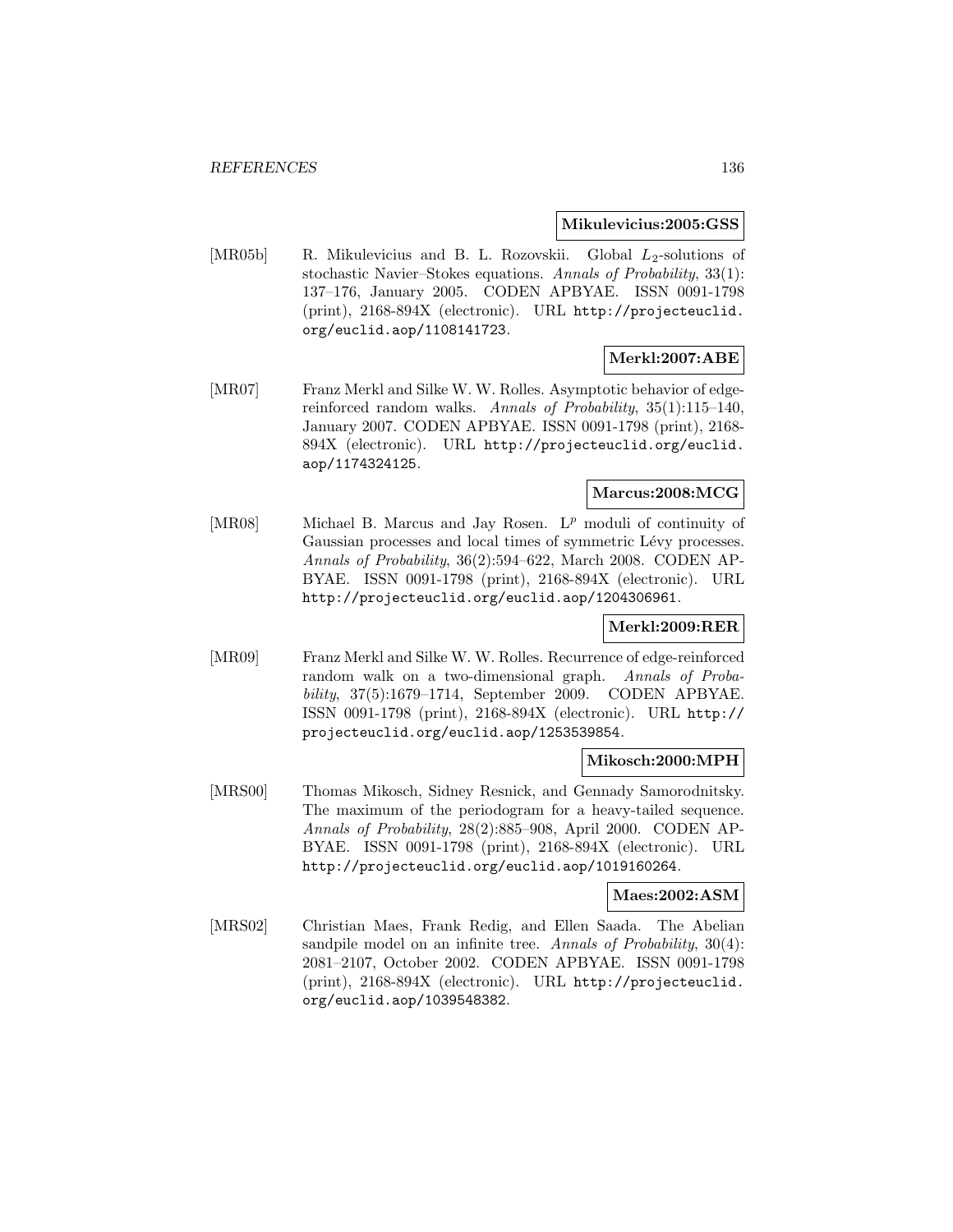#### **Mikosch:2000:RPC**

[MS00] Thomas Mikosch and Gennady Samorodnitsky. Ruin probability with claims modeled by a stationary ergodic stable process. Annals of Probability, 28(4):1814–1851, October 2000. CODEN APBYAE. ISSN 0091-1798 (print), 2168-894X (electronic). URL http://projecteuclid.org/euclid.aop/1019160509.

### **Mason:2001:BSS**

[MS01a] David M. Mason and Qi-Man. Shao. Bootstrapping the Student t-statistic. Annals of Probability, 29(4):1435–1450, October 2001. CODEN APBYAE. ISSN 0091-1798 (print), 2168- 894X (electronic). URL http://projecteuclid.org/euclid. aop/1015345757.

# **Mohle:2001:CCP**

[MS01b] Martin Möhle and Serik Sagitov. A classification of coalescent processes for haploid exchangeable population models. Annals of Probability, 29(4):1547–1562, October 2001. CODEN APBYAE. ISSN 0091-1798 (print), 2168-894X (electronic). URL http:// projecteuclid.org/euclid.aop/1015345761.

#### **Matysiak:2002:FRB**

[MS02] Wojciech Matysiak and Paweł J. Szabłowski. A few remarks on Bryc's paper on random fields with linear regressions. Annals of Probability, 30(3):1486–1491, July 2002. CODEN APBYAE. ISSN 0091-1798 (print), 2168-894X (electronic). URL http:// projecteuclid.org/euclid.aop/1029867134. See [Bry01].

#### **Martinez:2004:CKO**

[MS04a] Servet Martínez and Jaime San Martín. Classification of killed one-dimensional diffusions. Annals of Probability, 32(1A):530–552, January 2004. CODEN APBYAE. ISSN 0091-1798 (print), 2168- 894X (electronic). URL http://projecteuclid.org/euclid. aop/1078415844.

#### **Mendelson:2004:SDS**

[MS04b] Shahar Mendelson and Gideon Schechtman. The shattering dimension of sets of linear functionals. Annals of Probability, 32 (3):1746–1770, July 2004. CODEN APBYAE. ISSN 0091-1798 (print), 2168-894X (electronic). URL http://projecteuclid. org/euclid.aop/1089808410.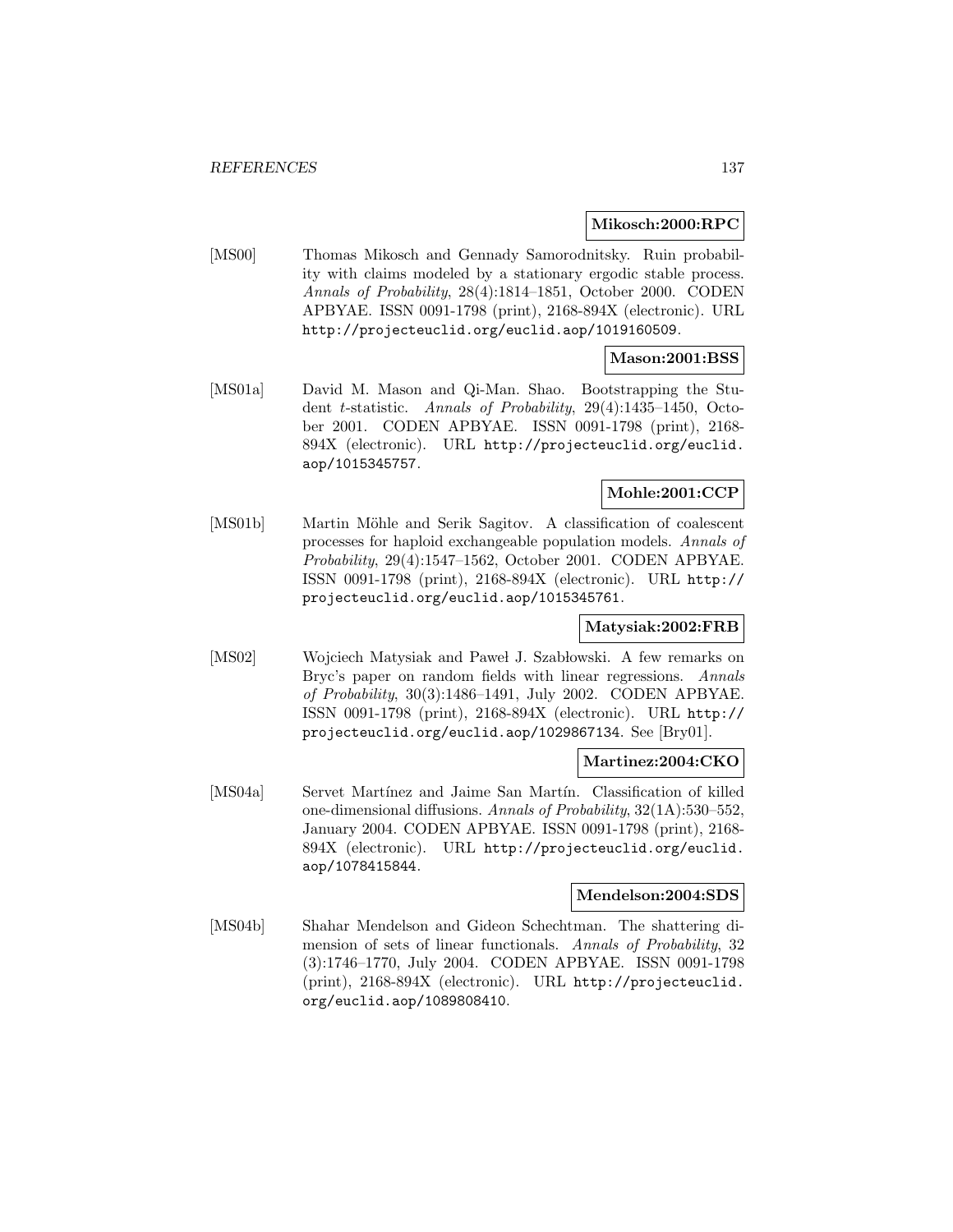#### **Mountford:2009:SLD**

[MS09] Thomas Mountford and Roberto H. Schonmann. The survival of large dimensional threshold contact processes. Annals of Probability, 37(4):1483–1501, July 2009. CODEN APBYAE. ISSN 0091-1798 (print), 2168-894X (electronic). URL http:// projecteuclid.org/euclid.aop/1248182145.

### **Mueller:2000:CPH**

[Mue00] Carl Mueller. The critical parameter for the heat equation with a noise term to blow up in finite time. Annals of Probability, 28(4): 1735–1746, October 2000. CODEN APBYAE. ISSN 0091-1798 (print), 2168-894X (electronic). URL http://projecteuclid. org/euclid.aop/1019160505.

### **Mustapha:2006:GES**

[Mus06] Sami Mustapha. Gaussian estimates for spatially inhomogeneous random walks on  $z^d$ . Annals of Probability, 34(1):264–283, January 2006. CODEN APBYAE. ISSN 0091-1798 (print), 2168- 894X (electronic). URL http://projecteuclid.org/euclid. aop/1140191538.

## **Maxwell:2000:CLT**

[MW00] Michael Maxwell and Michael Woodroofe. Central limit theorems for additive functionals of Markov chains. Annals of Probability, 28(2):713–724, April 2000. CODEN APBYAE. ISSN 0091-1798 (print), 2168-894X (electronic). URL http://projecteuclid. org/euclid.aop/1019160258.

### **Ma:2001:SSF**

[MX01] Zhi-Ming Ma and Kai-Nan Xiang. Superprocesses of stochastic flows. Annals of Probability, 29(1):317–343, February 2001. CO-DEN APBYAE. ISSN 0091-1798 (print), 2168-894X (electronic). URL http://projecteuclid.org/euclid.aop/1008956332.

#### **Merkl:2001:ZOL**

[MZ01] Franz Merkl and Martin P. W. Zerner. A zero-one law for planar random walks in random environment. Annals of Probability, 29 (4):1716–1732, October 2001. CODEN APBYAE. ISSN 0091-1798 (print), 2168-894X (electronic). URL http://projecteuclid. org/euclid.aop/1015345769.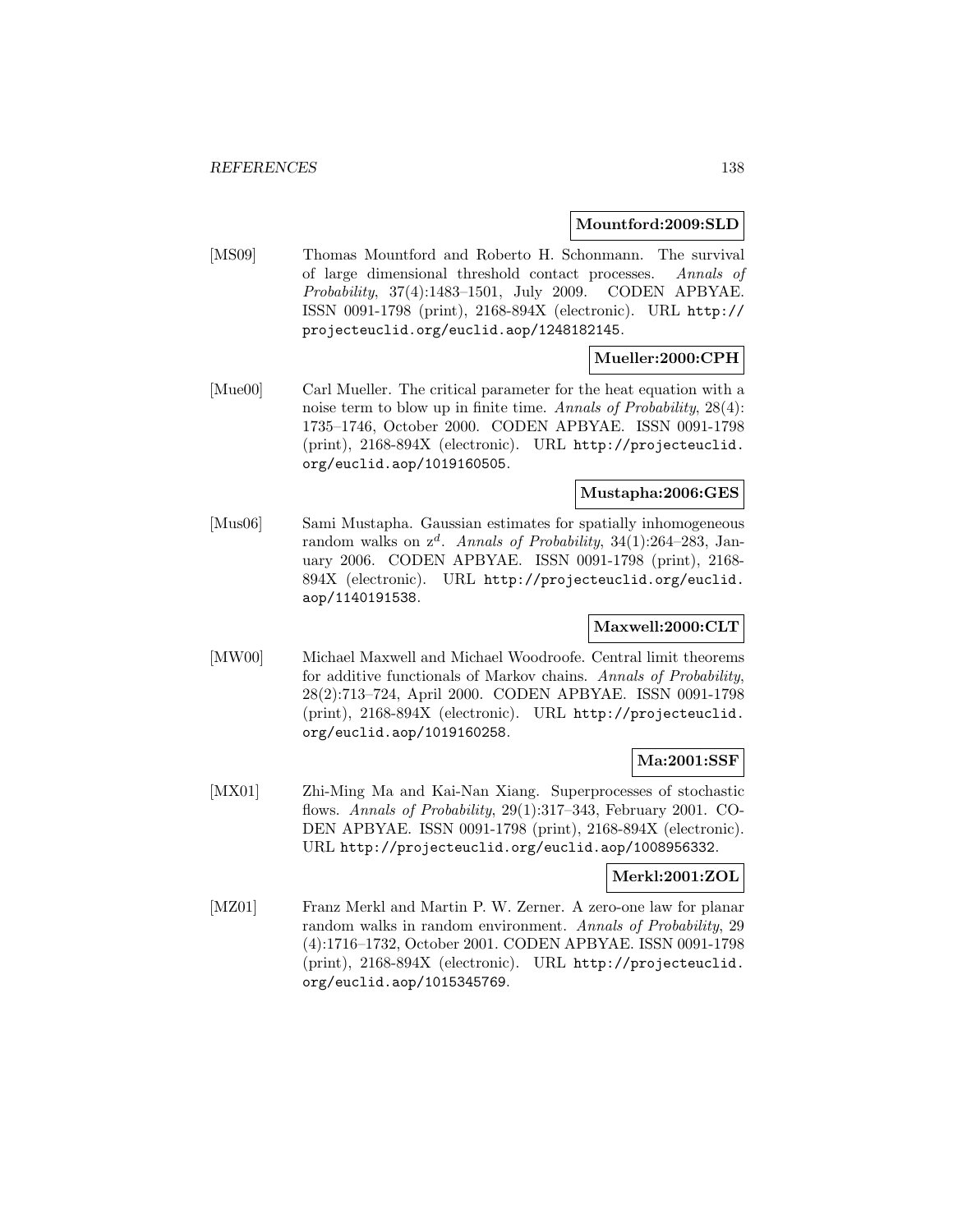#### **Meester:2003:LBB**

[MZ03] Ronald Meester and Dmitri Znamenski. Limit behavior of the Bak–Sneppen evolution model. Annals of Probability, 31(4): 1986–2002, October 2003. CODEN APBYAE. ISSN 0091-1798 (print), 2168-894X (electronic). URL http://projecteuclid. org/euclid.aop/1068646375.

# **Ma:2008:WSF**

[MZZ08] Jin Ma, Jianfeng Zhang, and Ziyu Zheng. Weak solutions for forward–backward SDEs — a martingale problem approach. Annals of Probability, 36(6):2092–2125, November 2008. CODEN APBYAE. ISSN 0091-1798 (print), 2168-894X (electronic). URL http://projecteuclid.org/euclid.aop/1229696597.

### **Nishiyama:2000:WCS**

[Nis00] Yoichi Nishiyama. Weak convergence of some classes of martingales with jumps. Annals of Probability, 28(2):685–712, April 2000. CODEN APBYAE. ISSN 0091-1798 (print), 2168- 894X (electronic). URL http://projecteuclid.org/euclid. aop/1019160257.

## **Nishiyama:2007:PBC**

[Nis07] Yoichi Nishiyama. On the paper "Weak convergence of some classes of martingales with jumps". Annals of Probability, 35 (3):1194–1200, May 2007. CODEN APBYAE. ISSN 0091-1798 (print), 2168-894X (electronic). URL http://projecteuclid. org/euclid.aop/1178804327.

#### **Nolin:2008:CEP**

[Nol08] Pierre Nolin. Critical exponents of planar gradient percolation. Annals of Probability, 36(5):1748–1776, September 2008. CODEN APBYAE. ISSN 0091-1798 (print), 2168-894X (electronic). URL http://projecteuclid.org/euclid.aop/1221138765.

#### **Nourdin:2008:ABW**

[Nou08] Ivan Nourdin. Asymptotic behavior of weighted quadratic and cubic variations of fractional Brownian motion. Annals of Probability, 36(6):2159–2175, November 2008. CODEN APBYAE. ISSN 0091-1798 (print), 2168-894X (electronic). URL http:// projecteuclid.org/euclid.aop/1229696599.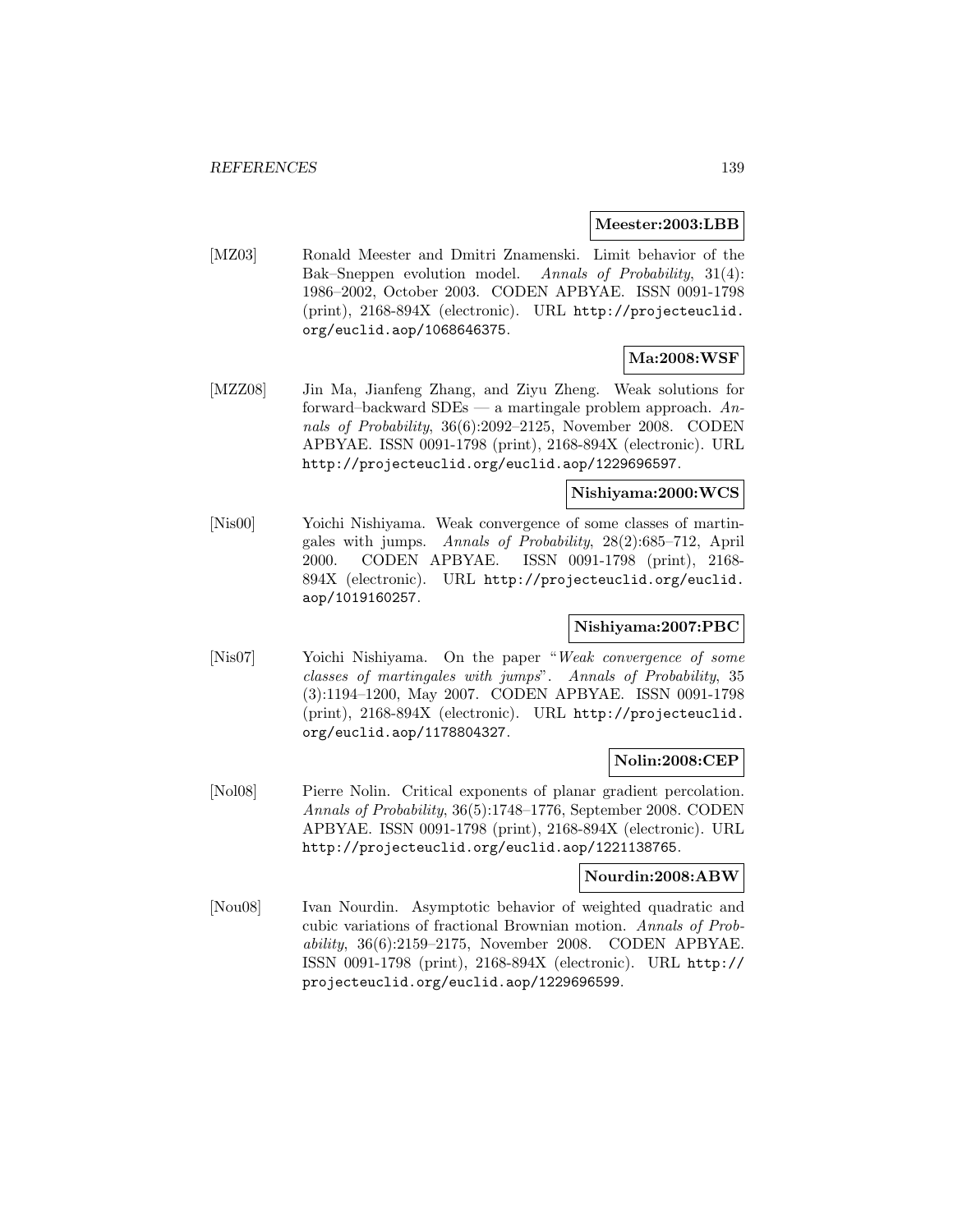#### **Nualart:2005:CLT**

[NP05] David Nualart and Giovanni Peccati. Central limit theorems for sequences of multiple stochastic integrals. Annals of Probability, 33 (1):177–193, January 2005. CODEN APBYAE. ISSN 0091-1798 (print), 2168-894X (electronic). URL http://projecteuclid. org/euclid.aop/1108141724.

#### **Nachmias:2008:CRG**

[NP08] Asaf Nachmias and Yuval Peres. Critical random graphs: Diameter and mixing time. Annals of Probability, 36(4):1267–1286, July 2008. CODEN APBYAE. ISSN 0091-1798 (print), 2168- 894X (electronic). URL http://projecteuclid.org/euclid. aop/1217360969.

### **Nourdin:2009:NCM**

[NP09a] Ivan Nourdin and Giovanni Peccati. Noncentral convergence of multiple integrals. Annals of Probability, 37(4):1412–1426, July 2009. CODEN APBYAE. ISSN 0091-1798 (print), 2168- 894X (electronic). URL http://projecteuclid.org/euclid. aop/1248182142.

## **Nourdin:2009:SME**

[NP09b] Ivan Nourdin and Giovanni Peccati. Stein's method and exact Berry–Esseen asymptotics for functionals of Gaussian fields. Annals of Probability, 37(6):2231–2261, November 2009. CODEN APBYAE. ISSN 0091-1798 (print), 2168-894X (electronic). URL http://projecteuclid.org/euclid.aop/1258380788.

#### **Neininger:2004:CMD**

[NR04] Ralph Neininger and Ludger Rüschendorf. On the contraction method with degenerate limit equation. Annals of Probability, 32 (3B):2838–2856, July 2004. CODEN APBYAE. ISSN 0091-1798 (print), 2168-894X (electronic). URL http://projecteuclid. org/euclid.aop/1091813632.

#### **Nourdin:2009:ABW**

[NR09] Ivan Nourdin and Anthony Réveillac. Asymptotic behavior of weighted quadratic variations of fractional Brownian motion: The critical case  $H = 1/4$ . Annals of Probability, 37(6):2200– 2230, November 2009. CODEN APBYAE. ISSN 0091-1798 (print), 2168-894X (electronic). URL http://projecteuclid. org/euclid.aop/1258380787.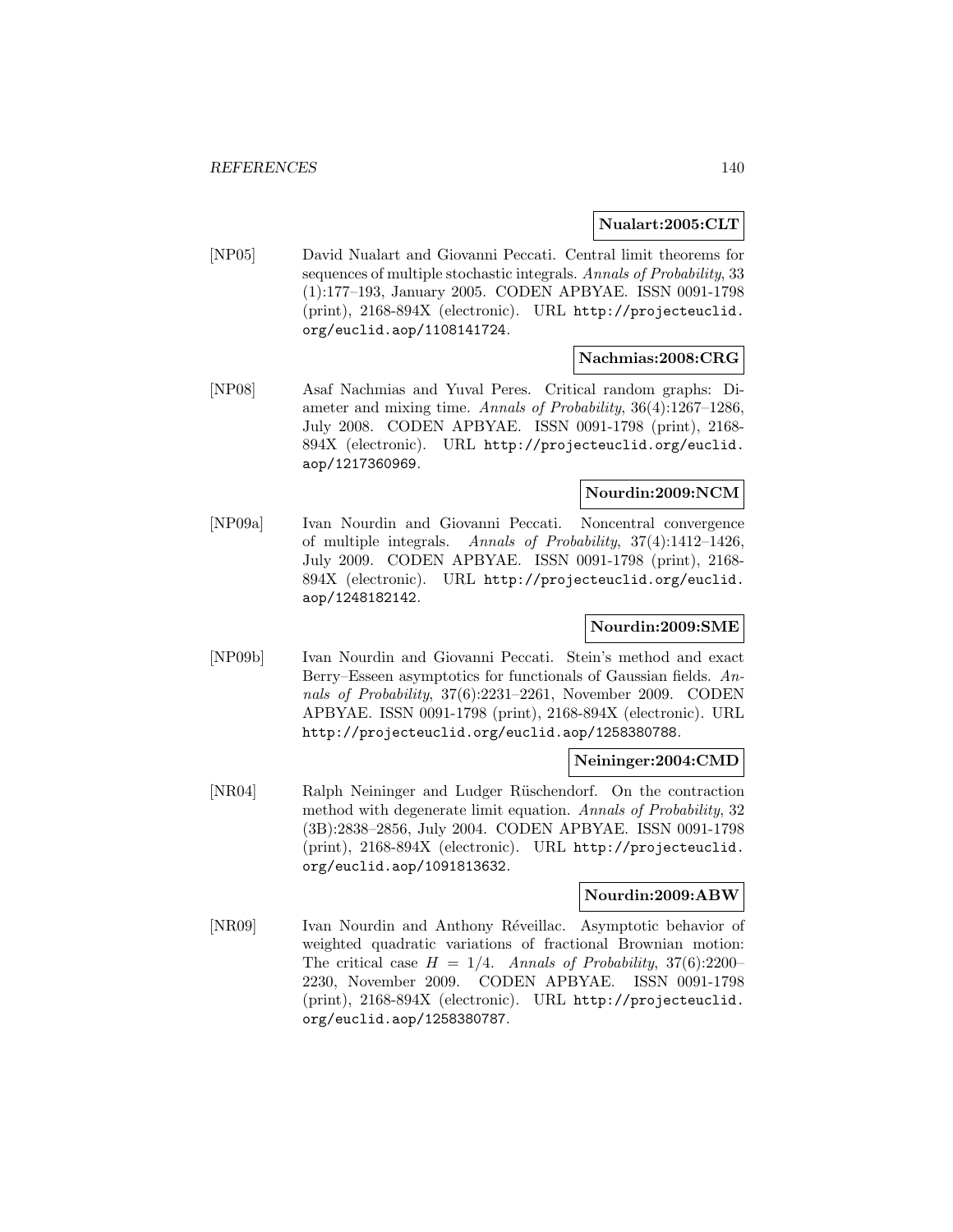#### **Nualart:2003:PMV**

[NRT03] David Nualart, Carles Rovira, and Samy Tindel. Probabilistic models for vortex filaments based on fractional Brownian motion. Annals of Probability, 31(4):1862–1899, October 2003. CODEN APBYAE. ISSN 0091-1798 (print), 2168-894X (electronic). URL http://projecteuclid.org/euclid.aop/1068646369.

## **Nourdin:2006:ACL**

[NS06] Ivan Nourdin and Thomas Simon. On the absolute continuity of Lévy processes with drift. Annals of Probability,  $34(3):1035-1051$ , May 2006. CODEN APBYAE. ISSN 0091-1798 (print), 2168- 894X (electronic). URL http://projecteuclid.org/euclid. aop/1151418492.

### **Nualart:2000:EES**

[NV00] David Nualart and Frederi Viens. Evolution equation of a stochastic semigroup with white-noise drift. Annals of Probability, 28 (1):36–73, January 2000. CODEN APBYAE. ISSN 0091-1798 (print), 2168-894X (electronic). URL http://projecteuclid. org/euclid.aop/1019160111.

## **Nikeghbali:2005:DSC**

[NY05] Ashkan Nikeghbali and Marc Yor. A definition and some characteristic properties of pseudo-stopping times. Annals of Probability, 33(5):1804–1824, September 2005. CODEN APBYAE. ISSN 0091-1798 (print), 2168-894X (electronic). URL http:// projecteuclid.org/euclid.aop/1127395874.

#### **Orsingher:2009:FDE**

[OB09] Enzo Orsingher and Luisa Beghin. Fractional diffusion equations and processes with randomly varying time. Annals of Probability, 37(1):206–249, January 2009. CODEN APBYAE. ISSN 0091-1798 (print), 2168-894X (electronic). URL http://projecteuclid. org/euclid.aop/1234881689.

#### **OCinneide:2000:MAP**

[O'C00] Colm O'Cinneide. Markov additive processes and Perron– Frobenius eigenvalue inequalities. Annals of Probability, 28(3): 1230–1258, July 2000. CODEN APBYAE. ISSN 0091-1798 (print), 2168-894X (electronic). URL http://projecteuclid. org/euclid.aop/1019160333.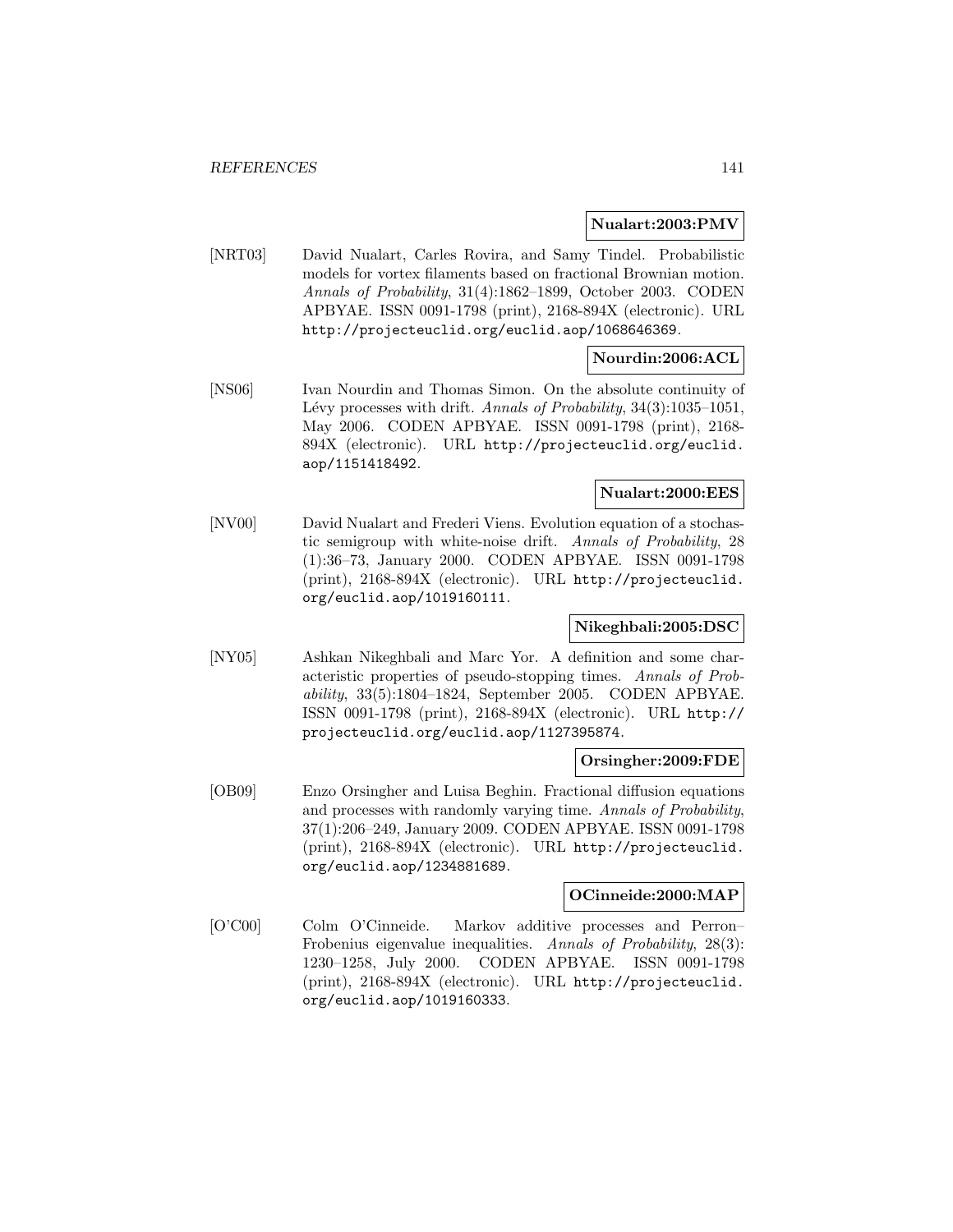#### **Owhadi:2003:ASD**

[Owh03] Houman Owhadi. Anomalous slow diffusion from perpetual homogenization. Annals of Probability, 31(4):1935–1969, October 2003. CODEN APBYAE. ISSN 0091-1798 (print), 2168- 894X (electronic). URL http://projecteuclid.org/euclid. aop/1068646372.

### **Panchenko:2003:SAC**

[Pan03] Dmitry Panchenko. Symmetrization approach to concentration inequalities for empirical processes. Annals of Probability, 31(4): 2068–2081, October 2003. CODEN APBYAE. ISSN 0091-1798 (print), 2168-894X (electronic). URL http://projecteuclid. org/euclid.aop/1068646378.

### **Peccati:2004:HAD**

[Pec04] Giovanni Peccati. Hoeffding–ANOVA decompositions for symmetric statistics of exchangeable observations. Annals of Probability, 32(3):1796–1829, July 2004. CODEN APBYAE. ISSN 0091-1798 (print), 2168-894X (electronic). URL http://projecteuclid. org/euclid.aop/1089808412.

## **Pellegrini:2008:EUA**

[Pel08] Clément Pellegrini. Existence, uniqueness and approximation of a stochastic Schrödinger equation: The diffusive case. Annals of Probability, 36(6):2332–2353, November 2008. CODEN APBYAE. ISSN 0091-1798 (print), 2168-894X (electronic). URL http:// projecteuclid.org/euclid.aop/1229696605.

#### **Penrose:2001:CLT**

[Pen01] Mathew D. Penrose. A Central Limit Theorem with applications to percolation, epidemics and Boolean models. Annals of Probability, 29(4):1515–1546, October 2001. CODEN APBYAE. ISSN 0091-1798 (print), 2168-894X (electronic). URL http:// projecteuclid.org/euclid.aop/1015345760.

#### **Pene:2004:MDR**

[Pèn04] Françoise Pène. Multiple decorrelation and rate of convergence in multidimensional limit theorems for the Prokhorov metric. Annals of Probability, 32(3B):2477–2525, July 2004. CODEN APBYAE. ISSN 0091-1798 (print), 2168-894X (electronic). URL http:// projecteuclid.org/euclid.aop/1091813621.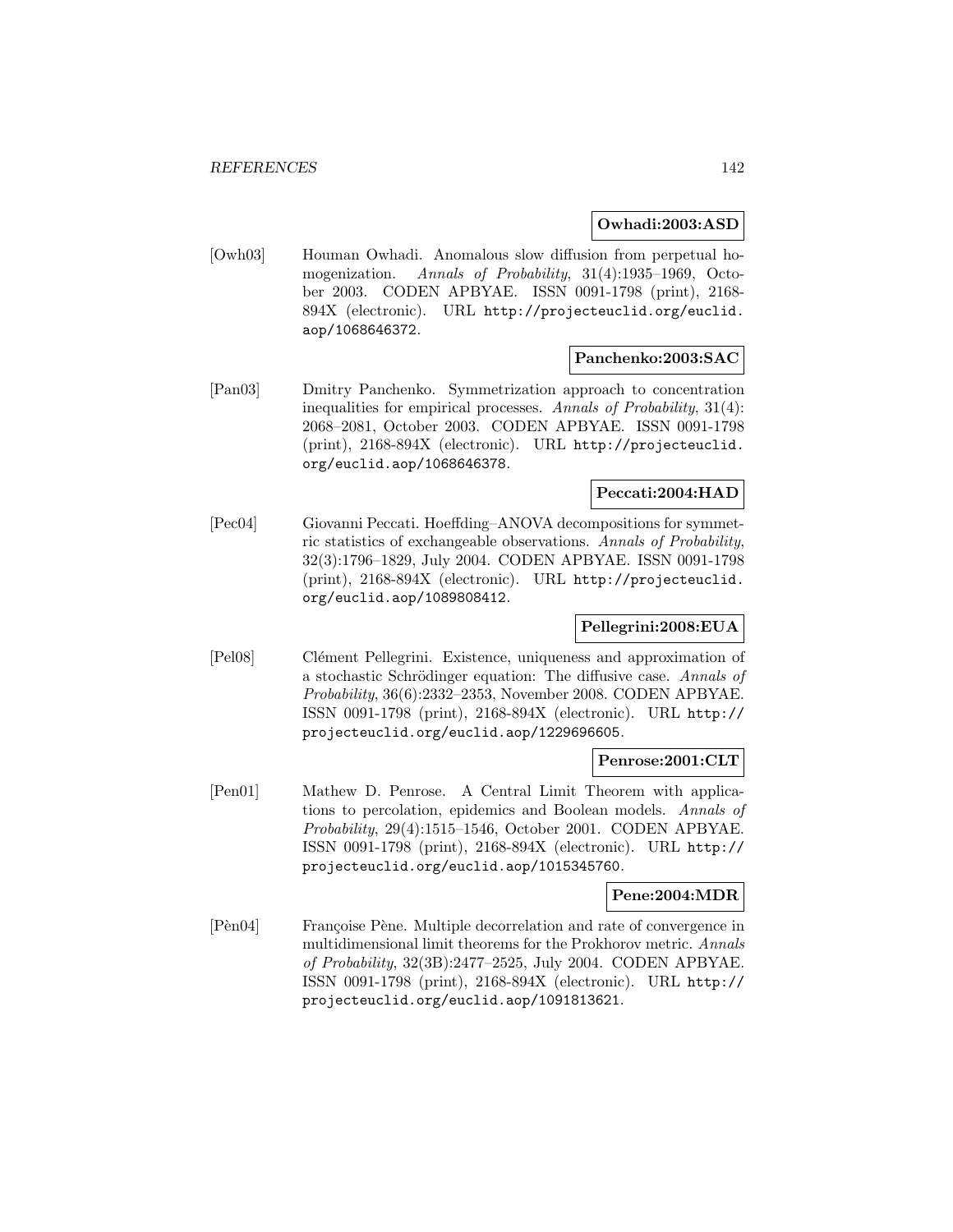#### **Penrose:2005:MSC**

[Pen05] Mathew D. Penrose. Multivariate spatial central limit theorems with applications to percolation and spatial graphs. Annals of Probability, 33(5):1945–1991, September 2005. CODEN APBYAE. ISSN 0091-1798 (print), 2168-894X (electronic). URL http://projecteuclid.org/euclid.aop/1127395878.

# **Pete:2008:CPS**

[Pet08] G´abor Pete. Corner percolation on **Z**<sup>2</sup> and the square root of 17. Annals of Probability, 36(5):1711–1747, September 2008. CODEN APBYAE. ISSN 0091-1798 (print), 2168-894X (electronic). URL http://projecteuclid.org/euclid.aop/1221138764.

### **Piau:2004:IBM**

[Pia04] Didier Piau. Immortal branching Markov processes: Averaging properties and PCR applications. Annals of Probability, 32(1A): 337–364, January 2004. CODEN APBYAE. ISSN 0091-1798 (print), 2168-894X (electronic). URL http://projecteuclid. org/euclid.aop/1078415838.

# **Piau:2005:CIN**

[Pia05] Didier Piau. Confidence intervals for nonhomogeneous branching processes and polymerase chain reactions. Annals of Probability, 33(2):674–702, March 2005. CODEN APBYAE. ISSN 0091-1798 (print), 2168-894X (electronic). URL http://projecteuclid. org/euclid.aop/1109868597.

# **Picard:2000:SHM**

[Pic00] Jean Picard. Smoothness of harmonic maps for hypoelliptic diffusions. Annals of Probability, 28(2):643–666, April 2000. CODEN APBYAE. ISSN 0091-1798 (print), 2168-894X (electronic). URL http://projecteuclid.org/euclid.aop/1019160255.

#### **Picard:2008:TAV**

[Pic08] Jean Picard. A tree approach to p-variation and to integration. Annals of Probability, 36(6):2235–2279, November 2008. CODEN APBYAE. ISSN 0091-1798 (print), 2168-894X (electronic). URL http://projecteuclid.org/euclid.aop/1229696602.

#### **Pinsky:2001:IPD**

[Pin01] Ross G. Pinsky. Invariant probability distributions for measurevalued diffusions. Annals of Probability, 29(4):1476–1514, Octo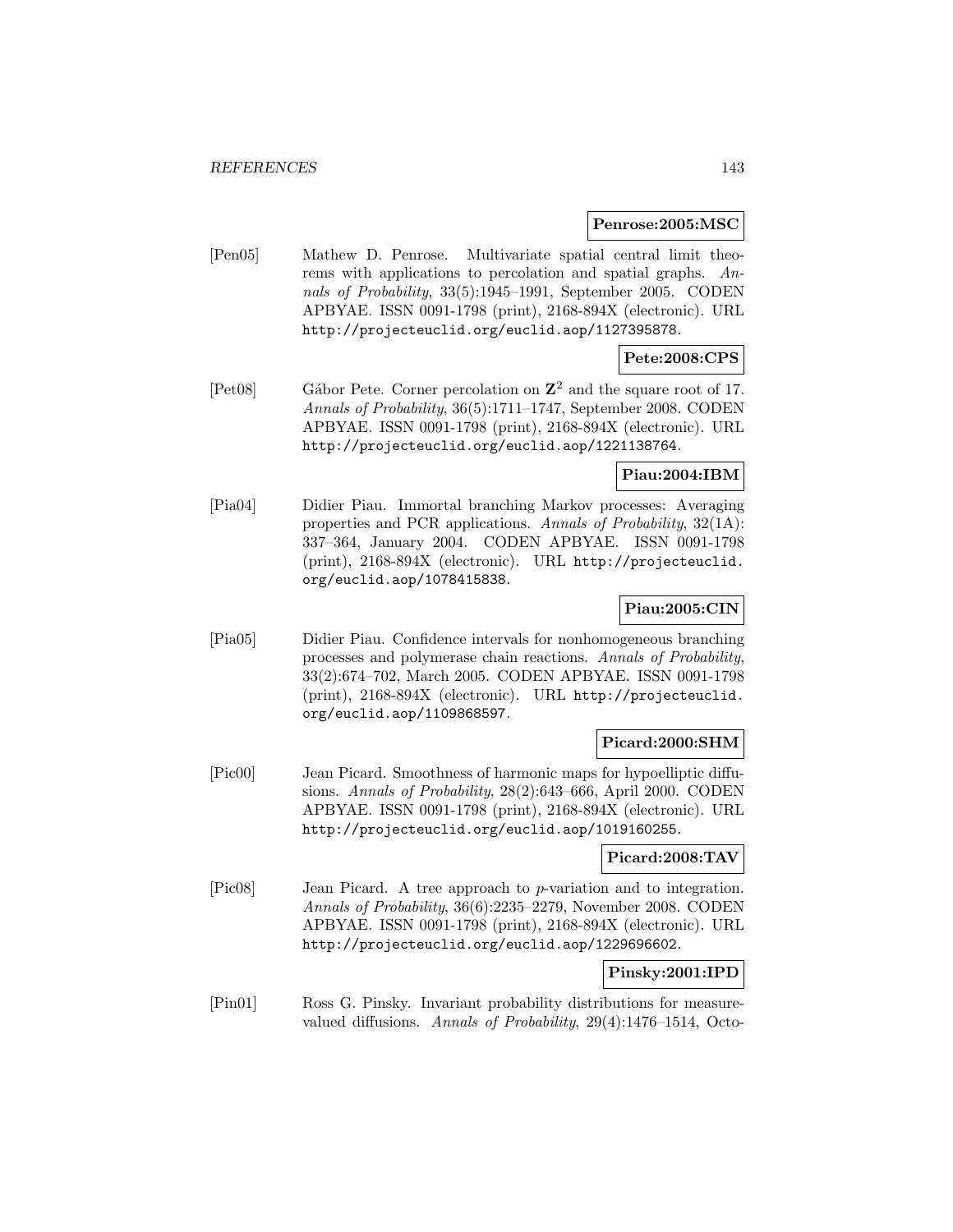ber 2001. CODEN APBYAE. ISSN 0091-1798 (print), 2168- 894X (electronic). URL http://projecteuclid.org/euclid. aop/1015345759.

### **Pinsky:2007:WLL**

[Pin07] Ross G. Pinsky. When the law of large numbers fails for increasing subsequences of random permutations. Annals of Probability, 35 (2):758–772, March 2007. CODEN APBYAE. ISSN 0091-1798 (print), 2168-894X (electronic). URL http://projecteuclid. org/euclid.aop/1175287762.

## **Pinsky:2009:TRN**

[Pin09] Ross G. Pinsky. Transcience/recurrence for normally reflected Brownian motion in unbounded domains. Annals of Probability, 37(2):676–686, March 2009. CODEN APBYAE. ISSN 0091-1798 (print), 2168-894X (electronic). URL http://projecteuclid. org/euclid.aop/1241099925.

## **Pittel:2008:EPR**

[Pit08] Boris Pittel. Edge percolation on a random regular graph of low degree. Annals of Probability, 36(4):1359–1389, July 2008. CO-DEN APBYAE. ISSN 0091-1798 (print), 2168-894X (electronic). URL http://projecteuclid.org/euclid.aop/1217360972.

## **Popier:2007:BSD**

[Pop07] A. Popier. Backward stochastic differential equations with random stopping time and singular final condition. Annals of Probability, 35(3):1071–1117, May 2007. CODEN APBYAE. ISSN 0091-1798 (print), 2168-894X (electronic). URL http://projecteuclid. org/euclid.aop/1178804323.

#### **Pemantle:2007:WPI**

[PP07] Robin Pemantle and Yuval Peres. What is the probability of intersecting the set of Brownian double points? Annals of Probability, 35(6):2044–2062, November 2007. CODEN APBYAE. ISSN 0091-1798 (print), 2168-894X (electronic). URL http:// projecteuclid.org/euclid.aop/1191860415.

## **Pitt:2003:SMP**

[PR03] Loren D. Pitt and Raina S. Robeva. On the sharp Markov property for Gaussian random fields and spectral synthesis in spaces of Bessel potentials. Annals of Probability, 31(3):1338–1376,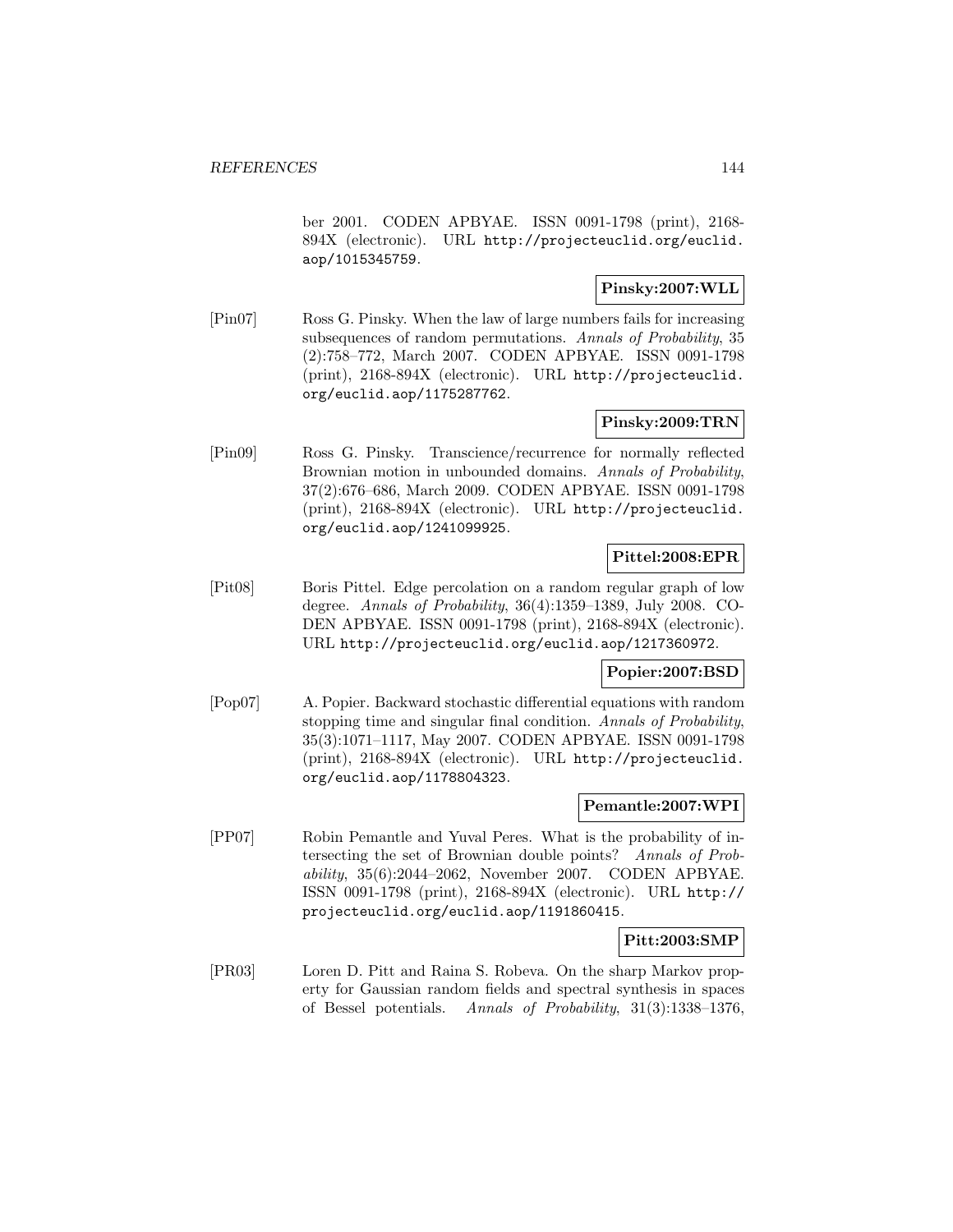July 2003. CODEN APBYAE. ISSN 0091-1798 (print), 2168- 894X (electronic). URL http://projecteuclid.org/euclid. aop/1055425783.

### **Prabhakar:2003:AFP**

[Pra03] Balaji Prabhakar. The attractiveness of the fixed points of a  $\cdot$ /GI/1 queue. Annals of Probability, 31(4):2237-2269, October 2003. CODEN APBYAE. ISSN 0091-1798 (print), 2168- 894X (electronic). URL http://projecteuclid.org/euclid. aop/1068646384.

#### **Pemantle:2001:BRW**

[PS01] Robin Pemantle and Alan M. Stacey. The branching random walk and contact process on Galton–Watson and nonhomogeneous trees. Annals of Probability, 29(4):1563–1590, October 2001. CO-DEN APBYAE. ISSN 0091-1798 (print), 2168-894X (electronic). URL http://projecteuclid.org/euclid.aop/1015345762.

### **Pang:2007:PTP**

[PS07] Huadong Pang and Daniel W. Stroock. A peculiar two point boundary value problem. Annals of Probability, 35(5):1623– 1641, September 2007. CODEN APBYAE. ISSN 0091-1798 (print), 2168-894X (electronic). URL http://projecteuclid. org/euclid.aop/1189000923.

# **Pittet:2002:RWW**

[PSC02] C. Pittet and L. Saloff-Coste. On random walks on wreath products. Annals of Probability, 30(2):948–977, April 2002. CODEN APBYAE. ISSN 0091-1798 (print), 2168-894X (electronic). URL http://projecteuclid.org/euclid.aop/1023481013.

#### **Pipiras:2002:SSS**

[PT02] Vladas Pipiras and Murad S. Taqqu. The structure of self-similar stable mixed moving averages. Annals of Probability, 30(2):898– 932, April 2002. CODEN APBYAE. ISSN 0091-1798 (print), 2168- 894X (electronic). URL http://projecteuclid.org/euclid. aop/1023481011.

### **Pipiras:2004:SSP**

[PT04] Vladas Pipiras and Murad S. Taqqu. Stable stationary processes related to cyclic flows. Annals of Probability, 32(3):2222–2260,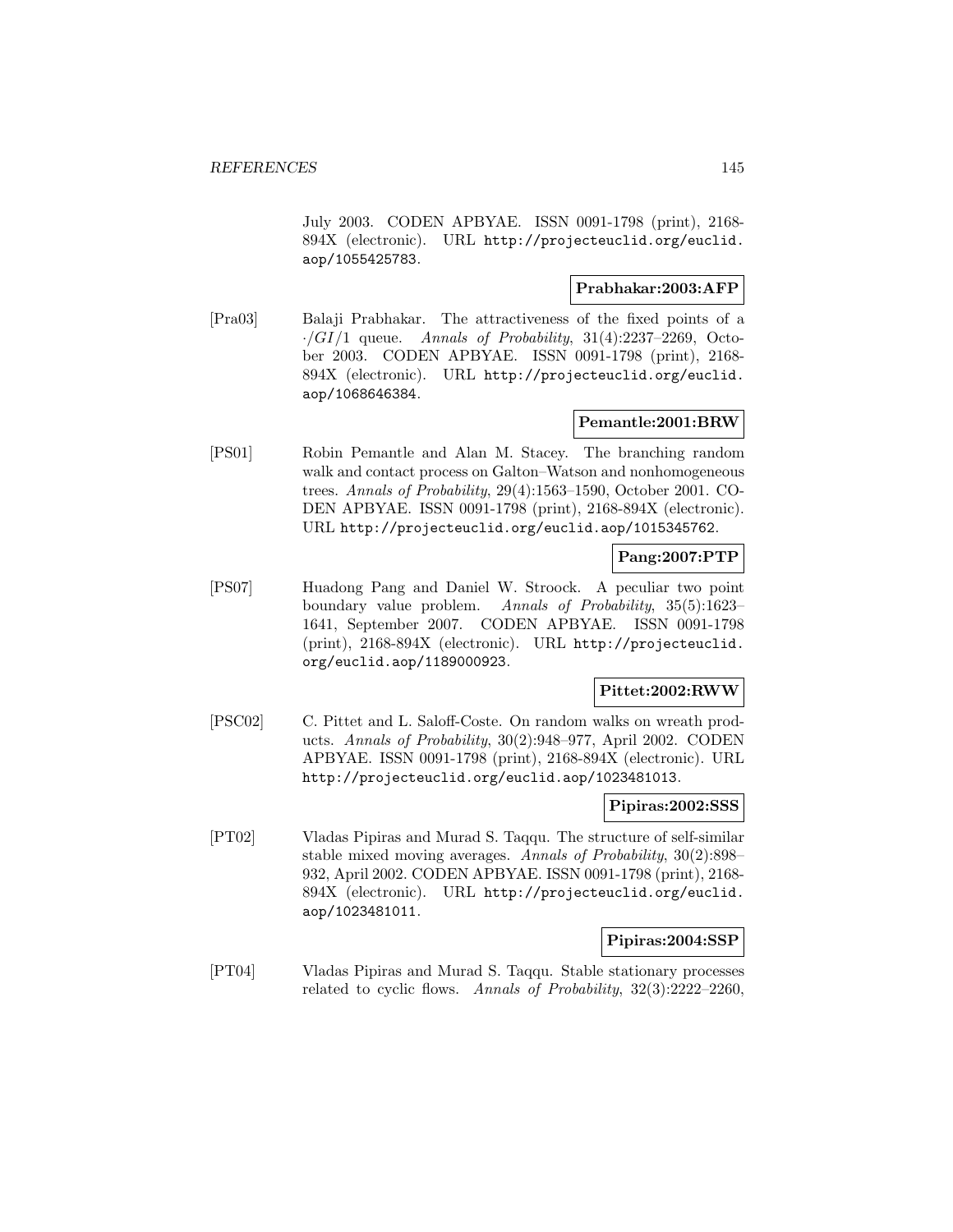July 2004. CODEN APBYAE. ISSN 0091-1798 (print), 2168- 894X (electronic). URL http://projecteuclid.org/euclid. aop/1089808424.

## **Panchenko:2007:OMS**

[PT07] Dmitry Panchenko and Michel Talagrand. On the overlap in the multiple spherical SK models. Annals of Probability, 35(6): 2321–2355, November 2007. CODEN APBYAE. ISSN 0091-1798 (print), 2168-894X (electronic). URL http://projecteuclid. org/euclid.aop/1191860423.

## **Peccati:2006:MSS**

[PTT06] Giovanni Peccati, Michèle Thieullen, and Ciprian A. Tudor. Martingale structure of Skorohod integral processes. Annals of Probability, 34(3):1217–1239, May 2006. CODEN APBYAE. ISSN 0091-1798 (print), 2168-894X (electronic). URL http:// projecteuclid.org/euclid.aop/1151418496.

### **Peligrad:2005:NMI**

[PU05] Magda Peligrad and Sergey Utev. A new maximal inequality and invariance principle for stationary sequences. Annals of Probability, 33(2):798–815, March 2005. CODEN APBYAE. ISSN 0091-1798 (print), 2168-894X (electronic). URL http:// projecteuclid.org/euclid.aop/1109868600.

# **Peligrad:2006:CLT**

[PU06] Magda Peligrad and Sergey Utev. Central limit theorem for stationary linear processes. Annals of Probability, 34(4):1608–1622, July 2006. CODEN APBYAE. ISSN 0091-1798 (print), 2168- 894X (electronic). URL http://projecteuclid.org/euclid. aop/1158673330.

### **Puha:2000:CER**

[Puh00] Amber L. Puha. Critical exponents for a reversible nearest particle system on the binary tree. Annals of Probability, 28(1): 395–415, January 2000. CODEN APBYAE. ISSN 0091-1798 (print), 2168-894X (electronic). URL http://projecteuclid. org/euclid.aop/1019160124.

#### **Puhalskii:2005:SPR**

[Puh05] Anatolii A. Puhalskii. Stochastic processes in random graphs. Annals of Probability, 33(1):337–412, January 2005. CODEN AP-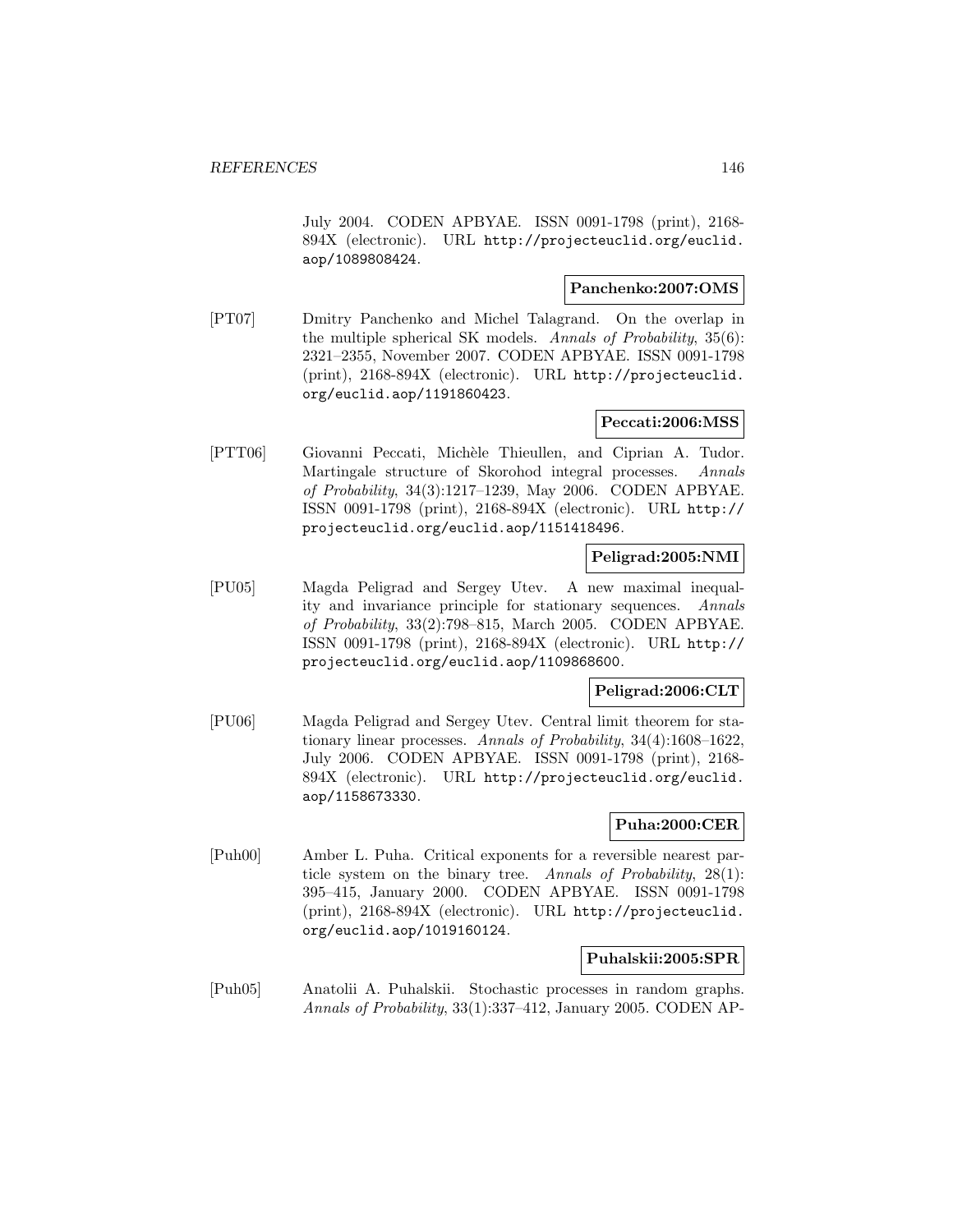BYAE. ISSN 0091-1798 (print), 2168-894X (electronic). URL http://projecteuclid.org/euclid.aop/1108141729.

### **Pardoux:2001:PED**

[PV01] E. Pardoux and Yu. Veretennikov. On the Poisson equation and diffusion approximation. I. Annals of Probability, 29(3):1061–1085, July 2001. CODEN APBYAE. ISSN 0091-1798 (print), 2168- 894X (electronic). URL http://projecteuclid.org/euclid. aop/1015345596.

## **Pardoux:2003:PED**

[PV03] E. Pardoux and A. Yu. Veretennikov. On Poisson equation and dif- ` fusion approximation 2. Annals of Probability, 31(3):1166–1192, July 2003. CODEN APBYAE. ISSN 0091-1798 (print), 2168- 894X (electronic). URL http://projecteuclid.org/euclid. aop/1055425774.

## **Pardoux:2005:PED**

[PV05] E. Pardoux and A. Yu. Veretennikov. On the Poisson equation and diffusion approximation 3. Annals of Probability, 33 (3):1111–1133, May 2005. CODEN APBYAE. ISSN 0091-1798 (print), 2168-894X (electronic). URL http://projecteuclid. org/euclid.aop/1115386720.

# **Pyke:2004:WCR**

[PvZ04] Ronald Pyke and Willem R. van Zwet. Weak convergence results for the Kakutani interval splitting procedure. Annals of Probability, 32(1A):380–423, January 2004. CODEN APBYAE. ISSN 0091-1798 (print), 2168-894X (electronic). URL http:// projecteuclid.org/euclid.aop/1078415840.

### **Pitman:2005:GBF**

[PW05] Jim Pitman and Matthias Winkel. Growth of the Brownian forest. Annals of Probability, 33(6):2188–2211, November 2005. CODEN APBYAE. ISSN 0091-1798 (print), 2168-894X (electronic). URL http://projecteuclid.org/euclid.aop/1133965857.

# **Pitman:2009:RTG**

[PW09] Jim Pitman and Matthias Winkel. Regenerative tree growth: Binary self-similar continuum random trees and Poisson–Dirichlet compositions. Annals of Probability, 37(5):1999–2041, September 2009. CODEN APBYAE. ISSN 0091-1798 (print), 2168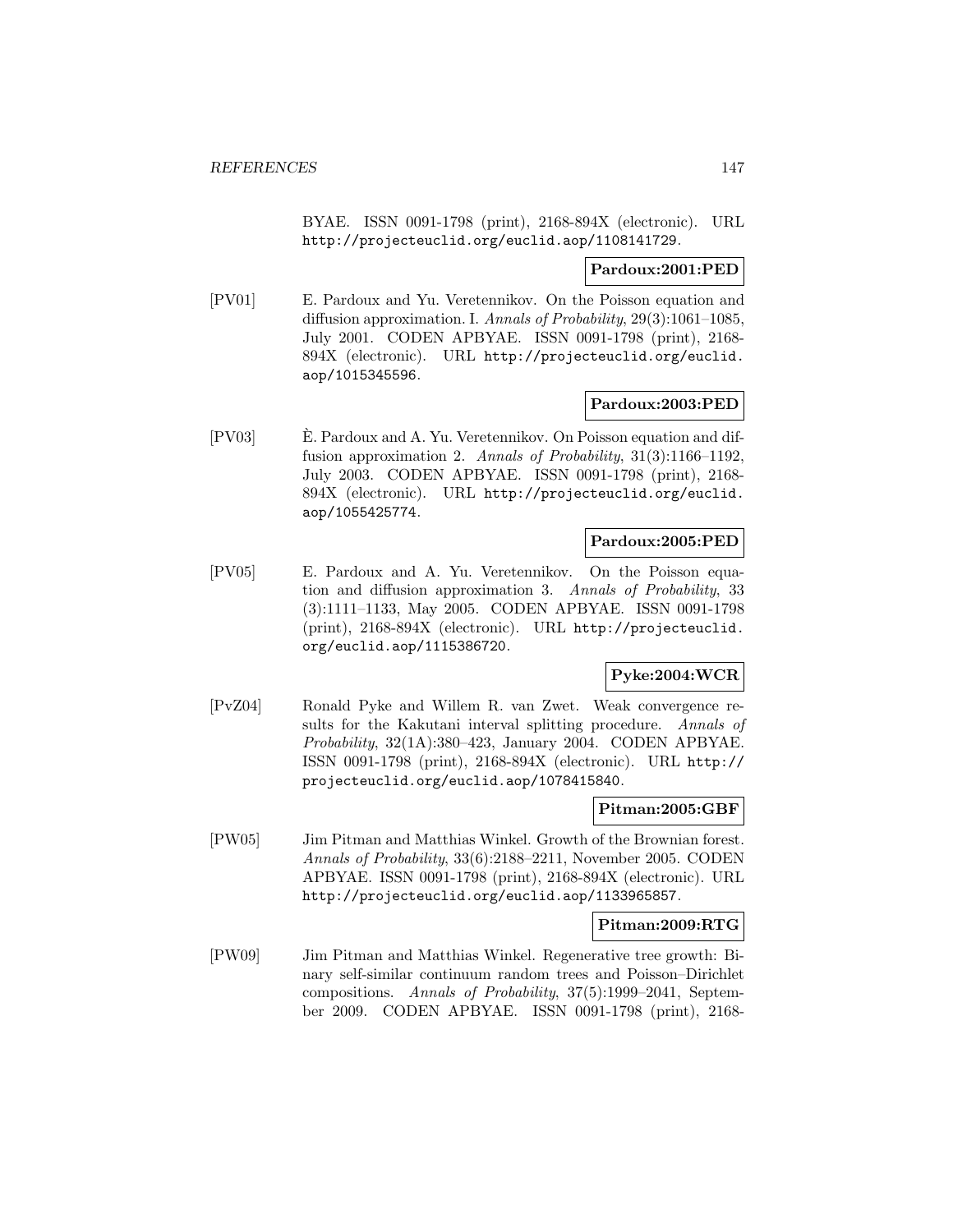894X (electronic). URL http://projecteuclid.org/euclid. aop/1253539862.

## **Pitman:2001:DRH**

[PY01] Jim Pitman and Marc Yor. On the distribution of ranked heights of excursions of a Brownian bridge. Annals of Probability, 29(1): 361–384, February 2001. CODEN APBYAE. ISSN 0091-1798 (print), 2168-894X (electronic). URL http://projecteuclid. org/euclid.aop/1008956334.

### **Peng:2009:ABS**

[PY09] Shige Peng and Zhe Yang. Anticipated backward stochastic differential equations. Annals of Probability, 37(3):877–902, May 2009. CODEN APBYAE. ISSN 0091-1798 (print), 2168- 894X (electronic). URL http://projecteuclid.org/euclid. aop/1245434023.

# **Peterson:2009:QLT**

[PZ09] Jonathon Peterson and Ofer Zeitouni. Quenched limits for transient, zero speed one-dimensional random walk in random environment. Annals of Probability, 37(1):143–188, January 2009. CO-DEN APBYAE. ISSN 0091-1798 (print), 2168-894X (electronic). URL http://projecteuclid.org/euclid.aop/1234881687.

### **Quastel:2006:BDS**

[Qua06] Jeremy Quastel. Bulk diffusion in a system with site disorder. Annals of Probability, 34(5):1990–2036, September 2006. CODEN APBYAE. ISSN 0091-1798 (print), 2168-894X (electronic). URL http://projecteuclid.org/euclid.aop/1163517231.

### **Rassoul-Agha:2003:PVP**

[RA03] Firas Rassoul-Agha. The point of view of the particle on the law of large numbers for random walks in a mixing random environment. Annals of Probability, 31(3):1441–1463, July 2003. CODEN APBYAE. ISSN 0091-1798 (print), 2168-894X (electronic). URL http://projecteuclid.org/euclid.aop/1055425786.

### **Ruzmaikina:2005:CIM**

[RA05] Anastasia Ruzmaikina and Michael Aizenman. Characterization of invariant measures at the leading edge for competing particle systems. Annals of Probability, 33(1):82–113, January 2005. CO-DEN APBYAE. ISSN 0091-1798 (print), 2168-894X (electronic). URL http://projecteuclid.org/euclid.aop/1108141721.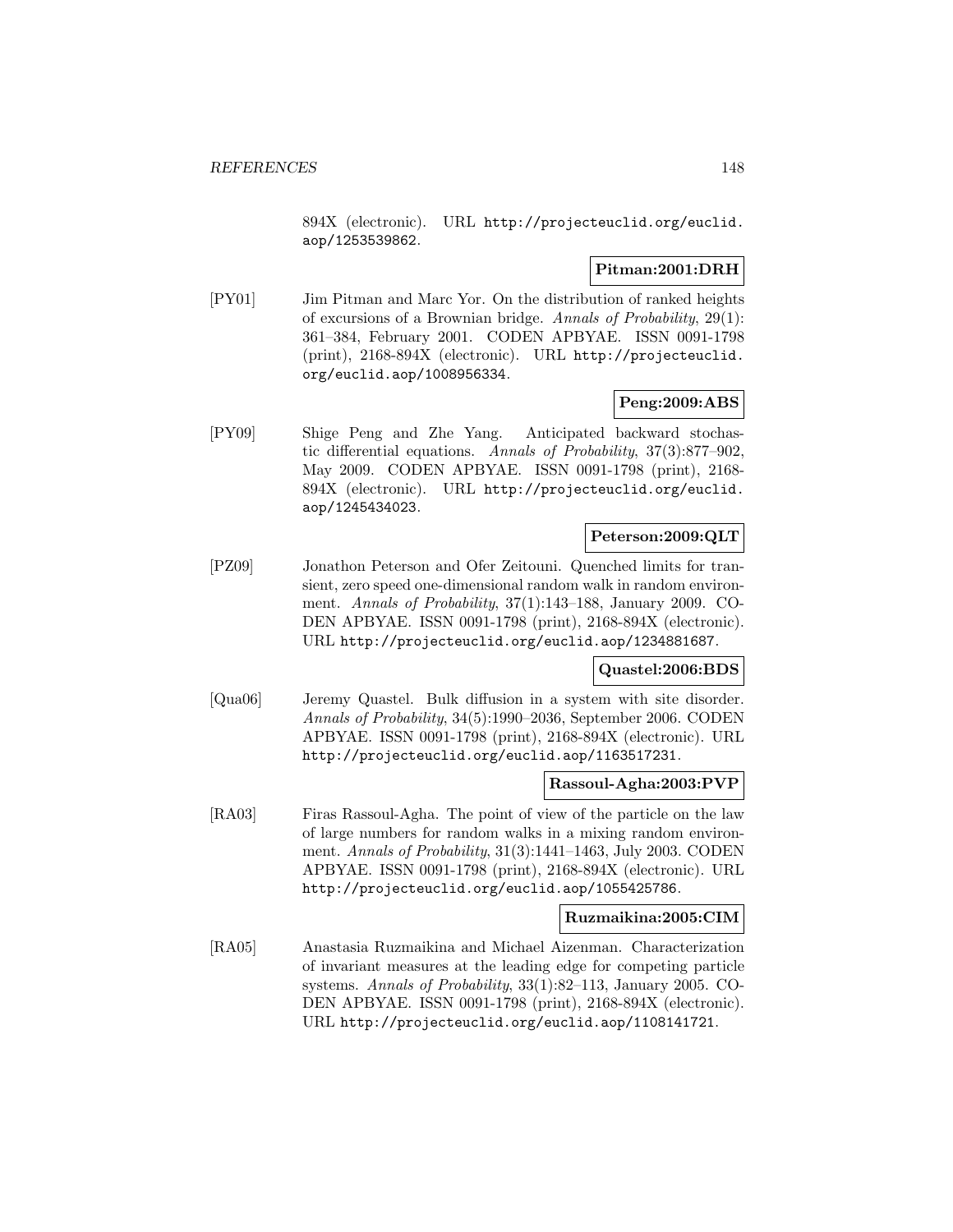#### **Randrianantoanina:2007:CSF**

[Ran07] Narcisse Randrianantoanina. Conditioned square functions for noncommutative martingales. Annals of Probability, 35(3): 1039–1070, May 2007. CODEN APBYAE. ISSN 0091-1798 (print), 2168-894X (electronic). URL http://projecteuclid. org/euclid.aop/1178804322.

# **Rassoul-Agha:2007:QIP**

[RAS07] Firas Rassoul-Agha and Timo Seppäläinen. Quenched invariance principle for multidimensional ballistic random walk in a random environment with a forbidden direction. Annals of Probability, 35(1):1–31, January 2007. CODEN APBYAE. ISSN 0091-1798 (print), 2168-894X (electronic). URL http://projecteuclid. org/euclid.aop/1174324122.

# **Reitzner:2003:RPE**

[Rei03] Matthias Reitzner. Random polytopes and the Efron–Stein jackknife inequality. Annals of Probability, 31(4):2136–2166, October 2003. CODEN APBYAE. ISSN 0091-1798 (print), 2168- 894X (electronic). URL http://projecteuclid.org/euclid. aop/1068646381.

## **Revelle:2003:RER**

[Rev03] David Revelle. Rate of escape of random walks on wreath products and related groups. Annals of Probability, 31(4):1917–1934, October 2003. CODEN APBYAE. ISSN 0091-1798 (print), 2168- 894X (electronic). URL http://projecteuclid.org/euclid. aop/1068646371.

#### **Rezakhanlou:2001:CLS**

[Rez01] Fraydoun Rezakhanlou. Continuum limit for some growth models II. Annals of Probability, 29(3):1329–1372, July 2001. CODEN APBYAE. ISSN 0091-1798 (print), 2168-894X (electronic). URL http://projecteuclid.org/euclid.aop/1015345605.

### **Richards:2004:AMT**

[Ric04] Donald St. P. Richards. Algebraic methods toward higherorder probability inequalities, II. Annals of Probability, 32(2): 1509–1544, April 2004. CODEN APBYAE. ISSN 0091-1798 (print), 2168-894X (electronic). URL http://projecteuclid. org/euclid.aop/1084884860.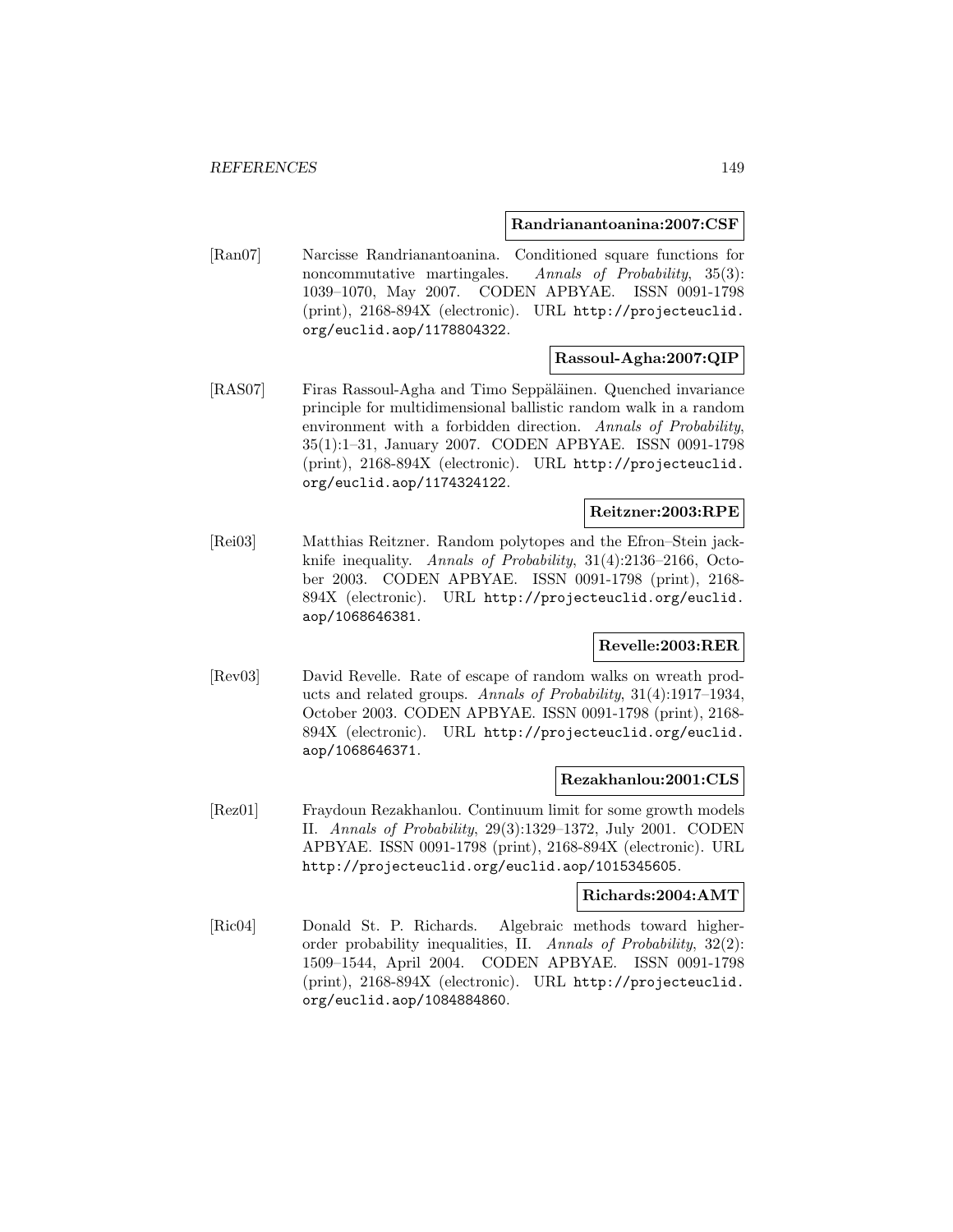#### **Roitershtein:2007:NMB**

[Roi07] Alexander Roitershtein. A note on multitype branching processes with immigration in a random environment. Annals of Probability, 35(4):1573–1592, July 2007. CODEN APBYAE. ISSN 0091-1798 (print), 2168-894X (electronic). URL http://projecteuclid. org/euclid.aop/1181334253.

### **Roitershtein:2008:TRW**

[Roi08] Alexander Roitershtein. Transient random walks on a strip in a random environment. Annals of Probability, 36(6):2354– 2387, November 2008. CODEN APBYAE. ISSN 0091-1798 (print), 2168-894X (electronic). URL http://projecteuclid. org/euclid.aop/1229696606.

# **Roos:2003:KMC**

[Roo03] Bero Roos. Kerstan's method for compound Poisson approximation. Annals of Probability, 31(4):1754–1771, October 2003. CO-DEN APBYAE. ISSN 0091-1798 (print), 2168-894X (electronic). URL http://projecteuclid.org/euclid.aop/1068646365.

#### **Rosinski:2000:DSS**

[Ros00] Jan Rosiński. Decomposition of stationary  $\alpha$ -stable random fields. Annals of Probability, 28(4):1797–1813, October 2000. CODEN APBYAE. ISSN 0091-1798 (print), 2168-894X (electronic). URL http://projecteuclid.org/euclid.aop/1019160508.

#### **Rossignol:2006:TMS**

[Ros06] Raphaël Rossignol. Threshold for monotone symmetric properties through a logarithmic Sobolev inequality. Annals of Probability, 34(5):1707–1725, September 2006. CODEN APBYAE. ISSN 0091-1798 (print), 2168-894X (electronic). URL http:// projecteuclid.org/euclid.aop/1163517220.

## **Roy:2007:EPP**

[Roy07] Emmanuel Roy. Ergodic properties of Poissonian ID processes. Annals of Probability, 35(2):551–576, March 2007. CODEN AP-BYAE. ISSN 0091-1798 (print), 2168-894X (electronic). URL http://projecteuclid.org/euclid.aop/1175287754.

### **Reinert:2009:MNA**

[RR09] Gesine Reinert and Adrian Röllin. Multivariate normal approximation with Stein's method of exchangeable pairs under a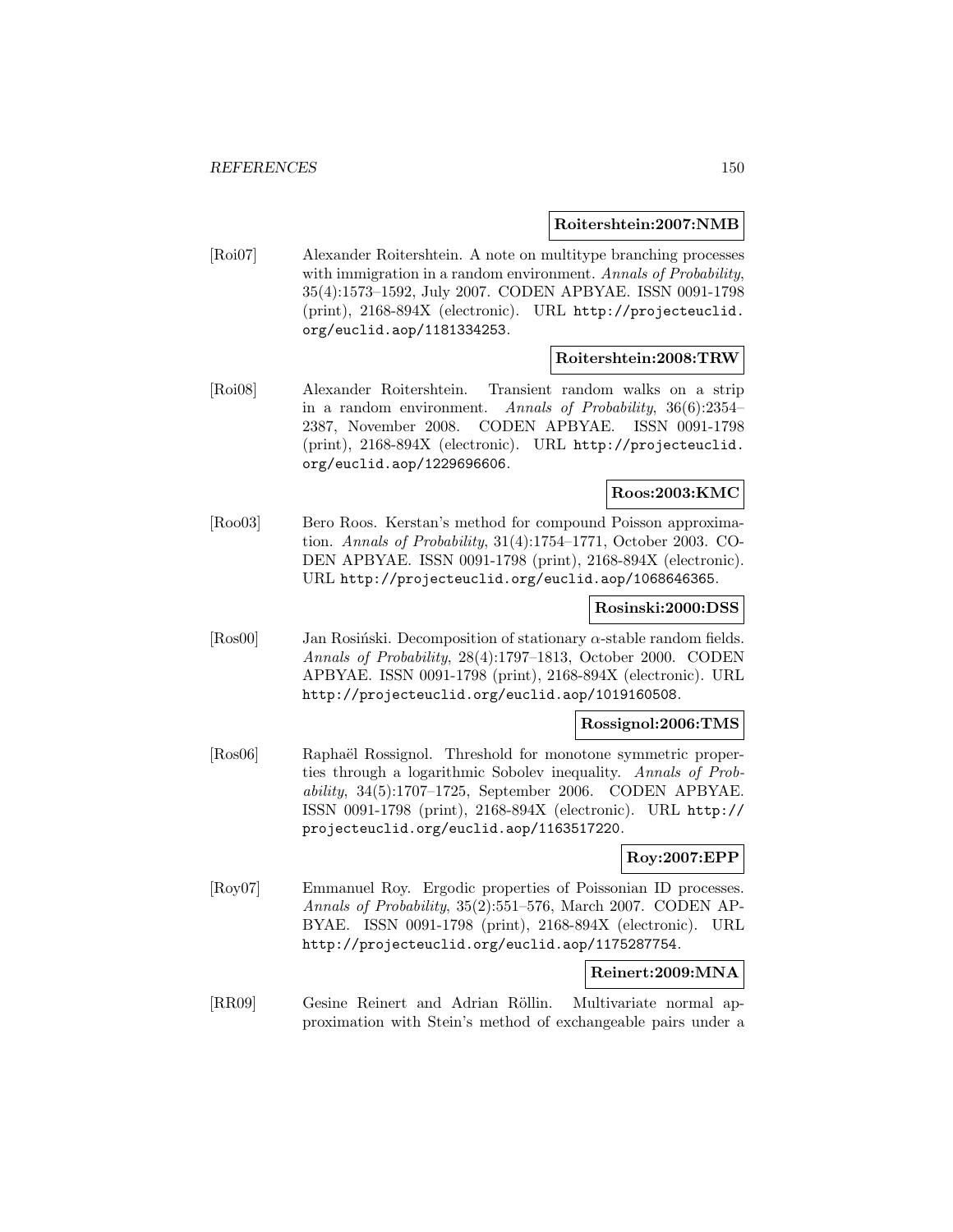general linearity condition. Annals of Probability, 37(6):2150– 2173, November 2009. CODEN APBYAE. ISSN 0091-1798 (print), 2168-894X (electronic). URL http://projecteuclid. org/euclid.aop/1258380785.

# **Rider:2006:GFN**

[RS06a] B. Rider and Jack W. Silverstein. Gaussian fluctuations for non-Hermitian random matrix ensembles. Annals of Probability, 34(6): 2118–2143, November 2006. CODEN APBYAE. ISSN 0091-1798 (print), 2168-894X (electronic). URL http://projecteuclid. org/euclid.aop/1171377439.

## **Rockner:2006:KEI**

[RS06b] Michael Röckner and Zeev Sobol. Kolmogorov equations in infinite dimensions: Well-posedness and regularity of solutions, with applications to stochastic generalized Burgers equations. Annals of Probability, 34(2):663–727, March 2006. CODEN APBYAE. ISSN 0091-1798 (print), 2168-894X (electronic). URL http:// projecteuclid.org/euclid.aop/1147179986.

### **Rasonyi:2009:HD**

[RSW09] Miklós Rásonyi, Walter Schachermayer, and Richard Warnung. Hiding a drift. Annals of Probability, 37(6):2459–2479, November 2009. CODEN APBYAE. ISSN 0091-1798 (print), 2168- 894X (electronic). URL http://projecteuclid.org/euclid. aop/1258380795.

# **Russo:2007:SPP**

[RT07] Francesco Russo and Gerald Trutnau. Some parabolic PDEs whose drift is an irregular random noise in space. Annals of Probability, 35(6):2213–2262, November 2007. CODEN APBYAE. ISSN 0091-1798 (print), 2168-894X (electronic). URL http:// projecteuclid.org/euclid.aop/1191860420.

### **Sabot:2004:BRW**

[Sab04] Christophe Sabot. Ballistic random walks in random environment at low disorder. Annals of Probability, 32(4):2996–3023, October 2004. CODEN APBYAE. ISSN 0091-1798 (print), 2168- 894X (electronic). URL http://projecteuclid.org/euclid. aop/1107883345.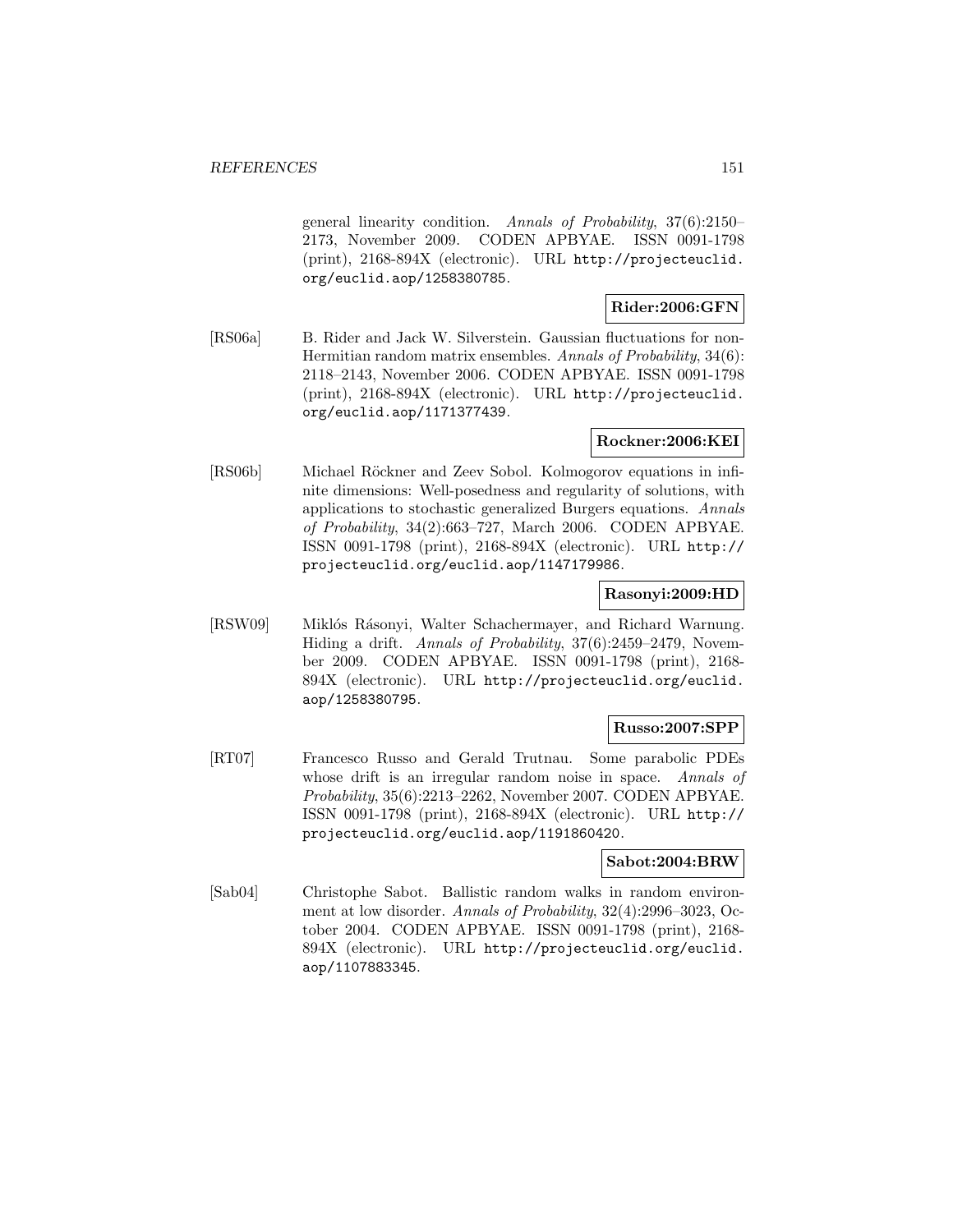### **Samson:2000:CMI**

[Sam00] Paul-Marie Samson. Concentration of measure inequalities for Markov chains and Φ-mixing processes. Annals of Probability, 28 (1):416–461, January 2000. CODEN APBYAE. ISSN 0091-1798 (print), 2168-894X (electronic). URL http://projecteuclid. org/euclid.aop/1019160125.

#### **Samorodnitsky:2004:EVT**

[Sam04] Gennady Samorodnitsky. Extreme value theory, ergodic theory and the boundary between short memory and long memory for stationary stable processes. Annals of Probability, 32(2):1438–1468, April 2004. CODEN APBYAE. ISSN 0091-1798 (print), 2168- 894X (electronic). URL http://projecteuclid.org/euclid. aop/1084884857.

#### **Samorodnitsky:2005:NFP**

[Sam05] Gennady Samorodnitsky. Null flows, positive flows and the structure of stationary symmetric stable processes. Annals of Probability, 33(5):1782–1803, September 2005. CODEN APBYAE. ISSN 0091-1798 (print), 2168-894X (electronic). URL http:// projecteuclid.org/euclid.aop/1127395873.

### **Schlather:2001:LDN**

[Sch01] Martin Schlather. Limit distributions of norms of vectors of positive i.i.d.random variables. Annals of Probability, 29(2):862–881, April 2001. CODEN APBYAE. ISSN 0091-1798 (print), 2168- 894X (electronic). URL http://projecteuclid.org/euclid. aop/1008956695.

## **Seppalainen:2001:PET**

[Sep01] Timo Seppäläinen. Perturbation of the equilibrium for a totally asymmetric stick process in one dimension. Annals of Probability, 29(1):176–204, February 2001. CODEN APBYAE. ISSN 0091-1798 (print), 2168-894X (electronic). URL http:// projecteuclid.org/euclid.aop/1008956327.

# **Seppalainen:2005:SOF**

[Sep05] Timo Seppäläinen. Second-order fluctuations and current across characteristic for a one-dimensional growth model of independent random walks. Annals of Probability, 33(2):759–797, March 2005. CODEN APBYAE. ISSN 0091-1798 (print), 2168- 894X (electronic). URL http://projecteuclid.org/euclid. aop/1109868599.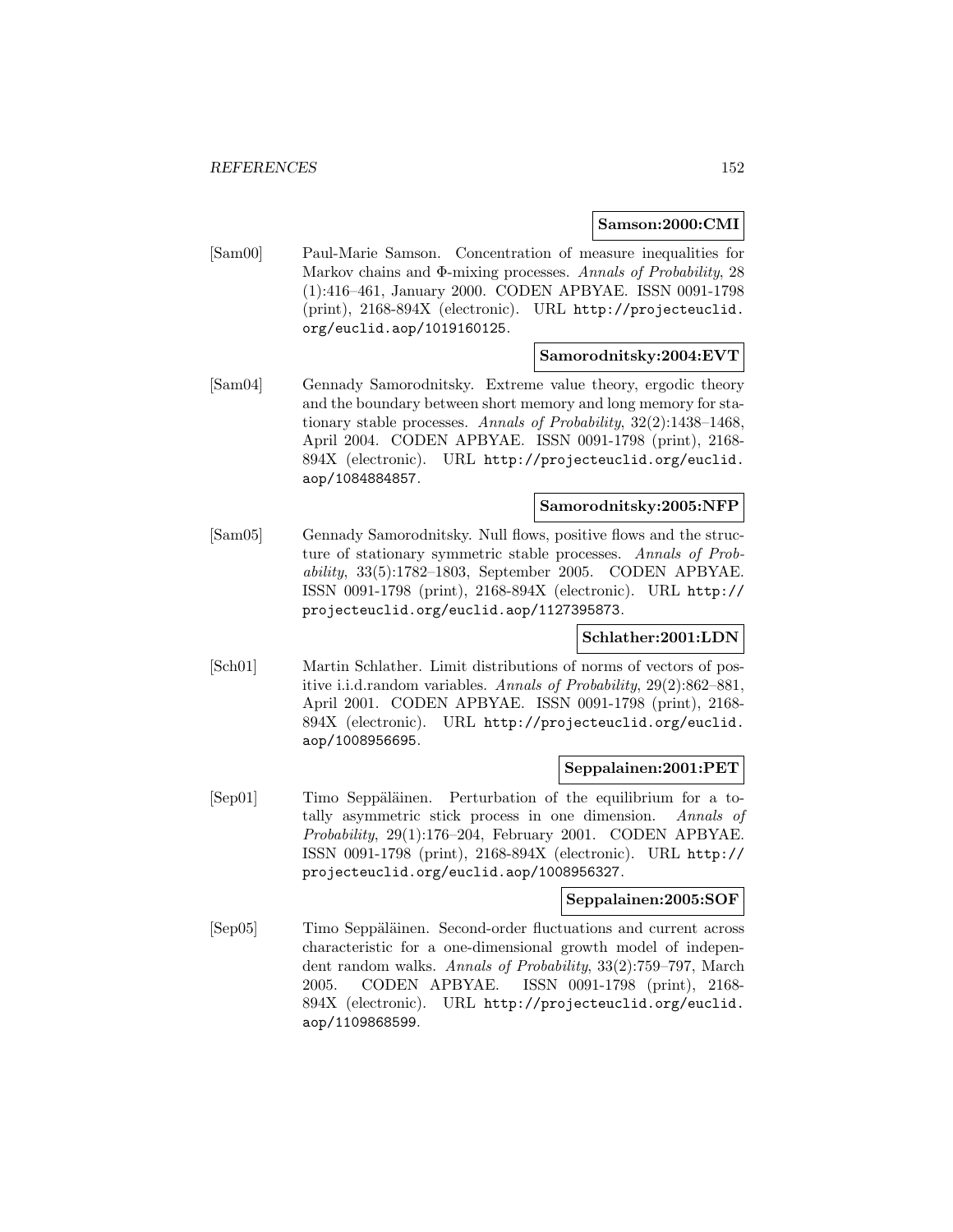#### **Sethuraman:2000:CLT**

[Set00] Sunder Sethuraman. Central limit theorems for additive functionals of the simple exclusion process. Annals of Probability, 28 (1):277–302, January 2000. CODEN APBYAE. ISSN 0091-1798 (print), 2168-894X (electronic). URL http://projecteuclid. org/euclid.aop/1019160120.

### **Sethuraman:2003:ENS**

[Set03] Sunder Sethuraman. An equivalence of H−<sup>1</sup> norms for the simple exclusion process. Annals of Probability, 31(1):35–62, January 2003. CODEN APBYAE. ISSN 0091-1798 (print), 2168- 894X (electronic). URL http://projecteuclid.org/euclid. aop/1046294303.

## **Sethuraman:2006:CLT**

[Set06] S. Sethuraman. Central limit theorems for additive functionals of the simple exclusion process. Annals of Probability, 34(1): 427–428, January 2006. CODEN APBYAE. ISSN 0091-1798 (print), 2168-894X (electronic). URL http://projecteuclid. org/euclid.aop/1140191543.

### **Sezer:2007:FSL**

[Sez07] A. Deniz Sezer. Filtration shrinkage by level-crossings of a diffusion. Annals of Probability, 35(2):739–757, March 2007. CODEN APBYAE. ISSN 0091-1798 (print), 2168-894X (electronic). URL http://projecteuclid.org/euclid.aop/1175287761.

### **Sly:2008:NLT**

[SH08] Allan Sly and Chris Heyde. Nonstandard limit theorem for infinite variance functionals. Annals of Probability, 36(2):796–805, March 2008. CODEN APBYAE. ISSN 0091-1798 (print), 2168- 894X (electronic). URL http://projecteuclid.org/euclid. aop/1204306968.

#### **Sheffield:2006:UME**

[She06] Scott Sheffield. Uniqueness of maximal entropy measure on essential spanning forests. Annals of Probability, 34(3):857–864, May 2006. CODEN APBYAE. ISSN 0091-1798 (print), 2168- 894X (electronic). URL http://projecteuclid.org/euclid. aop/1151418484.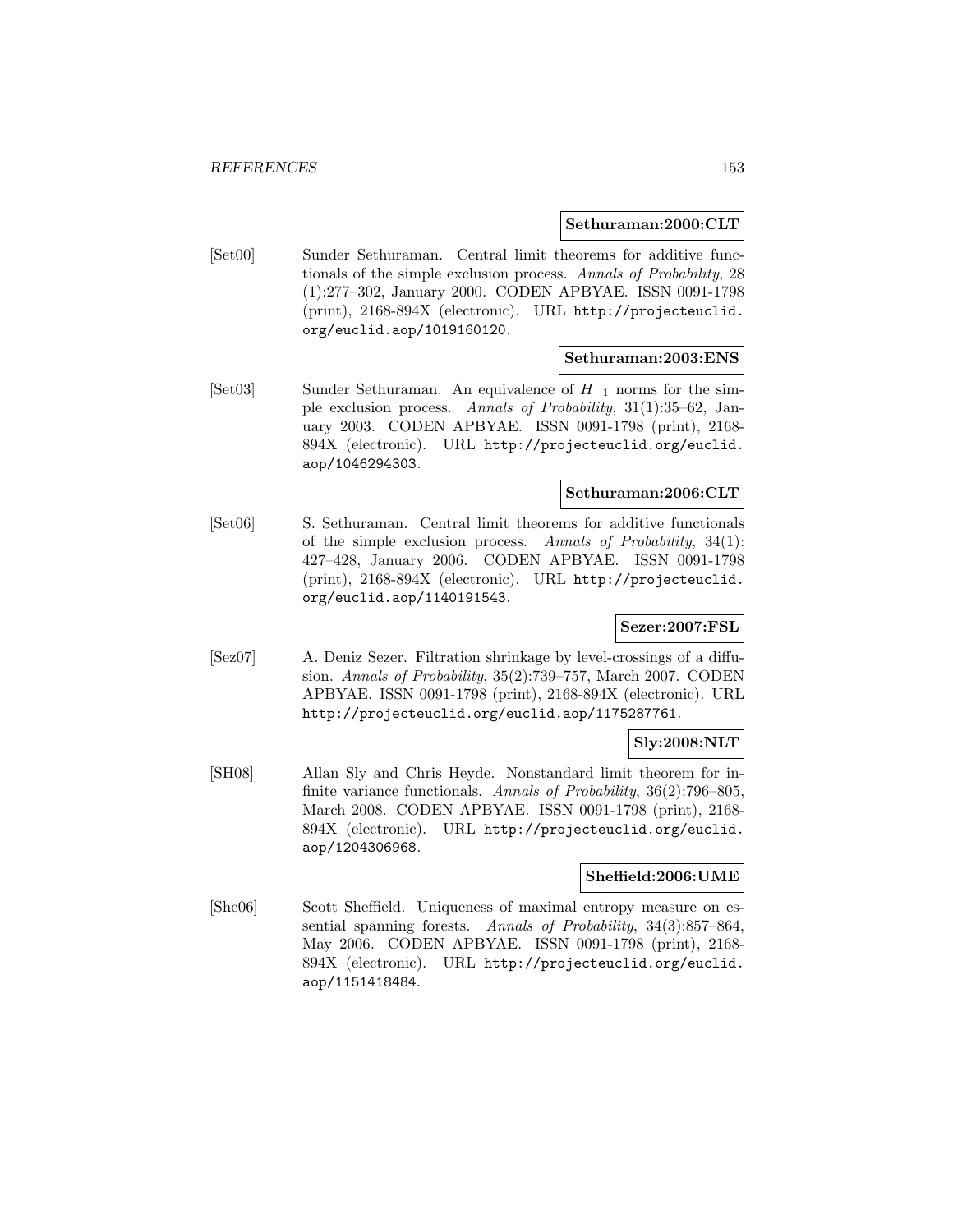#### **Simon:2002:CBB**

[Sim02] Thomas Simon. Concentration of the Brownian bridge on the hyperbolic plane. Annals of Probability, 30(4):1977–1989, October 2002. CODEN APBYAE. ISSN 0091-1798 (print), 2168- 894X (electronic). URL http://projecteuclid.org/euclid. aop/1039548379.

# **Singh:2008:RCT**

[Sin08] Arvind Singh. Rates of convergence of a transient diffusion in a spectrally negative Lévy potential. Annals of Probability, 36 (1):279–318, January 2008. CODEN APBYAE. ISSN 0091-1798 (print), 2168-894X (electronic). URL http://projecteuclid. org/euclid.aop/1196268680.

# **Soshnikov:2000:CLT**

[Sos00] Alexander Soshnikov. The central limit theorem for local linear statistics in classical compact groups and related combinatorial identities. Annals of Probability, 28(3):1353–1370, July 2000. CO-DEN APBYAE. ISSN 0091-1798 (print), 2168-894X (electronic). URL http://projecteuclid.org/euclid.aop/1019160338.

### **Soshnikov:2002:GLD**

[Sos02] Alexander Soshnikov. Gaussian limit for determinantal random point fields. Annals of Probability, 30(1):171–187, January 2002. CODEN APBYAE. ISSN 0091-1798 (print), 2168- 894X (electronic). URL http://projecteuclid.org/euclid. aop/1020107764.

### **Spakulova:2009:CPV**

 $[\text{Špa09}]$  Iva  $\text{Špakulová.}$  Critical percolation of virtually free groups and other tree-like graphs. Annals of Probability, 37(6):2262– 2296, November 2009. CODEN APBYAE. ISSN 0091-1798 (print), 2168-894X (electronic). URL http://projecteuclid. org/euclid.aop/1258380789.

### **Scheutzow:2002:CBT**

[SS02] Michael Scheutzow and David Steinsaltz. Chasing balls through martingale fields. Annals of Probability, 30(4):2046–2080, October 2002. CODEN APBYAE. ISSN 0091-1798 (print), 2168- 894X (electronic). URL http://projecteuclid.org/euclid. aop/1039548381.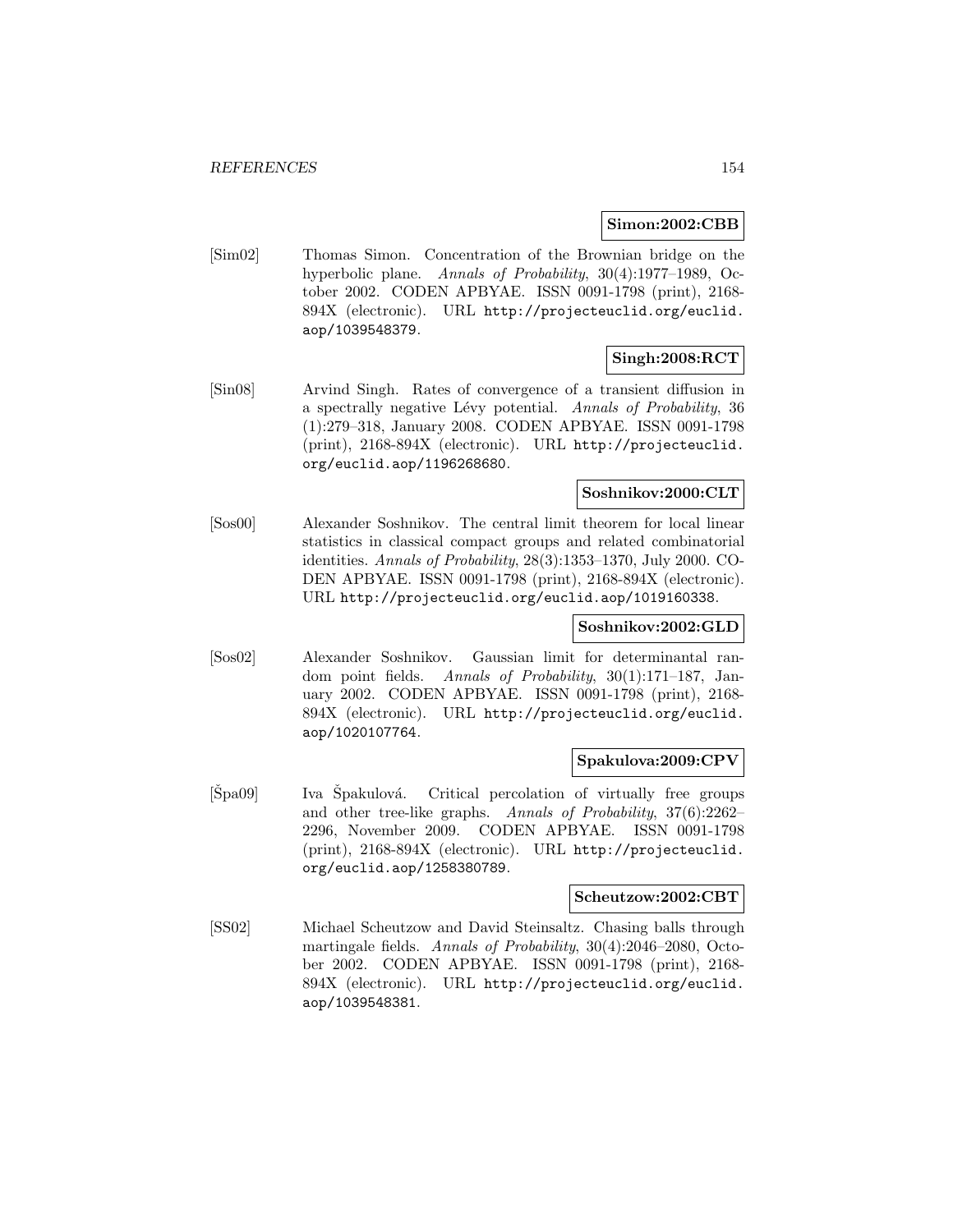#### **Seppalainen:2003:TSC**

[SS03] Timo Seppäläinen and Sunder Sethuraman. Transience of secondclass particles and diffusive bounds for additive functionals in one-dimensional asymmetric and exclusion processes. Annals of Probability, 31(1):148–169, January 2003. CODEN APBYAE. ISSN 0091-1798 (print), 2168-894X (electronic). URL http:// projecteuclid.org/euclid.aop/1046294307.

### **Shmaya:2004:TPN**

[SS04] Eran Shmaya and Eilon Solan. Two-player nonzero-sum stopping games in discrete time. Annals of Probability, 32(3B):2733–2764, July 2004. CODEN APBYAE. ISSN 0091-1798 (print), 2168- 894X (electronic). URL http://projecteuclid.org/euclid. aop/1091813629.

### **Schramm:2005:HEC**

[SS05] Oded Schramm and Scott Sheffield. Harmonic explorer and its convergence to SLE4. Annals of Probability, 33(6):2127– 2148, November 2005. CODEN APBYAE. ISSN 0091-1798 (print), 2168-894X (electronic). URL http://projecteuclid. org/euclid.aop/1133965855.

## **Sun:2008:BN**

[SS08] Rongfeng Sun and Jan M. Swart. The Brownian net. Annals of Probability, 36(3):1153–1208, May 2008. CODEN APBYAE. ISSN 0091-1798 (print), 2168-894X (electronic). URL http:// projecteuclid.org/euclid.aop/1207749093.

### **Seidenfeld:2006:IRC**

[SSK06] Teddy Seidenfeld, Mark J. Schervish, and Joseph B. Kadane. Improper regular conditional distributions. Annals of Probability, 34 (1):423–426, January 2006. CODEN APBYAE. ISSN 0091-1798 (print), 2168-894X (electronic). URL http://projecteuclid. org/euclid.aop/1140191542.

### **Stef:2001:ILE**

[ST01] André Stef and Gérald Tenenbaum. Inversion de Laplace effective. (French) [Effective Laplace inversion]. Annals of Probability, 29 (1):558–575, February 2001. CODEN APBYAE. ISSN 0091-1798 (print), 2168-894X (electronic). URL http://projecteuclid. org/euclid.aop/1008956344.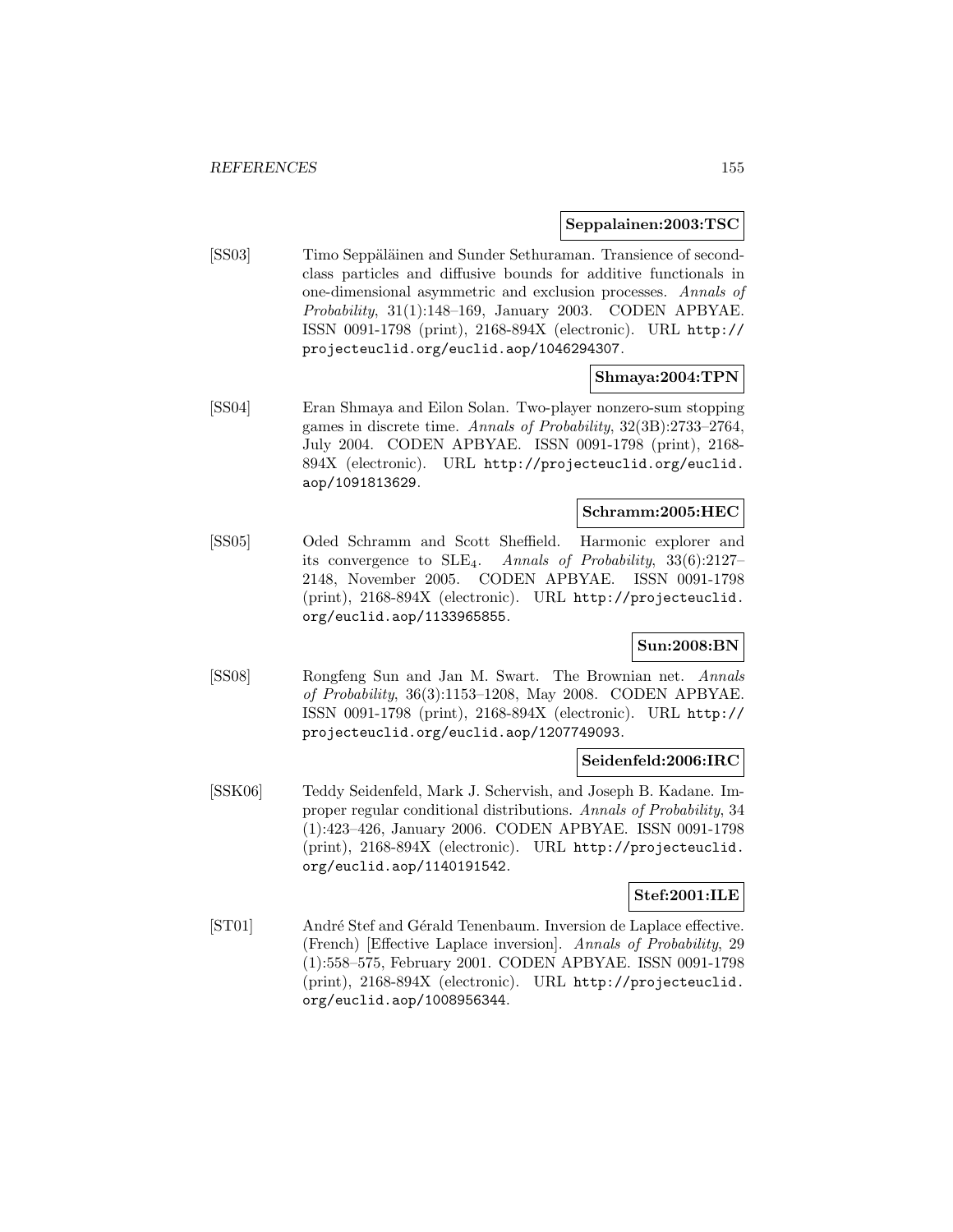### **Shirai:2003:RPF**

[ST03a] Tomoyuki Shirai and Yoichiro Takahashi. Random point fields associated with certain Fredholm determinants II: Fermion shifts and their ergodic and Gibbs properties. Annals of Probability, 31 (3):1533–1564, July 2003. CODEN APBYAE. ISSN 0091-1798 (print), 2168-894X (electronic). URL http://projecteuclid. org/euclid.aop/1055425789.

### **Soner:2003:SRM**

[ST03b] H. Mete Soner and Nizar Touzi. A stochastic representation for mean curvature type geometric flows. Annals of Probability, 31 (3):1145–1165, July 2003. CODEN APBYAE. ISSN 0091-1798 (print), 2168-894X (electronic). URL http://projecteuclid. org/euclid.aop/1055425773.

# **Stannat:2000:VLS**

[Sta00] Wilhelm Stannat. On the validity of the log-Sobolev inequality for symmetric Fleming–Viot operators. Annals of Probability, 28 (2):667–684, April 2000. CODEN APBYAE. ISSN 0091-1798 (print), 2168-894X (electronic). URL http://projecteuclid. org/euclid.aop/1019160256.

# **Stannat:2003:TSS**

[Sta03] Wilhelm Stannat. On transition semigroups of (A, Ψ)-superprocesses with immigration. Annals of Probability, 31(3):1377-1412, July 2003. CODEN APBYAE. ISSN 0091-1798 (print), 2168-894X (electronic). URL http://projecteuclid.org/euclid.aop/ 1055425784.

### **Stephenson:2001:ADT**

[Ste01] David Stephenson. Asymptotic density in a threshold coalescing and annihilating random walk. Annals of Probability, 29(1): 137–175, February 2001. CODEN APBYAE. ISSN 0091-1798 (print), 2168-894X (electronic). URL http://projecteuclid. org/euclid.aop/1008956326.

#### **Sturm:2002:NMT**

[Stu02] Karl-Theodor Sturm. Nonlinear martingale theory for processes with values in metric spaces of nonpositive curvature. Annals of Probability, 30(3):1195–1222, July 2002. CODEN APBYAE. ISSN 0091-1798 (print), 2168-894X (electronic). URL http:// projecteuclid.org/euclid.aop/1029867125.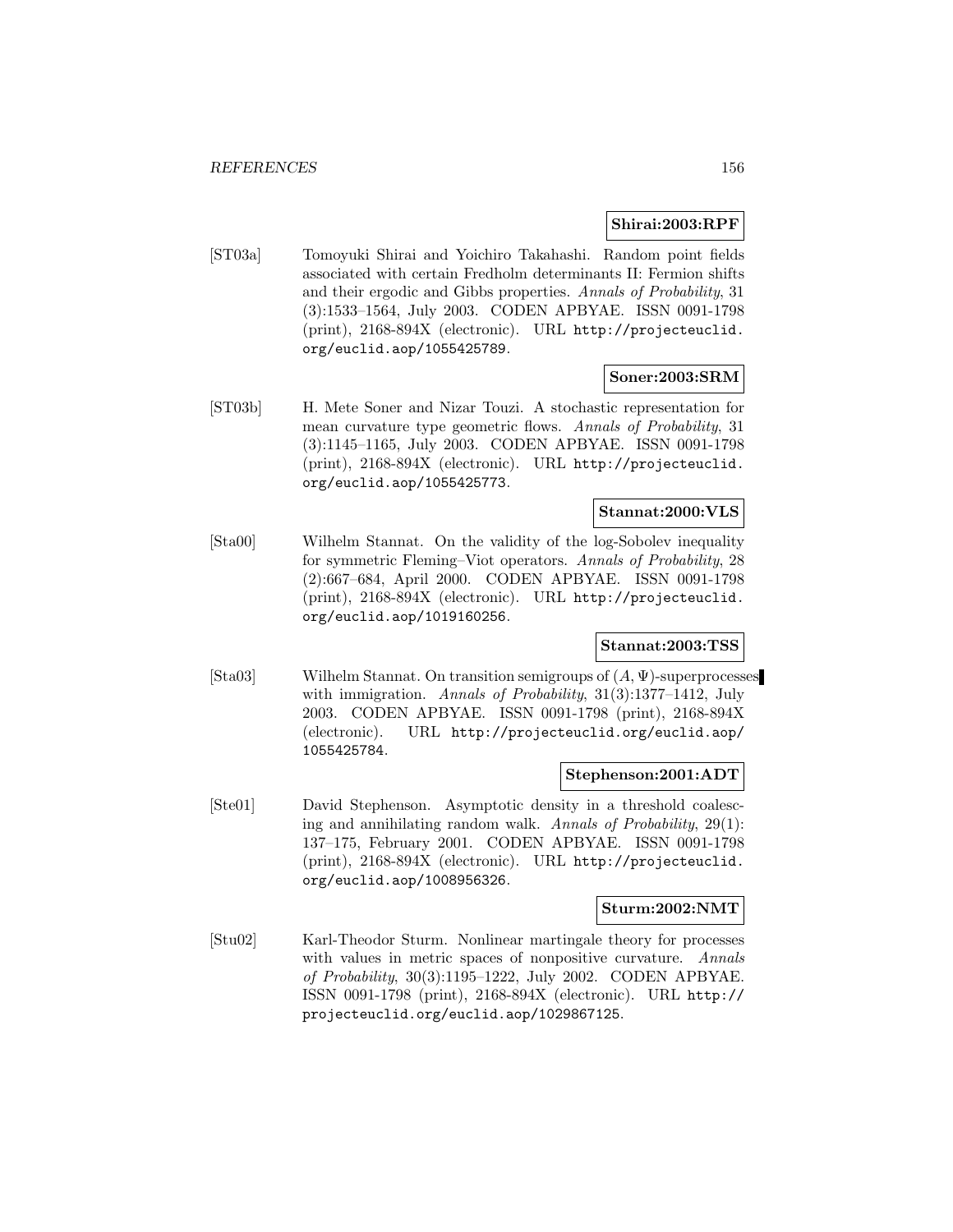## **Sole:2008:OPA**

[SU08] Josep Lluís Solé and Frederic Utzet. On the orthogonal polynomials associated with a Lévy process. Annals of Probability, 36 (2):765–795, March 2008. CODEN APBYAE. ISSN 0091-1798 (print), 2168-894X (electronic). URL http://projecteuclid. org/euclid.aop/1204306967.

### **Sudbury:2000:SNI**

[Sud00] Aidan Sudbury. The survival of nonattractive interacting particle systems on **Z**. Annals of Probability, 28(3):1149–1161, July 2000. CODEN APBYAE. ISSN 0091-1798 (print), 2168- 894X (electronic). URL http://projecteuclid.org/euclid. aop/1019160329.

# **Surgailis:2000:LRD**

[Sur00] Donatas Surgailis. Long-range dependence and Appell rank. Annals of Probability, 28(1):478–497, January 2000. CODEN AP-BYAE. ISSN 0091-1798 (print), 2168-894X (electronic). URL http://projecteuclid.org/euclid.aop/1019160127.

#### **Swanson:2007:VSS**

[Swa07] Jason Swanson. Variations of the solution to a stochastic heat equation. Annals of Probability, 35(6):2122-2159, November 2007. CODEN APBYAE. ISSN 0091-1798 (print), 2168- 894X (electronic). URL http://projecteuclid.org/euclid. aop/1191860418.

#### **Siegmund:2005:UMD**

[SY05] D. Siegmund and B. Yakir. An urn model of Diaconis. Annals of Probability, 33(5):2036–2042, September 2005. CODEN AP-BYAE. ISSN 0091-1798 (print), 2168-894X (electronic). URL http://projecteuclid.org/euclid.aop/1127395880.

#### **Schreiber:2008:VAC**

[SY08] T. Schreiber and J. E. Yukich. Variance asymptotics and central limit theorems for generalized growth processes with applications to convex hulls and maximal points. Annals of Probability, 36 (1):363–396, January 2008. CODEN APBYAE. ISSN 0091-1798 (print), 2168-894X (electronic). URL http://projecteuclid. org/euclid.aop/1196268683.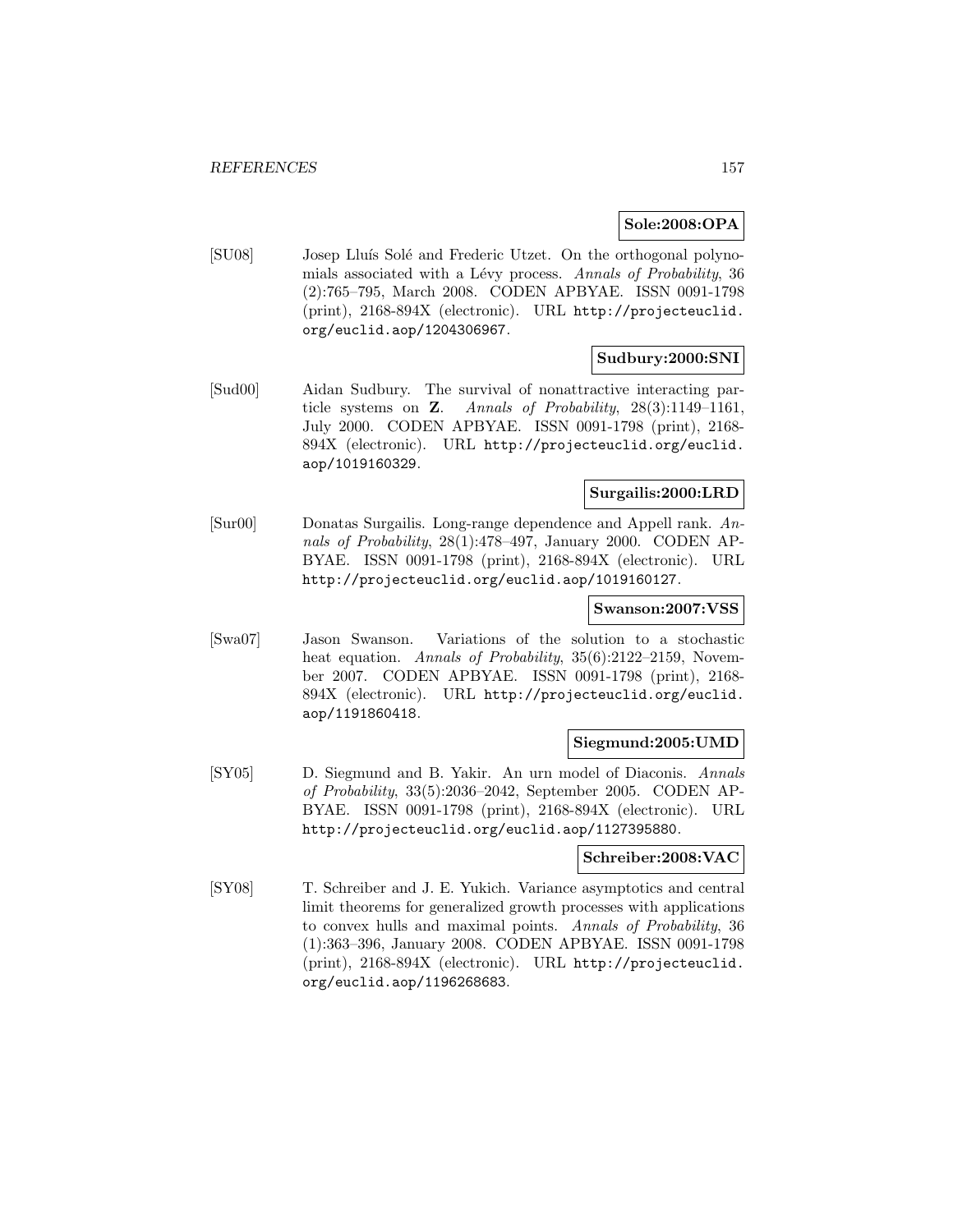#### **Simons:2002:DIO**

[SYY02] Gordon Simons, Lijian Yang, and Yi-Ching Yao. Doob, Ignatov and optional skipping. Annals of Probability, 30(4):1933–1958, October 2002. CODEN APBYAE. ISSN 0091-1798 (print), 2168- 894X (electronic). URL http://projecteuclid.org/euclid. aop/1039548377.

# **Steele:2003:NTC**

[SZ03] J. Michael Steele and Yu Zhang. Nondifferentiability of the time constants of first-passage percolation. Annals of Probability, 31 (2):1028–1051, April 2003. CODEN APBYAE. ISSN 0091-1798 (print), 2168-894X (electronic). URL http://projecteuclid. org/euclid.aop/1048516544.

## **Slomczynski:2004:UME**

[SZ04] Wojciech Słomczyński and Tomasz Zastawniak. Utility maximizing entropy and the second law of thermodynamics. Annals of Probability, 32(3):2261–2285, July 2004. CODEN APBYAE. ISSN 0091-1798 (print), 2168-894X (electronic). URL http:// projecteuclid.org/euclid.aop/1089808425.

# **Shi:2007:WSL**

[SZ07] Zhan Shi and Olivier Zindy. A weakness in strong localization for Sinai's walk. Annals of Probability, 35(3):1118–1140, May 2007. CODEN APBYAE. ISSN 0091-1798 (print), 2168- 894X (electronic). URL http://projecteuclid.org/euclid. aop/1178804324.

### **Szarek:2006:FPN**

[Sza06] Tomasz Szarek. Feller processes on nonlocally compact spaces. Annals of Probability, 34(5):1849–1863, September 2006. CODEN APBYAE. ISSN 0091-1798 (print), 2168-894X (electronic). URL http://projecteuclid.org/euclid.aop/1163517227.

### **Sznitman:2001:CTR**

[Szn01] Alain-Sol Sznitman. On a class of transient random walks in random environment. Annals of Probability, 29(2):724–765, April 2001. CODEN APBYAE. ISSN 0091-1798 (print), 2168- 894X (electronic). URL http://projecteuclid.org/euclid. aop/1008956691.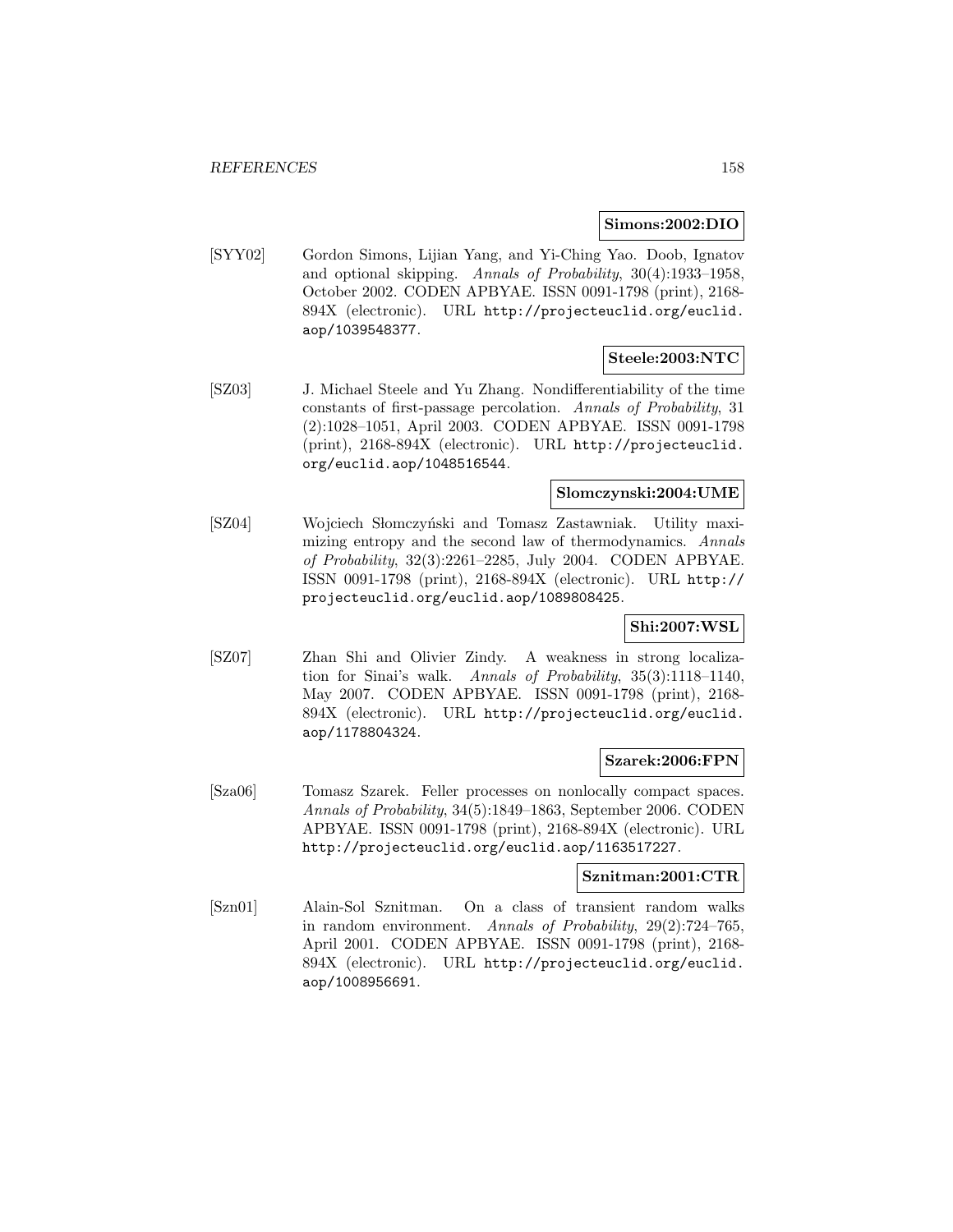#### **Sznitman:2003:NEB**

[Szn03] Alain-Sol Sznitman. On new examples of ballistic random walks in random environment. Annals of Probability, 31(1):285–322, January 2003. CODEN APBYAE. ISSN 0091-1798 (print), 2168- 894X (electronic). URL http://projecteuclid.org/euclid. aop/1046294312.

### **Sznitman:2008:HUA**

[Szn08] Alain-Sol Sznitman. How universal are asymptotics of disconnection times in discrete cylinders? Annals of Probability, 36 (1):1–53, January 2008. CODEN APBYAE. ISSN 0091-1798 (print), 2168-894X (electronic). URL http://projecteuclid. org/euclid.aop/1196268672.

### **Sznitman:2009:UBD**

[Szn09] Alain-Sol Sznitman. Upper bound on the disconnection time of discrete cylinders and random interlacements. Annals of Probability, 37(5):1715–1746, September 2009. CODEN APBYAE. ISSN 0091-1798 (print), 2168-894X (electronic). URL http:// projecteuclid.org/euclid.aop/1253539855.

# **Taylor:2003:ECG**

[TA03] Jonathan E. Taylor and Robert J. Adler. Euler characteristics for Gaussian fields on manifolds. Annals of Probability, 31(2):533–563, April 2003. CODEN APBYAE. ISSN 0091-1798 (print), 2168- 894X (electronic). URL http://projecteuclid.org/euclid. aop/1048516527.

### **Taylor:2009:GPK**

[TA09] Jonathan E. Taylor and Robert J. Adler. Gaussian processes, kinematic formulae and Poincaré's limit. Annals of Probability, 37(4):1459–1482, July 2009. CODEN APBYAE. ISSN 0091-1798 (print), 2168-894X (electronic). URL http://projecteuclid. org/euclid.aop/1248182144.

## **Talagrand:2000:EIC**

[Tal00a] Michel Talagrand. Exponential inequalities and convergence of moments in the replica-symmetric regime of the Hopfield model. Annals of Probability, 28(4):1393–1469, October 2000. CODEN APBYAE. ISSN 0091-1798 (print), 2168-894X (electronic). URL http://projecteuclid.org/euclid.aop/1019160495.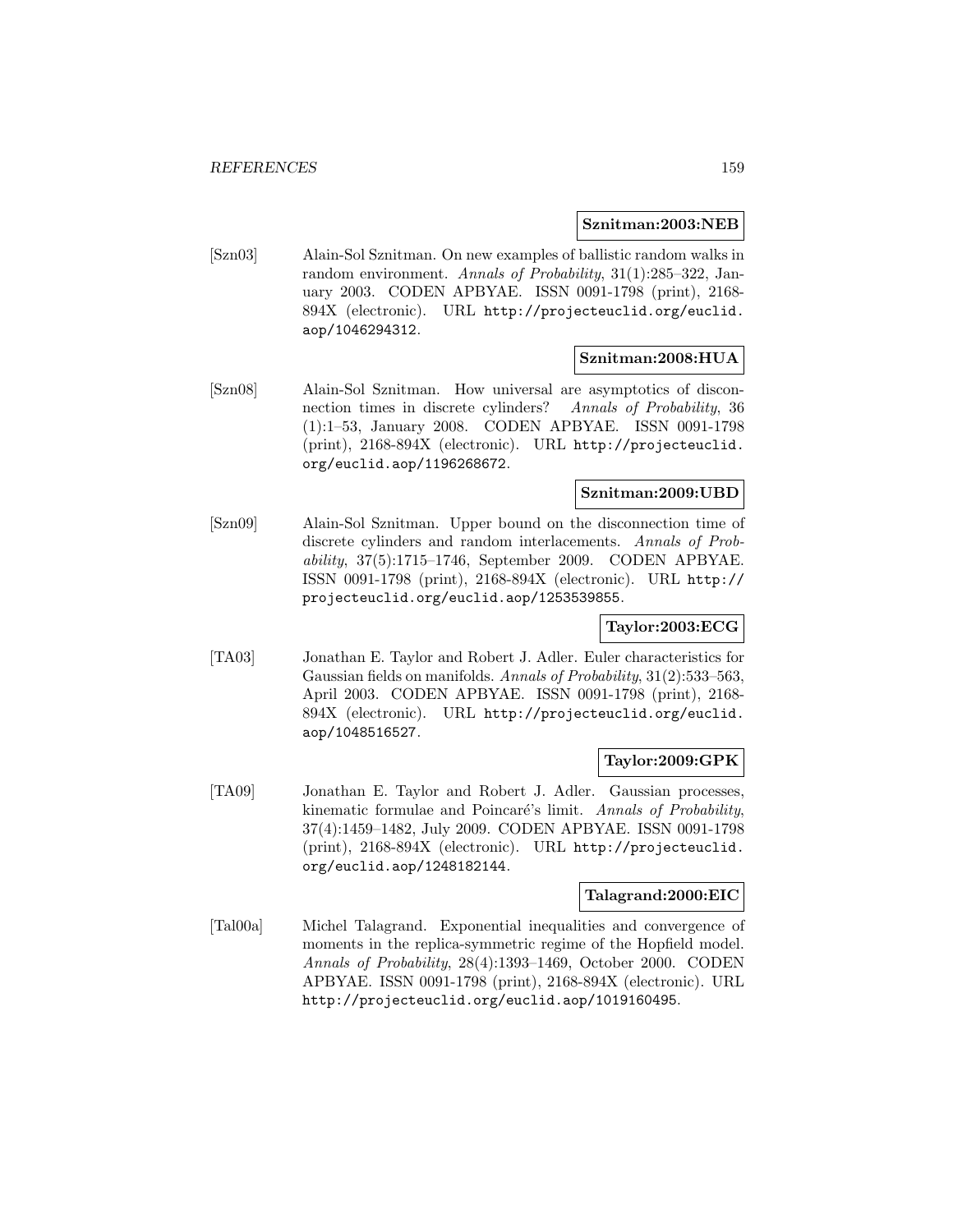#### **Talagrand:2000:IRH**

[Tal00b] Michel Talagrand. Intersecting random half-spaces: toward the Gardner–Derrida formula. Annals of Probability, 28(2):725–758, April 2000. CODEN APBYAE. ISSN 0091-1798 (print), 2168- 894X (electronic). URL http://projecteuclid.org/euclid. aop/1019160259.

#### **Talagrand:2000:RSB**

[Tal00c] Michel Talagrand. Replica symmetry breaking and exponential inequalities for the Sherrington–Kirkpatrick model. Annals of Probability, 28(3):1018–1062, July 2000. CODEN APBYAE. ISSN 0091-1798 (print), 2168-894X (electronic). URL http:// projecteuclid.org/euclid.aop/1019160325.

# **Talagrand:2001:MMM**

[Tal01a] Michel Talagrand. Majorizing measures without measures. Annals of Probability, 29(1):411–417, February 2001. CODEN APBYAE. ISSN 0091-1798 (print), 2168-894X (electronic). URL http:// projecteuclid.org/euclid.aop/1008956336.

## **Taleb:2001:LDB**

[Tal01b] Marina Taleb. Large deviations for a Brownian motion in a drifted Brownian potential. Annals of Probability, 29(3):1173–1204, July 2001. CODEN APBYAE. ISSN 0091-1798 (print), 2168- 894X (electronic). URL http://projecteuclid.org/euclid. aop/1015345601.

### **Talagrand:2002:HTP**

[Tal02] Michel Talagrand. On the high temperature phase of the Sherrington–Kirkpatrick model. Annals of Probability, 30(1): 364–381, January 2002. CODEN APBYAE. ISSN 0091-1798 (print), 2168-894X (electronic). URL http://projecteuclid. org/euclid.aop/1020107771.

### **Talagrand:2003:APH**

[Tal03a] Michel Talagrand. An assignment problem at high temperature. Annals of Probability, 31(2):818–848, April 2003. CODEN AP-BYAE. ISSN 0091-1798 (print), 2168-894X (electronic). URL http://projecteuclid.org/euclid.aop/1048516537.

### **Talagrand:2003:VCT**

[Tal03b] Michel Talagrand. Vapnik–Chervonenkis type conditions and uniform Donsker classes of functions. Annals of Probability, 31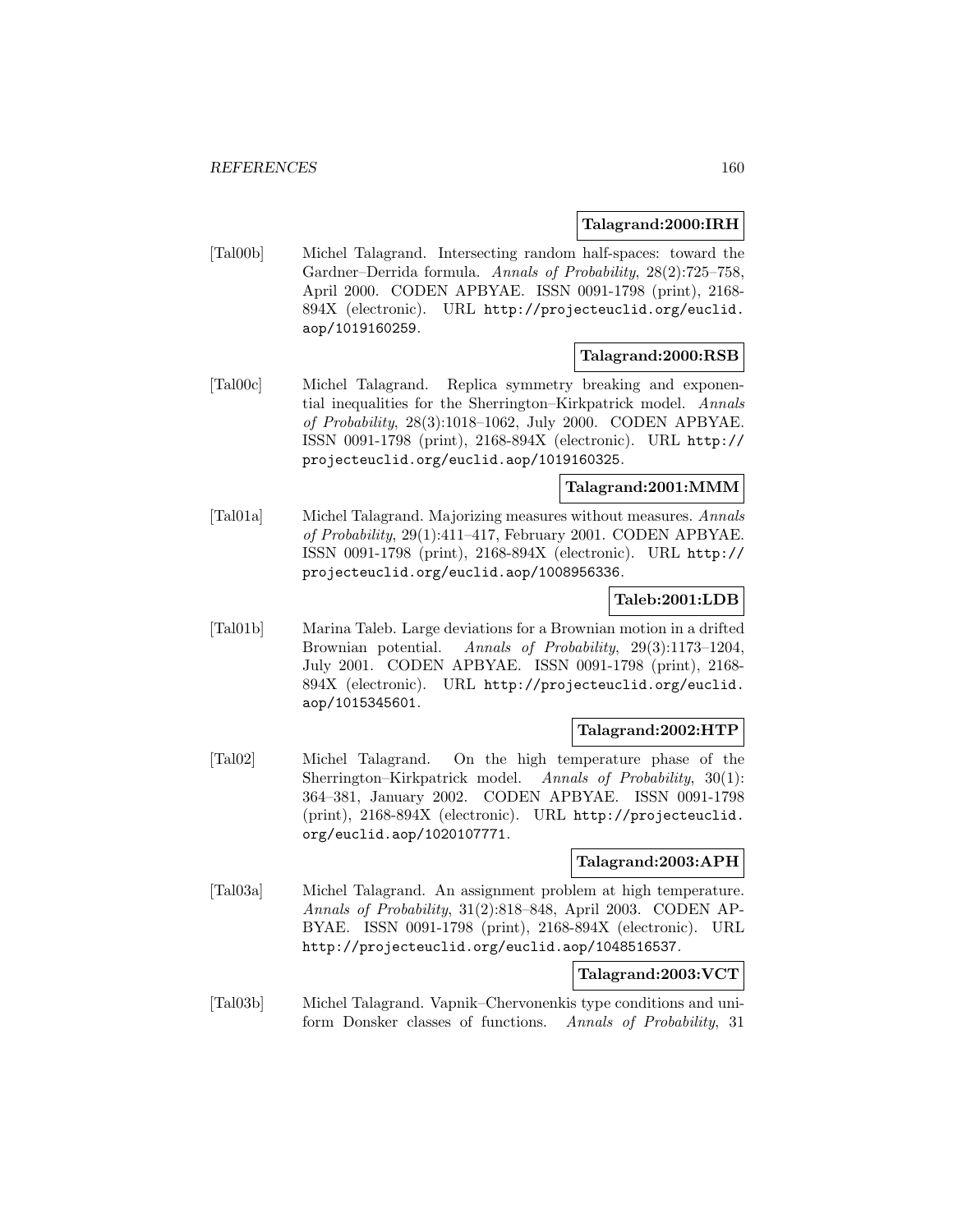(3):1565–1582, July 2003. CODEN APBYAE. ISSN 0091-1798 (print), 2168-894X (electronic). URL http://projecteuclid. org/euclid.aop/1055425790.

# **Talet:2007:ATE**

[Tal07] Marina Talet. Annealed tail estimates for a Brownian motion in a drifted Brownian potential. Annals of Probability, 35(1):32–67, January 2007. CODEN APBYAE. ISSN 0091-1798 (print), 2168- 894X (electronic). URL http://projecteuclid.org/euclid. aop/1174324123.

### **Tanner:2006:NPB**

[Tan06] Steve Tanner. Nontangential and probabilistic boundary behavior of pluriharmonic functions. Annals of Probability, 34(4): 1623–1634, July 2006. CODEN APBYAE. ISSN 0091-1798 (print), 2168-894X (electronic). URL http://projecteuclid. org/euclid.aop/1158673331.

#### **Tarres:2004:VRR**

[Tar04] Pierre Tarrès. Vertex-reinforced random walk on **Z** eventually gets stuck on five points. Annals of Probability, 32(3B):2650–2701, July 2004. CODEN APBYAE. ISSN 0091-1798 (print), 2168- 894X (electronic). URL http://projecteuclid.org/euclid. aop/1091813627.

# **Taylor:2006:GKF**

[Tay06] Jonathan E. Taylor. A Gaussian kinematic formula. Annals of Probability, 34(1):122–158, January 2006. CODEN APBYAE. ISSN 0091-1798 (print), 2168-894X (electronic). URL http:// projecteuclid.org/euclid.aop/1140191534.

#### **Timar:2006:EFM**

[Tim06a] Adám Timár. Ends in free minimal spanning forests. Annals of Probability, 34(3):865–869, May 2006. CODEN APBYAE. ISSN 0091-1798 (print), 2168-894X (electronic). URL http:// projecteuclid.org/euclid.aop/1151418485.

**Timar:2006:NCB**

 $[Tim06b]$  Adám Timár. Neighboring clusters in Bernoulli percolation. Annals of Probability, 34(6):2332–2343, November 2006. CODEN APBYAE. ISSN 0091-1798 (print), 2168-894X (electronic). URL http://projecteuclid.org/euclid.aop/1171377445.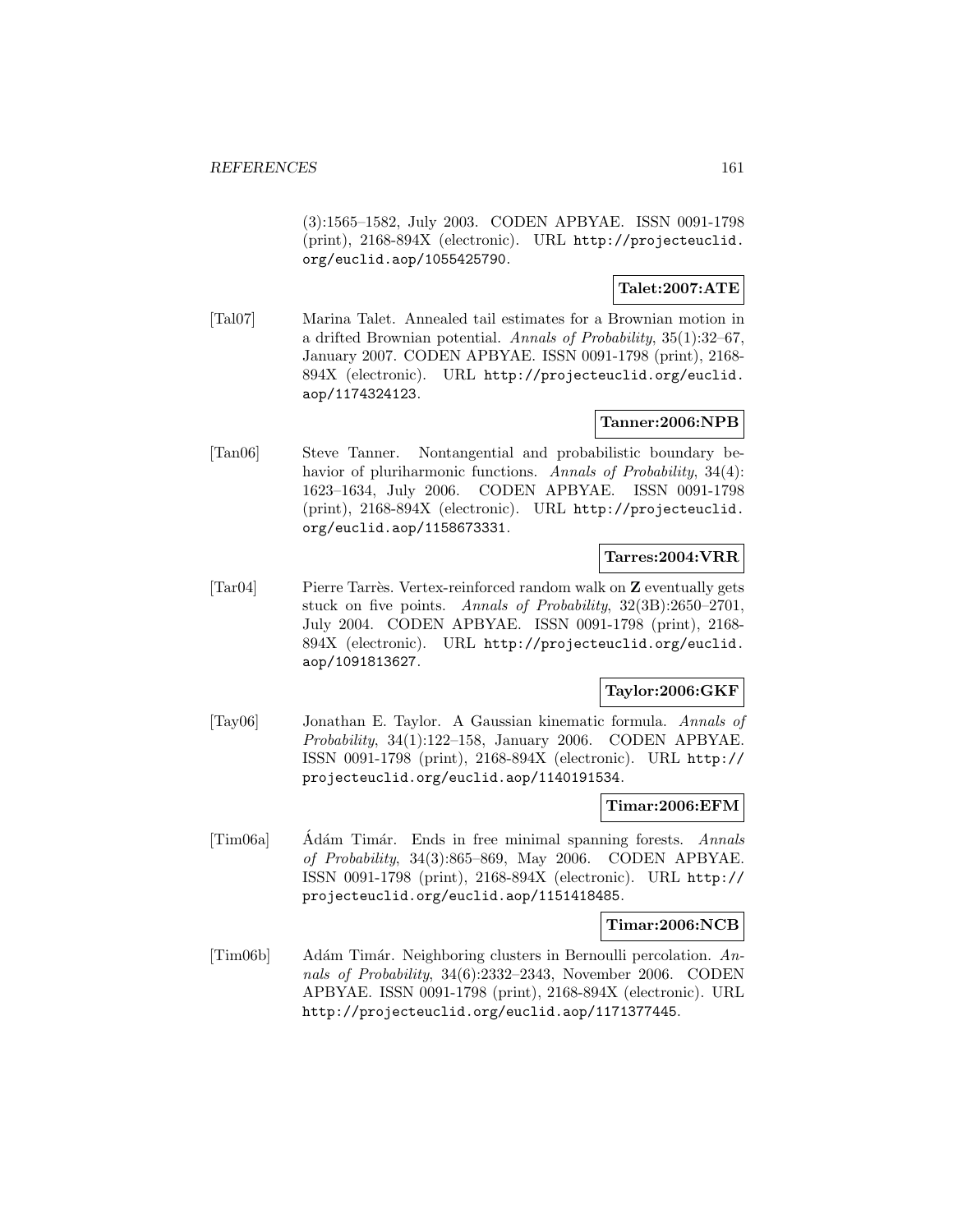#### **Timar:2006:PNT**

[Tim06c] Ádám Timár. Percolation on nonunimodular transitive graphs. Annals of Probability, 34(6):2344–2364, November 2006. CODEN APBYAE. ISSN 0091-1798 (print), 2168-894X (electronic). URL http://projecteuclid.org/euclid.aop/1171377446.

### **Tindel:2005:SCM**

[Tin05] Samy Tindel. On the stochastic calculus method for spins systems. Annals of Probability, 33(2):561–581, March 2005. CODEN APBYAE. ISSN 0091-1798 (print), 2168-894X (electronic). URL http://projecteuclid.org/euclid.aop/1109868591.

## **Tolmatz:2000:ADI**

[Tol00] Leonid Tolmatz. Asymptotics of the distribution of the integral of the absolute value of the Brownian bridge for large arguments. Annals of Probability, 28(1):132–139, January 2000. CODEN AP-BYAE. ISSN 0091-1798 (print), 2168-894X (electronic). URL http://projecteuclid.org/euclid.aop/1019160114.

### **Tolmatz:2002:DSI**

[Tol02] Leonid Tolmatz. On the distribution of the square integral of the Brownian bridge. Annals of Probability, 30(1):253–269, January 2002. CODEN APBYAE. ISSN 0091-1798 (print), 2168- 894X (electronic). URL http://projecteuclid.org/euclid. aop/1020107767.

## **Tolmatz:2003:ADS**

[Tol03] Leonid Tolmatz. Addenda: On the distribution of the square integral of the Brownian bridge. Annals of Probability, 31(1): 530–532, January 2003. CODEN APBYAE. ISSN 0091-1798 (print), 2168-894X (electronic). URL http://projecteuclid. org/euclid.aop/1046294320.

### **Toth:2001:NMT**

[Tót01] Bálint Tóth. No more than three favorite sites for simple random walk. Annals of Probability, 29(1):484–503, February 2001. CO-DEN APBYAE. ISSN 0091-1798 (print), 2168-894X (electronic). URL http://projecteuclid.org/euclid.aop/1008956341.

# **Taylor:2005:VEE**

[TTA05] Jonathan Taylor, Akimichi Takemura, and Robert J. Adler. Validity of the expected Euler characteristic heuristic. Annals of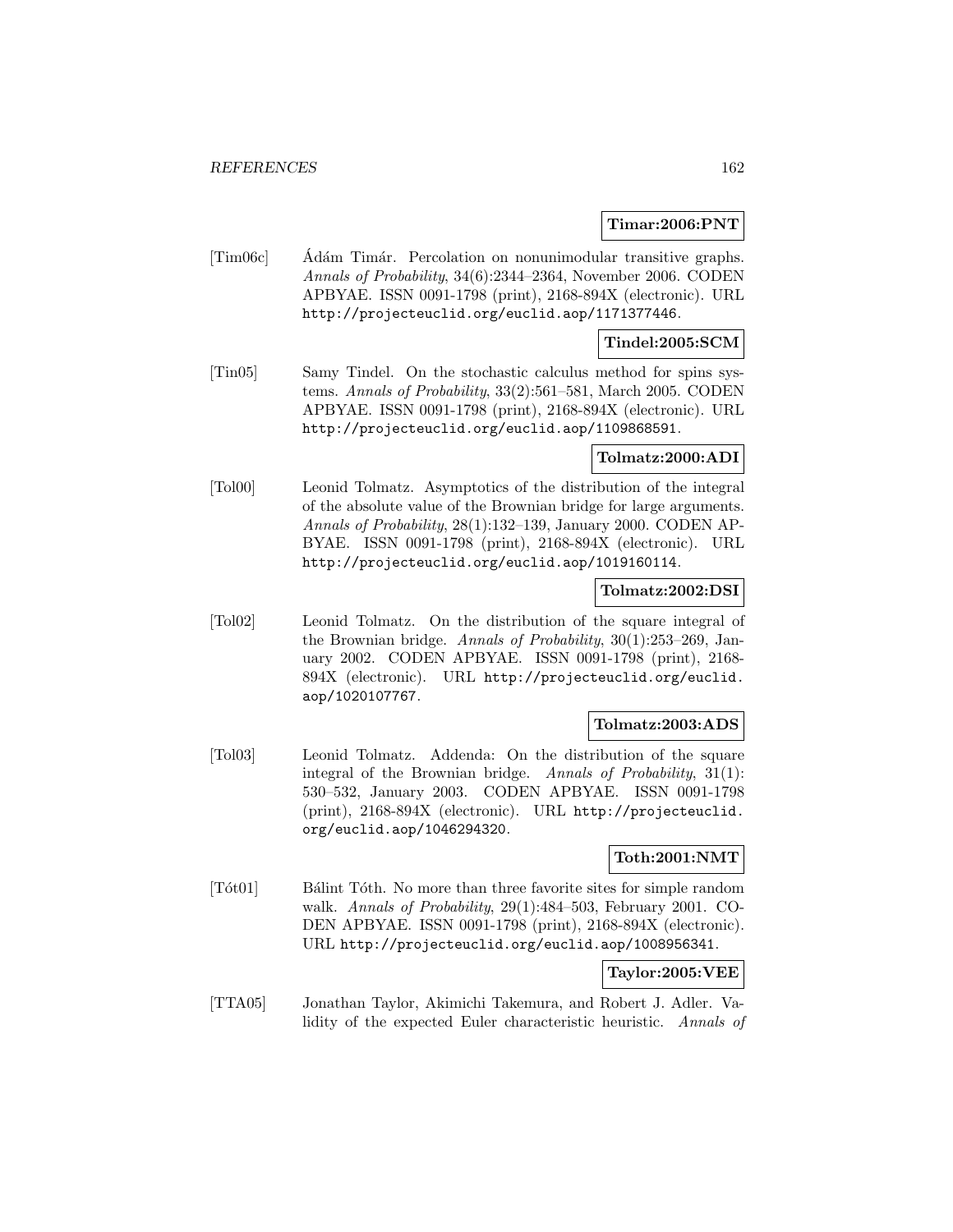Probability, 33(4):1362–1396, July 2005. CODEN APBYAE. ISSN 0091-1798 (print), 2168-894X (electronic). URL http:// projecteuclid.org/euclid.aop/1120224584.

### **Turner:2007:CMP**

[Tur07] Amanda G. Turner. Convergence of Markov processes near saddle fixed points. Annals of Probability, 35(3):1141–1171, May 2007. CODEN APBYAE. ISSN 0091-1798 (print), 2168- 894X (electronic). URL http://projecteuclid.org/euclid. aop/1178804325.

# **Tudor:2009:VES**

[TV09] Ciprian A. Tudor and Frederi G. Viens. Variations and estimators for self-similarity parameters via Malliavin calculus. Annals of Probability, 37(6):2093–2134, November 2009. CODEN APBYAE. ISSN 0091-1798 (print), 2168-894X (electronic). URL http:// projecteuclid.org/euclid.aop/1258380783.

### **Unterberger:2009:SCF**

[Unt09] Jérémie Unterberger. Stochastic calculus for fractional Brownian motion with Hurst exponent  $H > \frac{1}{4}$ : A rough path method by analytic extension. Annals of Probability, 37(2):565–614, March 2009. CODEN APBYAE. ISSN 0091-1798 (print), 2168- 894X (electronic). URL http://projecteuclid.org/euclid. aop/1241099922.

### **Varadhan:2008:LD**

[Var08] S. R. S. Varadhan. Large deviations. Annals of Probability, 36 (2):397–419, March 2008. CODEN APBYAE. ISSN 0091-1798 (print), 2168-894X (electronic). URL http://projecteuclid. org/euclid.aop/1204306957.

## **vandenBerg:2008:AZO**

[vdB08] J. van den Berg. Approximate zero-one laws and sharpness of the percolation transition in a class of models including twodimensional Ising percolation. Annals of Probability, 36(5):1880– 1903, September 2008. CODEN APBYAE. ISSN 0091-1798 (print), 2168-894X (electronic). URL http://projecteuclid. org/euclid.aop/1221138769.

#### **vanderVaart:2005:DTD**

[vdVvZ05] Aad van der Vaart and Harry van Zanten. Donsker theorems for diffusions: Necessary and sufficient conditions. Annals of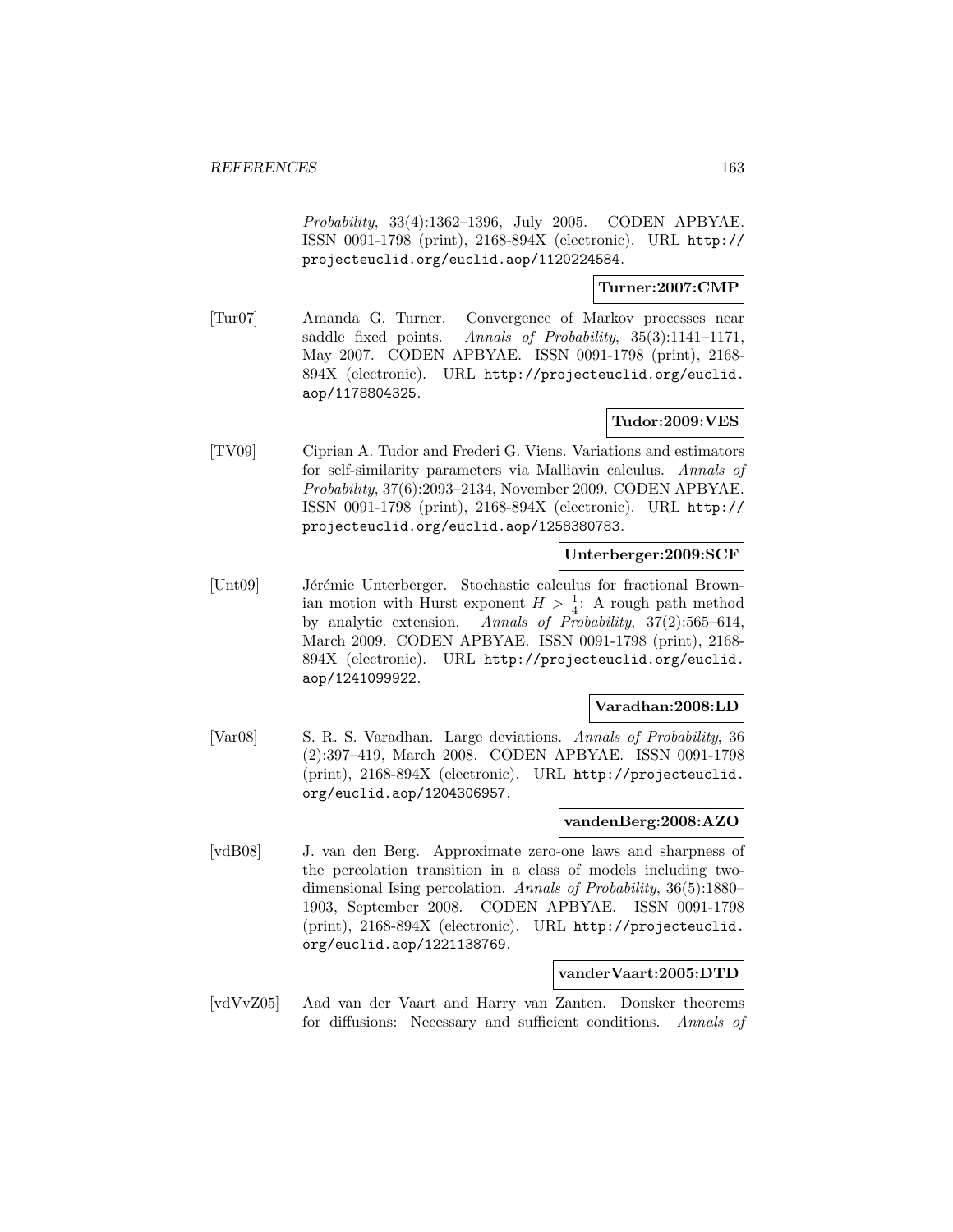Probability, 33(4):1422–1451, July 2005. CODEN APBYAE. ISSN 0091-1798 (print), 2168-894X (electronic). URL http:// projecteuclid.org/euclid.aop/1120224586.

## **vanHandel:2009:SCM**

[vH09] Ramon van Handel. The stability of conditional Markov processes and Markov chains in random environments. Annals of Probability, 37(5):1876–1925, September 2009. CODEN APBYAE. ISSN 0091-1798 (print), 2168-894X (electronic). URL http:// projecteuclid.org/euclid.aop/1253539859.

# **Virag:2000:SRW**

[Vir00] Bálint Virág. On the speed of random walks on graphs. Annals of Probability, 28(1):379–394, January 2000. CODEN APBYAE. ISSN 0091-1798 (print), 2168-894X (electronic). URL http:// projecteuclid.org/euclid.aop/1019160123.

# **vanNeerven:2007:SIU**

[vNVW07] J. M. A. M. van Neerven, M. C. Veraar, and L. Weis. Stochastic integration in UMD Banach spaces. Annals of Probability, 35 (4):1438–1478, July 2007. CODEN APBYAE. ISSN 0091-1798 (print), 2168-894X (electronic). URL http://projecteuclid. org/euclid.aop/1181334250.

# **Volkov:2001:VRR**

[Vol01] Stanislav Volkov. Vertex-reinforced random walk on arbitrary graphs. Annals of Probability, 29(1):66–91, February 2001. CO-DEN APBYAE. ISSN 0091-1798 (print), 2168-894X (electronic). URL http://projecteuclid.org/euclid.aop/1008956322.

### **vonRenesse:2009:EMW**

[vRS09] Max-K. von Renesse and Karl-Theodor Sturm. Entropic measure and Wasserstein diffusion. Annals of Probability, 37(3):1114–1191, May 2009. CODEN APBYAE. ISSN 0091-1798 (print), 2168- 894X (electronic). URL http://projecteuclid.org/euclid. aop/1245434030.

### **Wang:2004:GED**

[Wan04] Feng-Yu Wang. Gradient estimates of Dirichlet heat semigroups and application to isoperimetric inequalities. Annals of Probability, 32(1A):424–440, January 2004. CODEN APBYAE. ISSN 0091-1798 (print), 2168-894X (electronic). URL http:// projecteuclid.org/euclid.aop/1078415841.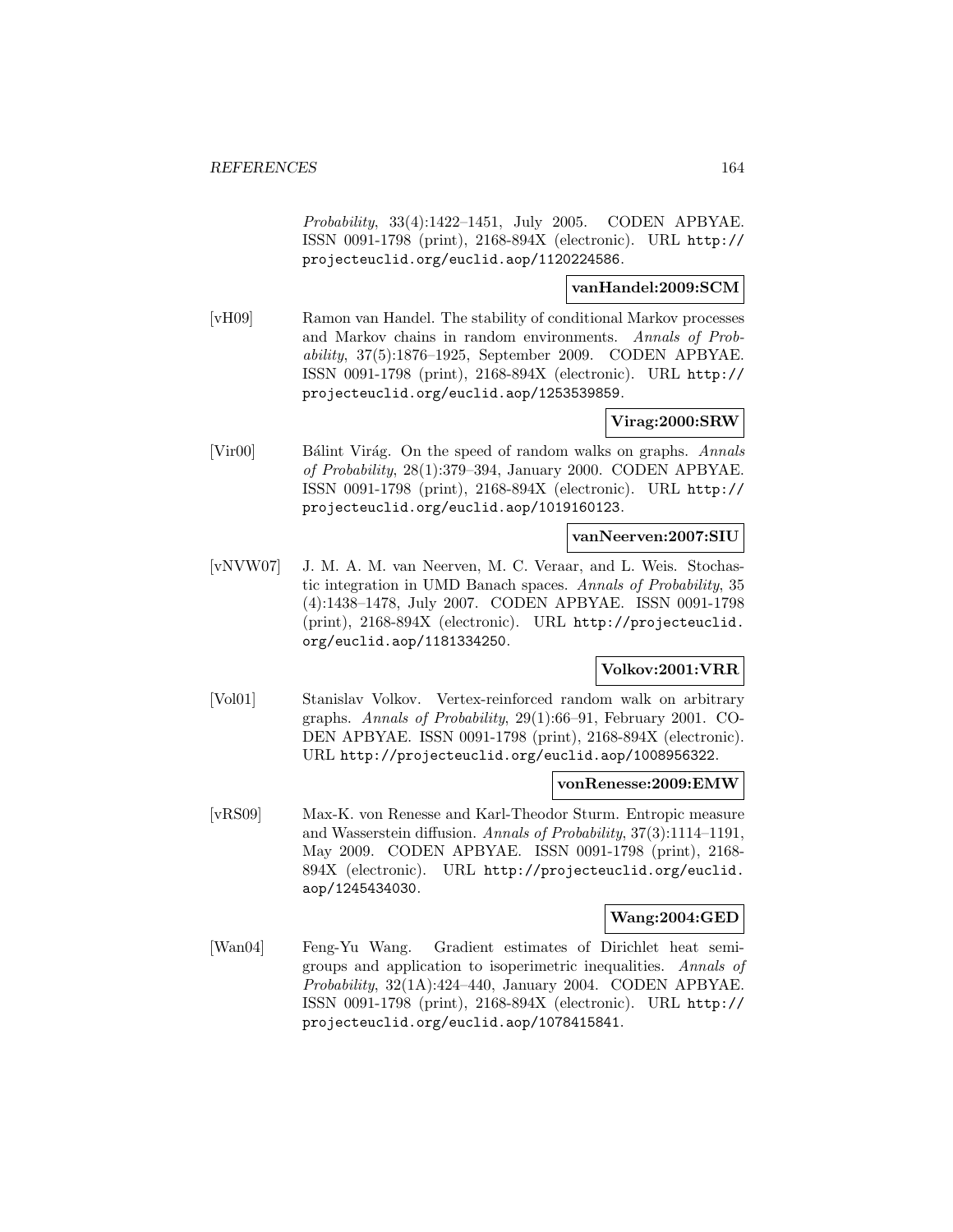# **Wang:2007:HIA**

[Wan07] Feng-Yu Wang. Harnack inequality and applications for stochastic generalized porous media equations. Annals of Probability, 35 (4):1333–1350, July 2007. CODEN APBYAE. ISSN 0091-1798 (print), 2168-894X (electronic). URL http://projecteuclid. org/euclid.aop/1181334247.

# **Wang:2009:LSE**

[Wan09a] Dong Wang. The largest sample eigenvalue distribution in the rank 1 quaternionic spiked model of Wishart ensemble. Annals of Probability, 37(4):1273–1328, July 2009. CODEN APBYAE. ISSN 0091-1798 (print), 2168-894X (electronic). URL http:// projecteuclid.org/euclid.aop/1248182139.

# **Wang:2009:LSI**

[Wan09b] Feng-Yu Wang. Log-Sobolev inequalities: Different roles of Ric and Hess. Annals of Probability, 37(4):1587–1604, July 2009. CO-DEN APBYAE. ISSN 0091-1798 (print), 2168-894X (electronic). URL http://projecteuclid.org/euclid.aop/1248182149.

#### **Watanabe:2007:EHM**

[Wat07] Toshiro Watanabe. Exact Hausdorff measure on the boundary of a Galton–Watson tree. Annals of Probability, 35(3):1007–1038, May 2007. CODEN APBYAE. ISSN 0091-1798 (print), 2168- 894X (electronic). URL http://projecteuclid.org/euclid. aop/1178804321.

### **Weill:2007:RRT**

[Wei07] Mathilde Weill. Regenerative real trees. Annals of Probability, 35(6):2091–2121, November 2007. CODEN APBYAE. ISSN 0091-1798 (print), 2168-894X (electronic). URL http:// projecteuclid.org/euclid.aop/1191860417.

# **Wieand:2000:EDR**

[Wie00] Kelly Wieand. Eigenvalue distributions of random permutation matrices. Annals of Probability, 28(4):1563–1587, October 2000. CODEN APBYAE. ISSN 0091-1798 (print), 2168- 894X (electronic). URL http://projecteuclid.org/euclid. aop/1019160498.

### **Winkel:2002:RIN**

[Win02] Matthias Winkel. Right inverses of nonsymmetric Lévy processes. Annals of Probability, 30(1):382–415, January 2002. CODEN AP-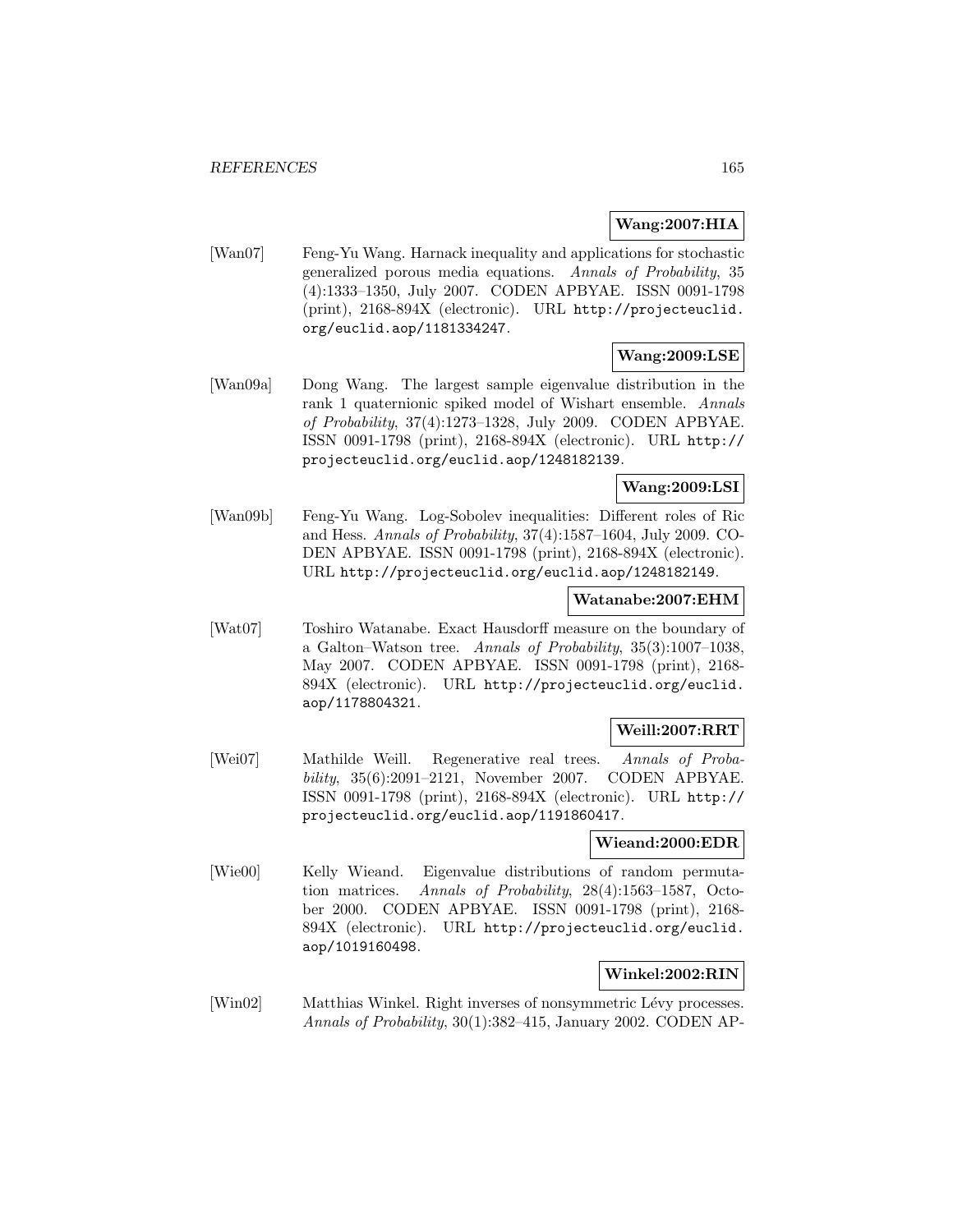BYAE. ISSN 0091-1798 (print), 2168-894X (electronic). URL http://projecteuclid.org/euclid.aop/1020107772.

# **Wu:2004:SSP**

[Wu04] Jang-Mei Wu. Symmetric stable processes stay in thick sets. Annals of Probability, 32(1A):315–336, January 2004. CODEN AP-BYAE. ISSN 0091-1798 (print), 2168-894X (electronic). URL http://projecteuclid.org/euclid.aop/1078415837.

# **Wu:2006:PTI**

[Wu06] Liming Wu. Poincaré and transportation inequalities for Gibbs measures under the Dobrushin uniqueness condition. Annals of Probability, 34(5):1960–1989, September 2006. CODEN AP-BYAE. ISSN 0091-1798 (print), 2168-894X (electronic). URL http://projecteuclid.org/euclid.aop/1163517230.

### **Wu:2007:SIP**

[Wu07] Wei Biao Wu. Strong invariance principles for dependent random variables. Annals of Probability, 35(6):2294–2320, November 2007. CODEN APBYAE. ISSN 0091-1798 (print), 2168- 894X (electronic). URL http://projecteuclid.org/euclid. aop/1191860422.

# **Wu:2004:MAS**

[WW04] Wei Biao Wu and Michael Woodroofe. Martingale approximations for sums of stationary processes. Annals of Probability, 32 (2):1674–1690, April 2004. CODEN APBYAE. ISSN 0091-1798 (print), 2168-894X (electronic). URL http://projecteuclid. org/euclid.aop/1084884867.

### **Wu:2008:GSI**

[WZ08] Xian-Yuan Wu and Yu Zhang. A geometrical structure for an infinite oriented cluster and its uniqueness. Annals of Probability, 36(3):862–875, May 2008. CODEN APBYAE. ISSN 0091-1798 (print), 2168-894X (electronic). URL http://projecteuclid. org/euclid.aop/1207749083.

### **Xiong:2004:SLL**

[Xio04] Jie Xiong. A stochastic log-Laplace equation. Annals of Probability, 32(3B):2362–2388, July 2004. CODEN APBYAE. ISSN 0091-1798 (print), 2168-894X (electronic). URL http:// projecteuclid.org/euclid.aop/1091813616.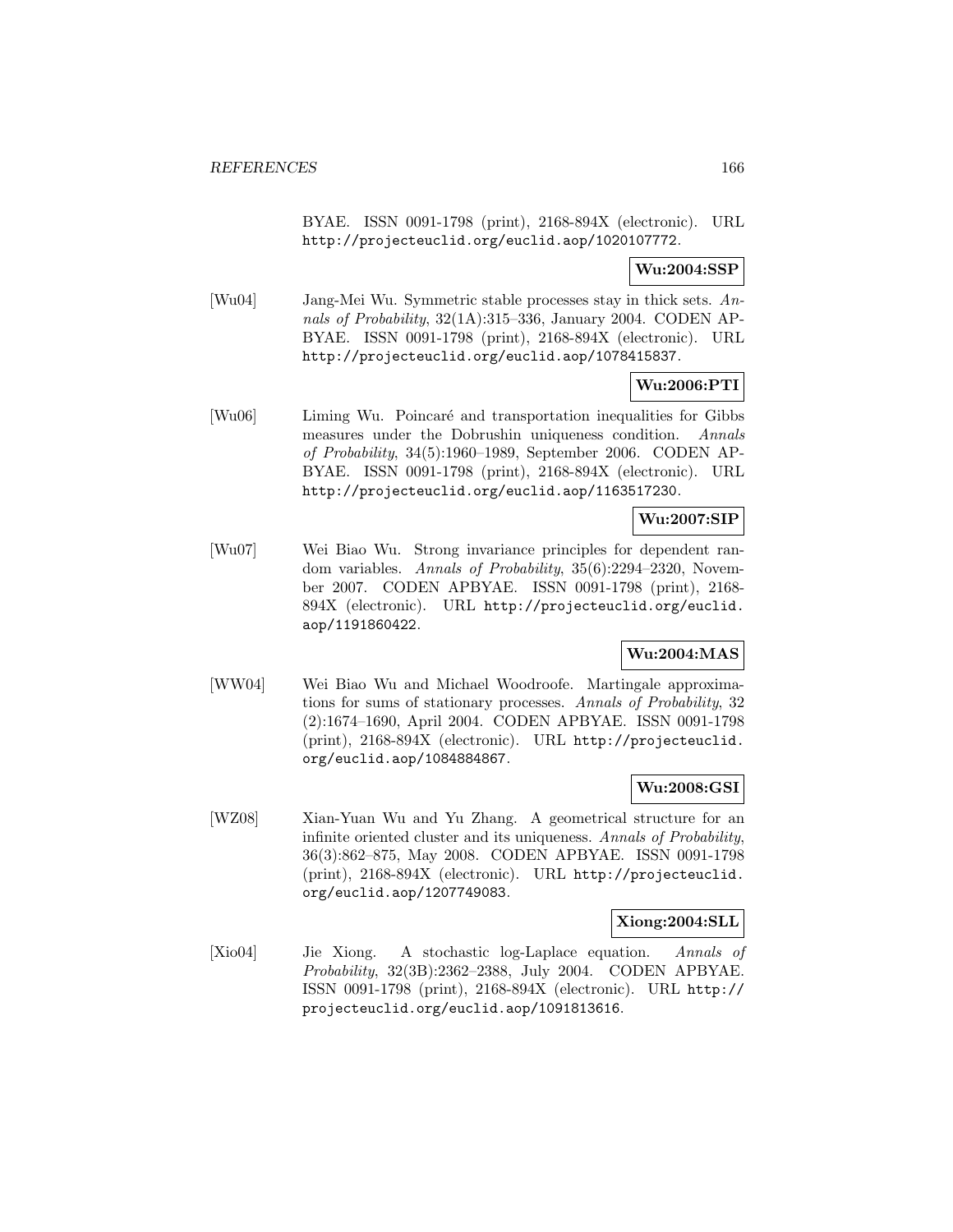# **Yan:2002:ESI**

[Yan02] Liqing Yan. The Euler scheme with irregular coefficients. Annals of Probability, 30(3):1172–1194, July 2002. CODEN APBYAE. ISSN 0091-1798 (print), 2168-894X (electronic). URL http:// projecteuclid.org/euclid.aop/1029867124.

# **Yang:2007:GAP**

[Yan07] Ming Yang. The growth of additive processes. Annals of Probability, 35(2):773–805, March 2007. CODEN APBYAE. ISSN 0091-1798 (print), 2168-894X (electronic). URL http:// projecteuclid.org/euclid.aop/1175287763.

## **Yilmaz:2009:LDR**

[Yil09] Atilla Yilmaz. Large deviations for random walk in a space–time product environment. Annals of Probability, 37(1):189–205, January 2009. CODEN APBYAE. ISSN 0091-1798 (print), 2168- 894X (electronic). URL http://projecteuclid.org/euclid. aop/1234881688.

# **Yor:2009:JDF**

[Yor09] M. Yor. J. L. Doob (27 February 1910–7 June 2004). Annals of Probability, 37(5):1664–1670, September 2009. CODEN AP-BYAE. ISSN 0091-1798 (print), 2168-894X (electronic). URL http://projecteuclid.org/euclid.aop/1253539852.

# **Yukich:2006:SPF**

[YZ06] J. E. Yukich and Yu Zhang. Singularity points for first passage percolation. Annals of Probability, 34(2):577–592, March 2006. CO-DEN APBYAE. ISSN 0091-1798 (print), 2168-894X (electronic). URL http://projecteuclid.org/euclid.aop/1147179983.

### **Zahle:2001:RVM**

[Zäh01] Iljana Zähle. Renormalization of the voter model in equilibrium. Annals of Probability, 29(3):1262–1302, July 2001. CODEN AP-BYAE. ISSN 0091-1798 (print), 2168-894X (electronic). URL http://projecteuclid.org/euclid.aop/1015345603.

### **Zambotti:2003:IPB**

[Zam03] Lorenzo Zambotti. Integration by parts on *δ*-Bessel bridges,  $\delta$  > 3, and related SPDEs. Annals of Probability, 31(1):323-348, January 2003. CODEN APBYAE. ISSN 0091-1798 (print), 2168- 894X (electronic). URL http://projecteuclid.org/euclid. aop/1046294313.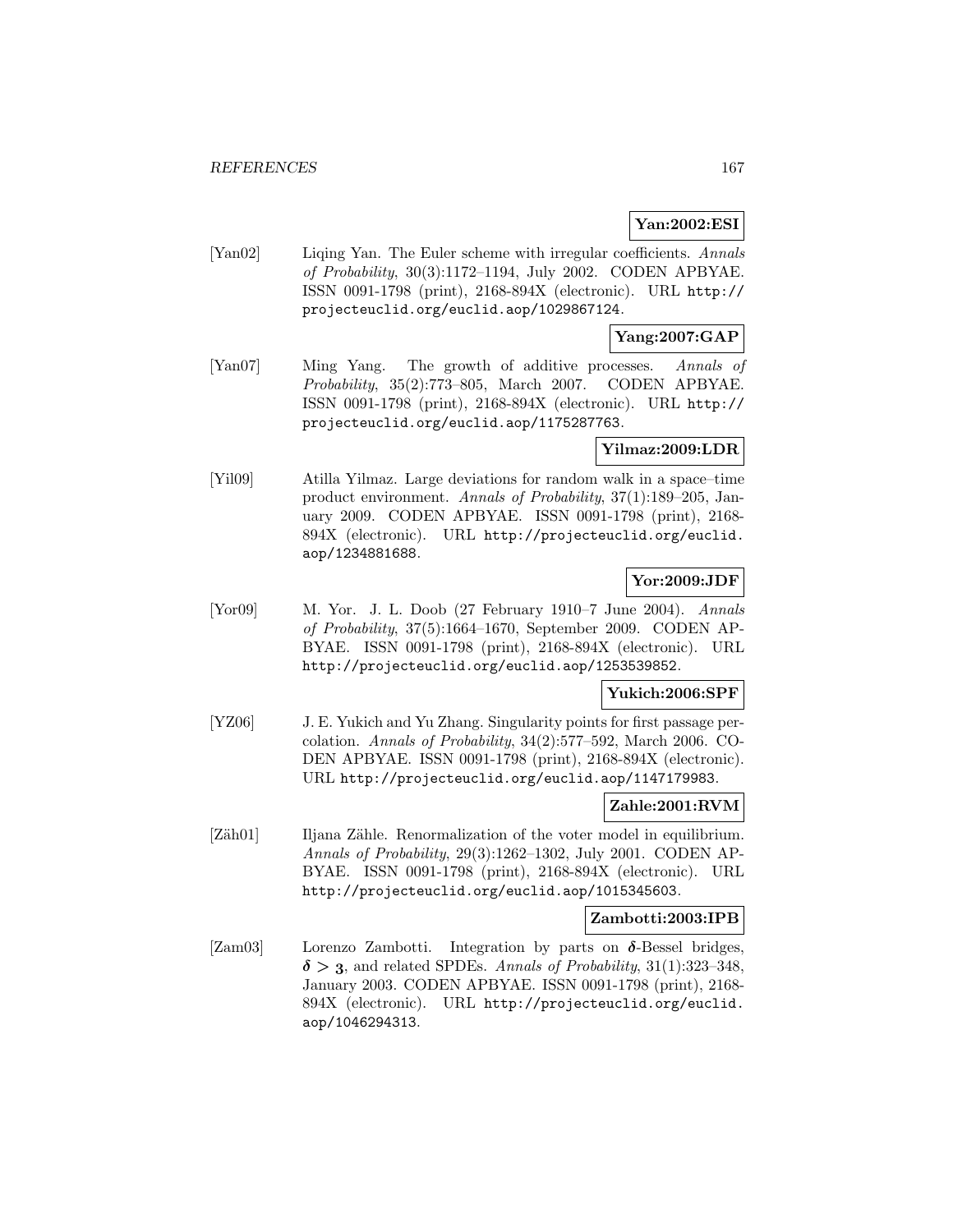#### **Zambotti:2004:ODS**

[Zam04] Lorenzo Zambotti. Occupation densities for SPDEs with reflection. Annals of Probability, 32(1A):191–215, January 2004. CO-DEN APBYAE. ISSN 0091-1798 (print), 2168-894X (electronic). URL http://projecteuclid.org/euclid.aop/1078415833.

#### **Zanzotto:2002:SDE**

[Zan02] Pio Andrea Zanzotto. On stochastic differential equations driven by a Cauchy process and other stable Lévy motions. Annals of Probability, 30(2):802–825, April 2002. CODEN APBYAE. ISSN 0091-1798 (print), 2168-894X (electronic). URL http:// projecteuclid.org/euclid.aop/1023481008.

### **Zegarlinski:2001:IGM**

[Zeg01] Bogusław Zegarliński. Isoperimetry for Gibbs measures. Annals of Probability, 29(2):802–819, April 2001. CODEN APBYAE. ISSN 0091-1798 (print), 2168-894X (electronic). URL http:// projecteuclid.org/euclid.aop/1008956693.

## **Zhang:2000:STA**

[Zha00] T. S. Zhang. On the small time asymptotics of diffusion processes on Hilbert spaces. Annals of Probability, 28(2):537–557, April 2000. CODEN APBYAE. ISSN 0091-1798 (print), 2168- 894X (electronic). URL http://projecteuclid.org/euclid. aop/1019160252.

## **Zhan:2008:RCS**

[Zha08a] Dapeng Zhan. Reversibility of chordal SLE. Annals of Probability, 36(4):1472–1494, July 2008. CODEN APBYAE. ISSN 0091-1798 (print), 2168-894X (electronic). URL http://projecteuclid. org/euclid.aop/1217360976.

## **Zhan:2008:SLP**

[Zha08b] Dapeng Zhan. The scaling limits of planar LERW in finitely connected domains. Annals of Probability, 36(2):467–529, March 2008. CODEN APBYAE. ISSN 0091-1798 (print), 2168- 894X (electronic). URL http://projecteuclid.org/euclid. aop/1204306959.

## **Zhang:2008:SFD**

[Zha08c] Yu Zhang. Shape fluctuations are different in different directions. Annals of Probability, 36(1):331–362, January 2008. CODEN AP-